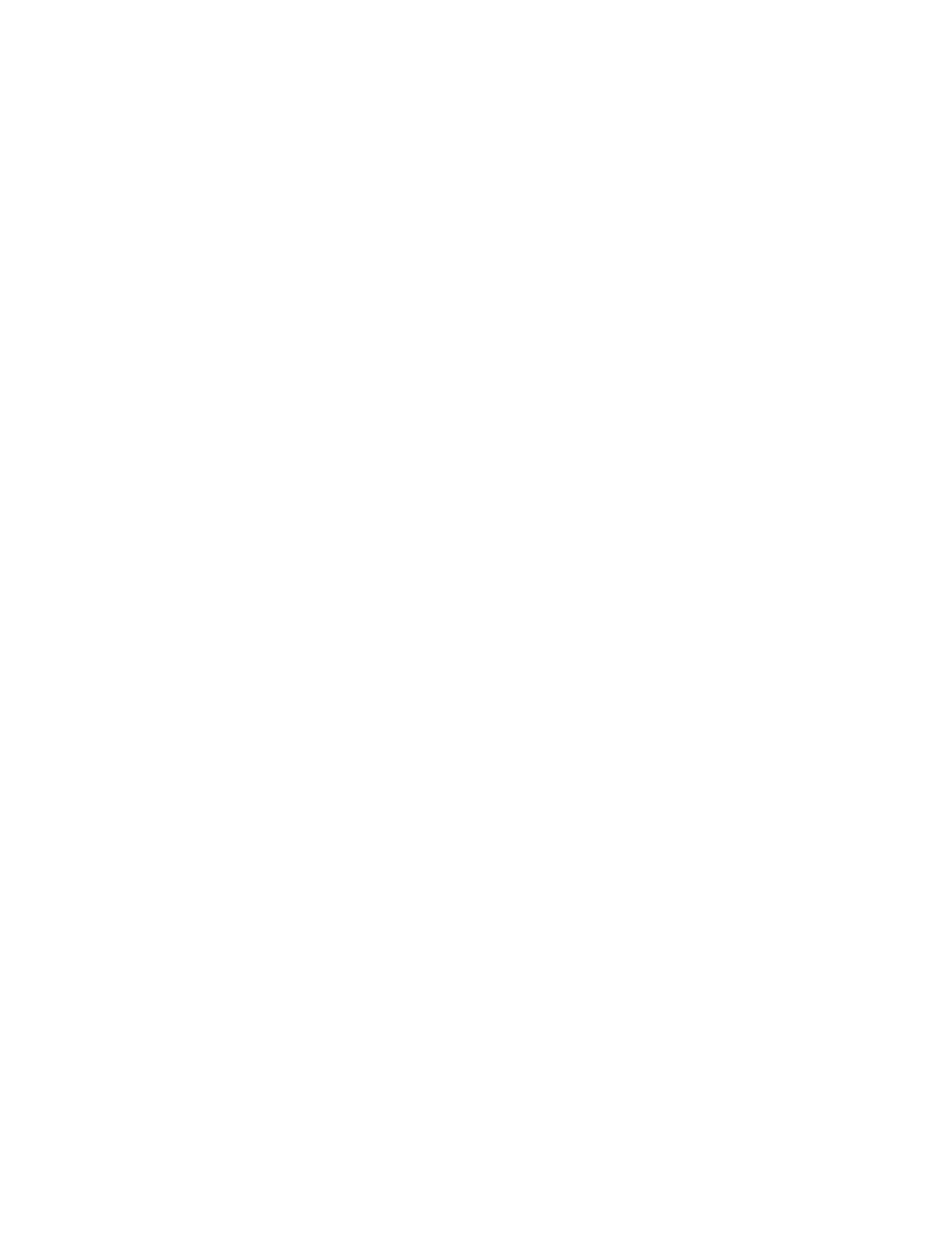

### KENNETH COPELAND



KENNETH COPELAND P **ICATIONS**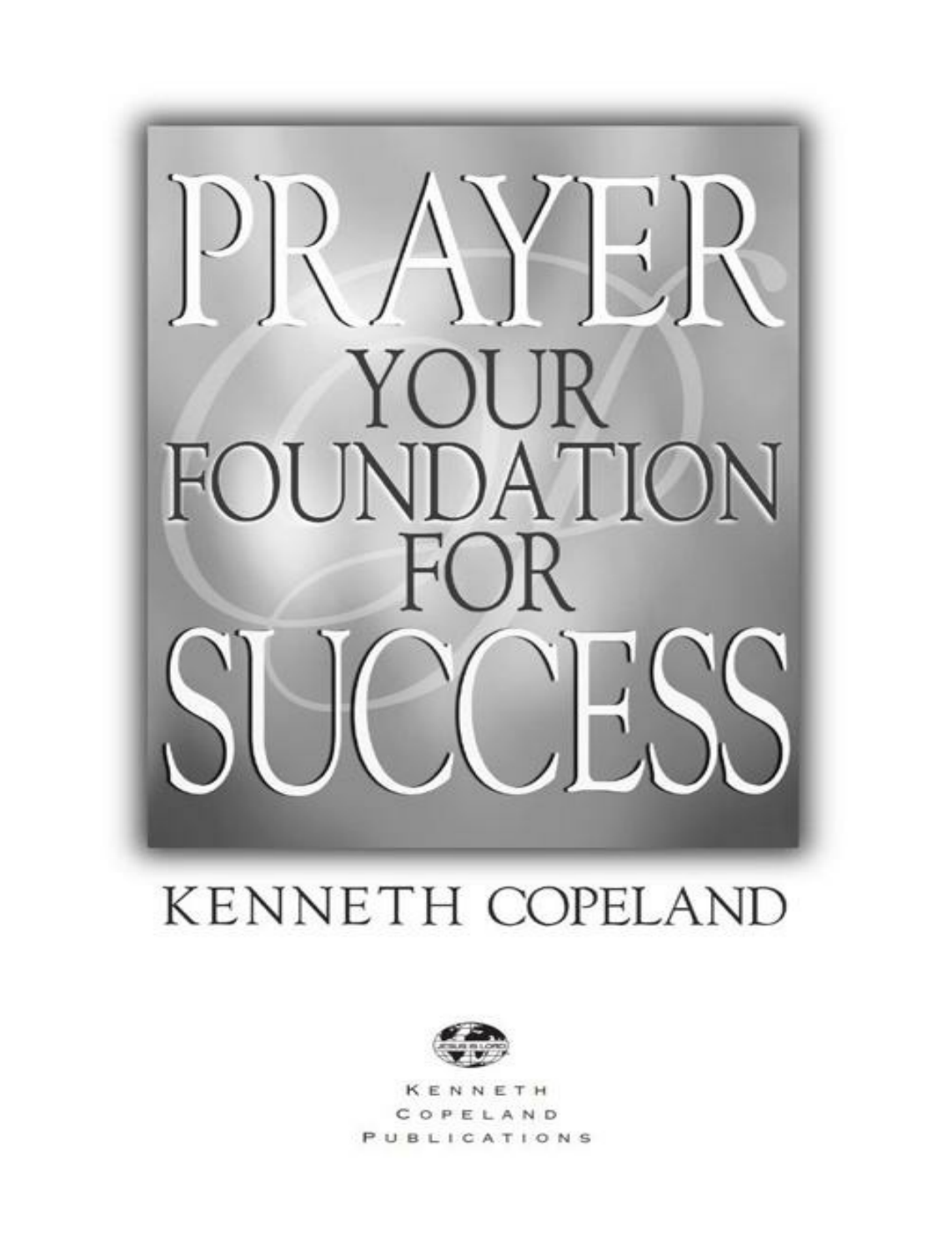Unless otherwise noted, all scripture is from the *King James Version* of the Bible.

Scripture quotations marked *The Amplified Bible* are from *The Amplified Bible, Old Testament* © 1965, 1987 by the Zondervan Corporation. *The Amplified New Testament* © 1958, 1987 by The Lockman Foundation. Used by permission.

Scripture quotations marked *New International Version* are from *The Holy Bible, New International Version*© 1973, 1978, 1984 by the International Bible Society. Used by permission of Zondervan Publishing House.

Scripture quotations marked *Wuest Translation* are from *The New Testament: An Expanded Translation* by Kenneth S. Wuest © Wm. B. Eerdmans Publishing Co. 1961. All rights reserved.

*Prayer—Your Foundation for Success*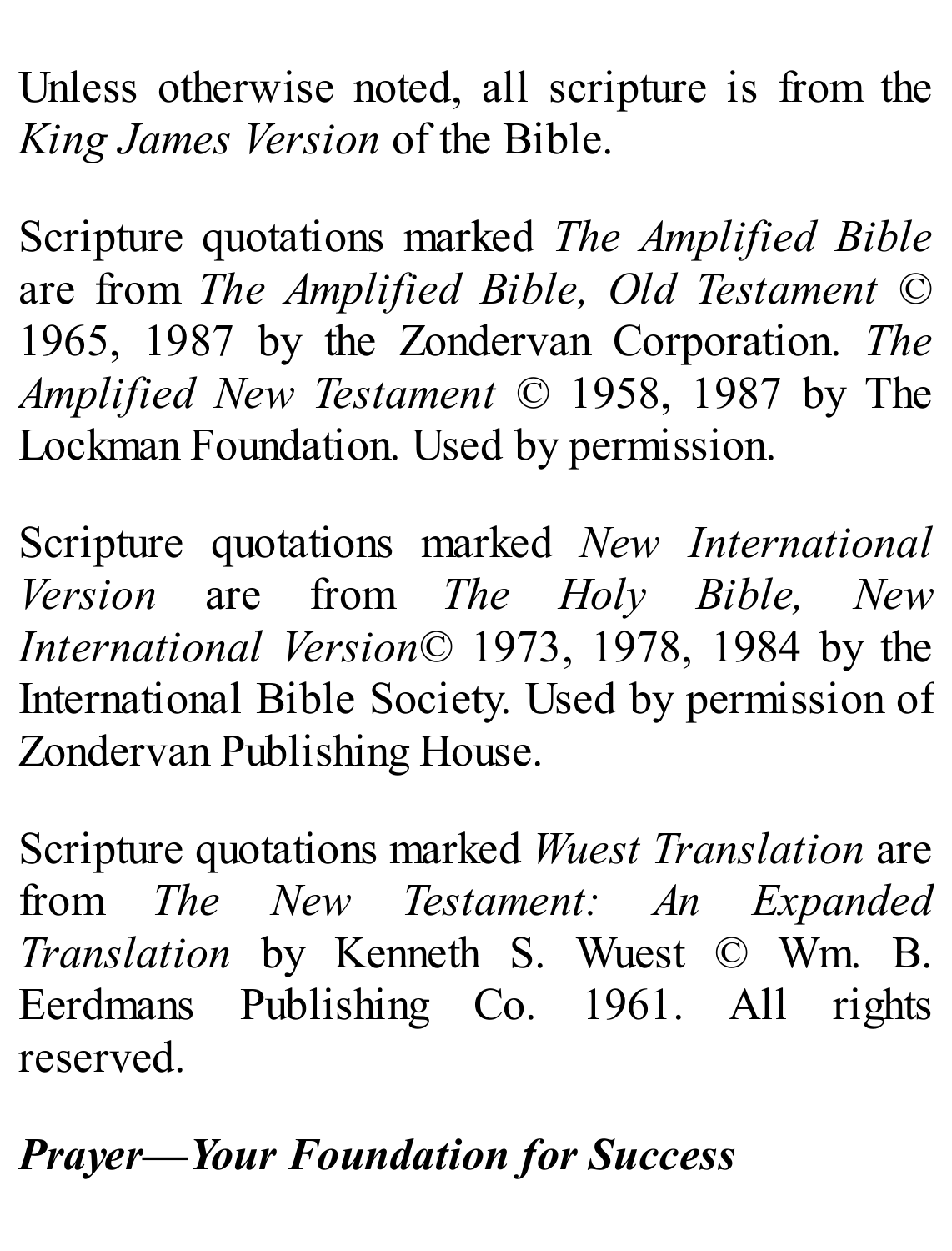#### ISBN 978-1-60683-632-3

#### © 1983 Kenneth Copeland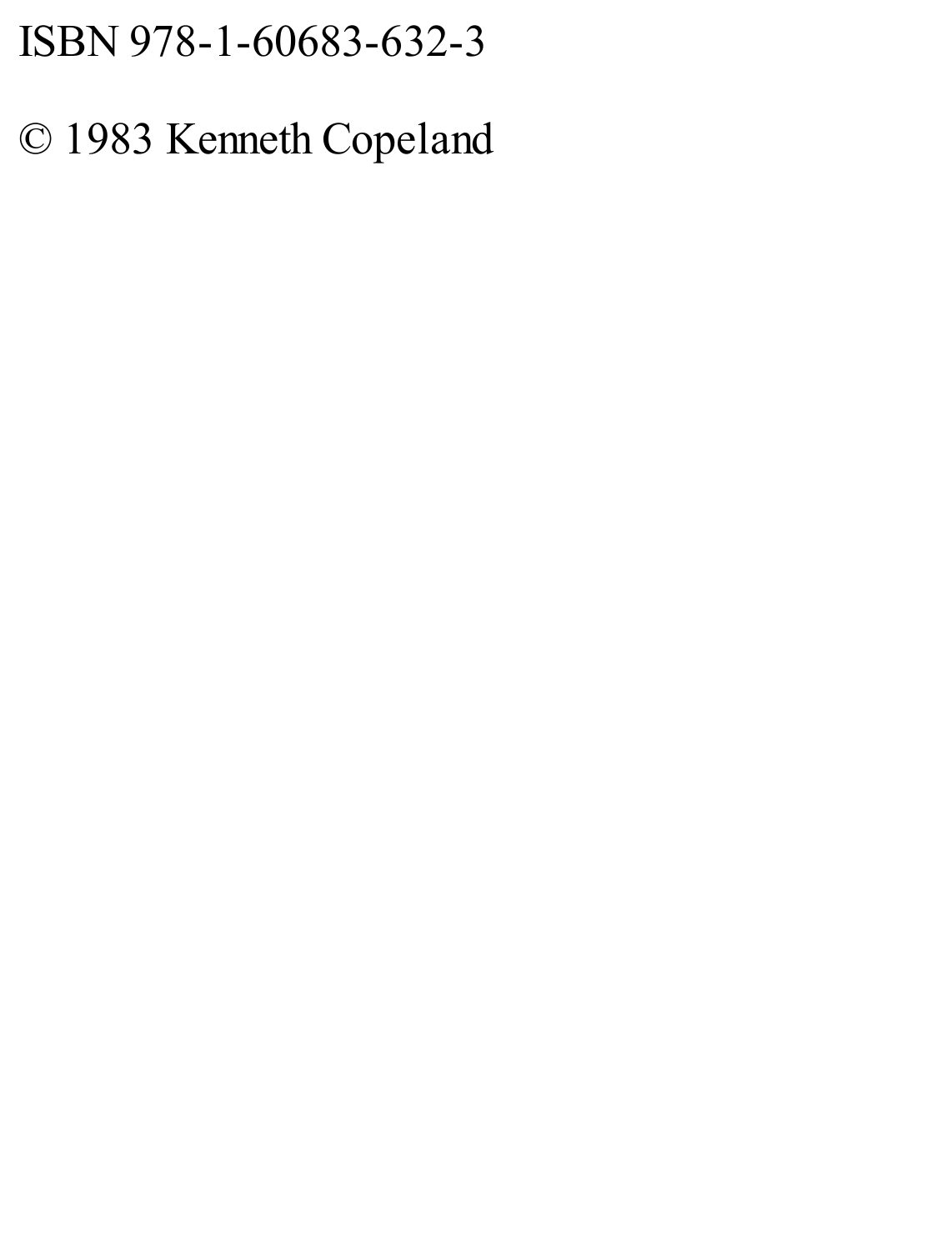#### **Published in Partnership**

Kenneth Copeland Publications Fort Worth, TX 76192-0001

Harrison House Publishers Tulsa, OK 74145

For more information about Kenneth Copeland Ministries, call 800-600-7395 or visit www.kcm.org.

Printed in the United States of America. All rights reserved under International Copyright Law. No part of this book may be reproduced or transmitted in any form or by any means, electronic or mechanical, including photocopying, recording, or by any information storage and retrieval system, without the written permission of the publisher.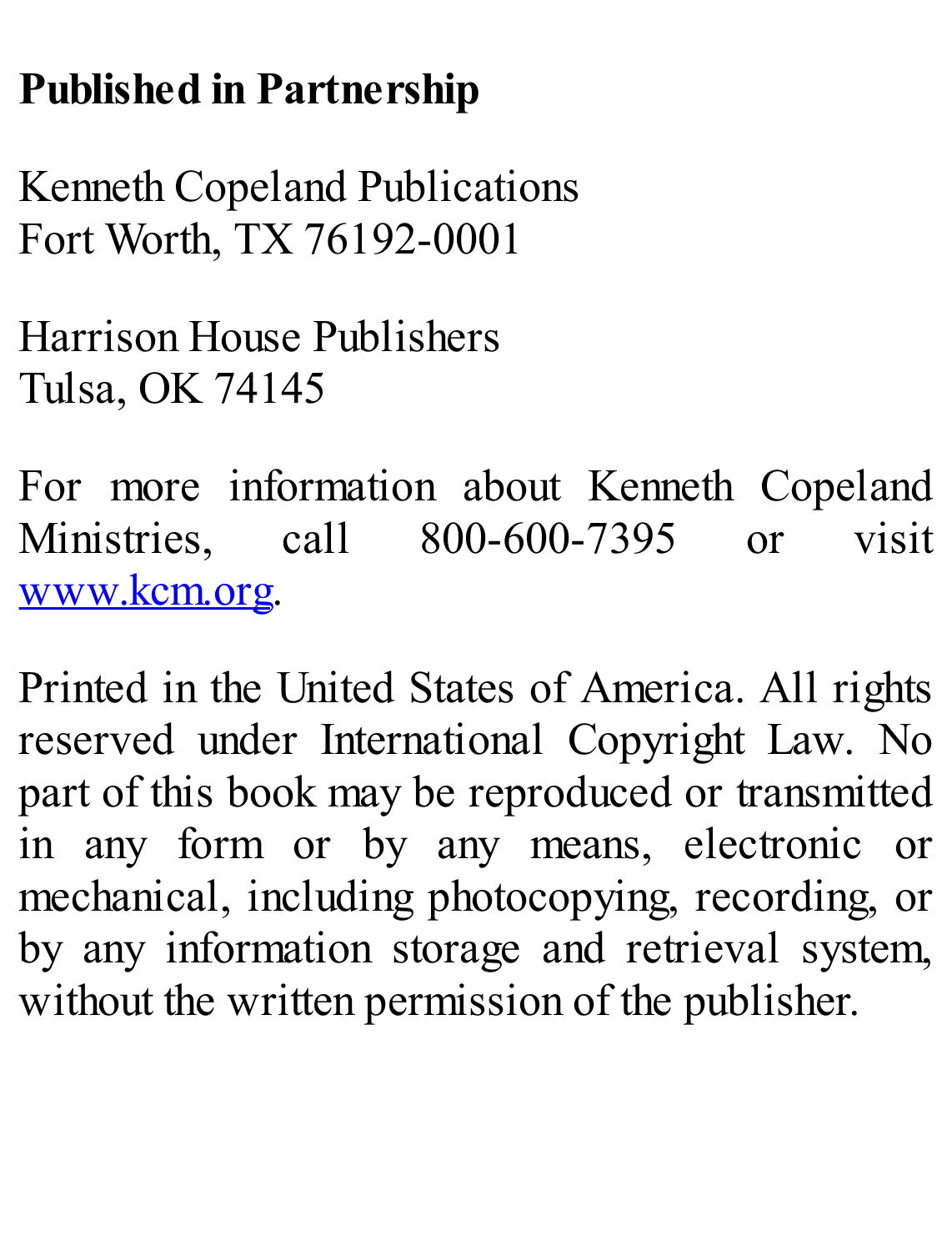## **Contents**

Chapter 1—Prayer Secrets

- Chapter 2—Praying for Results
- Chapter 3—The Battlefield of Prayer
- Chapter 4—Prayer That Changes Things
- Chapter 5—Intercessory Prayer
- Chapter 6—Kinds of Prayer
- Chapter 7—Fasting and Prayer
- Chapter 8—Hindrances to Prayer
- Chapter 9—A Deeper Life in Prayer
- Chapter 10—Prayers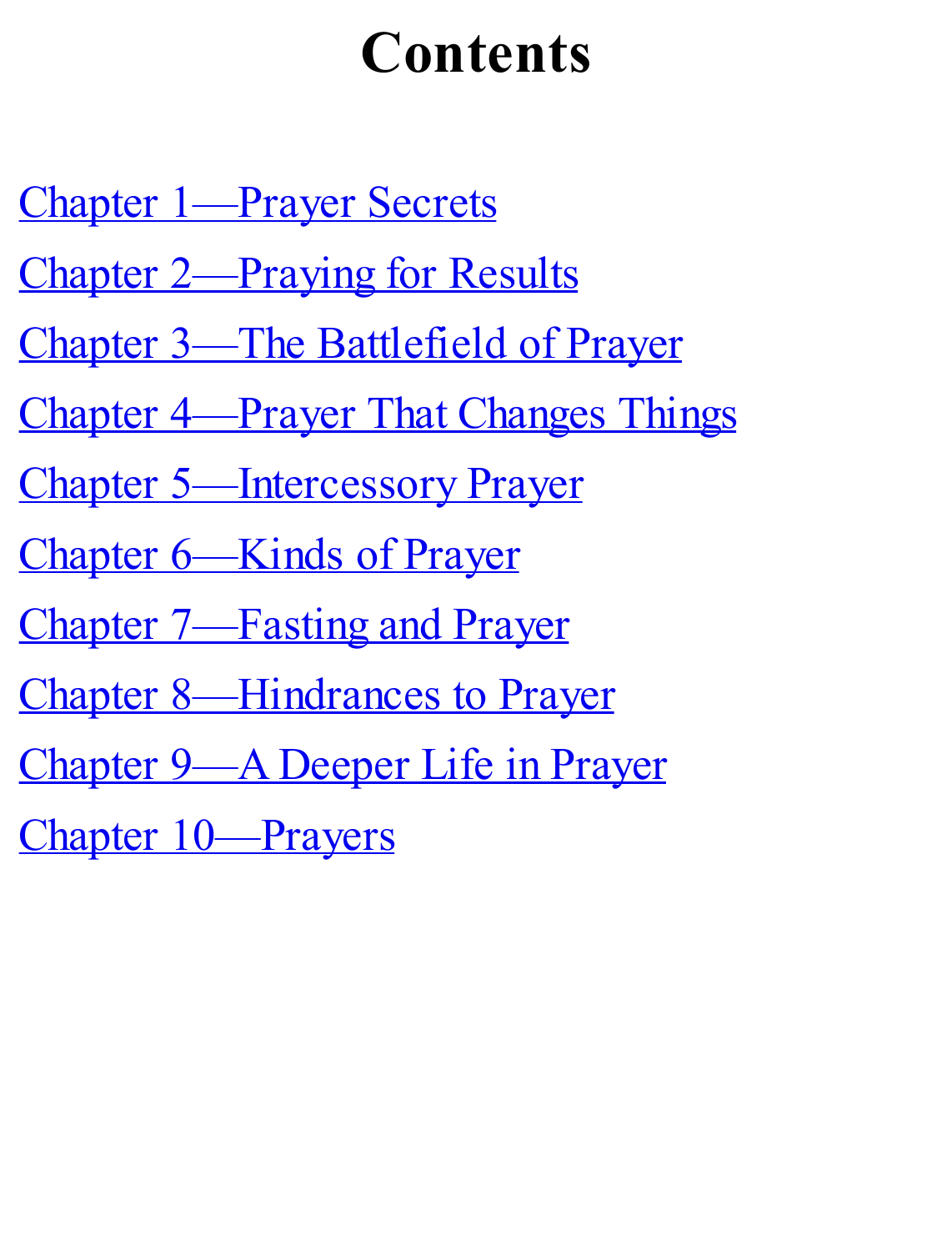We hope you enjoy this eBook from Kenneth Copeland Ministries…and that you received the insight you are looking for into **God's plan for your life**.

And remember, a **FREE audio teaching download** is waiting for you at www.kcm.org/ebook. **Go there today,** download your gift and discover more about all God has planned for your life!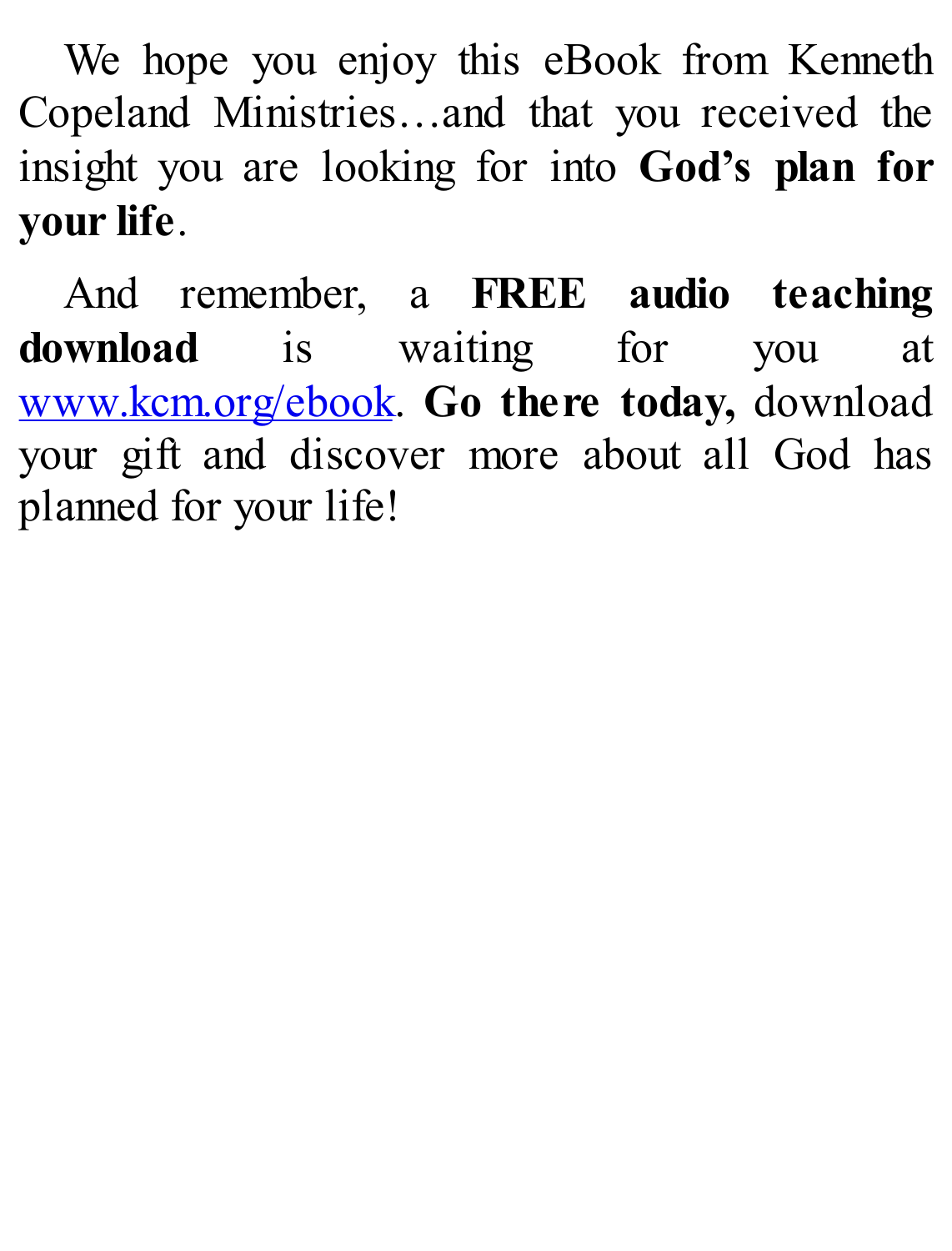## **A Message From Kenneth Copeland**

Early in my ministry, I learned a vital lesson: For any effort to be successful, it must be backed by prayer. Effective praying is the key to success in every area of life.

Your aim in prayer is to be effective. Jesus is the perfect example of One who knows how to pray and get results. He spent hours separated from the people, praying and fellowshiping with His heavenly Father. The time He spent in prayer prepared Him to minister effectively.

As a believer, you can achieve the same results Jesus did during His earthly ministry—and more. Jesus said, "He that believeth on me, the works that I do shall he do also; and greater works than these shall he do; because I go unto my Father" (John 14:12). These "greater works" can be accomplished today, but only by believers who have a deep, sincere prayer life with God.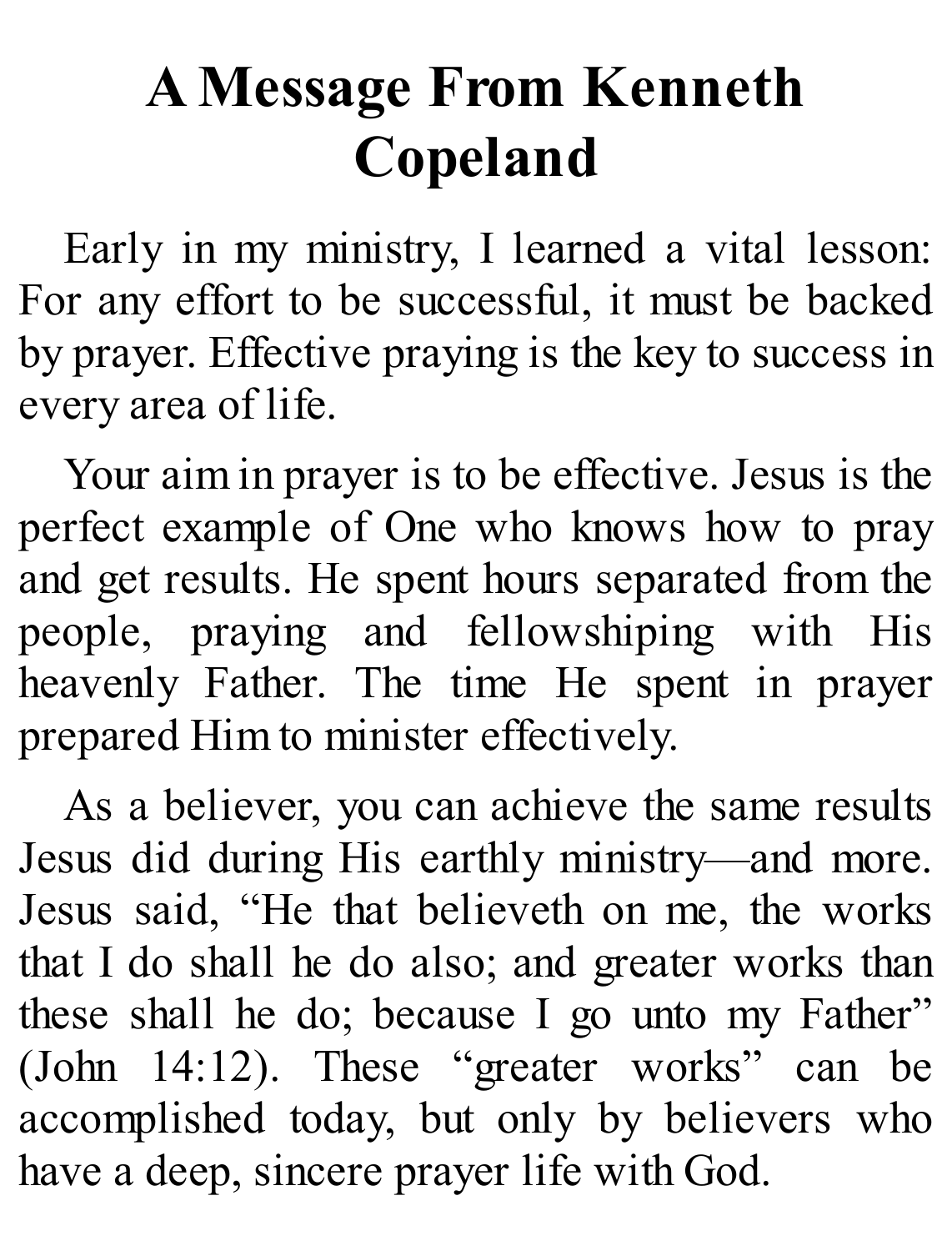This book is designed to strengthen your relationship with God through an awareness of the importance of prayer. With a solid foundation from the Word of God, you will understand the basic principles of prayer: its purpose, how to pray and how to get results.

As you read and study *Prayer—Your Foundation for Success,* I pray, according to Ephesians 1:17-18, that you will have the spirit of wisdom and revelation in the knowledge of God and that the eyes of your understanding will be enlightened to know the truth.

—*Kenneth Copeland*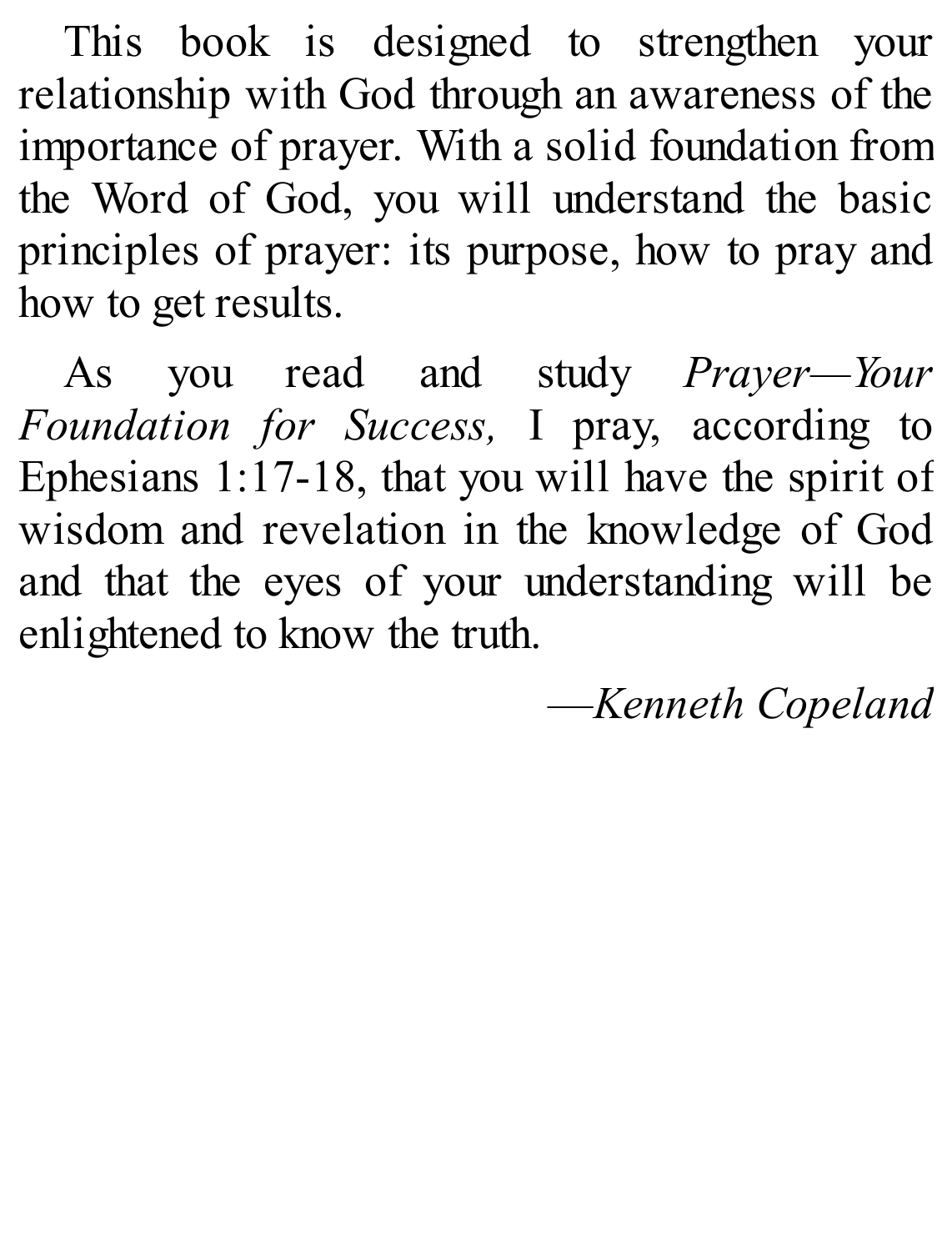## **Chapter 1 Prayer Secrets**

Prayer is the foundation of every successful Christian endeavor. Time spent with God is vital if you desire a fruitful Christian life. As the foundation of every Christian endeavor, it plays a vital role in living a successful Christian life. Study the lives of the great men and women of God from the past, and you'll see the strong emphasis they placed on prayer. Without prayer, they would never have been able to achieve such tremendous results.

Throughout the New Testament we can see the value of prayer in the founding of the early churches. The Apostle Paul prayed and interceded many hours for the new believers. In Ephesians 1:16 he wrote, "[I] Cease not to give thanks for you, making mention of you in my prayers." In Colossians 1:3 he said, "We give thanks to God and the Father of our Lord Jesus Christ, praying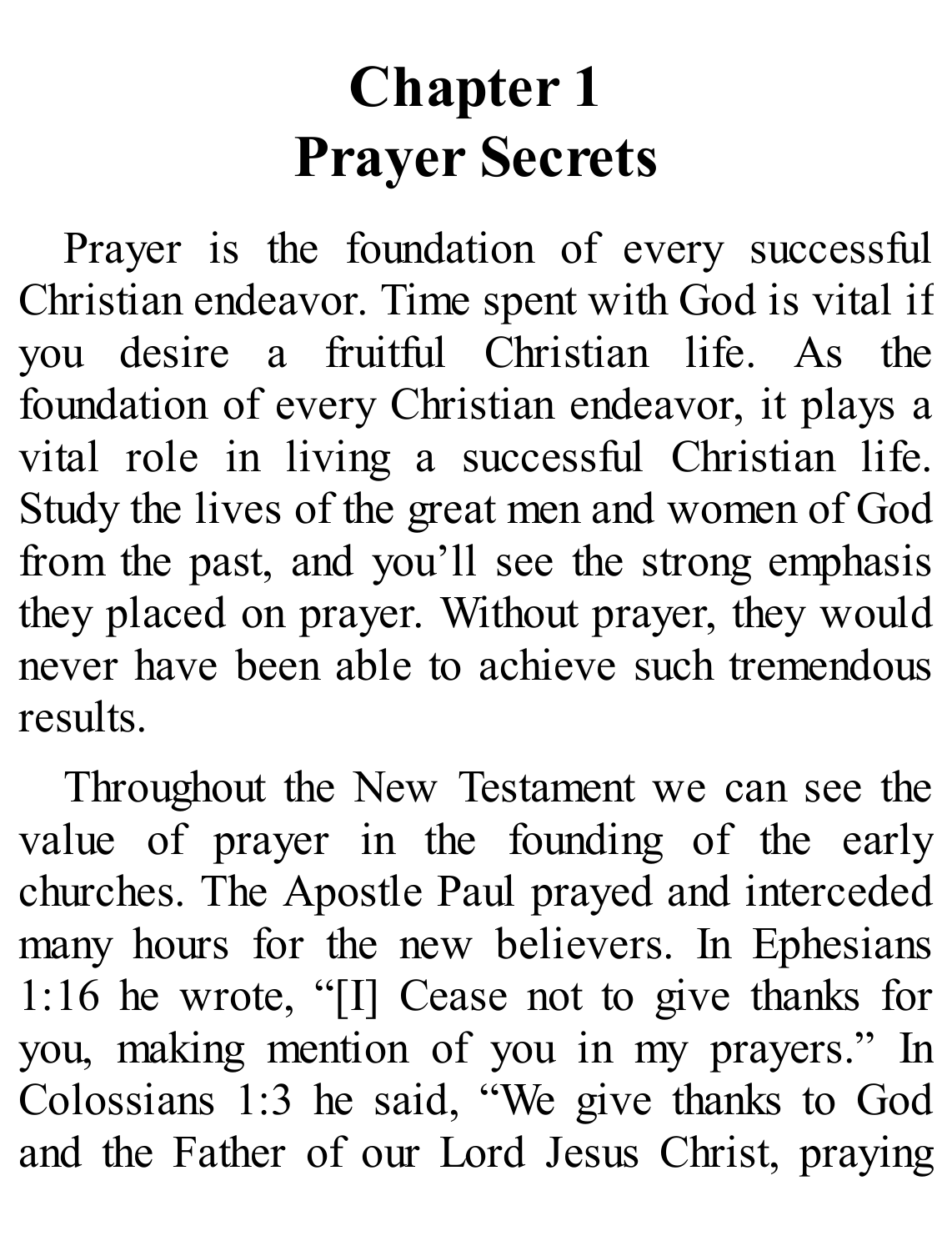always for you." In 1 Thessalonians 5:17, he instructed the Church to "pray without ceasing." Luke 18:1 says, "Men ought always to pray, and not to faint."

It is not enough to know that we should pray. We need to know why. Look at Ephesians 4:14-16:

> That we henceforth be no more children, tossed to and fro, and carried about with every wind of doctrine, by the sleight of men, and cunning craftiness, whereby they lie in wait to deceive; but speaking the truth in love, may grow up into him in all things, which is the head, even Christ : from whom the whole body fitly joined together and compacted by that which every joint supplieth, according to the effectual working in the measure of every part, maketh increase of the body unto the edifying of itself in love.

Compare the Body of Christ to a brick building. The bricks would topple if they were not joined together. Mortar forms those bricks into a solid,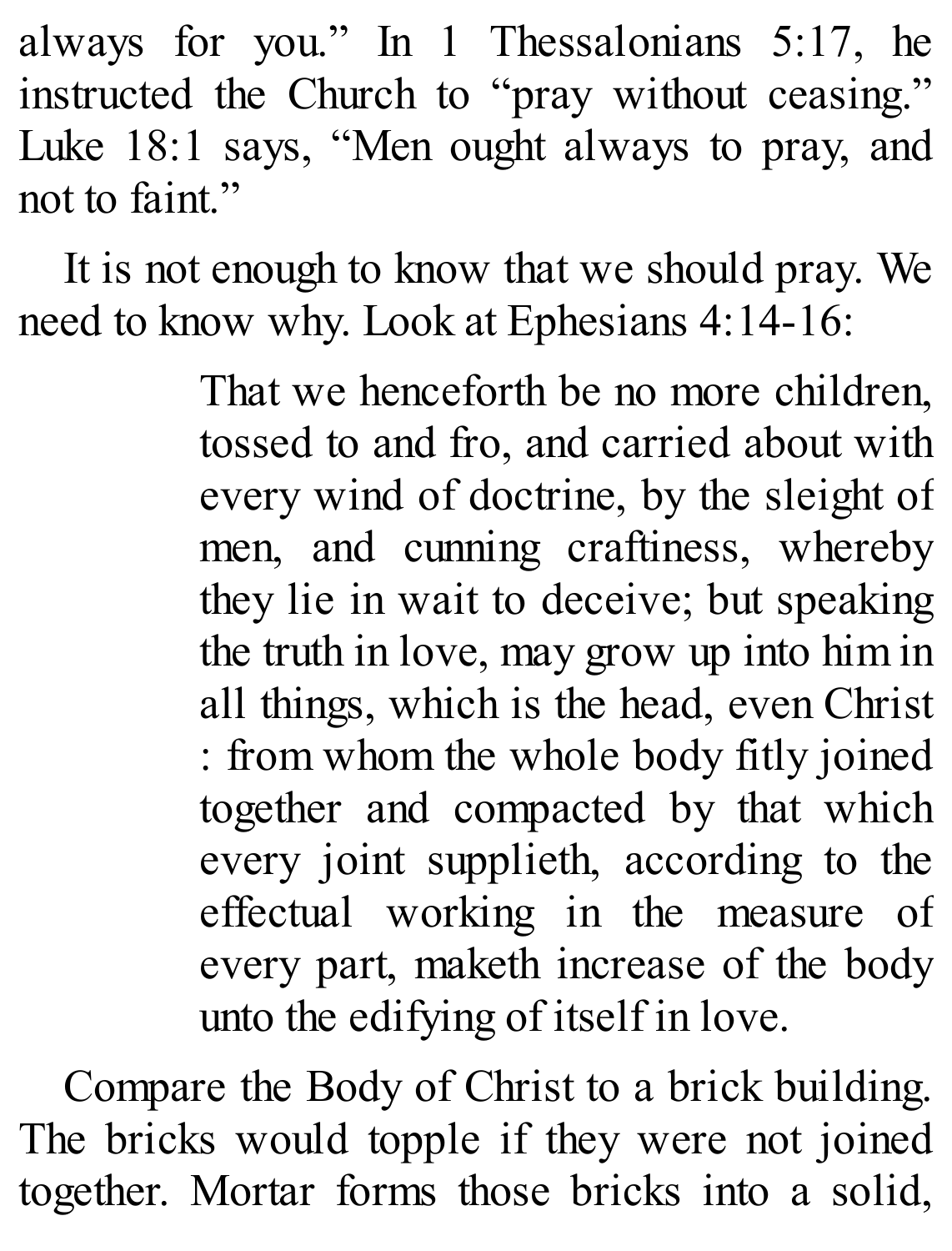impenetrable wall. It is held together, or made useful, by the effectual working of every part. In the same way, the power of love, through prayer and intercession, is the mortar which knits the Body of Christ together. Each member, or "brick," contributes his part by building up the Body and strengthening it through prayer. If one is injured, or weakened in some way, the others are able to stand in prayer and make up for that weakness.

#### **Prayer and Fellowship**

It pleases God to answer your prayers. But He can only manifest Himself in the earth through the believer who is operating in faith. Faith makes prayer effective and it pleases God (Hebrews 11:6). However, there will be no strong faith without deep and intimate fellowship with the Father. This is the very heart of a successful prayer life.

Fellowship is the mother of faith because you can only put your faith and confidence in God to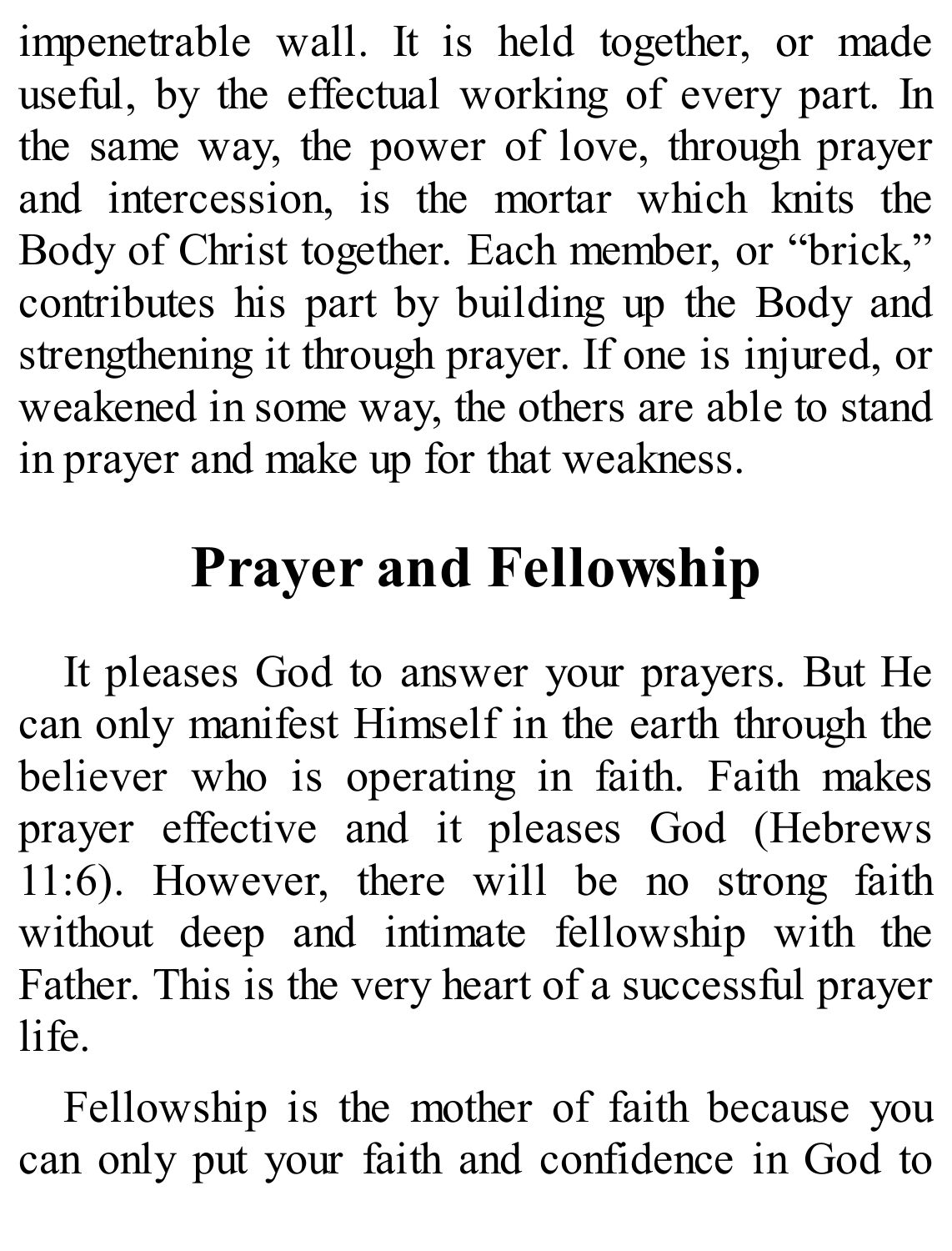the extent you know Him. Just as in any relationship, spending time in fellowship with your heavenly Father is the only way to become personally acquainted with Him.

Your new birth into the family of God has given you the right to expect your prayers to be answered. You have come into a Father-child relationship. Relationship without fellowship, however, is like marriage without love. In a loveless marriage, two people are related but don't really know each other.

If I never spent quality time fellowshiping with my son, anyone could tell him lies about me and he would believe them. The same thing applies to a husband and wife, an employer and employee, business partners, *etc.* Lack of fellowship causes lack of trust. If this can happen in human relationships, it can happen between you and your heavenly Father.

When I don't know my heavenly Father, Satan can lie to me about Him—trying to convince me He is my problem, or the One making me sick to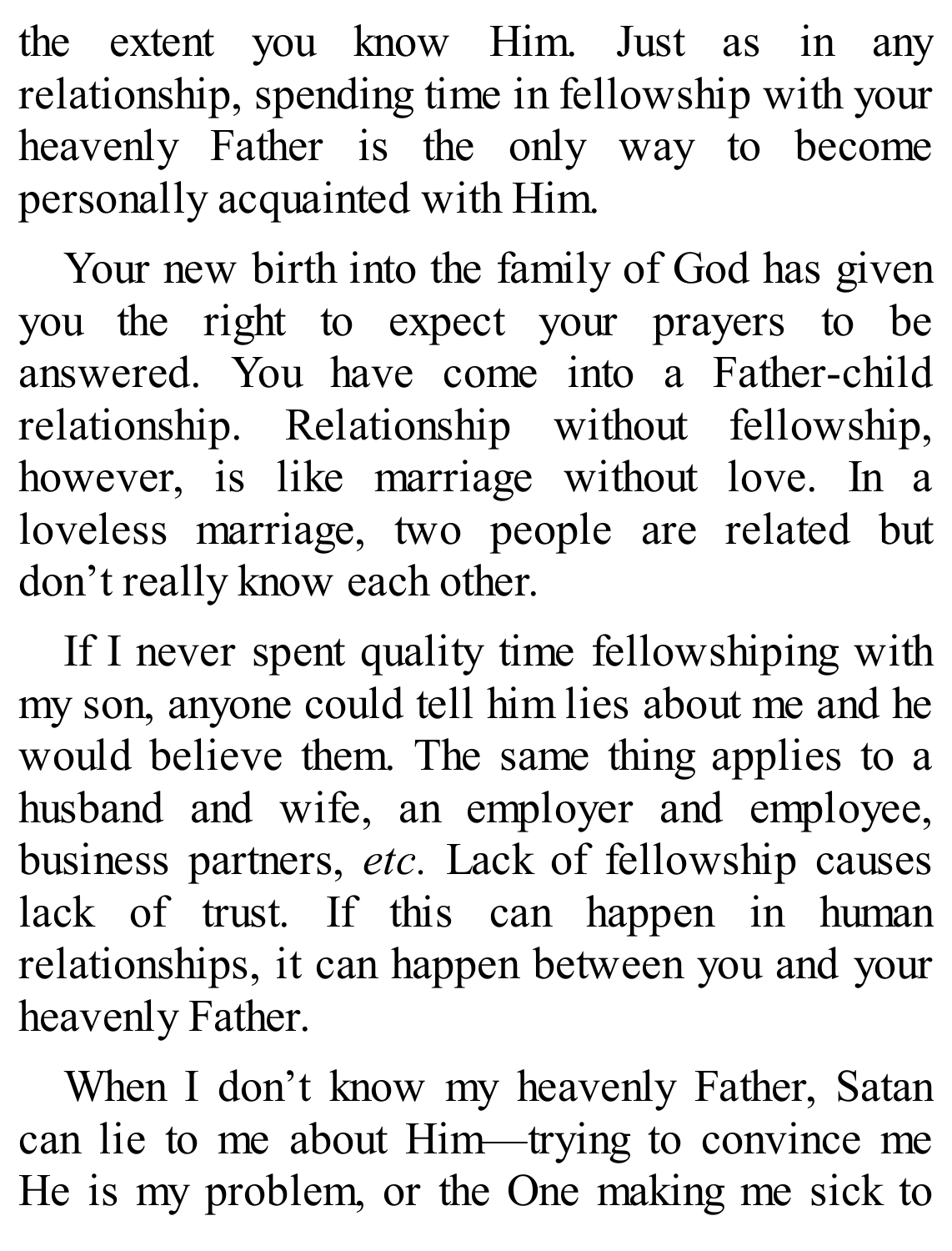teach me something. It would be easy to believe him, but my trust (faith) in my Father causes me to refuse Satan's lies (called doubt or unbelief ). Isaiah 26:3 says, "Thou wilt keep him in perfect peace, whose mind is stayed on thee: because he trusteth in thee."

The more you fellowship with God, the more you will know He is *not* your problem. He is for you and wants to use His power in your behalf. Galatians 1:3-4 says, "Grace be to you and peace from God the Father, and from our Lord Jesus Christ, who gave himself for our sins, that he might deliver us from this present evil world, *according to the will of God* and our Father."

The No. 1 priority in God's heart is to spend quality time with us daily. We need to be able to hear His voice and follow the promptings of His Holy Spirit. We have the command to resist anything that does not come from Him (James 4:7). He does not want us lacking in any area of our lives.

Let's look at 1 Corinthians 1:4-9: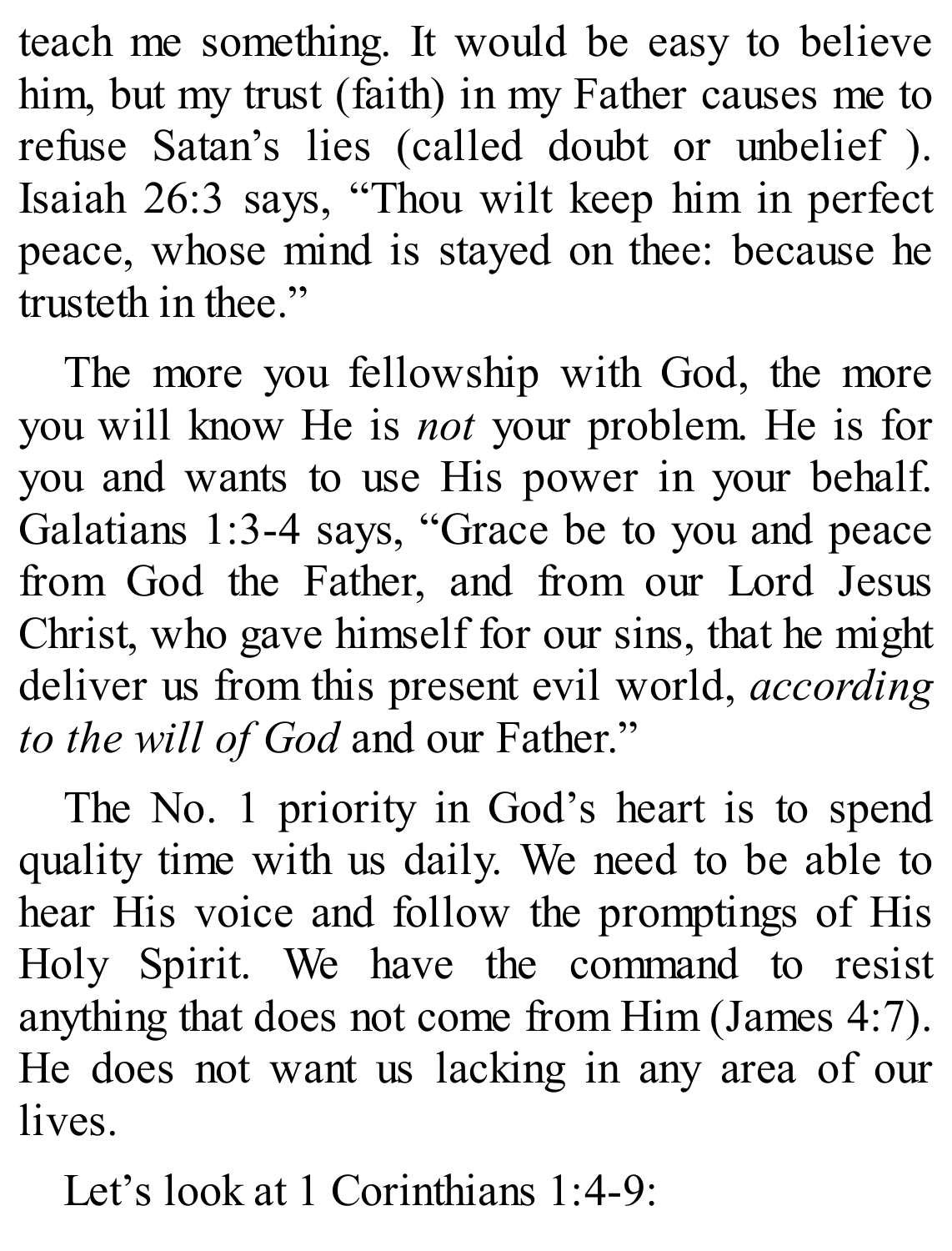I thank my God always on your behalf, for the grace of God which is given you by Jesus Christ; that in every thing ye are enriched by him, in all utterance, and in all knowledge; even as the testimony of Christ was confirmed in you: so that ye come behind in no gift; waiting for the coming of our Lord Jesus Christ: who shall also confirm you unto the end, that ye may be blameless in the day of our Lord Jesus Christ. God is faithful, by whom ye were called unto the fellowship of his Son Jesus Christ our Lord.

When you heed the call to fellowship, you will find out for yourself that God is faithful. Your life will be enhanced by Him. You will not come behind in any area. When you know Him through fellowship you will operate out of your spirit, where the faith and power of God reside. Operating in mere head knowledge of the Word, or "mental assent," will keep you from tapping in to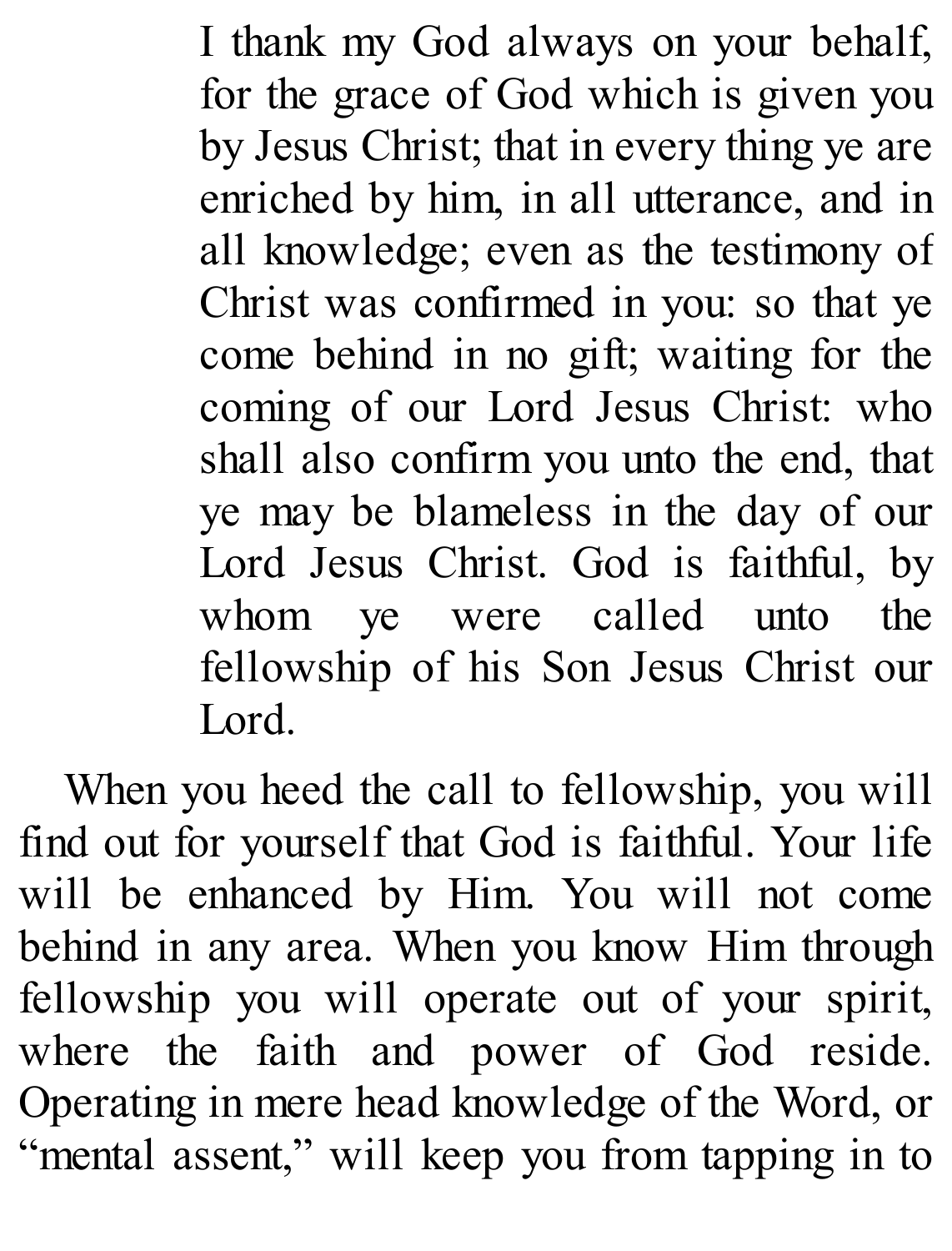the power of God. Mental assent simply agrees that God's Word is true. But revelation knowledge resulting from consistent and close fellowship with God brings you to a place where you know, that you know, that you know, that His promise is good. Nothing can take revelation knowledge away from you! All fear and doubt is dispelled and you will bear abundant fruit in your life.

Jesus said,

Abide in me, and I in you. As the branch cannot bear fruit of itself, except it abide in the vine; no more can ye, except ye abide in me. I am the vine, ye are the branches: He that abideth in me, and I in him, the same bringeth forth much fruit: For without me ye can do nothing.... If ye abide in me, and my words abide in you, ye shall ask what ye will, and it shall be done unto you. Herein is my Father glorified, that ye bear much fruit; so shall ye be my disciples (John 15:4-5, 7- 8).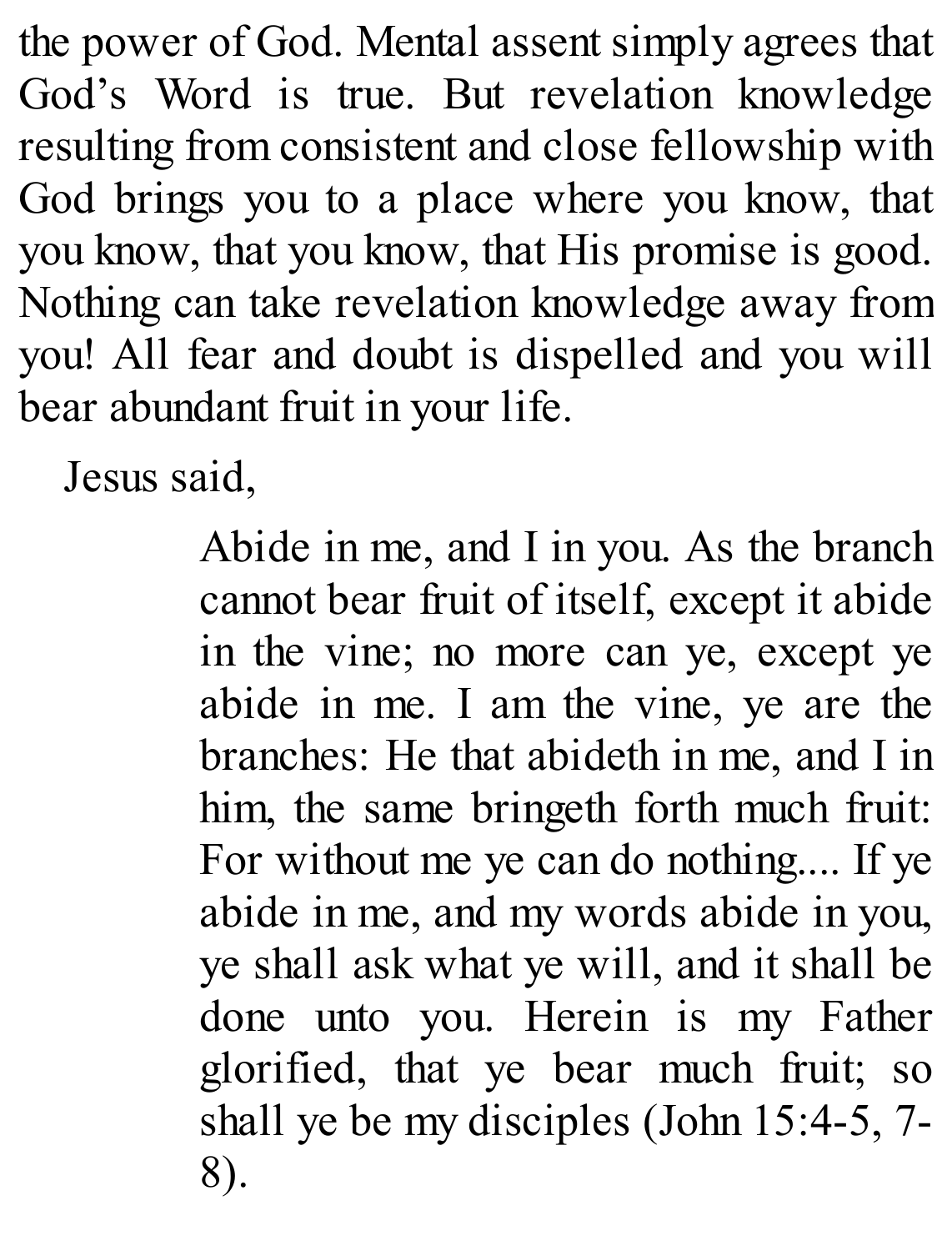Bearing fruit is doing the works of Jesus, consequently pleasing the Father.

Hebrews 13:20-21 says, "Now the God of peace...make you perfect in every good work to do his will, working in you that which is wellpleasing in his sight…." This is a clear example of God's will for every believer.

Notice Colossians 1:9-10: "We...do not cease to pray for you, and to desire that ye might be filled with the knowledge of his will in all wisdom and spiritual understanding; that ye might walk worthy of the Lord unto all pleasing, being fruitful in every good work, and increasing in the knowledge of God." The better you know God, the more fruitful you become through His power working in you.

Fruit bearing comes through prayer. Jesus always separated Himself from people to spend time in prayer. Spending time with the Father in fellowship and prayer kept Him in tune with the Holy Spirit.

Set aside time each day with your heavenly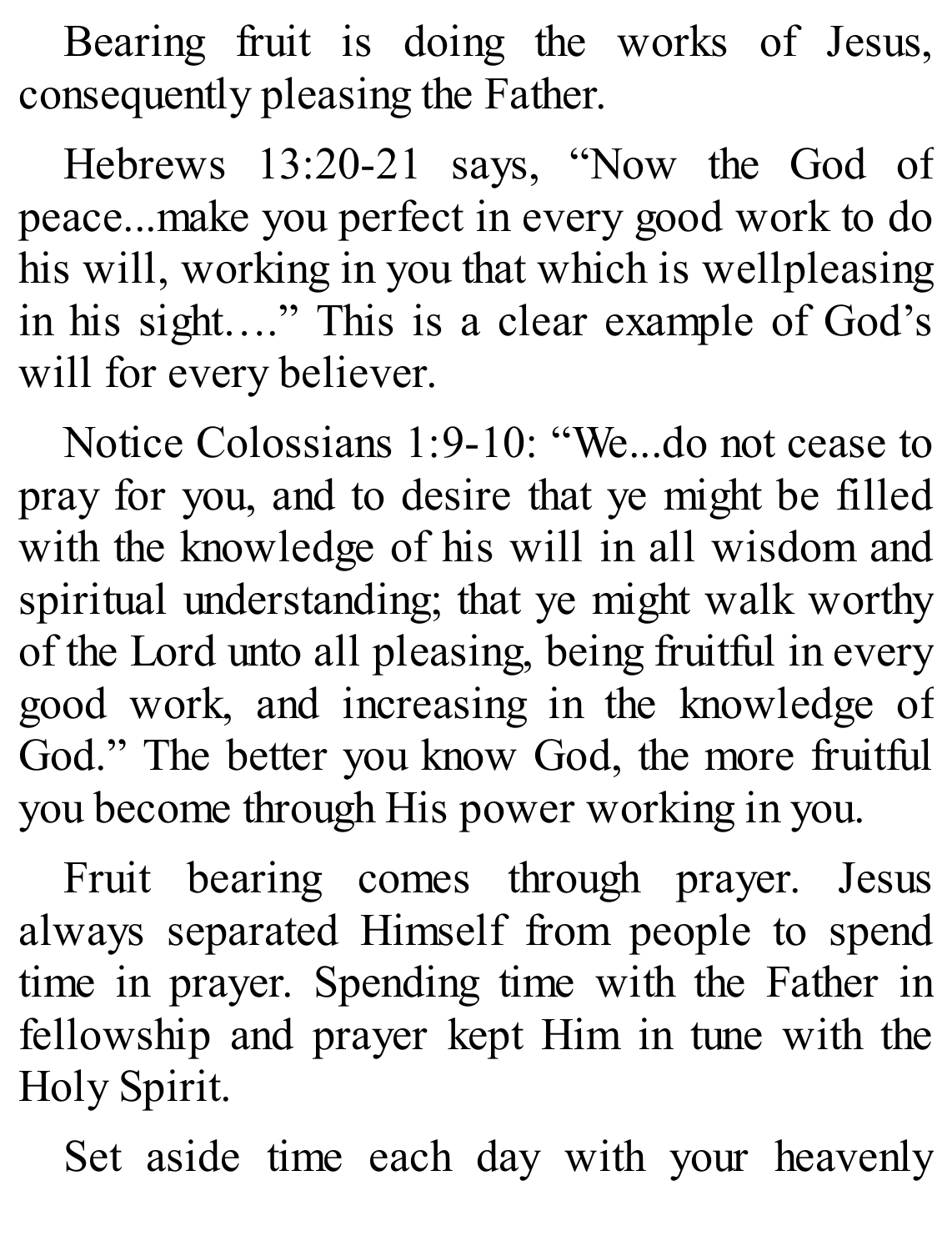Father. Make the decision you will not allow anything to interfere with your quality time alone with Him.

The more time you spend in God's presence, the more you will act and think like Him. He has already given you His nature. Fellowshiping with Him will cause your desires, attitudes, actions and beliefs to line up with His. Then, when you pray, you will simply be voicing His will. The reality of God will burn into your consciousness. You will not be crying out to a God who is 92 million miles away. He will be right there—closer than a brother. As you draw nigh to God, He will draw nigh to you (James 4:8). No danger, no circumstance, no problem in this world can come near you with God Almighty by your side!

Fellowshiping with God will give birth to a deep, strong faith and trust in His ability. Your prayer life will take on new meaning.

As a born-again believer, you have everything you need to succeed in this life. God is a winner! You are His very own child. You have been born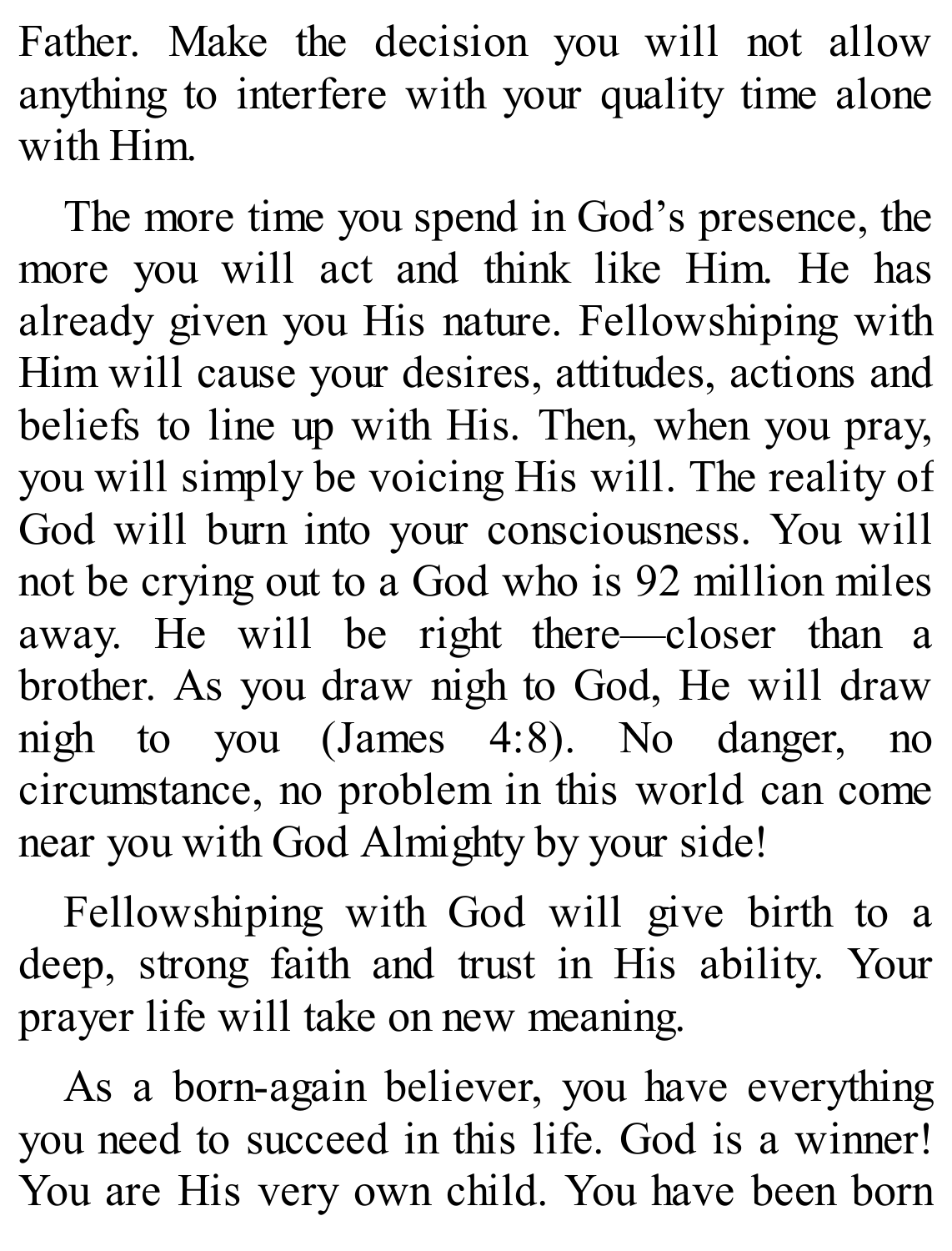again to win! When you pray in faith and confidence, all of heaven's resources are at your disposal! Determine in your heart you will maintain consistent, intimate fellowship with God so your prayer life will be based on personal knowledge of Him.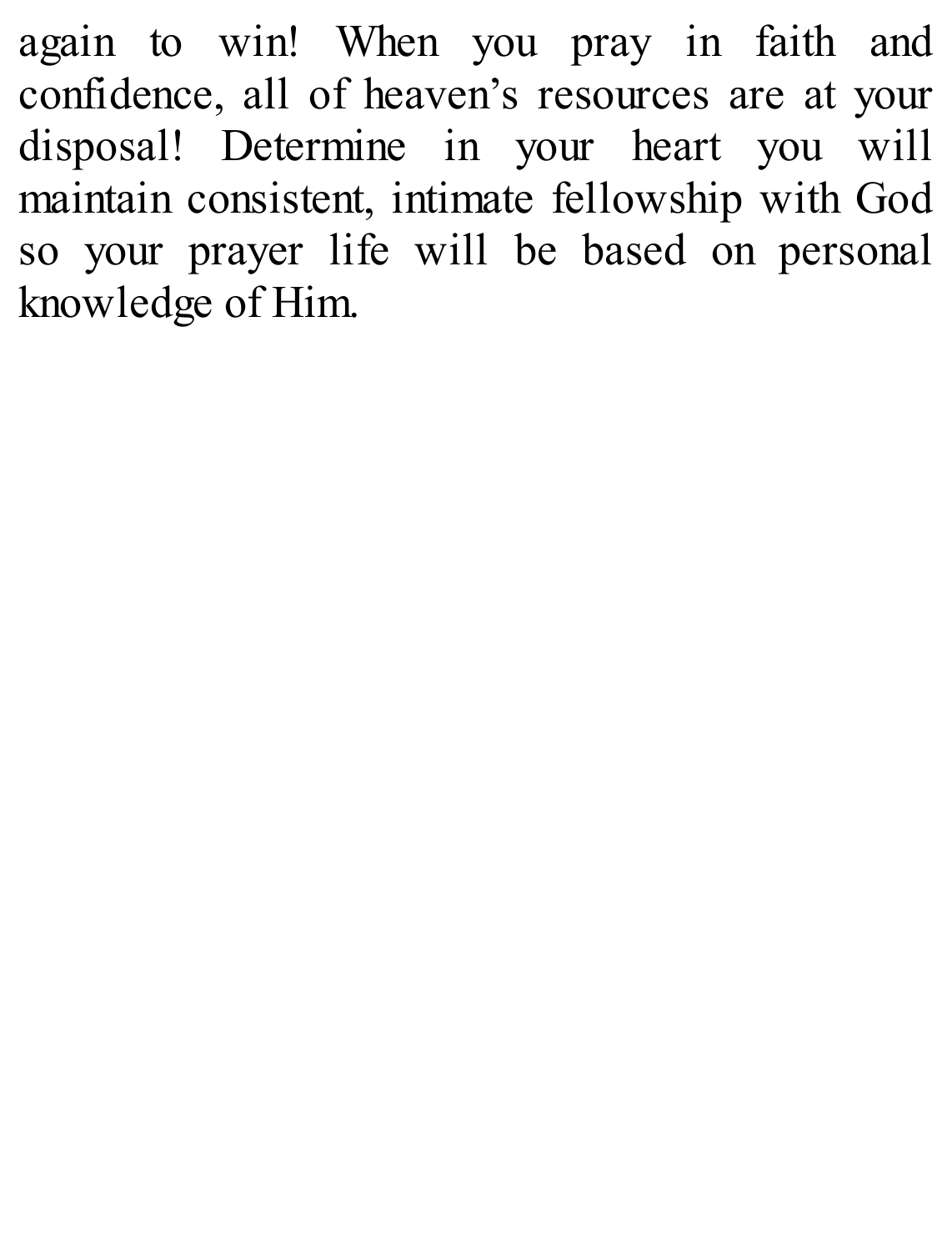# **Chapter 2 Praying for Results**

The major cause of failure in Christian enterprises is a lack of prayer.

Whether your goal is to witness to one man or to preach the gospel to nations, you will succeed or fail based entirely on your prayer life. One percent of your time spent in prayer will produce only 1 percent results. Eighty percent prayer will bring 80 percent results. This formula works every time. The obvious question is, "But how can I expect to receive 100 percent results? I can't spend all my time in prayer." Yes, you can!

Prayer is an attitude. It involves more than just making requests. It is communicating with God. You can live in an attitude of prayer every moment, being in constant communion and fellowship with your heavenly Father.

In order to get results in prayer, you must be convinced that God wants to answer your prayers.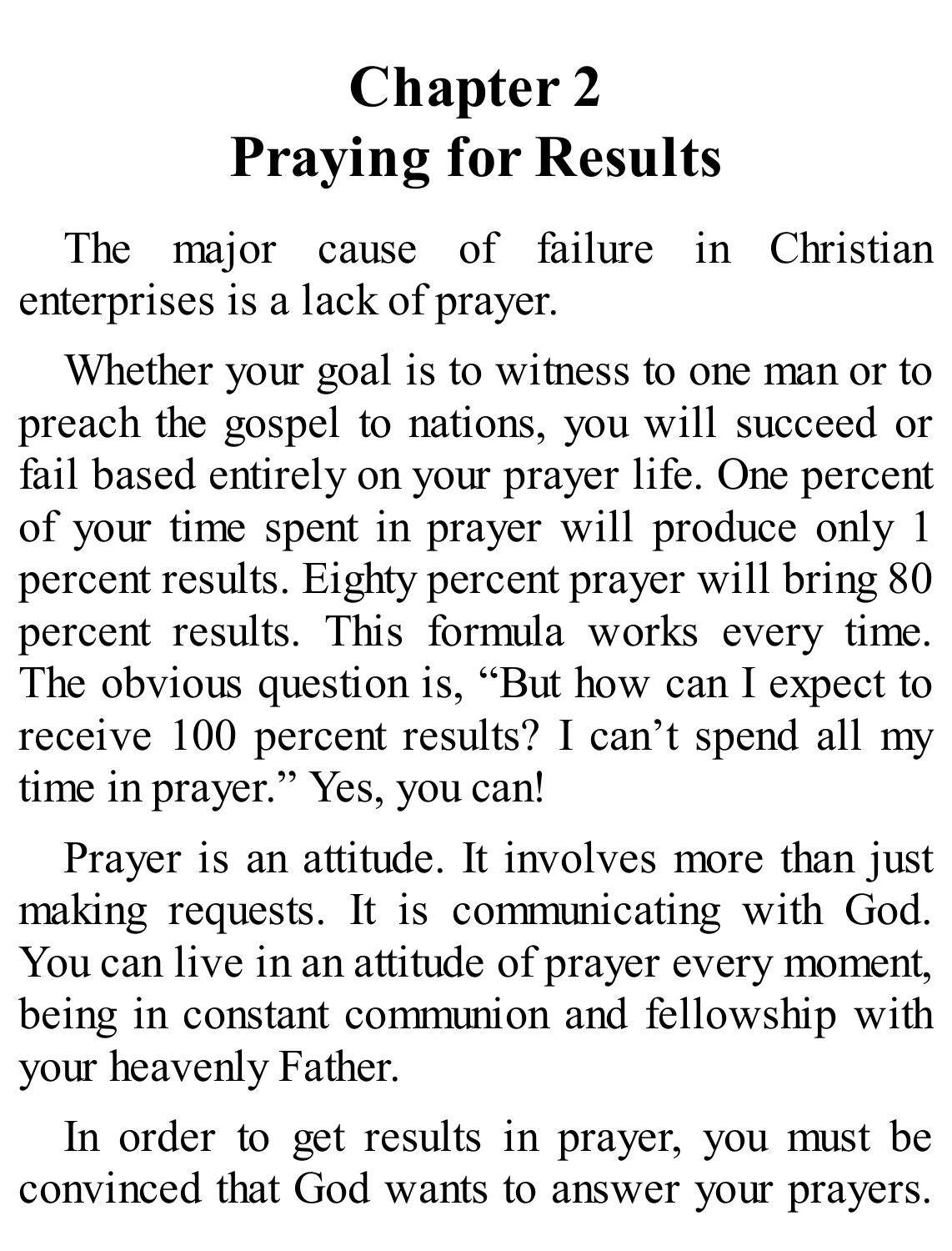In fact, He is as ready and willing to answer you as He was to answer Jesus during His earthly ministry. This may be difficult to believe, but it is true.

I remember how amazed I was to learn about God's willingness to answer my prayers because I had always thought of myself as unworthy. Why would God bother to answer *my* prayers? Ignorance of His Word kept me from receiving His best in my life.

Once I realized the importance of the Word of God, my attitude changed. I realized God does not see His children as unworthy. Notice how Jesus prayed: "...that the world may know that thou hast sent me, *and hast loved them, as thou hast loved me"* (John 17:23). Just think! God loves you and me as much as He loves Jesus! We *are* worthy!

Knowing God is ready to answer your prayers will make you serious about your prayer life. Because you are a child of God, you have an open invitation from Him to come into the throne room at any time.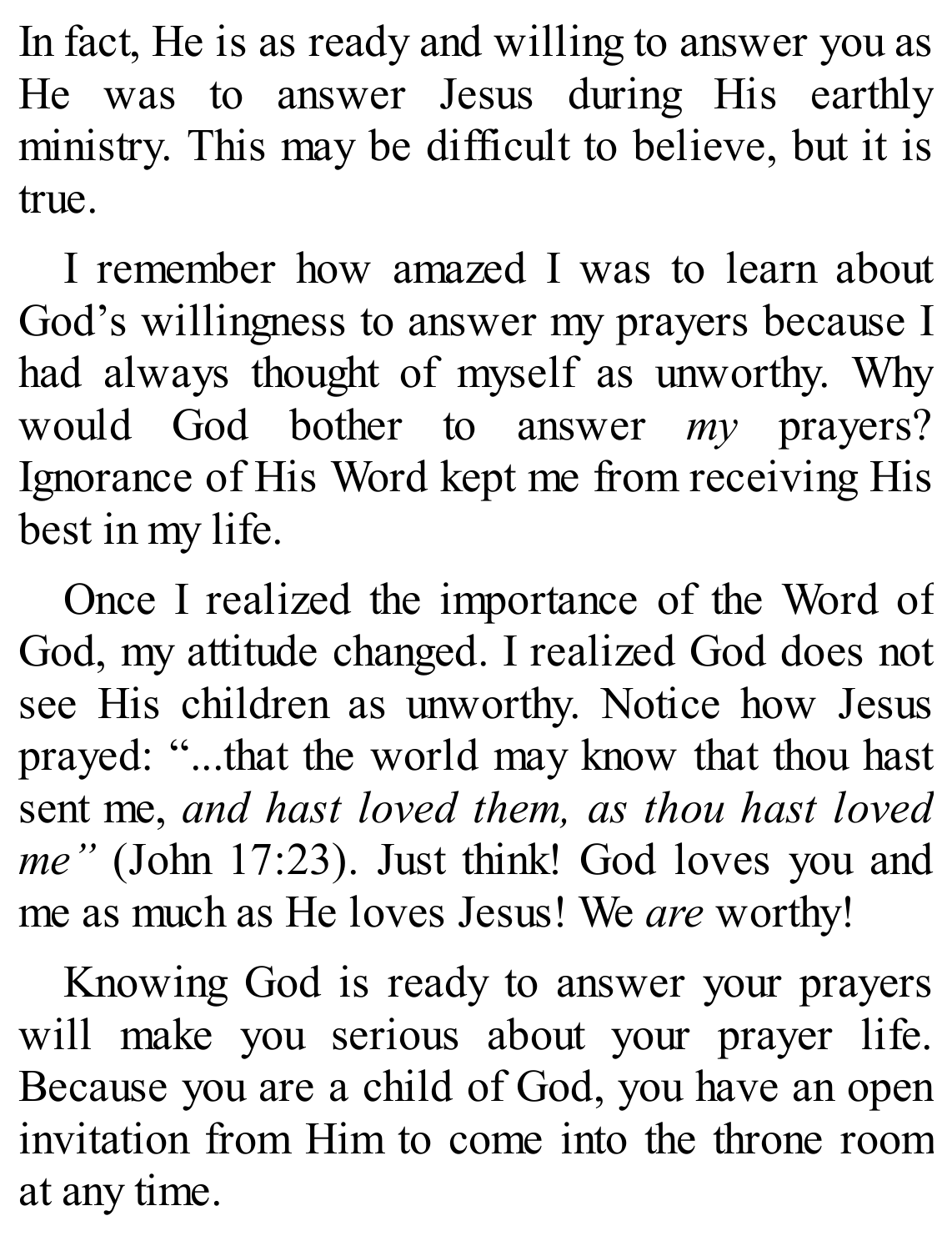Never take this prayer privilege lightly. You do not have to enter His presence crawling on your hands and knees. You can boldly stand before God without a sense of guilt, shame or condemnation. Hebrews 4:16 says, "Let us therefore come boldly unto the throne of grace, that we may obtain mercy, and find grace to help in time of need."

### **What Is Prayer?**

Prayer is not an emotional release or an escape valve. It is much more than just asking God for a favor. Most important, prayer is not a religious exercise.

You should be getting results each time you pray. God responds to faith. So just repetition and beautiful words do not get the ear of God. Jesus said in Matthew 6:7, "But when ye pray, use not vain repetitions, as the heathen do: for they think that they shall be heard for their much speaking."

Let me give you an example from my own experience.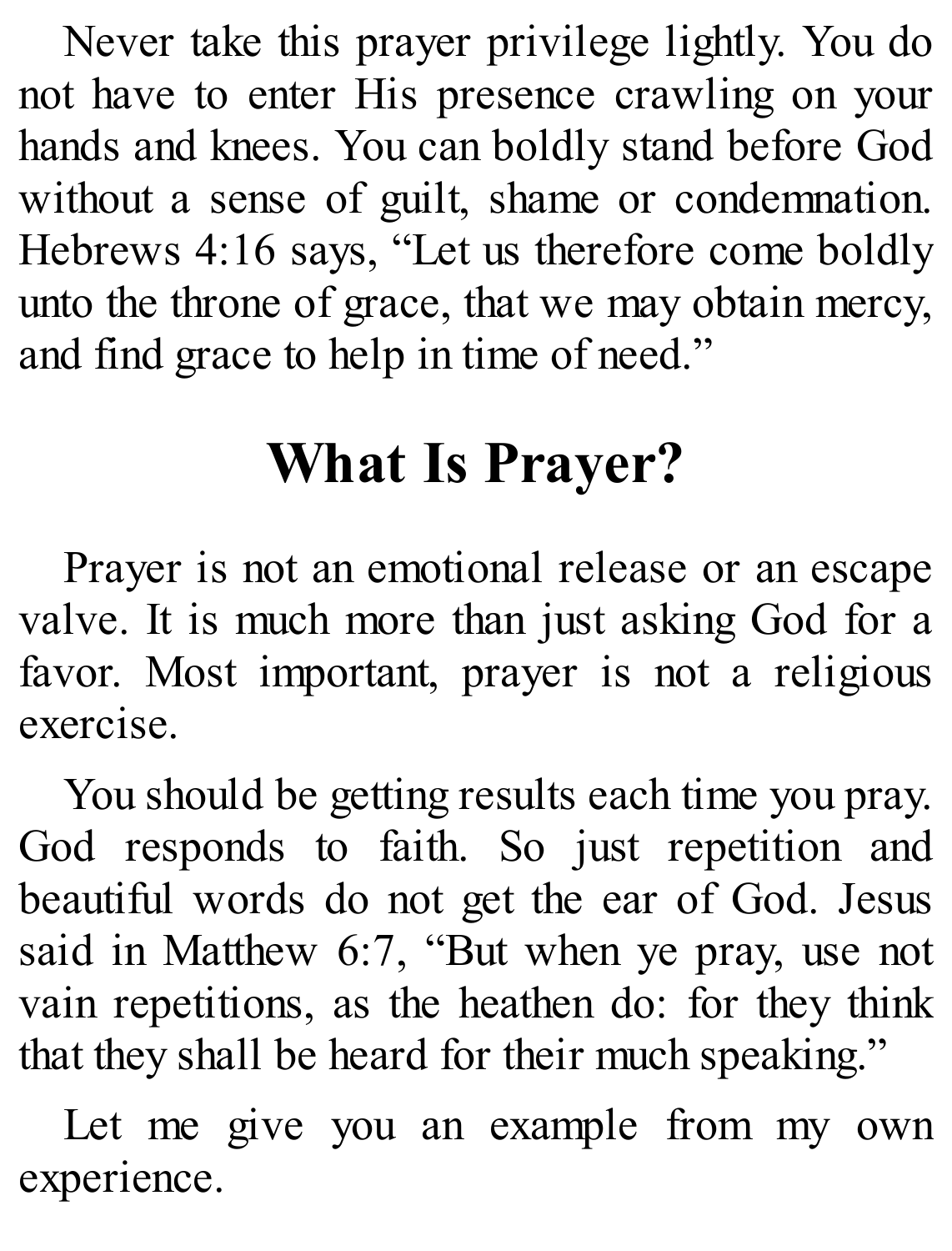Not long after I became a Christian, I asked a minister to pray for me. I was expecting to hear a long, beautiful prayer— one that would cause people to fall on their knees in repentance before God! What I heard was just the opposite. He laid his hand on my chest, bowed his head, and said, "Lord, bless him. Meet his every need." He then turned and walked away. I was left standing there thinking, *How could he do that to me? I have big problems. It should have taken at least 20 minutes of hard praying to cover everything.*

The major difference separating that minister and me was the degree of faith at work in our lives. He was operating in faith, praying exactly what he meant. I was a baby Christian, looking for a physical manifestation of some kind.

The length of time or how hard you pray makes no difference. When you pray in faith, you have confidence in God's willingness to use His power to answer your prayer.

The man who has confidence in God is very difficult to defeat. He knows, regardless of what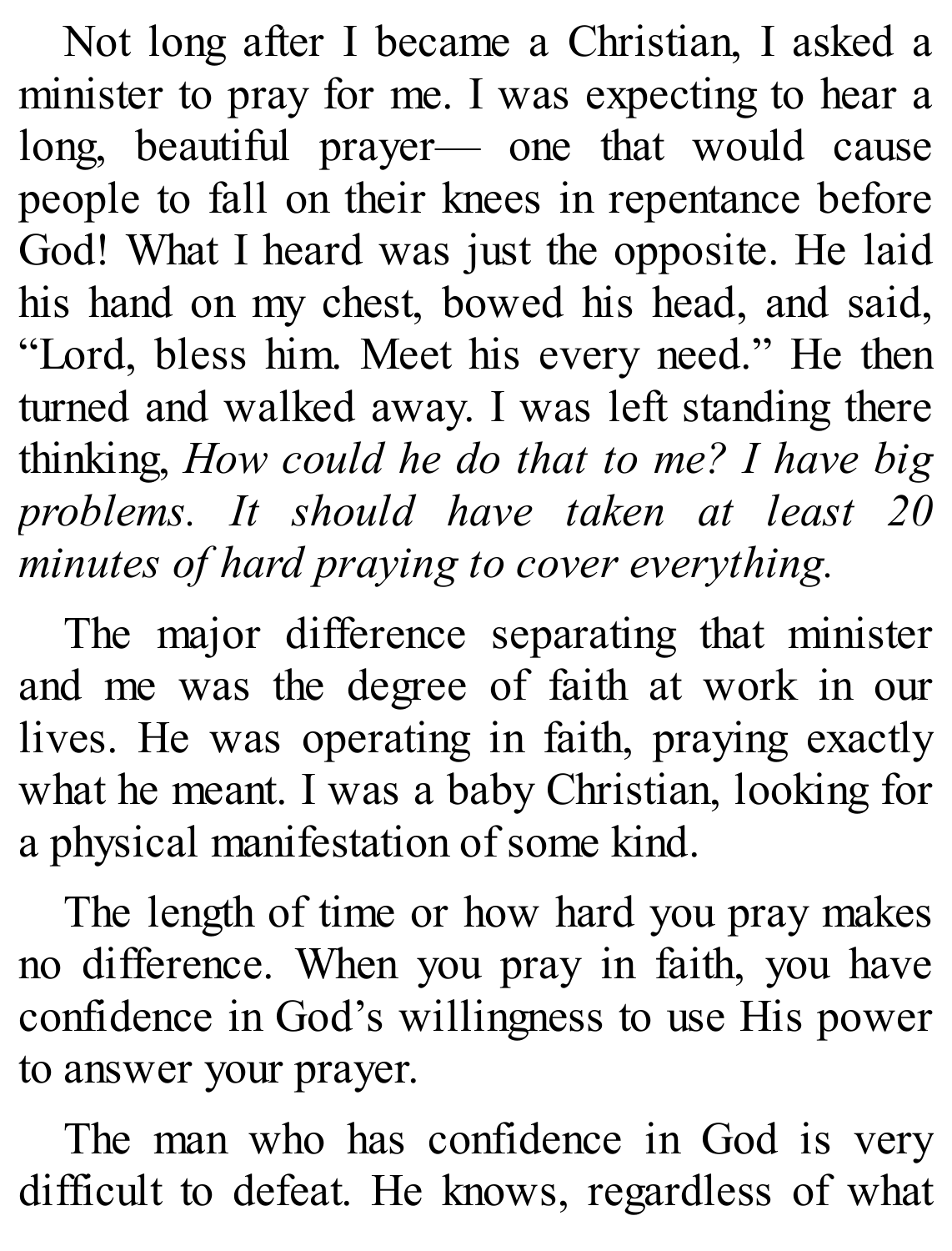comes, he can pray and God will move in his behalf. The key then, to success in prayer, is expecting results. Many Christians think, *I'll pray and maybe something will happen.* They say, "I'm just hoping and praying."

If you are only hoping to get results, you will never receive from God. "Hoping to get" is not the same as "believing you receive." The promises of God bring hope in hopeless situations. However, hope has no substance by itself. "I hope to get healed someday." You hope to receive someday, but someday never comes. Faith brings hope into reality and gives it substance. Hebrews 11:1 says, "Now faith is the substance of things hoped for, the evidence of things not seen." The object of hope becomes a reality through faith. Hope is always in the future. Faith is always now.

Faith causes you to receive from God. The believer who is operating in faith believes God's power went to work the moment he prayed.

### **God's Word in Prayer**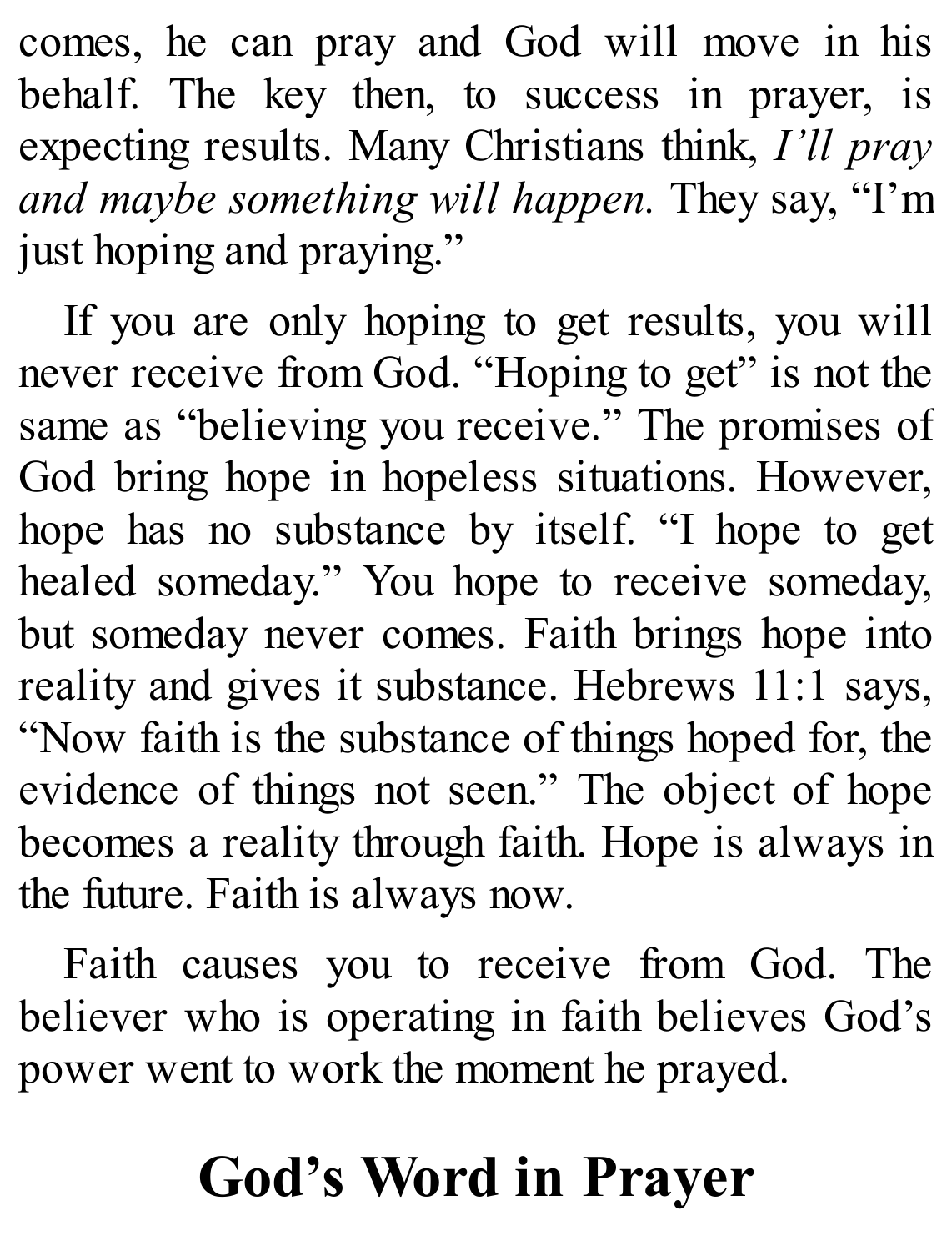The No. 1 rule in praying for results is to base your prayer on God's Word. It can be relied on just as you would depend on the word of your best friend. If you trust him, you will believe what he says. Faith in God operates the same way. God's Word is the integrity of God Himself (John 17:17).

As an example, let's use the prayer for salvation. The first step is to go to the Word and find out what God says you must do to be saved. Romans 10:9-10 says, "That if thou shalt confess with thy mouth the Lord Jesus, and shalt believe in thine heart that God hath raised him from the dead, thou shalt be saved. For with the heart man believeth unto righteousness; and with the mouth confession is made unto salvation."

Make this scripture the basis of your prayer. Confess with your mouth Jesus as Lord, and believe in your heart that God has raised Him from the dead. God's Word says it, so you can accept it as fact. When you fulfill these two prerequisites, the Word says, "Thou shalt be saved." You must receive it by faith.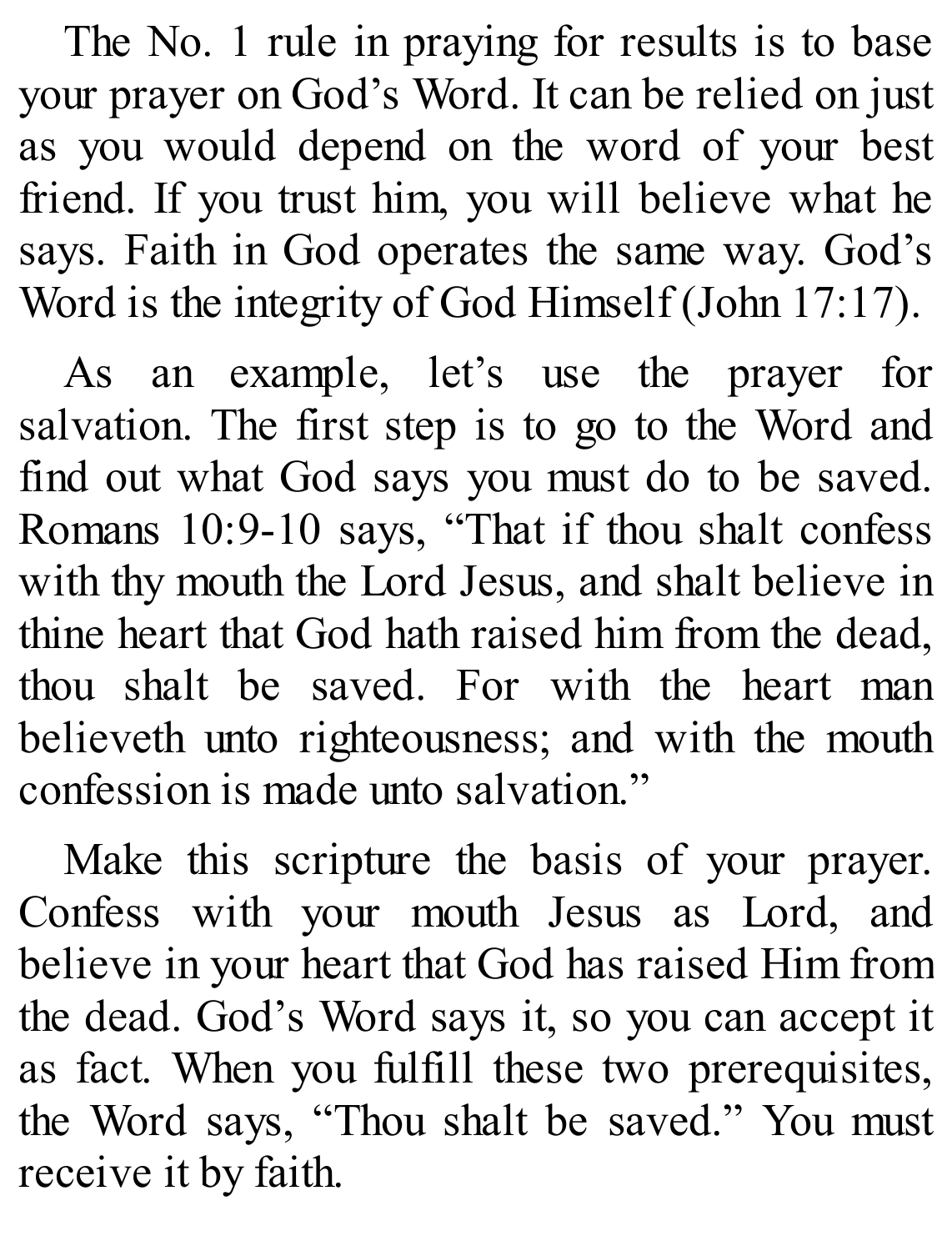When you pray the prayer of salvation, you may not feel different. Realize that your feelings do not have anything to do with it. God's Word is His part of your prayer life. He has already said in His Word, "Thou shalt be saved." You have allowed the Word of God to engineer your prayer. It makes no difference how you feel. Exercise your faith. By the authority of God's Word you are saved! In Mark 11:24 Jesus said, "What things soever ye desire, when ye pray, believe that ye receive them, and ye shall have them."

God's Word is His will. When you pray in line with the Word, you have automatically prayed in line with God's will. First John 5:14-15 says, "And this is the confidence that we have in him, that, if we ask any thing according to his will, he heareth us: And if we know that he hear us, whatsoever we ask, we know that we have the petitions that we desired of him." Your prayer for salvation, based on God's Word, was clearly heard by the Father. After you pray and receive your salvation by faith, you then simply thank God for it.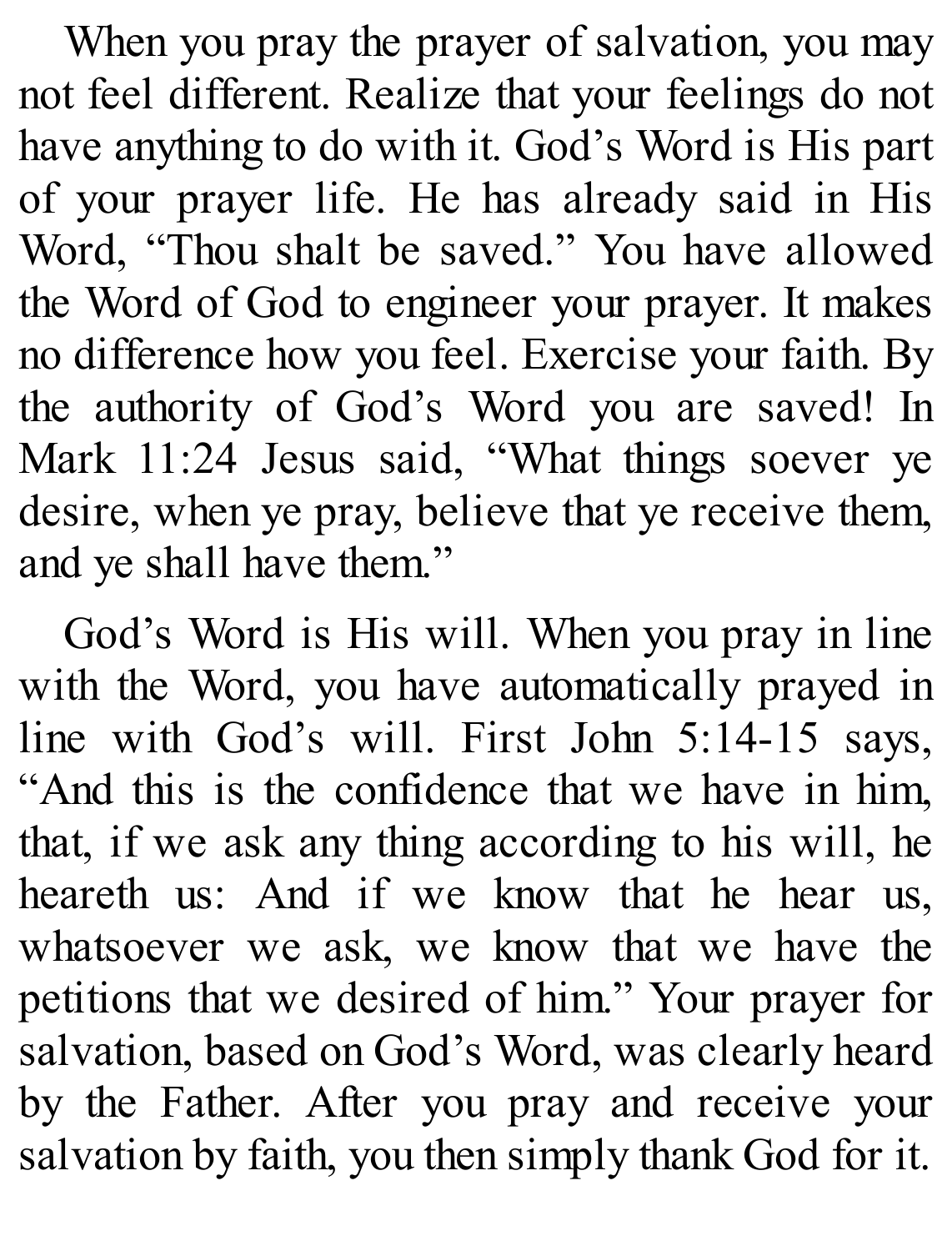Second Corinthians 5:17 says, "If any man be in Christ, he is a new creature: old things are passed away; behold, all things are become new." Based on what the Word says, see yourself as a new creation. Visualize that the man you once were died the death of the Cross and was raised to new life by the power of the Holy Spirit (Romans 6:4). This is actually what happened. You prayed according to the Word of God, therefore you are saved.

Praying for healing involves the same faith principles. Search God's Word for your answer. Isaiah 53:5 says, "But he was wounded for our transgressions, he was bruised for our iniquities: the chastisement of our peace was upon him; and with his stripes we are healed." Matthew 8:17 says, "Himself took our infirmities, and bare our sicknesses." Undoubtedly, healing is God's will. According to these scriptures, Jesus paid the full price—not only for sin, but for sickness, disease and the consequences of sin.

More religious traditions have discounted God's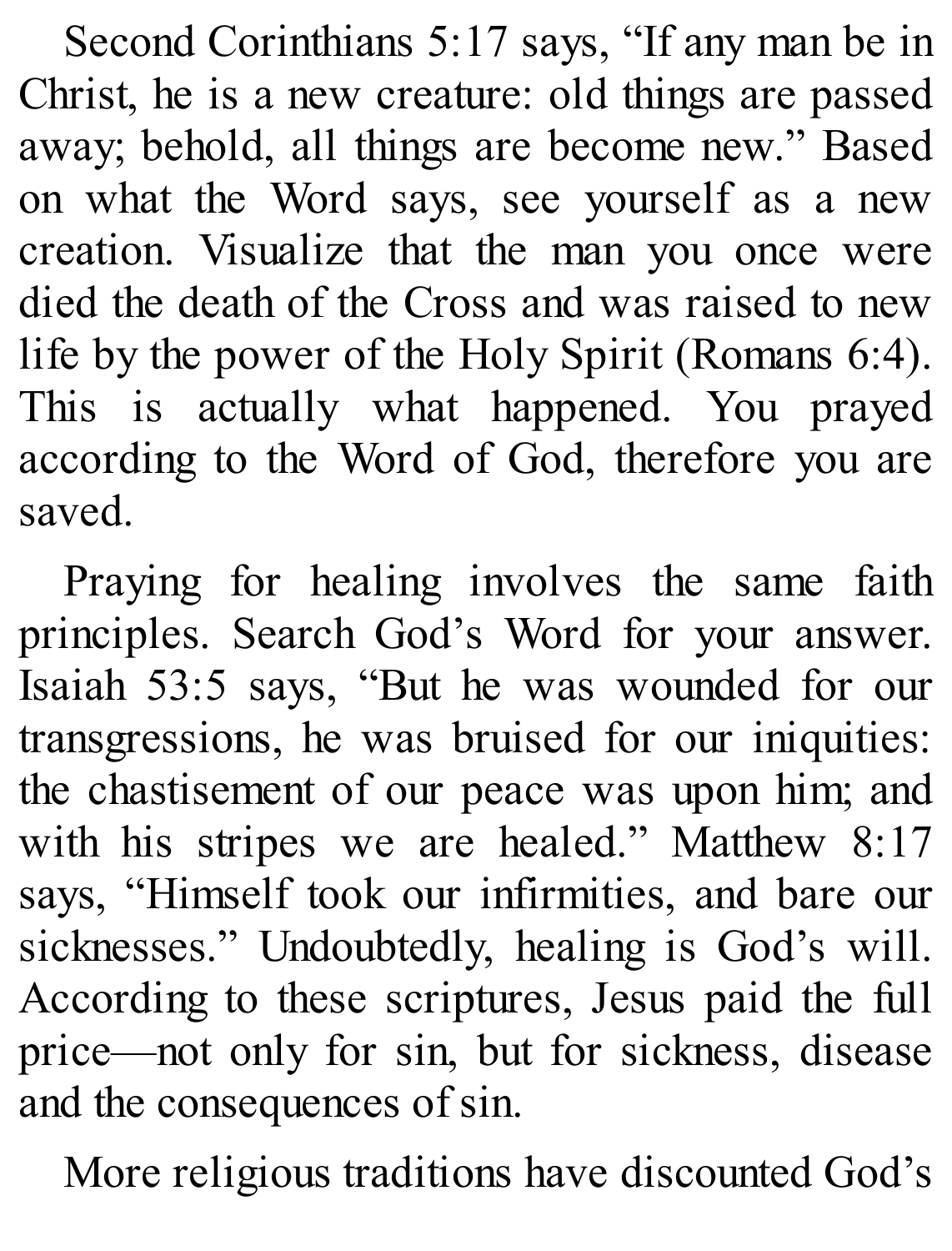will for healing than discredit salvation. To know God's will about healing, look at Jesus. He said, "He that hath seen me hath seen the Father" (John 14:9). During His time on earth, Jesus was the express image of God (Hebrews 1:3). What did He do? He healed the sick. Acts 10:38 says, "God anointed Jesus of Nazareth with the Holy Ghost and with power: who went about doing good, and healing *all* that were oppressed of the devil; for God was with him."

The prayer for healing is a simple one. Say, "Father, in the Name of Jesus, I see in Your Word that healing belongs to me. I believe I receive it. I thank You for it. I act on it now." Once you have prayed…*trust.* Do not let Satan convince you that you are still sick. He will try his best to sell you his lies. Stand your ground! Say, "Satan, it is written...." Then speak what God's Word says about your healing. Just as he fled at the command of Jesus' words, Satan will have to flee when you speak God's Word in faith (Matthew 4:1-11). He has no defense against the Word of God when it is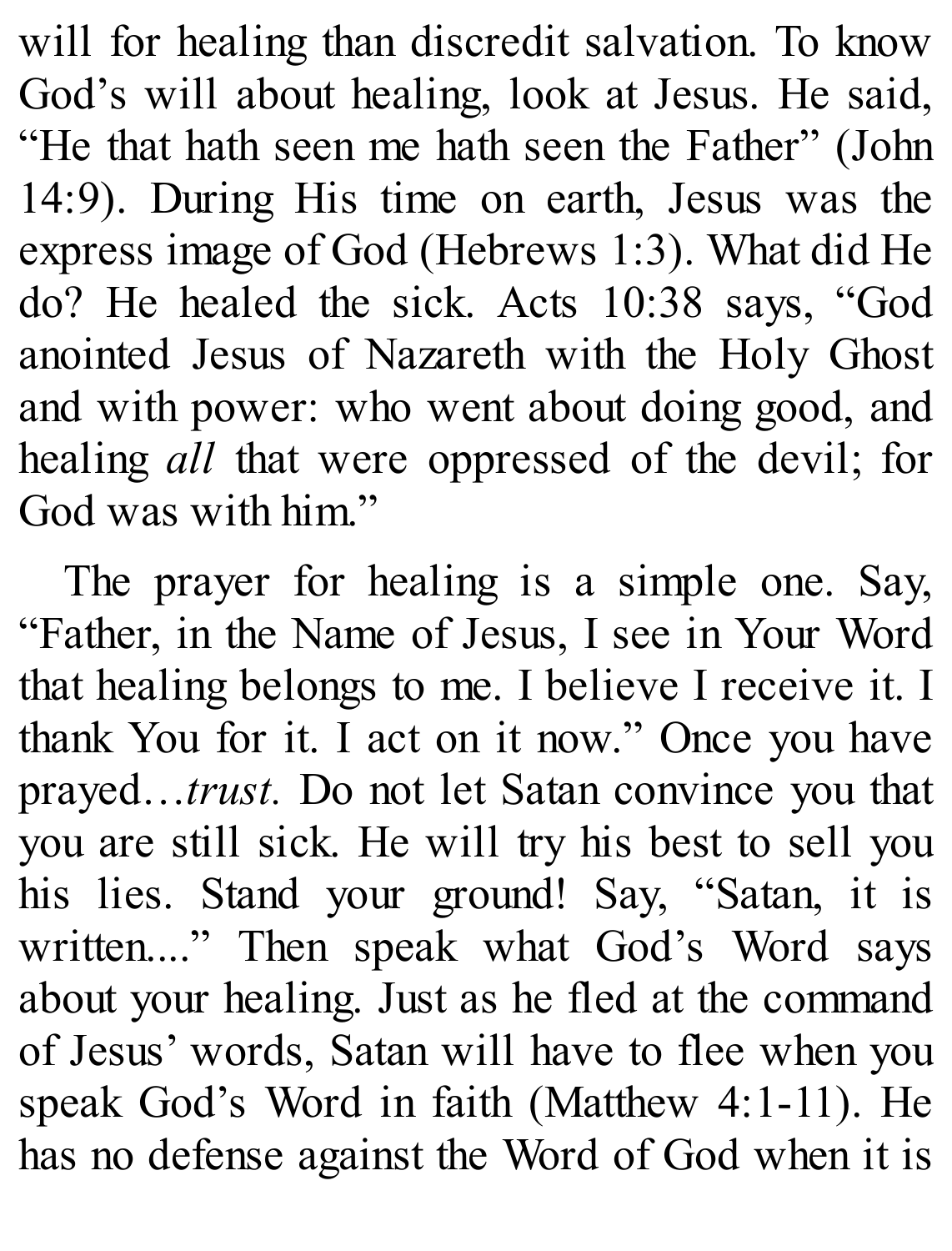spoken in faith by a believer.

## **Applying Faith in Prayer**

When you begin your prayer based on God's Word, you are starting with the answer. The Word contains the answer to every problem that could confront you.

The next step in praying effectively is found in Mark 11:24. Jesus said, "What things soever ye desire, when ye pray, believe that ye receive them, and ye shall have them." This places a qualification on your prayer. You must believe you receive when you pray. Don't wait until the manifestation comes to believe you receive.

This will seem very difficult at first. But as you get to know God personally, you will become convinced His Word is true. The problem area will diminish. Make a quality decision to believe God's Word. Numbers 23:19 says, "God is not a man, that he should lie; neither the son of man, that he should repent : hath he said, and shall he not do it? or hath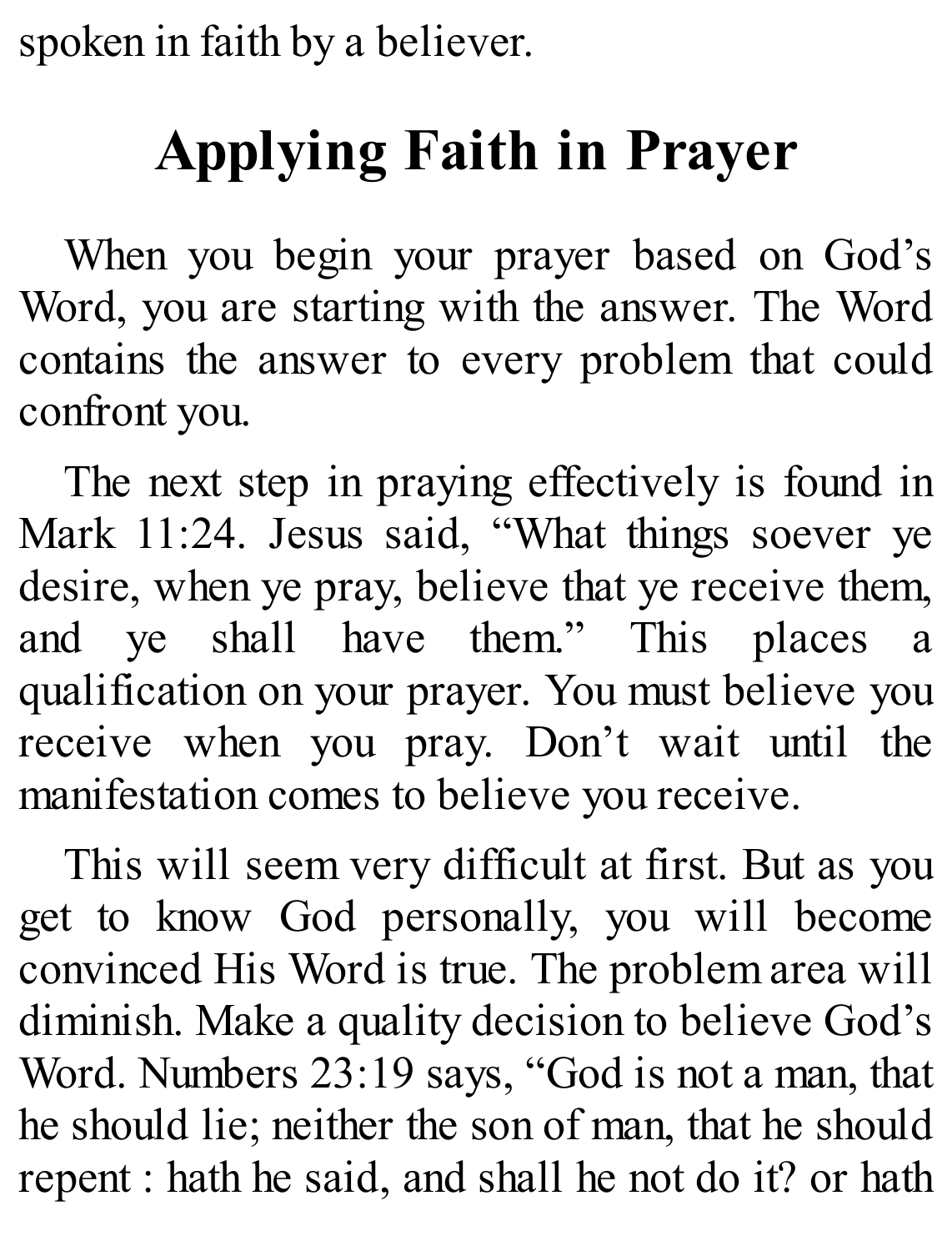he spoken, and shall he not make it good?" You can trust His integrity. When you pray, all you have to do is apply your faith.

Where does faith come from? How do you get it? Romans 10:17 says faith comes by hearing, and hearing by the Word of God. Every believer is dealt the measure of faith (Romans 12:3). He must develop that faith by spending time in the Word of God. The application of your faith, in any given situation, is directly related to your knowledge of God. You could not have faith to be saved before you knew it was God's will to save you. If you feel you need more faith, realize that you already have it. What you need is a more personal knowledge of God, through time in His Word.

Once you have prayed in faith, hold fast to your confession. God is aware of your situation. His power went to work the instant you prayed in faith. You can now rest assured that what you prayed will come to pass. Maintain your faith by keeping your confession—what you say—in line with the Word.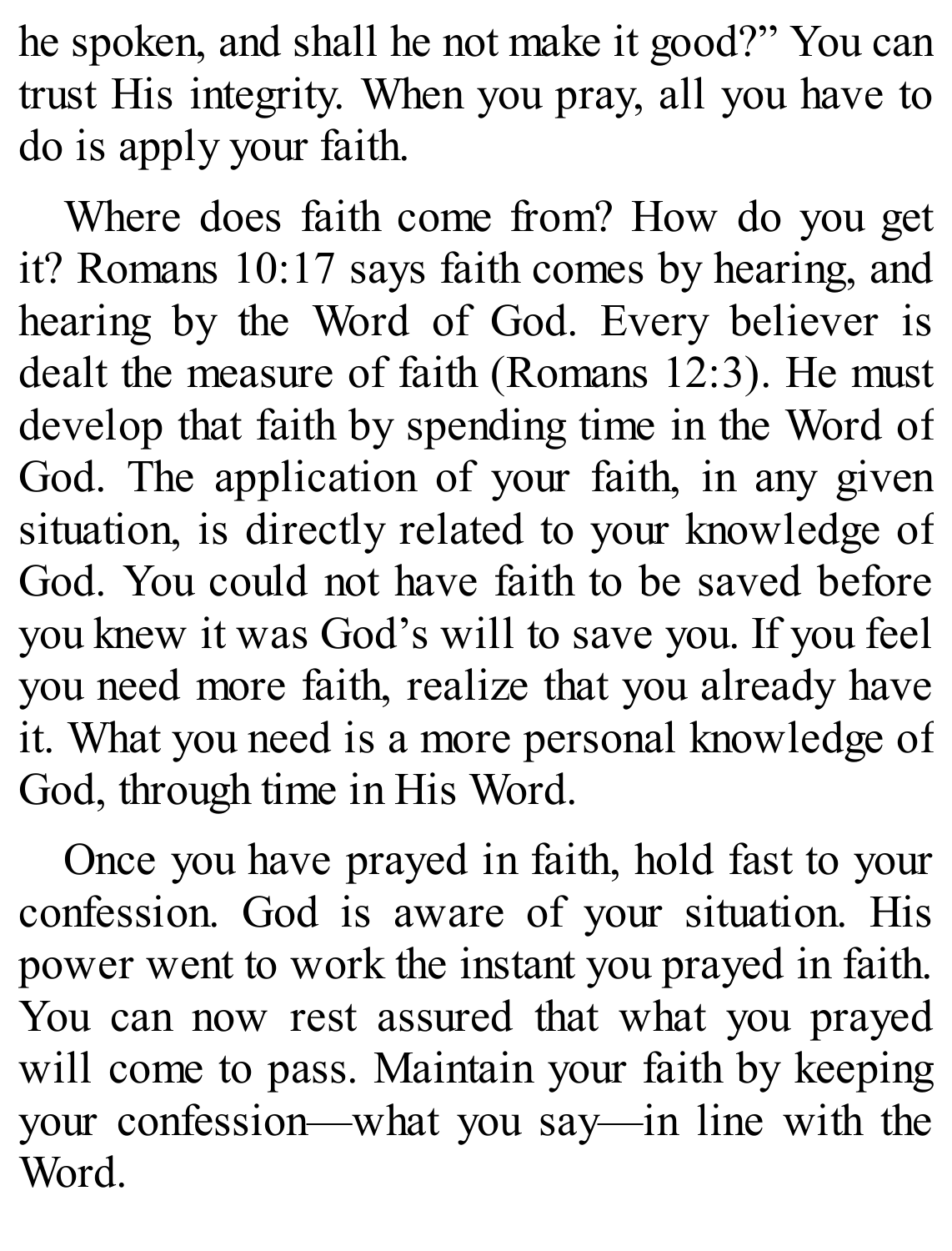There remaineth therefore a rest to the people of God. For he that is entered into his rest, he also hath ceased from his own works, as God did from his. Let us labour therefore to enter into that rest, lest any man fall after the same example of unbelief. For the word of God is quick, and powerful, and sharper than any twoedged sword, piercing even to the dividing asunder of soul and spirit, and of the joints and marrow, and is a discerner of the thoughts and intents of the heart. Neither is there any creature that is not manifest in his sight : but all things are naked and opened unto the eyes of him with whom we have to do. Seeing then that we have a great high priest, that is passed into the heavens, Jesus the Son of God, let us hold fast our profession (Hebrews 4:9-14).

Speak only words that agree with what you desire. Jesus is seated at the right hand of the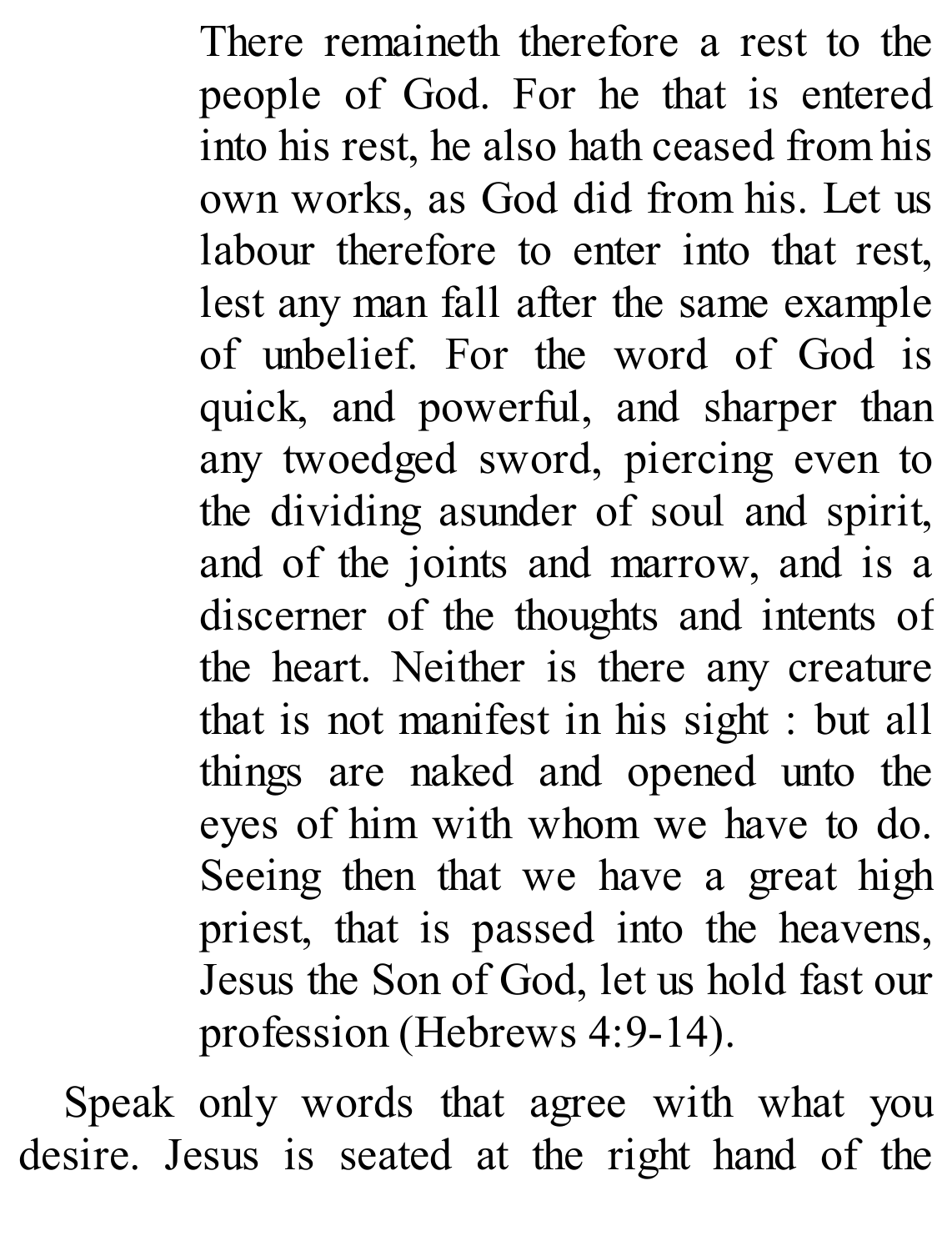Father. As your High Priest, He is seeing to it that the whole system works the way God said it would!

The importance of speaking right words cannot be measured. Faith is released with the mouth. Words are the vehicles. God spoke faith-filled words when He created the universe. Hebrews 11:3 says, "Through faith we understand that the worlds were framed by the word of God...." God spoke and the Spirit of God used the faith in those words to create the worlds.

Jesus released power in His earthly ministr y through words. At the tomb of Lazarus, Jesus said, "Lazarus, come forth," and he did. At the city of Nain, Jesus stopped a funeral procession and said, "Young man, I say unto thee, arise." The boy was raised from the dead. Matthew 8:16 says Jesus cast out the devil with His Word. Psalm 107:20 says God sent His Word and it healed the children of Israel.

Words carry power. The very forces of life and death are powered by the tongue (Proverbs 18:21).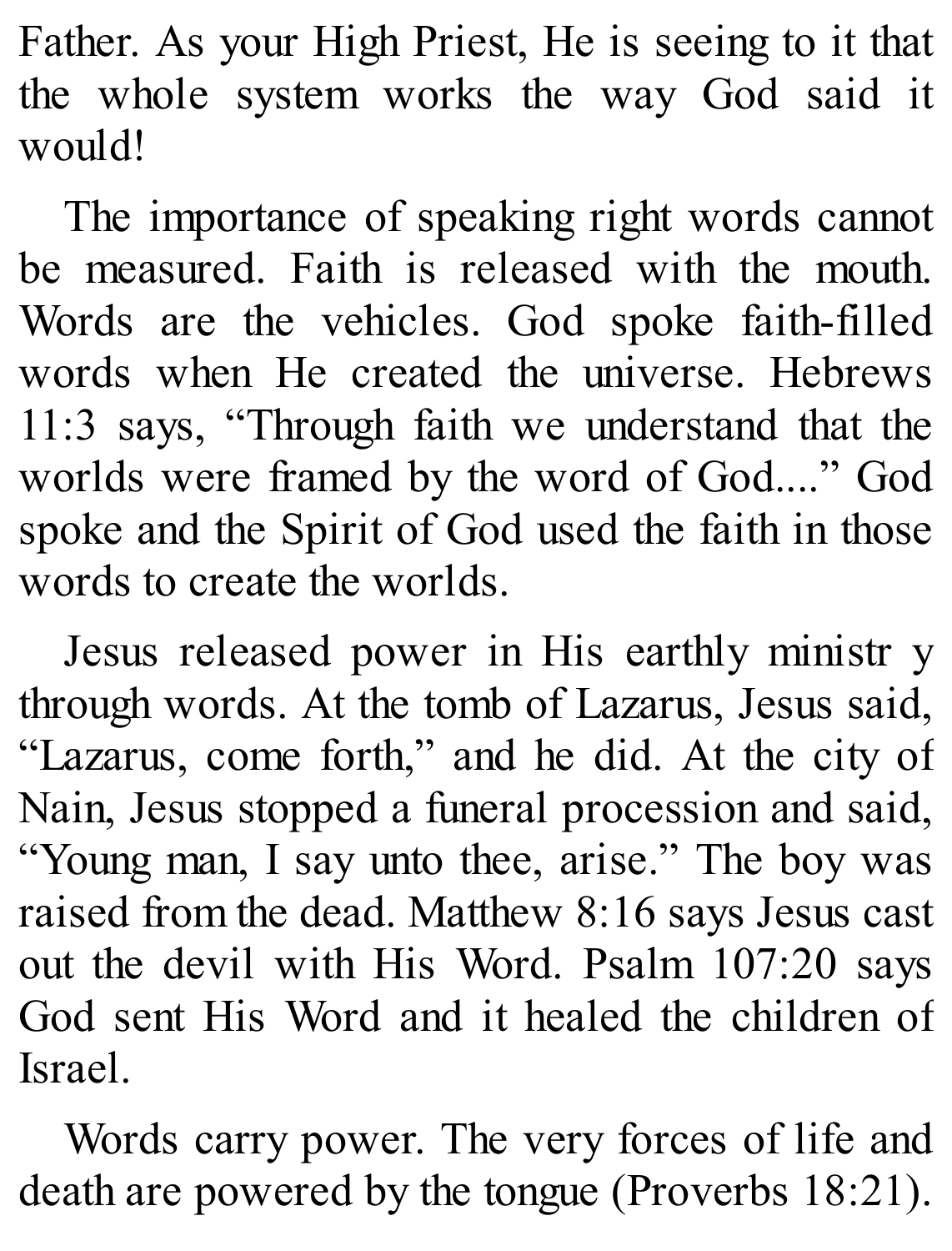Ask the Holy Spirit to reveal to you the importance of speaking right words.

When faith words are spoken, they must be backed by corresponding actions. James 2:17, *The Amplified Bible,* says, "So also faith, if it does not have works (deeds and actions of obedience to back it up), by itself is destitute of power (inoperative, dead)." God's Word instructs us to be doers of what it says and not hearers only. In applying faith, two elements are involved: words and actions. Real Bible faith demands action.

You have to act by faith, not according to your feelings or reasonings. Faith is based on eternal truth and is more dependable than the evidence of your physical senses. According to 2 Corinthians 4:18, we are not to look at things which are seen, but at things which are not seen. The things which are visible are *temporal,* or changeable. The things which are invisible are eternal—they never change. Don't focus your attention on what you perceive through your five physical senses. Keep your heart fixed on the Word of God. Then what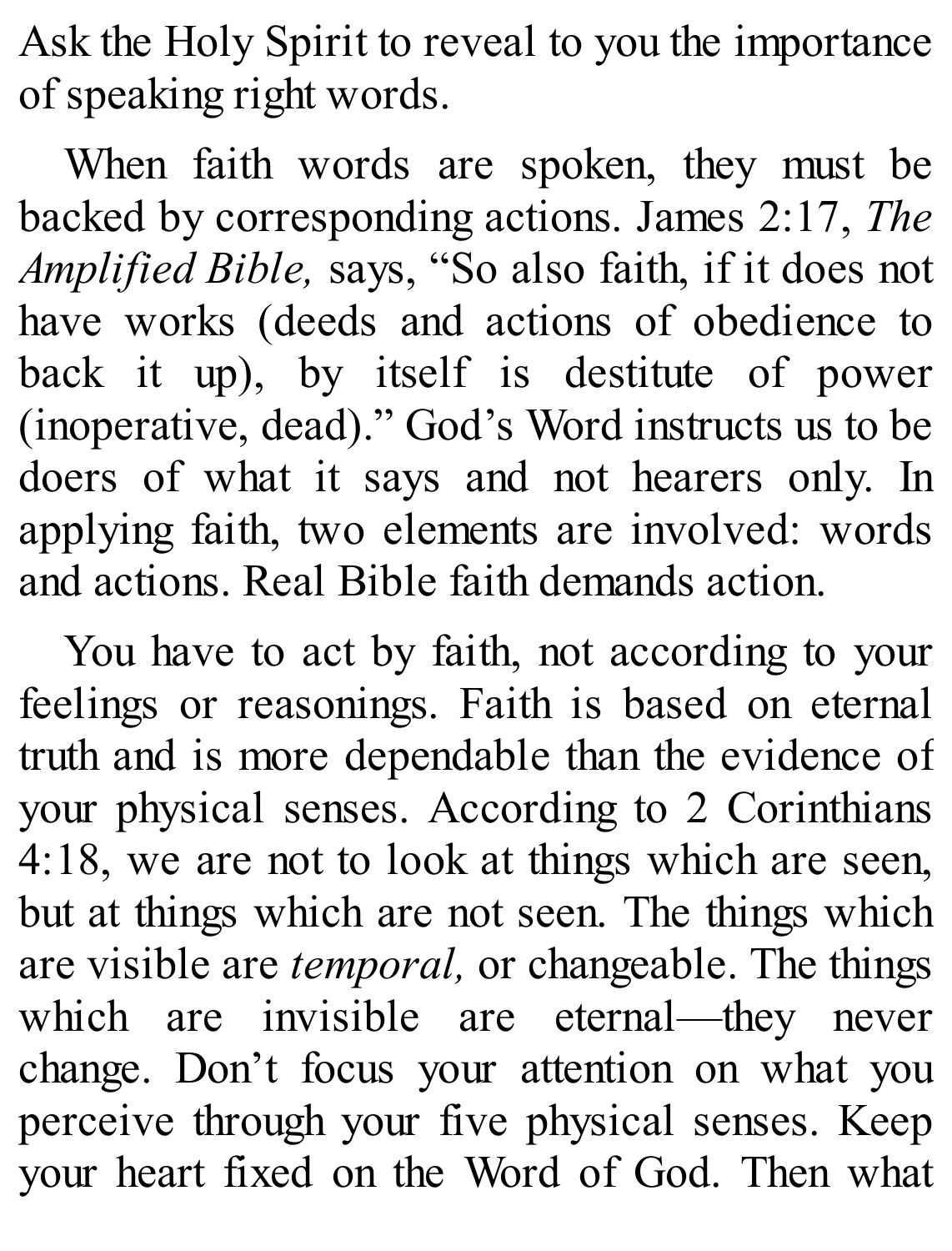you see will come in line with the Word.

To believe God's Word, rather than physical circumstances, is to talk and act the answer instead of the problem. Acting on the Word puts faith in motion. You cannot expect results from your prayer without the operation of faith.

An incident that occurred during the ministry of Jesus is a fine example of faith in action. Jesus was teaching in a private home. The crowd was so large there was no room for anyone else. Some men had brought a sick friend to Jesus to be healed. They could not reach Him because of the crowd, but they refused to be denied. They knocked a hole in the roof and lowered their friend into the room on a stretcher!

The owner of that house thought as much of his roof as you think of yours. How do you suppose he reacted when they tore that hole in his roof? But these men had only one thing in mind—to reach Jesus. They put aside their own dignity and refused to fear the owner of the house or the people around them. When they lowered the sick man into the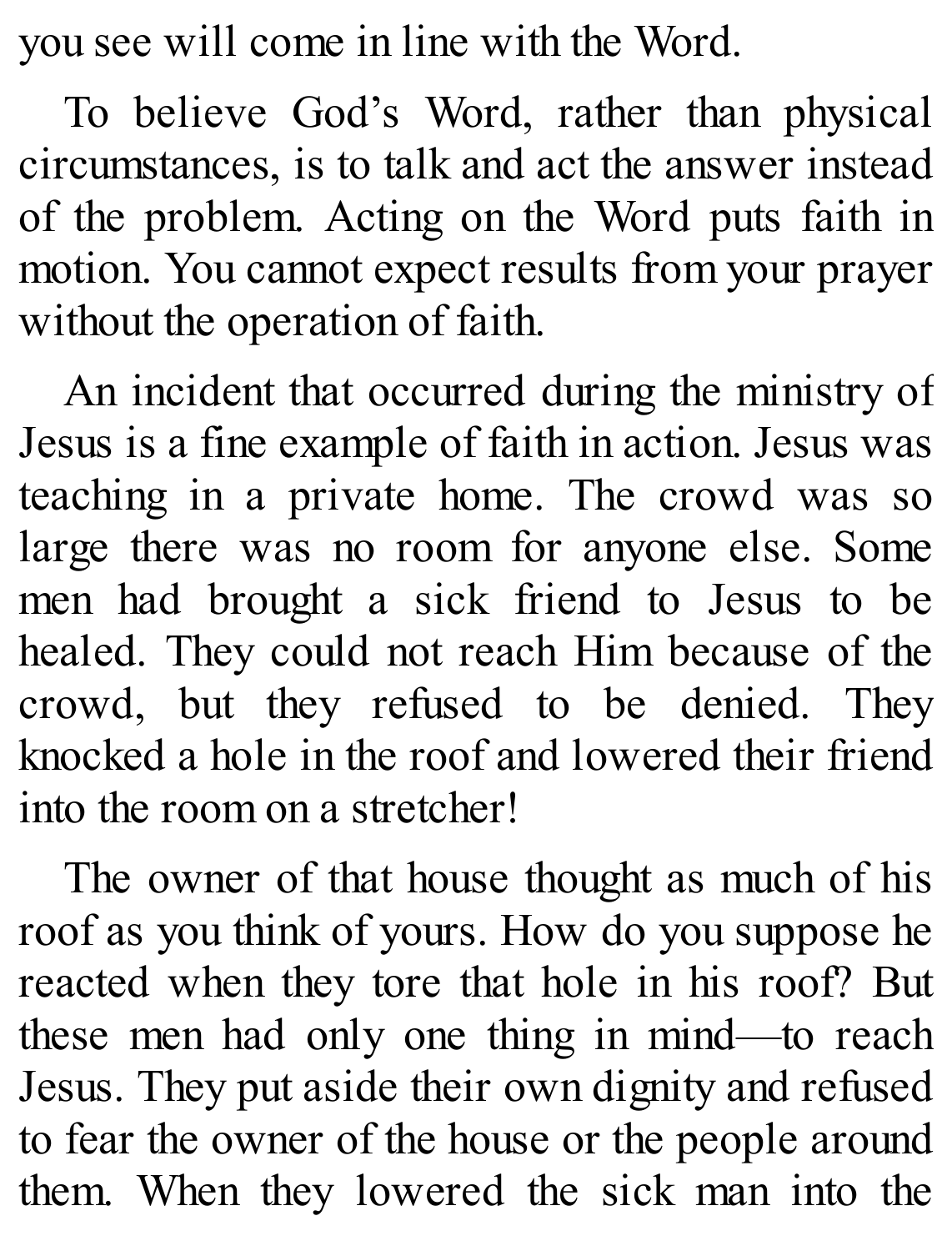room, Luke 5:20 says Jesus *saw* their faith. The invisible force of faith became visible through their actions! In response to faith, Jesus forgave the man's sins and healed his body.

What Jesus did 2,000 years ago, He will do today. He is the same yesterday, today and forever (Hebrews 13:8).

Once you have prayed, hold fast to your confession. Refuse to speak contrary to the Word of God. Do not allow circumstances to sway you. Act as though it were already done.

When you apply your faith accurately, according to God's Word, you will get results. You will experience Hebrews 4:16 for yourself. "Let us therefore come boldly unto the throne of grace, that we may obtain mercy, and find grace to help in time of need." It does not say, "Come and hope to get." It says, "Come and obtain!"

A very misunderstood concept, throughout the religious world, is that it is extremely difficult to get God to answer prayer at all—much less answer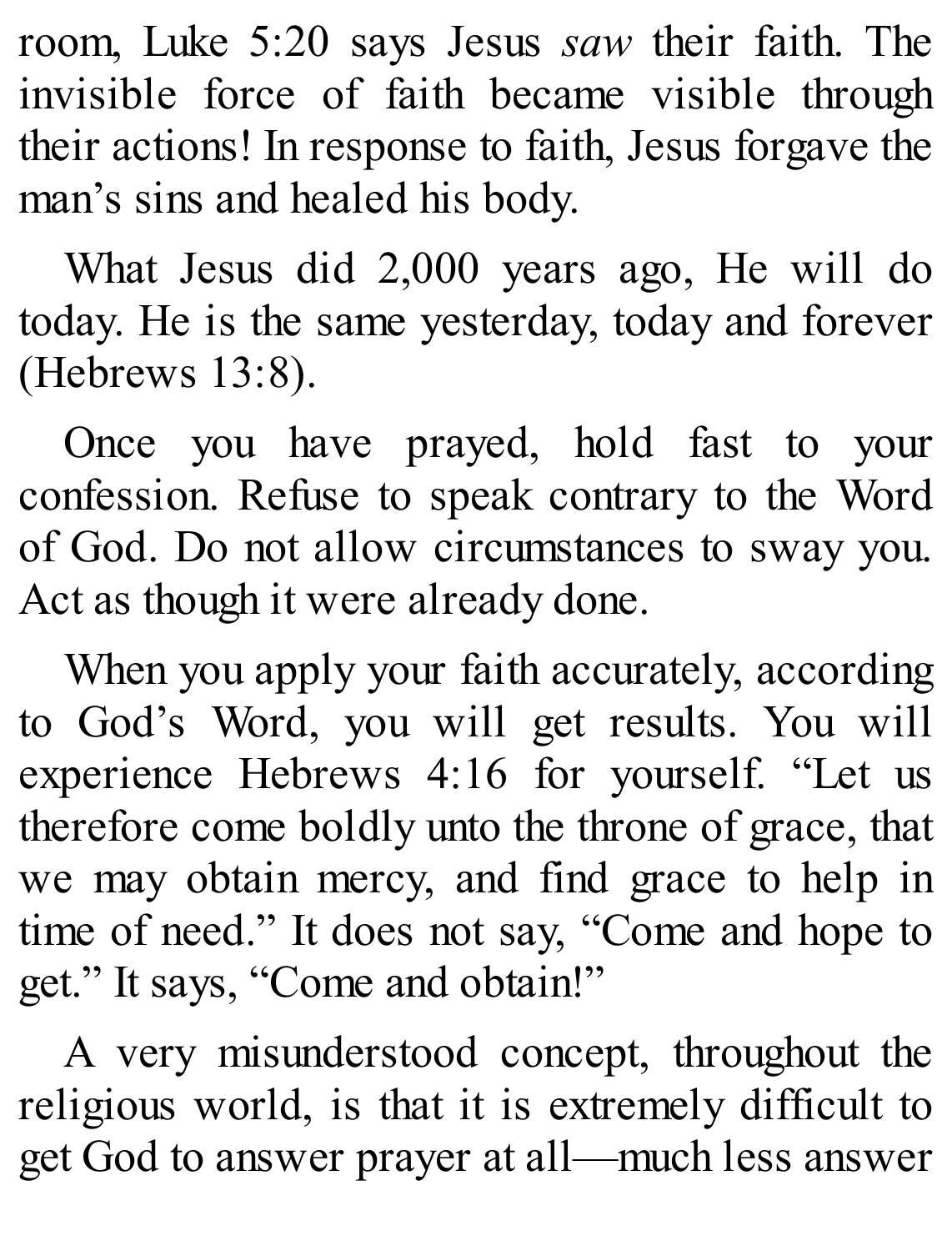all prayer. That is a lie of Satan and absolutely contrary to the Word of God. When you believe God's Word in your heart, and pray in line with His Word, you have every right to expect your prayer to bring results. Jesus said, "Verily I say unto you, If ye have faith, and doubt not, ye shall not only do this which is done to the fig tree, but also if ye shall say unto this mountain, Be thou removed, and be thou cast into the sea; it shall be done. And all things, whatsoever ye shall ask in prayer, believing, ye shall receive" (Matthew 21:21-22).

If God will answer the prayer of a sinner to be saved, He will certainly answer the prayers of born-again believers who come to Him in faith concerning their lives.

# **Refusing Doubt**

Satan uses doubt with great skill and cunning to cause you to fail. He knows the importance of getting you to waver. He constantly tries to throw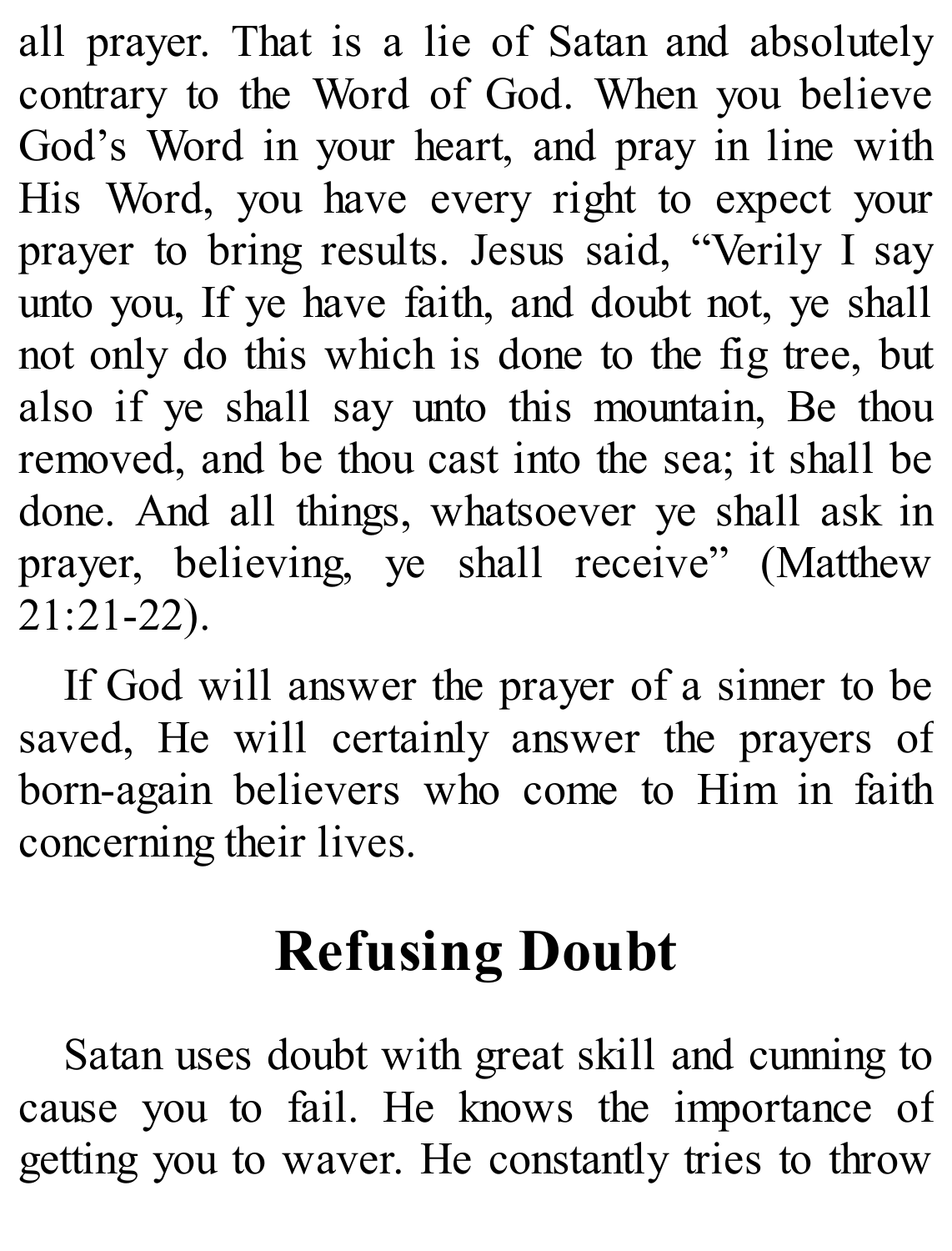doubt and unbelief into your consciousness. If you begin to wonder whether you have the answer, Satan will purpose to secure a foothold in your mind. By gradually increasing his influence, he knows your faith will become ineffective and cause you to be defeated.

Matthew 14:24-31 is a perfect illustration. Jesus' disciples were traveling to the other side of the sea by ship.

> But the ship was now in the midst of the sea, tossed with waves : for the wind was contrary. And in the fourth watch of the night Jesus went unto them, walking on the sea. And when the disciples saw him walking on the sea, they were troubled, saying, It is a spirit ; and they cried out for fear. But straightway Jesus spake unto them, saying, Be of good cheer; it is I; be not afraid. And Peter answered him and said, Lord, if it be thou, bid me come unto thee on the water. And he said, Come. And when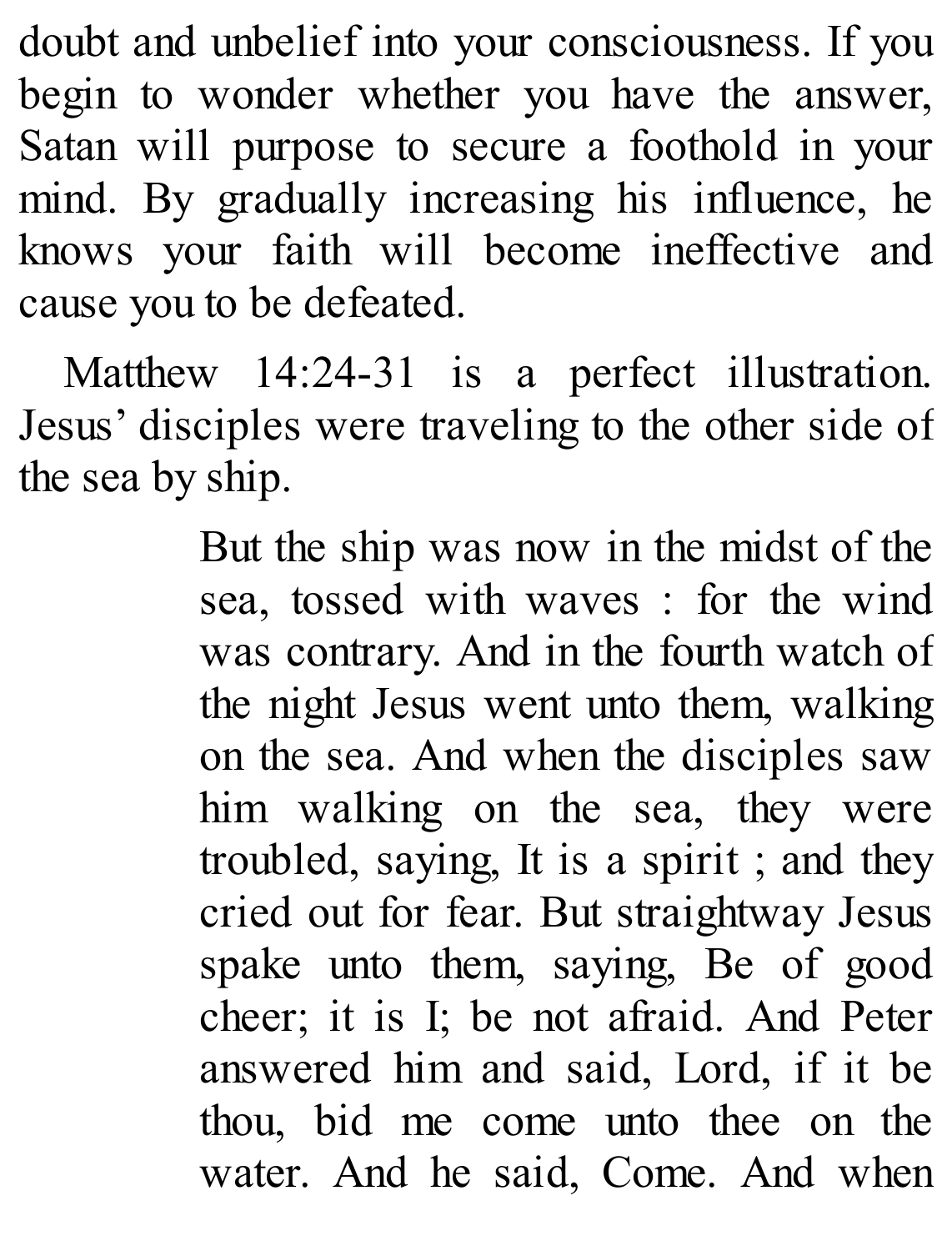Peter was come down out of the ship, he walked on the water, to go to Jesus. But when he saw the wind boisterous, he was afraid; and beginning to sink, he cried, saying, Lord, save me. And immediately Jesus stretched forth his hand, and caught him, and said unto him, O thou of little faith, wherefore didst thou doubt?

When Peter cried out to Jesus, He answered him with one word, *Come*. That command carried the authority necessary to defy all natural power. Faith supported Peter on the water. He stepped out of the boat into a supernatural experience. When he saw the wind, however, he became afraid and failed. He saw, he feared, and he sank!

Three elements are always involved in defeat:

 $SEE + FEAR + DOLIBT = DEFFIATED FAITH$ 

Doubt was the thief that robbed Peter of God's best. Great sermons have been made about how Jesus was there to save him. God's best was not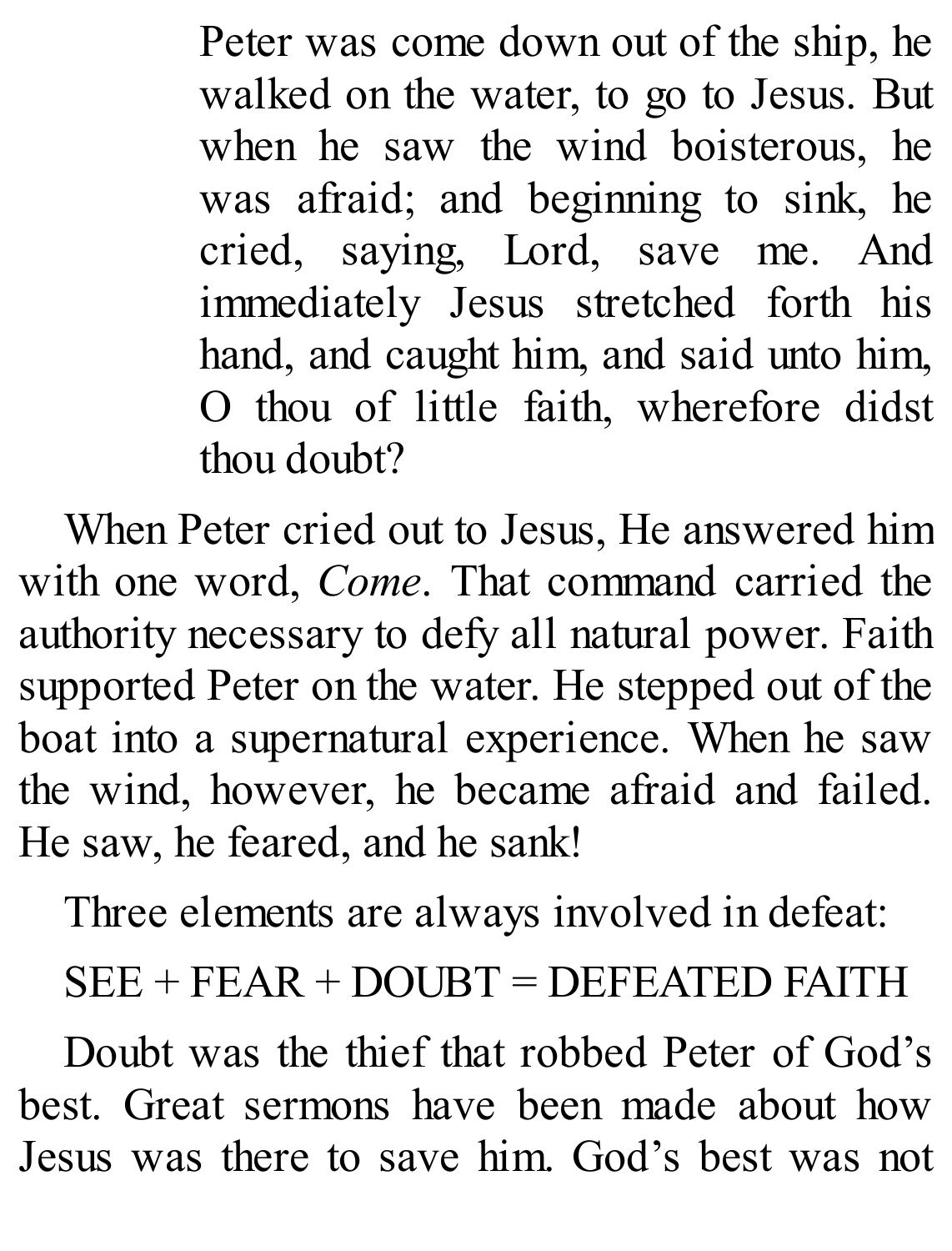that he be rescued in the nick of time before being overwhelmed by a raging sea! Peter had an opportunity to walk in the supernatural, in spite of what was happening in the natural. Faith or fear you cannot function in both at the same time. Doubt causes defeat!

In praying effectively, a vital part of your success is knowing how to refuse doubt, fear and unbelief. If you are concentrating on your circumstances instead of the Word, you are building an inner image of the problem and not the solution. What you see on the inside will determine your attitude. If all you envision is your negative circumstances, you will doubt God's Word. Satan will then be able to take advantage of you to thwart your faith process.

Doubt operates in the mental realm. God's Word operates in the spiritual realm. Our responsibility is to use the spiritual weapons at our disposal. Second Corinthians 10:3-5 says, "For though we walk in the flesh, we do not war after the flesh: (For the weapons of our warfare are not carnal, but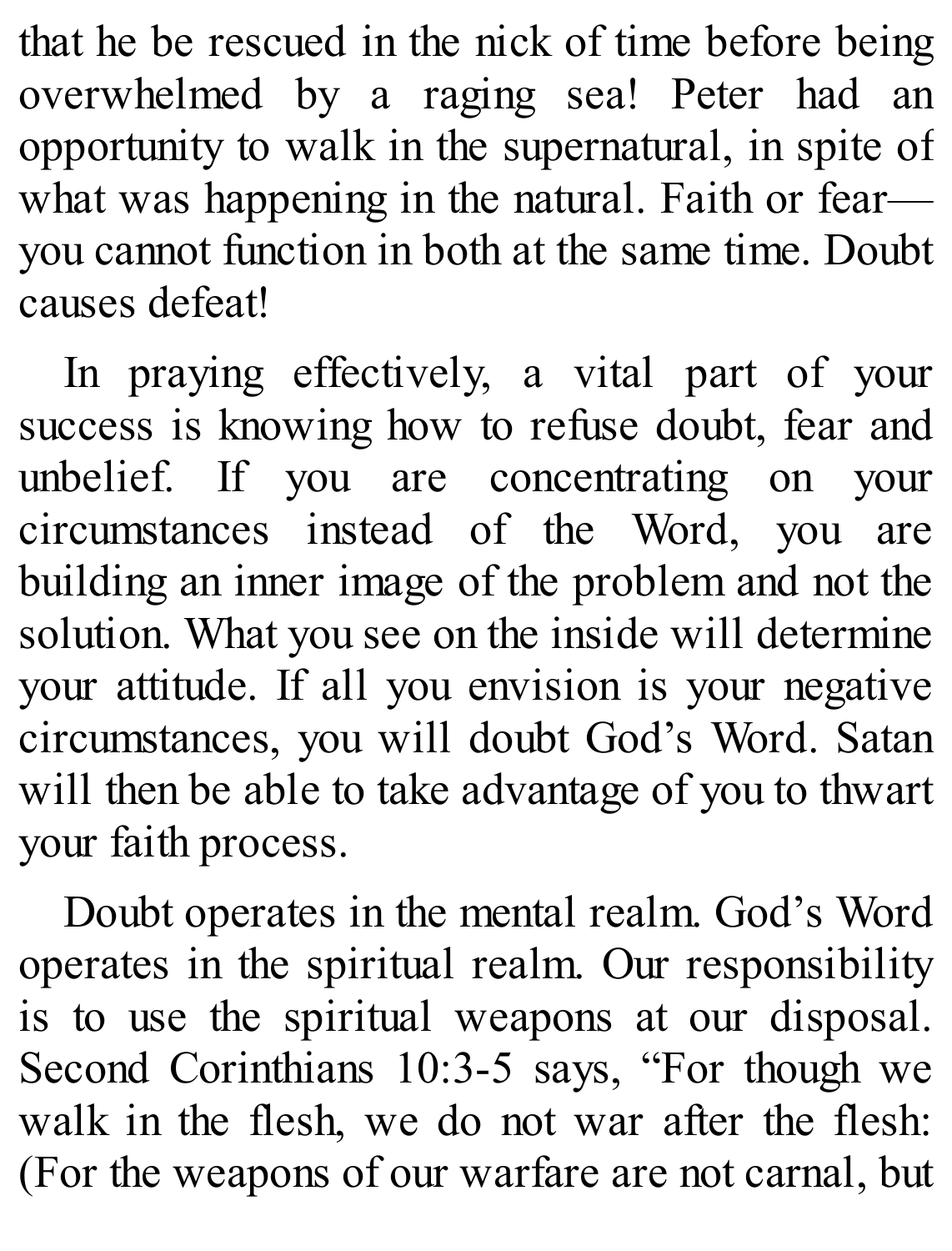mighty through God to the pulling down of strong holds;) casting down imaginations, and every high thing that exalteth itself against the knowledge of God, and bringing into captivity every thought to the obedience of Christ." In Matthew 14, Peter's battle was not with natural forces. The combat was spiritual. Natural law was subject to the power inherent in Jesus' word, "Come." By stepping out of the boat, Peter acted on the authority in that word.

We can walk in the supernatural in spite of life's storms raging against us. Our spiritual weapons are mighty!

Do not allow doubt or fear to enter your consciousness. Maintain control of your mind. Be ready to refuse any thought or imagination contrary to your prayer. When doubt comes, refuse to give it any place. Be selective about the thoughts you entertain. Do not build inner images of defeat! You can control your thought life according to Philippians 4:6-9. Learn to think on things that are true, honest, just, pure, lovely and of good report.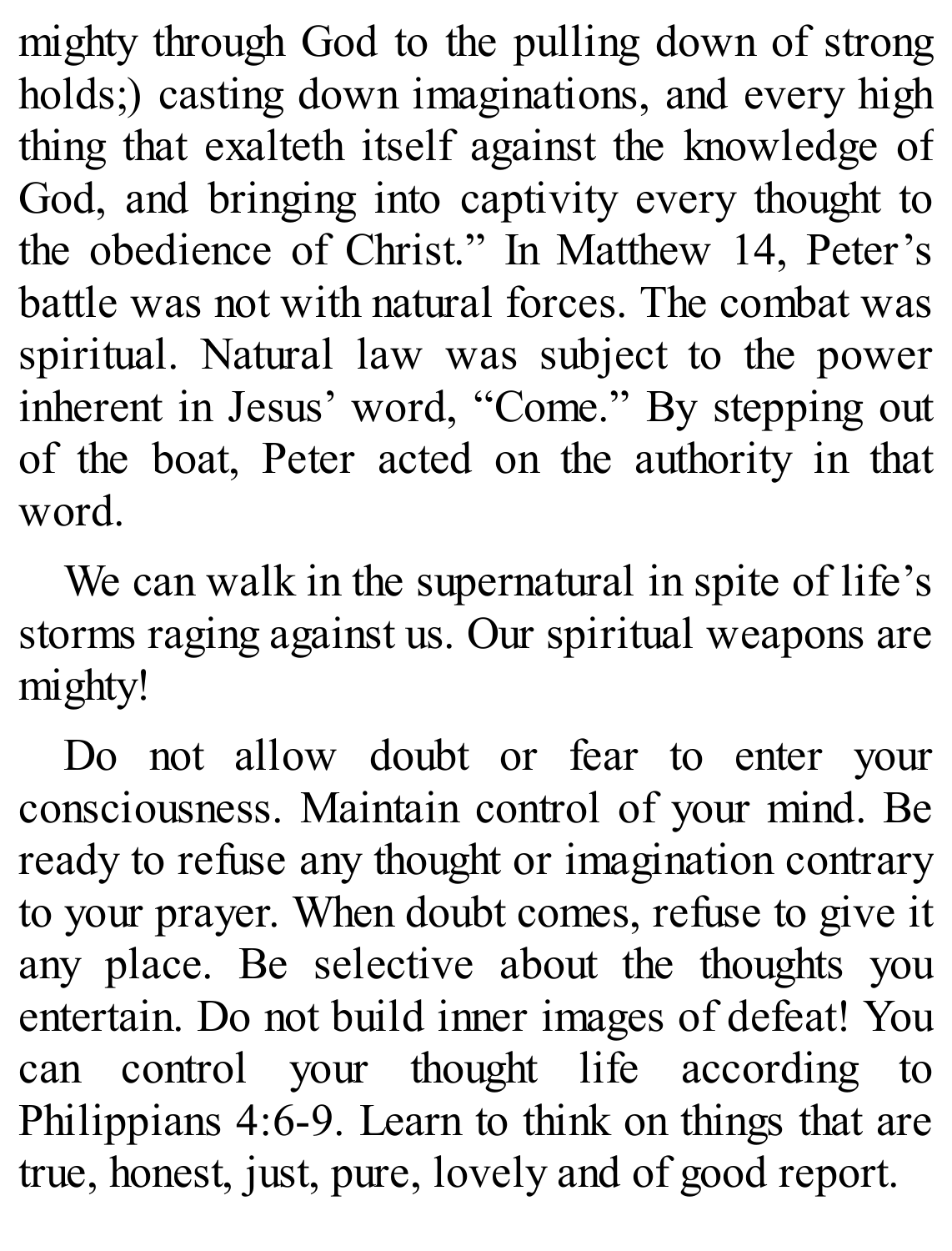Satan uses doubt and fear to bluff you into accepting defeat. But you can overcome him by the power of God and faith in His Word.

#### **Prepare to Succeed**

You can avoid failure by preparing to succeed. Once you have prayed in faith, you must stand your ground until the manifestation comes. Fight the good fight of faith. Stand firm on the Word and believe God for results. Give Him the opportunity to do something with your circumstances. God is on your side! Prepare to succeed, not to fail.

When you pray in Jesus' Name, according to the Word in faith, God will quickly respond to you (John 16:23).

Suppose you prayed for healing. Then you think, *What will I do if God doesn't heal me? Maybe I had better make an appointment with the doctor. He's awfully busy this time of year. I might not be able to see him. Then if God doesn't heal me and I don't have an appointment, I'll be in a mess!*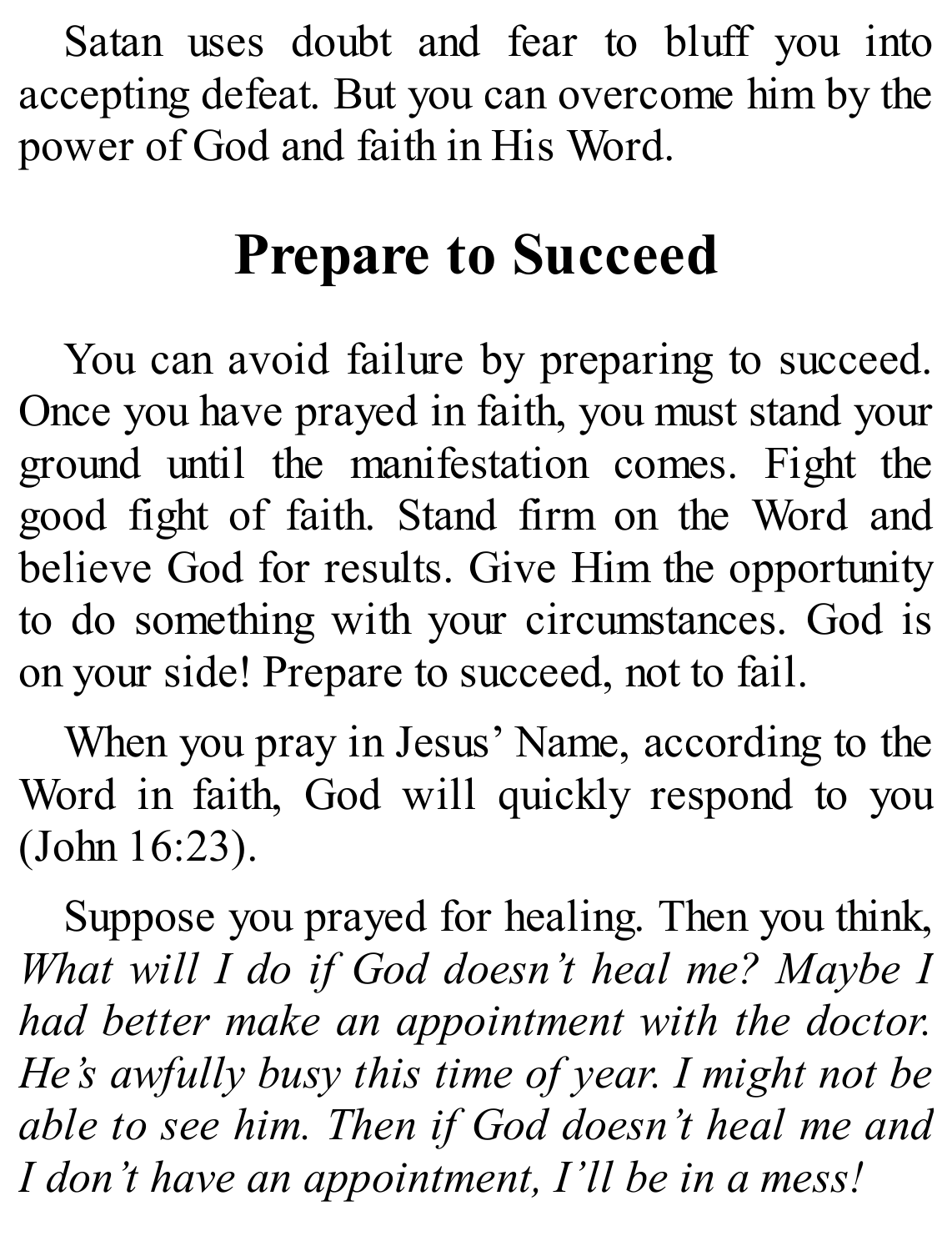With that attitude, praying is a waste of time. The person who thinks that way will be unable to receive from God. Before he prays, he is already preparing to fail. He is double-minded and, according to James 1:8, unstable in all his ways. He is wavering in his mind and will never receive from God. He is like a wave of the sea, driven with the wind and tossed about in every direction. He has a backup plan "just in case." The moment he feels the least bit sick, he will operate in fear and unbelief. When he feels well, he will act in faith, but he will never achieve any concrete results.

If the thought comes, W*hat am I going to do if I fail?*, don't give place to it. If you have a setback, just get back on the Word of God. The power of God is the same whether you feel like it or not. Receive the Word into your heart. Renew your mental attitude to the Word. Prepare to succeed, and you'll receive the manifestation in the physical realm.

You may ask, "But how do I prepare to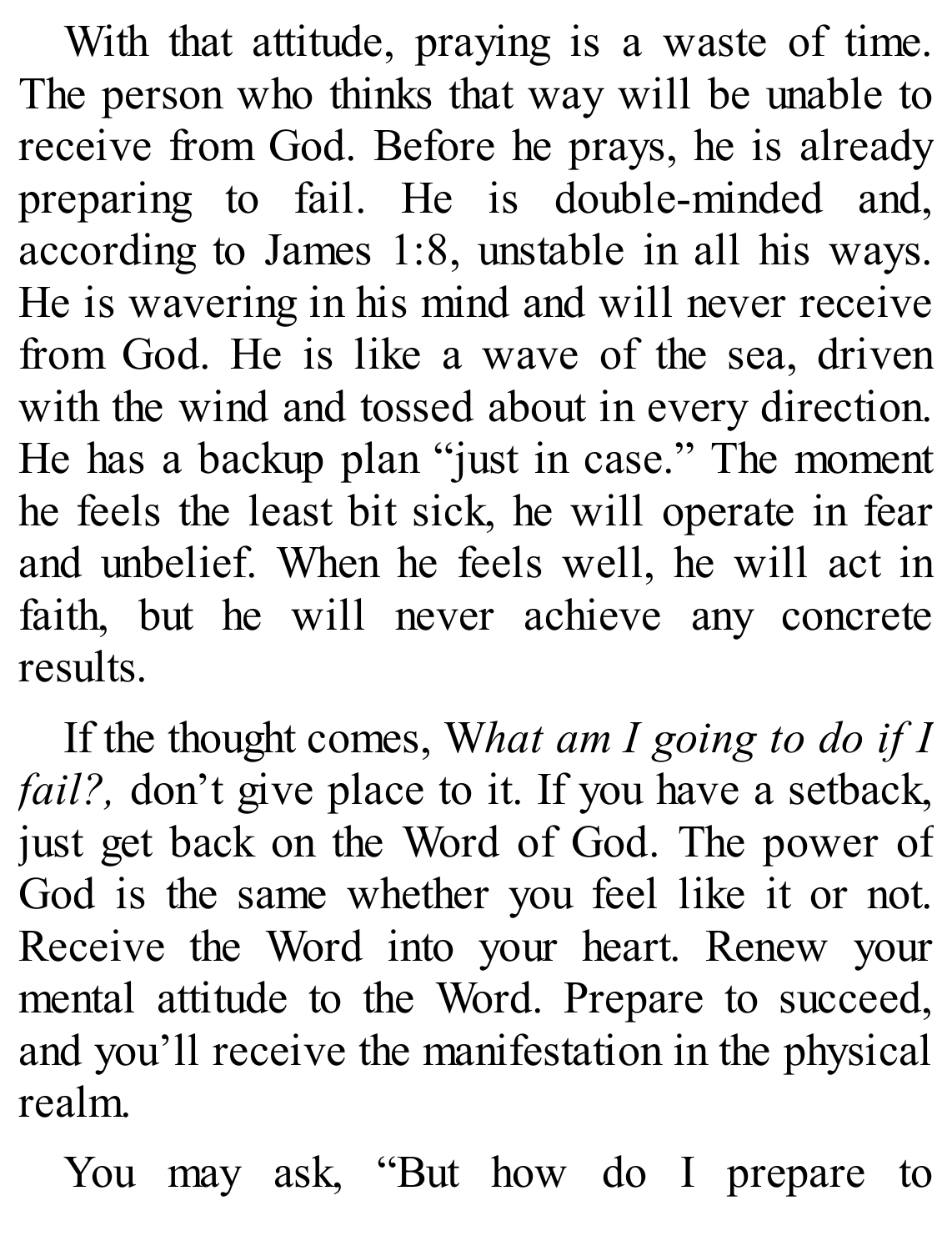succeed?" Keep your attention on God's Word. Look at Proverbs 4:20-22: "My son, attend to my words; incline thine ear unto my sayings. Let them not depart from thine eyes; keep them in the midst of thine heart. For they are life unto those that find them, and health to all their flesh."

Don't listen to the voice of circumstances around you. Keep the Word of God before you. Do whatever is necessary to keep Satan and circumstances under your control. If that means reading the Word 200 times a day, then do it!

Jesus said in Matthew 6:22, "The light of the body is the eye: if therefore thine eye be single, thy whole body shall be full of light." Your body responds to what it is "fed" through the eyes. If you are believing God for healing, you must "feed" your consciousness with the Word of God, which will bring healing. Waste no time on useless activities. Be diligent to spend your time in God's Word. The Word of God will make you free. Make plans to succeed!

These principles will bring the desired result,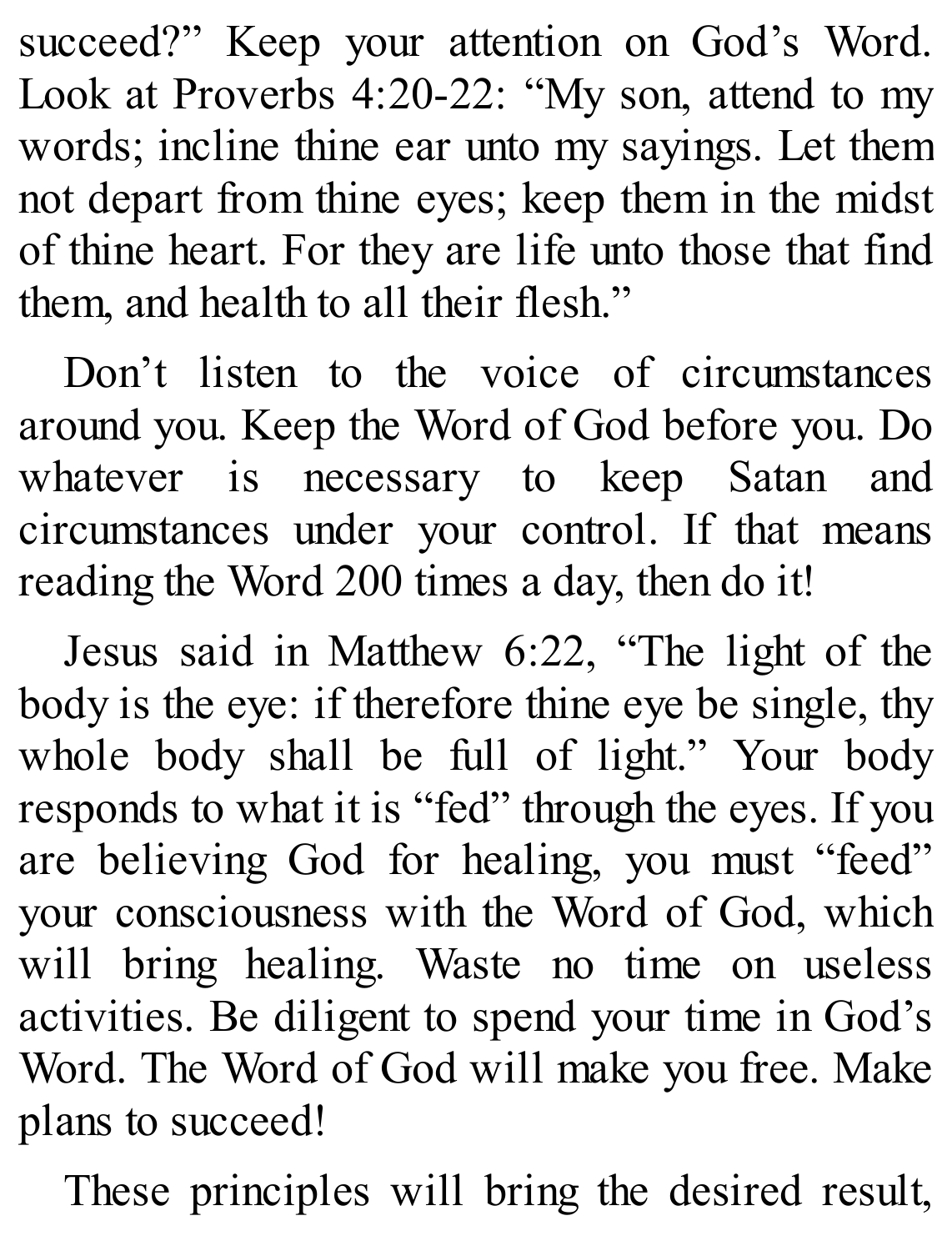which is the manifestation of answered prayer by God's supernatural power. At that moment, you will have a realization of God's ability from personal experience, not just through another's testimony. This is probably the most exciting thing that can happen. You realize God moved because you prayed and used your faith.

The day Gloria and I were married was a beautiful experience in my life. But even greater than that has been the experiences we have had in believing God together, watching Him move when we pray. To know God sees and cares about us, our family and the circumstances around us, has truly enhanced our lives. You haven't lived until you experience the thrill of watching your prayers come to pass!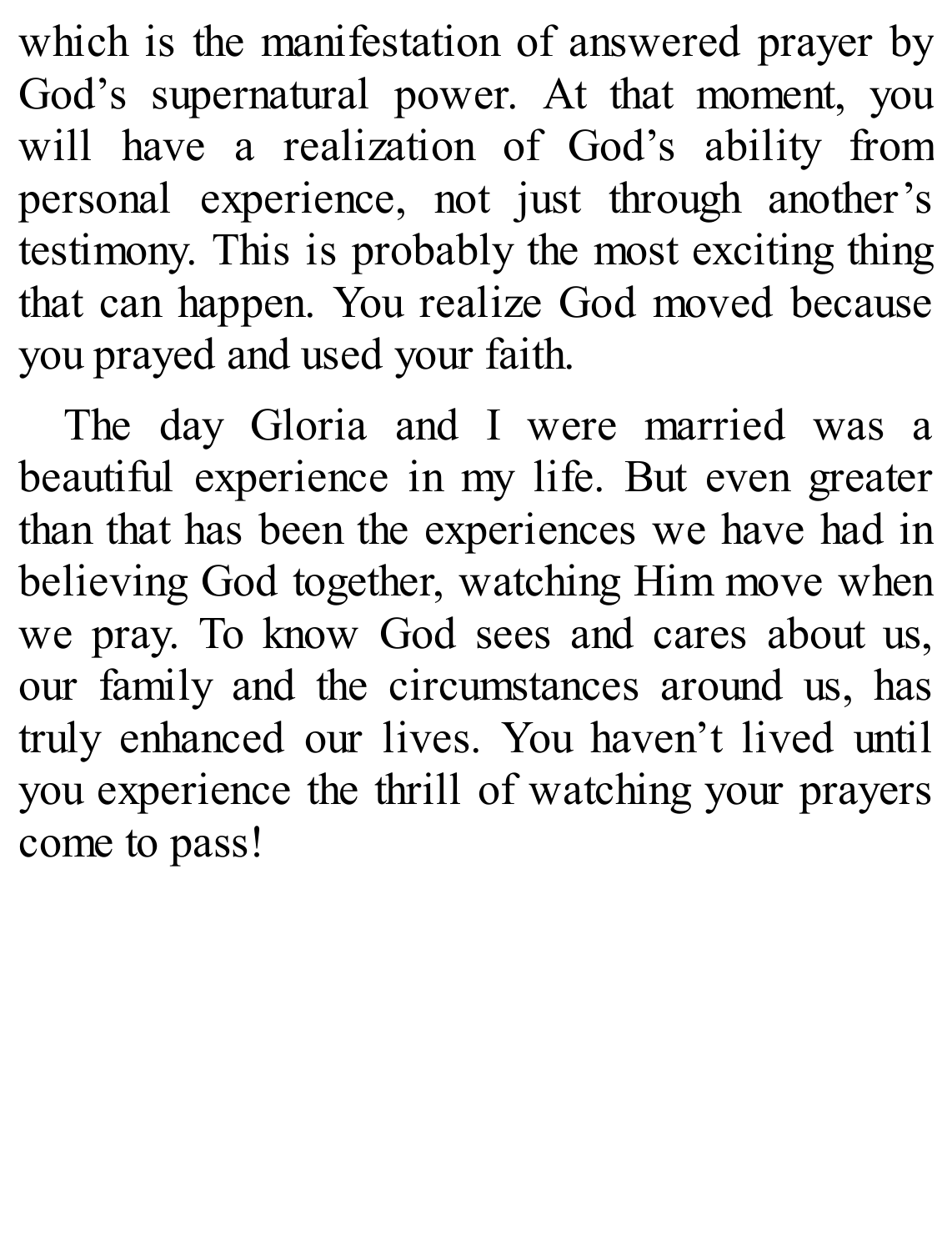## **Chapter 3 The Battlefield of Prayer**

Finally, my brethren, be strong in the Lord, and in the power of his might. Put on the whole armour of God, that ye may be able to stand against the wiles of the devil. For we wrestle not against flesh and blood, but against principalities, against powers, against the rulers of the darkness of this world, against spiritual wickedness in high places. Wherefore take unto you the whole armour of God, that ye may be able to withstand in the evil day, and having done all, to stand. Stand therefore, having your loins girt about with truth, and having on the breastplate of righteousness; and your feet shod with the preparation of the gospel of peace; above all, taking the shield of faith, wherewith ye shall be able to quench all the fiery darts of the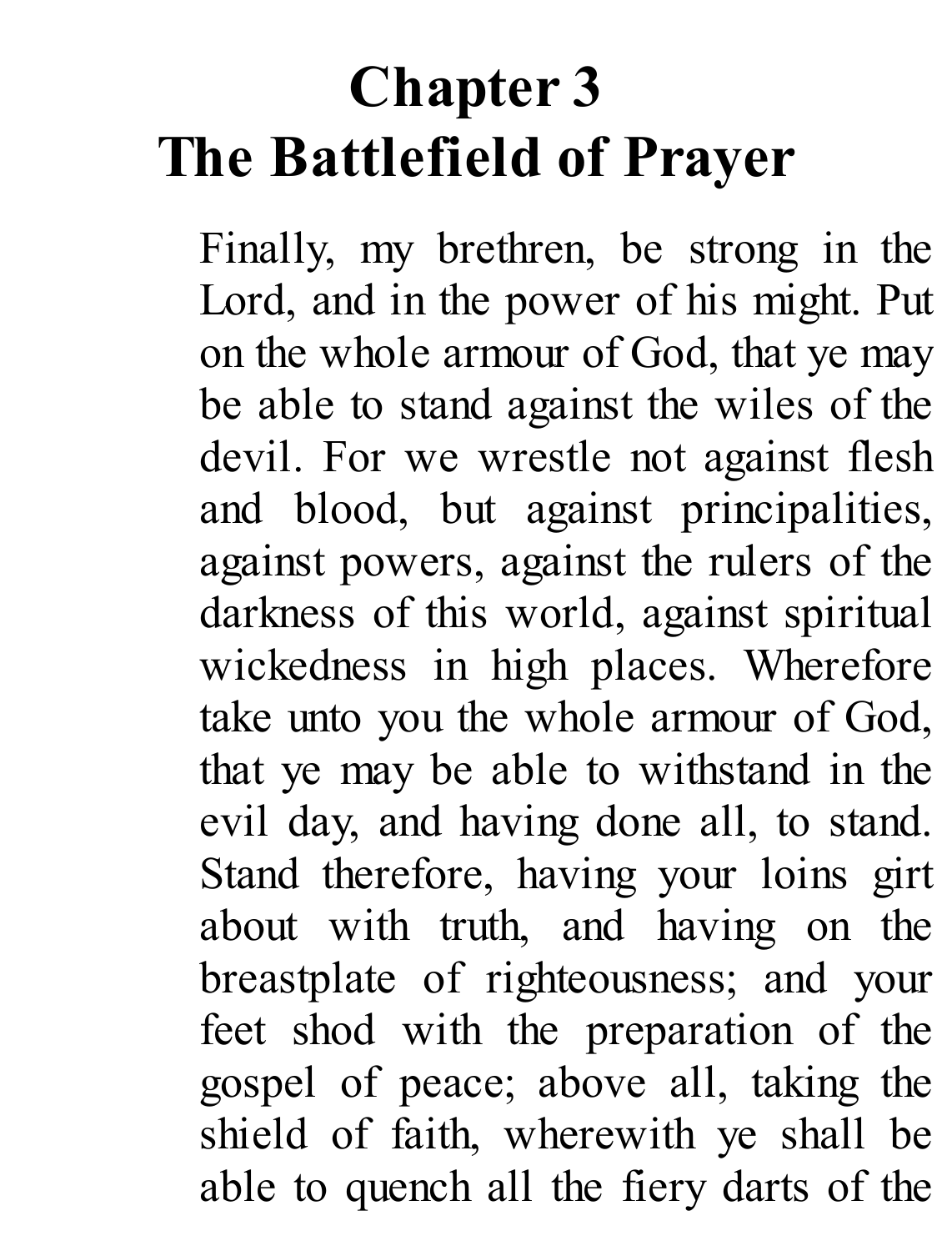wicked. And take the helmet of salvation, and the sword of the Spirit, which is the word of God: praying always with all prayer and supplication in the Spirit... (Ephesians 6:10-18).

Every believer is involved in spiritual warfare. The problems we face are brought about by satanic forces—principalities, powers, rulers of the darkness of this world and wicked spirits in heavenly places. Our responsibility is to use the weapons of our warfare to fight the good fight of faith. What are those weapons? The Name of Jesus, the Word of God, the Holy Spirit and the gifts of the Spirit.

Prayer is the battlefield. The time spent in the Word is the base of supply. The armor described in Ephesians 6 is prayer armor and serves one vital purpose: to combat Satan and win!

Your enemy is not other people. Satan is the source of all your trouble. He is the troublemaker! Not God. Not your neighbor. Not your co-worker. Some people believe God sends tribulation and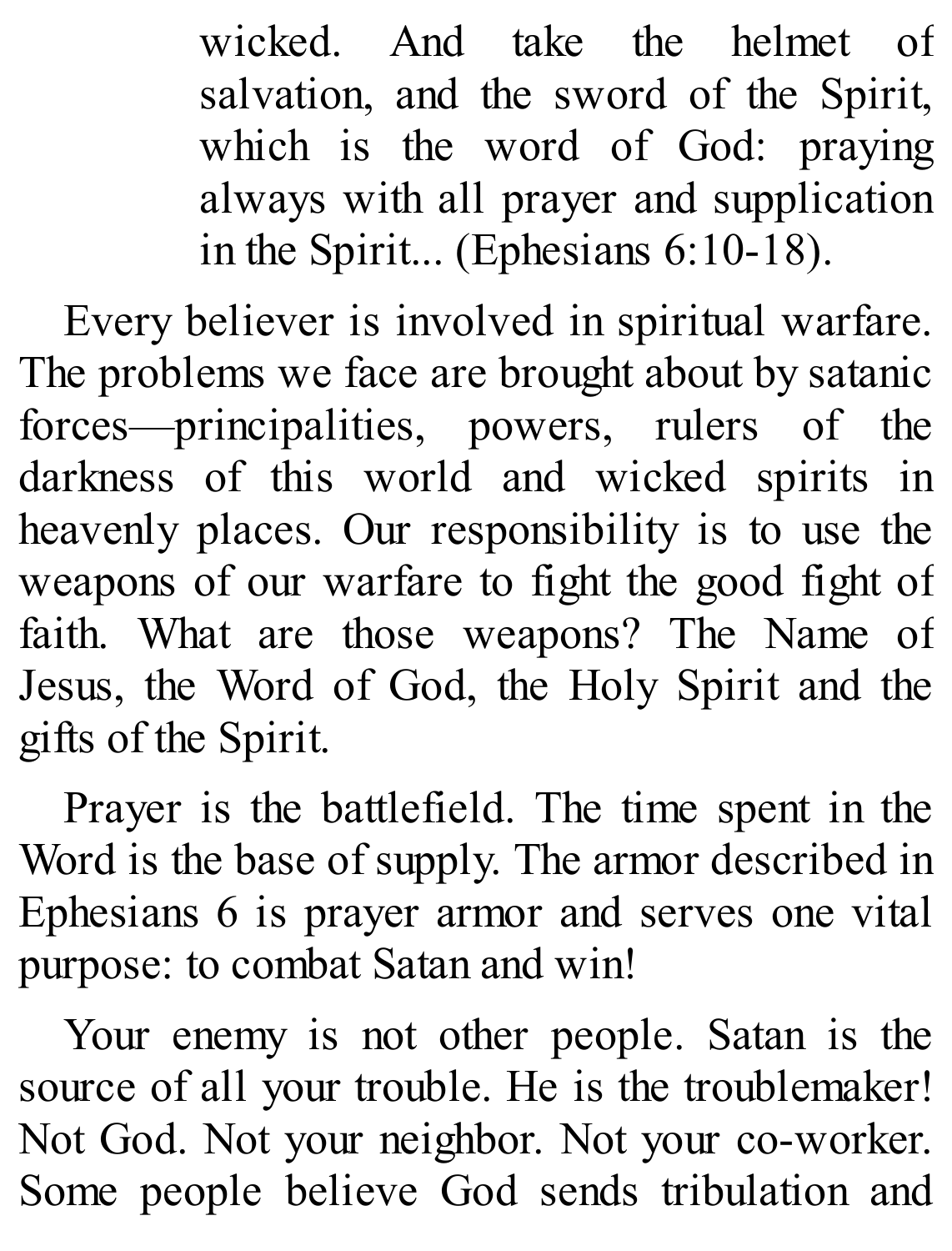trials. But He has provided the weapons and armor to get us *out* of trouble!

In combat, a good strategist knows the importance of cutting the enemy's supply and dividing his troops. Defeat is inevitable. Without food, water and ammunition, it will be only a matter of time until the enemy is in his hands. In fact, all he has to do is sit back and wait. In the same way, if we're not keeping supplied by spending time in the Word and prayer, actively combating Satan, then he can easily overtake us.

Much of our failure in the past has been because of Satan's success in dividing the Church. But thank God, the Body of Christ is coming together throughout the earth. People of all denominational backgrounds are uniting in the power of the Holy Spirit. Denominational barriers are crumbling like the walls of Jericho! Believers are daily discovering, more and more, the power of God available to them. They are putting on their prayer armor, preparing to do battle in the realm of the spirit.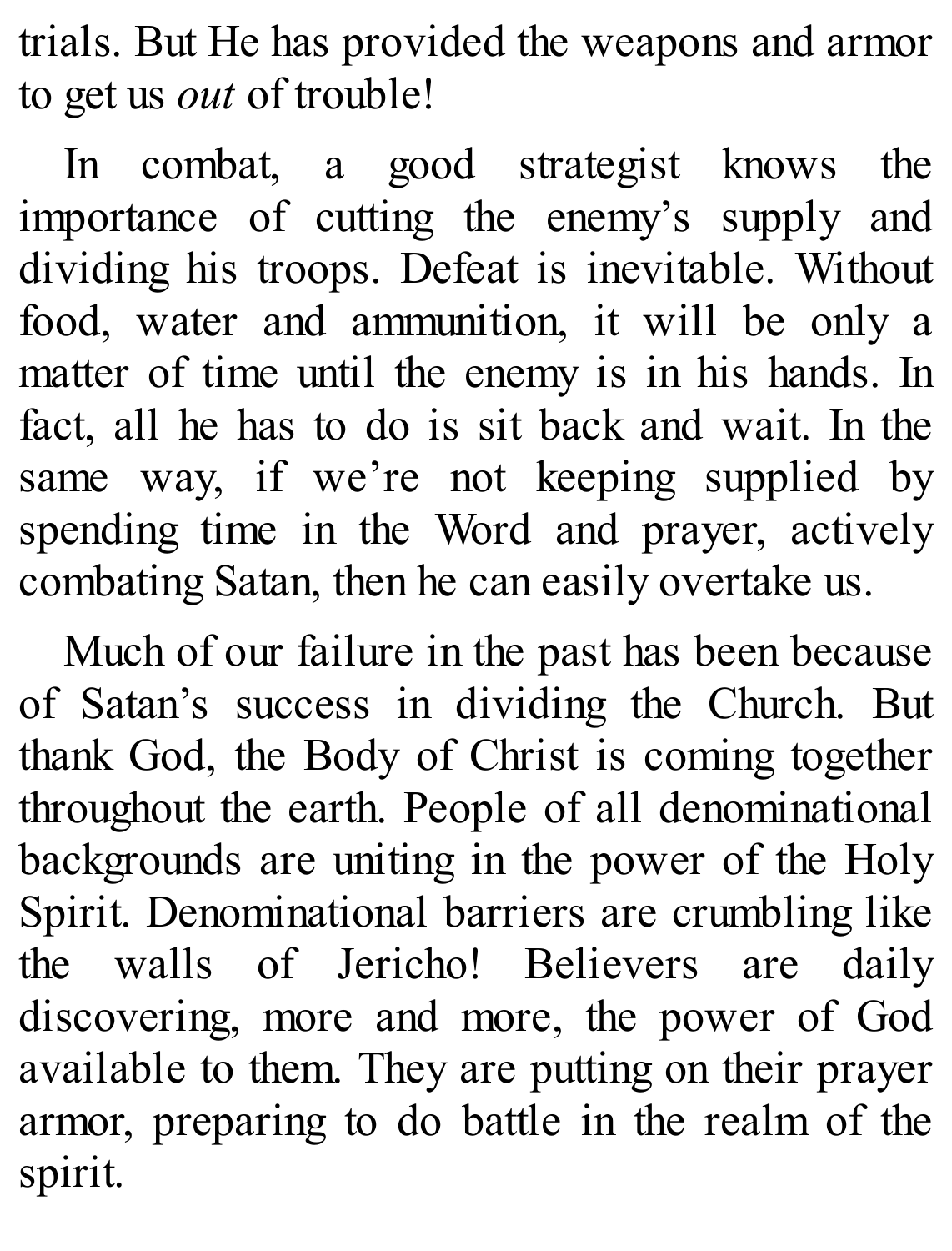Thank God, we have authority over Satan and his cohorts! We are to be strong in the Lord and in the power of His might, mastering our weapons and using them effectively. If we expect to win the war, we must spend time reinforcing our troops through prayer.

#### **The Whole Armor of God**

As a believer, you are a soldier in the army of God. Visualize yourself standing ready for battle with the armor of God protecting you—your loins girt with the truth, the breastplate of righteousness in place, your feet shod with the preparation of the gospel of peace. And *above all,* you are holding the shield of faith to quench *all* the fiery darts of the wicked. The helmet of salvation is on your head and the sword of the Spirit—the Word of God —is in your hand.

You are covered from head to foot with the powerful armor of God. It is strong and will withstand any onslaught of the enemy. Let me show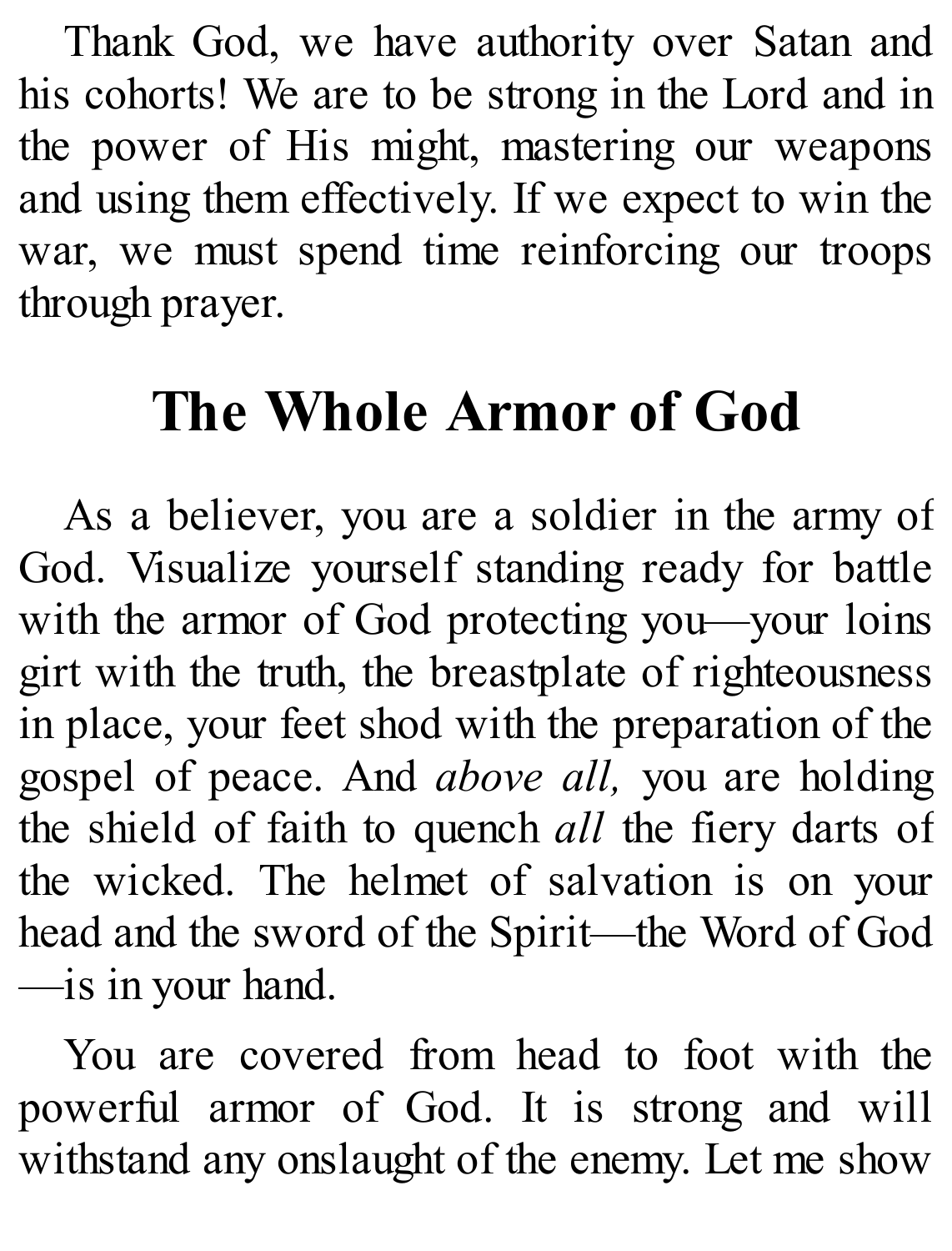you how it works.

When Satan tells you in your mind that you will never see the manifestation of your prayers, it is time to gird yourself with the truth. Ephesians 6:13-14 says, "…And having done all, to stand. Stand therefore, having your loins girt about with truth." In John 17:17 Jesus said, "Thy word is truth." Satan is a liar and the father of lies.

Determine in your heart that having done all to stand, you *will* stand firm on God's Word. You will not be moved by what you see, hear or think. You are only moved by the Word of God.

Psalm 112:6-8 says of the man who delights in God's Word, making it final authority, "Surely he shall not be moved for ever: the righteous shall be in everlasting remembrance. He shall not be afraid of evil tidings: his heart is fixed, trusting in the Lord. His heart is established, he shall not be afraid, until he see his desire upon his enemies."

Fix your attention on God's Word. Trust only in the Lord and not in the evil reports you hear.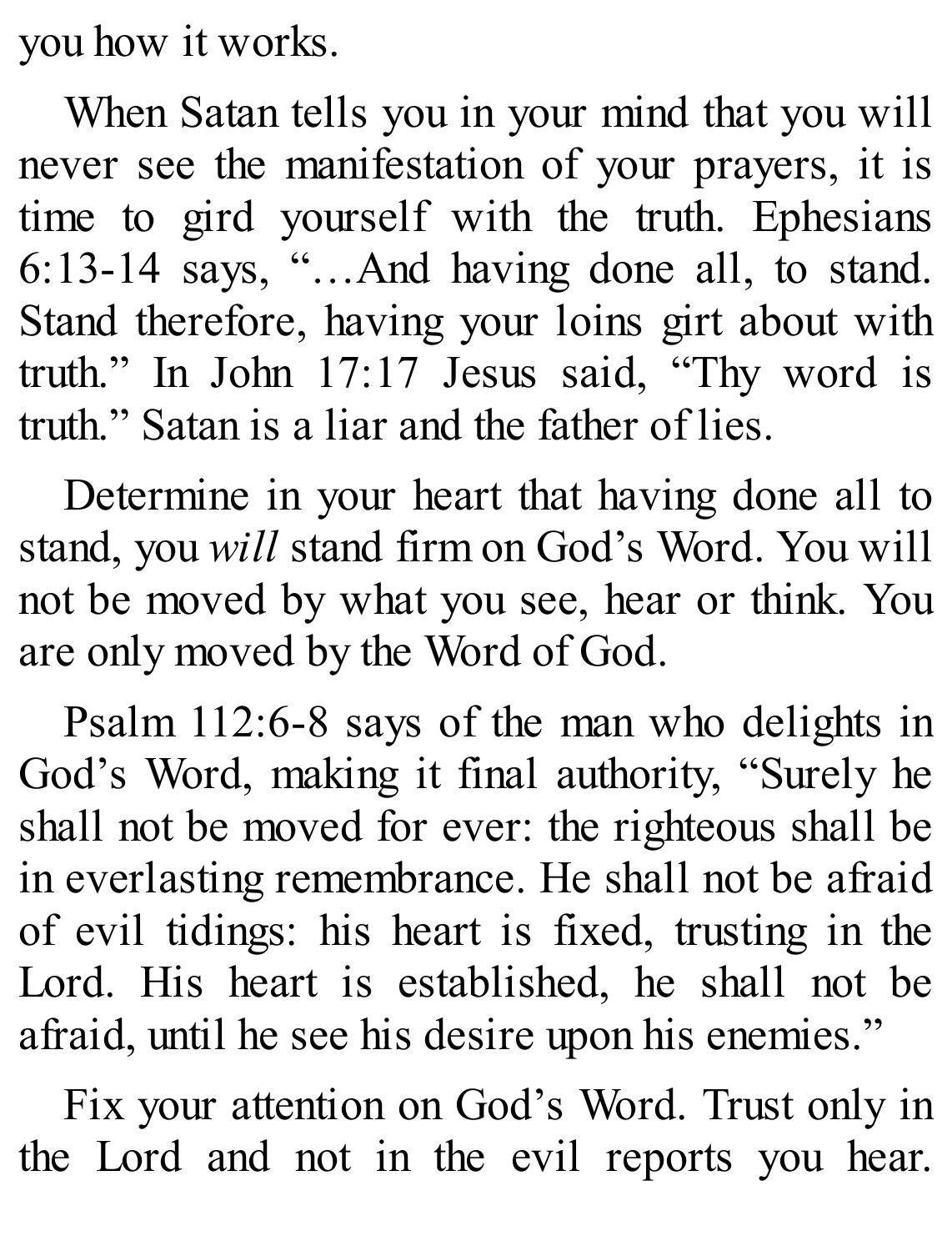Establish your heart in the Word of God!

The breastplate of righteousness has a particular meaning to you as a believer. It was no accident that the Spirit of God chose the breastplate to represent righteousness. Without it, vital areas of a soldier's body are exposed to the enemy. Without righteousness, the vital parts of your prayer life are exposed to Satan.

Righteousness may well be the most misunderstood subject in the New Testament. To the religious mind, it is good moral conduct. However, the true meaning is very different. Righteousness is simply right-standing with God. Because of that right-standing, you have rights and privileges in God's kingdom.

You will become more aware of those rights and privileges as you realize what happens when you make Jesus the Lord of your life. There are two spiritual families: the family of God and the family of the devil.

Colossians 1:12-13 says, "Giving thanks unto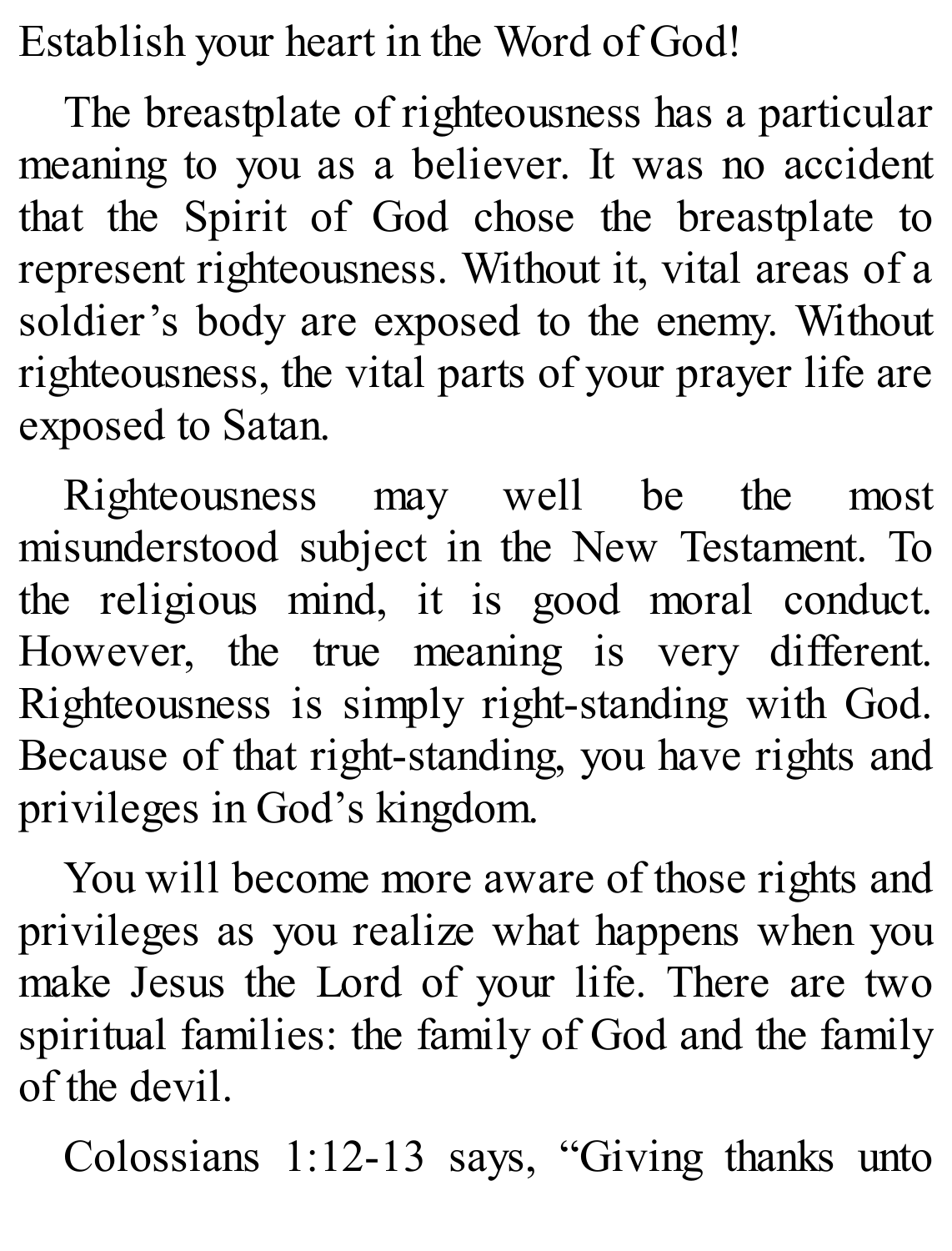the Father, which hath made us meet to be partakers of the inheritance of the saints in light : Who hath delivered us from the power of darkness, and hath translated us into the kingdom of his dear Son."

Jesus said to the Pharisees, "Ye are of your father the devil, and the lusts of your father ye will do. He was a murderer from the beginning, and abode not in the truth, because there is no truth in him. When he speaketh a lie, he speaketh of his own: for he is a liar, and the father of it" (John 8:44).

Ephesians 2:2-3 says, "Wherein in time past ye walked according to the course of this world, according to the prince of the power of the air, the spirit that now worketh in the children of disobedience: among whom also we all had our conversation in times past in the lusts of our flesh, fulfilling the desires of the flesh and of the mind; and were by nature the children of wrath, even as others."

Your faith in Jesus gives you power to become a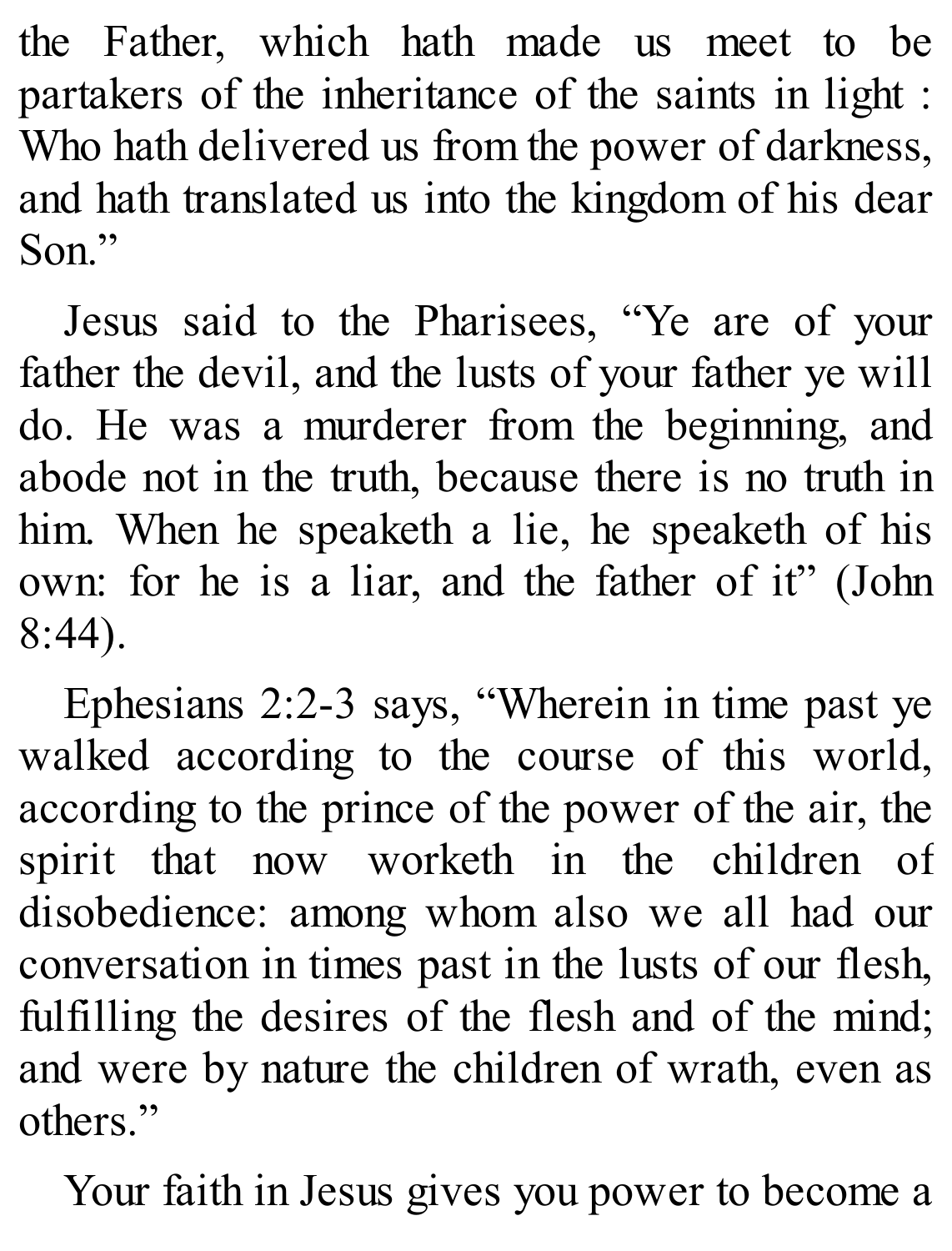child of God. When you make Jesus the Lord of your life, your spirit is born again. You no longer belong to Satan's kingdom. As Colossians 1:12-13 says, you are translated into the kingdom of God's dear Son. You are now an heir of God and a joint heir with Jesus Christ! What is His is yours. You have His righteousness! This is your breastplate. It makes you worthy in the sight of God.

As long as you see yourself unworthy, you will not experience answered prayer to any great degree. But an understanding of righteousness will put you on the road to success. You have a right to resist Satan and expect him to flee.

Believers all over the world are learning their rights. They are becoming more and more aware of their position as children of God and joint heirs with Jesus (Romans 8:17). They are taking advantage of the breastplate of righteousness!

The next piece of armor is for your feet. They are to be shod with the preparation of the gospel of peace. Jesus said, "Go ye into all the world, and preach the gospel to every creature" (Mark 16:15).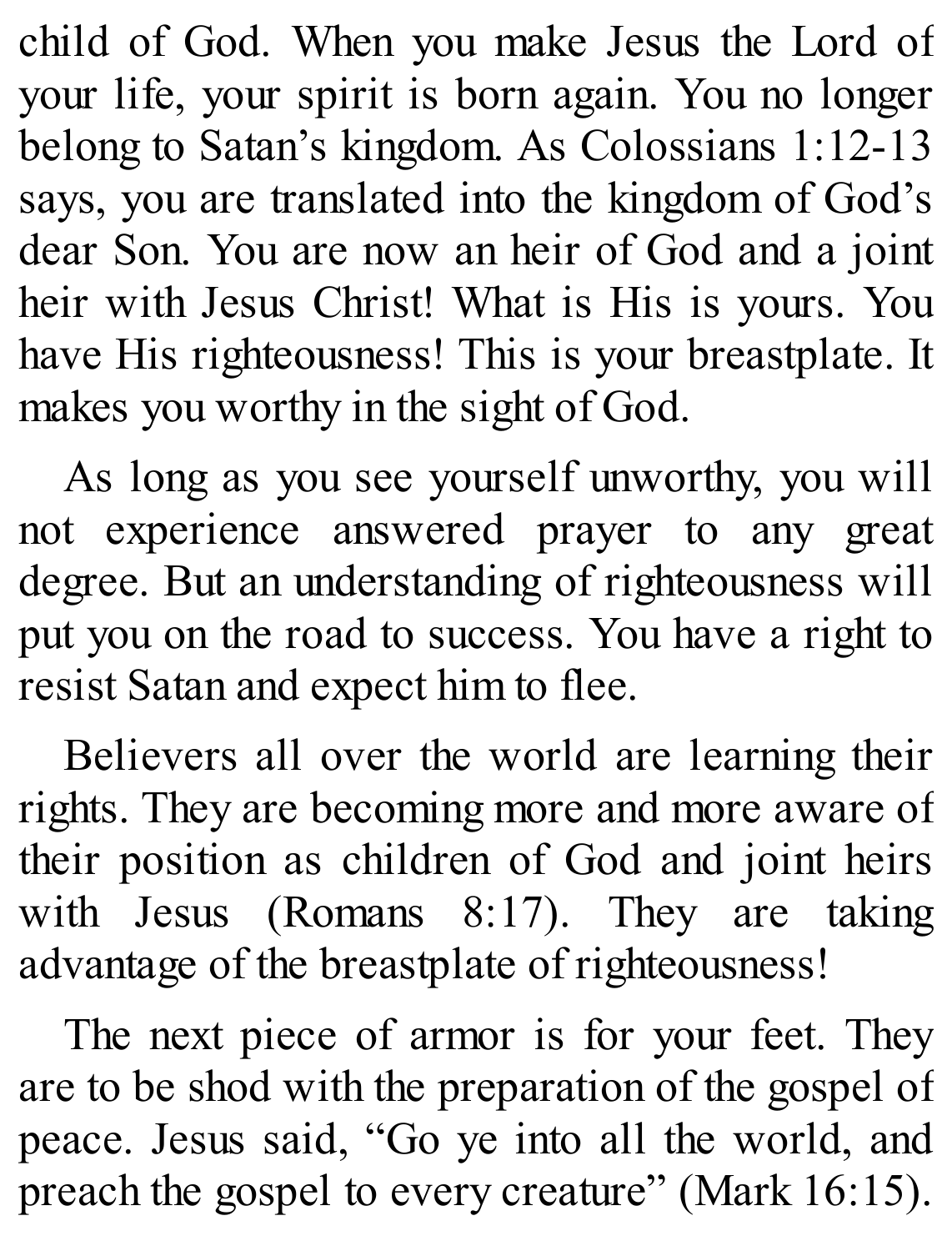The gospel is the good news that we have peace through Jesus Christ. Isaiah 52:7 says, "How beautiful upon the mountains are the feet of him that bringeth good tidings, that publisheth peace...." Sharing the gospel with others is part of your armor.

The Word says, "Above all, taking the shield of faith." Your shield quenches all the fiery darts of the wicked. First John 5:4 says, "…and this is the victory that overcometh the world, even our faith." Your faith makes you an overcomer and more than a conqueror! "The just shall live by faith" (Romans 1:17). This means your whole life is sustained by your faith in God.

Finally, "Take the helmet of salvation." A helmet is protection for the head. Romans 12:2 says, "And be not conformed to this world: but be ye transformed by the renewing of your mind, that ye may prove what is that good, and acceptable, and perfect, will of God." Satan's battleground is your mind. By keeping your mind renewed to the Word of God, you will protect it from Satan's onslaught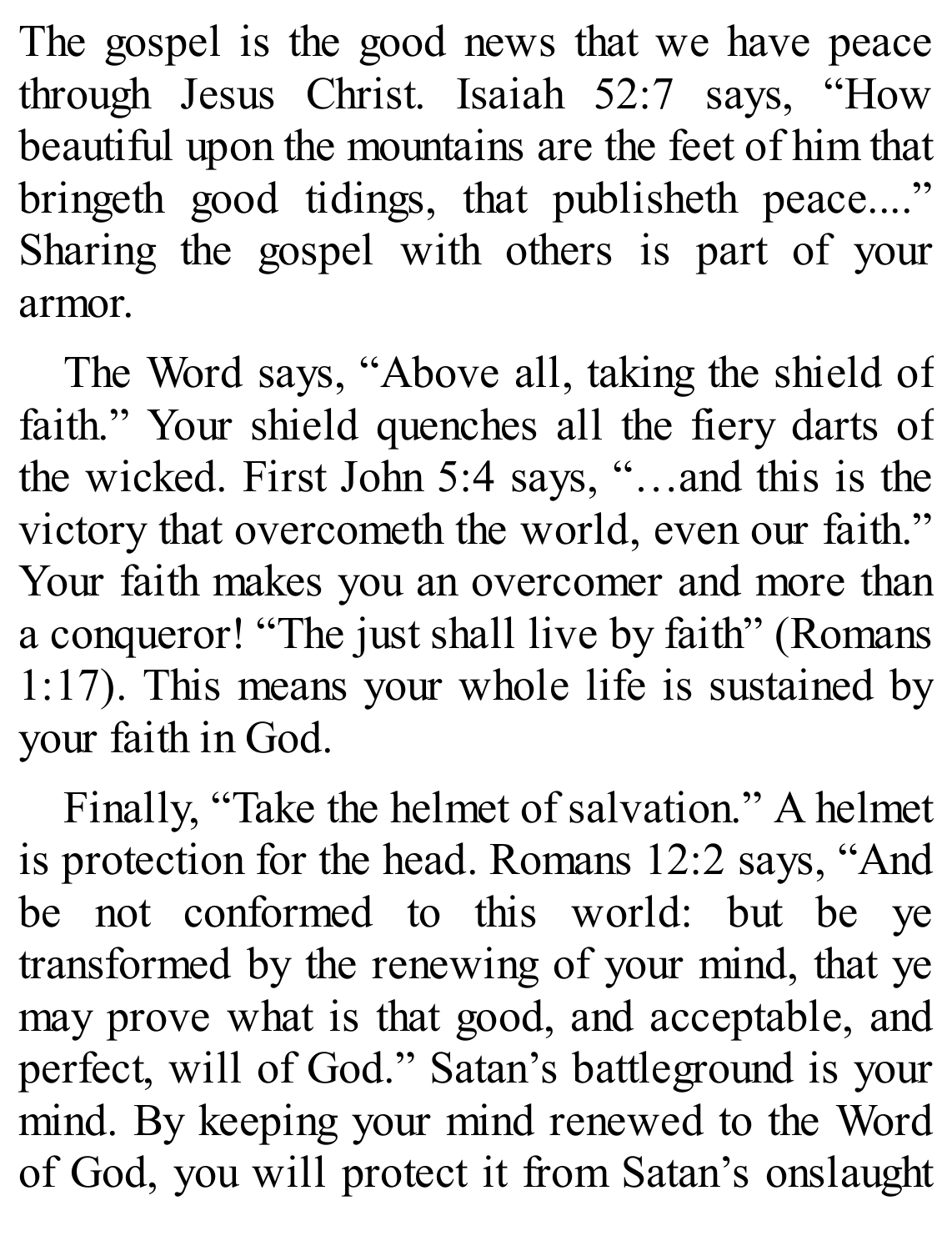of doubt and unbelief. This is closely related to having your loins girt with the truth. Freedom is in the truth. Jesus said, "If ye continue in my word, then are ye my disciples indeed; and ye shall know the truth, and the truth shall make you free" (John 8:31-32). The key is continuing. You cannot just try this. You must make a quality decision to do it. You will then experience the freedom from Satan that is rightfully yours as a child of God.

Your armor is the same spiritual armor Jesus wore during His earthly ministry. "And he saw that there was no man, and wondered that there was no intercessor: therefore his arm brought salvation unto him; and his righteousness, it sustained him. For he put on righteousness as a breastplate, and an helmet of salvation upon his head; and he put on the garments of vengeance for clothing, and was clad with zeal as a cloak" (Isaiah 59:16-17). Jesus proved this armor before He gave it to you. It worked proficiently for Him. Why? Because He was here for one purpose—to fulfill God's will in the earth.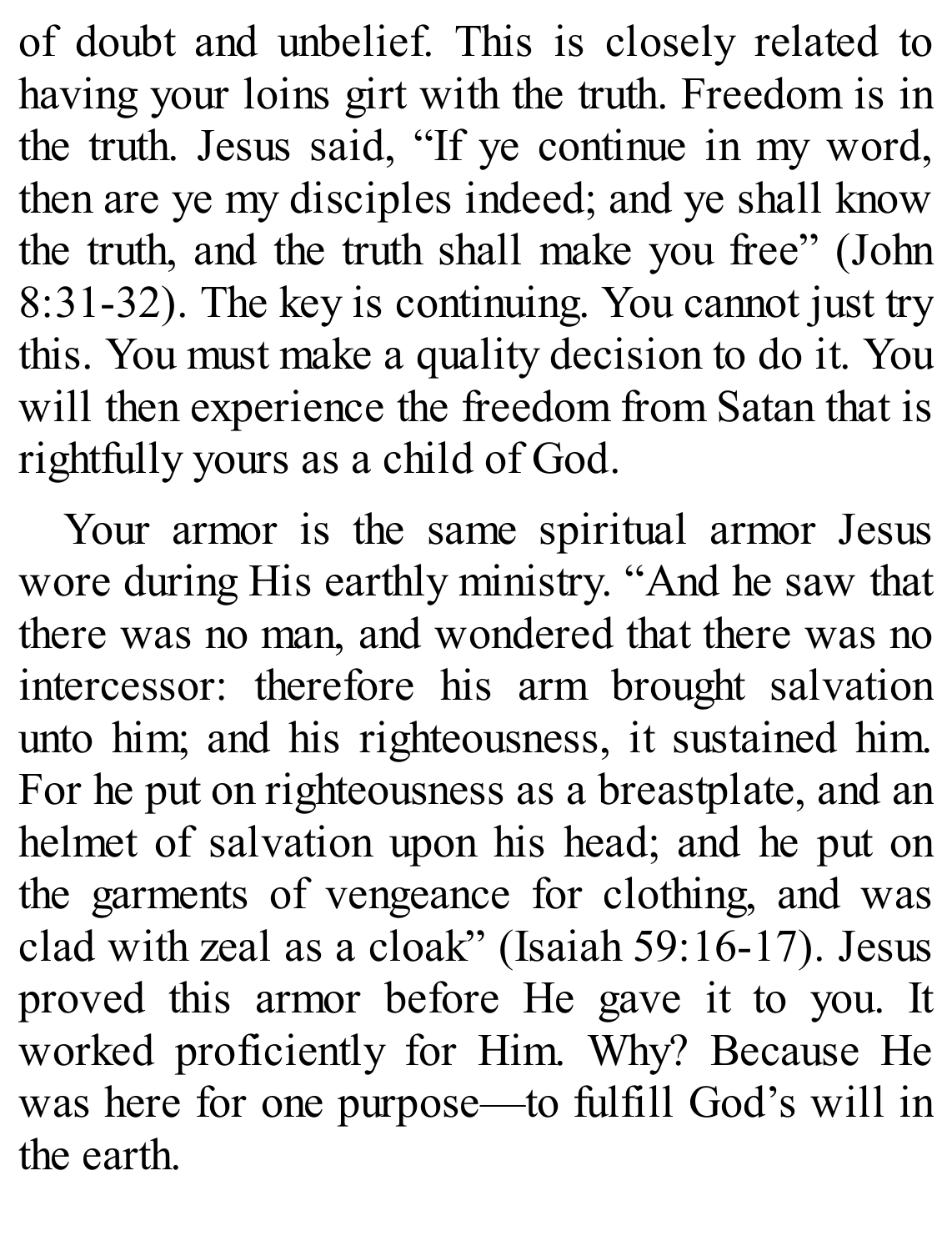Jesus ministered on earth as a prophet under the Abrahamic covenant. Philippians 2:8 says that Jesus humbled Himself to come to earth. In the original Greek it literally says He emptied Himself of His divine privileges. Jesus walked as a man, filled with the Holy Spirit. He said, "I can of mine own self do nothing: as I hear, I judge: and my judgment is just ; because I seek not mine own will, but the will of the Father which hath sent me" (John 5:30). He wore the armor, as a man, and then gave it to the Church!

God has set in motion a security system on earth called "prayer." It includes the whole armor of God and the weapons of our warfare. The principles involved are designed to put a padlock on Satan's forces and give the Spirit of God an avenue through which He can carry out God's will in the lives of His people.

## **The Weapons of Our Warfare**

The armor we have talked about has been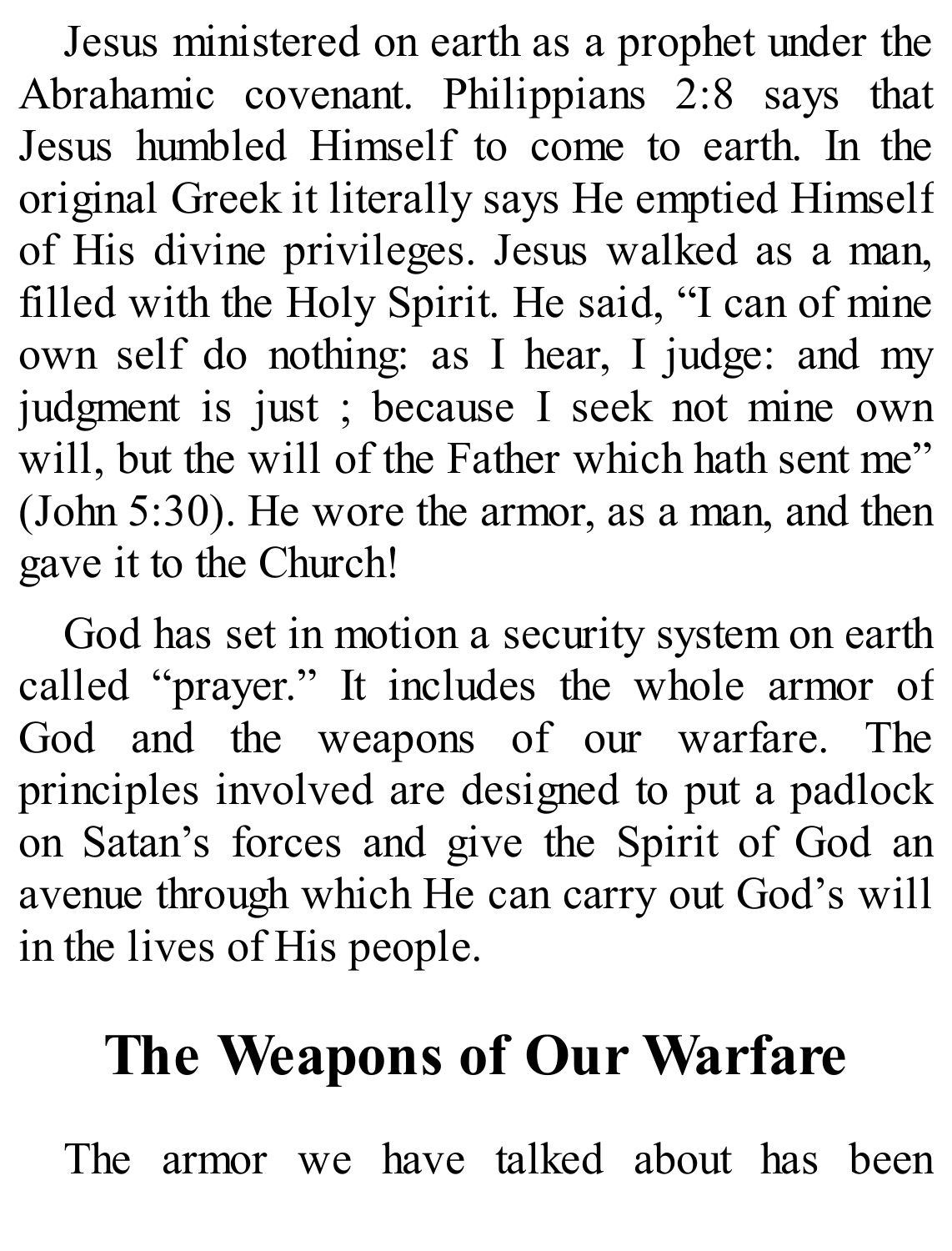defensive. Let's look at our offensive weapons. Ephesians 6:17 says the Word of God is the sword of the Spirit. To handle your sword skillfully, you need to know how the Word works. It will bring results. Satan will retreat in terror from its blows!

In Mark 4, Jesus compares the Word of God to seed sown in the ground. When you plant seed, it produces a crop. You do not plant corn expecting to grow apples or bananas. When corn is planted, corn will grow. So it is with the Word of God. When you plant the Word in your heart, it will grow and produce.

Your heart—like soil—will produce what is sown in it. Plant seeds of doubt, fear, unbelief and failure and you can expect to produce a crop of doubt, fear, unbelief and failure in your life. You cannot plant seeds of doubt expecting to produce faith. It simply will not work.

The Word is sharper than a two-edged sword, piercing and dividing asunder the soul and the spirit, the joints and the marrow (Hebrews 4:12). The Word goes beyond your intellect. It enters the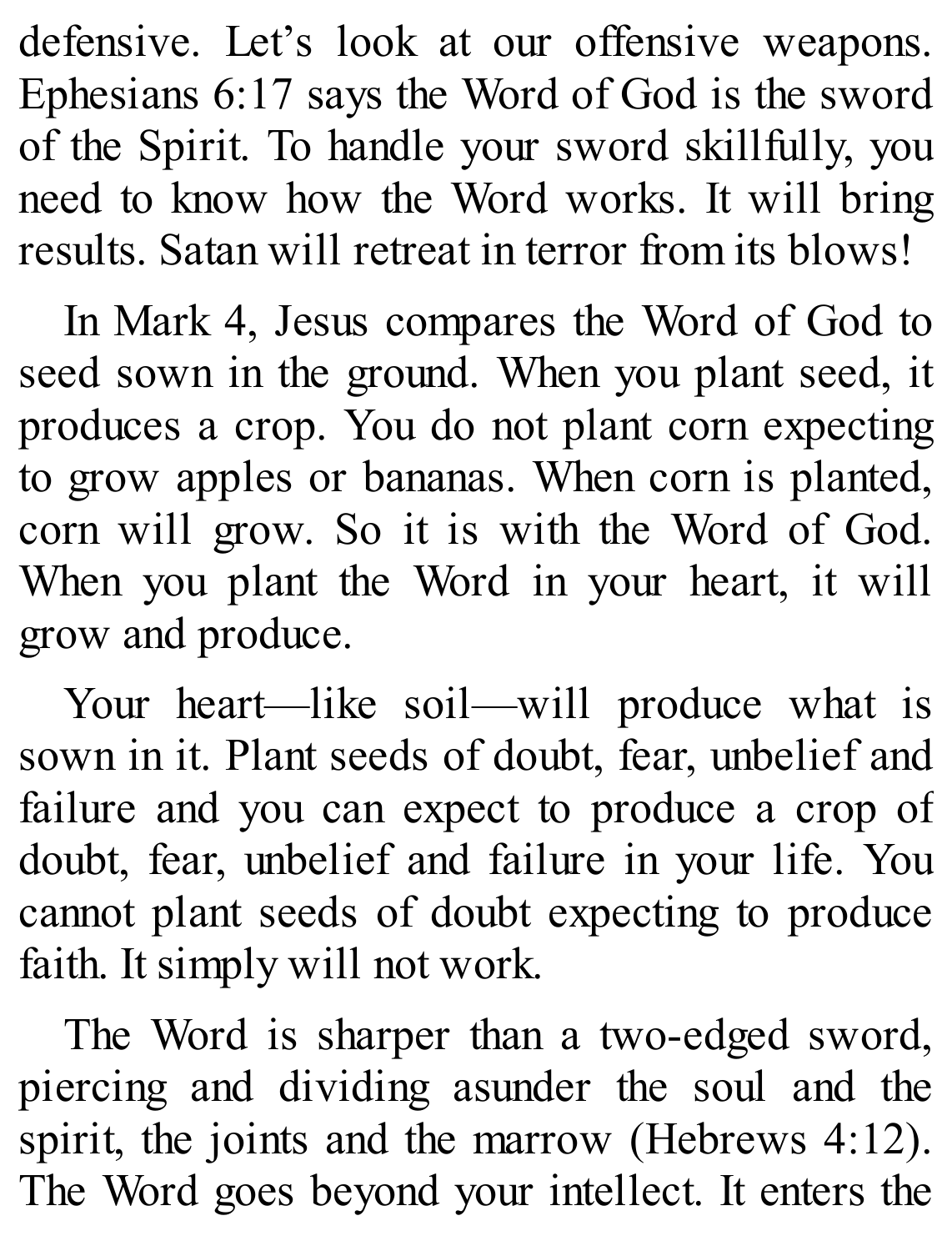spirit realm. Only doubt and unbelief will stop it from operating in your behalf. When you plant the Word concerning healing in your heart, you will produce a harvest of healing—if doubt and fear do not enter and ruin your crop.

Jesus said, "The sower soweth the word....but when they have heard, Satan cometh immediately, and taketh away the word that was sown in their hearts" (Mark 4:14-15). You can see from this scripture that Satan comes immediately to steal the Word. You have to guard against his maneuvers. The best way to combat an enemy is to familiarize yourself with his tactics. Once you know how Satan operates, you will be able to defeat him.

When a man plants seed in the ground, he does not go out a few days later and dig it up to see if it is growing. Seeds never produce that way. He has to have faith in the seed's ability to grow and produce.

Faith in the Word works the same way. When you are believing God for healing and the symptoms linger, do not give up and say, "Well, I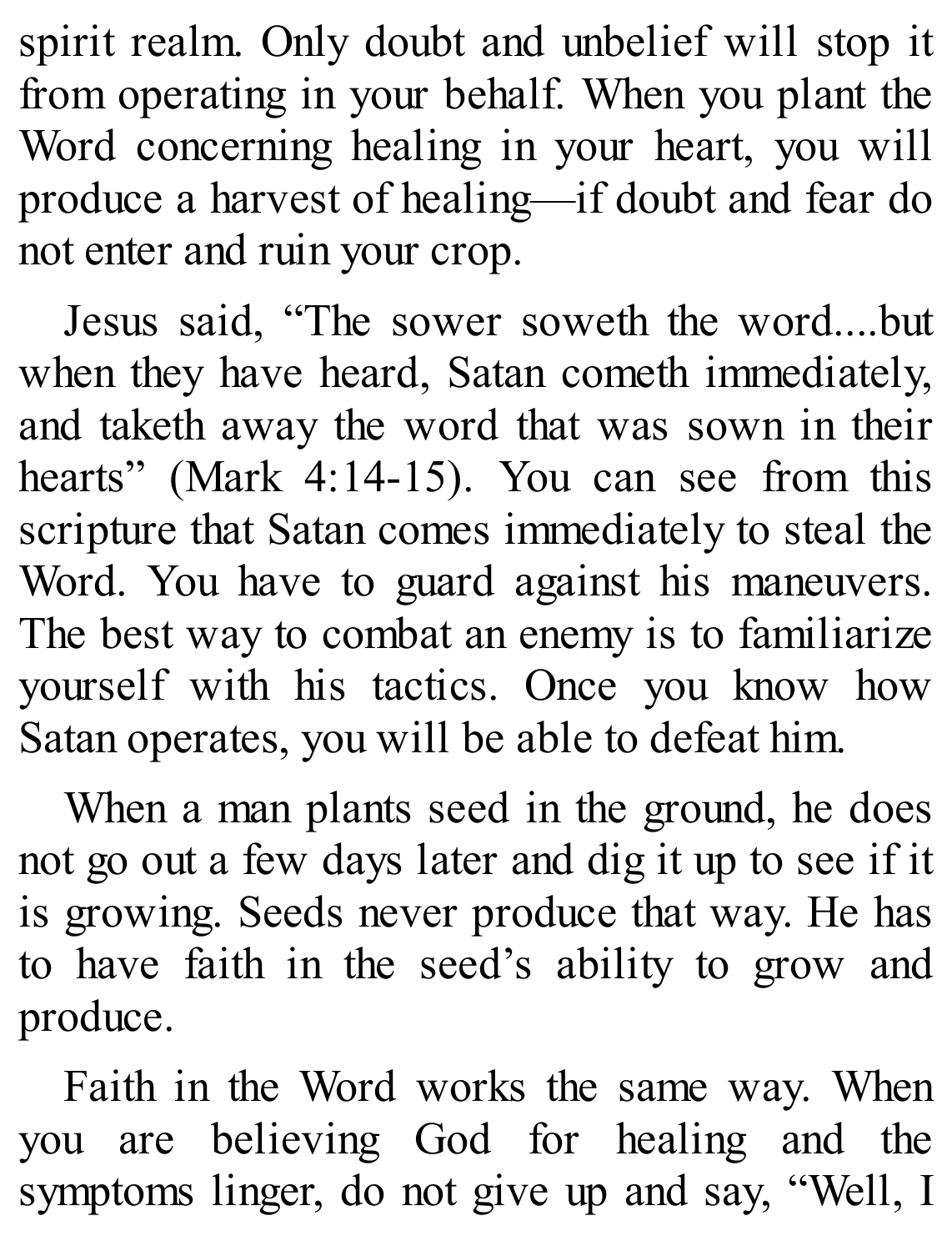guess it didn't work for me." That's what Satan would like you to do. You must continually water the ground and cultivate it with the Word until the seed is able to sprout and grow. Don't dig up your seed!

If a farmer placed his seed on a shelf, it would never produce. He must put the seed in its correct environment for the life in it to come forth. The Word must be treated like that seed. If you need healing, then plant the seed of God's Word concerning healing in the correct environment your heart. When your Bible is left lying on a bookshelf, it will be of no use to you.

Not spending time in the Word when you are fighting a spiritual battle would be like leaving your sword in its sheath while you are on the battlefield. Take your Bible down from the shelf and feed the Word into your heart. Spend time meditating in the Word until the seed of healing can grow and develop and bring forth the desired fruit in your life.

When a seed is planted in the ground and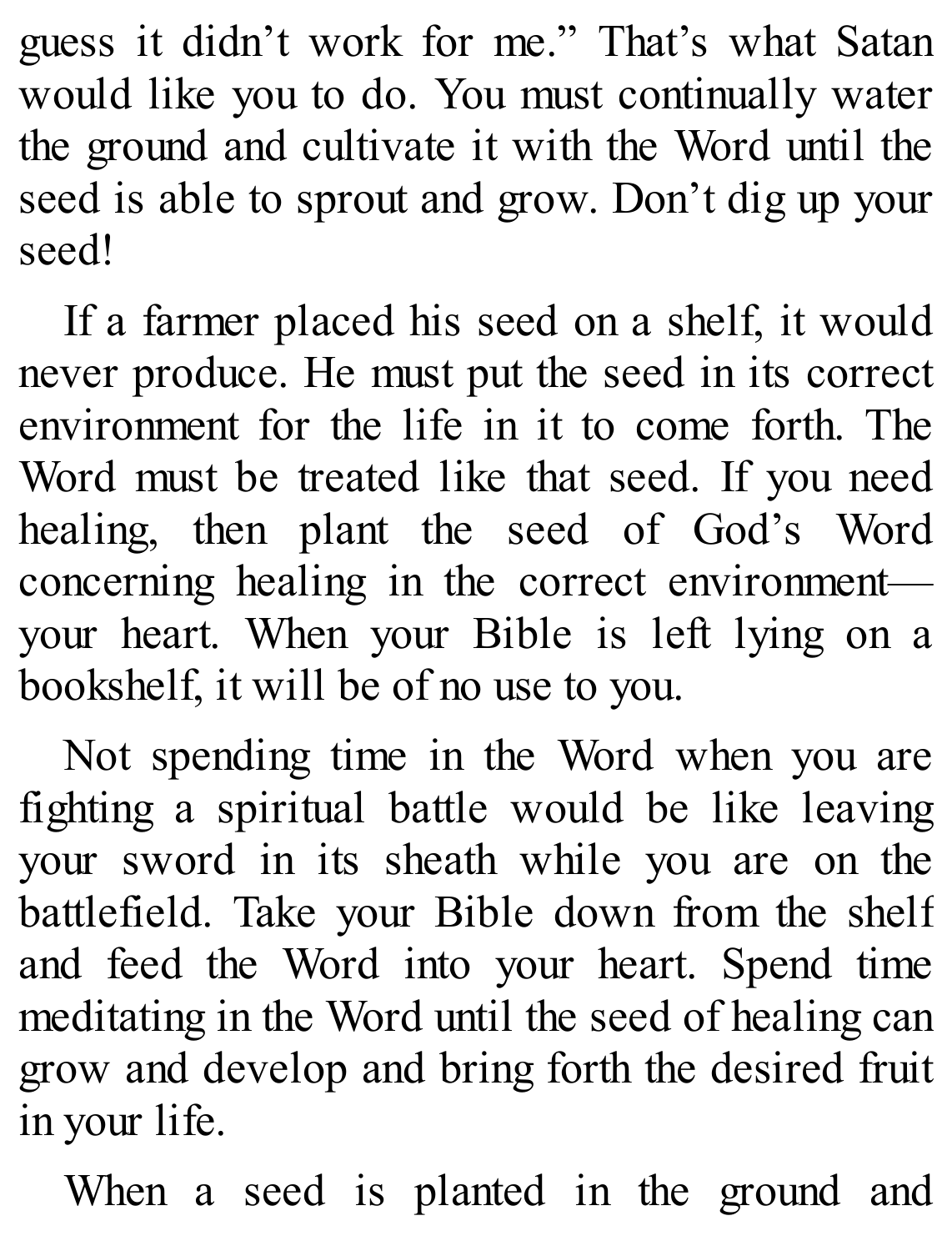cultivated, it will take root. The shoot will force its way to the surface. When the plant blooms, it will produce many more just like itself. The Word, like a seed, has the power within itself to grow and bear fruit.

Protect the Word until it has time to take root and grow. Rule over your thought life by casting down imaginations that exalt themselves against the Word. To be carnally minded, or sense ruled, is death (Romans 8:6). It will kill you. To be spiritually minded is life and peace. Keep your thoughts on the Word. It is the answer to your problem. You will experience life and peace by keeping the end result on your mind, thus protecting the seed of God's Word. The Word of God works only when it is put to work. James 4:7 says, "Submit yourselves therefore to God. Resist the devil, and he *will* flee from you."

God has provided a strong arsenal for spiritual warfare. The Word is not your only weapon against Satan. Let's look at another one.

In Chapter 1, we discussed briefly that every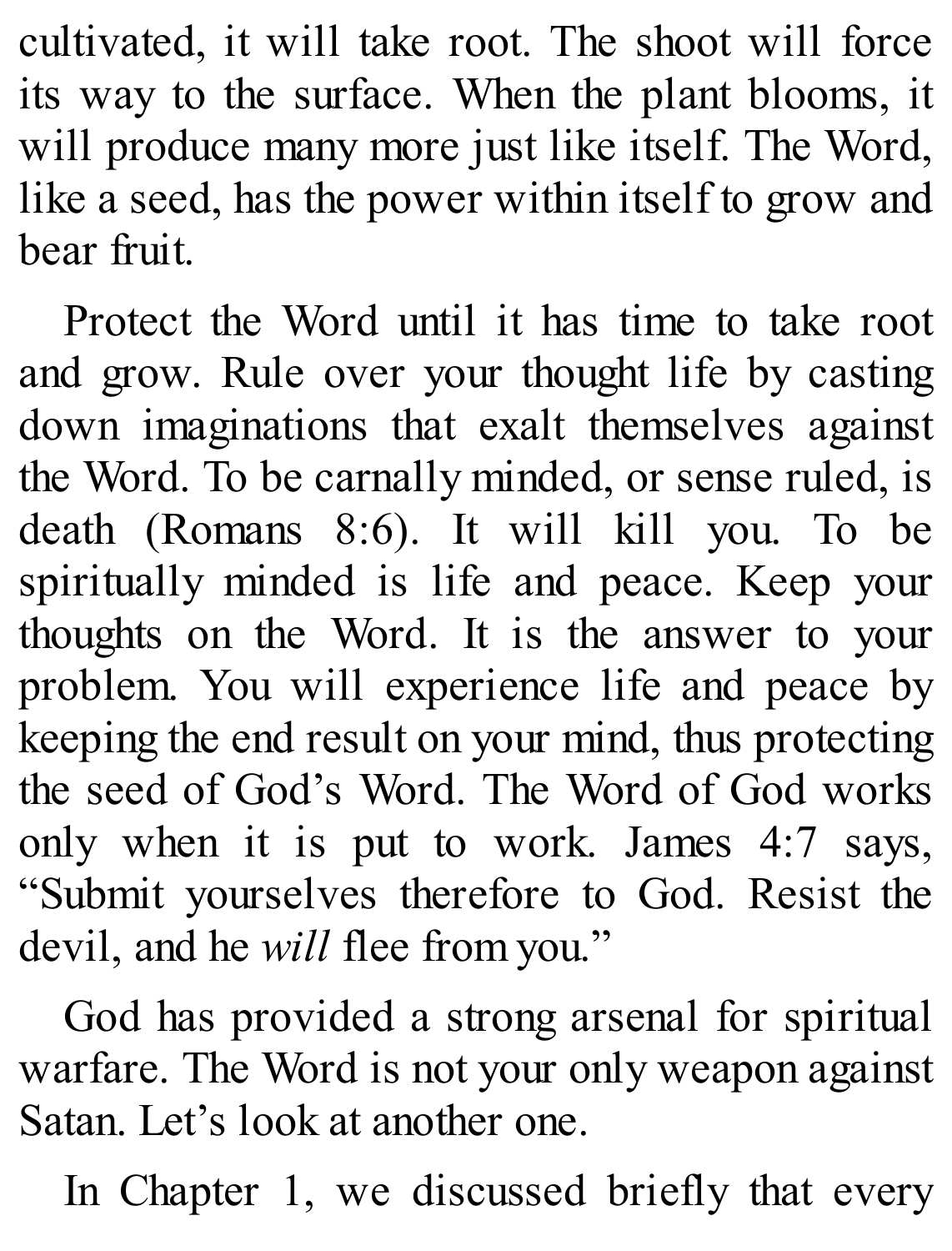believer has the privilege of using the Name of Jesus in prayer. When you pray in Jesus' Name, you immediately get the ear of God. At the same time, you also get Satan's attention.

The Name of Jesus carries ultimate authority in the spirit world. Philippians 2:9-10 says, "God also hath highly exalted him, and given him a name which is above every name: That at the name of Jesus every knee should bow, of things in heaven, and things in earth, and things under the earth." In Jesus' Name, the believer has authority to "tread on serpents and scorpions, and over all the power of the enemy" (Luke 10:19). Satan knows the power invested in that Name and he will retreat when it is spoken in faith (James 4:7). One translation says to stand up to the devil and he will turn and run!

Let's look at Hebrews 1:3-4: "Who being the brightness of his glory, and the express image of his person, and upholding all things by the word of his power, when he had by himself purged our sins, sat down on the right hand of the Majesty on high;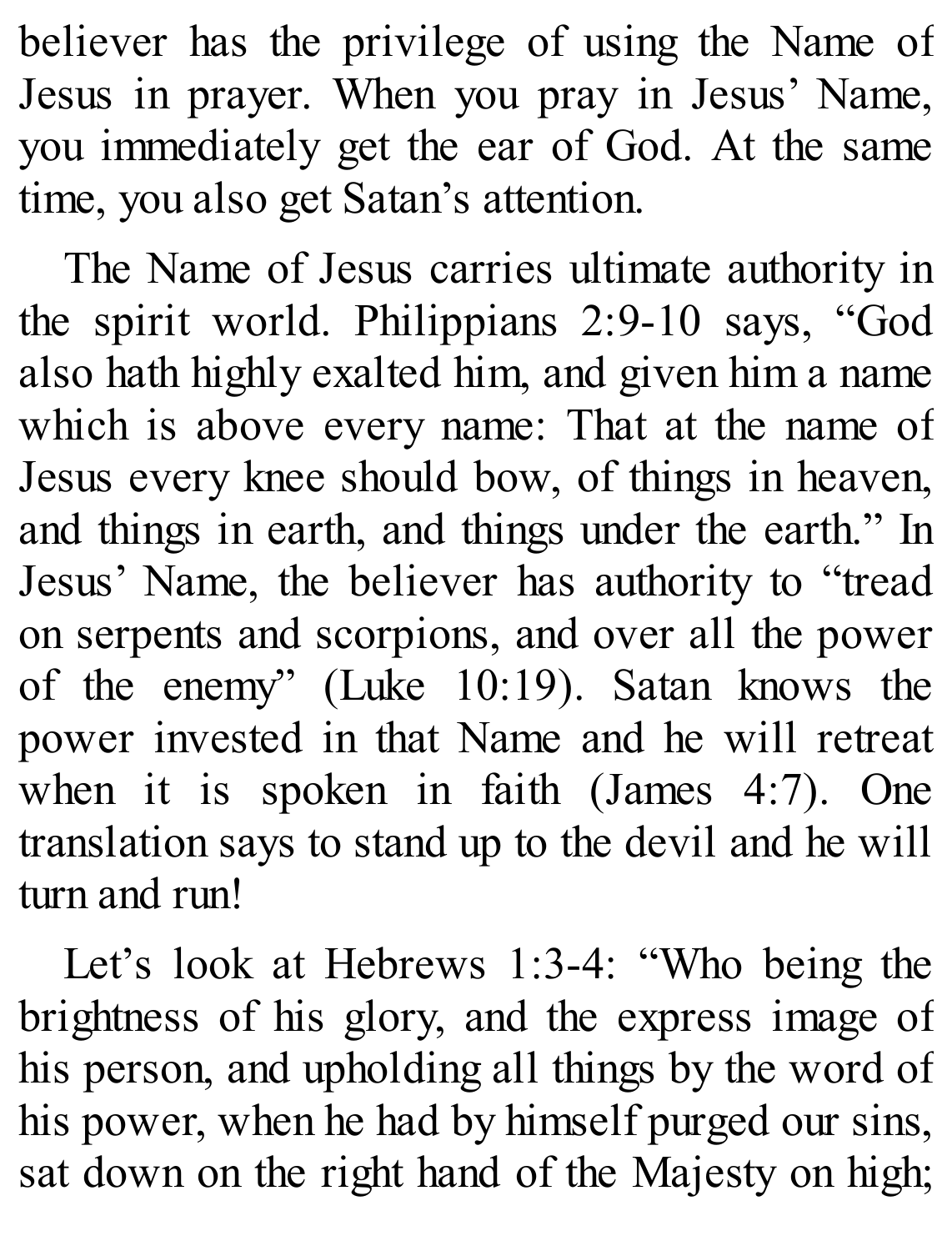being made so much better than the angels, as he hath by inheritance obtained a more excellent name than they." If the Name of Jesus is more excellent than that of the angels in good standing with God, how much more would it be than the name of Satan? He is a fallen angel!

Before He ascended into heaven, Jesus commissioned His disciples to go into all the earth. He said, "All power has been given to me in heaven and in earth. Therefore, *you* go into all the earth. *In My Name* lay hands on the sick and they will recover. *In My Name* cast out devils." (See Matthew 28:18-19; Mark 16:17-18.) Just as a wife has power of attorney to use her husband's name, we have been given Jesus' Name to use in combat against Satan. We have authority to speak His Name in His stead.

When Peter and John ministered to the man at the gate Beautiful, they spoke in the Name of Jesus. Peter said, "Silver and gold have I none; but such as I have give I thee: In the name of Jesus Christ of Nazareth rise up and walk" (Acts 3:6). Later he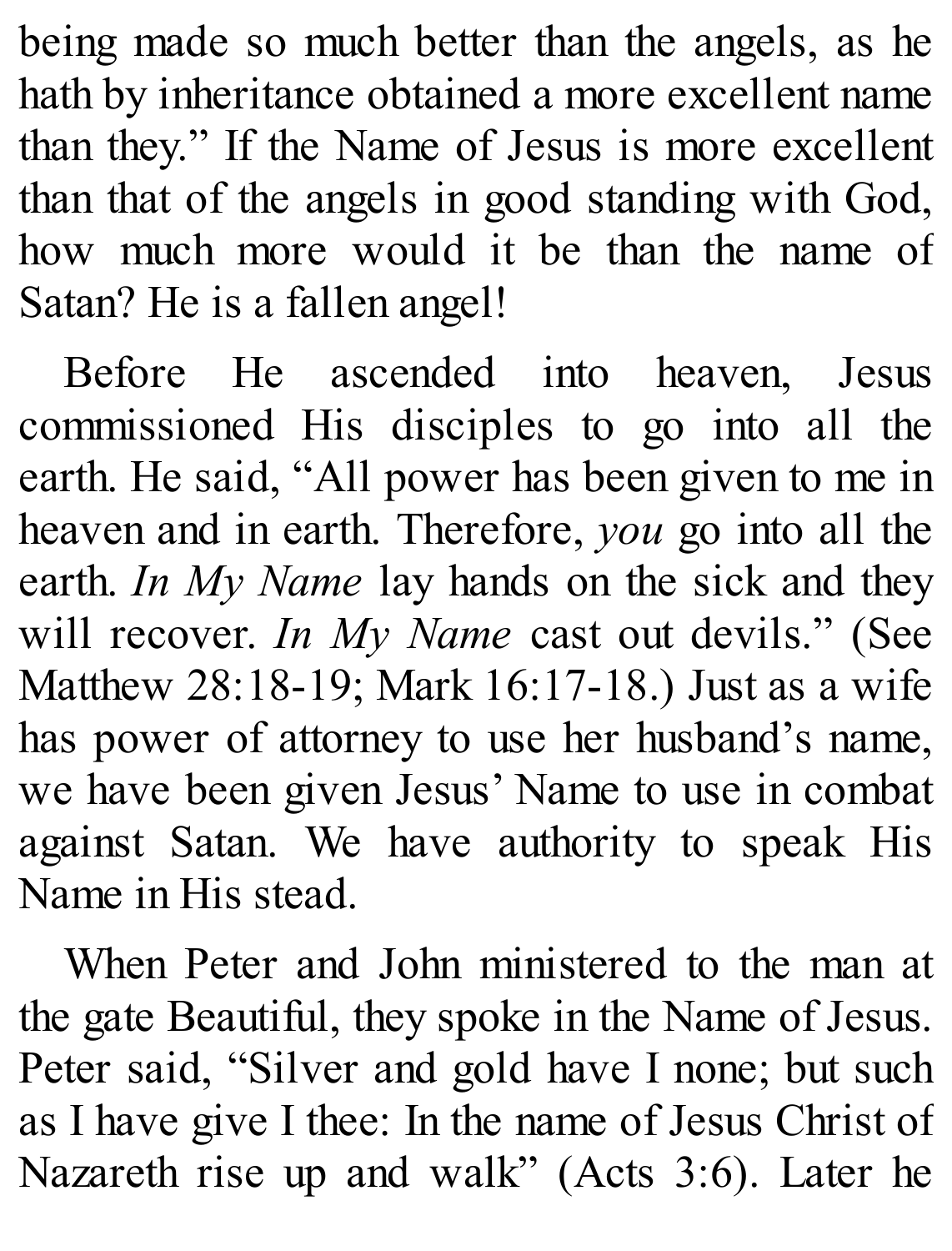explained what had happened. Peter said,

Ye men of Israel, why marvel ye at this? or why look ye so earnestly on us, as though by our own power or holiness we had made this man to walk? The God of Abraham, and of Isaac, and of Jacob, the God of our fathers, hath glorified his Son Jesus.... And his name through faith in his name hath made this man strong, whom ye see and know: yea, the faith which is by him hath given him this perfect soundness in the presence of you all (Acts 3:12-13, 16).

Peter was simply using the authority Jesus had given him only a few days before. The early apostles did not have special power in themselves to do mighty works. Their holiness didn't make them special. They didn't even have the written New Testament. All they could do was speak the Name of Jesus in faith and the Holy Spirit did the mighty works. The fabulous, earthshaking revival of the early Church was sparked by only one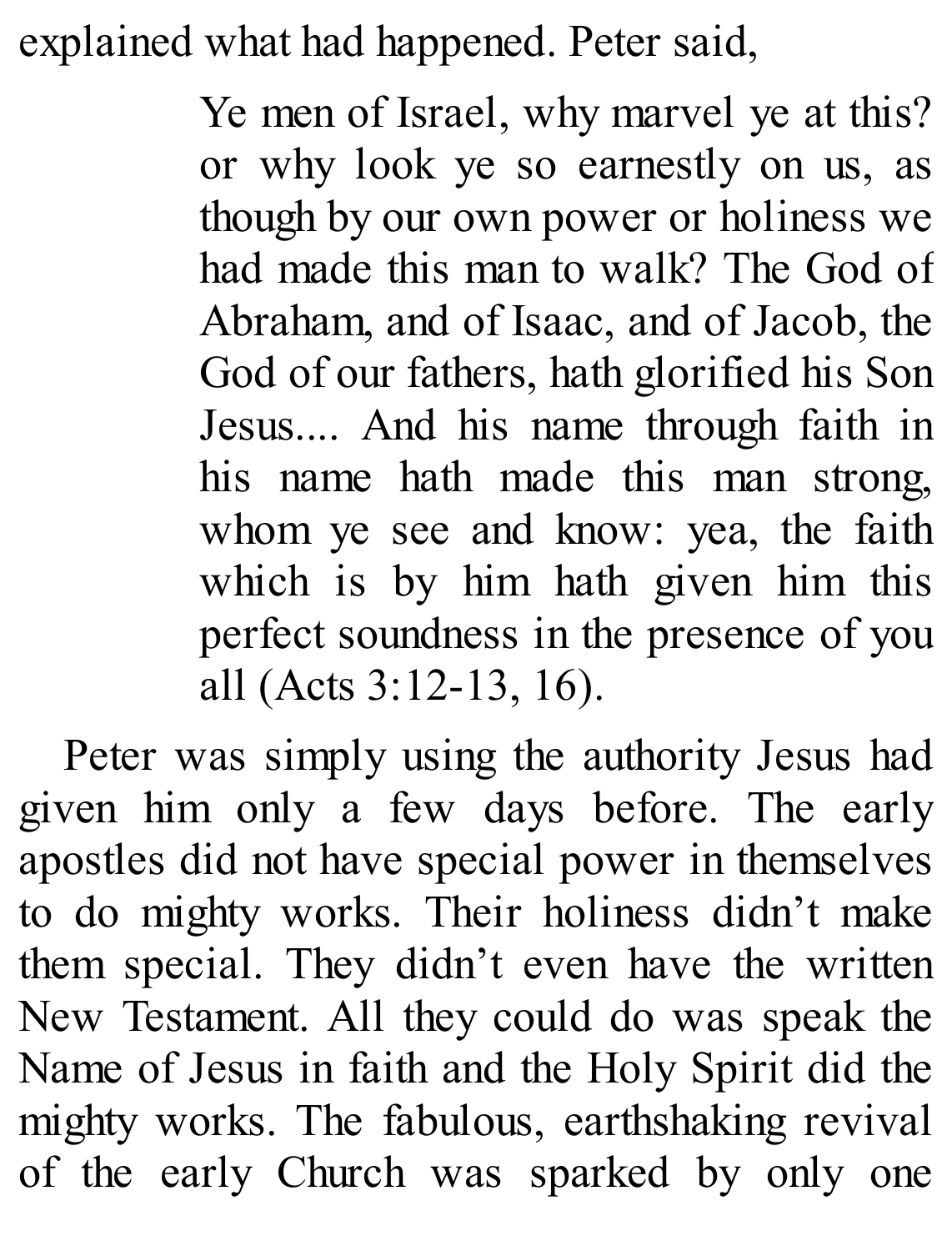commandment: "Go in the Name of Jesus." The power invested in Jesus' Name has never changed.

Most believers know that it is the Name of Jesus that caused them to be saved. The Bible says, "Whosoever shall call upon the name of the Lord shall be saved." He is rich unto those who call upon His Name (Romans 10:12-13). When you call upon someone's name, you are placing a demand on their ability. For instance, when a policeman says, "Halt in the name of the law!" he is being backed by the power of that particular city. It is as if the entire corporate structure of that city is speaking. He is carrying out the power behind the name of the law.

To know how much confidence you can place in a name, you must be able to measure the power behind it. A man writing a check places a demand on his own name. If he has the proper funds in the bank, then there is enough power to meet the demand.

The power backing the Name of Jesus is the power of Almighty God Himself! First John 3:22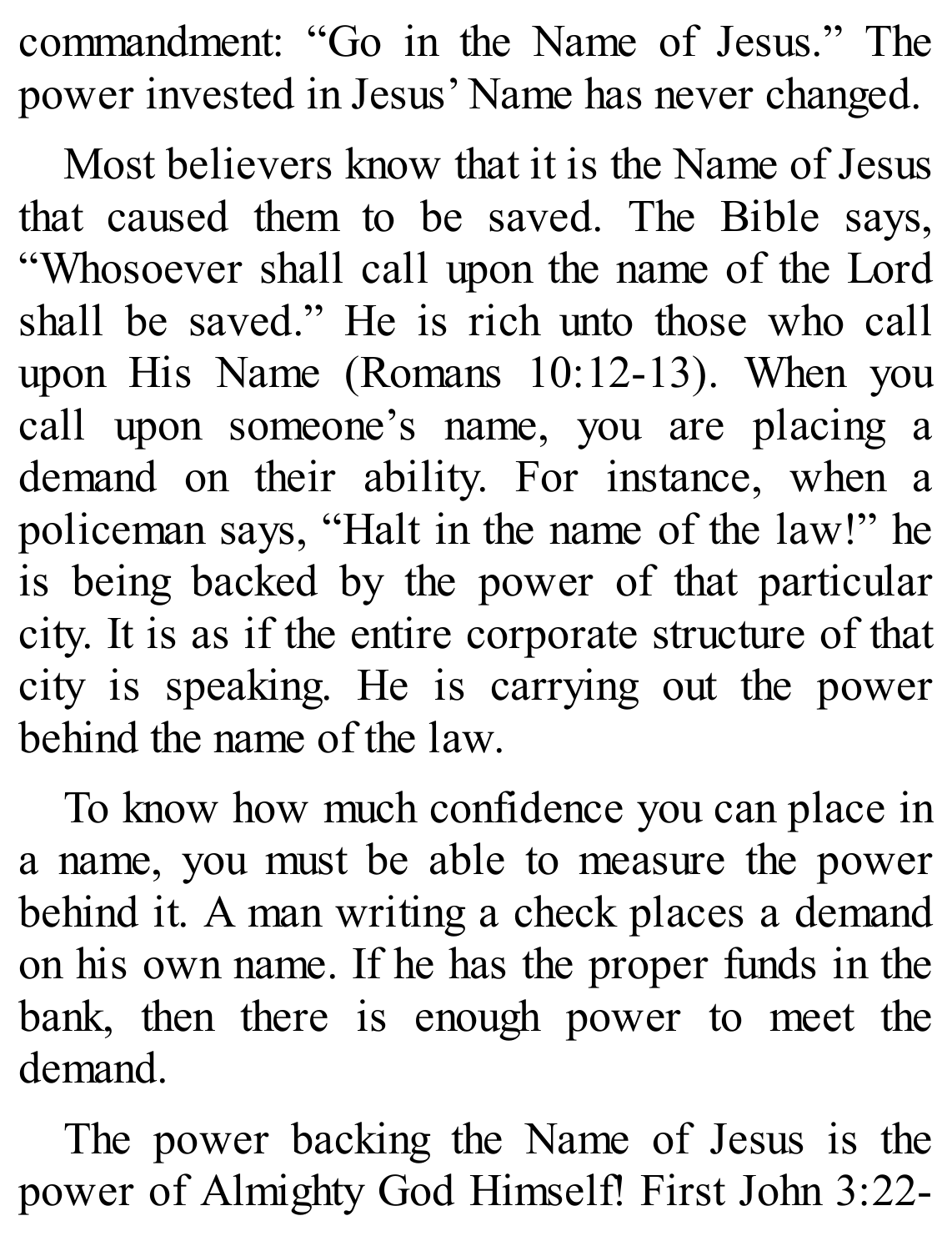23 says, "And whatsoever we ask, we receive of him, because we keep his commandments, and do those things that are pleasing in his sight. And this is his commandment, That we should believe on the name of his Son Jesus Christ, and love one another, as he gave us commandment." We have a commandment to believe on the Name of the Son of God. To believe in His Name is to put demand on His ability. Jesus said, "Whatsoever ye shall ask the Father in my name, he will give it you" (John 16:23). The mighty, powerful Name of Jesus is available to you. Become aware of your right and privilege to use it. Ask the Holy Spirit to engrave the reality of it in your heart. His ministry is to lead you into all truth (John 16:13).

The Name of Jesus is the key to heaven's storehouse. It can do anything Jesus can do. Speaking His Name is standing in His stead. According to Philippians 2:9-11, the entire spectrum of existence—heaven, earth, under the earth—will bow its knee and confess with its mouth that Jesus is Lord to the glory of God the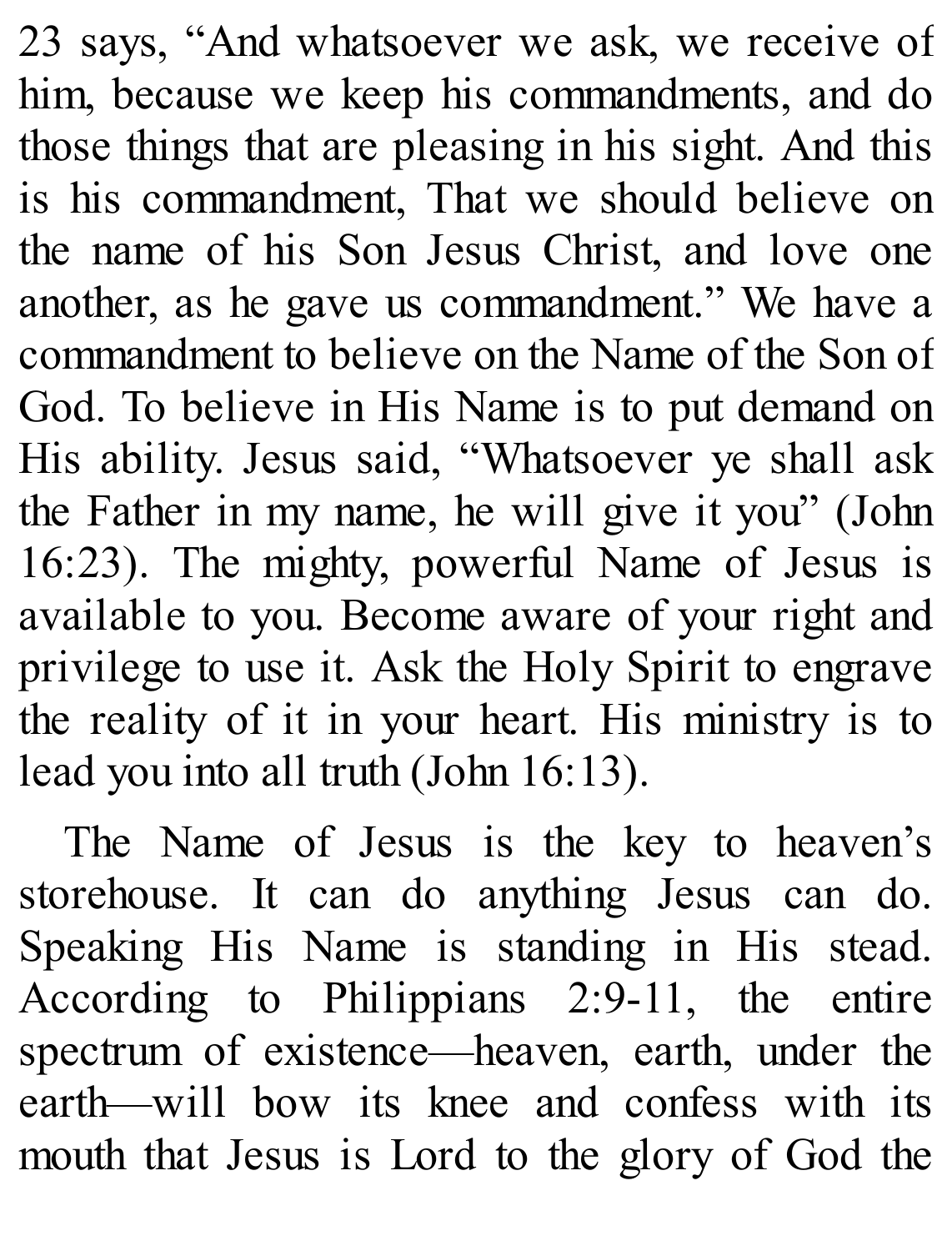Father. The Name of Jesus is the Name that is above every name. When He was raised from the dead, Jesus inherited the very Name of God (Hebrews 1:4). To measure the power behind His Name, you would have to measure the power of Almighty God. It can't be done. His power is measureless and He wants to use it in our behalf.

God's love motivates Him to use His power. First John 4:16 says, "And we have known and believed the love that God hath to us...." When you believe the love God has for you, you'll begin to realize you have as much right to use the Name of Jesus as anyone else. Believe the love God has for you.

Once you recognize the reality of God's love in your life, you will realize He has not left you defenseless and powerless against evil. God covered the entire spectrum of Satan's existence with the power invested in the mighty Name of Jesus. Use it freely and confidently in the face of your adversary!

Another essential aspect of our spiritual warfare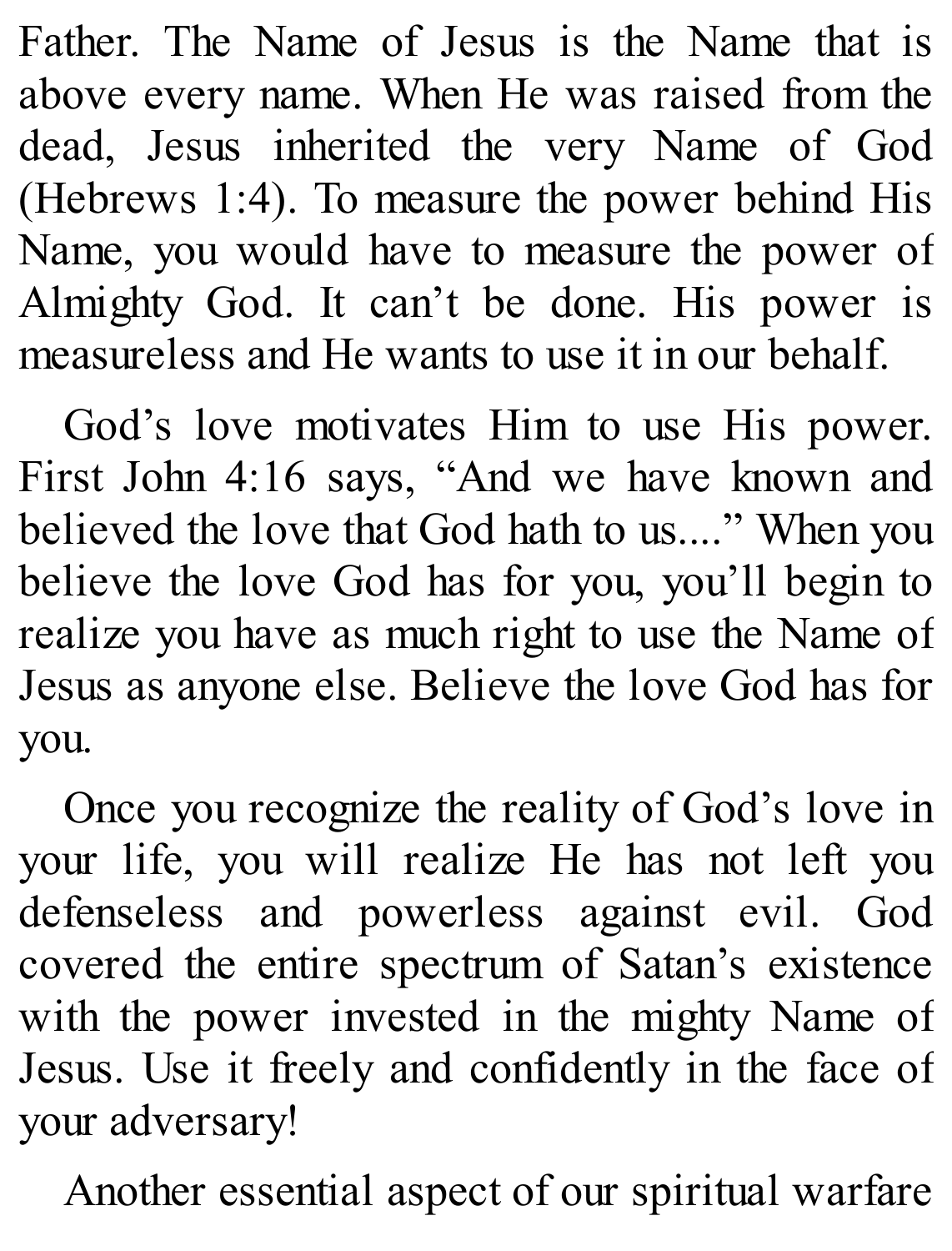is the Holy Spirit. Before He went to the cross, Jesus promised to send Him. We have armor and weapons, but it is the Holy Spirit who empowers us to use them.

The Holy Spirit is the power of God. The effectiveness of your prayer life depends on the degree of confidence you place in the Holy Spirit. He is the power behind your prayers that enables you to live and walk as God intends— free from sin, sickness, sorrow and death. He dwells within you. You may not be aware of His presence, but He is there. The Holy Spirit fills a vital role in your prayer life. Pray to the Father in Jesus' Name, not to the Holy Spirit. He is in you—creating, energizing, working—to perform the will of God in your life. By operating on the Word of God, you will see the work of the Holy Spirit. He will do exceeding abundantly beyond what we can even ask or think according to the power that is at work within us (Ephesians 3:20). He is that power.

The Holy Spirit is your helper, sent to bear you up. He has come to your aid to give you might in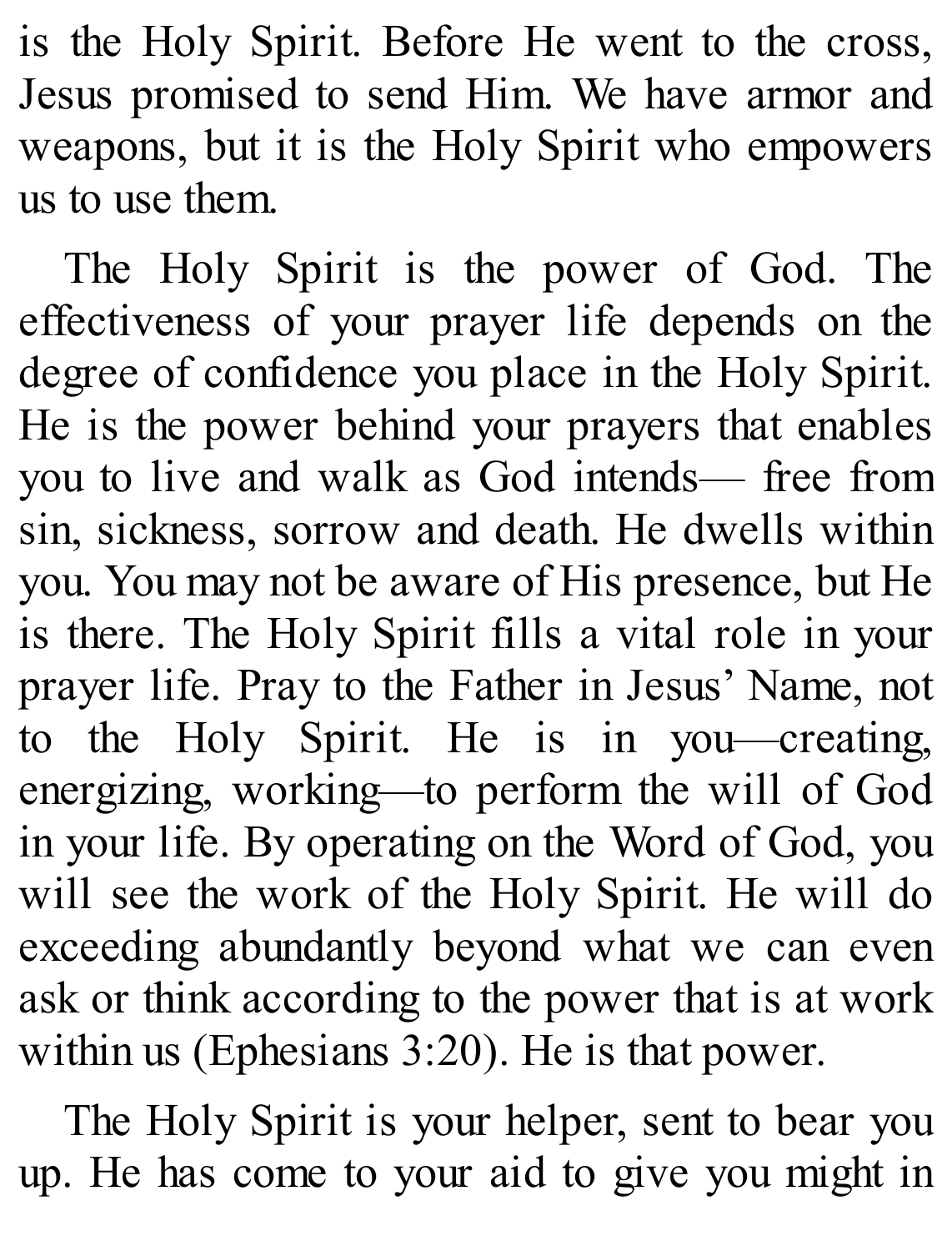your inner man. He is in you, instantly ready to do the bidding of God and to uphold the Name of Jesus.

The operation of the Holy Spirit should be a reality to you. When you invite Him into your life, you receive more than just an experience. The Holy Spirit of God comes to abide with you forever. He is residing inside you constantly. He is real and wants to help you in your prayer life.

Pray this prayer out loud:

Father, I ask You now to fill me with Your precious Holy Spirit. As He gives me the utterance, I will speak with new tongues, in my own personal prayer language. I will practice praying in tongues, praying in the spirit, daily. I will do my part to exercise my new language and depend on the Holy Spirit to lead and guide me as I grow in You.

Thank You, Father, for filling me with the Holy Spirit. I'm grateful He is living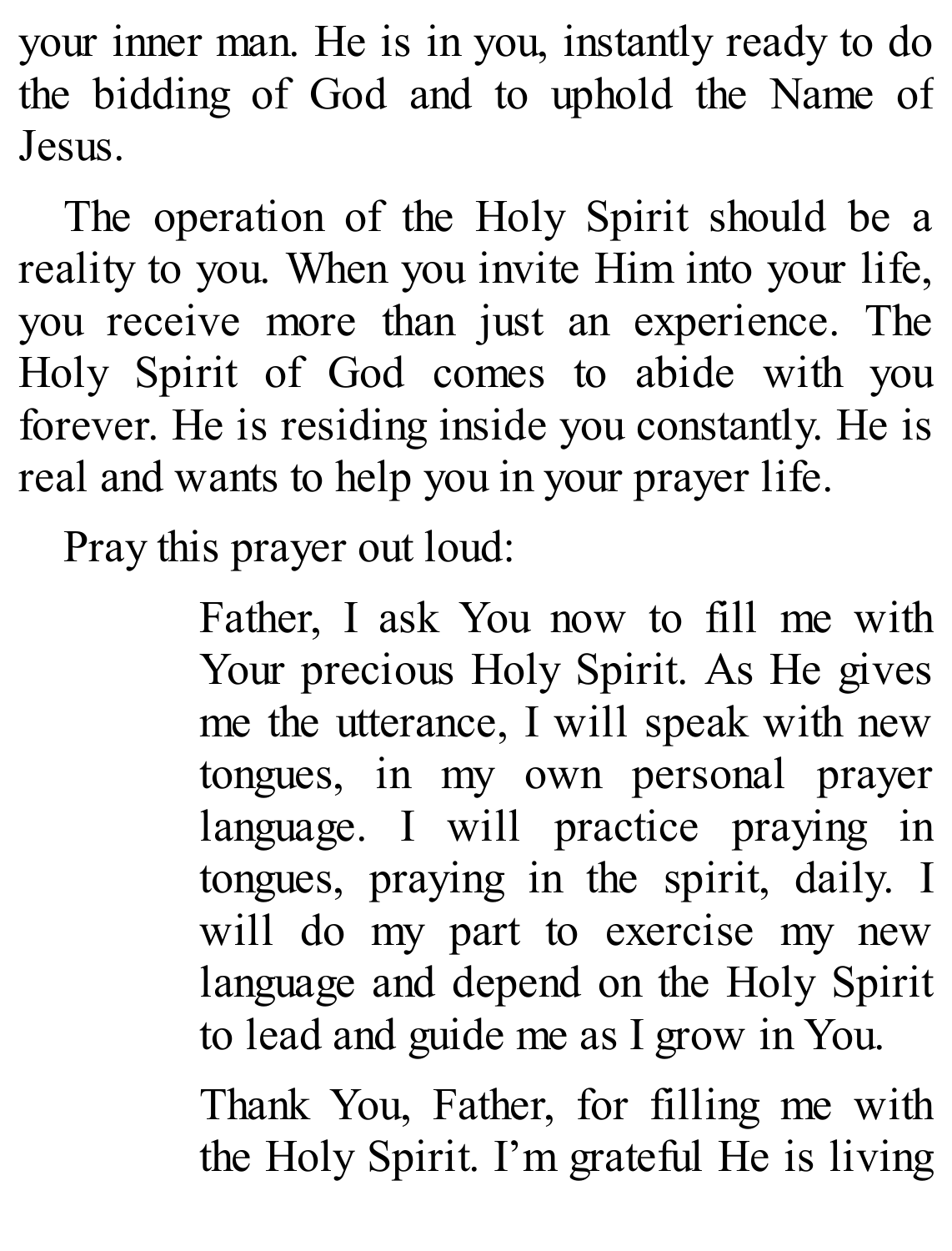within me. I'll never be the same because of the Holy Spirit dwelling in me.

In Jesus' Name. Amen.

## **Man's Authority in Prayer**

We have seen that God has given us His armor and His weapons to wage spiritual warfare. Why has He done this? So we can win!

Included in this arsenal is the authority given to the Body of Christ. When you know why you have authority over Satan, you will be confident to use that authority. It covers the whole rank and file of Satan's operation: from the lowest principalities to the highest wicked spirits in heavenly places. Not one area of human existence is left uncovered by the blood of Jesus. Here's why:

God gave the earth to man. He made Adam in His image and gave him dominion (Genesis 1:28). God said, "Be fruitful, and multiply, and replenish the earth, and subdue it: and have dominion...."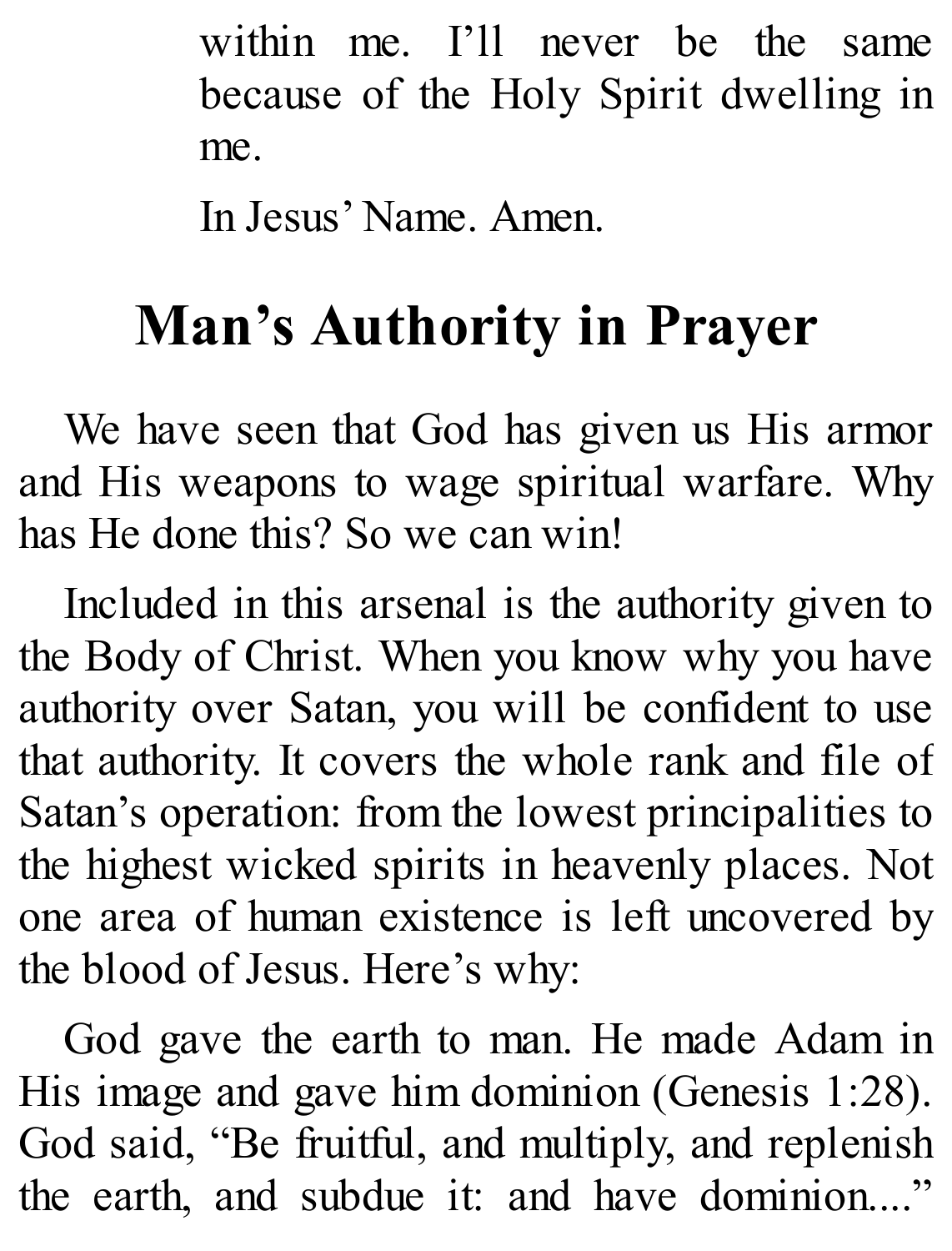Adam was God's underruler, with authority over all creation. In reflecting on this awesome reality, the psalmist David wrote:

> What is man, that thou art mindful of him? and the son of man, that thou visitest him? For thou hast made him a little lower than the angels, [The Hebrew word for angels is *elohiym,* meaning "God"—Adam was made in the exact likeness of God] and hast crowned him with glory and honor. Thou madest him to have dominion over the works of thy hands; thou hast put all things under his feet (Psalm 8:4-6).

God gave man His Word and His authority. Adam was a free moral agent who determined his own destiny. He chose to disobey God's Word, committed high treason and turned his authority over to Satan. He willfully bowed his knee to a fallen angel. God was obligated by His own Word to Adam and had to honor Adam's choice. Against God's will, Satan became the god of this world (2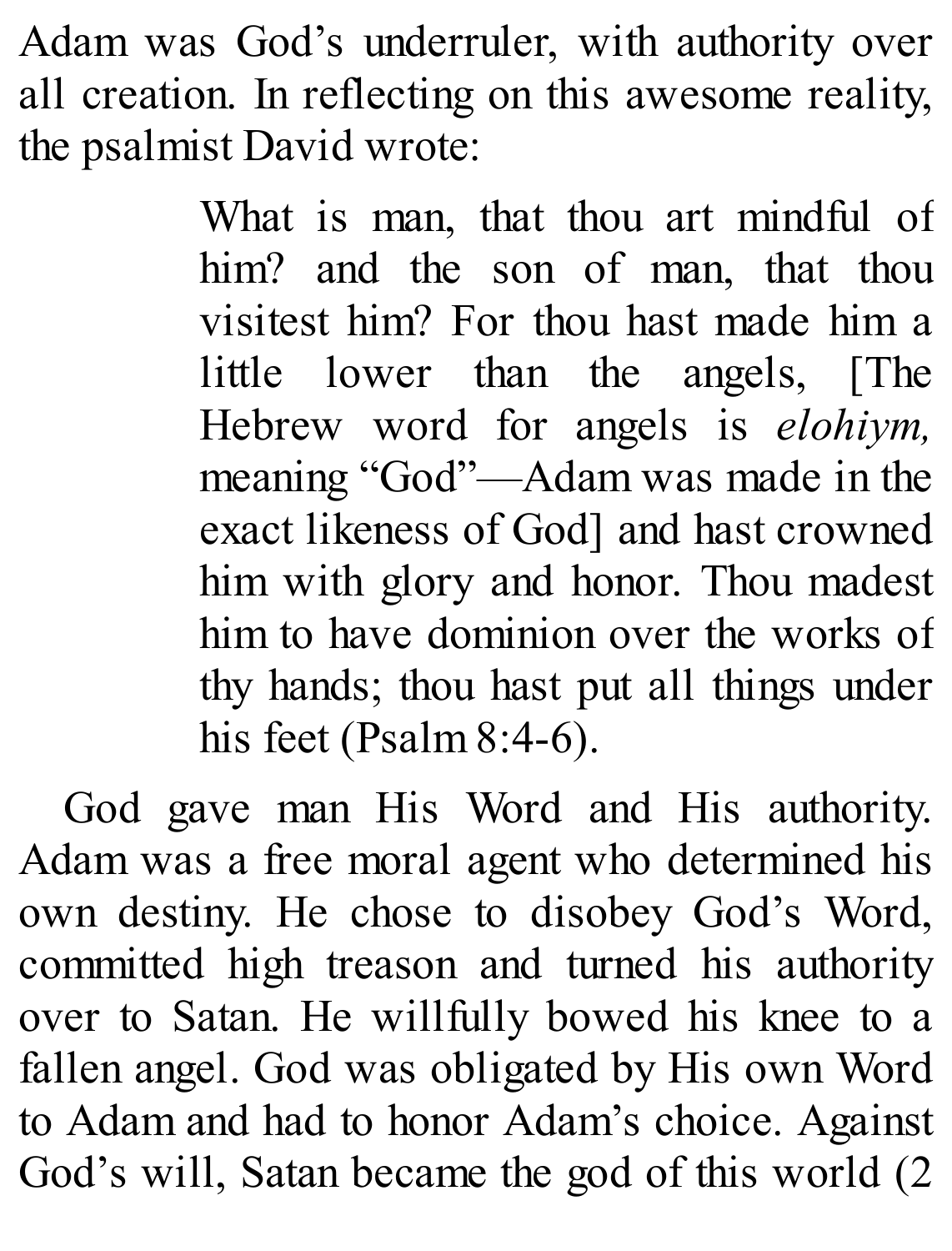Corinthians 4:4).

The consequences of Adam's choice affected the entire human race. Man lost the life and nature of God and his authority over Satan. The nature of Satan—spiritual death— was lodged in his spirit (Romans 5:12), and has passed on to every member of the human race since then. Man was no longer in the family of God. Satan became the illegitimate stepfather of mankind.

To redeem mankind, God had to destroy the union between man and the devil. In Genesis 3:15, God prophesied the coming of the Messiah who would annihilate the devil. Jesus came to the earth for that very reason: to destroy the works of the devil and recapture man's authority (1 John 3:8).

Before the Redeemer came, God dealt with man through the Abrahamic covenant, a contract that enabled Abraham and his descendants to live in the blessings until Jesus, the Messiah, the spotless Son of God, poured out His blood (Genesis 17; Galatians 3:16-17). (Without the shedding of blood there is no remission of sin, Hebrews 9:22.)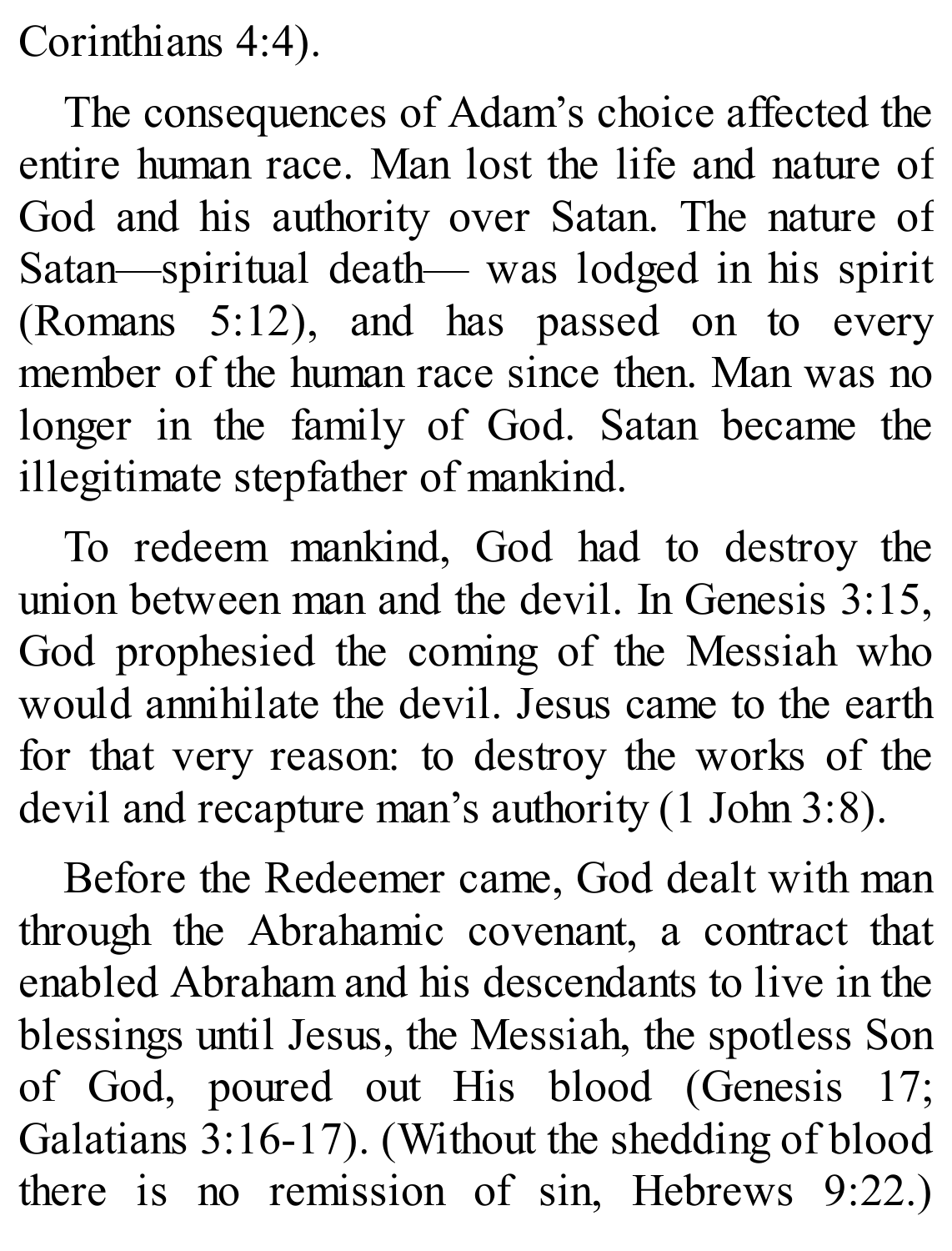Abraham's responsibility was to live perfect and upright before God. He was not able to do so because of spiritual death, so God made provision for his failures with the blood of bulls and goats. But the blood of these old covenant sacrifices only covered sin (read Hebrews 9-10). It could not do away with the sin nature.

Then Jesus was born into the earth of a virgin. The Word that God had spoken (Genesis 3:15) became flesh and dwelt among men (John 1:14). Since God was His Father, Jesus had the nature of God in His spirit. He fulfilled the Abrahamic covenant and walked perfect and upright in the sight of God—as a man. Man had been the key figure in the Fall and therefore had to be the key to redemption. The man, Jesus, passed the test Adam failed!

Second Corinthians 5:21 says, "For he [God] hath made him [Jesus] to be sin for us, who knew no sin; that we might be made the righteousness of God in him." Jesus never *committed* sin. He *became* sin for us.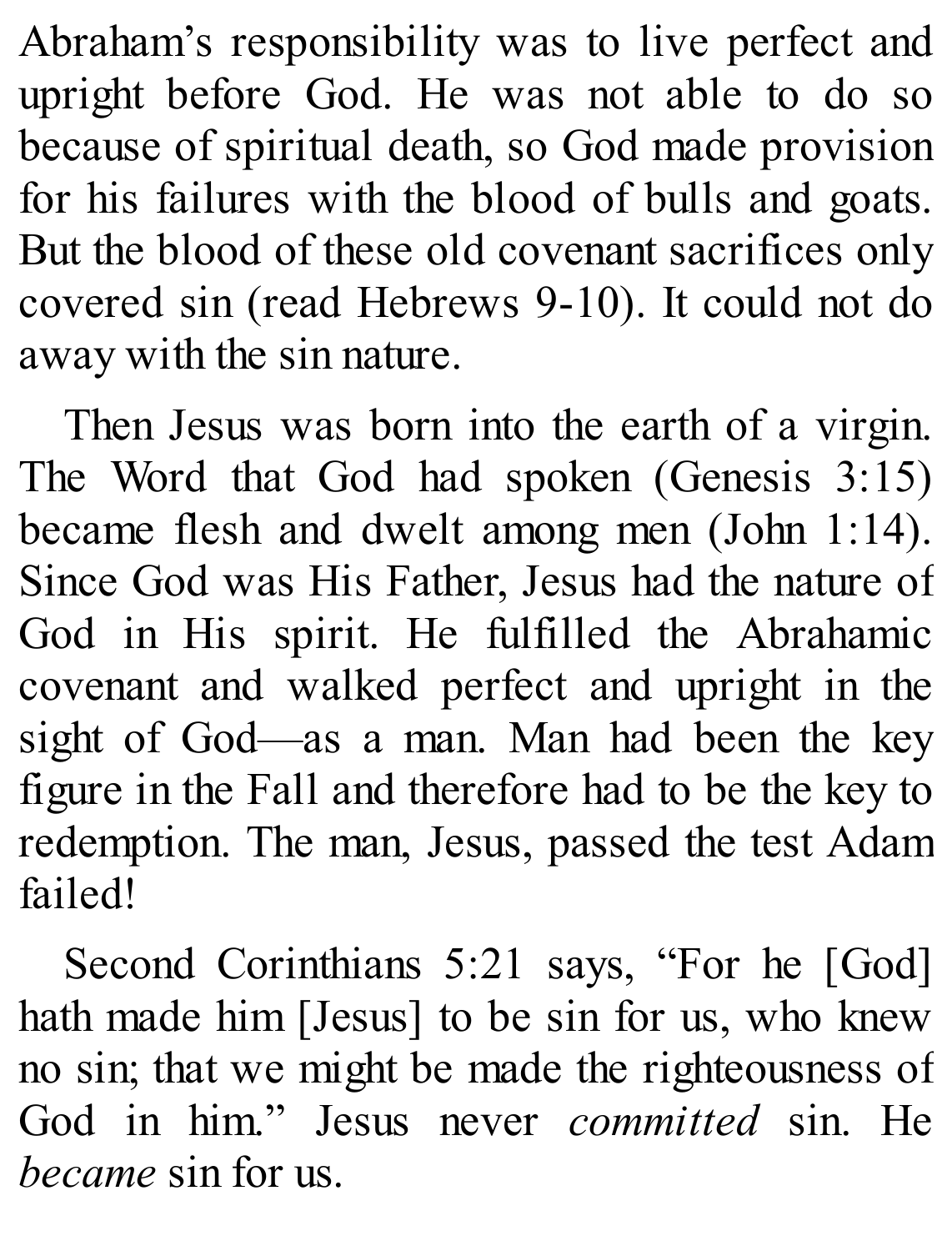Since Jesus was made to be our sin, He had to pay its penalty. He died both spiritually and physically. This took Him into the regions of the damned where He went in our place. Isaiah 53:6, 10 says it pleased God to lay upon Him all our punishment—sin, sickness, poverty and the entire curse described in Deuteronomy 28:16-68.

The Cross was a mystery to Satan. The Word tells us had Satan known what was happening, he would not have crucified the Lord of glory (1 Corinthians 2:7-8).

Jesus went into hell to free mankind from the penalty of Adam's high treason. Isaiah 53:9 says, "And he made his grave with the wicked, and with the rich in his death...." The Hebrew word for "death" here is plural. Jesus died two deaths physical and spiritual. When He was made to be sin, He was separated from God, thus crying with a loud voice while hanging on the Cross, "My God, my God, why hast thou forsaken me?" (Matthew 27:46).

Jesus fulfilled the Abrahamic covenant. He bore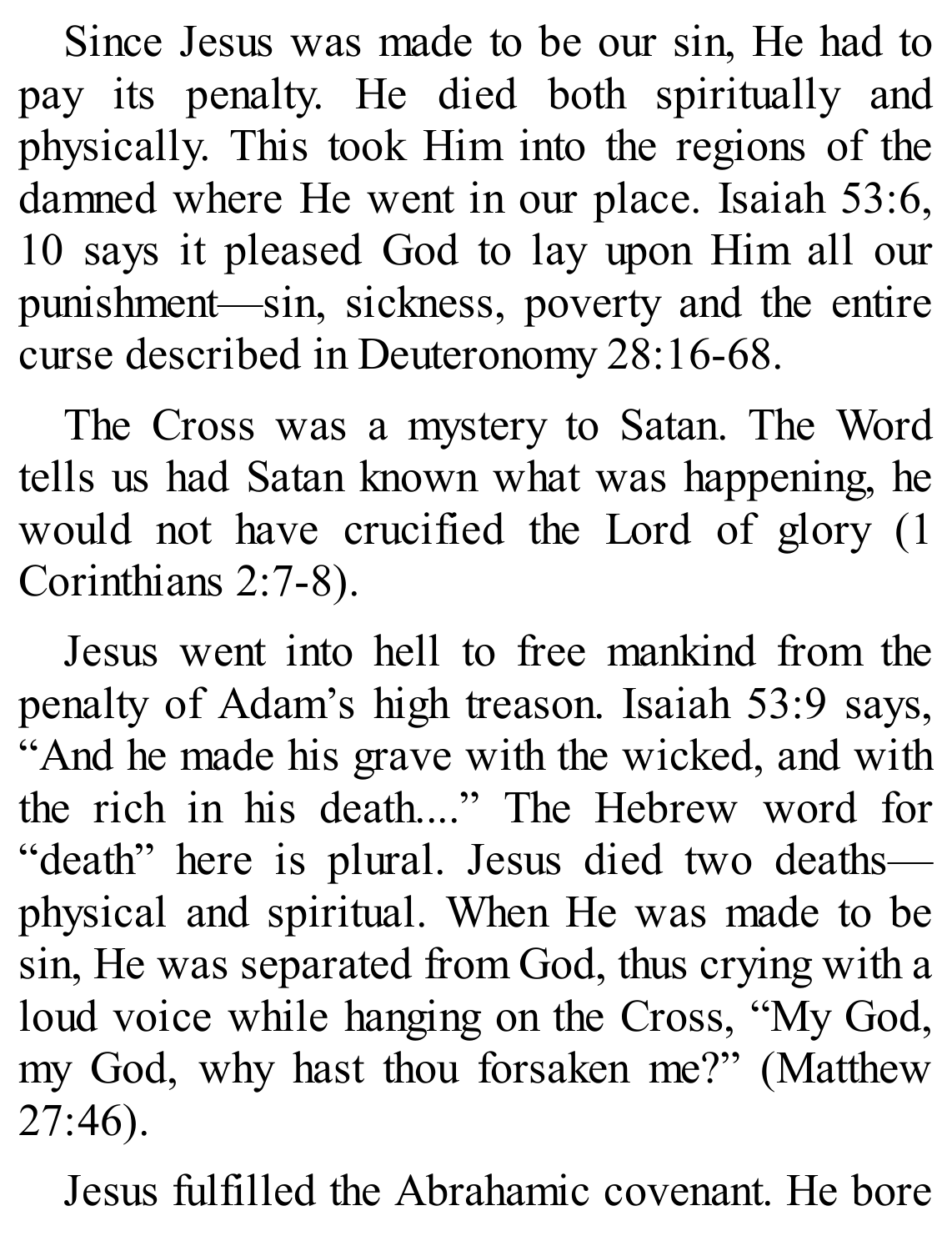our disobedience and became its final sacrifice. His blood did not merely cover sin, it did away with the very handwriting of the ordinances that were against us (Colossians 2:14)! Jesus took our place, spending three horrible days and nights in the bowels of this earth, buying back our rights and authority, paying the price for our sin:

> For as Jonas was three days and three nights in the whale's belly; so shall the Son of man be three days and three nights in the hear t of the ear th (Matthew 12:40).

> Now that he ascended, what is it but that he also descended first into the lower parts of the earth? (Ephesians 4:9).

> And having spoiled principalities and powers, he made a show of them openly, triumphing over them in it (Colossians  $2:15$ ).

Jesus defeated Satan and his cohorts in their own domain! God quickened Him (made Him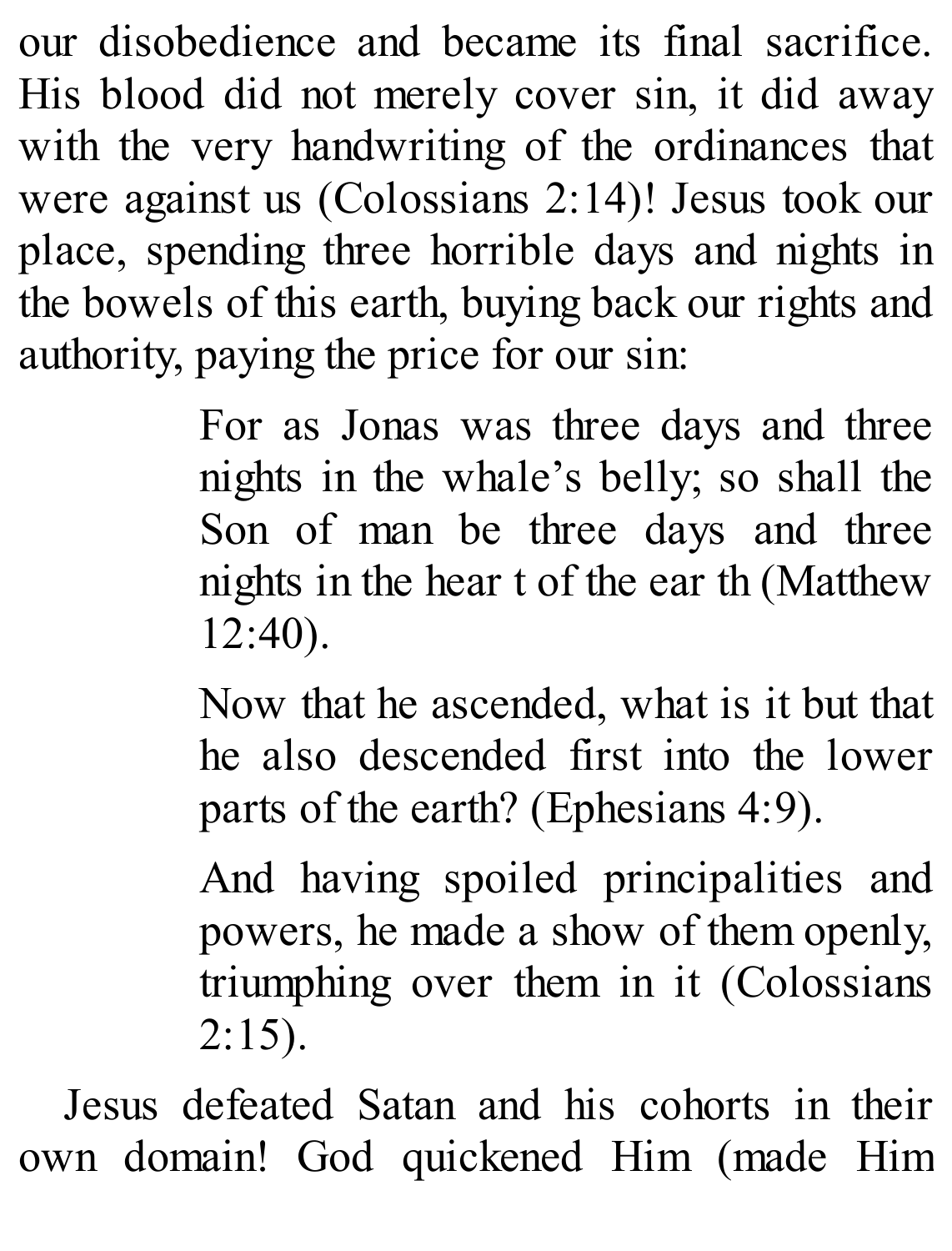alive) with eternal life. Romans 6:4 says, "...Christ was raised up from the dead by the glory of the Father." The power in that life catapulted Him through three realms. Philippians 2:9-10 says, "Wherefore God also hath highly exalted him, and given him a name which is above every name: that at the name of Jesus every knee should bow, of things in heaven, and things in earth, and things under the earth." Nothing could stop the plan of redemption.

In Acts 2, Peter preached how Jesus' soul was not left in hell and that David had seen the plan of redemption beforehand and spoken of His resurrection (verse 31). The pains of death could not hold Jesus! The price for sin had been paid.

Hebrews 1:6, 8 says, "And *again,* when he bringeth in the firstbegotten into the world, he saith, And let all the angels of God worship him.... Thy throne, O God, is for ever and ever: a sceptre of righteousness is the sceptre of thy kingdom." Jesus was the firstborn from the dead (Colossians 1:18). He took on Himself the nature of sin, paid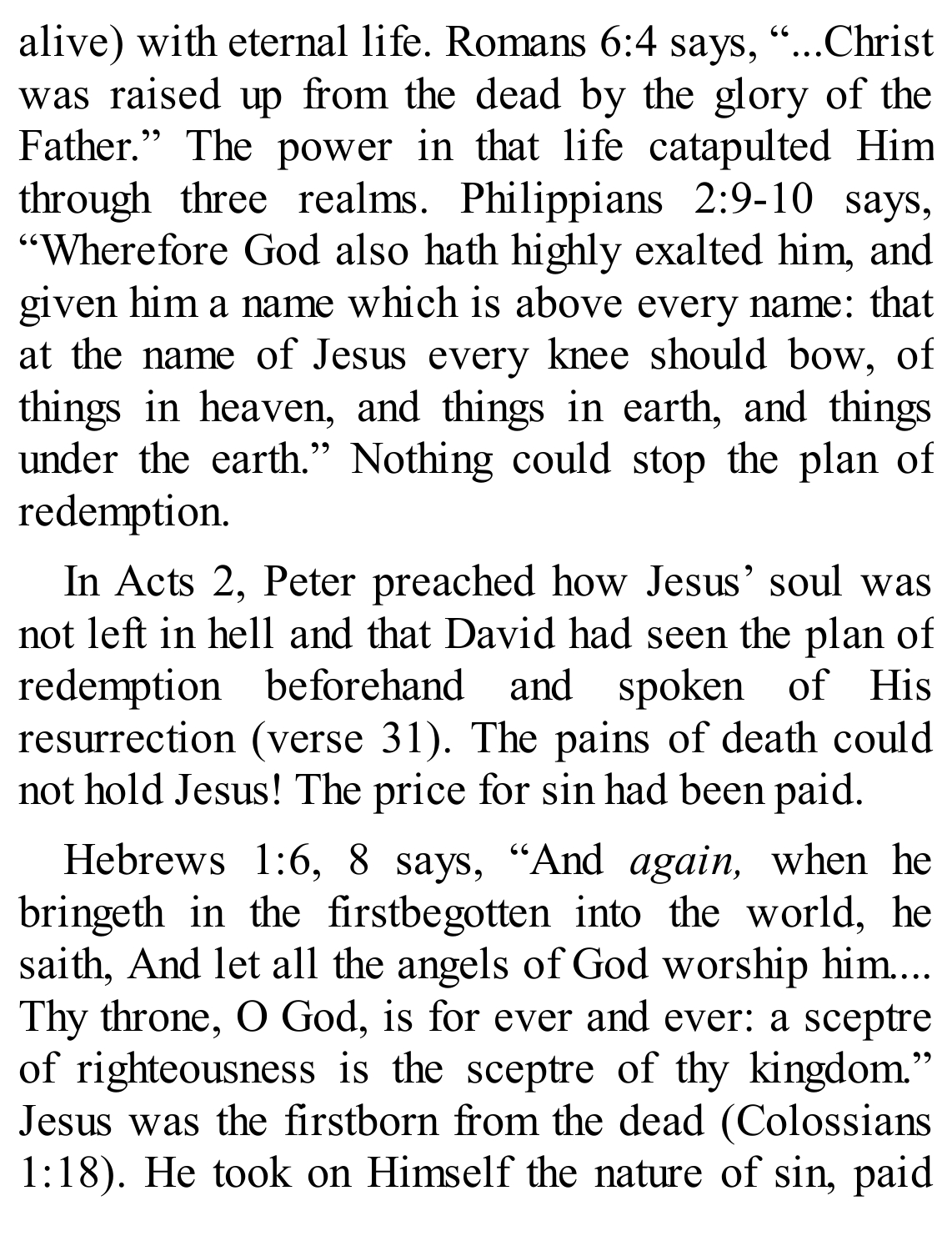the price and was reborn into sonship!

Jesus identified with the human race and became our total substitute, paying an awesome price for our redemption. When we identify with His death, burial and resurrection, we too become reborn into sonship.

> That if thou shalt confess with thy mouth the Lord Jesus, and shalt believe in thine heart that God hath raised him from the dead, thou shalt be saved. For with the heart man believeth unto righteousness; and with the mouth confession is made unto salvation (Romans 10:9-10).

> But God, who is rich in mercy, for his great love wherewith he loved us, even when we were dead in sins, hath quickened us together with Christ, (by grace ye are saved;) and hath raised us up together, and made us sit together in heavenly places in Christ Jesus: that in the ages to come he might show the exceeding riches of his grace in his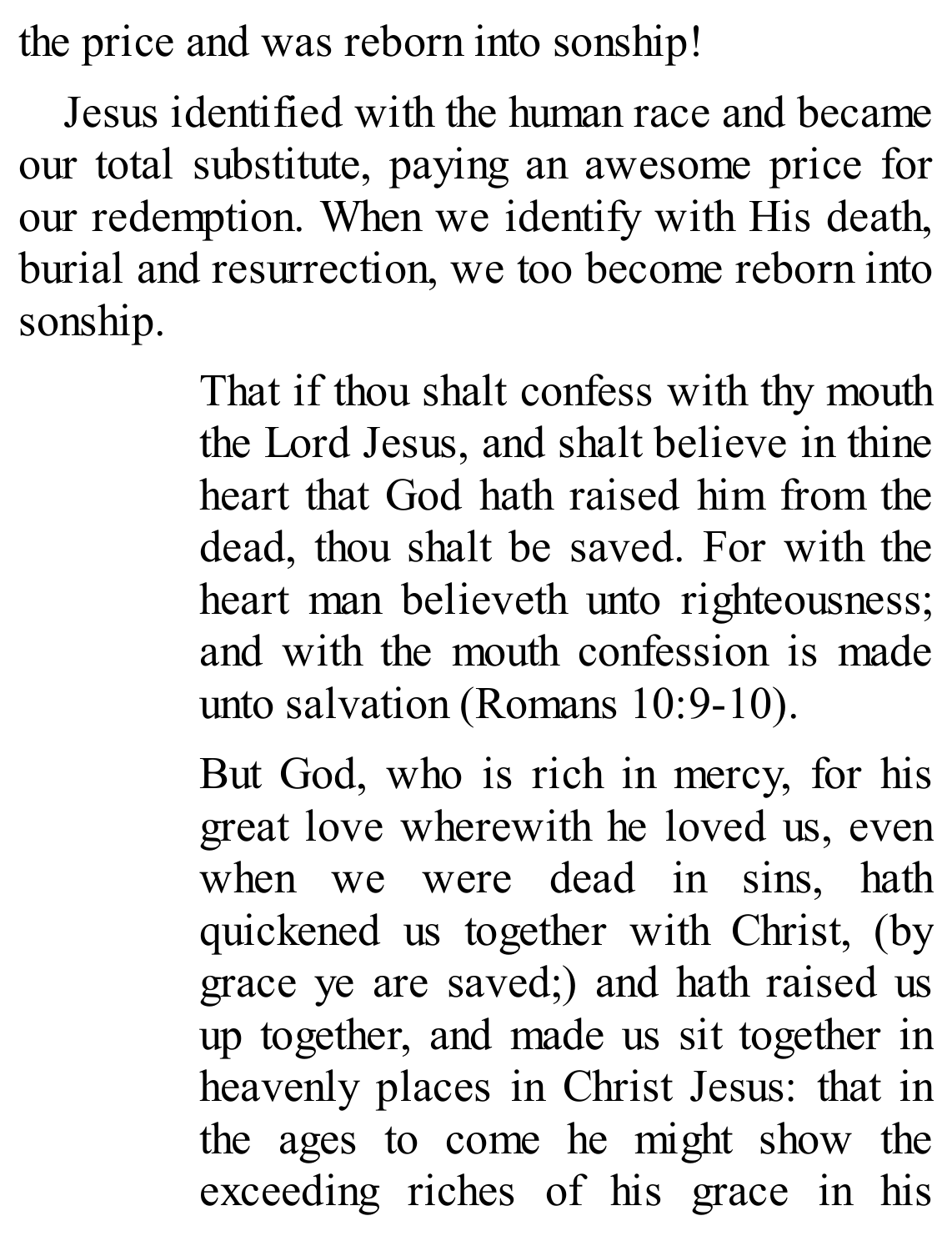kindness toward us through Christ Jesus (Ephesians 2:4-7).

Jesus is now seated at the right hand of the Father expecting His enemies to be made His footstool. Jesus is the Head and we are His Body. The feet are in the Body. He is expecting His enemies to be put under our feet.

Authority over the devil has been given into the hands of the Body of Christ. That authority in the world of the spirit is backed by the whole plan of redemption!

Though the things we have studied cannot be seen with the natural eye, nevertheless, they are realities in the spirit and must be accepted by faith in God's Word.

Put yourself in Satan's position and see these things from his viewpoint. If you were Satan, what would you think? Standing before you is a soldier, clad in a complete set of God's armor— the breastplate of righteousness, the helmet of salvation, the girdle of truth, the shoes of the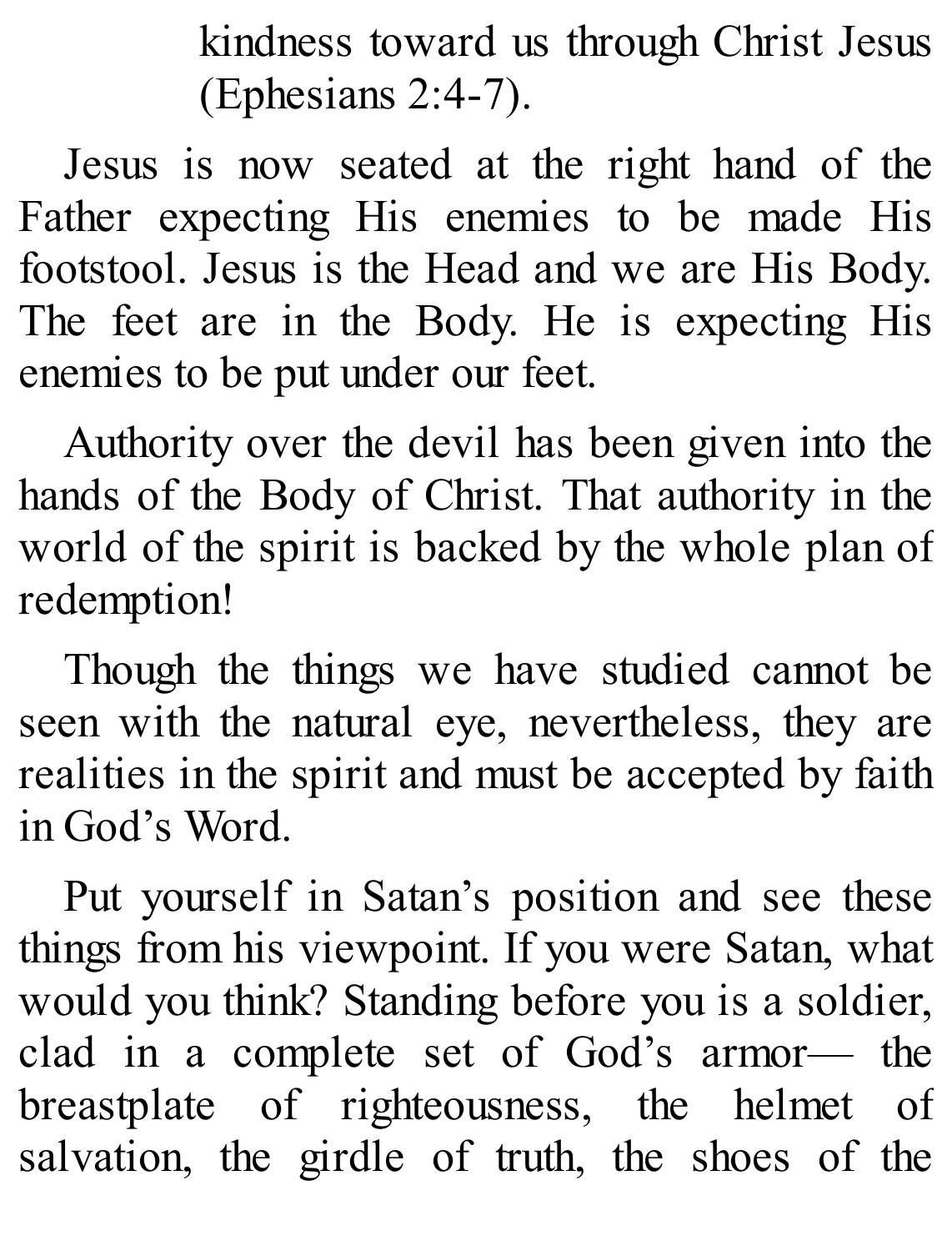gospel of peace, the shield of faith and the sword of the Spirit. This soldier is speaking God's Word with authority. With the face mask pulled down, you could not tell the difference between him and Jesus. If you were Satan, wouldn't you give careful consideration before you jumped into combat with him? This same image already eternally wounded him in defeat. Satan says, "Once is enough. I'll flee!"

The only way a believer reveals himself to Satan is by lifting his faceplate through unbelief. As long as he acts and lives by faith, Satan will be unable to defeat him. In *Wuest's Expanded Translation of the New Testament* James 4:7-8 says, "Be subject with implicit obedience to God at once and once for all. Stand immovable against the onset of the devil and he will flee from you. Draw near to God and He will draw near to you."

You have been given the whole armor of God. Your responsibility is to pick it up, put it on, and wear it in faith. You have the Holy Spirit, the Word of God and the authority in the realm of the spirit.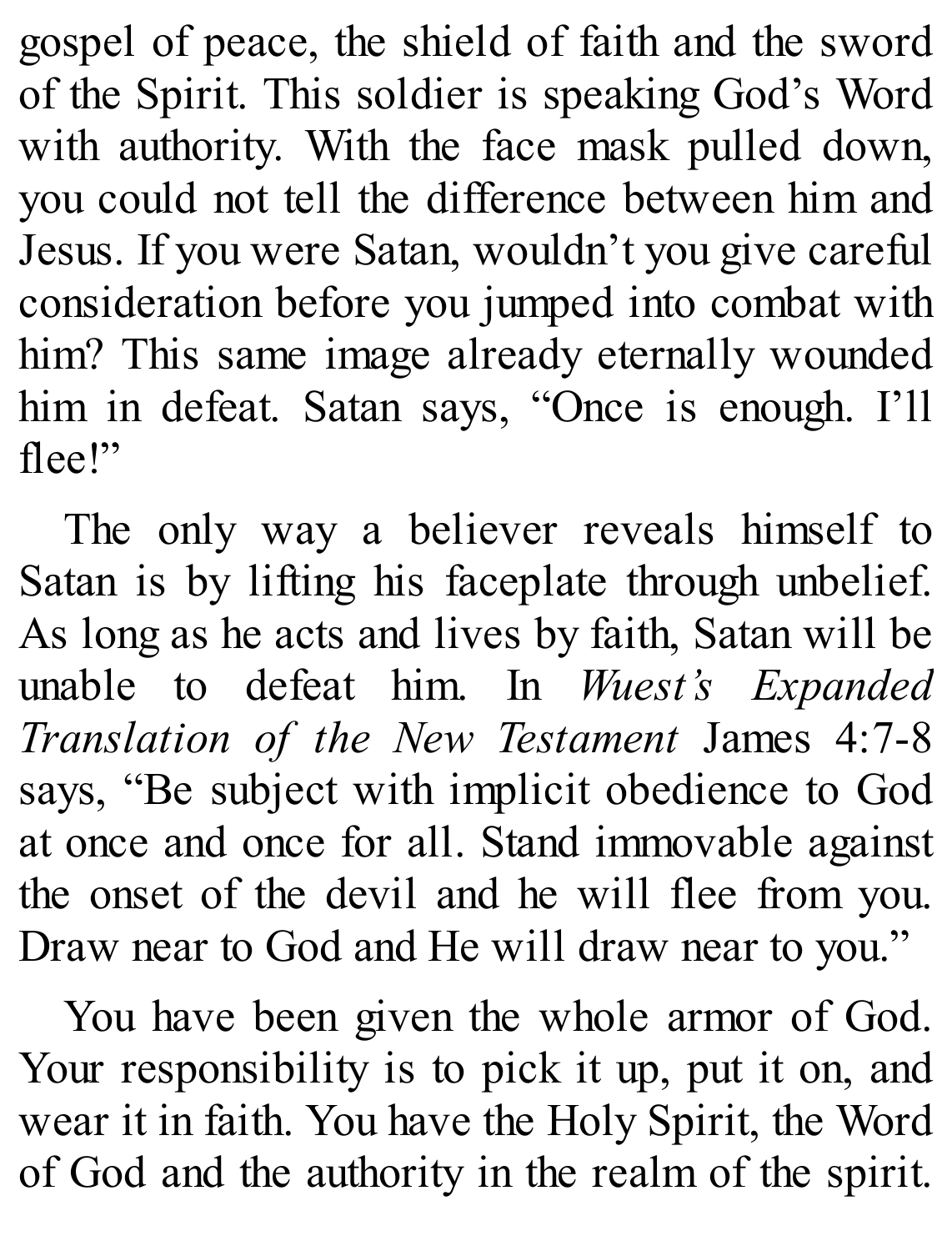You have been fully equipped with weapons that guarantee results in prayer. Expect those results every time you pray!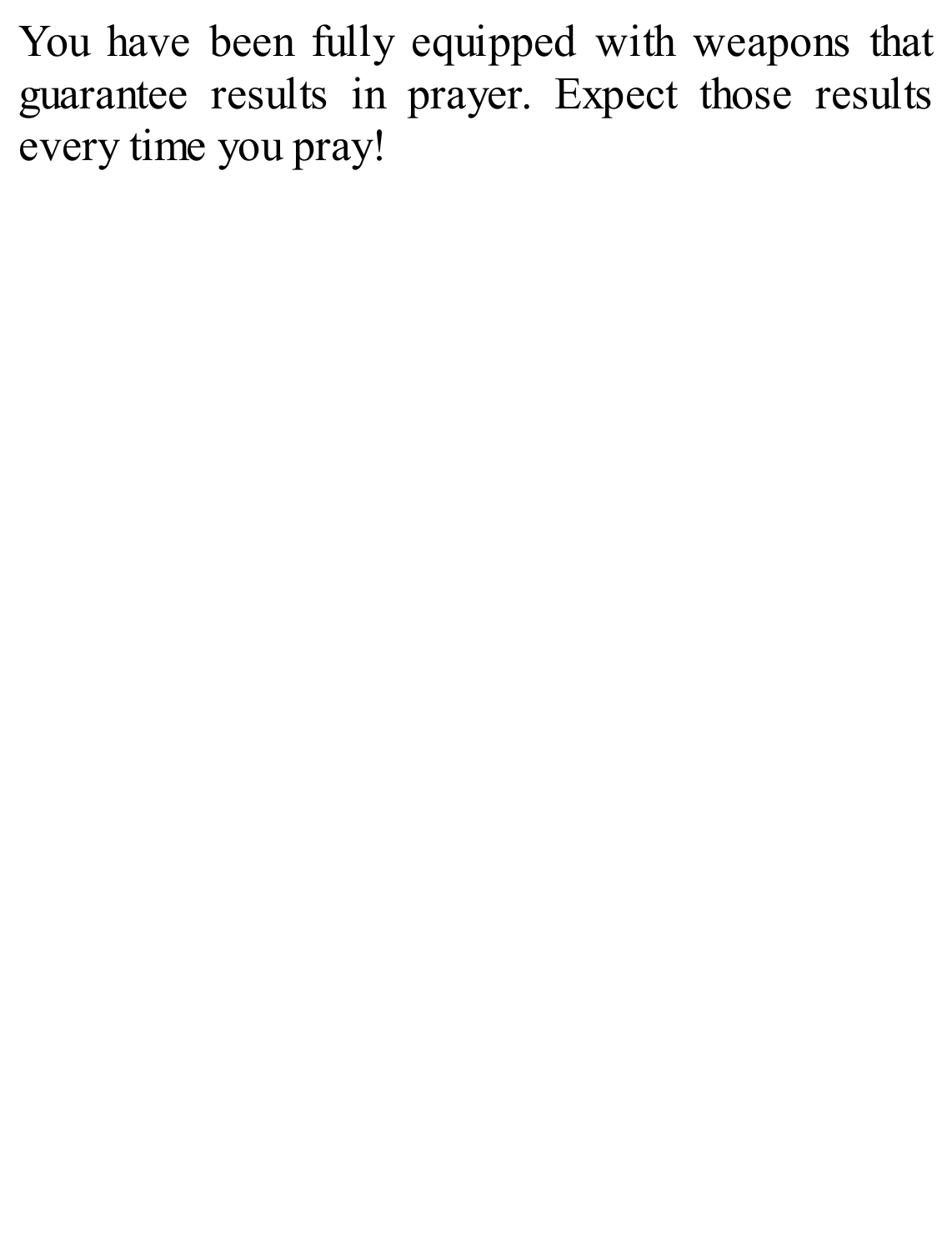## **Chapter 4 Prayer That Changes Things**

Following are types of prayer by which you can change things: (1) the prayer of agreement, (2) binding, (3) loosing, (4) petition and supplication, (5) intercession and (6) united prayer.

Always remember that prayer changes *things*. It doesn't change God. One of the mighty attributes of God is that He is the same yesterday, today and forever (Hebrews 13:8). Use your faith and the Word of God to change the circumstances in your life to line up with His will. His plans and desires are always for your success and well-being.

Some people think if they pray long and hard enough they will get God to do something for them. The Word says God's eyes are over the righteous and His ears are open to their prayers (Psalm 34:15). If you have made Jesus the Lord of your life, you are the righteousness of God in Christ Jesus. He is already open to your prayers. Through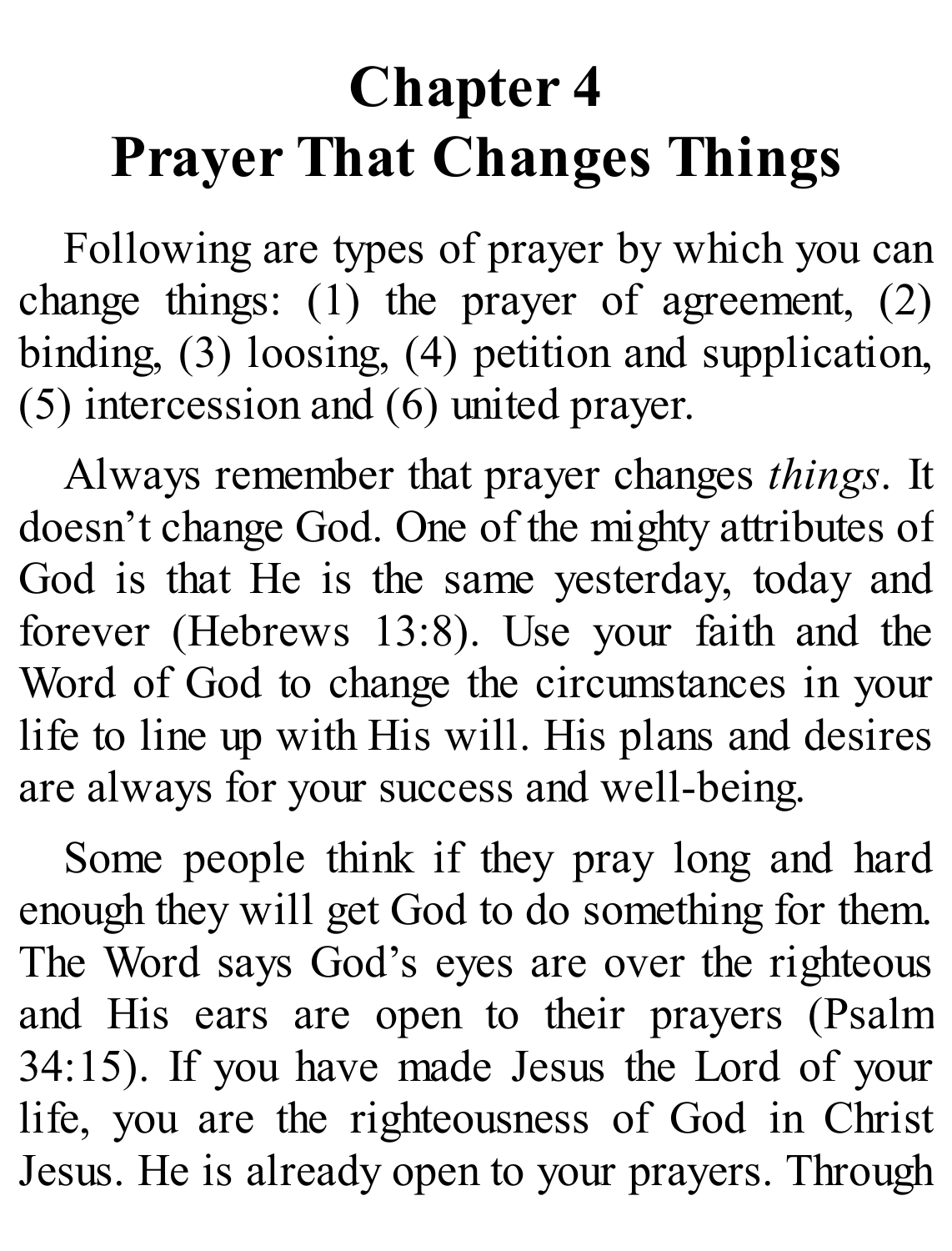prayer, you tap in to His strength and change the things that are out of line with His will.

#### **The Prayer of Agreement**

The prayer of agreement when prayed according to Matthew 18:18-20 will cover every circumstance in life:

> Verily I say unto you, Whatsoever ye shall bind on earth shall be bound in heaven: and whatsoever ye shall loose on earth shall be loosed in heaven. Again I say unto you, That if two of you shall agree on earth as touching any thing that they shall ask, it shall be done for them of my Father which is in heaven. For where two or three are gathered together in my name, there am I in the midst of them.

Let me use finances to illustrate. The first thing to do is agree with the Word. Read the scriptures and pray. Gloria and I sometimes write down our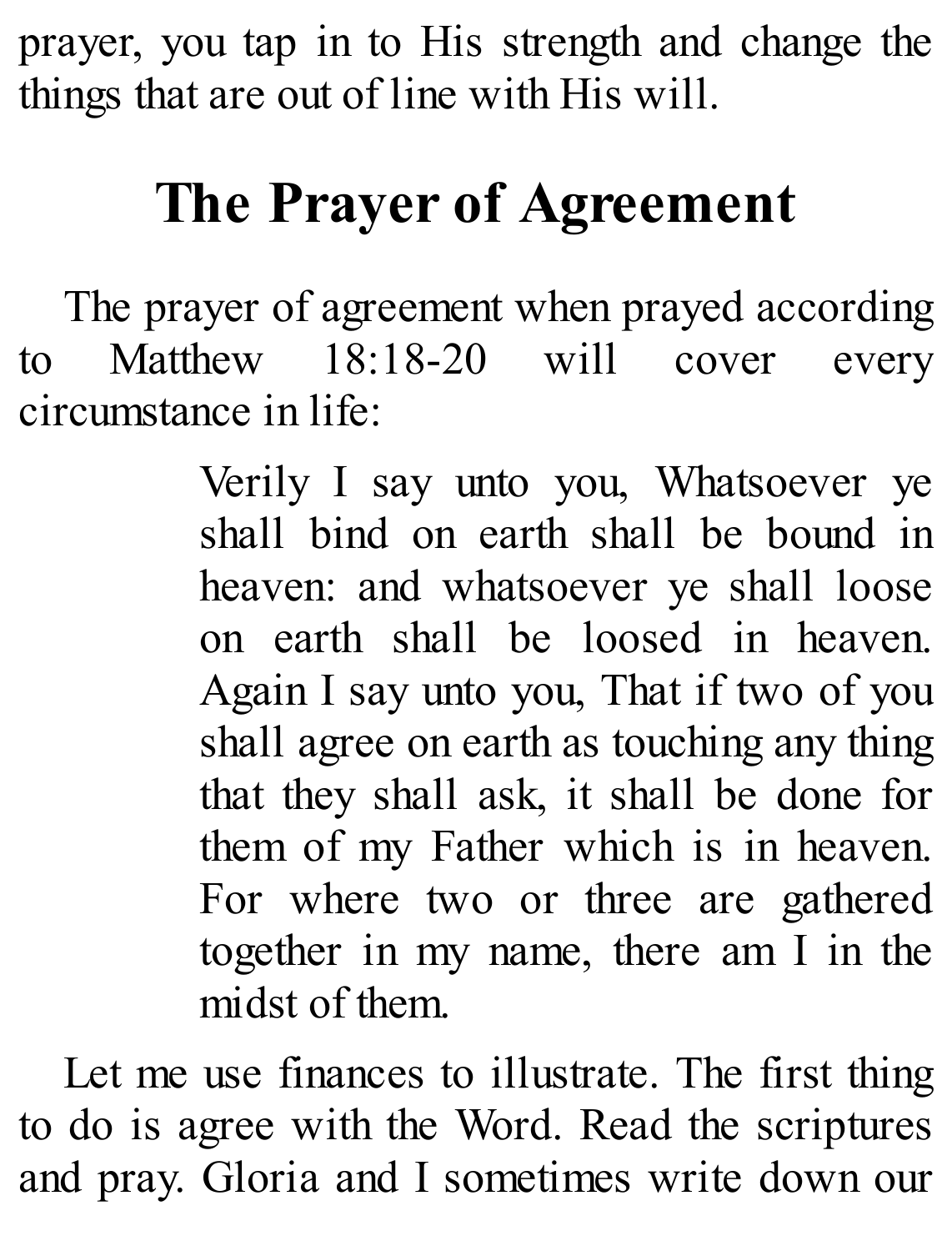agreements like this:

We hereby agree, according to Philippians 4:19 and Matthew 18:19 as follows : Father, we see in Your Word that You will supply all our needs according to Your riches in glory. We are setting ourselves in agreement that our financial need is met according to Your Word. We believe we receive (be specific) \_\_\_\_\_\_\_\_. We establish this agreement, in Jesus' Name. Amen.

Amen means "So be it." As far as we are concerned, the matter is closed. We just thank God from that point forward. We know if we want results *we must not waver.* To waver is to doubt.

If Satan brings doubt, we simply speak to him in the authority of Jesus' Name and say, "Don't bring us your lies. Not only is it written in God's Word, but we have agreed. We have written it down." As far as we are concerned, the need is met. There is no doubt about it because we have agreed according to the Word of God. Consequently, our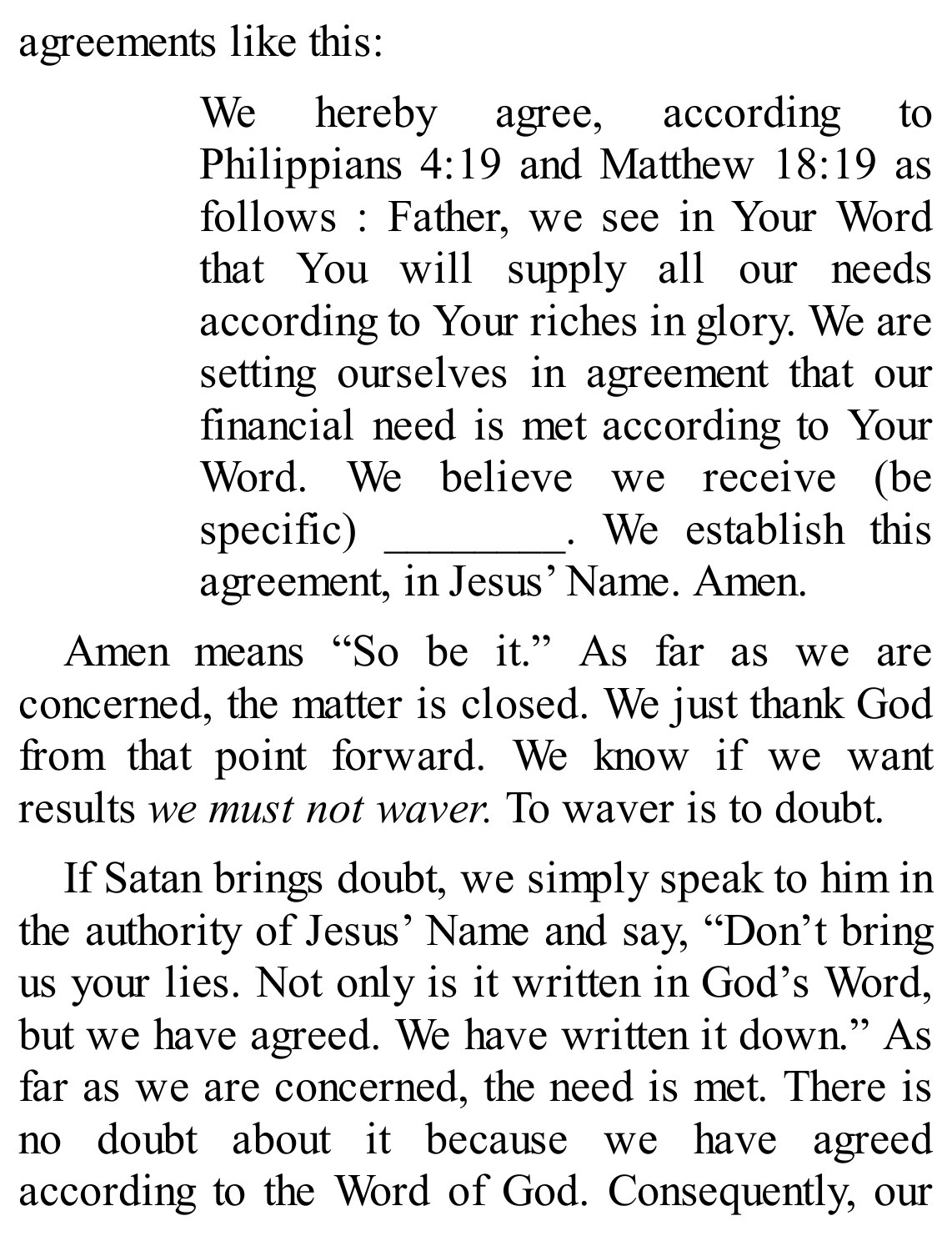confession and actions will be in line with what we have established as truth.

There have been times when we have wavered, so we take it to God and receive forgiveness for unbelief, reinforce our original decree and go at it again. We all make mistakes in the walk of faith. The important thing is to keep walking. If you miss it, go at it again. The biggest mistake of all is to become discouraged and quit before you receive your answer.

I challenge you to write down your agreements. Seeing it in black and white on paper will make a difference! You will be more likely to line up your confession and your actions with your agreement.

Jesus said that if any two on earth agree, He would be in the midst of that agreement to see that it comes to pass. You are on earth so you qualify. If you agree with another believer as touching anything that lines up with the Word of God, He is there in your midst to carry it out.

Jesus wants you to agree and will see to it that it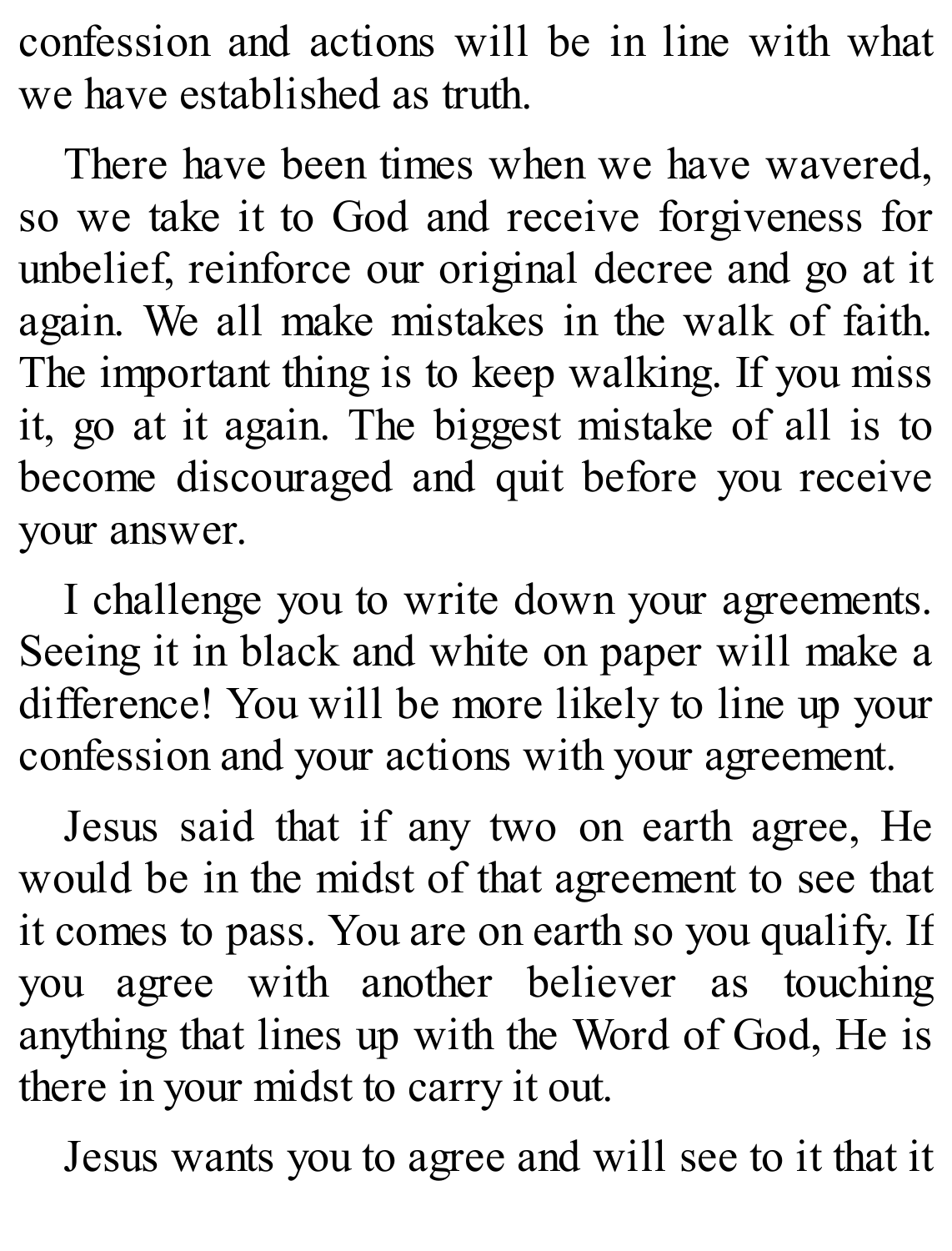comes to pass. The word *agree* is translated in *The Amplified Bible* as "agree and harmonize together or make a symphony together." The word *symphony* caught my attention one time, so I looked it up and found that it means "all available instruments in harmony." You must have your spirit, mind and actions in agreement with the Word.

Agreeing spiritually is to agree with the Word of God. Make up your mind God's Word is true and that it will come to pass.

Secondly, be strong in your mind. That is Satan's battleground. You must control your thoughts. Writing down your agreement will be beneficial for this reason. It will keep it before your eyes so when your mind tries to change directions, control it with your agreement on God's Word. Do not tie God's hands. Allow Him to work.

You have agreed, spirit and soul (mind). Then your actions must come in line. If finances are what you agreed on, expect the money to come in. This is part of being in agreement. You cannot agree in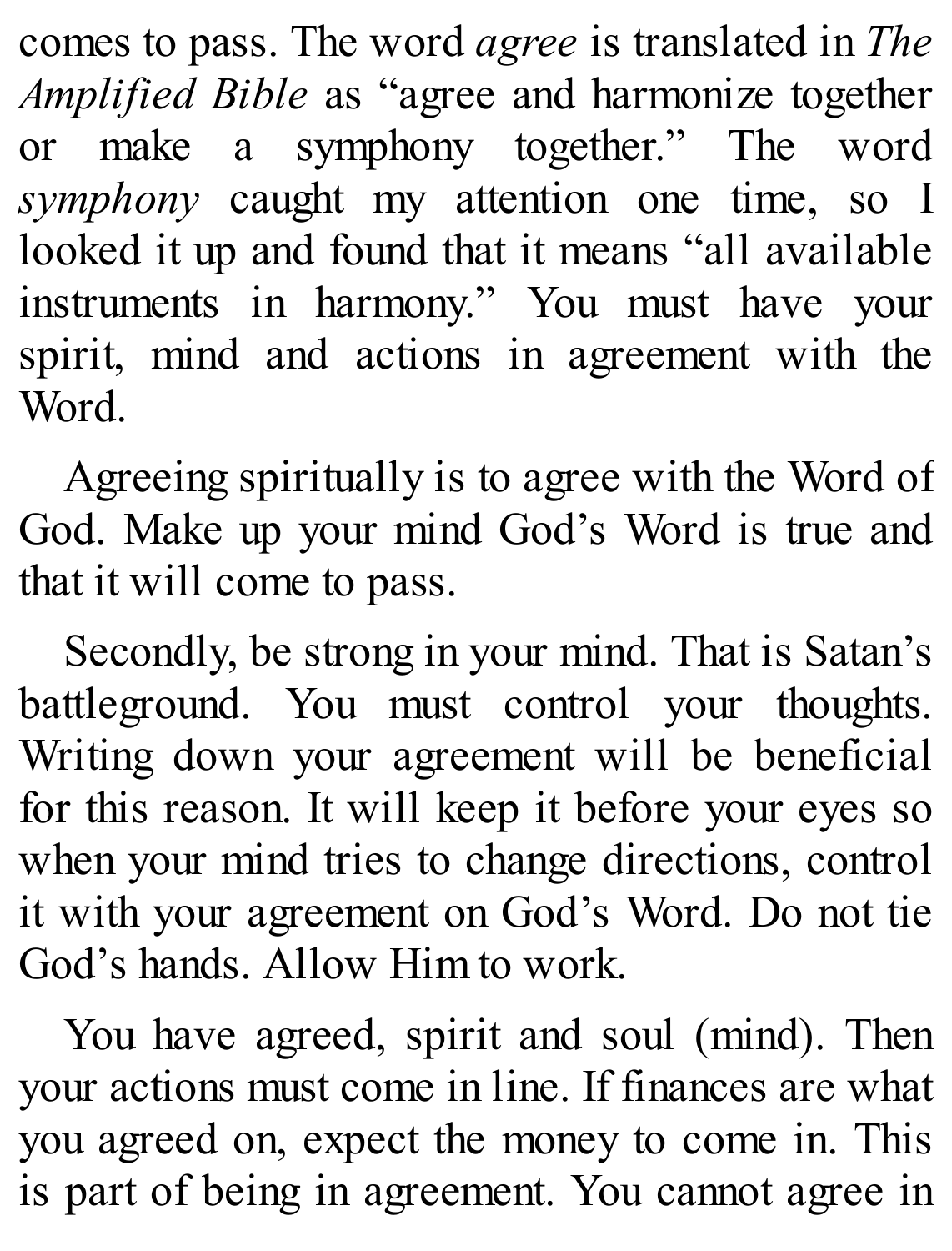prayer about something, then act the opposite and expect it to come to pass. If you do, your actions will eventually take over your thinking.

Agreement with the Word and another believer are not the only things involved in this kind of prayer. Agreement is also harmony.

Harmony is extremely important. When speaking of prayer in Mark 11:25-26, Jesus said, "And when ye stand praying, forgive, if ye have aught against any: that your Father also which is in heaven may forgive you your trespasses. But if ye do not forgive, neither will your Father which is in heaven forgive your trespasses." This is vital in your prayer life. You must forgive everyone who has offended you. Jesus did not say, "Think about it for six weeks and then forgive if or when you feel better." He said, *forgive when you pray.*

Jesus prayed, "Our Father which art in heaven, Hallowed be thy name. Thy kingdom come, Thy will be done in earth, as it is in heaven. Give us this day our daily bread. And forgive us our debts, as we forgive our debtors" (Matthew 6:9-12). He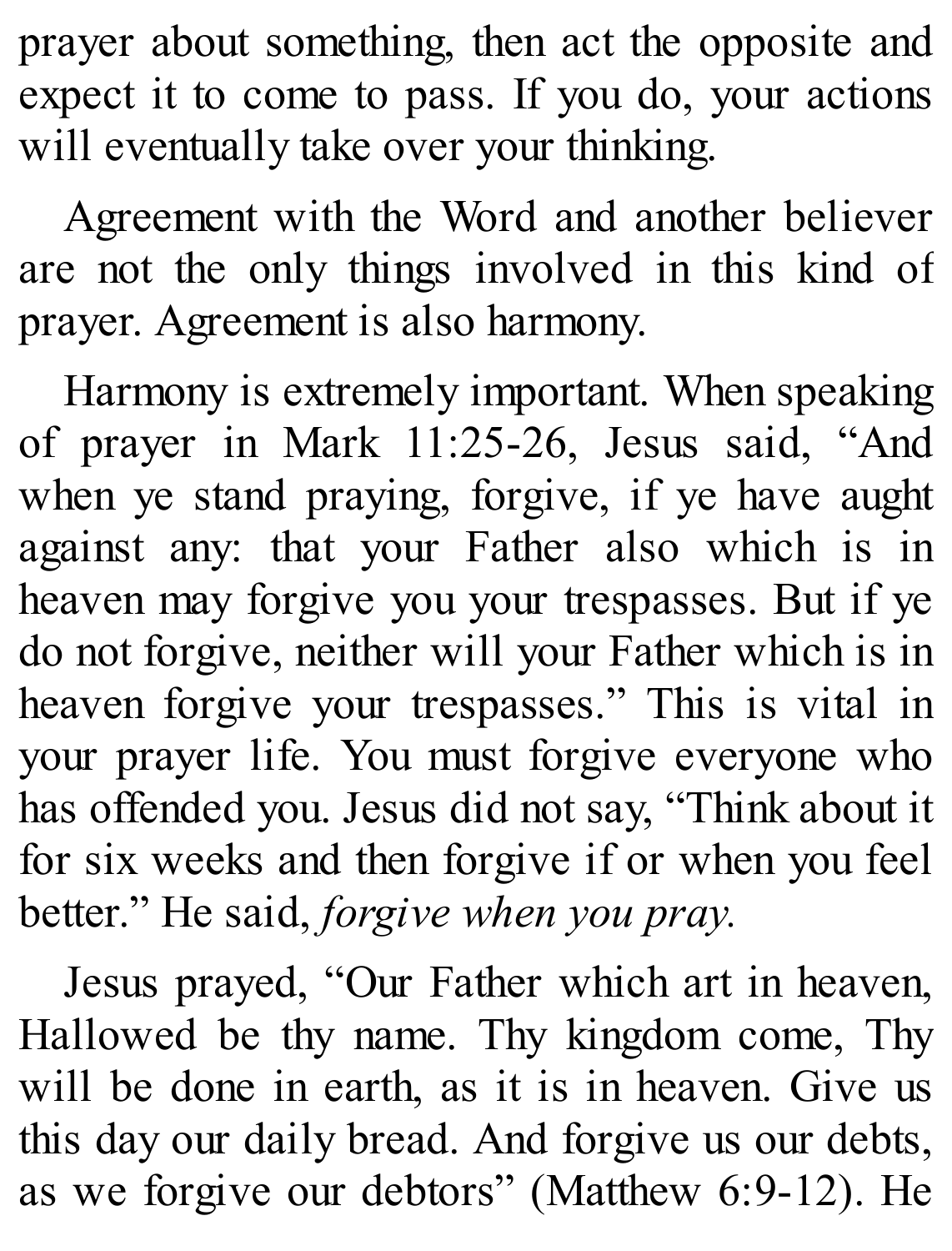put a condition on forgiveness. The condition is "I don't expect to be forgiven until I forgive." He displayed the kind of discipline the believer should exercise when he is praying.

How important is this? In Galatians 5:6, the Bible says faith works by love. If you are operating with an unforgiving heart, your prayer life will be paralyzed.

The Word says we know we have the petitions we have desired of Him, if we do the things that are pleasing in His sight (1 John 3:22). Put these scriptures together and you quickly see unforgiveness would actually ruin the whole prayer system.

Agreement makes prayer work. You can experience a place of agreement with God's Word, and harmony that will produce power, as you forgive and agree with another believer. You can affect governments, families and the lives of others. You can change your financial situation, affect your church and your pastor with the power of prayer. Find someone who can agree with you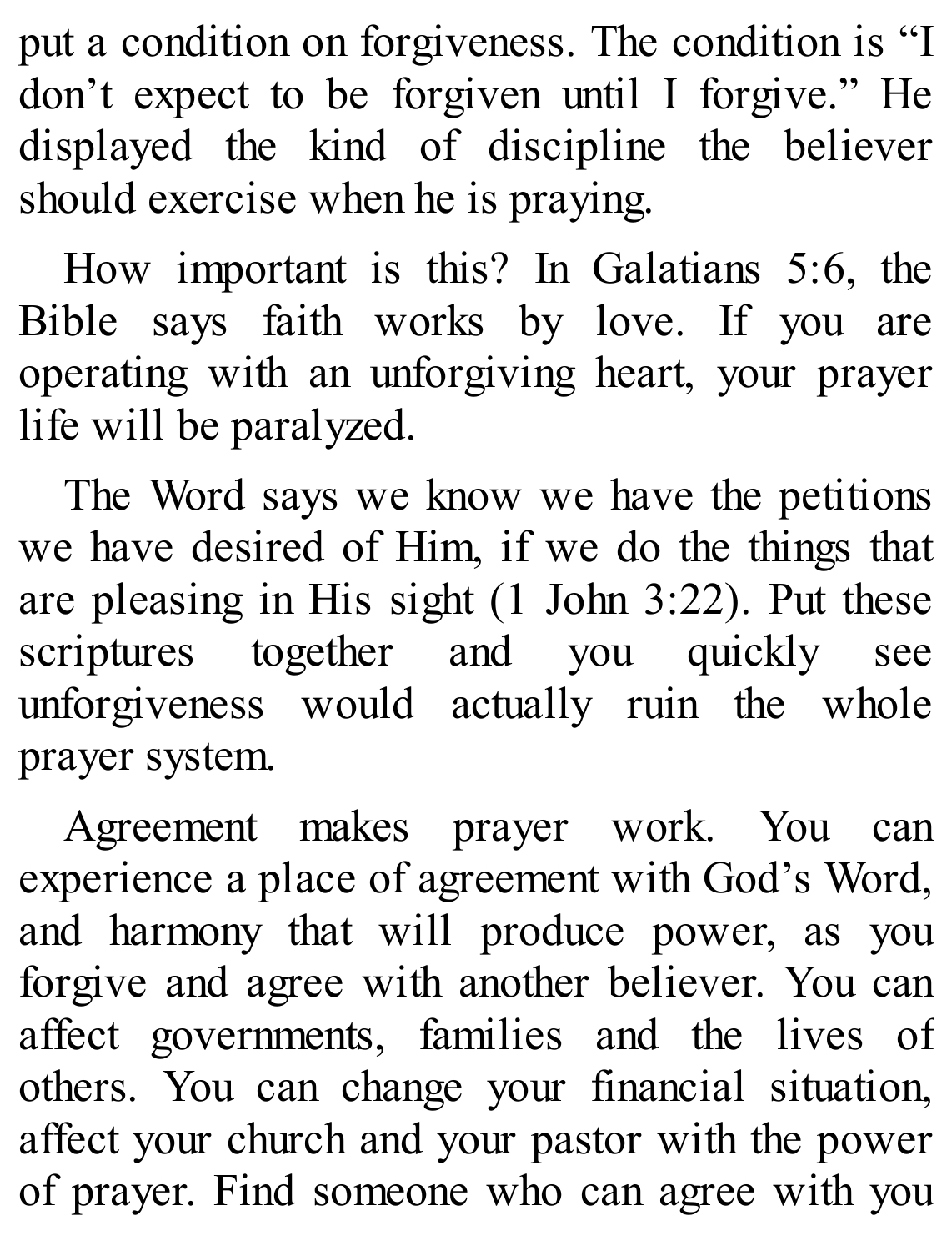according to the Word of God.

The same principle works the other way. If you are in *dis-*agreement, the door is open for Satan to come in. "For where envying and strife is, there is confusion and every evil work" (James 3:16).

In Matthew 18:21-22, Peter asked Jesus, "Lord, how oft shall my brother sin against me, and I forgive him?" till seven times? Jesus replied, "I say not unto thee, Until seven times: but, Until seventy times seven." *Forgive because God said to, and not because you feel like it.*

Build your home, your church and every other area of your life on the unselfish love of God. Selfishness has never built anything it did not destroy. But love never fails. The love of God is the very center of the family of God because God is love. You are His very own child, born again with His love nature inside you.

Don't let that love lie dormant. Cast down selfishness and let loose the love of God in you. You cannot fail when love is in dominion.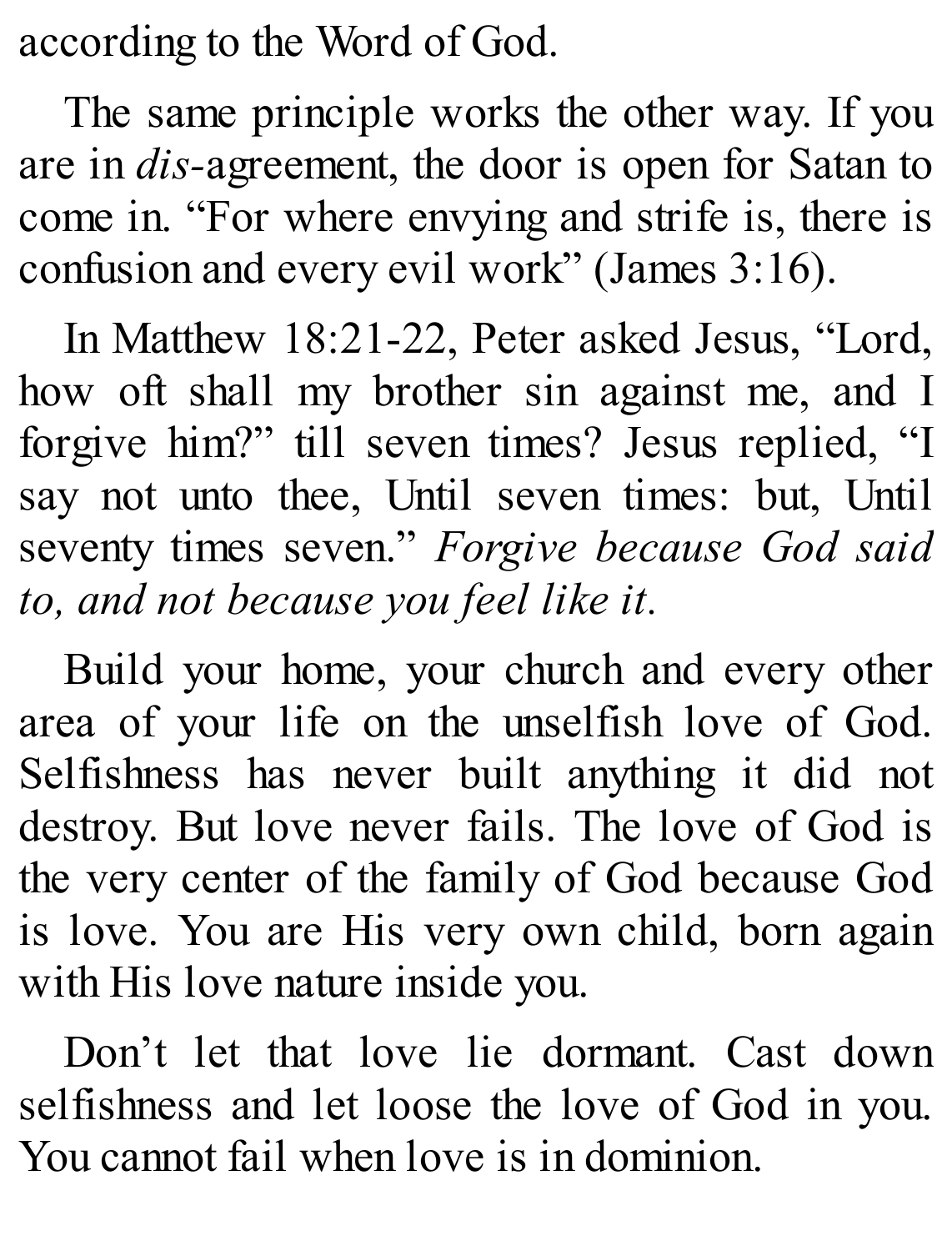When you forgive and reach for harmony, you come to a place where you have the spiritual awareness to perceive the closeness of God. Jesus said if you get into harmony and agree together, He would be in the midst of you. God wants to be involved with you.

When you are in harmony and agreement with those around you, you will step into a deeper, more personal fellowship with God. He becomes real and vital to you. Fellowship with your heavenly Father is one of the greatest things you will ever have in your Christian walk! It causes a confidence and an assurance deep down in your heart. You know your prayers are answered because you have conformed yourself to His will. As you forgive, the joy that comes through answered prayer will become your own personal experience. Jesus said, "Ask, and ye shall receive, that your joy may be full" (John 16:24).

# **The Prayer of Binding and Loosing**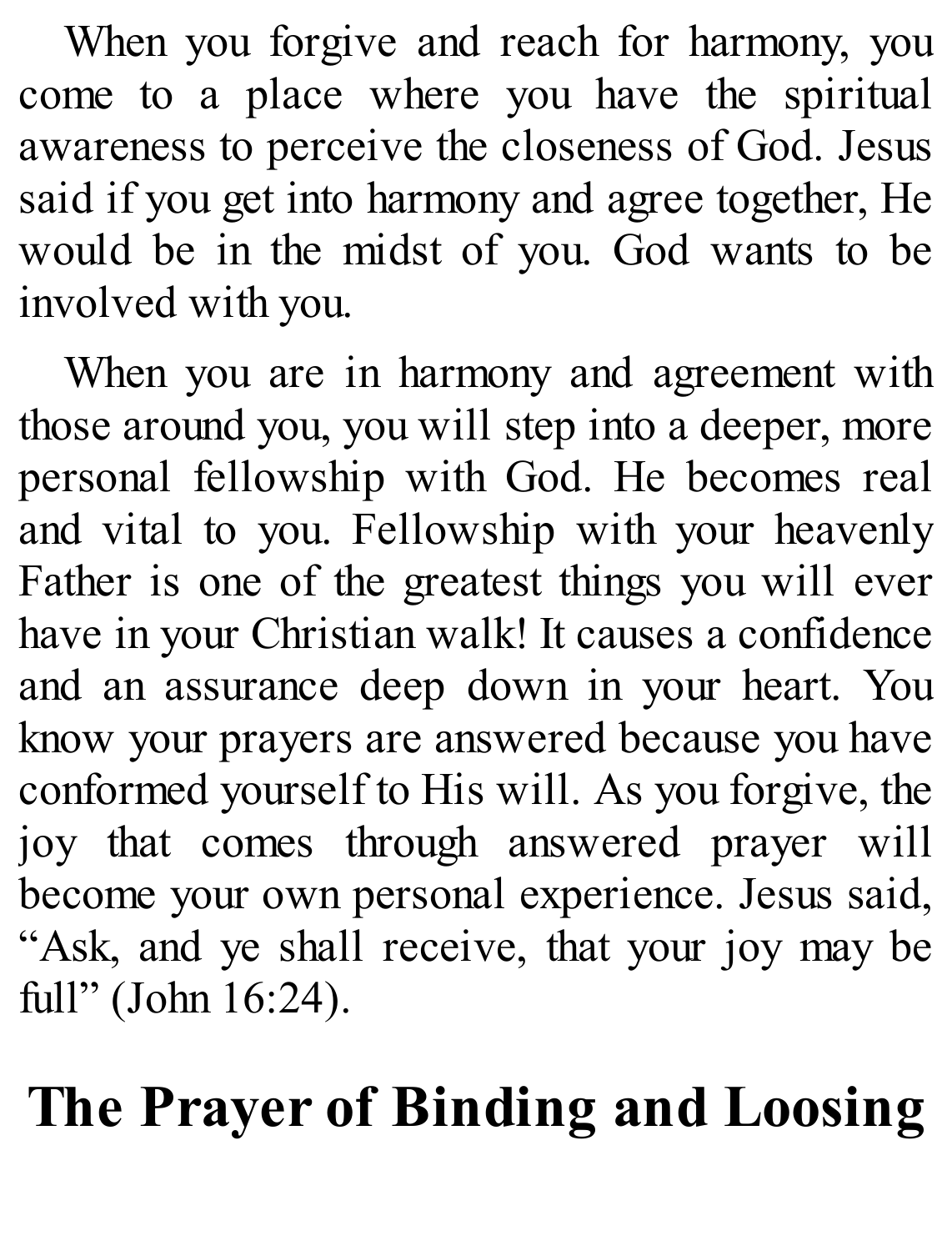God intends for the Body of Christ to police the evil forces of this world. We are to change circumstances to line up with God's will and put Satan under our feet through the power of God. We are to spoil his plans, plots and maneuvers against God's people!

The prayer of binding and loosing halts Satan's activities. Matthew 12:29 says, "Or else how can one enter into a strong man's house, and spoil his goods, except he first bind the strong man? and then he will spoil his house." You have authority over Satan (Luke 10:19). You exercise it with the prayer of binding and loosing. "Verily I say unto you, Whatsoever ye shall bind on earth shall be bound in heaven: and whatsoever ye shall loose on earth shall be loosed in heaven" (Matthew 18:18).

As you enforce the authority vested in the Church, speak directly to Satan. Exercise your faith in Jesus' work at Calvary.

When Jesus was raised from the dead, He stripped Satan of his authority over mankind. That authority has been delegated to the Body of Christ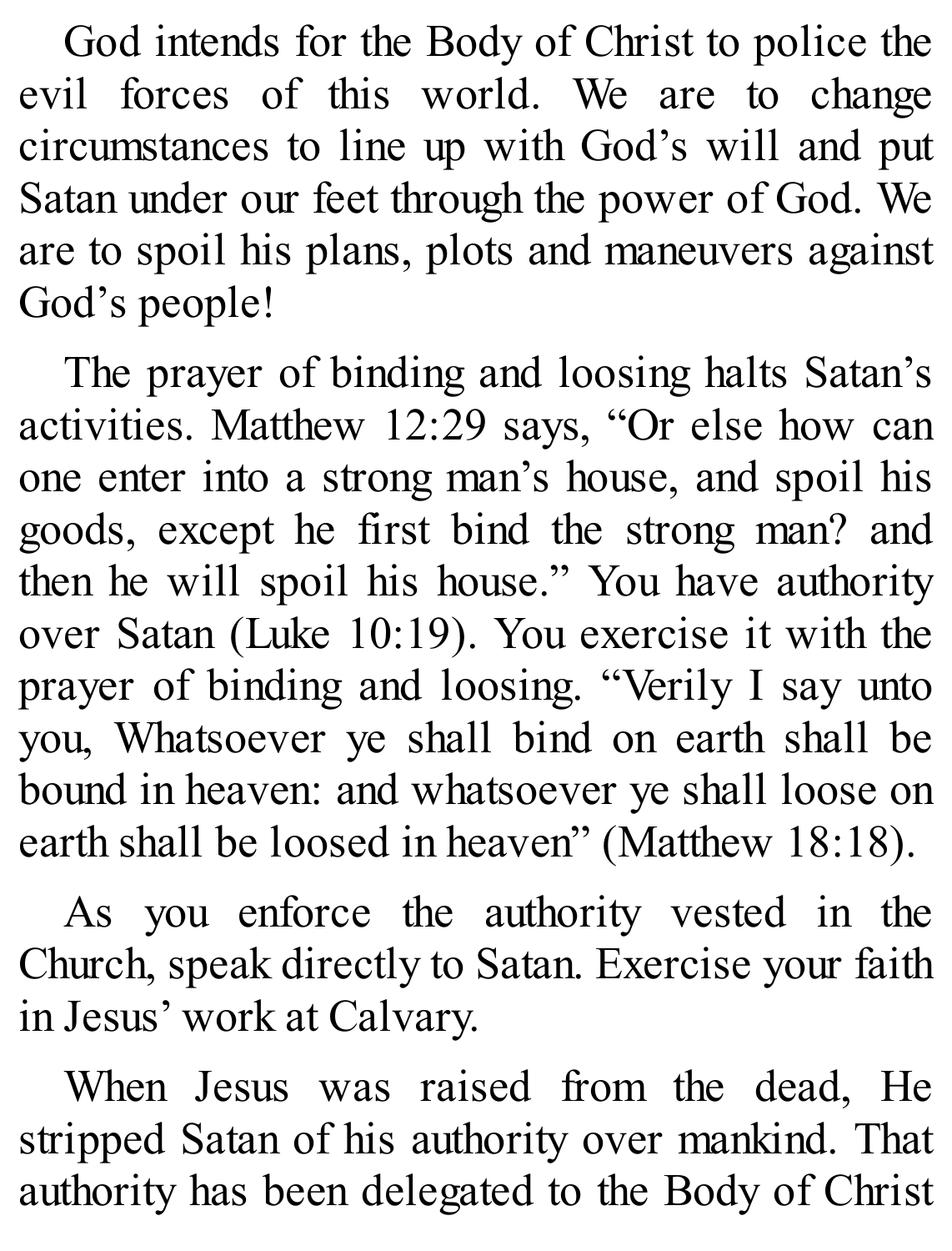in the earth. Bind Satan in the Name of Jesus.

Many times Gloria and I add a paragraph to our agreement prayer: "Satan, we bind you and render you helpless in this situation. As a matter of record, you are hereby bound in the Name of Jesus." From then on, we thank God that Satan is bound and unable to work in the situation. We refuse to give him any place.

The ultimate choice is yours whether or not to receive from God. Jesus asked the man at the pool of Bethesda, "Wilt thou be made whole?" (John 5:6). His attitude is still the same: "Do you want to stay the way you are, or do you want to be made whole?" The choice is yours. God has already provided the way out for you.

Do not give Satan any place by talking about the problem after you have agreed and bound him. Instead of talking the problem, talk the answer— God's Word.

Then loose the angelic forces of God to see that it comes to pass. Hebrews 1:13-14 describes the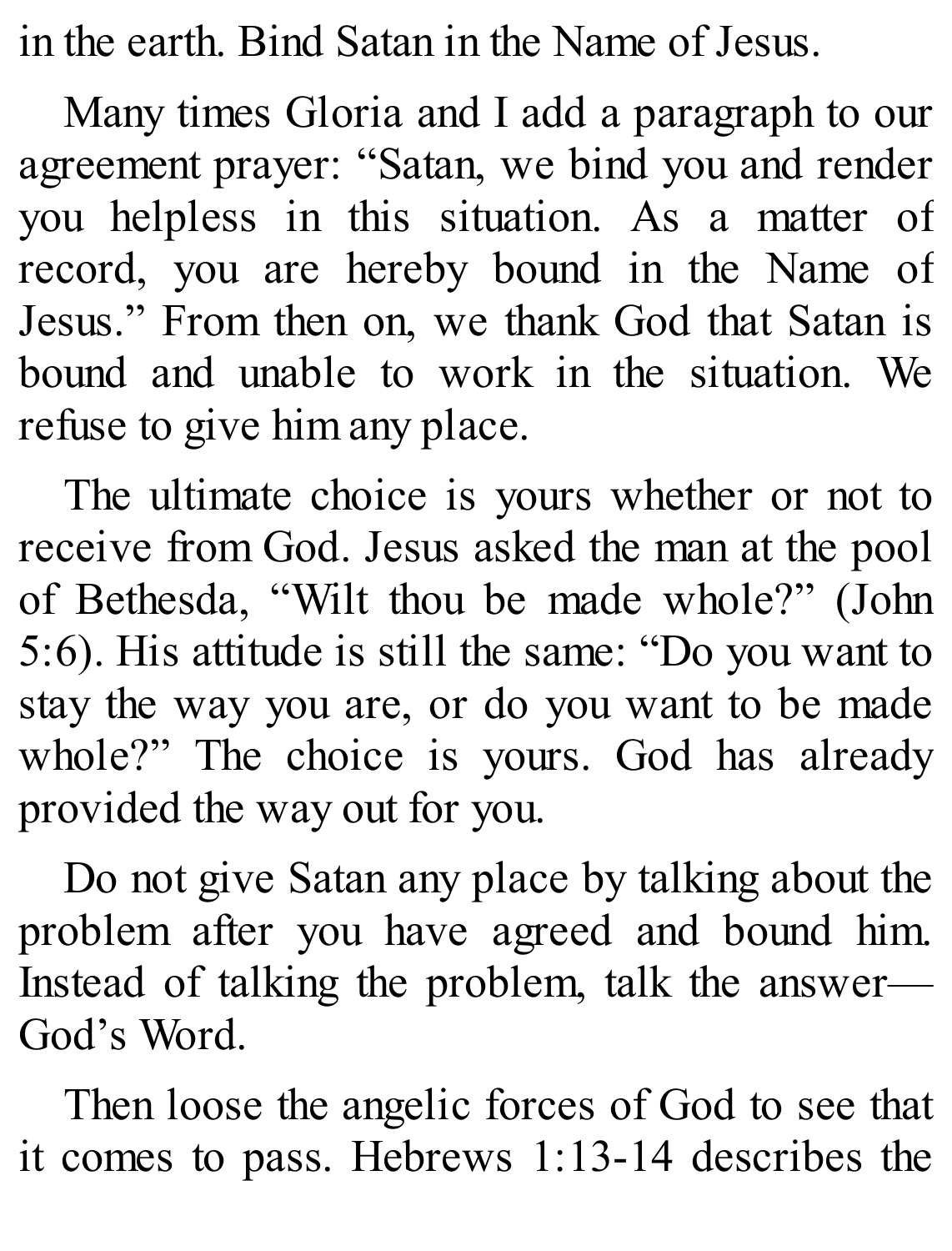angels as ministering spirits, sent to minister for them who shall be heirs of salvation. They are messengers sent to work in our behalf. Say: "Ministering spirits, I loose you in the Name of Jesus to minister in my behalf according to the will of God."

# **The Prayer of Petition and Supplication**

The words *petition* and *supplication* are defined as "a formal request addressed to a higher power." This prayer changes things. It is based on Philippians 4:6: "Be careful for nothing; but in every thing by prayer and supplication with thanksgiving let your requests be made known unto God."

To illustrate, suppose you obtained an audience with the governor of your state. After you went through the proper channels, would you then enter his office without being prepared? Of course not! You would have your ideas formulated and the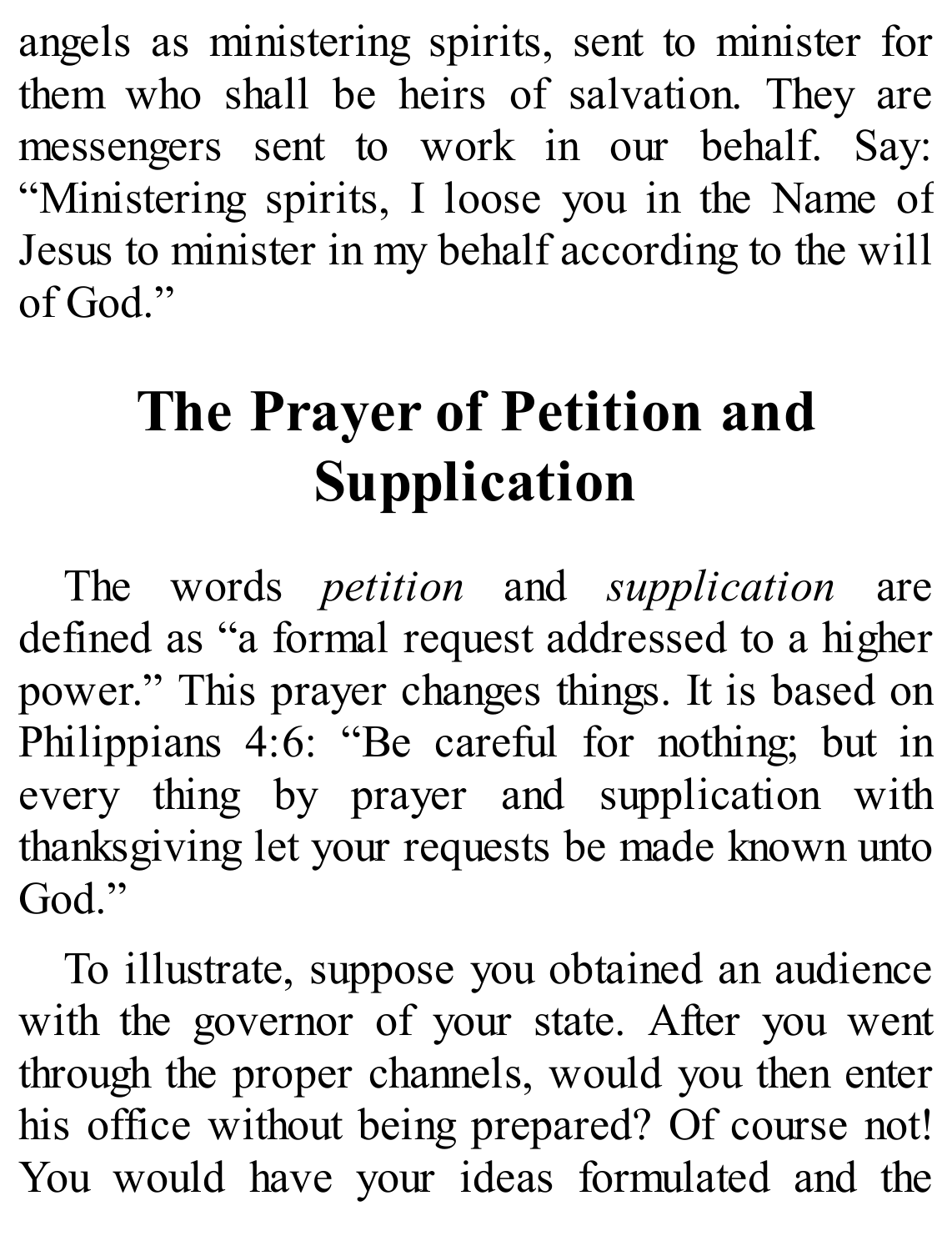arguments settled in your mind long before you obtained an audience with him. Shouldn't you handle yourself in the same way when approaching God? Hebrews 4:16 says, "Let us therefore come boldly unto the throne of grace...."

Do not go into the prayer of petition and supplication without knowing what you want to say and how you want to say it. Enter the throne room with your petition drawn up according to God's Word. Ask yourself these questions: What happened at Calvary? How did the substitutionary sacrifice of Jesus affect this trial I am facing? Then, find out what God has already done regarding your situation. If you need healing, look up those scriptures pertaining to healing. Present your petition. No matter what your situation may be, God has provided an answer for it in His Word. The Cross paid the price for your deliverance.

### **United Prayer**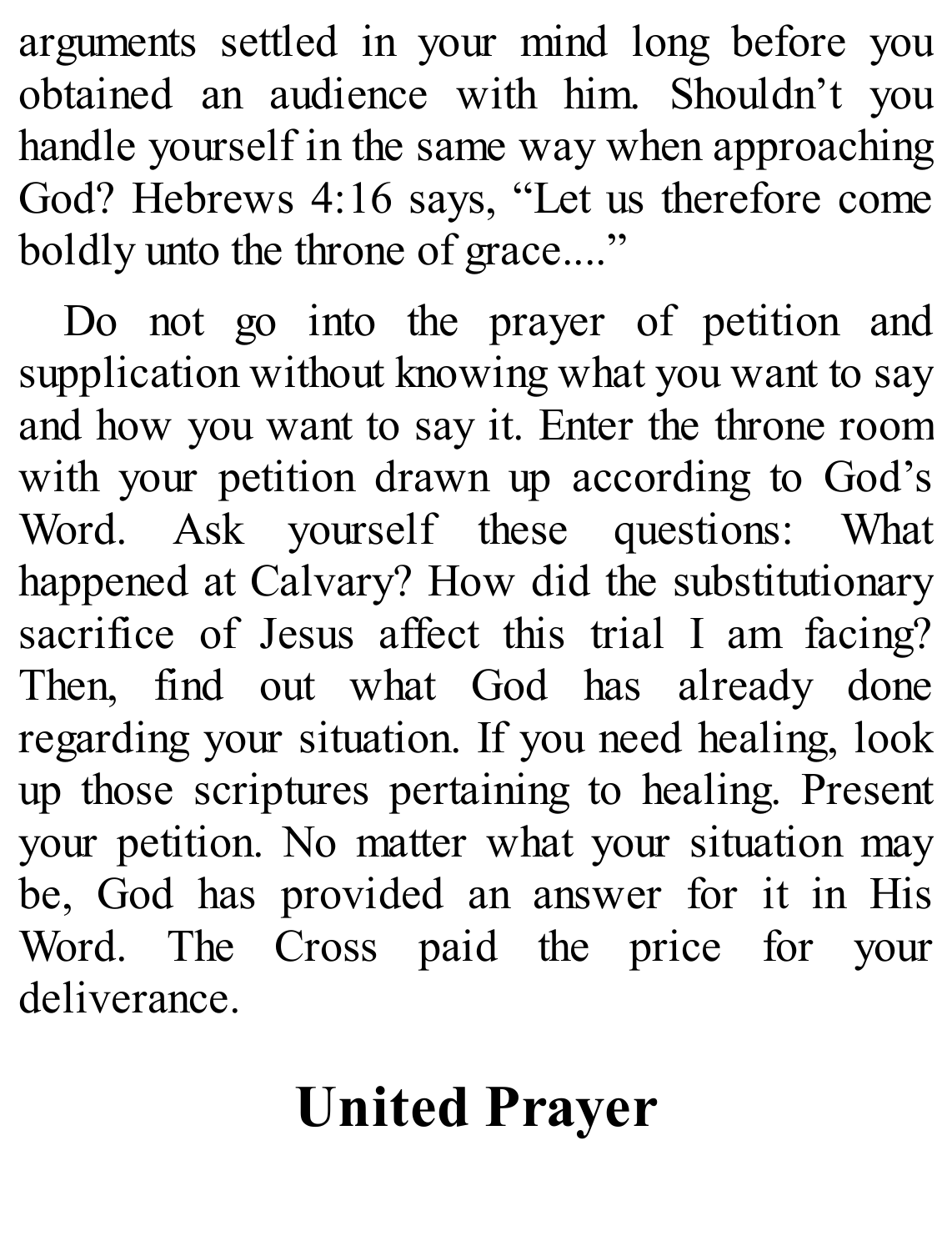So when they had further threatened them, they let them go, finding nothing how they might punish them, because of the people: for all men glorified God for that which was done. For the man was above forty years old, on whom this miracle of healing was shown. And being let go, they went to their own company, and reported all that the chief priests and elders had said unto them. And when they heard that, they lifted up their voice to God with one accord, and said, Lord, thou art God, which hast made heaven, and earth, and the sea, and all that in them is: who by the mouth of thy servant David hast said, Why did the heathen rage, and the people imagine vain things? The kings of the earth stood up, and the rulers were gathered together against the Lord, and against his Christ. For of a truth against thy holy child Jesus, whom thou hast anointed, both Herod, and Pontius Pilate, with the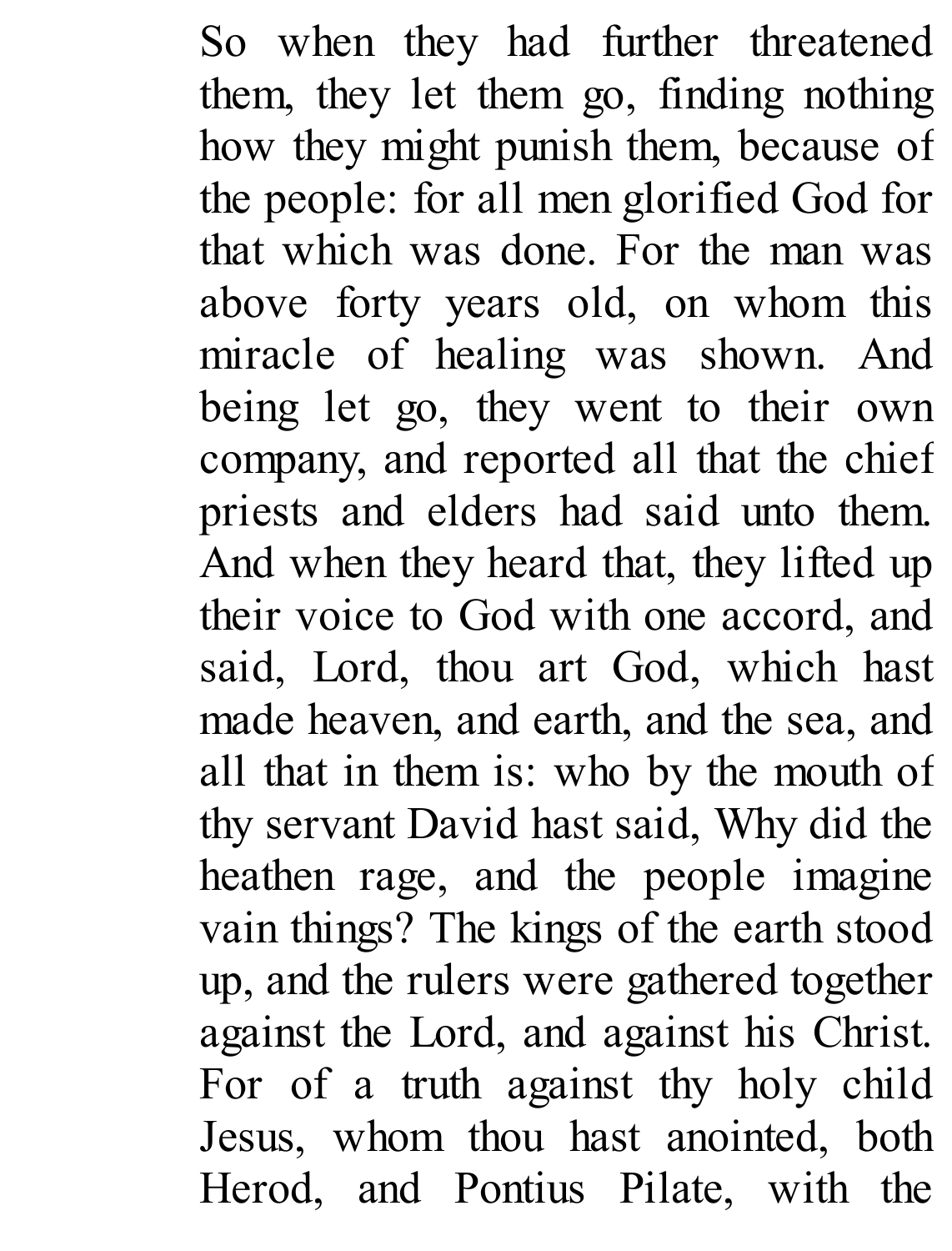Gentiles, and the people of Israel, were gathered together, for to do whatsoever thy hand and thy counsel determined before to be done. And now, Lord, behold their threatenings: and grant unto thy servants, that with all boldness they may speak thy word, by stretching forth thine hand to heal; and that signs and wonders may be done by the name of thy holy child Jesus. And when they had prayed, the place was shaken where they were assembled together; and they were all filled with the Holy Ghost, and they spake the word of God with boldness (Acts 4:21-31).

In this day and time, united prayer is seldom discussed. But in most instances in the Bible involving a body of believers, we find them praying in a united manner. In many of our churches today, however, someone usually leads in prayer. Very little is taught from the Word about praying together out loud.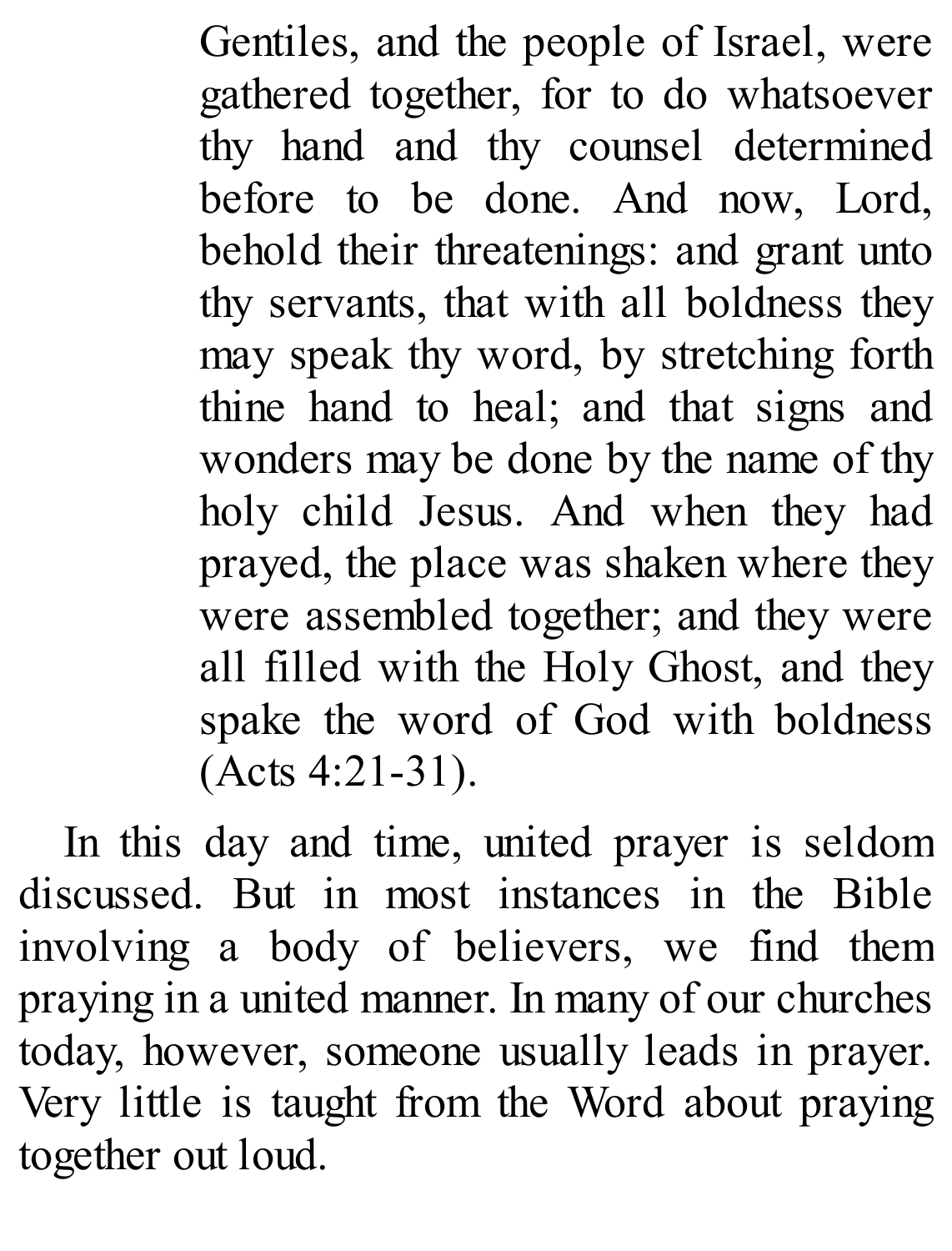The previous scripture is the basis for united prayer. Peter and John had been arrested and appeared before the religious council. Their lives were threatened if they continued to preach in the Name of Jesus. They went back to their own company and told everyone what had happened. When they heard, they all prayed. A tremendous amount of power is involved in united prayer.

What were the results of this prayer? Acts 5:12 says, "And by the hands of the apostles were many signs and wonders wrought among the people...." Their one request was answered exactly the way they prayed. The political system of the day tried, but could not stop the power of God in operation. This united prayer was offered accurately according to the Word of God.

As the Body of Christ, we need to get in one accord on the Word of God and expect results. It will cause things to change!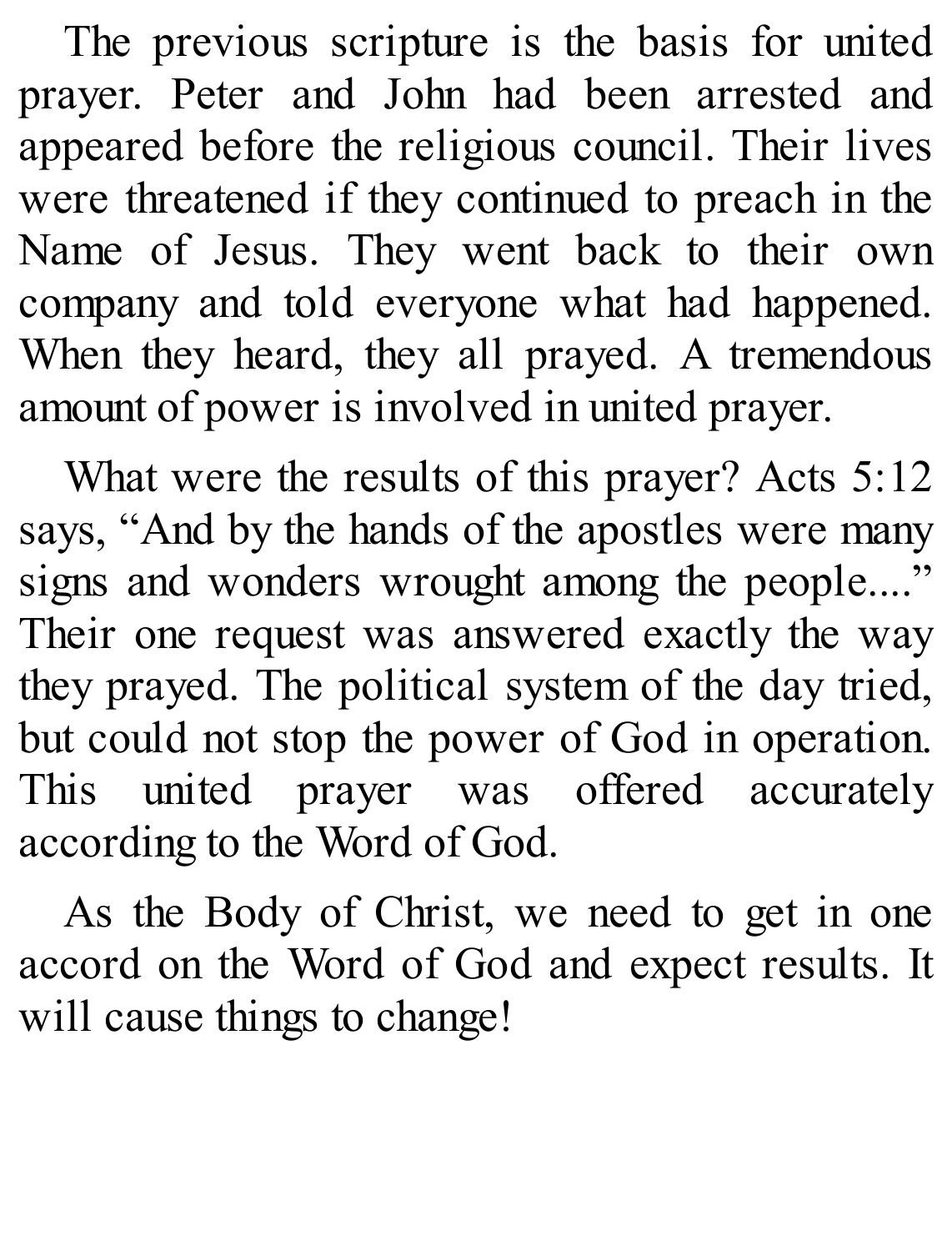## **Chapter 5 Intercessory Prayer**

The prayer of intercession is prayed in behalf of others. Through His Word, God has called the Body of Christ to the ministry of intercession.

"I exhort therefore, that, first of all, supplications, prayers, intercessions, and giving of thanks, be made for all men; for kings, and for all that are in authority; that we may lead a quiet and peaceable life in all godliness and honesty. For this is good and acceptable in the sight of God our Saviour; who will have all men to be saved, and to come unto the knowledge of the truth" (1 Timothy  $2:1-4$ ).

During a time of fasting, God revealed to me that He is calling the Church to rally around the prayer of intercession. We are to call on Him to pour out of His Spirit in these last days in great, unusual manifestations of His power. God is about to bring forth the grand finale. It will be the greatest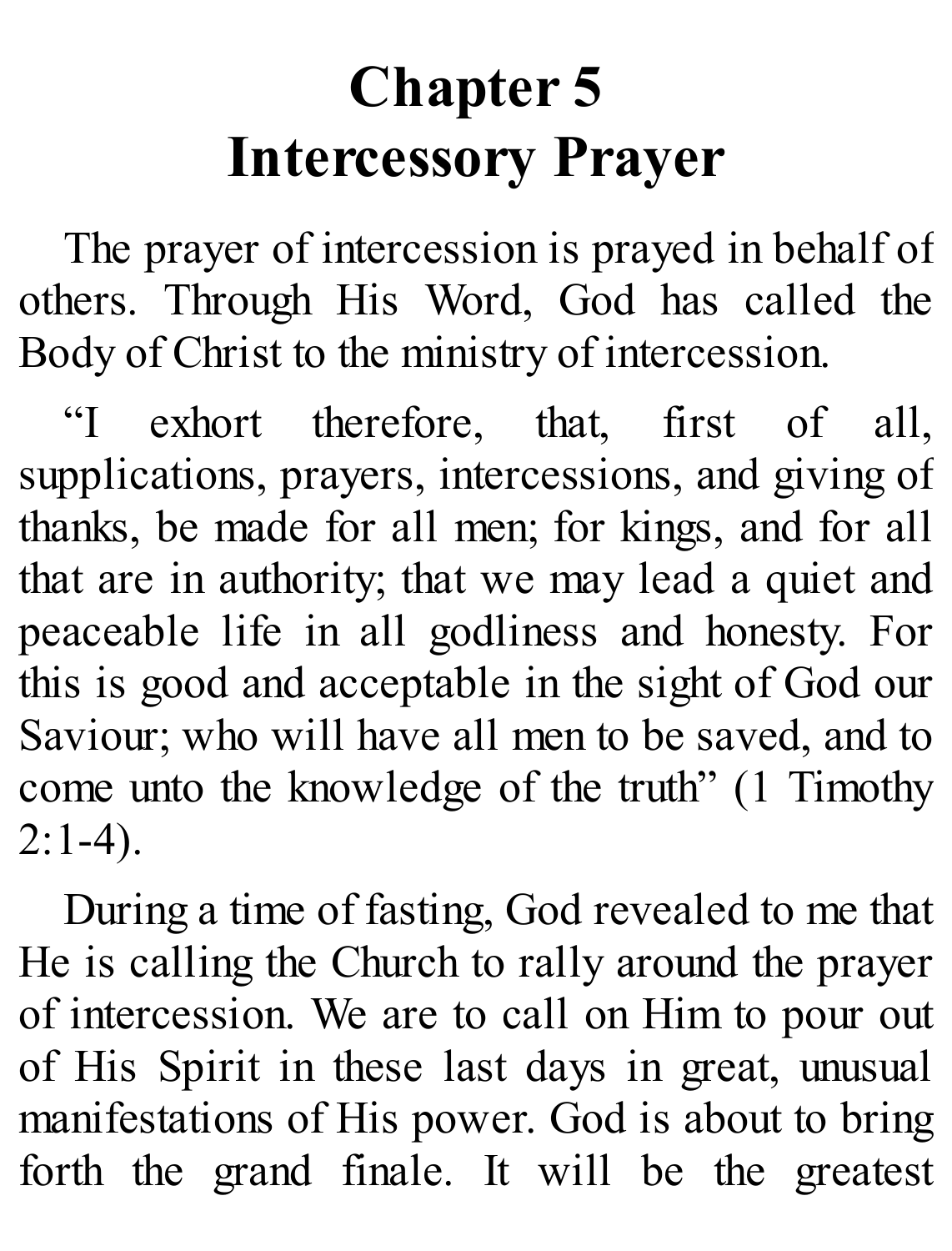production by the Spirit of God in the history of the human race.

We are the most privileged generation to have ever lived on this earth. We are blessed not only to witness these manifestations, but also to be the vessels through which His mighty power will flow.

The miraculous things that occurred in the early Church, as recorded in the book of Acts, will be common among us in these last days. Intercessory prayer is the tool that the Spirit of God will use to bring them into manifestation.

We are entering into the most exciting move of the Holy Spirit the Church has ever experienced. I believe this is the last big thrust to harvest the souls of this world into the kingdom of God.

Why are we called to intercession? Because God does not do anything in the earth without the cooperation of a man. He intends that we work together with Him to accomplish His will. Man is still in authority in the earth. God put him in that position.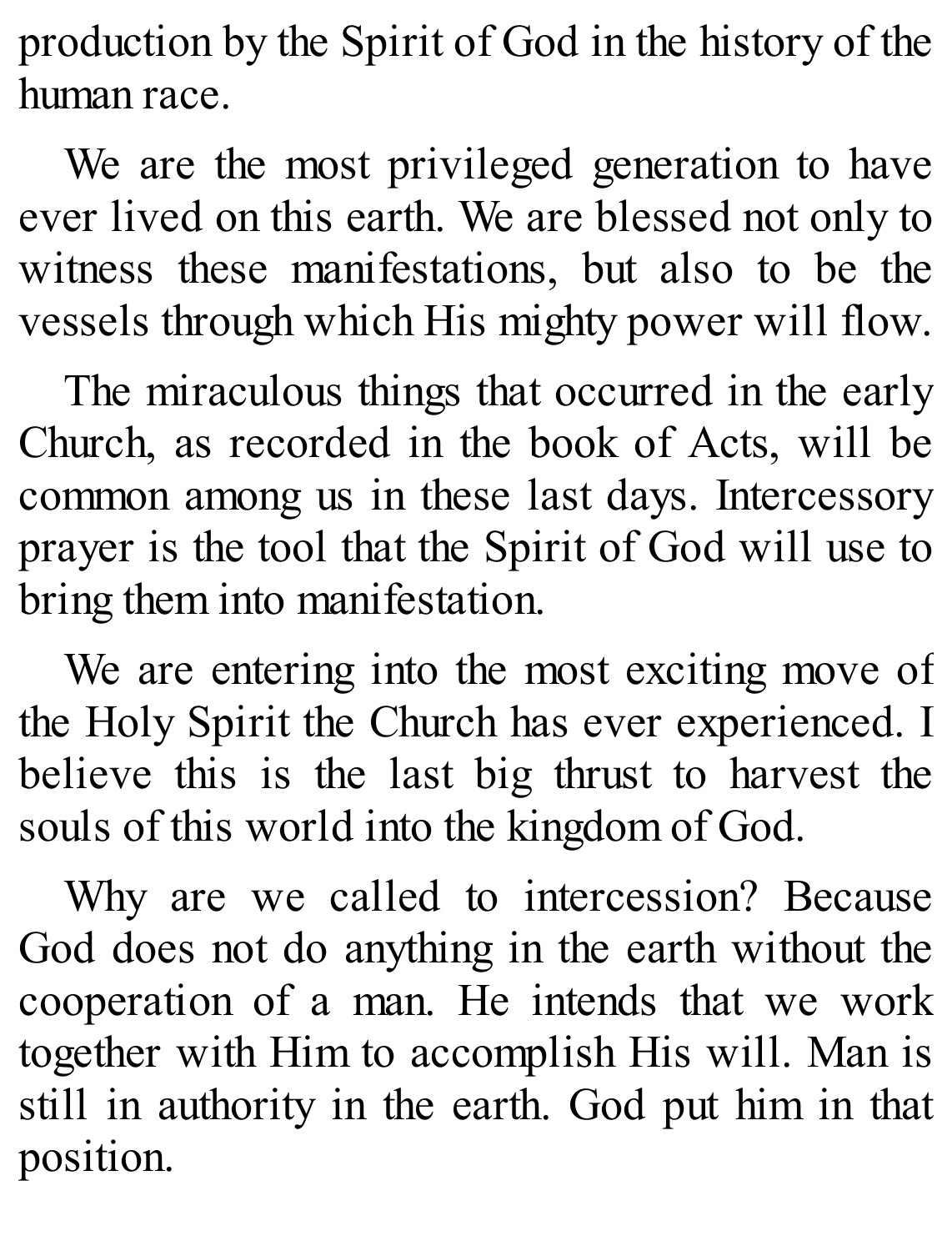I believe we are the generation that will usher in the coming of the Lord Jesus Christ for His Church. Before He comes, the Spirit of God will be poured out upon all flesh. James 5:7 says, "Behold, the husbandman waiteth for the precious fruit of the earth, and hath long patience for it, until he receive the early and latter rain." John 15:1 tells us the husbandman is the heavenly Father. The fruit of the earth is the harvest of souls (Matthew 9:37-38). The rain is the outpouring of the Holy Spirit (Hosea 6:3).

Intercessory prayer causes the rain of God's Spirit to bring the harvest of the human race into the family of God. Right now, all over the world, God is bringing the Body of Christ into unity. As rivers of living water, believers joined together will cause a flood of God's power in the earth.

Because of the crucial time we are living in, this move of the Holy Spirit is causing believers everywhere to respond to the call to intercession. This world will not take much more sin! Romans 8:22 says all of creation groans for the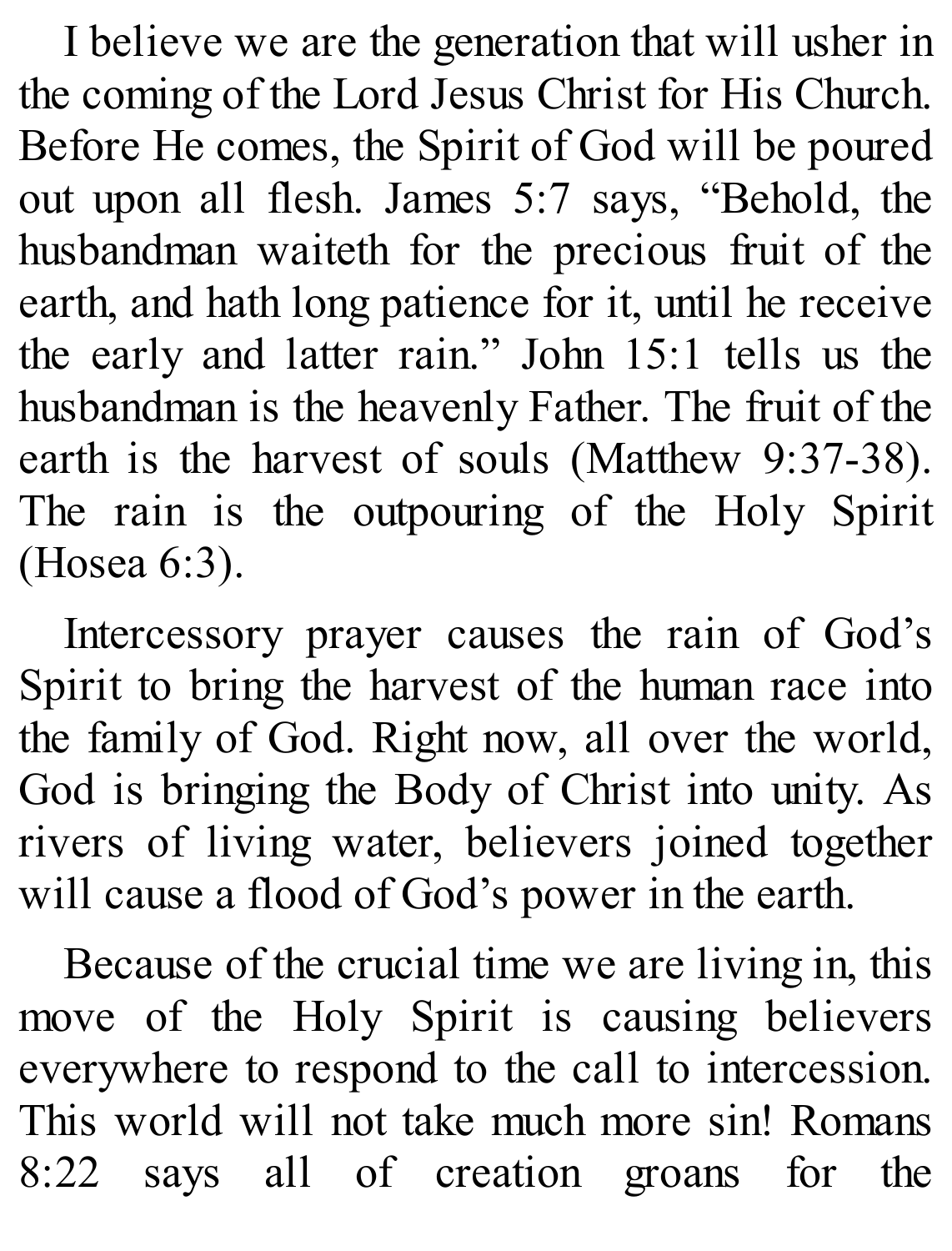manifestation of the sons of God. Heaven is reverberating 24 hours a day with the intercession of God's people.

We are at the end of what began on the Day of Pentecost. The Apostle Peter said:

> But this is that which was spoken by the prophet Joel; And it shall come to pass in the last days, saith God, I will pour out of my Spirit upon all flesh: and your sons and your daughters shall prophesy, and your young men shall see visions, and your old men shall dream dreams: And on my servants and on my handmaidens I will pour out in those days of my Spirit ; and they shall prophesy: And I will show wonders in heaven above, and signs in the earth beneath... (Acts 2:16-19).

The result of this outpouring of the Holy Spirit is: "And it shall come to pass, that whosoever shall call on the name of the Lord shall be saved" (verse 21).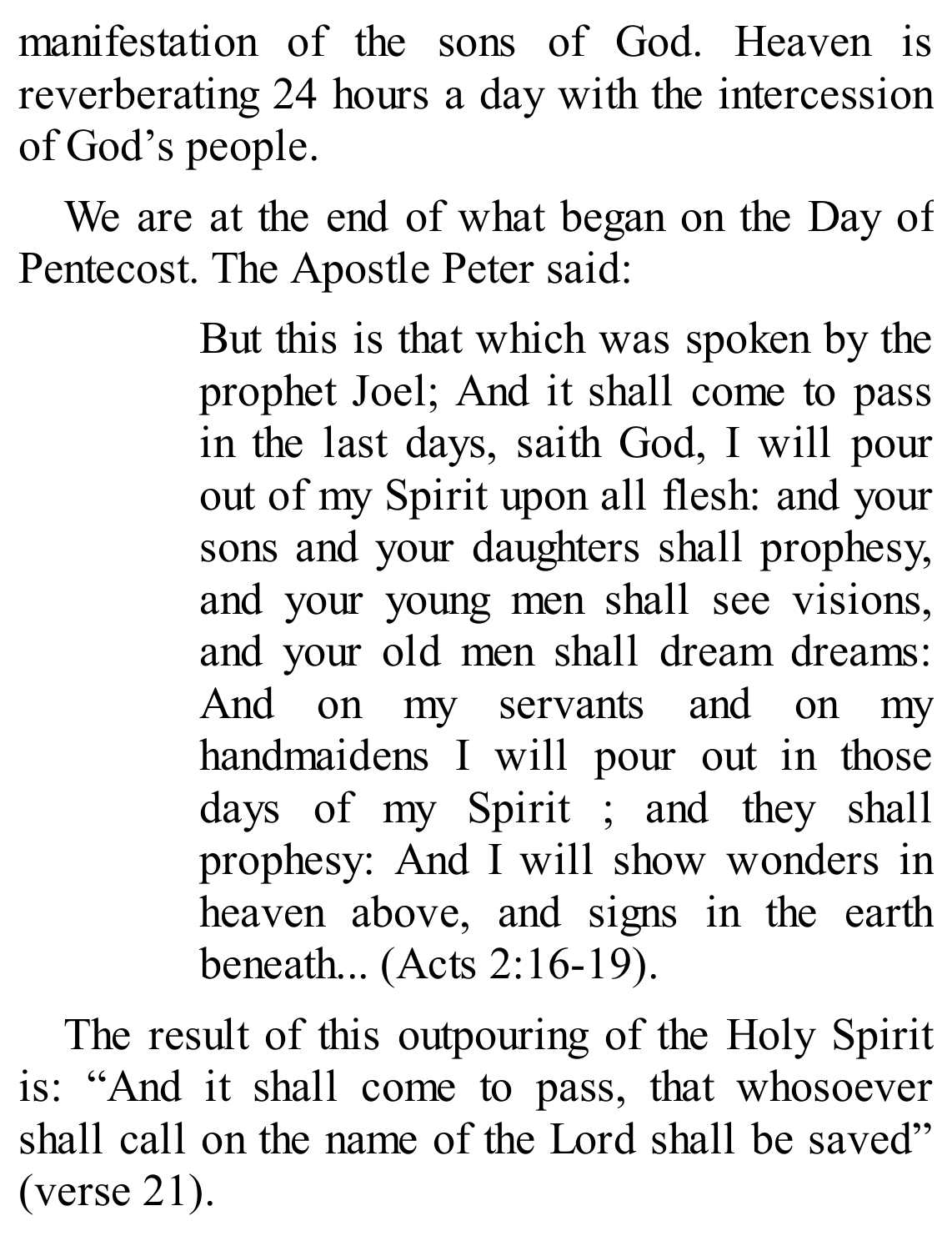In order to be saved, one must be born into the family of God. Jesus said, "Except a man be born again, he cannot see the kingdom of God" (John 3:3). He was speaking of the spiritual new birth. "That which is born of the flesh is flesh; and that which is born of the Spirit is spirit" (verse 6). Intercession is giving birth in the realm of the spirit.

Did you notice the words servants and handmaidens in Acts 2:18? When you are born again, you do not become a servant of God. You become a child of God. In order to become a servant or handmaiden, you must make a choice. *Vine's Expository Dictionary of Biblical Words* says these words mean "one who gives himself up to the will of another." Because of your love for God, you choose to serve Him. You yield your will to His will and become a co-laborer with Him. Those who totally give themselves to His service will be God's mouthpiece in the earth. They will be the vehicles of His Spirit.

The Apostle Paul called himself a servant of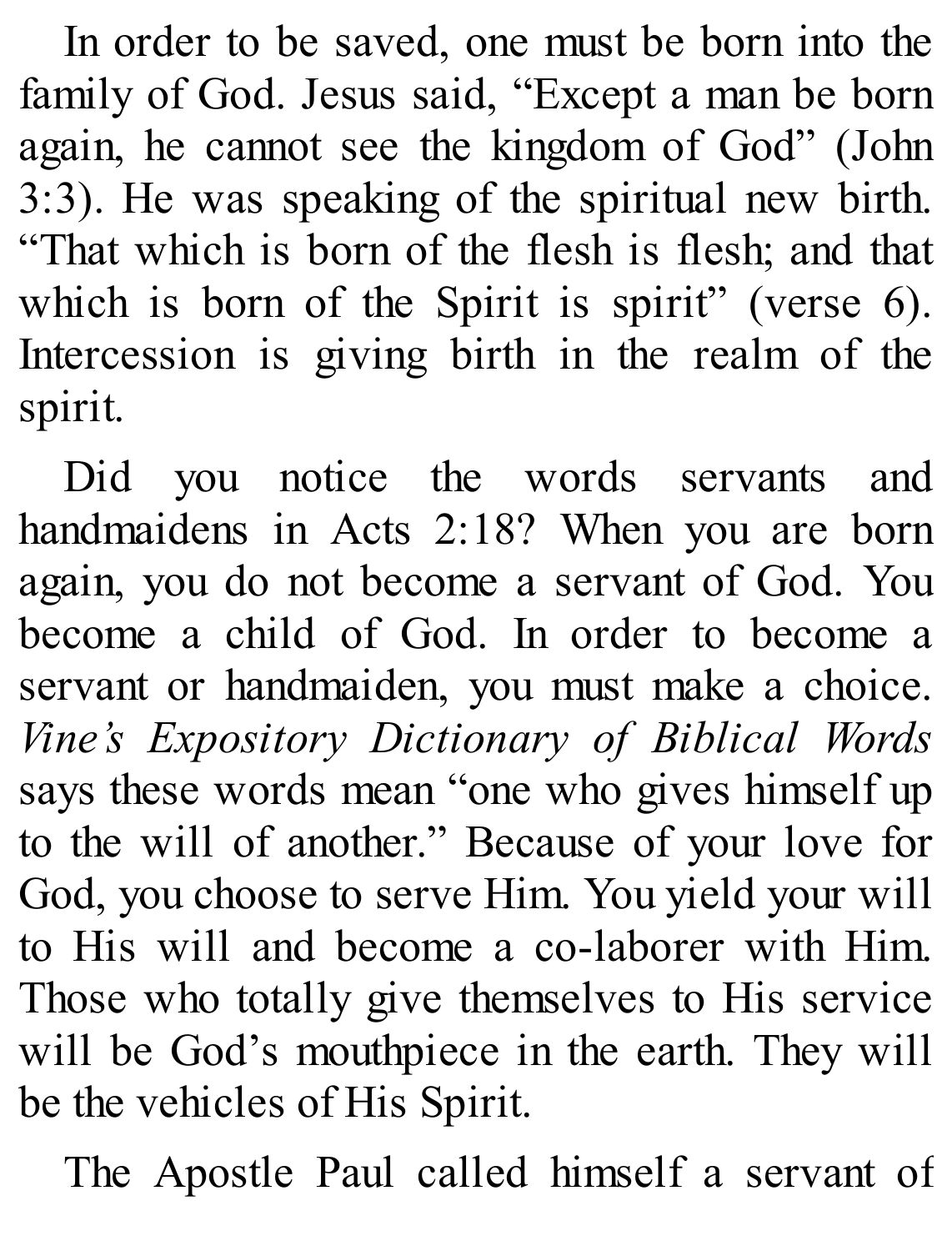Jesus Christ. *Vine's* defines *servant* as being in "subjection without the idea of bondage, the perfect example being Christ Himself." Paul had the right to go free, but didn't. He served his Master out of love and dedication. God is calling us to be His servants. Jesus said that many are called but few are chosen (Matthew 20:16). In other words, few dedicate themselves to servanthood. Upon those and out of those who are dedicated to Him, God will pour out of His Spirit upon all flesh.

Jesus said, "Whosoever drinketh of the water that I shall give him shall never thirst ; but the water that I shall give him shall be in him a well of water springing up into everlasting life" (John 4:14). The Spirit of God is a well of living water inside you, springing up. A well is for personal use. God's ultimate purpose is that other thirsty souls can partake of that water. He desires to pour out of His Spirit from the inside of you through intercession.

"He that believeth on me, as the scripture hath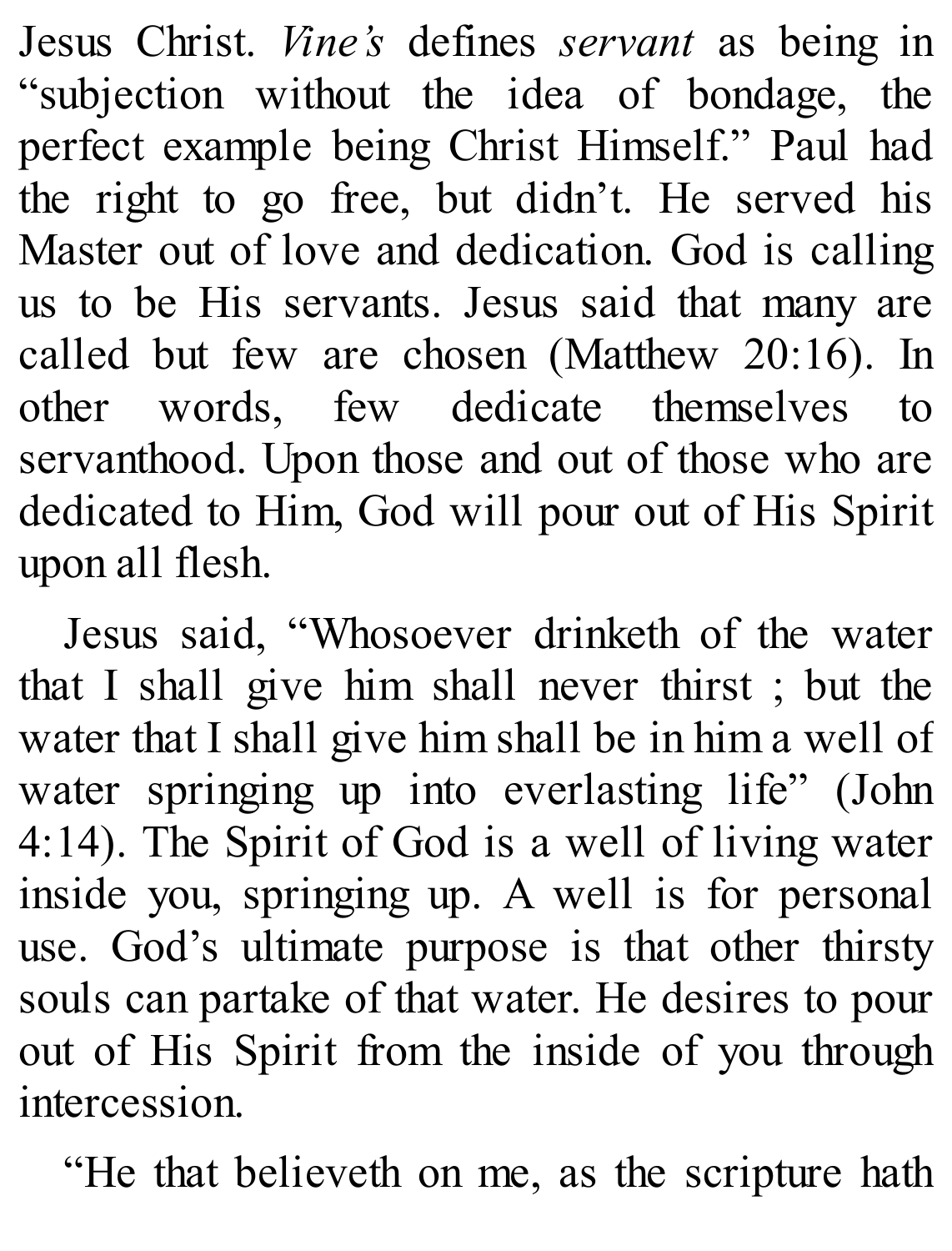said, out of his belly shall flow rivers of living water" (John 7:38). A river is for everyone's use. The outpouring of the Spirit is a flow of the Holy Spirit coming from inside the believer. That flow is the source of all the signs and wonders and miracles! Everyone—the Scripture says, all flesh —will benefit. Intercessory prayer is going to play the major role in this outpouring. It is what causes God's power to flow in the earth, unhindered.

Prayer is the doorway into the mightiest release of power known to man. It brings the very presence of God to and upon man, in any part of the world. That power operates as believers allow those rivers of living water to gush toward the dry and thirsty. The torrential outpouring of the Spirit will cause life to spring forth in those who receive the seed of God's Word. The result is the harvest of new creatures in Christ Jesus (1 Peter 1:23).

Let's study the art of intercession. Isaiah 59:16- 17 says, "And he saw that there was no man, and wondered that there was no intercessor: therefore his arm brought salvation unto him; and his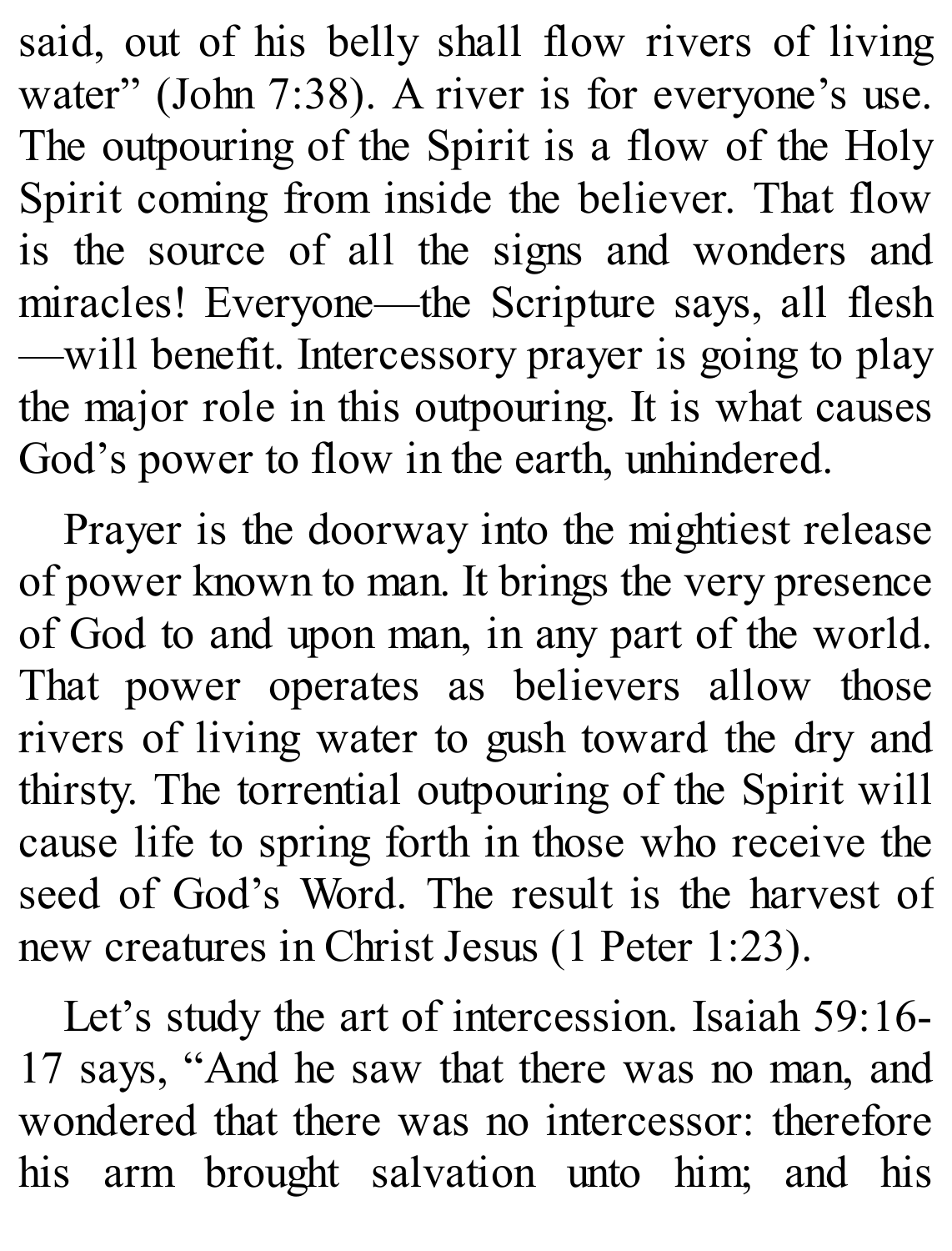righteousness, it sustained him. For he put on righteousness as a breastplate, and an helmet of salvation upon his head; and he put on the garments of vengeance for clothing, and was clad with zeal as a cloak." What is His arm? Jesus. The sole purpose of Jesus' coming to the earth was to be that intercessor. He wore the helmet of salvation and the breastplate of righteousness. That is the same armor in Ephesians 6 for the Body of Christ. Jesus came as an intercessor. We are to put on that same armor and enter into the same field of prayer. His arm is bringing salvation again. As intercessors, we are His arm in the earth causing reconciliation between men and God. Jesus said, "As my Father hath sent me, even so send I you" (John 20:21). The armor is the same and the calling is the same.

You may say, "Do you mean to tell me that I have the same calling on my life Jesus had?" Absolutely! Second Corinthians 5:18 says we have been given the ministry of reconciliation. Jesus said, "[You] go...into all the world, and [you] preach the gospel to every creature" (Mark 16:15).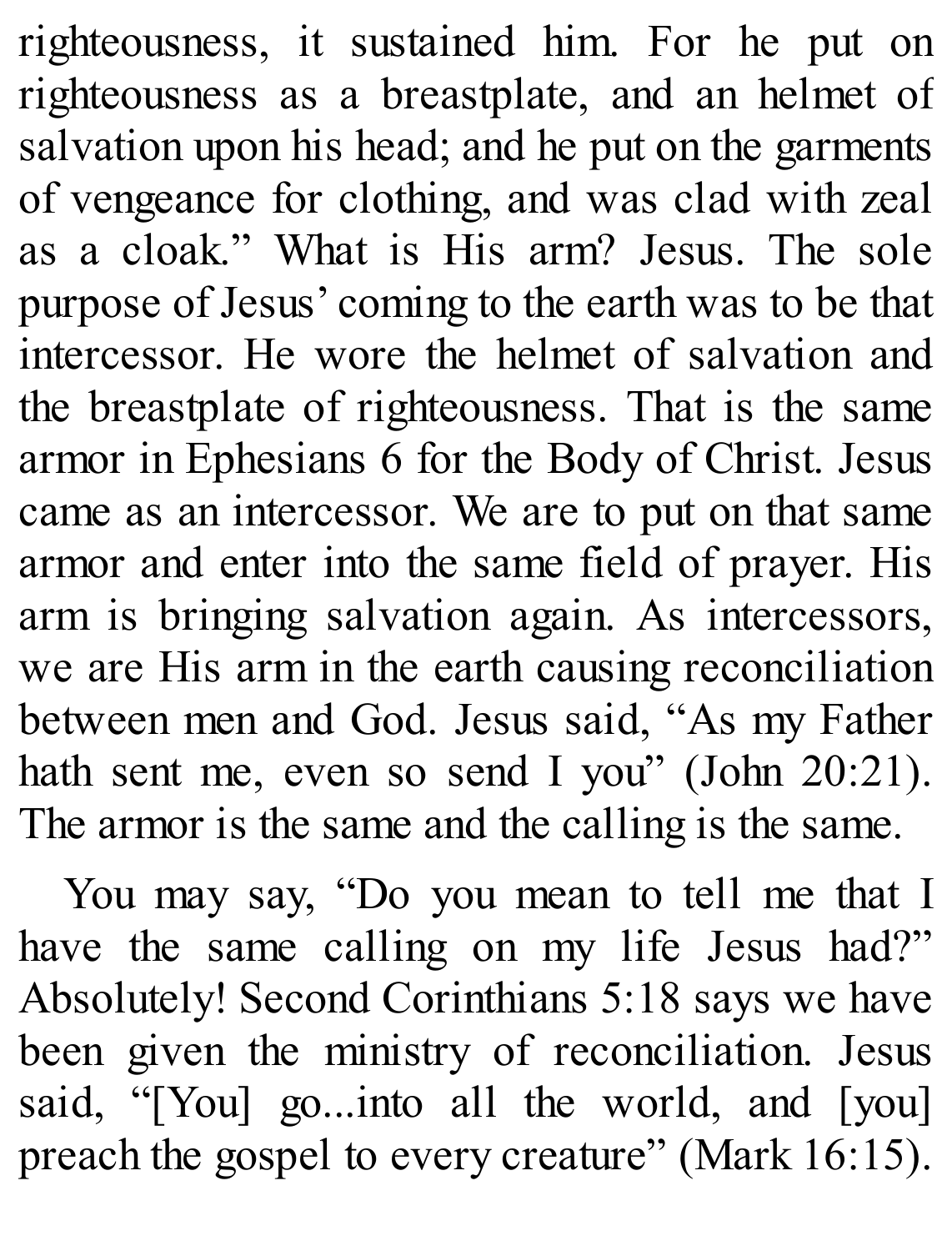He also said, "The works that I do shall [you] do also; and greater works than these shall [you] do; because I go unto my Father" (John 14:12). He went, didn't He? Then you and I are responsible for the works. He provided us with the new birth. God said in Ezekiel 36:26 that He would put a new spirit within us. Jesus said in John 14:17 that His Spirit would be in us. That gives us the right and the miraculous power to enter into the intercessory prayer ministry.

Intercession is the highest expression of love. It is loving in the spirit, applying spiritual power for another person. It will overpower the evil influences that have bound that person. Your prayer may be for salvation, healing, or any other area of deliverance from Satan.

Second Corinthians 4:3-4 says, "But if our gospel be hid, it is hid to them that are lost : in whom the god of this world hath blinded the minds of them which believe not, lest the light of the glorious gospel of Christ, who is the image of God, should shine unto them."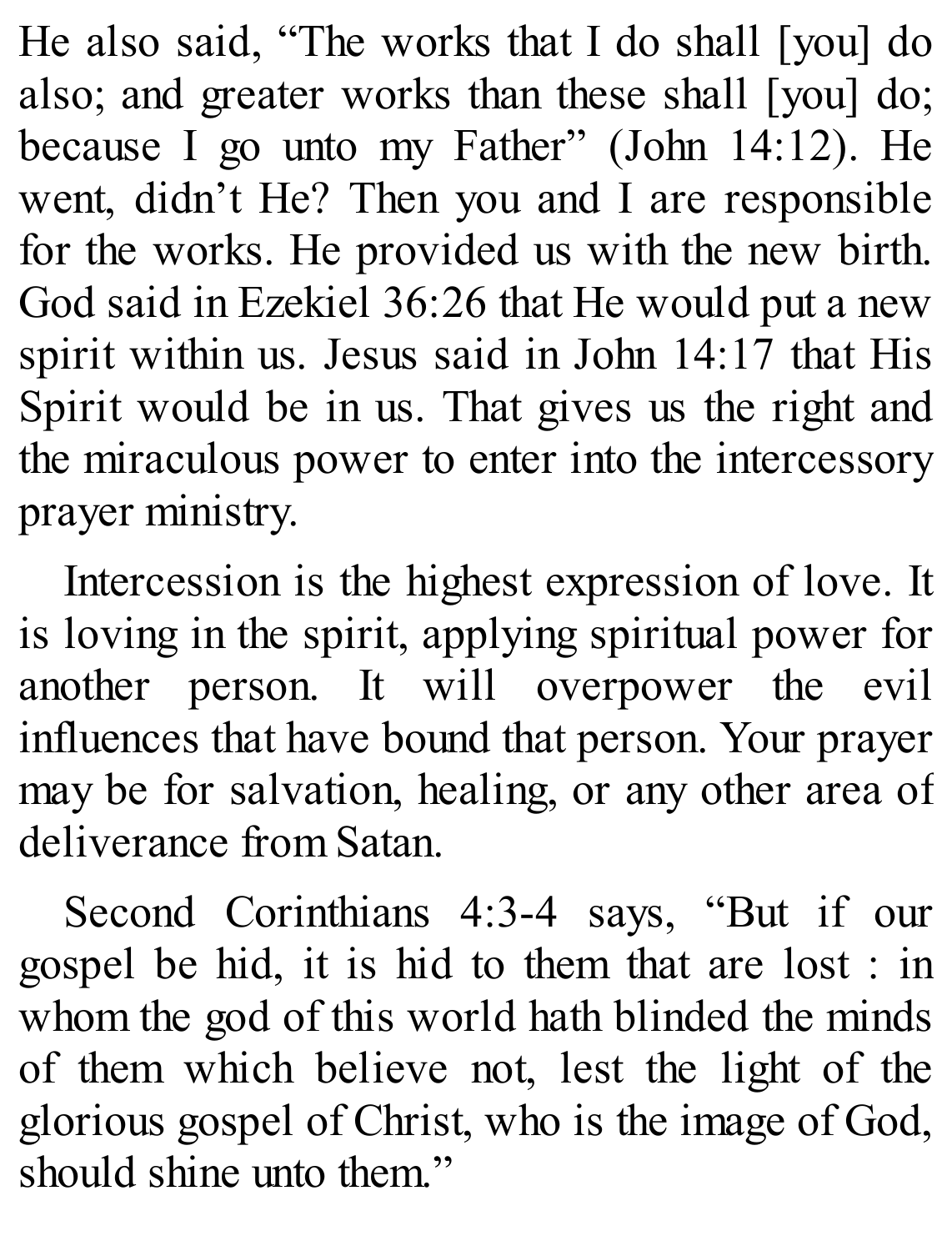Satan has blinded the minds of those who have not received the gospel. Your intercessory prayer wrestles against evil spirits that have deceived them. It is literally giving yourself, your time, your life for others. Jesus said, "Greater love hath no man than this, that a man lay down his life for his friends" (John 15:13). This is the God kind of love. It is unselfish. The world did not know this kind of love until Jesus came to the earth. He laid down His life to come to earth and live as a man. He emptied Himself of His divine privileges and fulfilled His earthly ministry as a man, filled with the Holy Spirit. Philippians 2:7-8 says Jesus "made himself of no reputation, and took upon him the form of a servant, and was made in the likeness of men: And being found in fashion as a man, he humbled himself, and became obedient unto death, even the death of the cross." Love motivated God to send Him. "For God so loved the world, that he gave his only begotten Son, that whosoever believeth in him should not perish, but have everlasting life" (John 3:16). Jesus' love for the Father impelled Him to obey. He said, "My meat is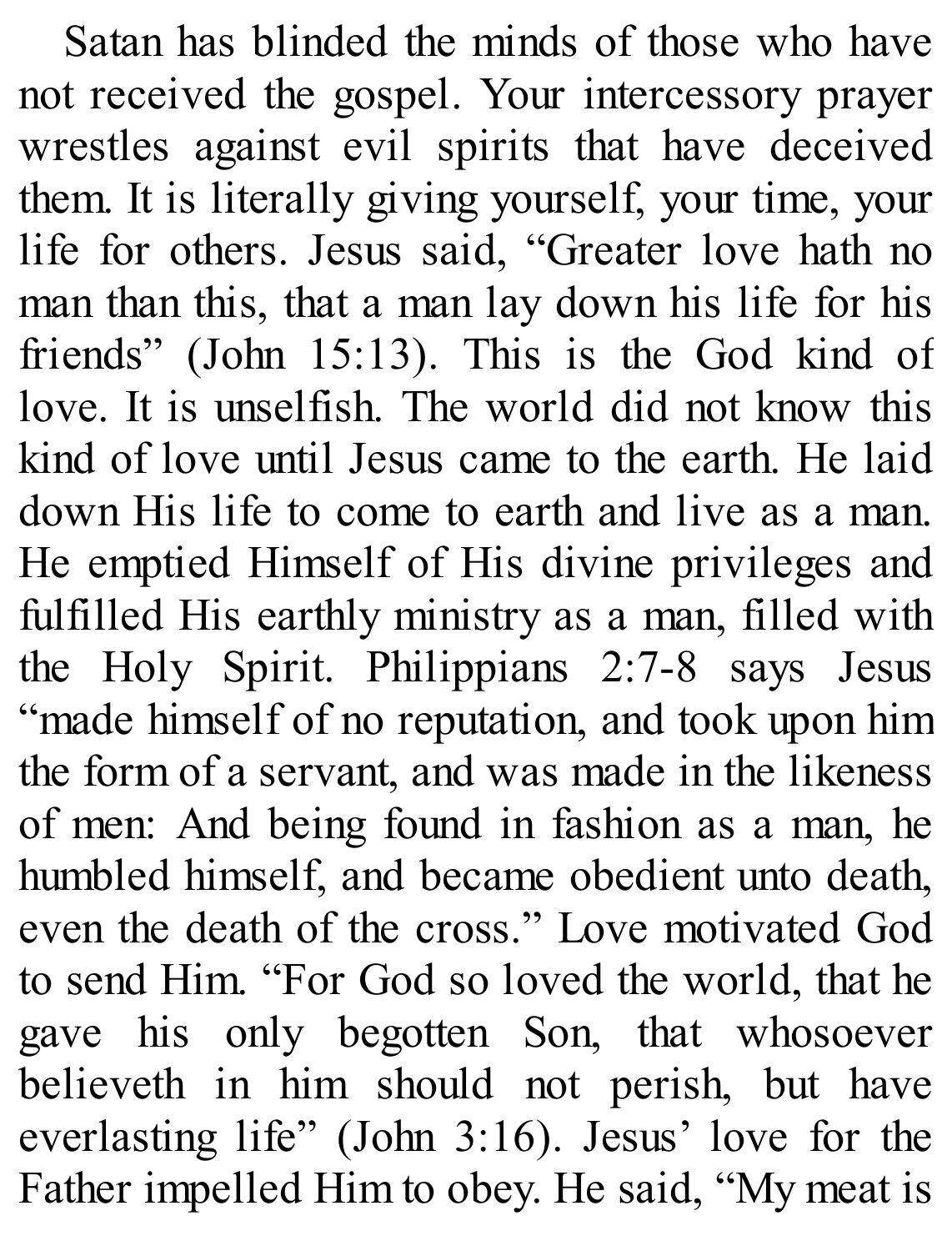to do the will of him that sent me, and to finish his work" (John 4:34).

Jesus has provided reconciliation between God and man through His substitutionar y sacrifice at Calvar y. We are co-laborers with Him. Redemption was bought with a high price. Jesus didn't take it lightly and neither should we. God's heart was hungry for a family. Jesus freely gave Himself for this desire. What an act of love!

God's heart is still hungry. He yearns for every sinner to be restored to Himself through the new birth, and every believer to be in close fellowship with Him.

To give your life means to give everything. Jesus came as an intercessor and He is still giving Himself in intercession today. Hebrews 7:25 says, "…he ever liveth to make intercession." We have said, "Jesus *gave* His life for us." But, He is still giving His life for us, still interceding. His Body in the earth is wearing the same prayer armor He wore. We have inherited His armor to do His work and enter into His ministry of intercession.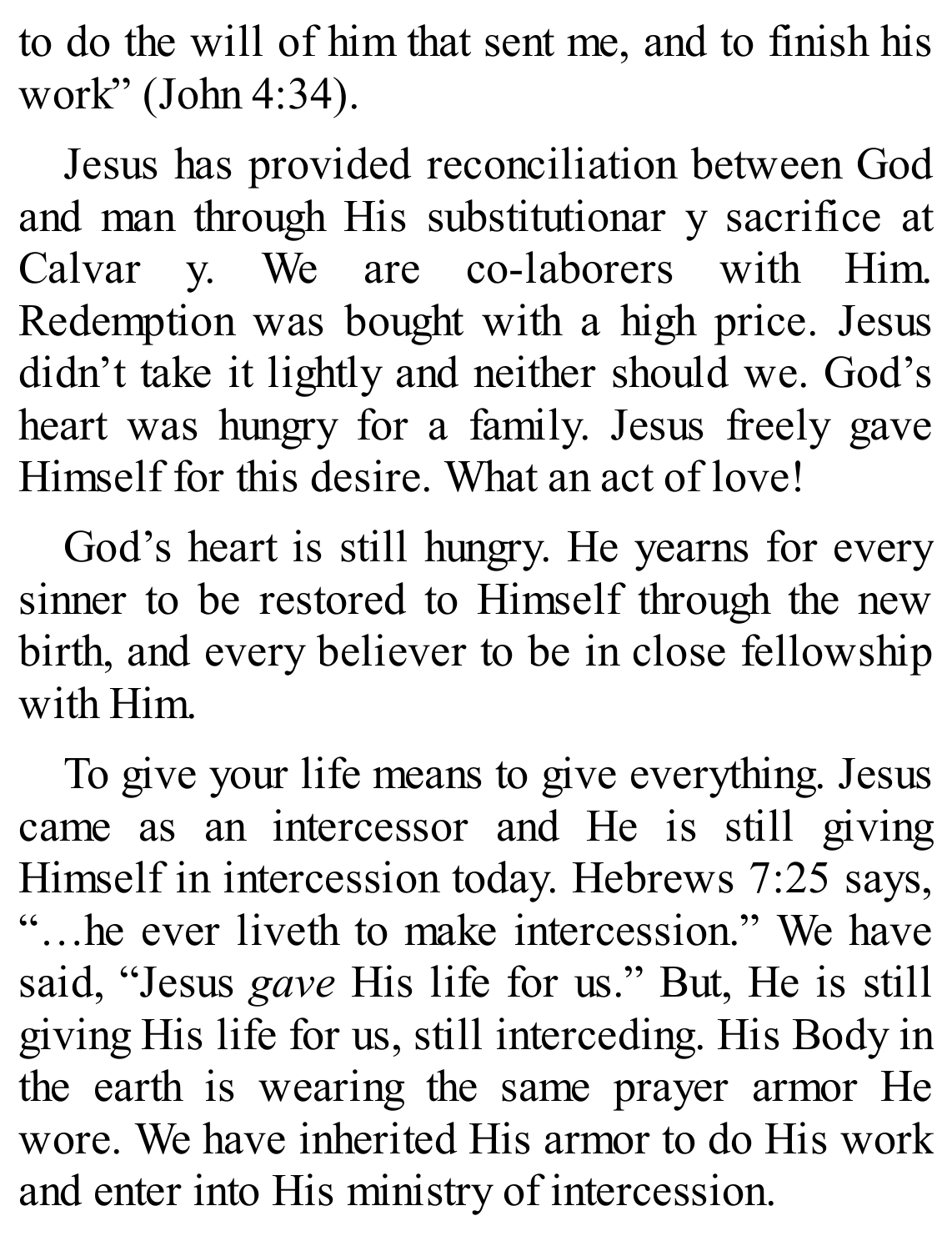We have been given that same love that motivated Jesus to come as the intercessor! Romans 5:5 says the love of God has been shed abroad in our hearts by the Holy Ghost. The love that desires to lay down its own desires, and to intercede for someone else, is abiding on the inside of us! The love that impelled Jesus to go to the cross compels us to intercede. We pray for others so they can come into the knowledge of the truth.

Through the knowledge of God's Word, we realize His love is in us. That love urges us to reach out to others. It urges us to be soul winners. A soul winner is an intercessor in action. Jesus paid the price to win souls. Intercessory prayer softens people's hearts to receive the message of the gospel.

When you are filled with the Holy Spirit, you receive the ability to speak in another language. "And they were all filled with the Holy Ghost, and began to speak with other tongues, as the Spirit gave them utterance" (Acts 2:4). The Holy Spirit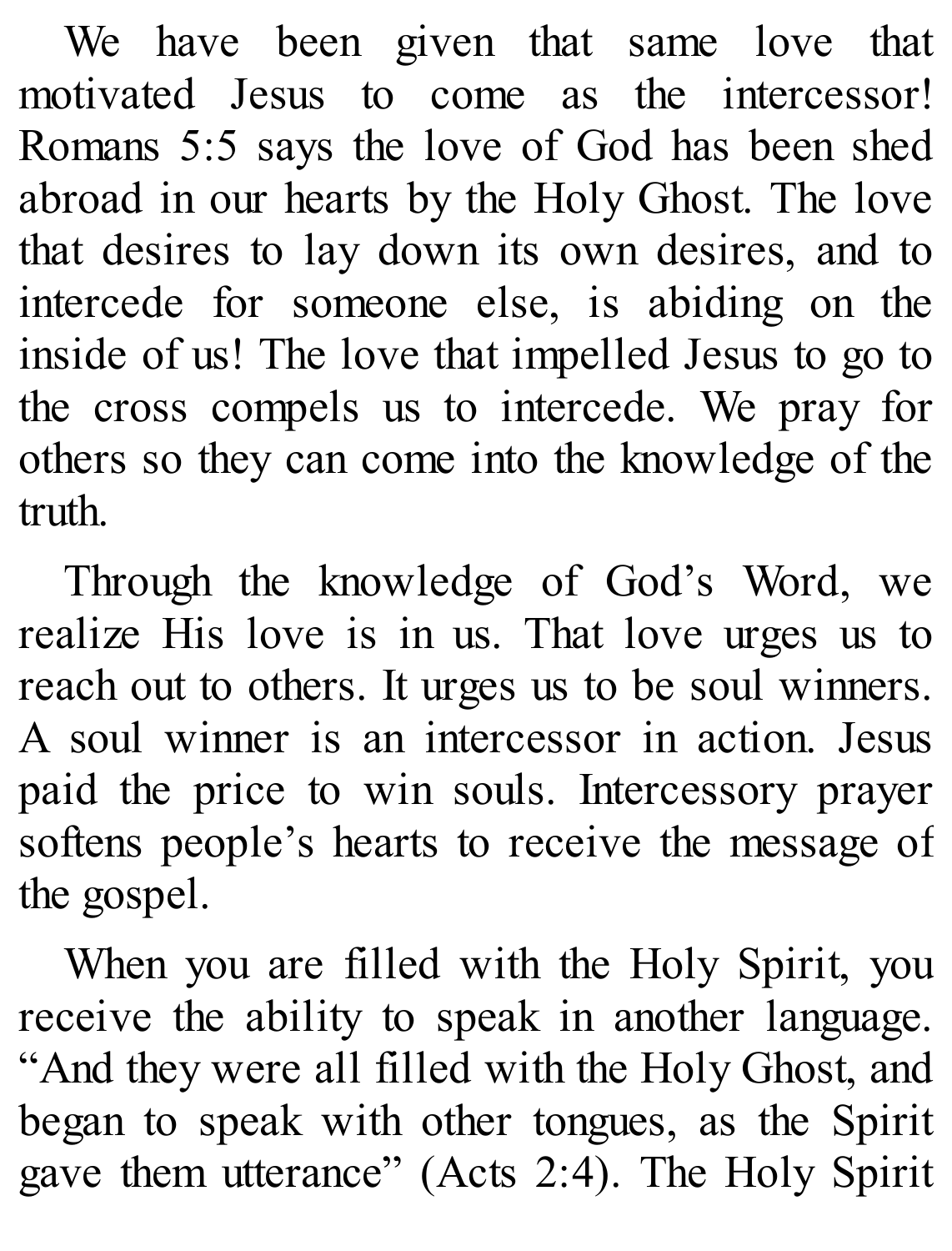gives the utterance and you do the speaking.

Just as your own language is the voice of your mind, praying in tongues is the voice of your spirit. It is your spirit speaking mysteries to God (1 Corinthians 14:2). The Apostle Paul said, "If I pray in an unknown tongue, my spirit prayeth, but my understanding is unfruitful" (1 Corinthians 14:14).

Praying in other tongues is the most valuable tool you have in intercessory prayer. When you pray in other tongues, you operate in the realm of the spirit. The Holy Spirit knows what is needed in the lives of others when you do not know (Romans 8:26). The weapons of your warfare are mighty through *God* to the pulling down of strongholds.

When you move in this area of intercession, your physical man will be your spirit man's assistant. You begin to speak in a language that comes out of the inner man. The Spirit of the living God can speak to your own human spirit and out of it will come rivers of living water. You are not just praying mentally limited prayers. When you pray in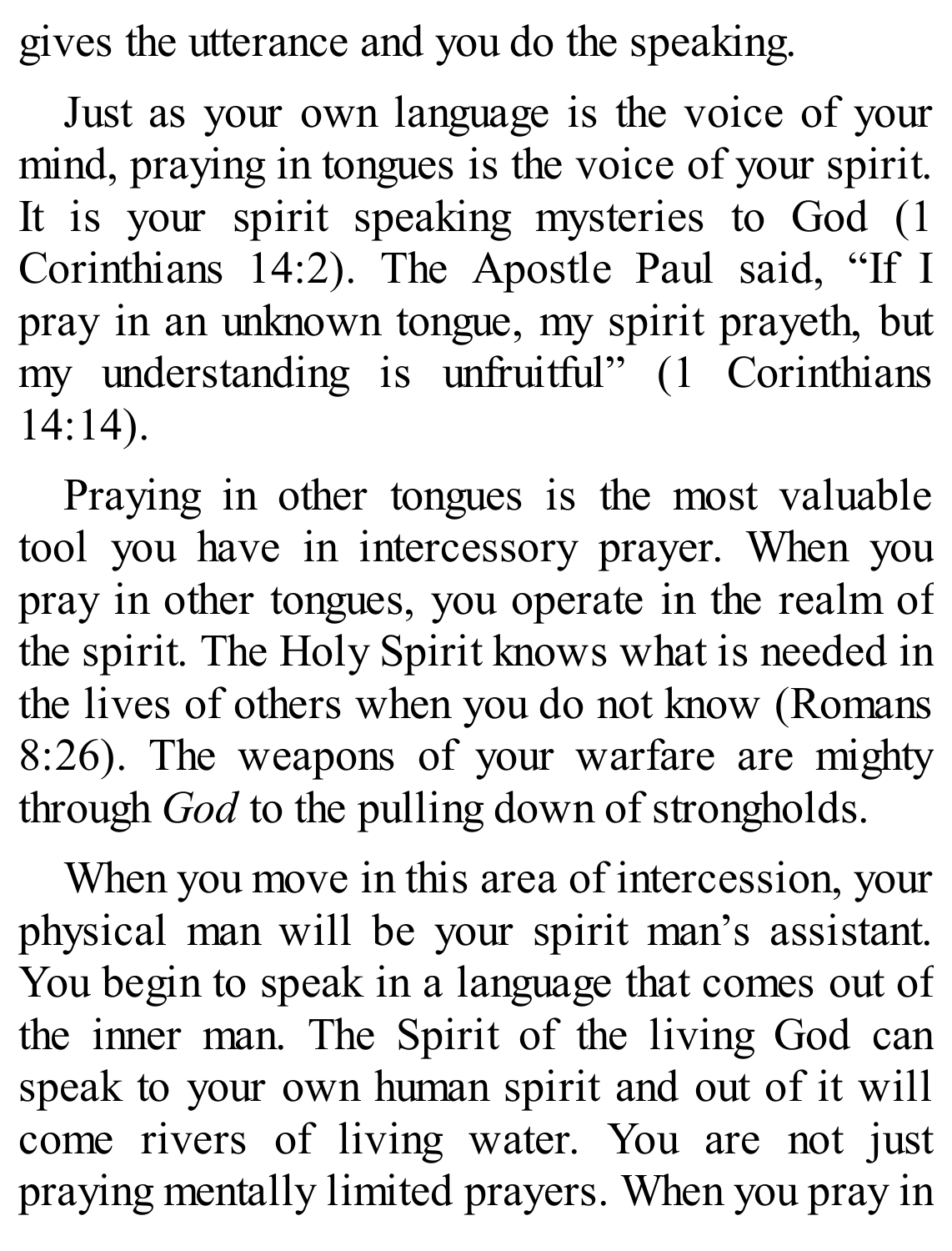tongues, you pray beyond your own limited knowledge. You have moved beyond the natural into the spirit. You must yield to it as an act of your will.

If you are not filled with the Spirit, ask God to fill you right now. Put down this book, ask the Lord to fill you with His Spirit, and then open your mouth and allow your new prayer language to flow.

Your first prayer assignment is not for yourself. It is to pray for all men, for kings and men in high authority (1 Timothy 2:1-4). When you respond to the call of intercession, the Holy Spirit prays the perfect will of God through you.

Separate yourself from the things of this world. Get in your prayer closet alone with God and commit to intercession. Begin praying for a specific body of people: a family, a village, a country, a state or a nation. You do not need to wait for a burden for this. The Word says Jesus was moved with compassion (Matthew 9:36). Compassion is not a feeling, it is a Person. Yield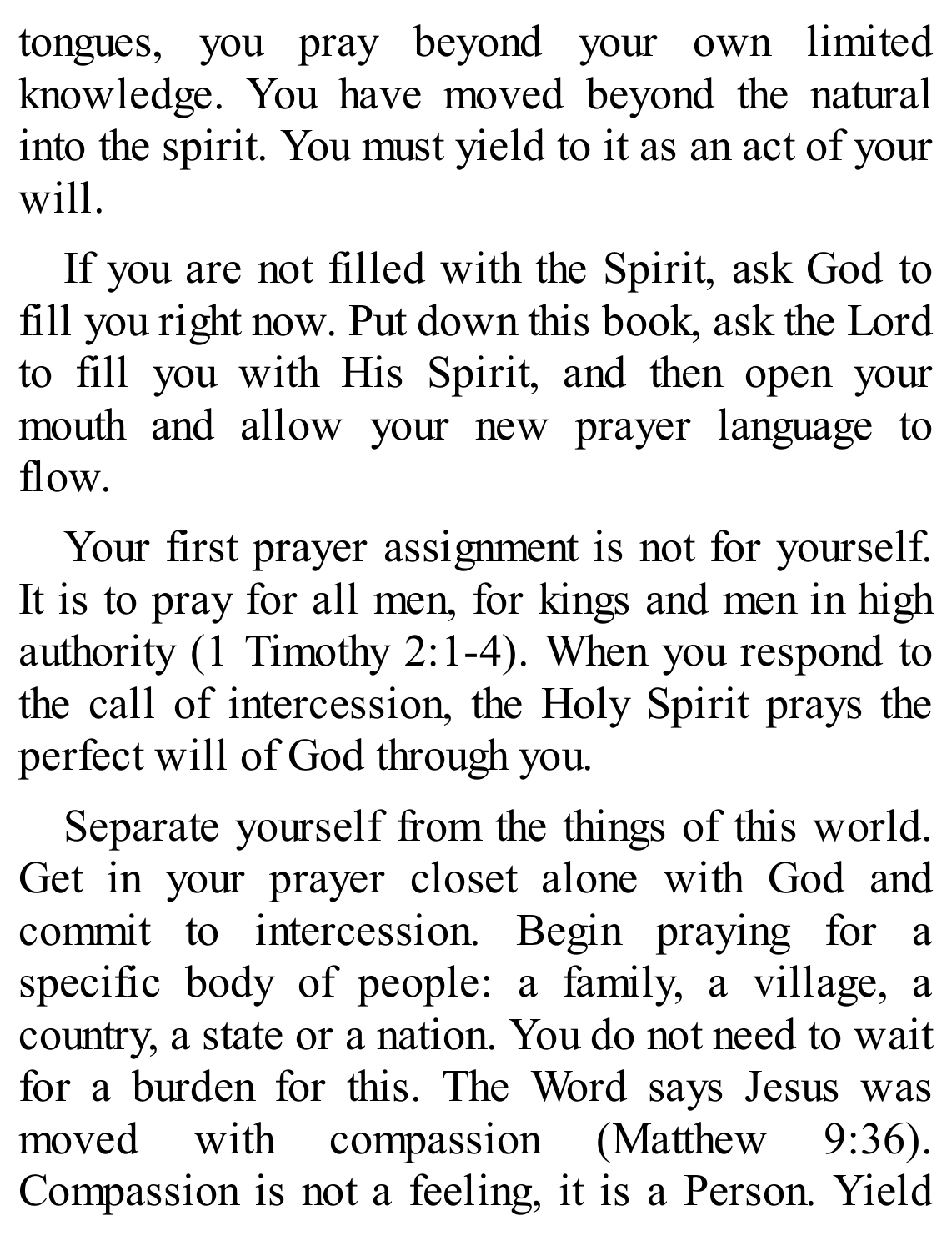to His love inside you. All the motivation you need will come that way. The One who ever liveth to make intercession is living in you! He's already motivated! Yield to Him.

Isaiah 64:7 says, "And there is none that calleth upon thy name, that stirreth up himself to take hold of thee...." The Spirit of God will not be able to help you intercede unless you are willing to stir yourself and take that position of intercession. Paul told Timothy to stir up the gift that was in him (2 Timothy 1:6). You stir it up!

Begin to pray by making yourself available to the Holy Spirit. Again, yield to Him. Allow Him to use you to pray for the man who does not have anyone to pray for him. Stand in the gap for him. Start where you are and allow it to spread to the world. You are literally fighting spiritual warfare in their behalf. The Apostle Paul said, "For I would that ye knew what great conflict I have for you, and for them at Laodicea, and for as many as have not seen my face in the flesh" (Colossians 2:1). This was the same conflict Paul talked about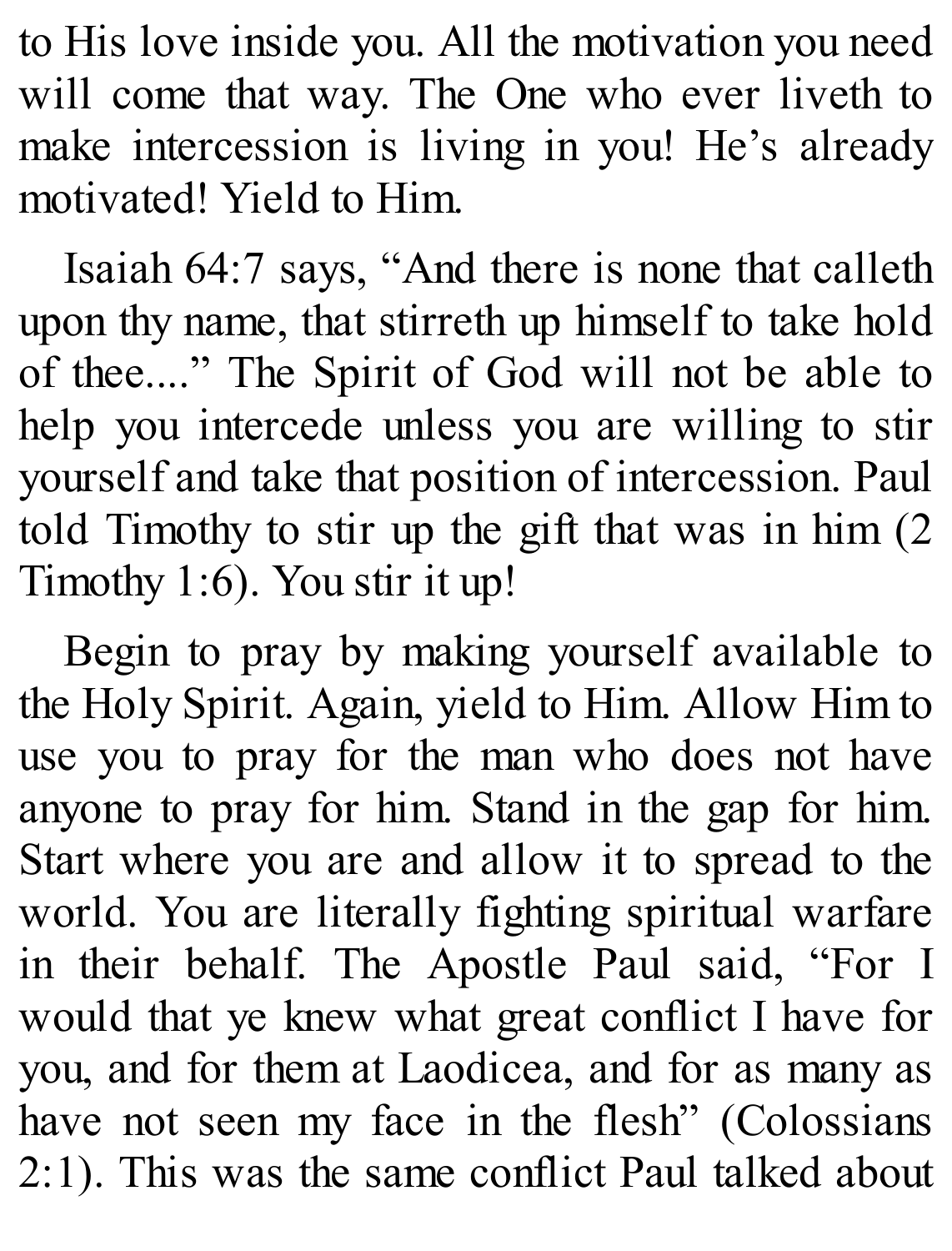in Ephesians 6 when he said we wrestle against principalities, powers, rulers of the darkness of this world, and spiritual wickedness in high places (Ephesians 6:12). The family of God is not based on selfishness. It is based on love. Intercession is the highest expression of love.

When you commit yourself to pray for those who need Jesus, remember the Bible says you are going to have to bind Satan in order to spoil his house (Matthew 12:29). You are confronting all the forces of evil that have them bound. Do not stop just because it looks like they will never receive. Your intercession is placing pressure on Satan and his forces. Do not relent, but persevere in prayer. It is up to them to make their own choice. But through your intercession, they will be able to make that choice. They will no longer be blinded by Satan.

Take these scriptures before the Holy Spirit and give Him the opportunity to reveal them to you personally. He is the Teacher. He can show you how they work. You can stir up the gift within you simply by desiring to know how intercession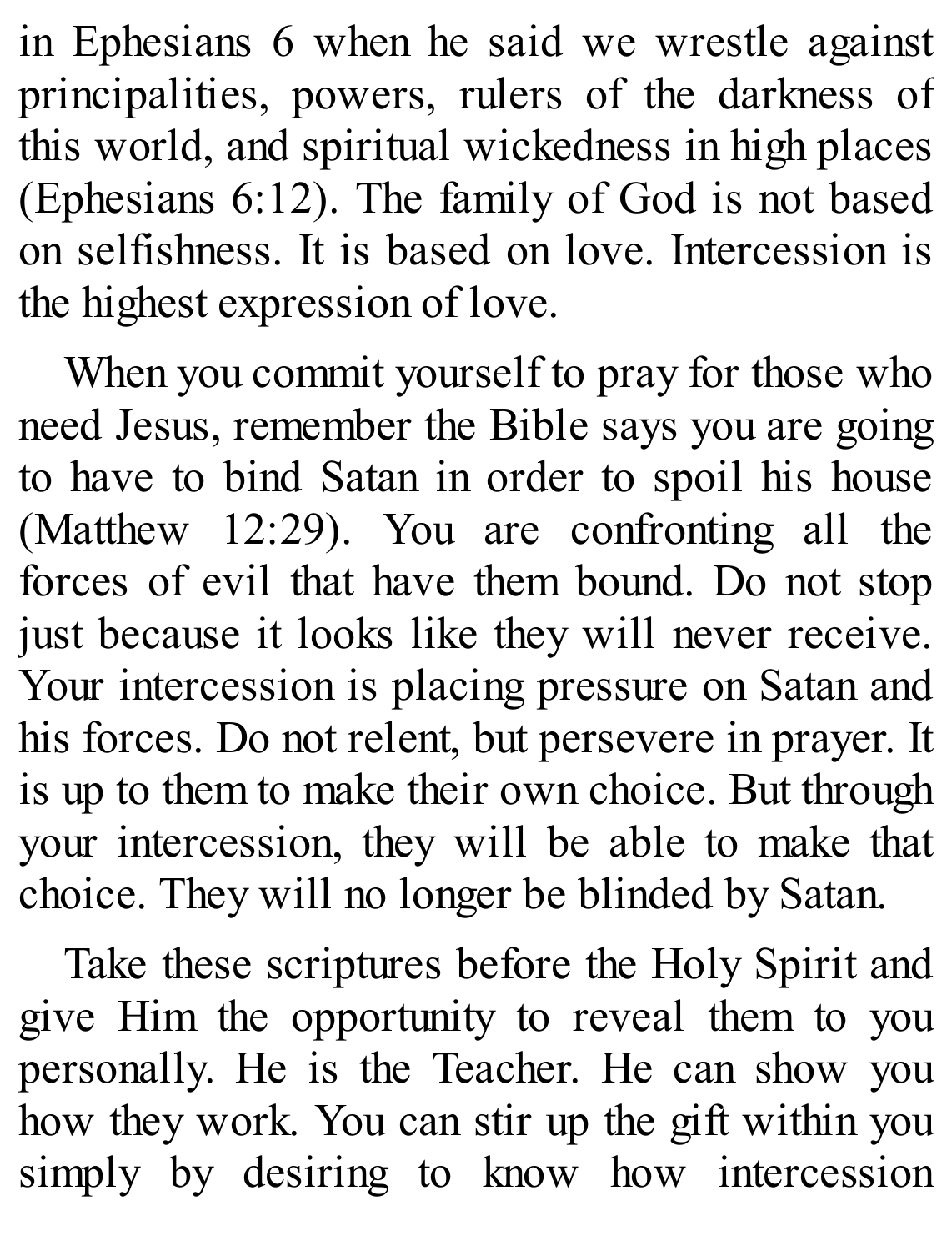works.

Before spiritual births take place, travail goes forth. In the natural realm, a woman does not give birth without labor. In the spirit, travail is the labor that brings forth the new birth. Intercession is God's heartbeat because it is the labor that births the souls of this world into His family.

We noticed Isaiah 64:7 spoke of stirring oneself up. Isaiah 66:8 says, "Who hath heard such a thing? who hath seen such things? Shall the earth be made to bring forth in one day? or shall a nation be born at once? for as soon as Zion travailed, she brought forth her children." Let's find out who Zion is and what she does to travail, and how the children are brought in.

Hebrews 12:22-23 says, "But ye are come unto mount Zion, and unto the city of the living God, the heavenly Jerusalem, and to an innumerable company of angels, to the general assembly and church of the firstborn, which are written in heaven, and to God the Judge of all, and to the spirits of just men made perfect." Zion is the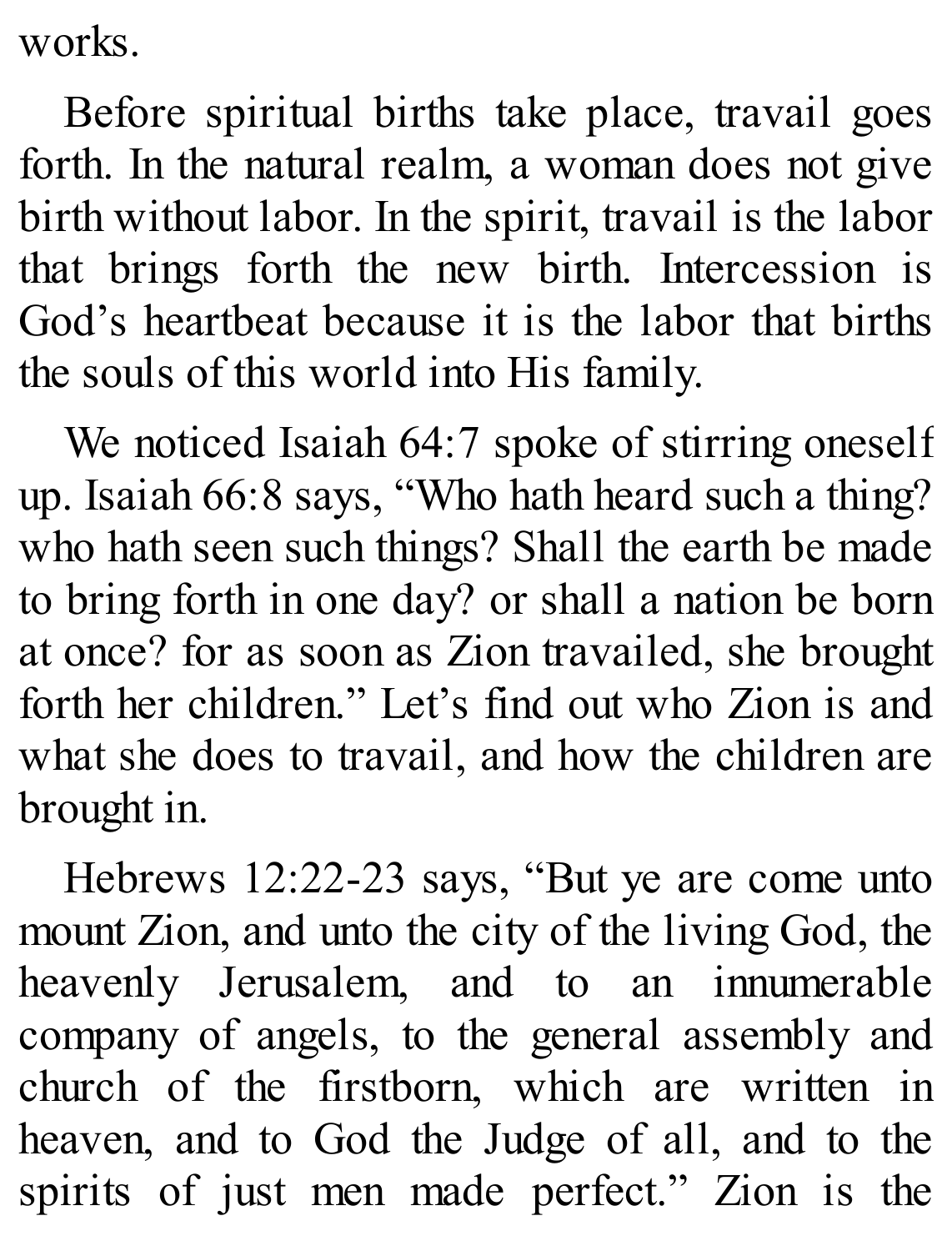Church of the firstborn. Jesus is the firstborn of many brethren (Romans 8:29). Zion is the Church of Jesus Christ. If you are a member of the Body of Christ, you are Zion.

In Galatians 4:19 Paul said, "My little children, of whom I travail in birth again...." If he is travailing in birth again, he must have travailed before to bring the children to birth.

Travail causes others to be born again. Why would the Scriptures compare intercession to birth? Jesus said out of the belly, the deepest interior of a man, would flow these rivers of living water (John 7:38). So stir yourself up and start praying in other tongues! Your spirit is praying. Keep at it. Soon you will notice the Holy Spirit will take hold together with you. You will begin to travail as if in labor.

You may groan out loud. You are releasing spiritual power. The Word says, "The effectual fervent prayer of a righteous man availeth much" (James 5:16). *The Amplified Bible* translation says, "The earnest (heartfelt, continued) prayer of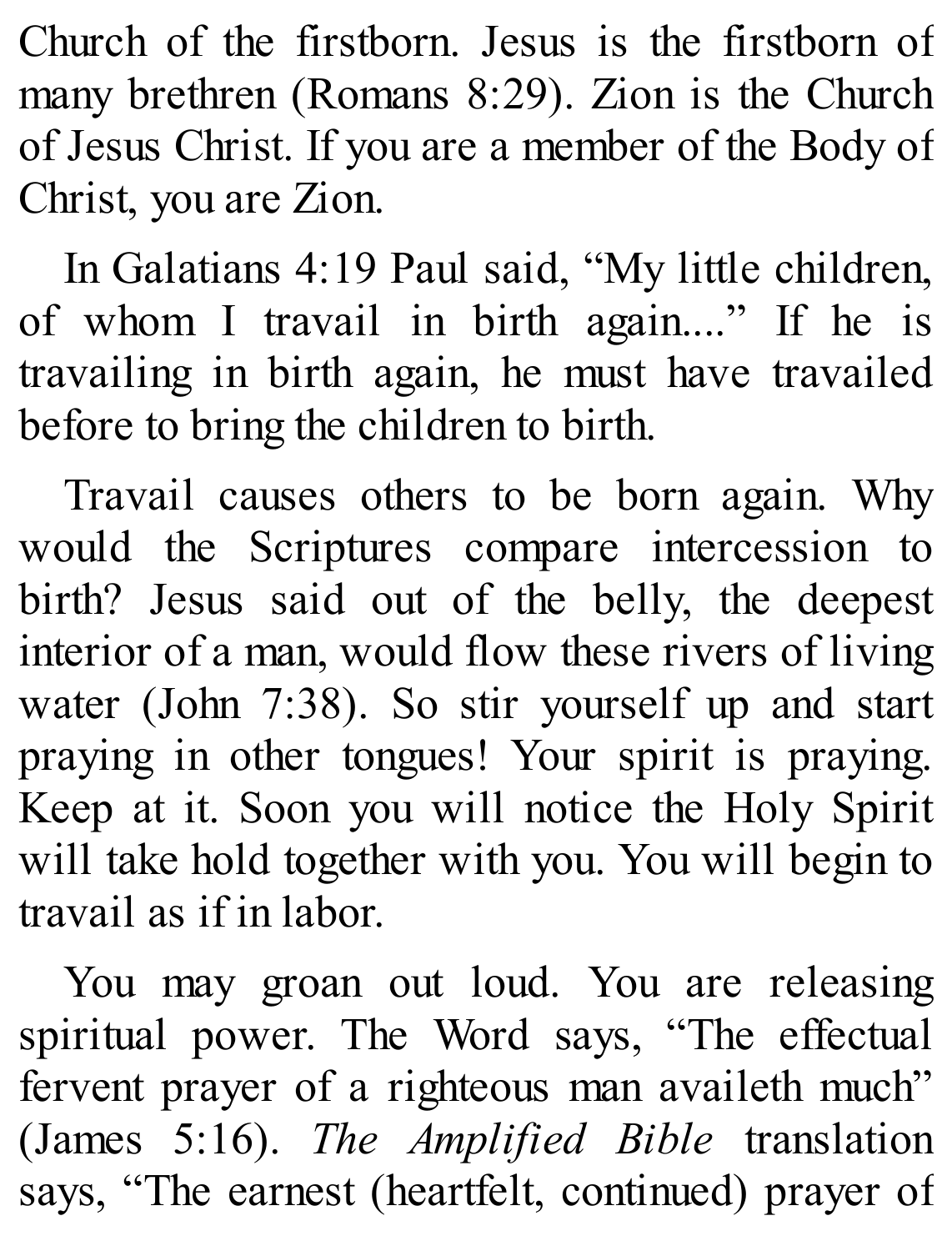a righteous man makes tremendous power available [dynamic in its working]." This is the art of intercession. It is stirring yourself up to take hold with the Holy Spirit to cause eternal changes in the lives of others.

Romans 8:26 says, "Likewise the Spirit also helpeth our infirmities...." The word *helpeth* is translated from three Greek words which together mean "takes hold together with us against." That verse literally reads: "Likewise the Spirit also [takes hold together with us against] our infirmities: for we know not what we should pray for as we ought : but the Spirit itself [or Himself ] maketh intercession for us with groanings which cannot be uttered. And he that searcheth the hearts knoweth what is the mind of the Spirit, because he maketh intercession for the saints according to the will of God" (verses 26-27). He is telling the Body of Christ about the forces available through intercession. The Holy Spirit sees to it that God's will is carried out even in areas where we do not know how to pray. He searches the heart and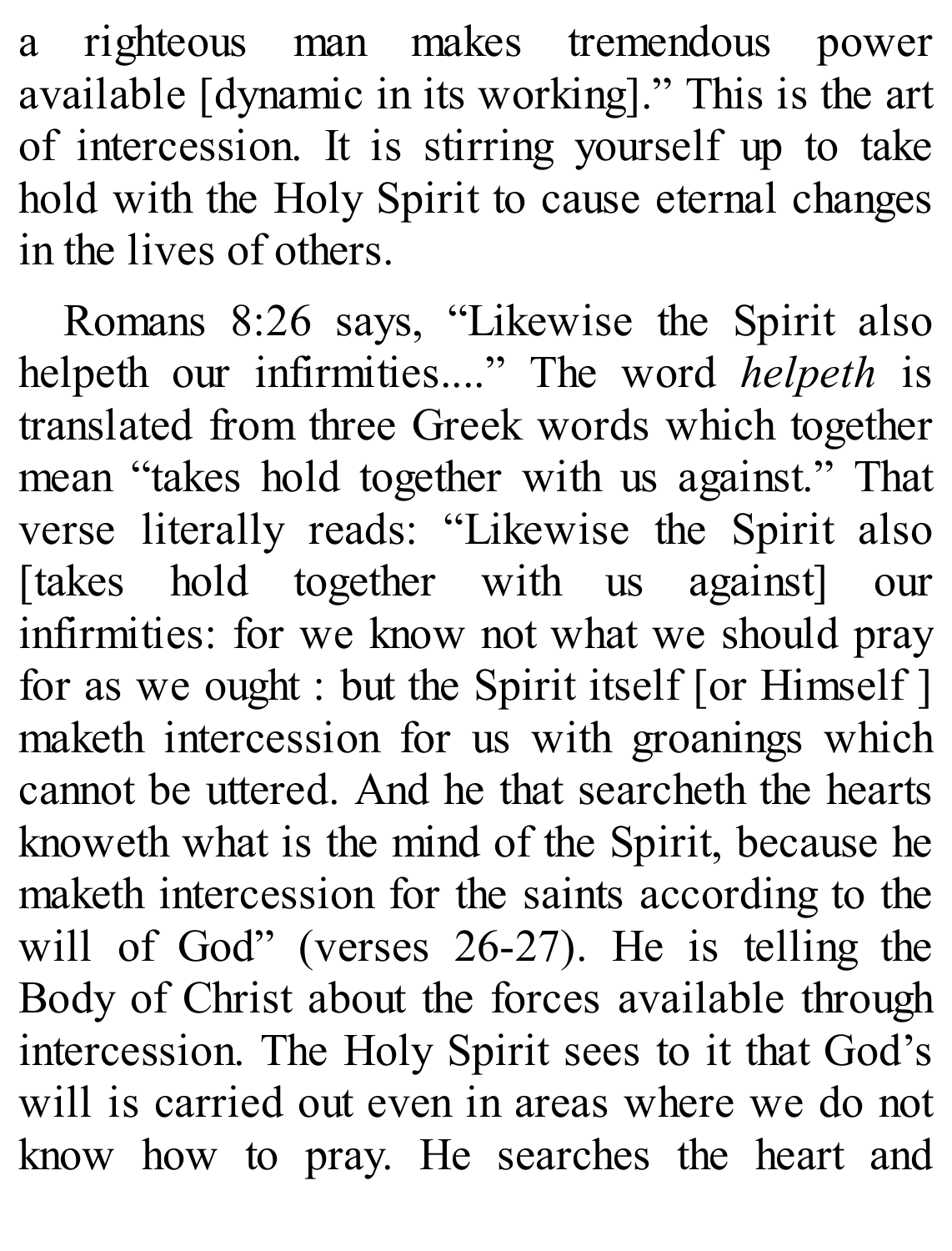knows the mind of the spirit of a man. In other words, you can go beyond your own mental ability and knowledge.

God's purpose is for us to begin to pray for one another. Intercession gives the Holy Spirit the opportunity to bring the fullness of God's will to pass in the earth.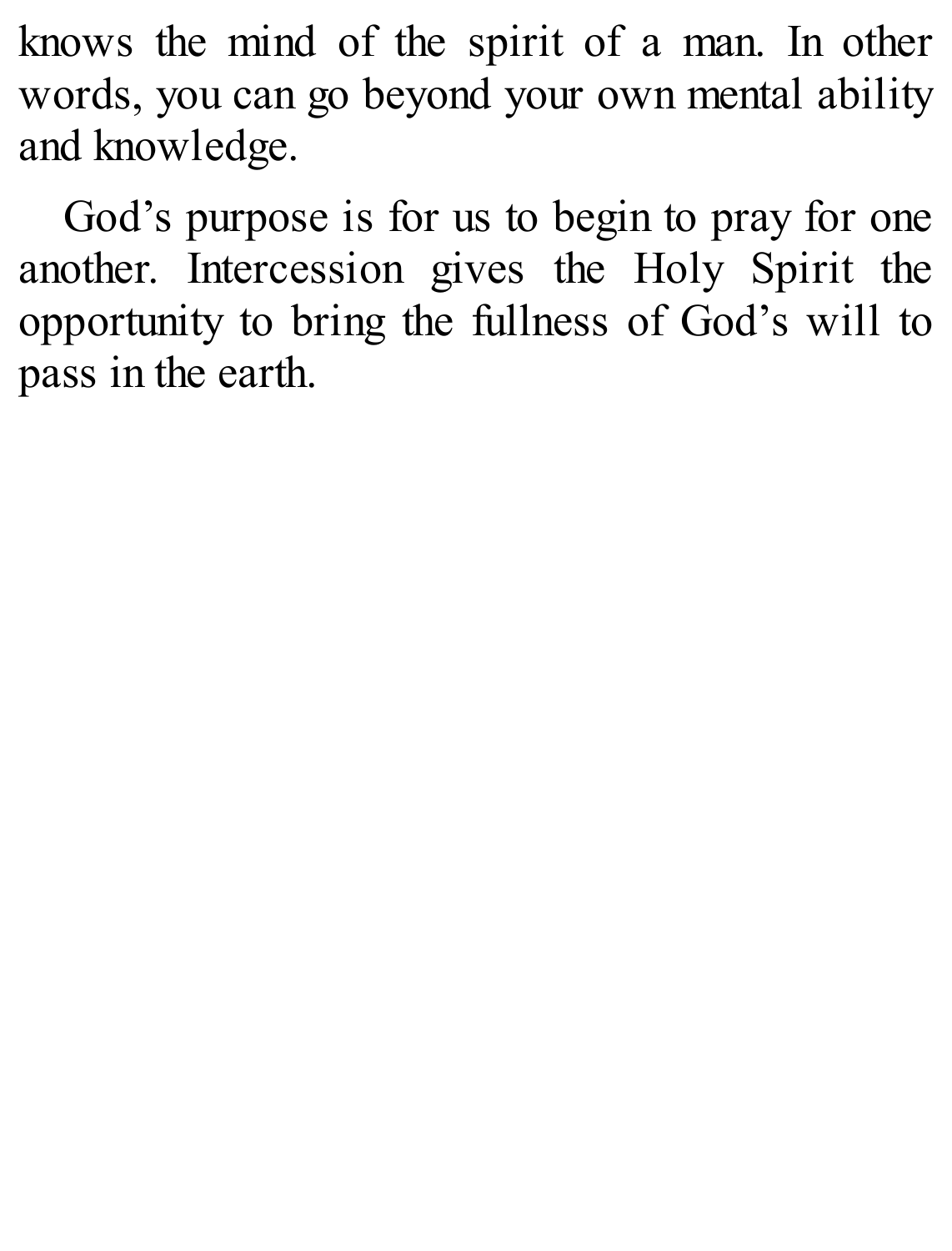## **Chapter 6 Kinds of Prayer**

"Stand therefore....praying always with all prayer and supplication in the Spirit..." (Ephesians 6:14, 18).

God's Word instructs us to "pray always with all prayer." Other translations say, "all kinds of prayer" or "different kinds of prayer." *The Amplified Bible* says, "with all [manner of prayer]." There is more than just one kind of prayer, depending on what you desire from the Lord. Let's discuss each one in the light of God's Word.

### **Prayer of Dedication and Worship**

Then cometh Jesus with them unto a place called Gethsemane, and saith unto the disciples, Sit ye here, while I go and pray yonder. And he took with him Peter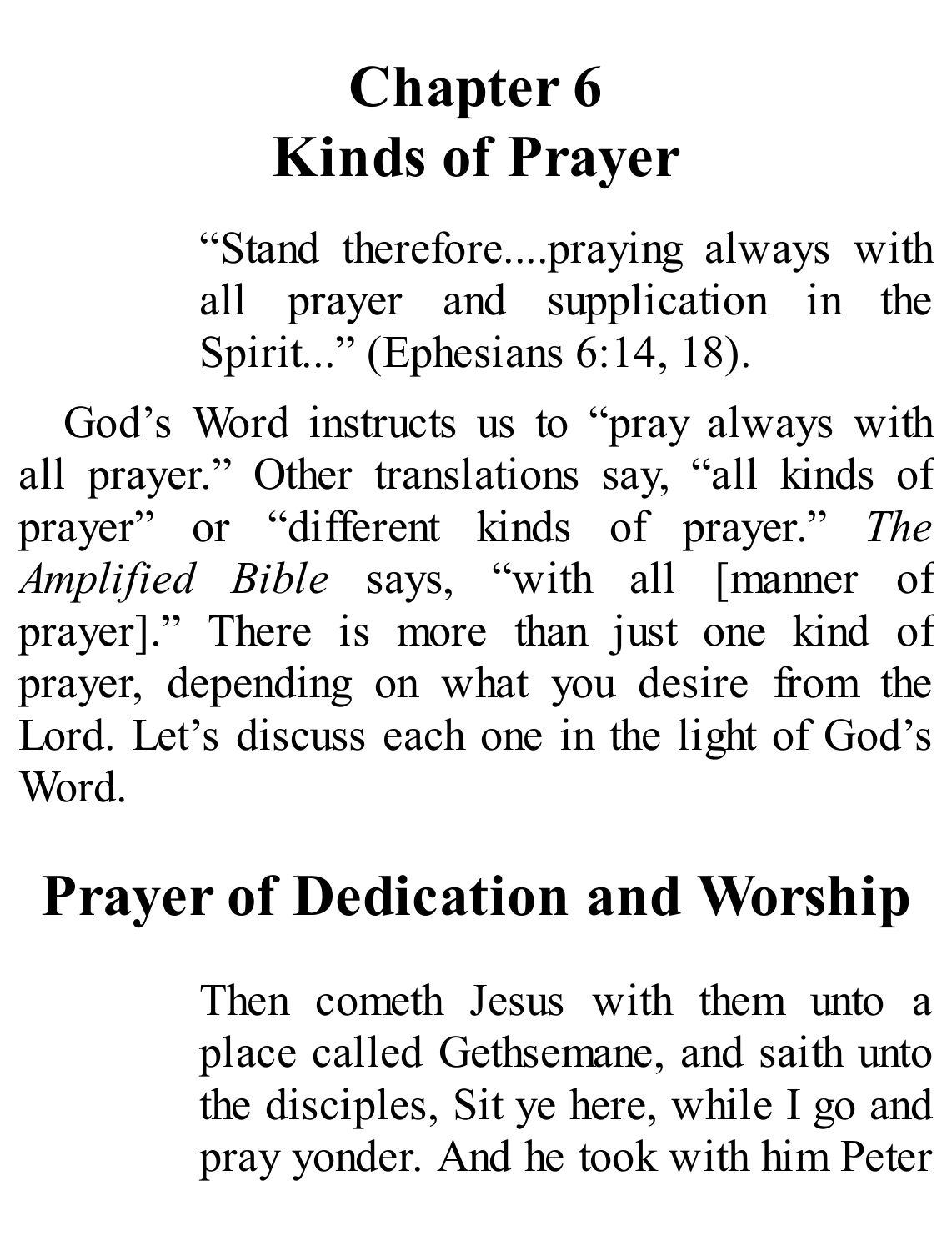and the two sons of Zebedee, and began to be sorrowful and very heavy. Then saith he unto them, My soul is exceeding sorrowful, even unto death: tarry ye here, and watch with me. And he went a little farther, and fell on his face, and prayed, saying, O my Father, if it be possible, let this cup pass from me: nevertheless not as I will, but as thou wilt (Matthew 26:36-39).

The prayer of dedication and worship holds a tremendous amount of power. We need to know how it works and when it is to be used. In the past, it has been misunderstood. When the leper came to Jesus and said, "I know You can make me well…if You will," Jesus said, "I will." He already knew the Father's will was healing. He did not have to pray, "If it be Thy will." God's will is to be done on earth as it is in heaven (Matthew 6:9-10). Heaven has no sickness.

The only time the word "if " would *not* be an expression of unbelief is in the prayer of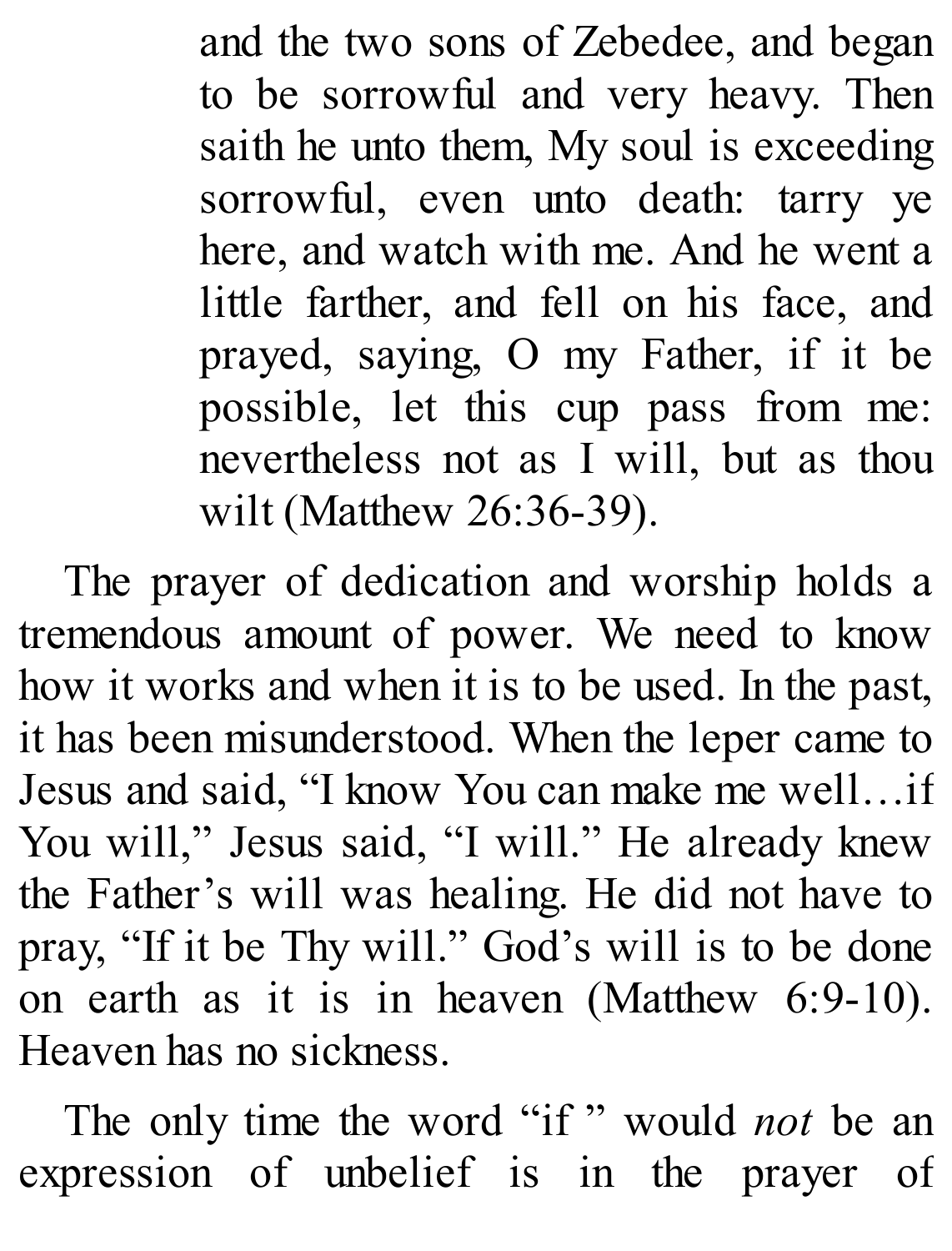dedication and worship. All other times, using the word "if" in prayer can create unbelief. Praying for healing then, whether it be yours or someone else's, is a prayer that changes things so do not use "If it be Thy will."

Unbelief hinders prayer. Most people pray, "If it be Thy will," thinking they are being humble. Actually, they are praying in ignorance of the Word of God.

The prayer of dedication is getting your will in line with God's will to bring success into a situation. It joins you and God, and aims you toward the same goal. So many times people are running in the opposite direction, hoping God is going to support their endeavors. You should get God involved with those endeavors before you ever move! Never be afraid to yield your will to God. He wants you to succeed! His will is always to your advantage. Proverbs 16:3 in *The Amplified Bible* says, "Roll your works upon the Lord [commit and trust them wholly to Him; He will cause your thoughts to become agreeable to His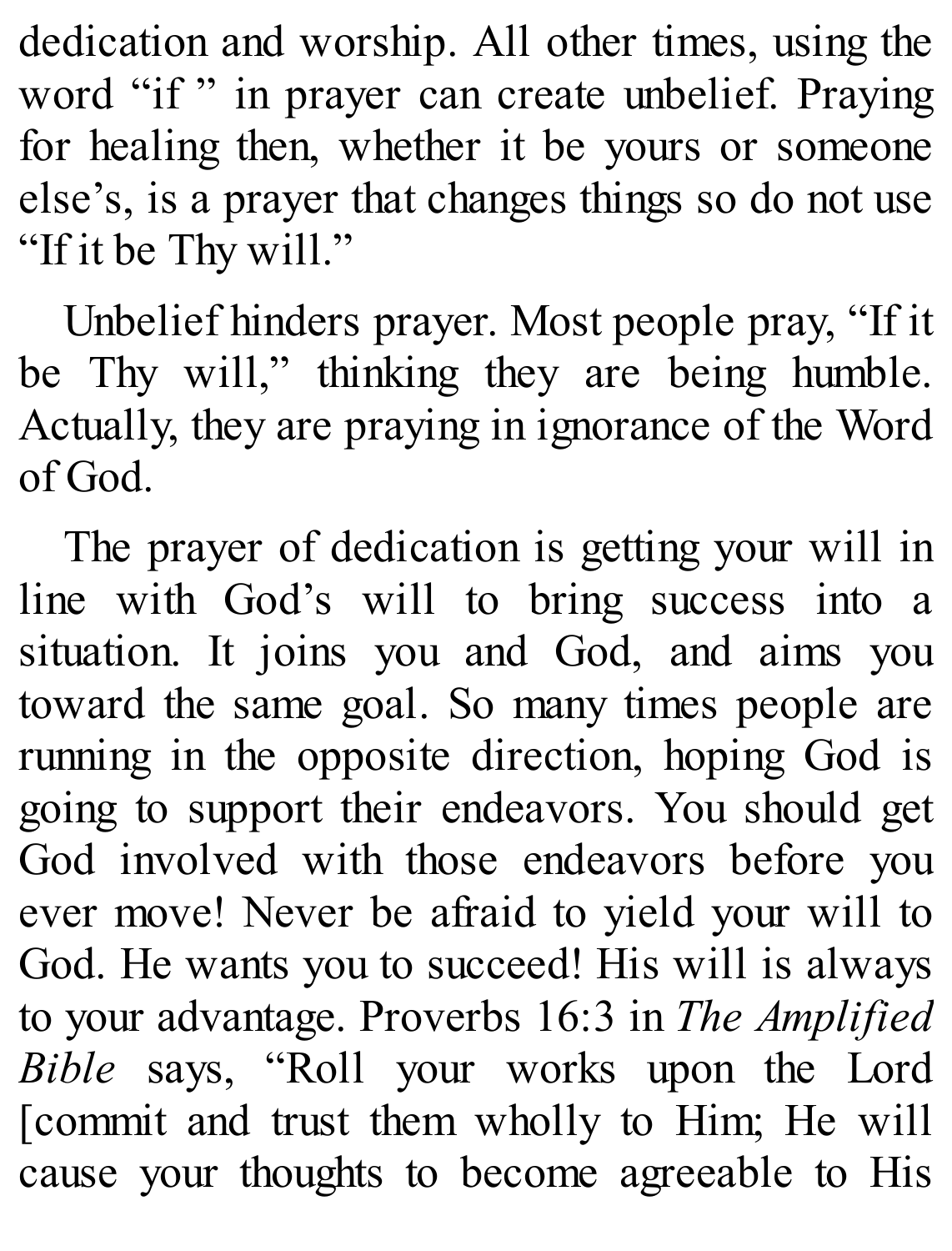will, and] so shall your plans be established and succeed."

When you pray the prayer of dedication and live by it, you will experience the peace of God because you are truly trusting Him. Isaiah 26:3 says, "Thou wilt keep him in perfect peace, whose mind is stayed on thee: because he trusteth in thee."

# **Thanksgiving and Praise**

The Bible says if you pray according to God's will, you know He hears you and you have the petitions you desired of Him (1 John 5:14-15). God's Word is His will.

God is faithful. His Word can be relied on. Don't wait until you can see the manifestation before you believe you have it. That will put you over into an area of waiting and hoping. If you believe you receive when you pray, begin to praise God for the answer.

Faith involves thanksgiving and praise. Philippians 4:6 says, "Be careful for nothing; but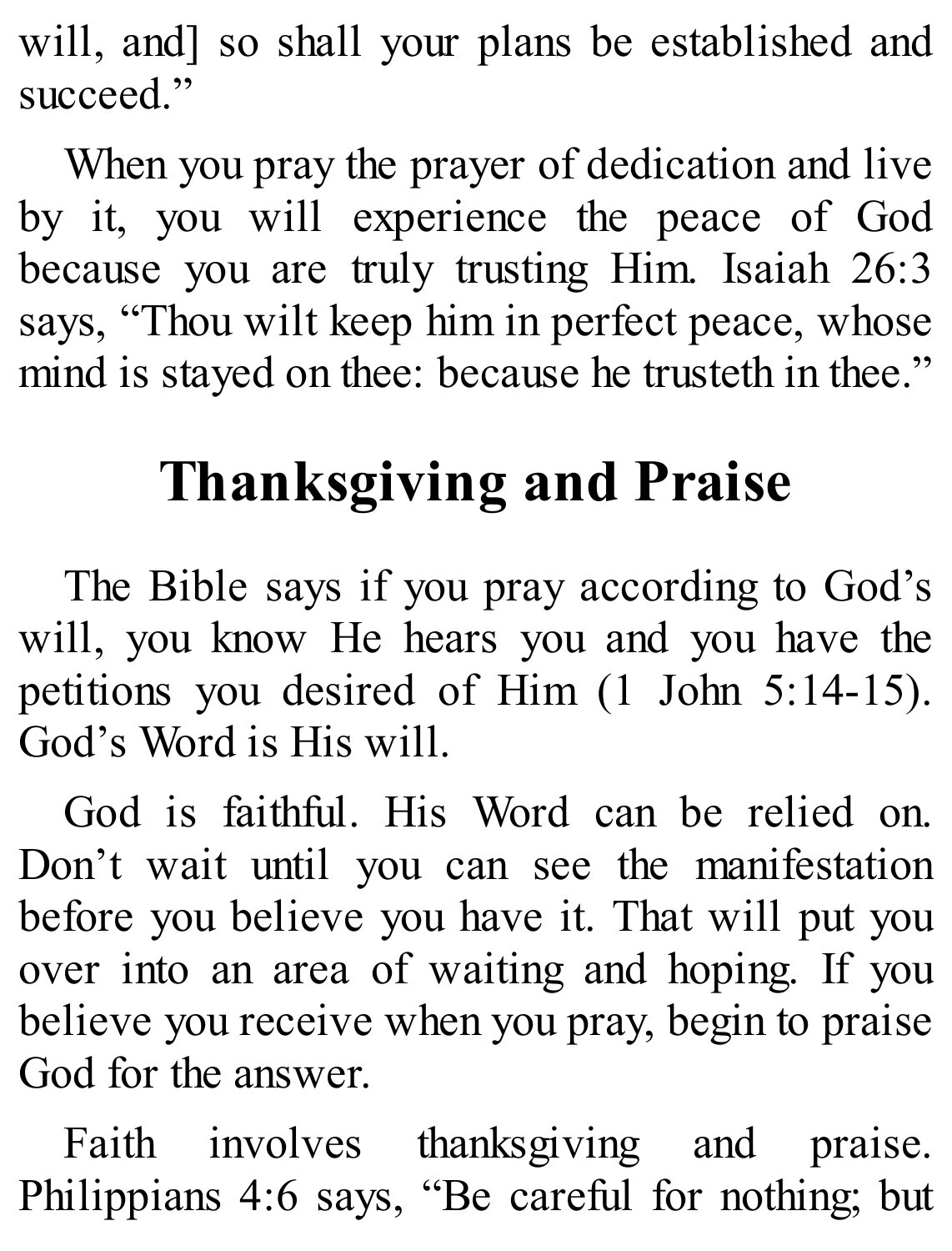in every thing by prayer and supplication with thanksgiving let your requests be made known unto God." Thanksgiving and praise are integral parts of prayer.

You and God are working together. It is your prayer and His power.

Praise is more than just words. There is power in it. God did not ordain praise just so we could brag on Him. Psalm 8:1-2 says, "O Lord our Lord, how excellent is thy name in all the earth! who hast set thy glory above the heavens. Out of the mouth of babes and sucklings hast thou ordained strength because of thine enemies, that thou mightest still the enemy and the avenger." Jesus quoted this verse of scripture and said, "Out of the mouth of babes and sucklings thou hast perfected praise" (Matthew 21:16). Strength and praise are the same according to the Word of God. God ordained praise to stop Satan in his tracks.

Once you have believed that you received because of the Word, your faith is in action. Through praise, you are throwing your faith up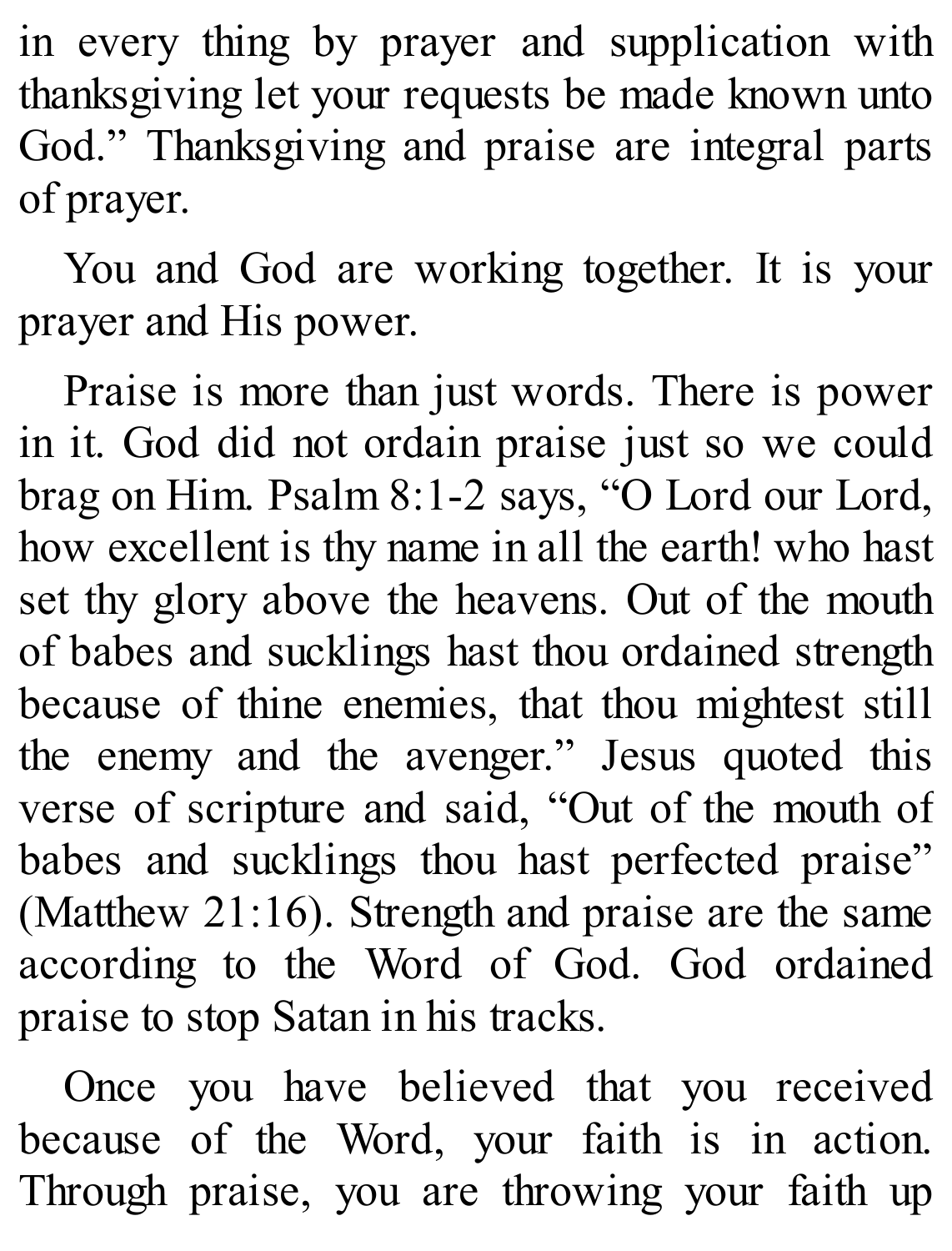against that mountain of adversity in your life. Jesus said if you have faith and doubt not, you can speak to the mountain and it will be removed. You will have what you say. If you quit applying the force of faith, the mountain will not be removed. You want the mountain to keep moving until it sinks into the sea and is completely out of sight! Apply the force of faith by praising God that it is gone!

The only way Satan can stop you and your faith is through unbelief. He does not have power to stop God. He cannot stop that mountain from moving into the sea. The only way he can succeed is to make you quit applying the pressure.

The mountain may be sickness, disease, alcohol, family trouble, financial trouble or any evil work. Jesus bought and paid for the answer to all of it. You cannot face any problem that has not been taken care of through Calvary's Cross.

The psalmist David said, "I will praise thee, O Lord, with my whole heart ; I will show forth all thy marvellous works. I will be glad and rejoice in thee: I will sing praise to thy name, O thou most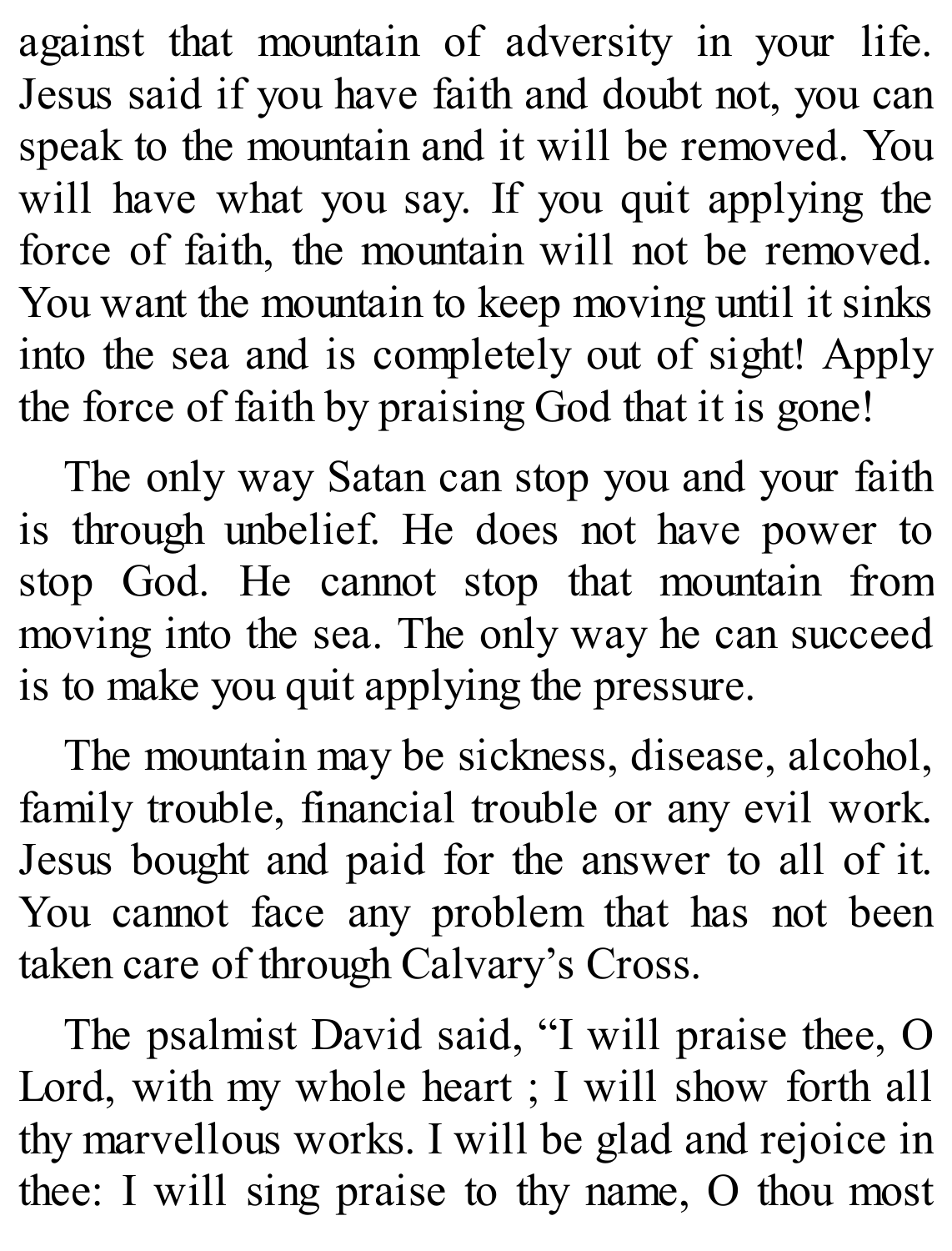High. When mine enemies are turned back, they shall fall and perish at thy presence" (Psalm 9:1-3). He did not say *if.* He said *when* the enemies fall back! As you praise God, those enemies will retreat. The Bible says He inhabits the praises of His people (Psalm 22:3).

Praise is not something you just feel once in a while. God is worthy of your praise. The Bible says to offer the sacrifice of praise. What did Israel do in the Old Testament when they had problems they could not overcome? The priest would offer sacrifices to God to bring Him on the scene and God would stop the onslaught of the enemy. As a new covenant believer, you are a priest of God. No other sacrifice can be offered. Jesus offered the ultimate blood sacrifice. As a priest, you offer the sacrifice of praise. Hebrews 13:15 says, "By him therefore let us offer the sacrifice of praise to God continually, that is, the fruit of our lips giving thanks to his name."

In Luke 17, Jesus ministered to 10 men who had leprosy. They said, "Jesus, Master, have mercy on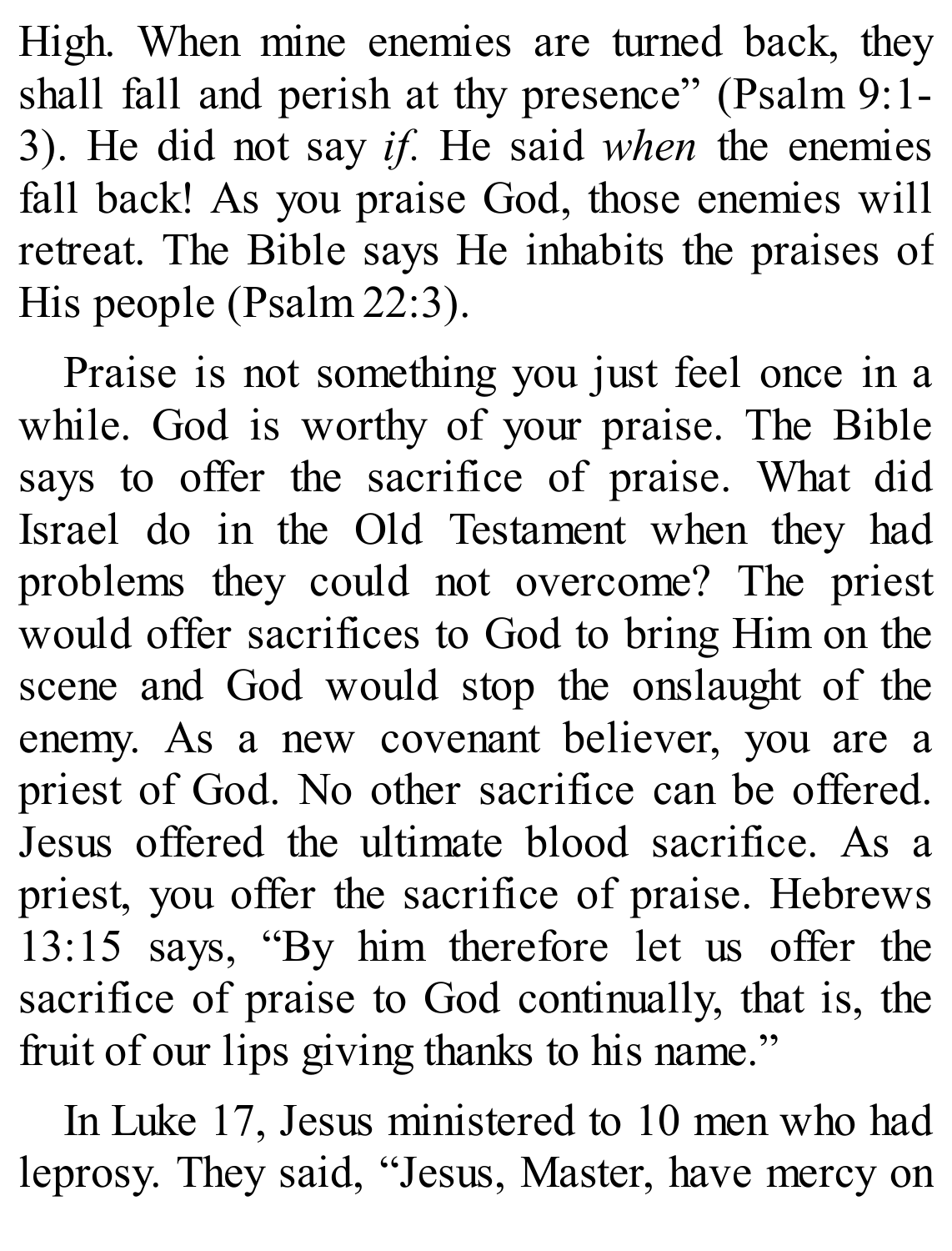us. And when he saw them, he said unto them, Go show yourselves unto the priests. And it came to pass, that, as they went, they were cleansed" (verses 13-14). Verse 15 says, "And one of them, when he saw that he was healed, turned back, and with a loud voice glorified [praised] God." They were all cleansed. But only one praised God unashamedly. Jesus said, "Were not the ten cleansed? but where are the nine?" Then He said to the man, "...Thy faith hath made thee whole" (verse 19). The others were cleansed but he was made whole! His faith kept working. His mountain did not stop at the seashore or sink halfway into the sea! No trace of his mountain was left. Whatever the disease had destroyed was restored.

That is the kind of power you can have right now in your own life. If you are not familiar with praising God, or it makes you feel uncomfortable, ask God to show you how. You can start by reading the Psalms aloud. They speak of the great and mighty works of God. They praise Him for His goodness, power and mercy. God is faithful to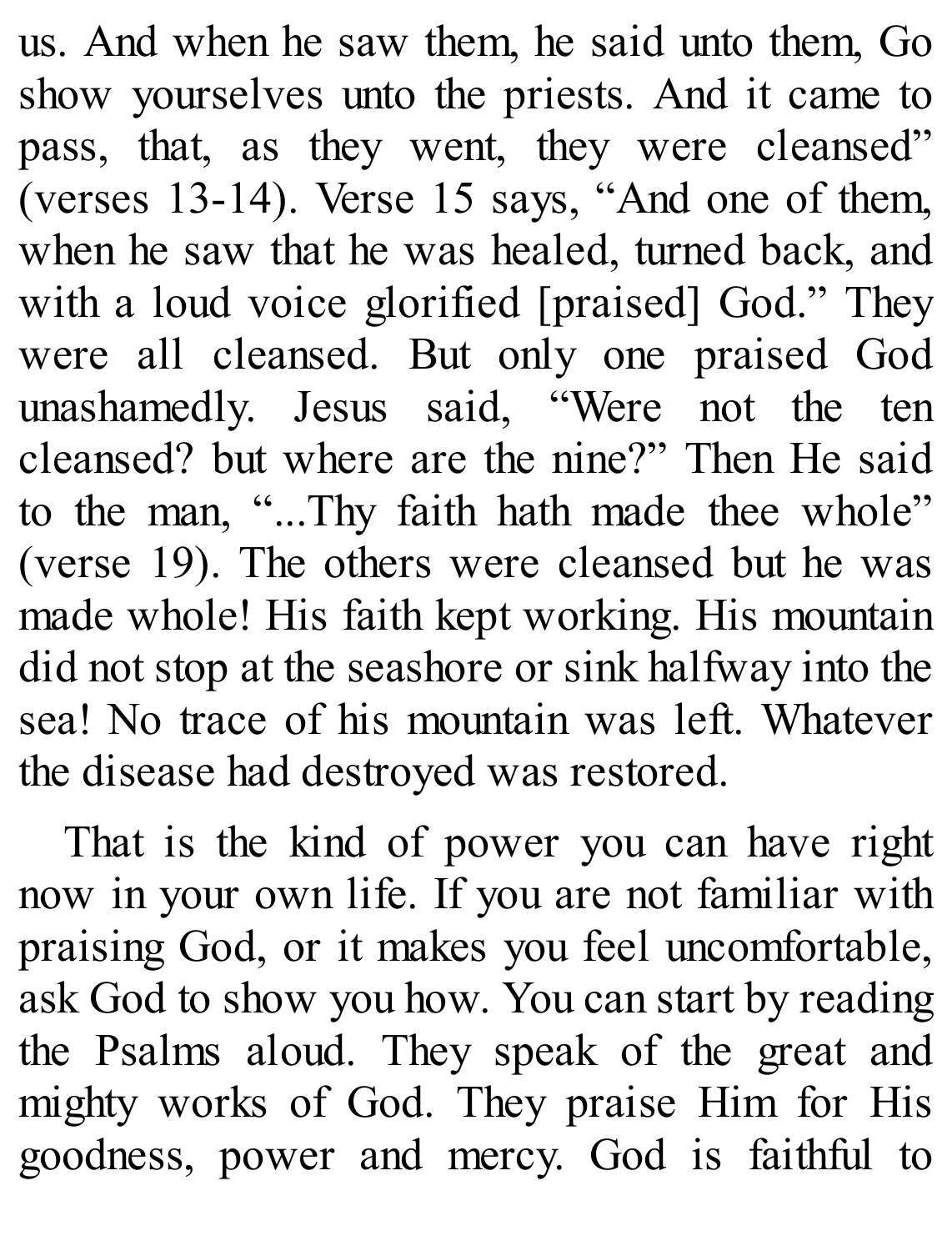perfect your praises!

#### **The Prayer of Committal**

If you will practice what I am about to share with you, this will be the last day you will ever have a worried thought. You can commit yourself and all the cares and worries of your mind to Him and enjoy divine peace.

God is vehemently against worry. It does not produce anything but stress, strain and death. Jesus preached against it. Paul preached against it. The whole Bible is against worry because Satan designed it.

Take Philippians 4:6-7 as a command. "Be careful for nothing; but in every thing by prayer and supplication with thanksgiving let your requests be made known unto God. And the peace of God, which passeth all understanding, shall keep your hearts and minds through Christ Jesus." *The Amplified Bible* says, "Do not fret or have any anxiety about anything." First Peter 5:6-7 says,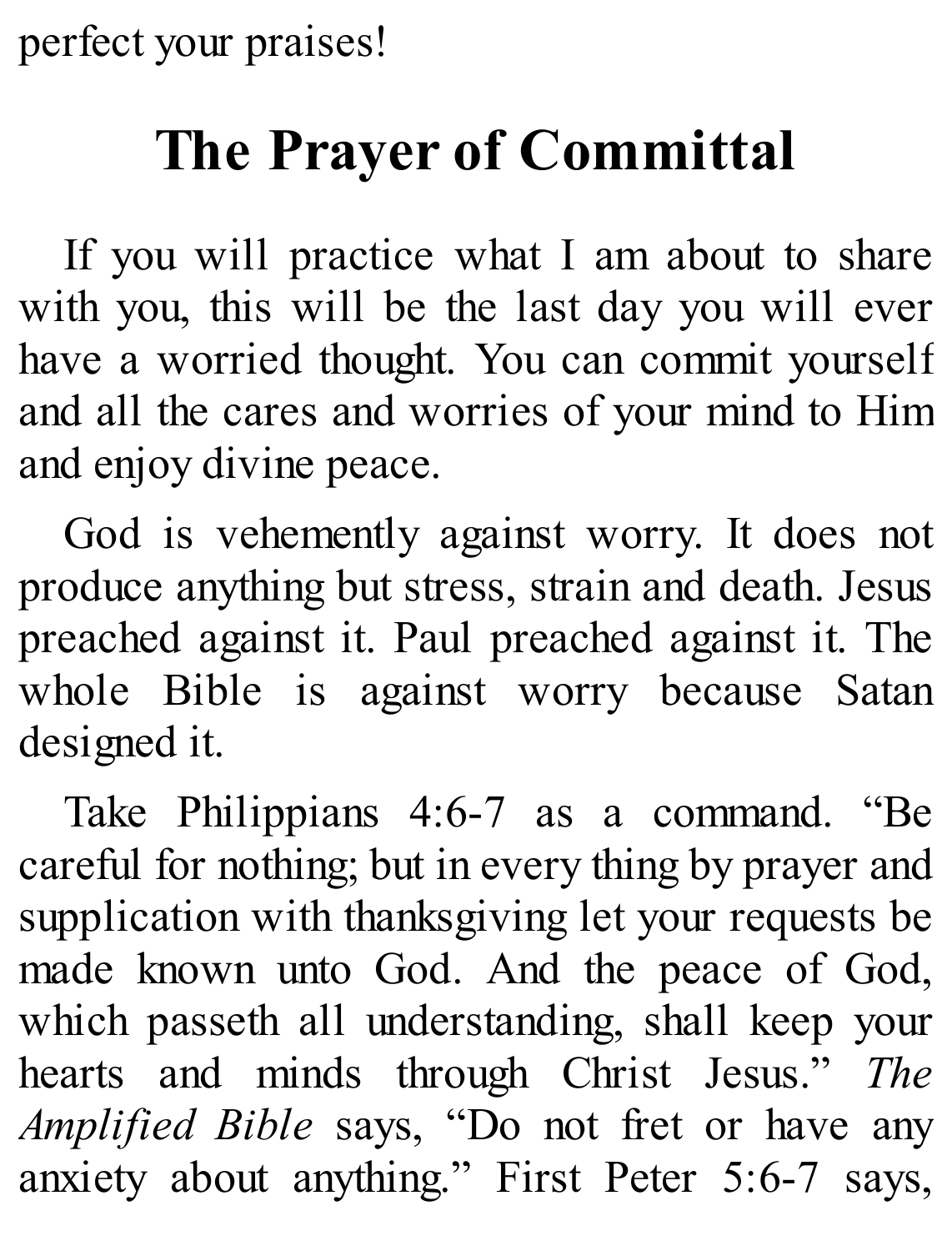"Humble yourselves therefore under the mighty hand of God, that he may exalt you in due time. Casting *all* your care upon him...." Not 75 percent of your care. Not everything but your kids or everything but your finances. Your confession every morning should be, "I do not have a care, because it has been cast over on my Lord." Cast out every worried thought that would trample its way into your thinking. Roll it over onto Him.

For example let's say you were standing about 20 feet away from me and I tossed my car keys to you. If someone else were to come to me and say, "Brother Copeland, I need the keys to your car. I need to use it." I would say, "I can't help you. I cast my keys over on him. I don't have them." I didn't say those keys ceased to exist, nor that he could not have them. I didn't say I couldn't get them back. If I went to get them, you would give them back to me. But if someone wants the car keys, they will have to talk to you because I cast them over on you.

That's what we need to do with our cares. We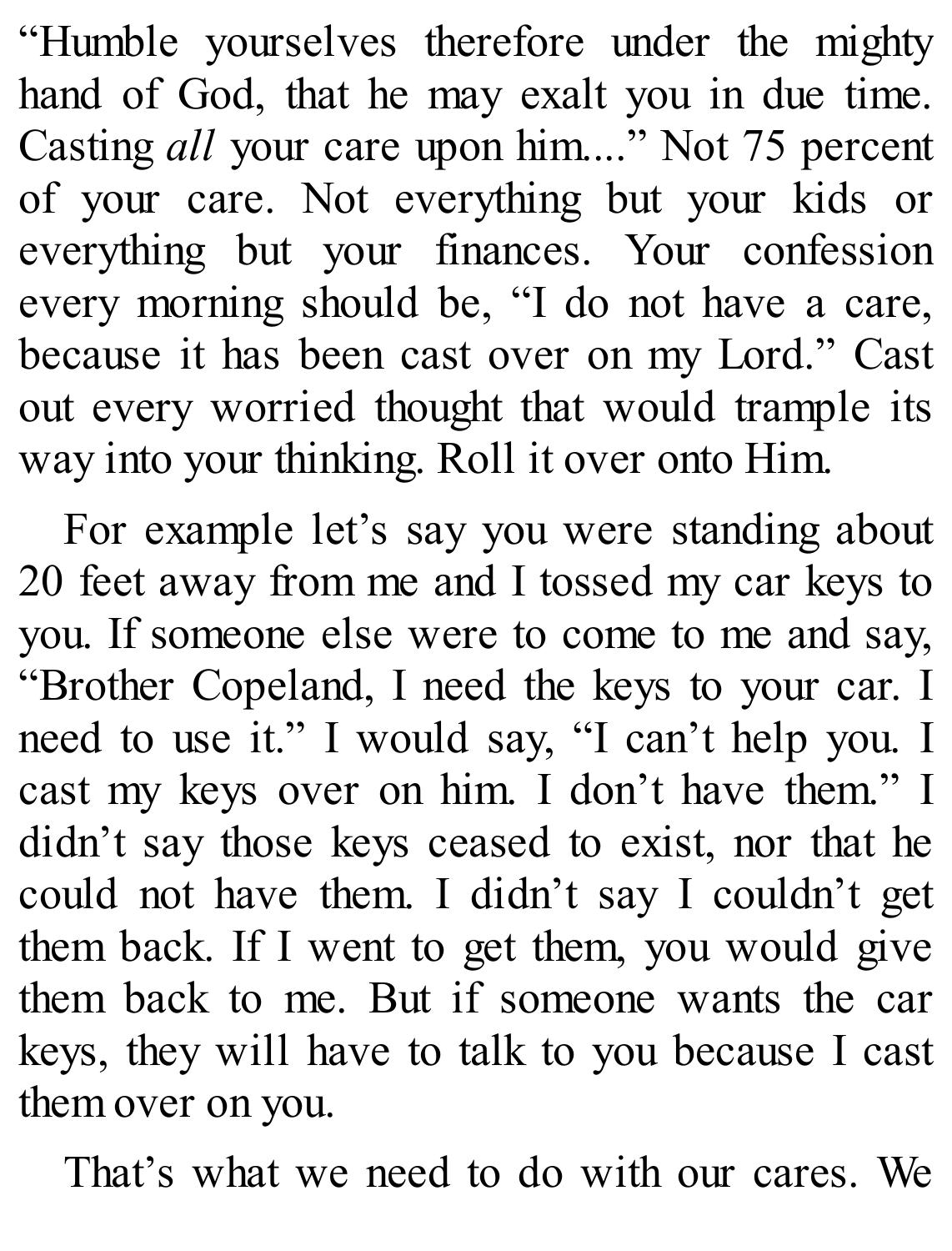must cast them over on the Lord and not take them back! If Satan brings a worried thought to your mind, saying, *What if...,* you can tell him to talk to God about it. It is in His hands, not yours!

Many people want God to supernaturally remove their worry. But that's not the way to get the peace of God. God's peace comes by acting on His Word that says to cast all of your worry and anxiety over on Him. You must replace those thoughts with the Word. Philippians 4:8 says to think on "whatsoever things are true…honest… just…lovely...of good report ; if there be any virtue, and if there be any praise, think on these things."

You are the one who must control your mind. The Word says the peace of God will garrison and mount guard over your heart and mind (Philippians 4:7, *The Amplified Bible).* But you are going to have to do something. You must keep your thoughts under control.

Second Corinthians 10:5 says, "Casting down imaginations, and every high thing that exalteth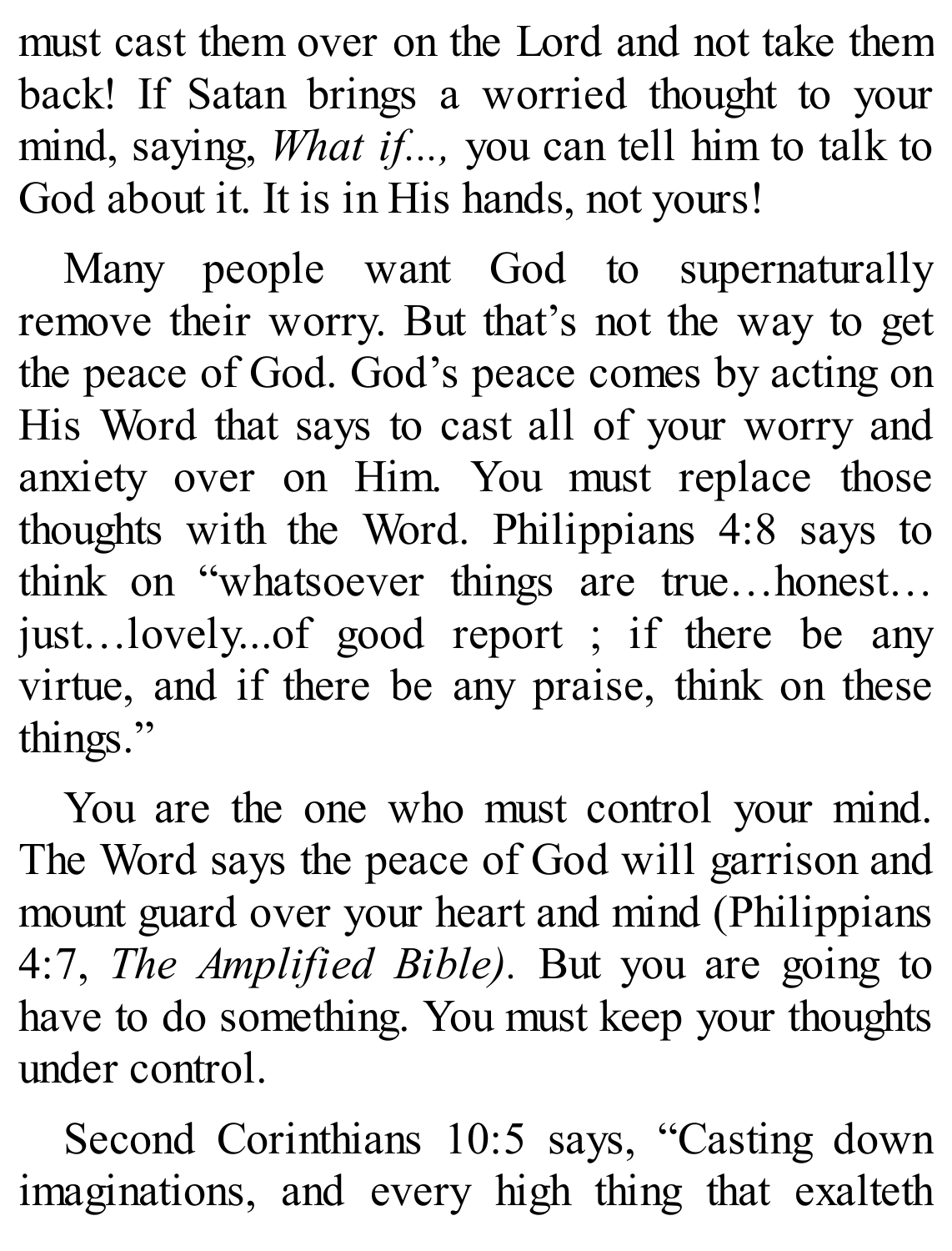itself against the knowledge of God, and bringing into captivity every thought to the obedience of Christ." People have told me they can't quit worrying. They can! Anyone can stop worrying. The verse before that says the weapons of our warfare are not carnal, but powerful through God to the pulling down of strongholds. The strongholds of Satan are in the mind. He makes suggestions like, *It won't work this time,* and *What if...* and, *But....*

The power of God begins to operate when you cast your care over on Him. As long as you worry about it, you only hinder the flow of His power and tie His hands.

Meditate on these three scriptures: 1 Peter 5:6- 7; 2 Corinthians 10:5 and Philippians 4:6. Joshua 1:8 says if you will meditate in the Word day and night, you will be able to see how to do it. Philippians 4:9 says, "Those things, which ye have both learned, and received, and heard, and seen in me, do...." As you give your attention to these scriptures, the Holy Spirit will reveal this truth to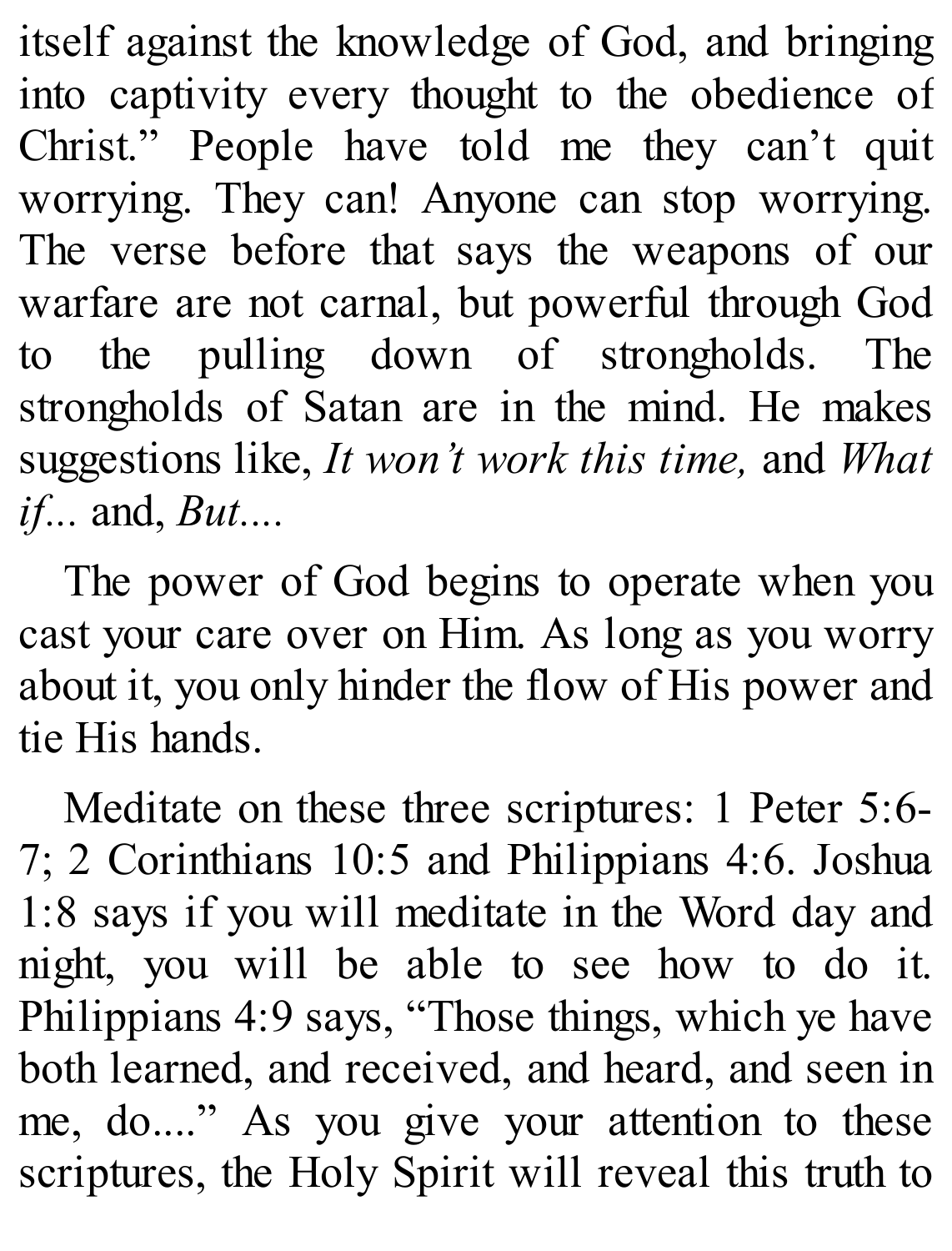you and you will then be able to act on it!

Philippians 4:13 is the finale: "I can do all things through Christ which strengtheneth me." You don't have to worry again. The greater One dwells in you. He is able to put you over. Commit to it. You will never worry again.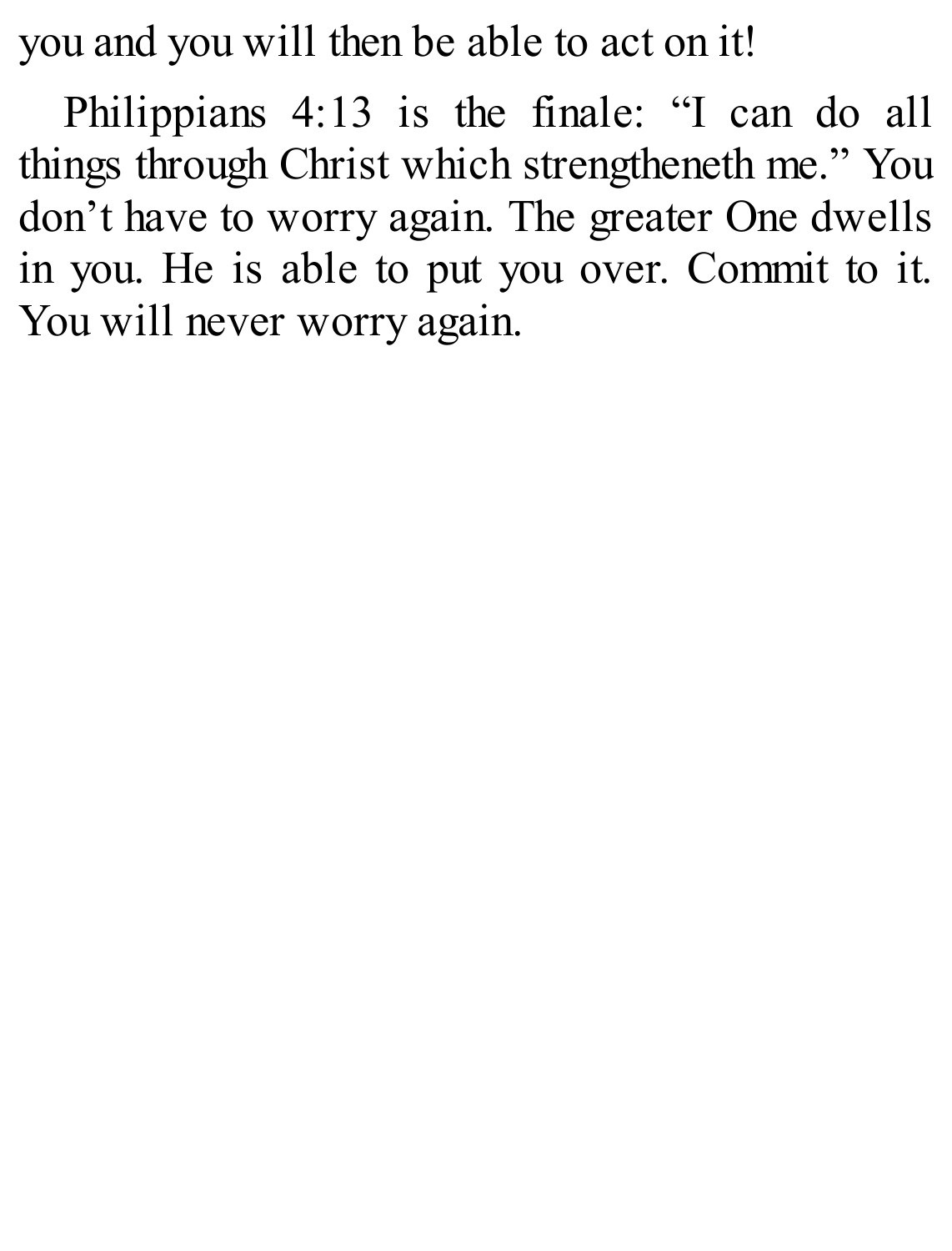## **Chapter 7 Fasting and Prayer**

There are two categories of fasting: a proclaimed fast (Joel 1:14), and a personal fast as Jesus described in Matthew 6.

First, you do not fast to impress God. Some people think that if they fast long enough, it will influence Him to do something for them. Punishing yourself does not impress the Lord. It will only make you very, very hungry! Fasting changes you, not God.

Let's look at a proclaimed fast. Sometimes situations arise in which you need divine direction. A proclaimed fast brings believers into a place of hearing from God. When you find out how to pray about the situation, you can move in the same area of faith in one accord.

Second Chronicles 20:1-6 says:

It came to pass after this also, that the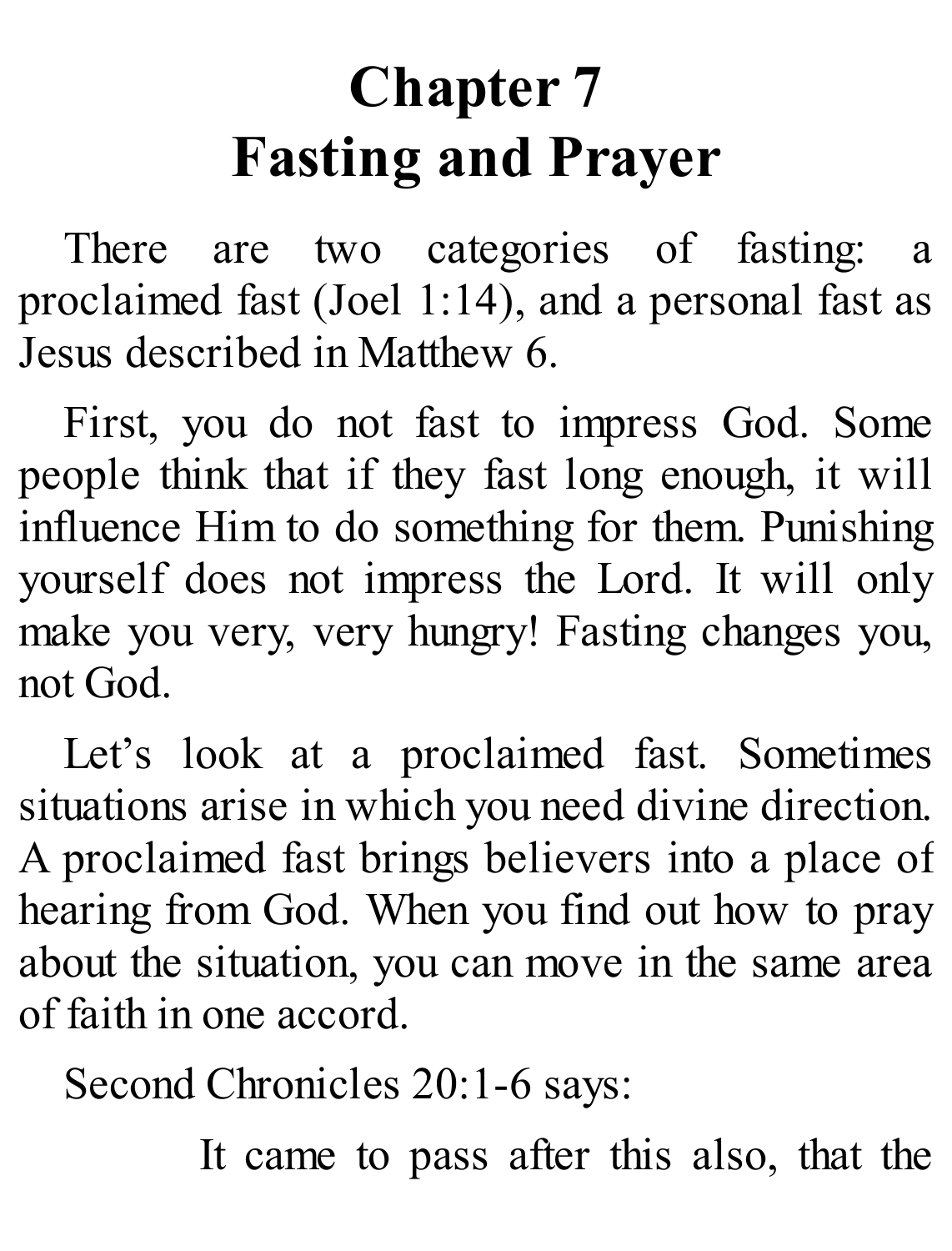children of Moab, and the children of Ammon, and with them other beside the Ammonites, came against Jehoshaphat to battle. Then there came some that told Jehoshaphat, saying, There cometh a great multitude against thee from beyond the sea on this side Syria; and, behold, they be in Hazazontamar, which is Engedi. And Jehoshaphat feared, and set himself to seek the Lord, and proclaimed a fast throughout all Judah.... And Jehoshaphat stood in the congregation of Judah and Jerusalem, in the house of the Lord, before the new court, and said, O Lord God of our fathers, art not thou God in heaven.... And in thine hand is there not power and might, so that none is able to withstand thee?

The main reason a proclaimed fast brings results is because it directs people's minds toward God. They drop all other things and center their attention on Him. This brings His manifest presence in their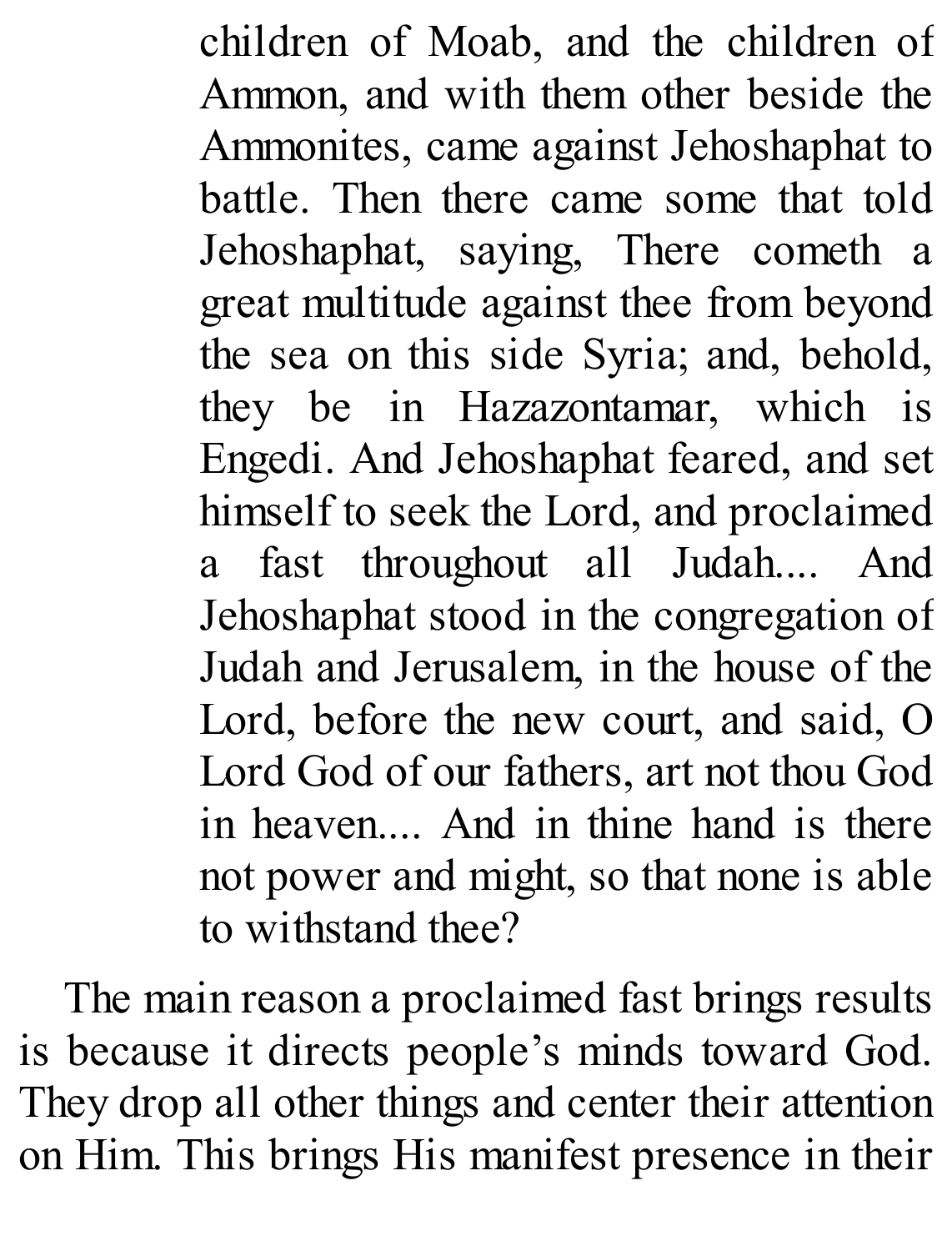midst.

While the believers in 2 Chronicles were in one accord, it says, "Then upon Jahaziel the son of Zechariah, the son of Benaiah, the son of Jeiel, the son of Mattaniah, a Levite of the sons of Asaph, came the spirit of the Lord in the midst of the congregation" (verse 14). Did you notice that the Spirit of God did not come on Jehoshaphat? He was the leader. Thank God someone in the congregation was sensitive to the Holy Spirit! "And he said, Hearken ye, all Judah, and ye inhabitants of Jerusalem, and thou king Jehoshaphat, Thus saith the Lord unto you, Be not afraid nor dismayed by reason of this great multitude; for the battle is not yours, but God's" (verse 15). Imagine how good that sounded to their ears! The Holy Ghost spoke. That is what they were seeking.

This principle will also work in our day. A New Testament example is found in Acts 13:1-2: "Now there were in the church that was at Antioch certain prophets and teachers.... As they ministered to the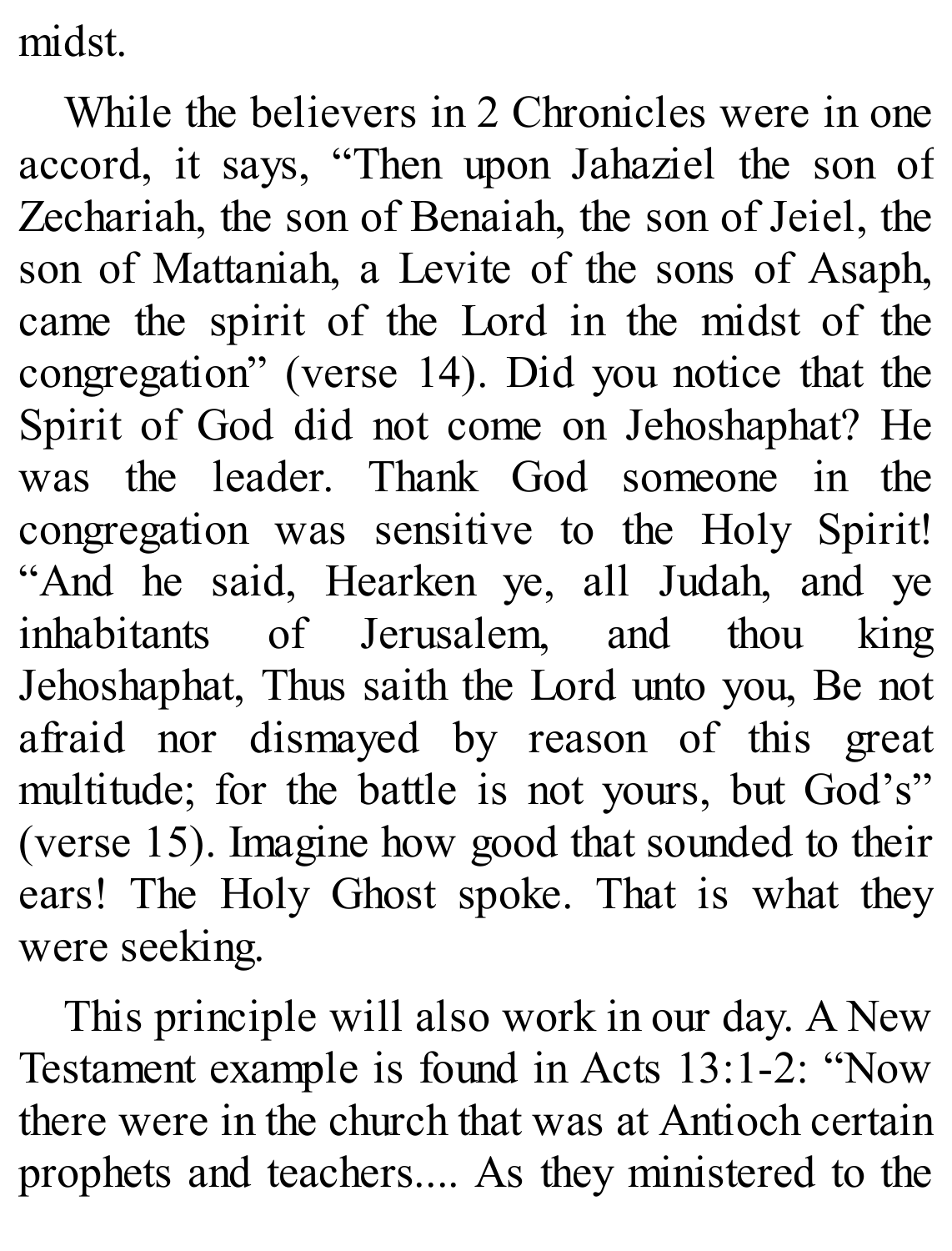Lord, and fasted, the Holy Ghost said, Separate me Barnabas and Saul for the work whereunto I have called them." That assignment brought into being two-thirds of the New Testament. What an important day! Those men did not realize the magnitude of God's plan. They were simply being obedient.

The Holy Ghost spoke in the midst of a group of ordinary men who were fasting, praying and ministering to the Lord. This set into motion something that absolutely changed the world!

In that kind of atmosphere, God is given the opportunity to speak. A proclaimed fast is valuable and effective then, because it causes unity and singleness of purpose. It operates on the same principle as the prayer of agreement or united prayer—it produces power.

These believers received their instructions from God. They laid their hands on Saul and Barnabas and sent them forth. The results of their ministry were astounding!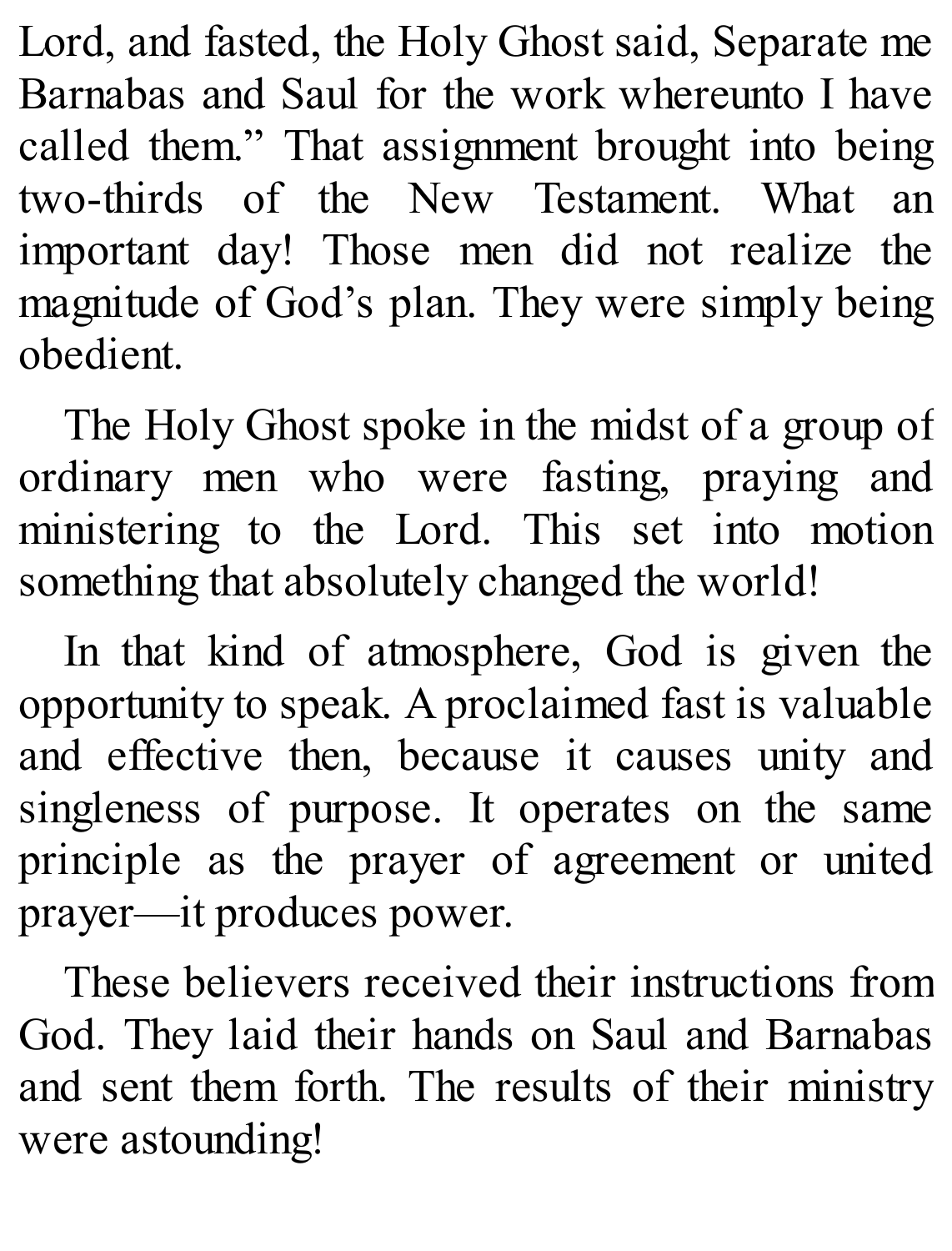By contrast, in Matthew 6:16-18, Jesus spoke of the personal fast. "Moreover when ye fast, be not, as the hypocrites, of a sad countenance: for they disfigure their faces, that they may appear unto men to fast. Verily I say unto you, They have their reward. But thou, when thou fastest, anoint thine head, and wash thy face; that thou appear not unto men to fast, but unto thy Father which is in secret : and thy Father, which seeth in secret, shall reward thee openly." Jesus really put the responsibility on you and me here. He did not say, *if* you fast, He said *when* you fast.

Rewards for personal fasting are on two different levels. One is from the admiration of men. They say, "Oh, can he fast! I wish I could do that. Don't you know he's spiritual." Jesus said not to be a hypocrite and look sad, making it obvious to men that you are fasting.

An open reward comes from God when you fast in secret. You can believe for this reward when you go into the fast. Be specific about its purpose. If you believe for the reward at the outset, the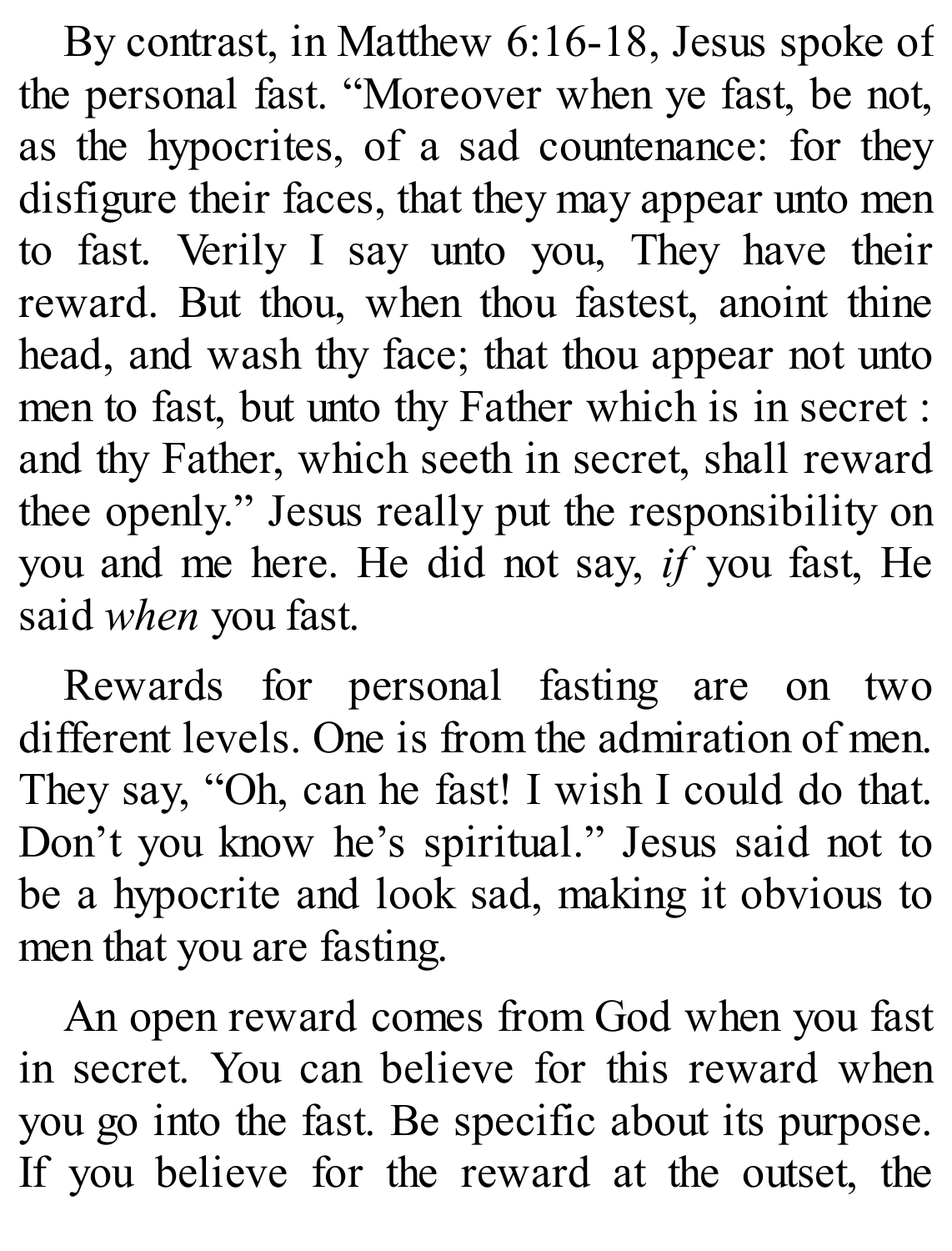pressure from your physical body will lessen. Remembering the results, and the reward being obtained, makes fasting easier.

Fasting in the New Testament is not for chastisement. *Chastise* means "to instruct." "For whom the Lord loveth he chasteneth..." (Hebrews 12:6). He uses His Word to teach you.

New Testament and Old Testament repentance are two different things. Old Testament repentance meant to be sorry to the point of self-infliction or mourning. Under the New Covenant, the word *repentance* means "to completely turn around, to change your mind."

If you are a born-again Christian, God will not chastise you through physical punishment. He will instruct you spiritually (Hebrews 12:9). Jesus said, "The words that I speak unto you, they are spirit, and they are life" (John 6:63). He will use His Word.

How did Peter move the men's hearts on the Day of Pentecost? With the words he preached. They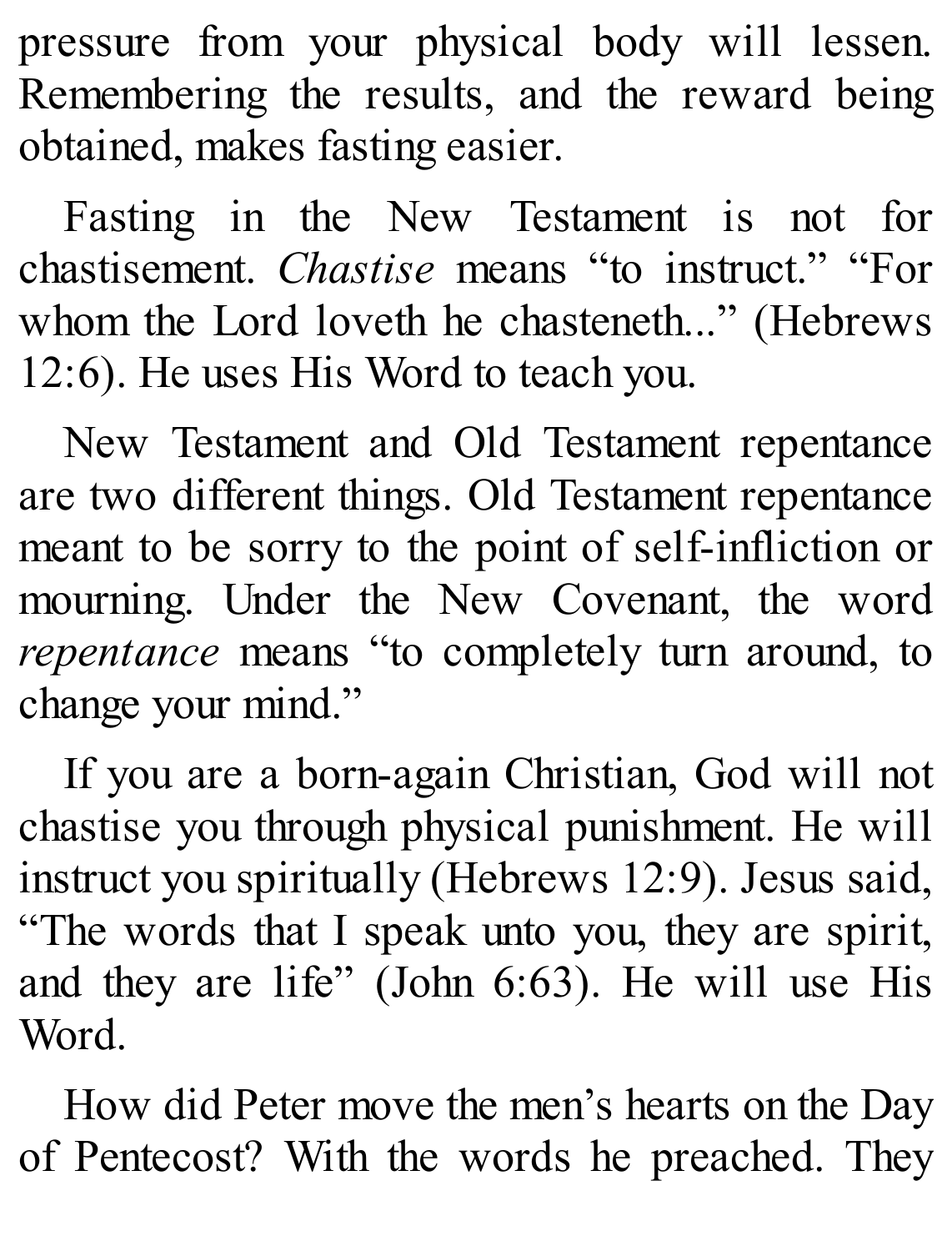were anointed, Holy Ghost-filled words that pricked their hearts. The Bible says the Word of God is good for reproof and correction (2 Timothy 3:16). In the literal Hebrew, Isaiah 53:5 says, "He bore our chastisement by punishment." You never, ever have to be punished by God. He deals with you through His Word!

Punishment is not in God's order of things for His family. He is available to lead and care for you. His desire is to abundantly supply your every need according to His riches in glory.

With these things in mind, let's study Isaiah 58. God explains the kind of fast to which He is calling the Body of Christ. He said, "Is not this the fast that I have chosen? to loose the bands of wickedness, to undo the heavy burdens, and to let the oppressed go free, and that ye break every yoke?" (verse 6).

We have been delivered from the power of darkness through the substitutionary sacrifice of Jesus. The price has been paid. If there is any oppressive yoke, the believer can and should be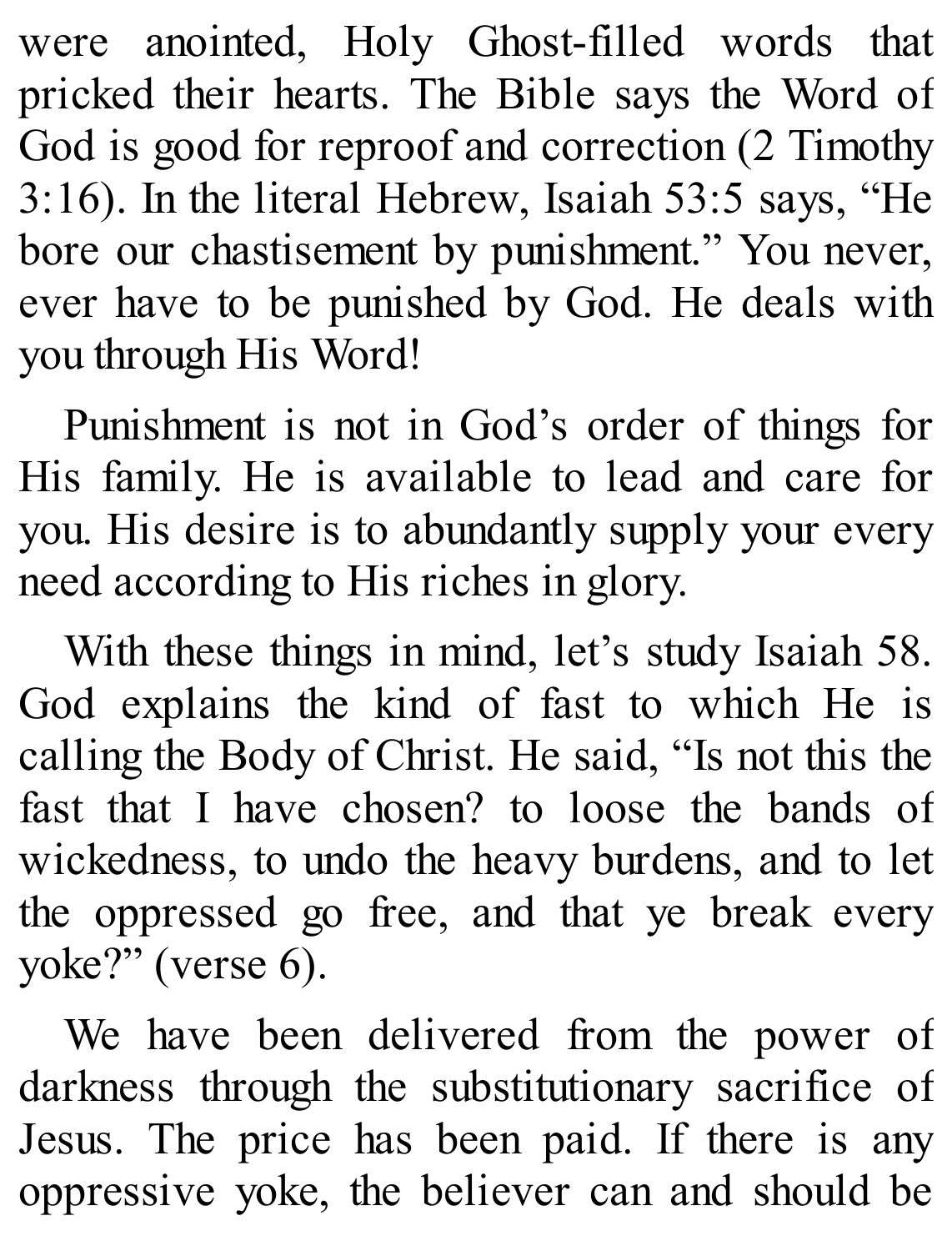free from it. This is the fast that God has chosen: to loose the bands of wickedness, to undo the heavy burdens, to let the oppressed go free and to break *every* enslaving yoke. You can fast to set your whole congregation free of Satan's oppression. God calls us to fast to bring the spirit man into ascendancy over the flesh. This enhances intercession and sets the captives free!

There are also personal, spiritual rewards. Isaiah 58:8 says, "Then [when you have fasted] shall thy light break forth as the morning, and thine health shall spring forth speedily...." What is the light of God? Psalm 119:130 says, "The entrance of thy words giveth light...." You begin to receive things from the light of God's Word. He will reveal His Word to you. When you have revelation knowledge of the Word you have confidence in it.

God told Joshua to meditate on the Word day and night so he would observe to do all that was written in it (Joshua 1:8). In other words, it will be revealed to you how to act on what is written in the Word.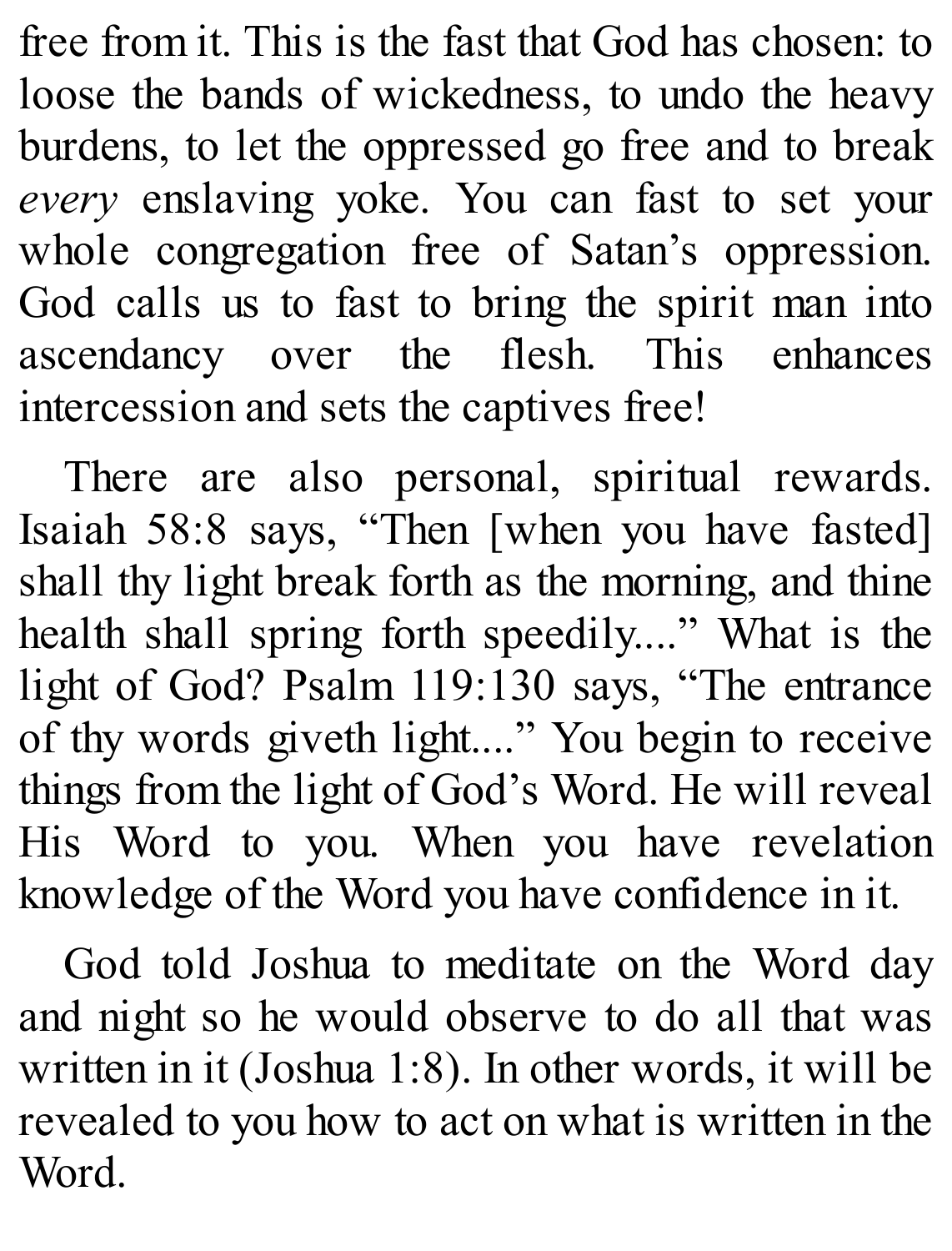He also said your health would spring forth speedily. Many Christians are not walking in divine health because they are ruled by the flesh. Fasting causes the spirit man to dominate the flesh. Faith for healing is easy when you are walking in the spirit.

Isaiah 58:8 in *The Amplified Bible* continues to say the glory of God will be your rear guard. The armor of God described in Ephesians 6 is all frontal.

Conditional to this fast is that all strife, talebearing and backbiting be purged. Every form of false, unkind or unjust speaking must be put away. The believer *must* operate in the love of God. Paul said, "Though I bestow all my goods to feed the poor...and have not charity, it profiteth me nothing" (1 Corinthians 13:3).

When the believer operates in the love of God, it prevents Satan from coming in and destroying the effectiveness of the fast. If you are not operating in love, your fasting will not profit you.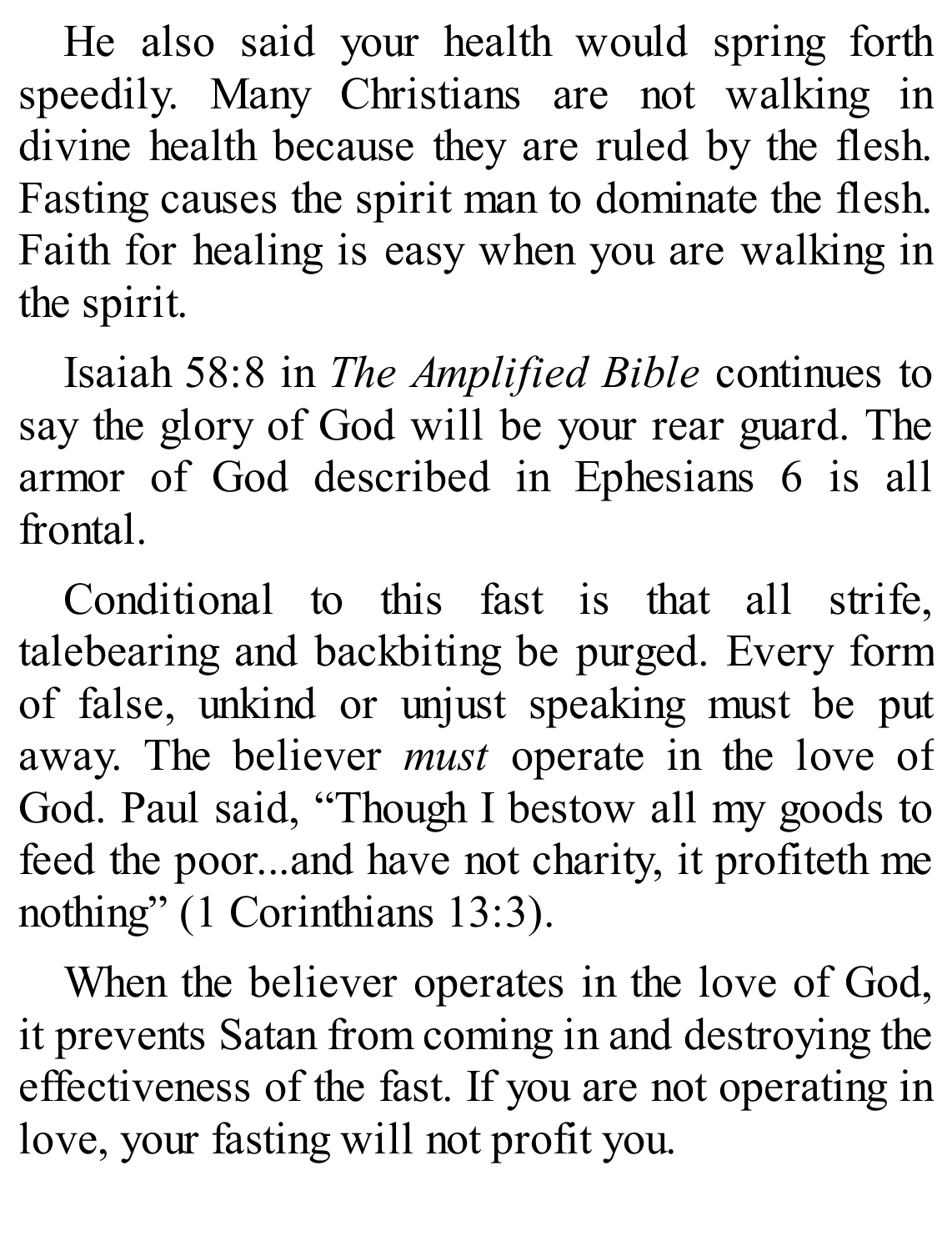Fasting helps you to tune in to the spirit realm where healing—and all your inheritance—already belongs to you. Fasting will shut down the influences of the five physical senses so you can walk in the spirit. Your healing, victory, strength, faith and the power of God are all in the spirit. You fast so you can walk in the spirit and enjoy your inheritance.

This is what Jesus meant when the disciples came to Him and said, "Why could not we cast him [the devil] out?" (Mark 9:28). Jesus did not say, "Because you haven't fasted." He had said earlier, "Because of your unbelief " (Matthew 17:20). He had already given them the power to cast the devil out (Luke 10:19). They had been letting their flesh rule them. They were not fasting, praying and meditating on what Jesus had told them.

Jesus separated Himself to pray and fast regularly. He could minister to the people in faith. He stayed tapped in to His power source—the Holy Spirit. He lived in obedience to God. A fasted life, which is fasting and praying, spending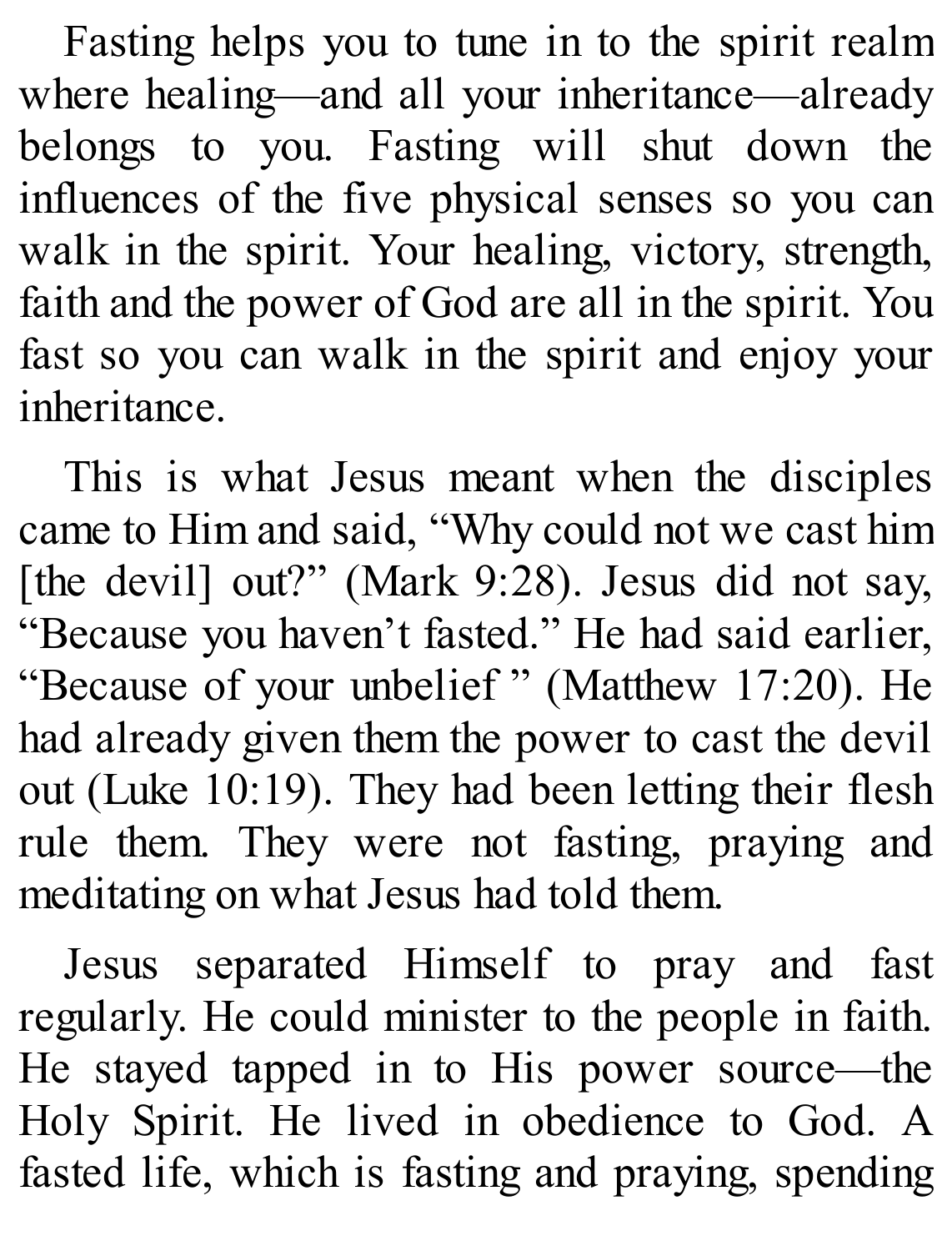time in the Word, and ministering to the Lord will keep you in a position to receive from God.

Take the time to get before God. Separate yourself from the things of the world, and fast. I am talking about fasting with rewards. Jesus said the Father would reward you.

Sometimes the only reward I seek in a fast is the deliverance of a friend, a situation that needs correcting, or God's anointing to minister more effectively. I fast and expect the anointing of God to operate.

A man living a fasted life lays things aside just to be with God. Once I fasted my newspaper. I had been spending anywhere from 15 minutes to an hour reading it each day. For one week I laid it aside to read the Word of God instead. Years have come and gone and I have not gone back to it. God honored that fast.

If you really want to enjoy life and break completely out of the ordinary, begin to live the high life of which Jesus spoke. He said if you will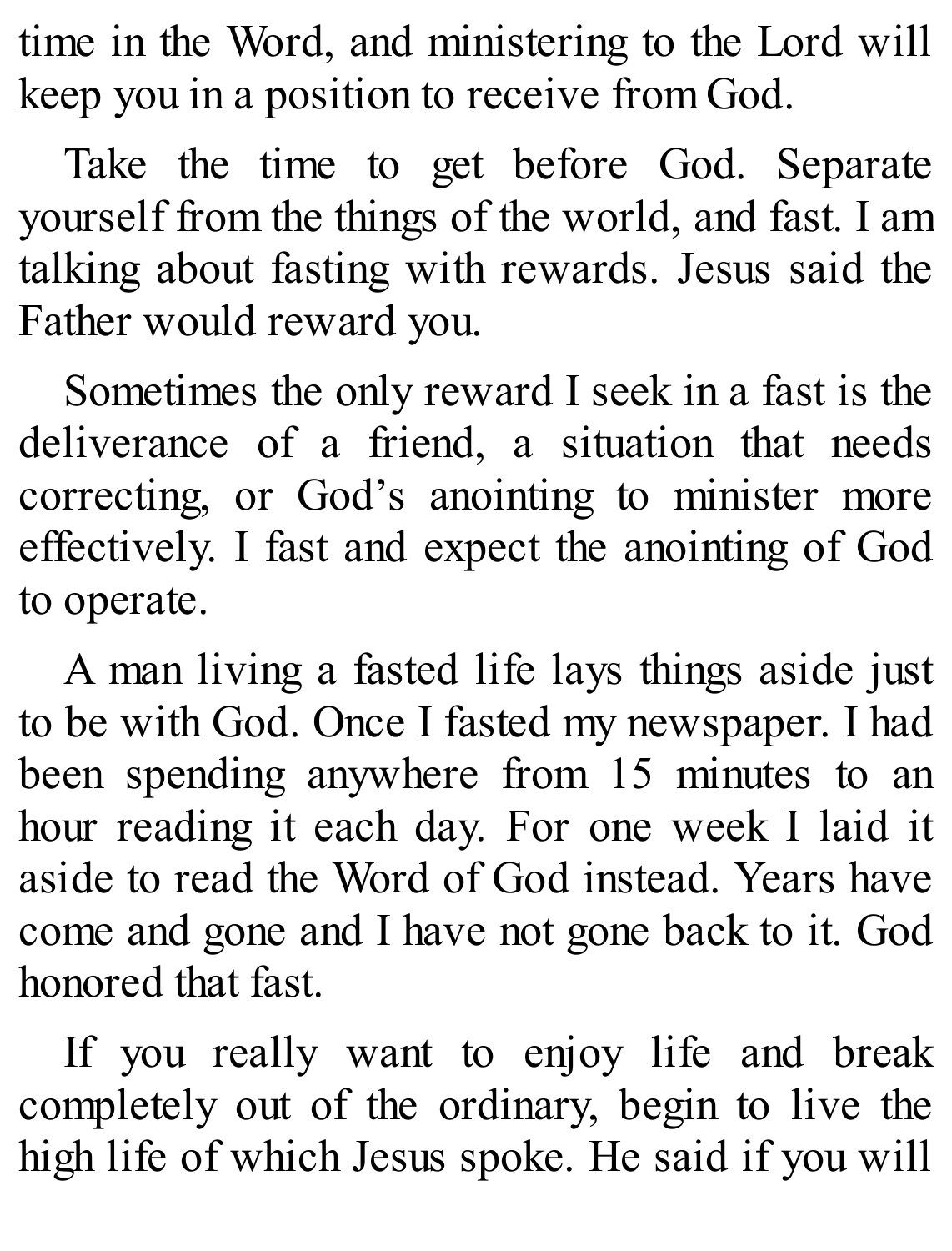lose your life for His sake, you'll find it (Matthew 10:39). The Greek text says, "If you'll give up that low life, you will find the high life." This is one of the ways you shed the low life. The high life in the realm of the spirit is more than exciting! It is not just a religion full of "dos" and "don'ts."

As you begin to live the fasted life, the power in the spirit will begin to work for you. You will be building your foundation on God. A fasted life is one that feeds on the Word of God all the time and separates itself to God. It is a life consecrated and dedicated to Him.

Here is a five-step checklist for fasting. Put yourself in a position to receive from God spiritually. You can take these steps and order your thinking by them:

- 1. Decide the purpose of the fast.
- 2. Proclaim the fast before the Lord.
- 3. Believe you receive the reward (Matthew 6:18)—before the fast. The reward will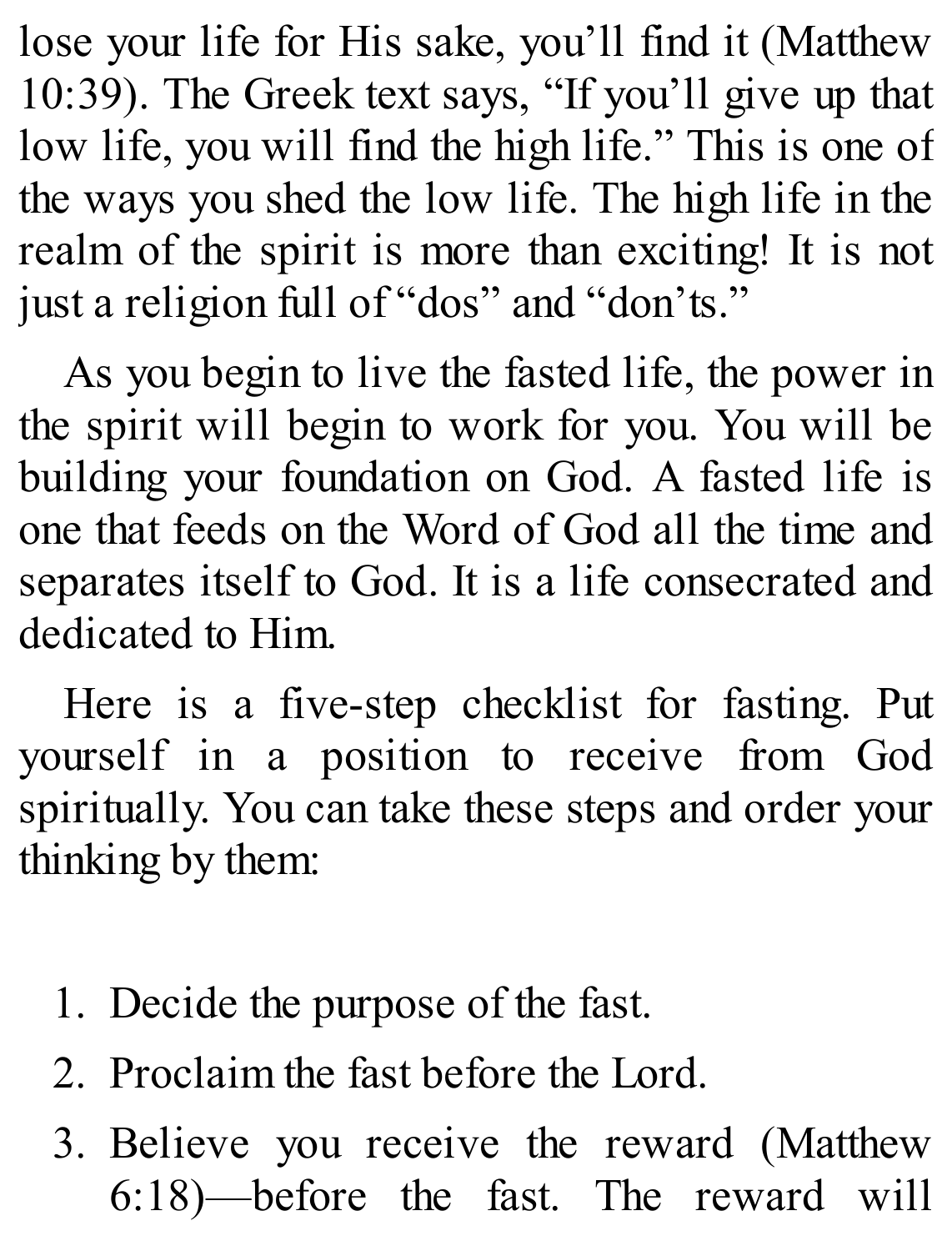probably be related to the first step. The purpose of the fast will have a great deal to do with the rewards involved. If you are fasting for revelation knowledge, the reward would be receiving the knowledge you desire.

4. Minister to the Lord. "Let the word of Christ dwell in you richly in all wisdom; teaching and admonishing one another in psalms and hymns and spiritual songs, singing with grace in your hearts to the Lord" (Colossians 3:16). One of the best things you can do to learn how to minister to the Lord is to read the Psalms. You minister to the Lord by speaking of His mighty works. When you begin to praise and minister to Him, He will get involved with you! You need to fellowship with Him and He needs to hear praise and thanksgiving. I heard myself saying to the Lord one day, "Jesus, You are my High Priest. Take my praise and minister it unto my Father. Make it a sweet incense to His nostrils. Blot out all the sin that has come up before Him from this miserable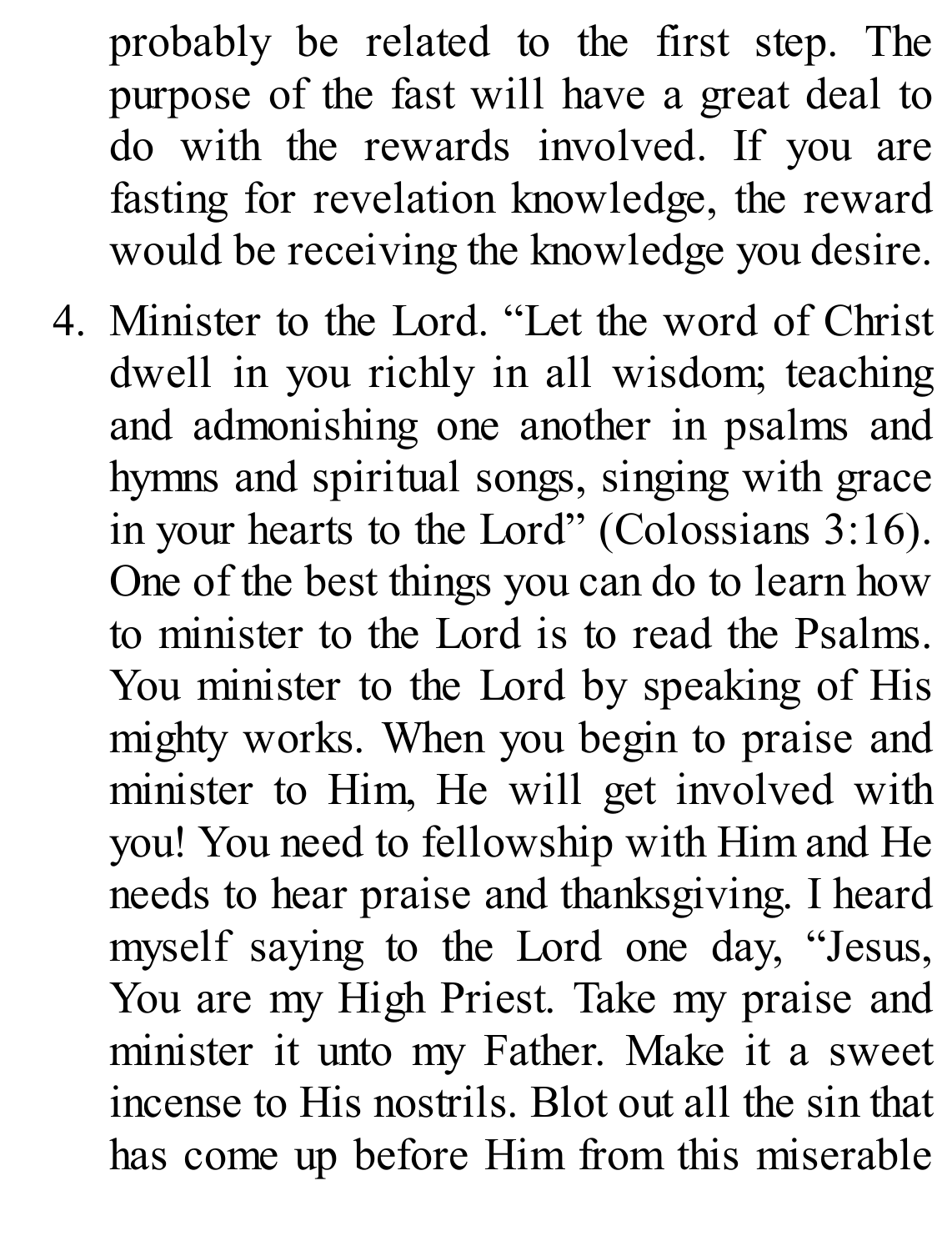planet. Minister my praise and love and adoration to Him. Cause it to be just what He needs today. I want to bless His heart. I do not want Him to be grieved by the sinfulness of man." I began to realize that my heavenly Father needs this. Earthly fathers long to hear their children tell them how much they love them instead of just begging for things. "I love you, Dad," is a statement that captures a father's heart. Just think how much that means to our heavenly Father!

5. Minister to others. Always minister to others after the fast. You need to use the spiritual power within you to meet the needs of people. If you fast according to the Word of God, you will be spiritually built up. Minister to others during the fast only as you are led of the Father.

Living the fasted life will cause you to produce the fruit of the spirit. This fruit comes forth from the reborn human spirit. The Holy Spirit is certainly all these things, but He is not in you to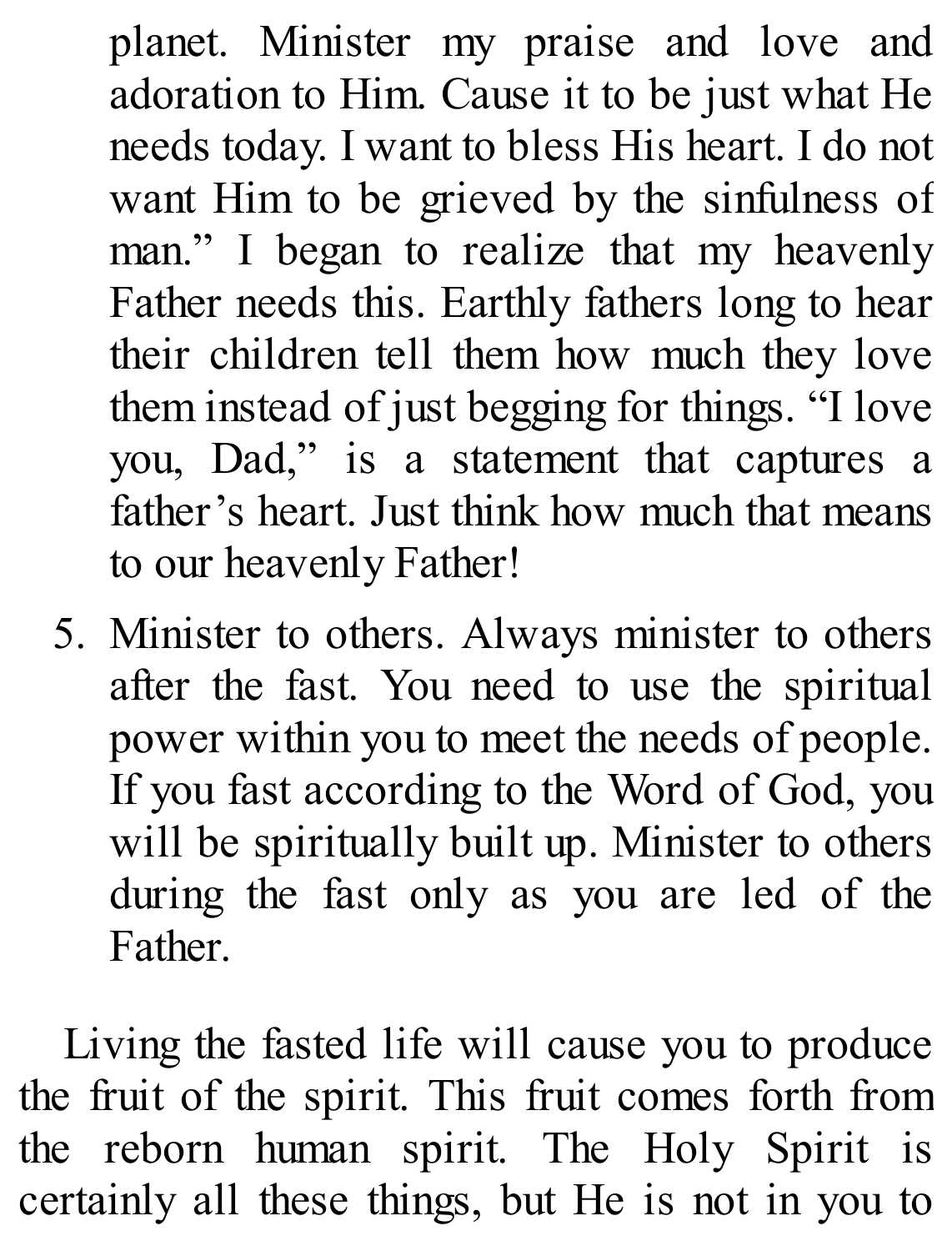bear fruit. He is in you to teach you how to bear fruit. He is your teacher, your intercessor, your standby and helper. He gives you the power—you bear the fruit.

Galatians 5:22-23 says, "But the fruit of the Spirit is love, joy, peace, longsuffering [patience], gentleness, goodness, faith, meekness, temperance: against such there is no law." These are spiritual forces. Proverbs 4:20-23 says, "My son, attend to my words; incline thine ear unto my sayings. Let them not depart from thine eyes; keep them in the midst of thine heart. For they are life unto those that find them, and health to all their flesh. Keep thy heart with all diligence; for out of it are the issues of life." One translation says, "Out of it [the heart] flow the forces of life." Not one force in this list will produce death. Love produces life. Joy is a life-giving force, *etc.*

Fasting shuts down the influence of the body, so the spirit man can dominate. As you stay in the Word and in fellowship with God, you will not be flesh-ruled, you will glorify God in your body.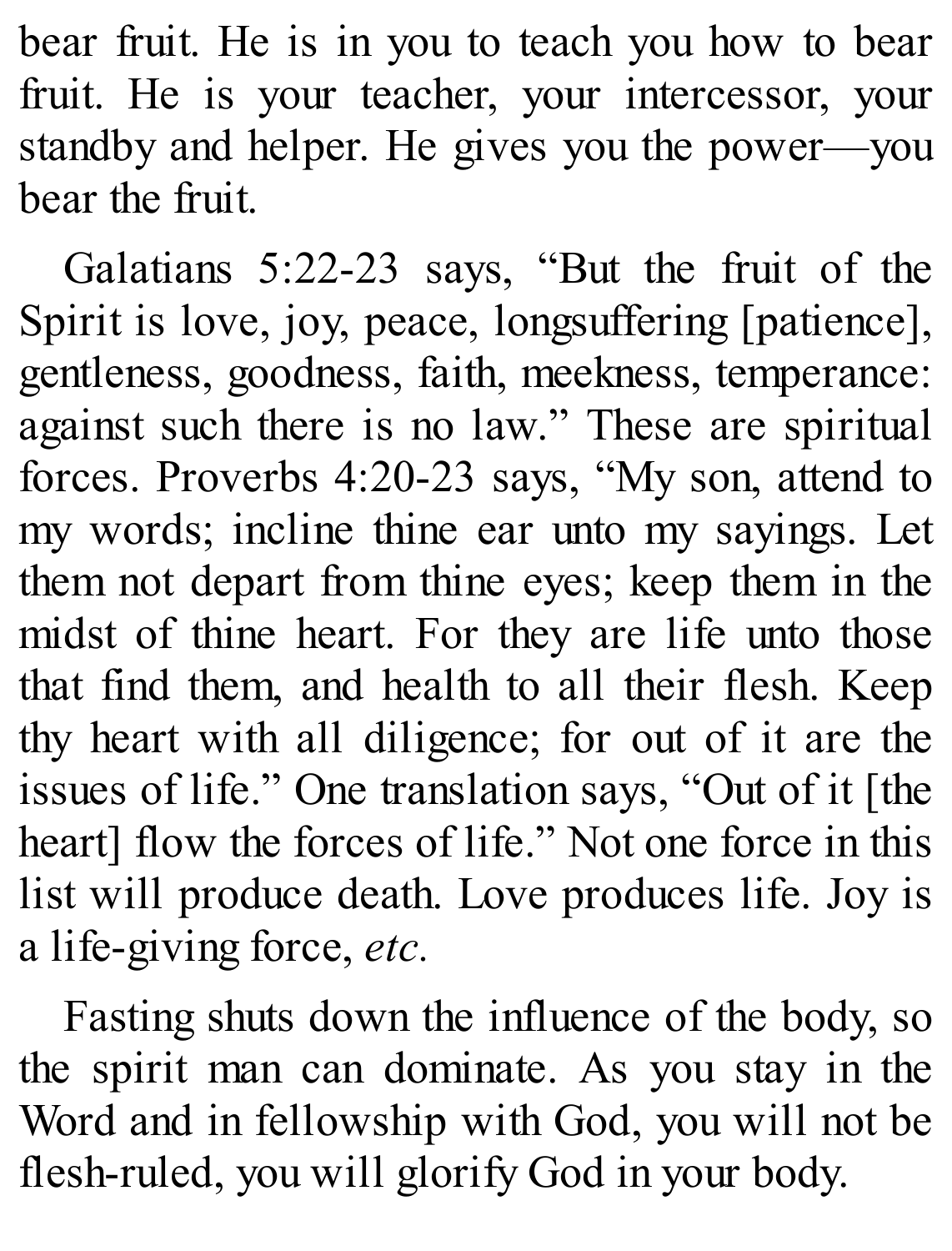### **Chapter 8 Hindrances to Prayer**

God's desire is to answer ever y prayer. He has even given us His Word so we can pray according to His will. Unanswered prayer is not the result of God's unwillingness to use His power, but because of hindrances we allow to overcome us. The Bible says His eyes look to and fro throughout the earth to show Himself strong in behalf of those whose hearts are perfect toward Him (2 Chronicles 16:9). When we are aware of these hindrances and how to avoid them, we will experience the joy of answered prayer.

Jesus said in Matthew 21:22, "And all things, whatsoever ye shall ask in prayer, believing, ye shall receive." He did not say that a few things you pray for would come to pass, or that just a prayer now and then would be answered. Jesus said, "And *all* things, whatsoever ye shall ask in prayer, believing...." He said *believing.* Then, "...ye shall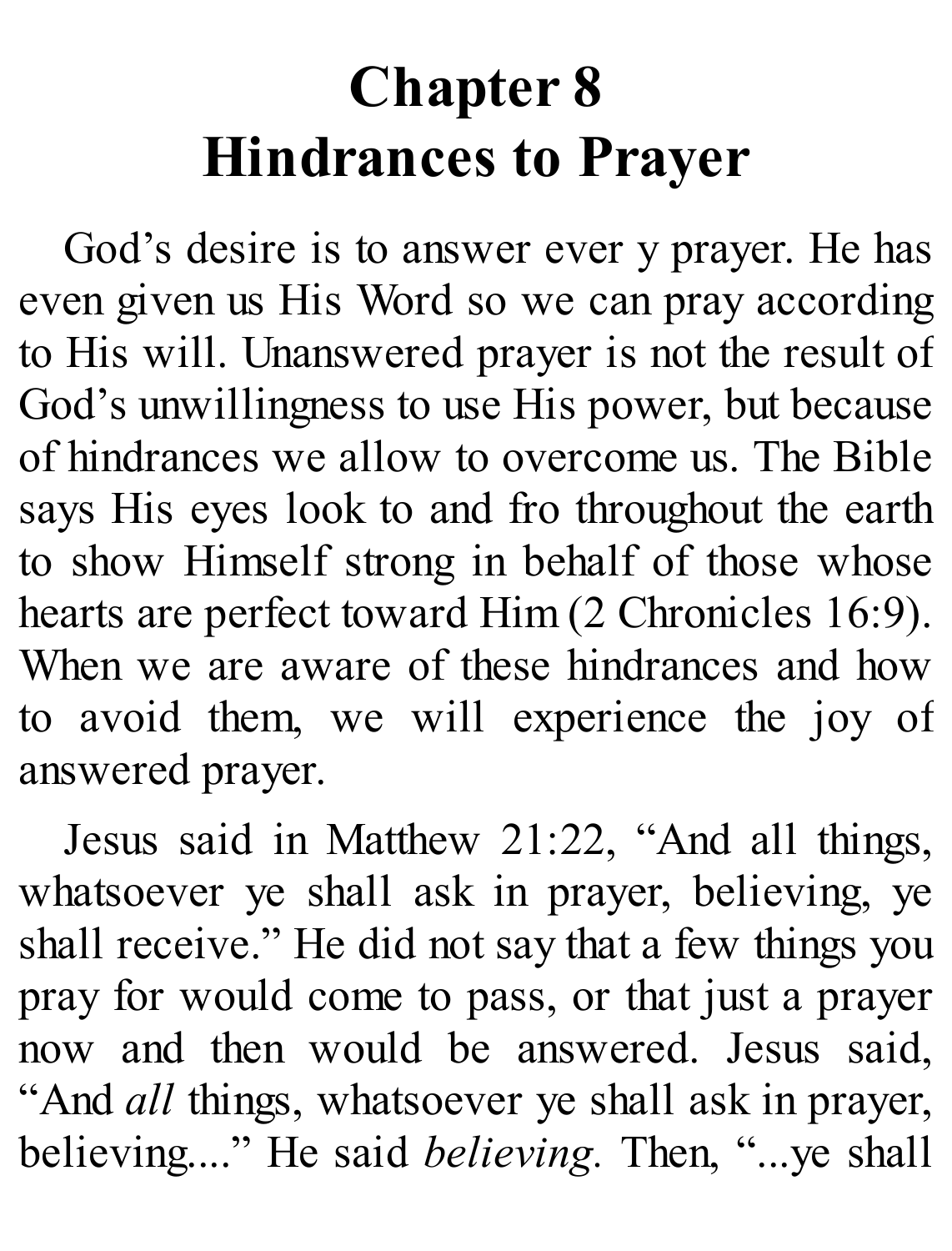receive."

#### **Doubt and Unbelief**

Two of the greatest hindrances to the believer's prayer life are doubt and unbelief. Though similar, there are differences. Doubt is the thief of God's greater blessings. It keeps a man in a state of separation from Him. Some men doubt there is a God or doubt He will perform His Word in response to their prayers. As a result, they do not respond to His Word. This hinders His power in their behalf.

Doubt comes from ignorance of God's Word. For example, many have the idea that God will no longer heal or they think He is not interested in their financial affairs. Consequently, their prayers are hindered.

God has given us His Word to keep our minds renewed. It is through the knowledge of His Word that we can fellowship with Him, find out His will and act accordingly. For instance, a man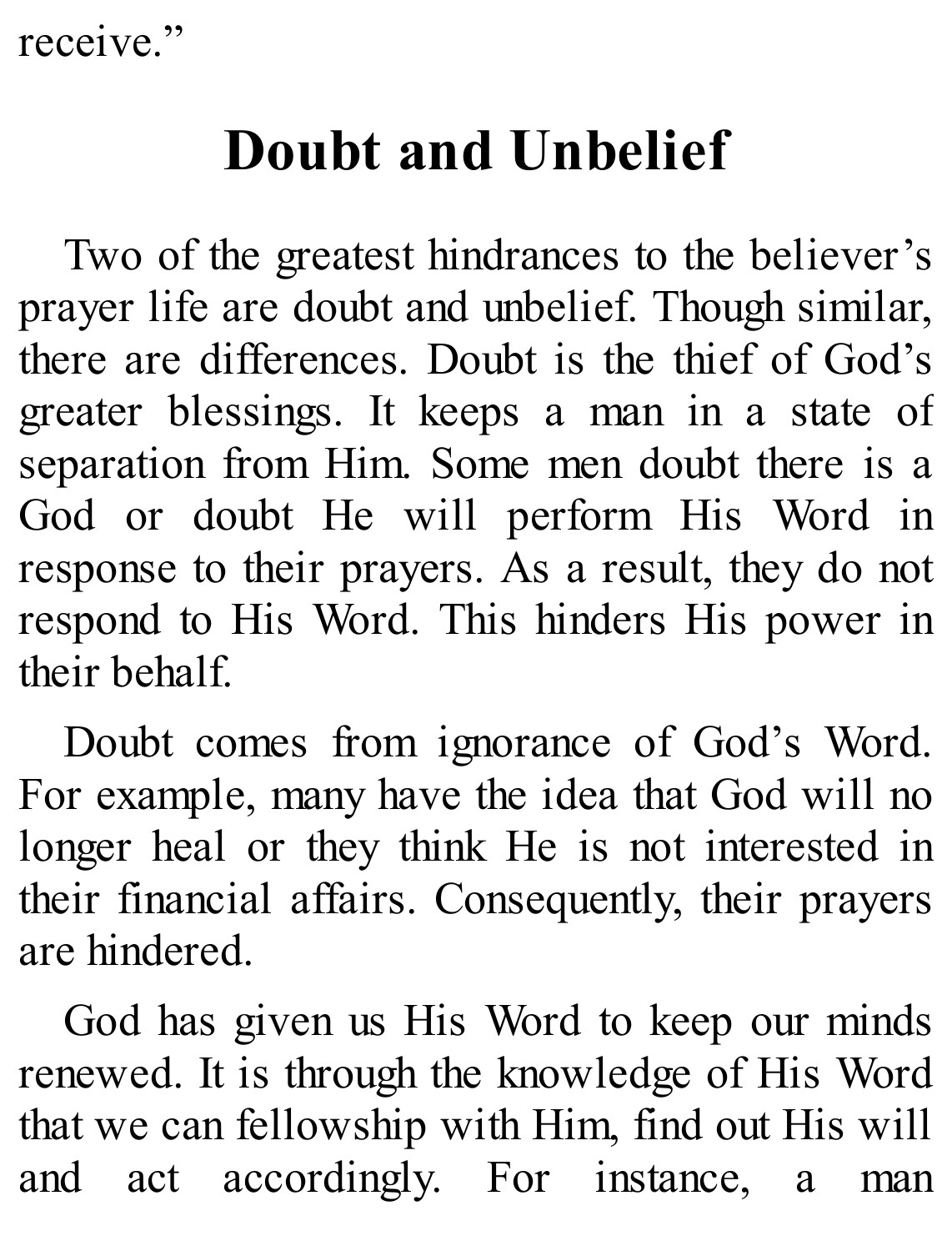determines that it is God's will to heal him. When he prays according to God's Word, he can be sure God will move in his behalf. The knowledge of God's Word expels the force of doubt.

Unbelief is when a man knows there is a God, yet does not believe His Word. He knows what the Bible says, but he has chosen to believe what he can see and feel instead. This will definitely hinder his prayer life.

In order to expel doubt and unbelief, you must make God's Word final authority in every matter, not allowing religious tradition, or what you think about the situation, to be the deciding factor. Pray according to the will of God and believe you receive when you pray. God's Word is His will. He does not will one thing and say another. God cannot lie. Refuse to be moved by anything except what God's Word tells you.

When you pray, expect things to change. God's Word will not fail.

# **Lack of Knowledge of Our**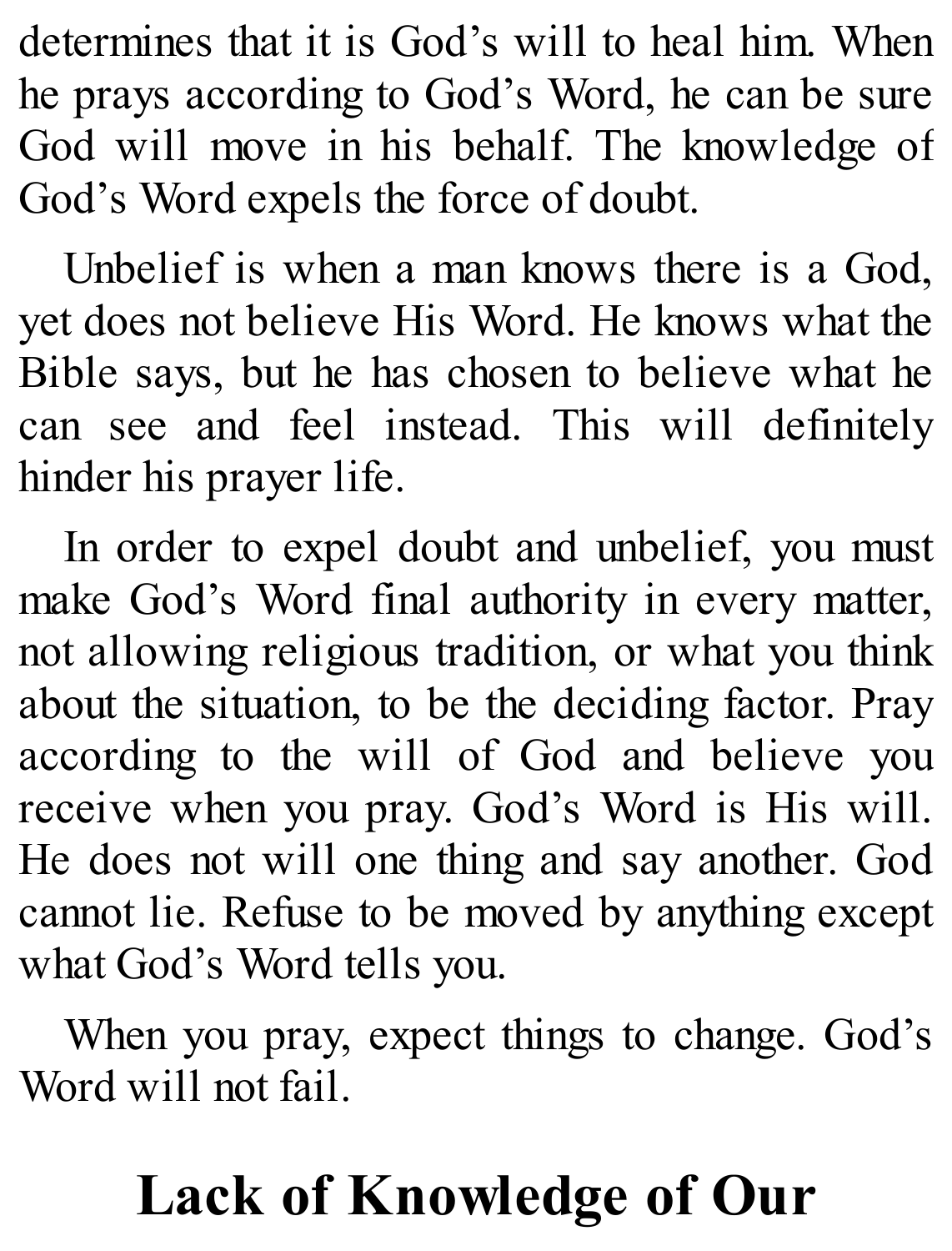# **RightStanding With God**

The second great hindrance to prayer is the lack of knowledge of our rightstanding with God. Most people do not understand what God actually did in Christ Jesus at Calvary. Jesus became our sin so we could become the righteousness of God (2 Corinthians 5:21). Righteousness is rightstanding with God. Your righteousness is vitally important in the field of prayer. We saw in Ephesians 6 that righteousness is a breastplate.

Your rightstanding with God gives you the right to approach God in prayer without a sense of guilt, sin or condemnation. There is a confidence you experience, knowing you will receive when you ask in faith, believing.

Romans 3:21-23 says, "But now the righteousness of God without the law is manifested, being witnessed by the law and the prophets; even the righteousness of God which is by faith of Jesus Christ unto all and upon all them that believe: for there is no difference: for all have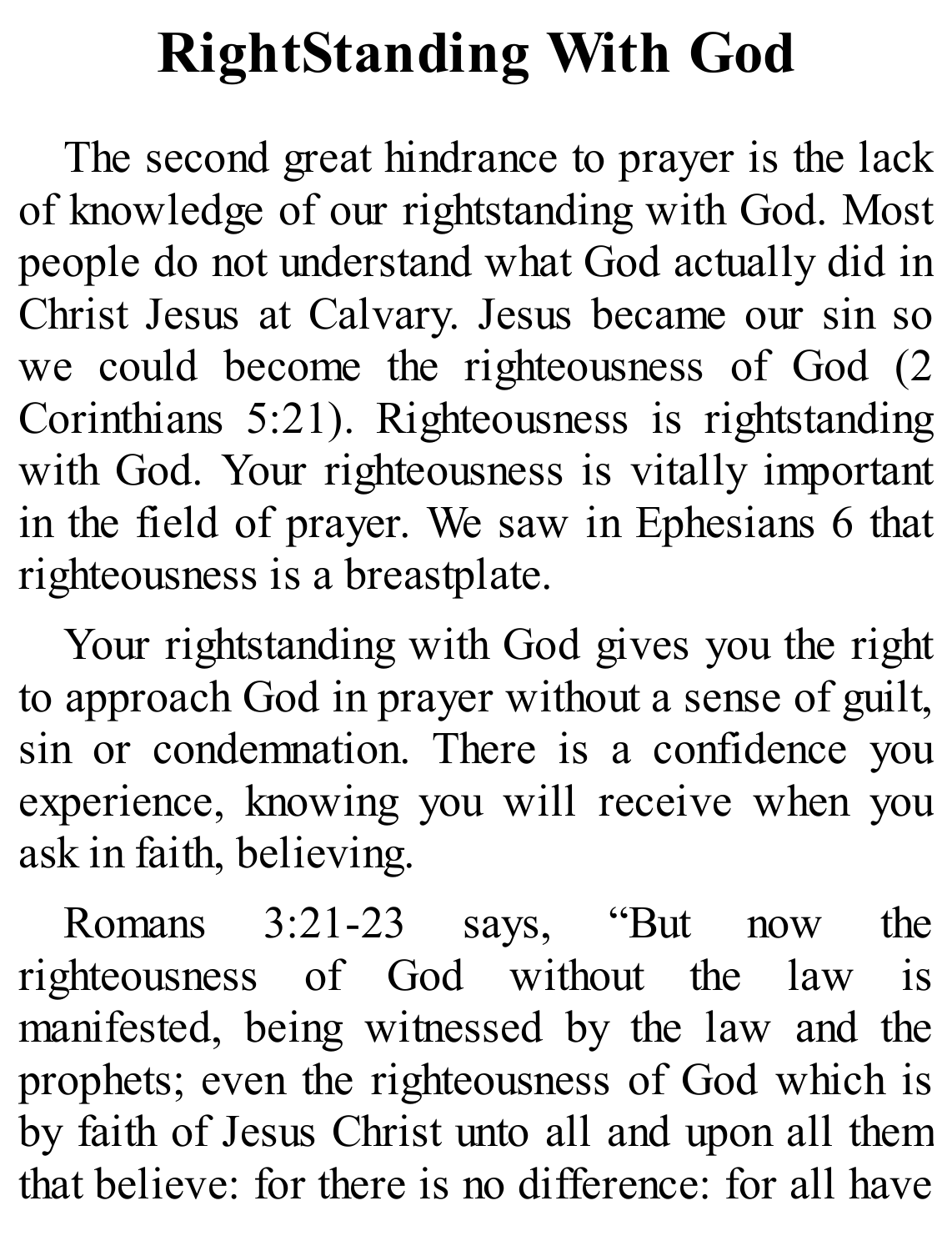sinned, and come short of the glory of God." The Apostle Paul said the right to expect God to answer your prayers is upon all and unto all them that believe. No man on earth deserves God's righteousness. But when he receives Jesus as Lord, he is placed in rightstanding with God. He is made the righteousness of God by grace through faith.

The Word says God is not holding sin against the world (2 Corinthians 5:17-21). He sent Jesus to take your place. If you recognize this and let Him be your righteousness, God will answer your prayer as if Jesus Himself prayed it. When you realize that, you have your breastplate of righteousness working for you. Something priceless is working in your life.

You may think you are the worst sinner the world has ever seen. Any man who considers himself so far gone God cannot reach him, must think that he is bigger than God. Through the new birth, Jesus has made us the righteousness of God through His sacrifice at Calvary. No sin Satan could dream up is big enough to change that!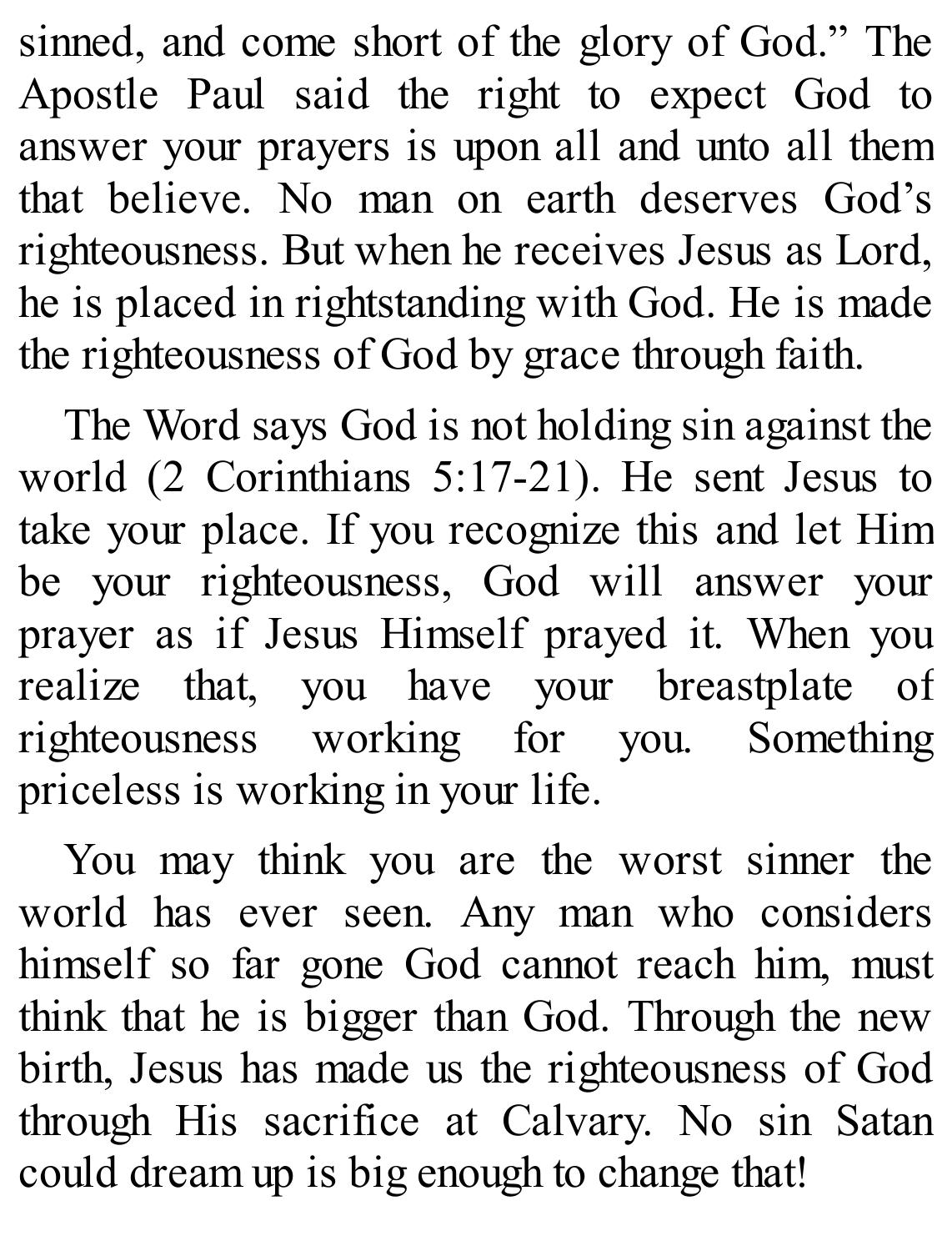Romans 5:17 says, "For if by one man's offence death reigned by one...." (That, of course, was the offense committed by Adam in the Garden of Eden. It brought death into the earth.) "...much more they which receive abundance of grace and of the gift of righteousness shall reign in life by one, Jesus Christ." As born-again believers, we have been made the righteousness of God in Christ. Therefore, we have been given the ability to reign in this life. We must take advantage of our rightstanding relationship with God. We will then see the results we desire in prayer.

James 5:16 says, "...The effectual fervent prayer of a righteous man availeth much." You may have read that verse of scripture and thought, *You know, if I were just righteous....* Jesus died for you! The righteousness He bought for you at Calvary is more than enough to make your prayers effective. Romans 5:17 says righteousness is a gift and Romans 3:22 says it is "unto all…them that believe."

God is moved when a man believes His Word. If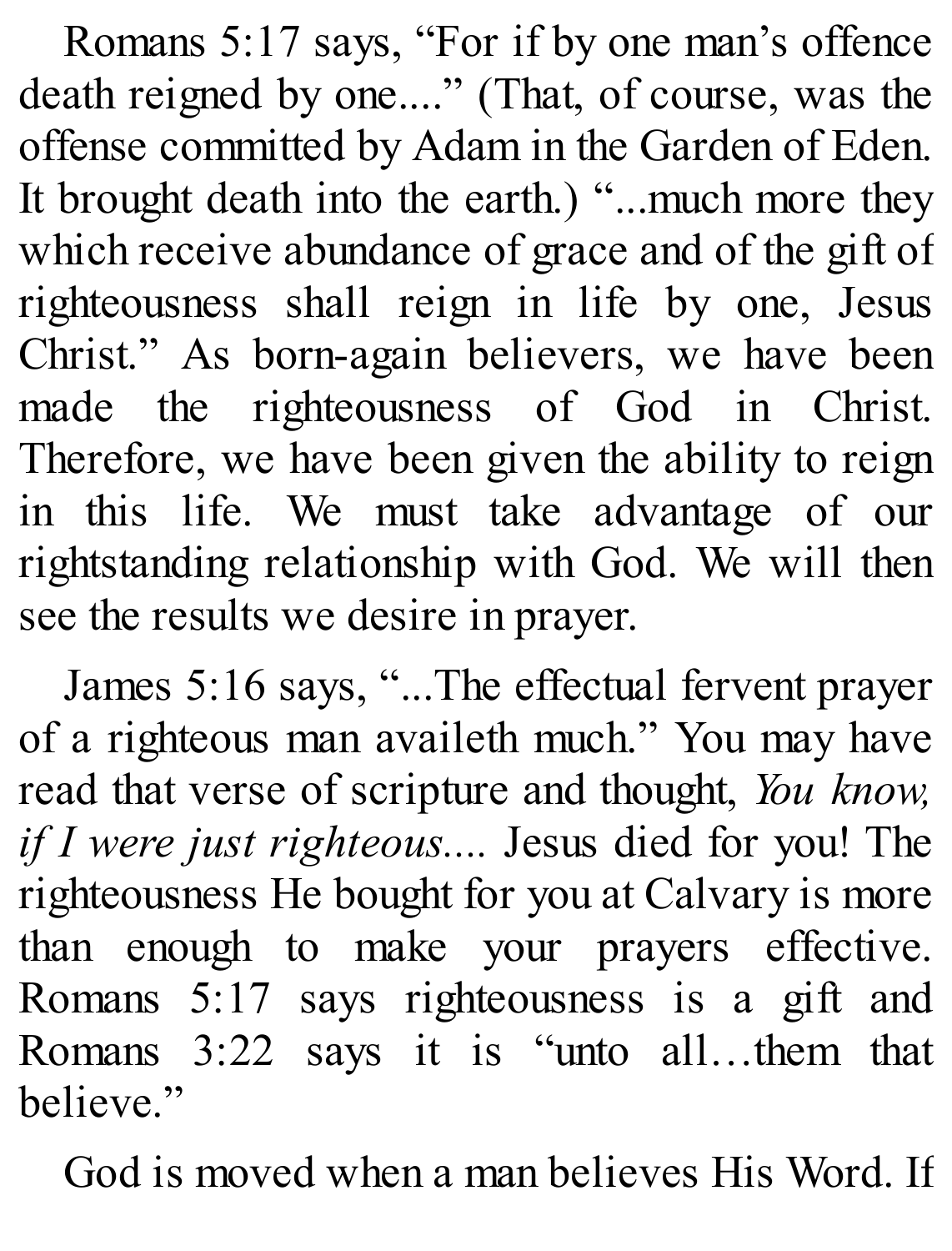you are believing, then James 5:16 says your prayer *will* avail much. Faith qualifies you for answered prayer!

You have a God-given right to expect God to answer your prayer. Don't let the devil deceive you into thinking God will not answer. Jesus said whatsoever you shall ask the Father in His Name, He will give it to you. As long as you can pray, believing, you will not be defeated. If you know your rightstanding with God, you will not be overcome.

## **Ignorance of Our Right to Use the Name of Jesus**

Lack of knowledge of our right to use the Name of Jesus is the third great hindrance to prayer. A great void of knowledge of the power in Jesus' Name exists in most Christian circles. John 16:23 says, "And in that day ye shall ask me nothing. Verily, verily, I say unto you, Whatsoever ye shall ask the Father in my name, he will give it you."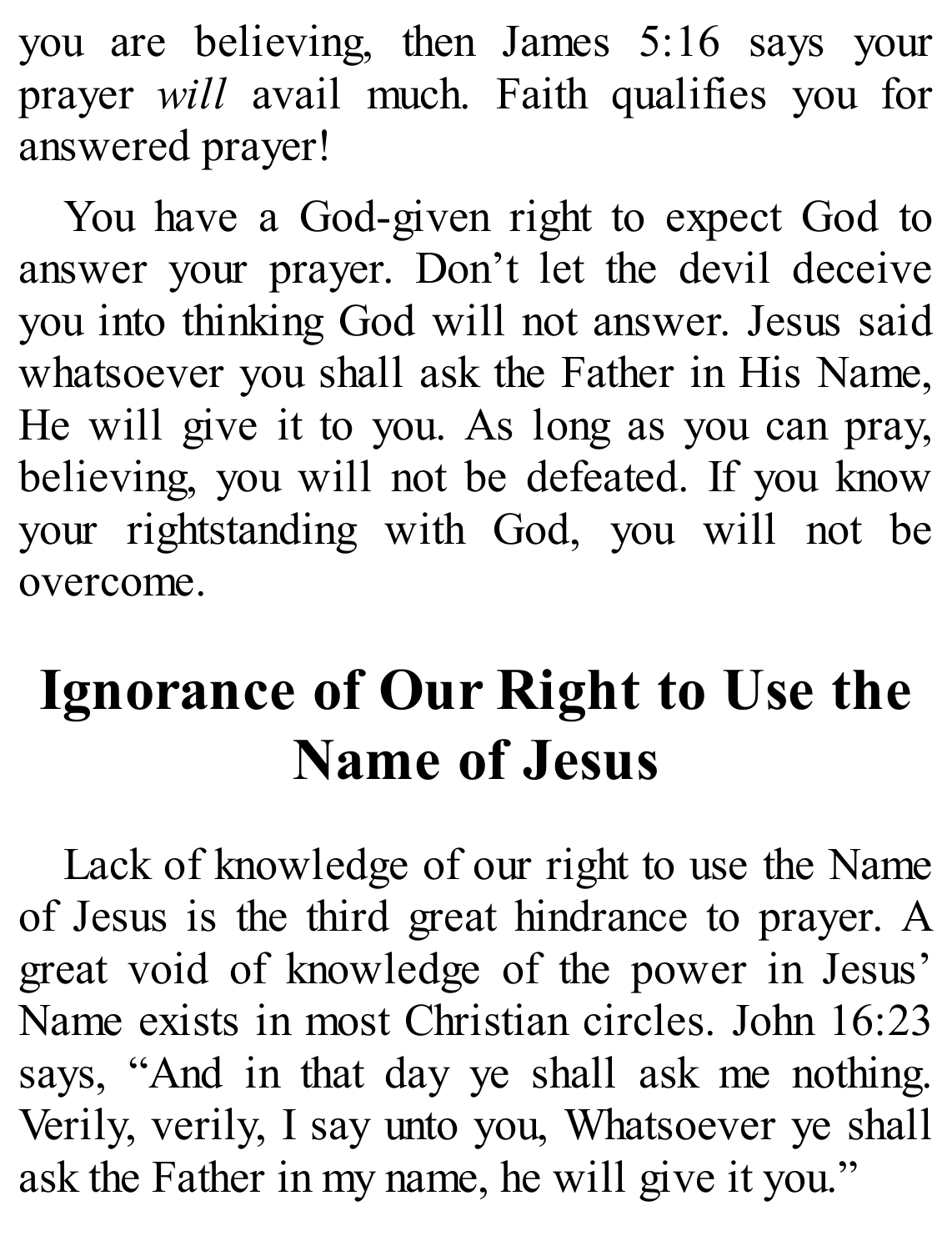Go before the Father in Jesus' Name. You are already going before Him in Jesus' power and His faith. Your prayer will be answered.

No believer would ever doubt the *power* of Jesus' Name or that the Father hears that Name in prayer. What, then, is the problem? The root of unbelief where the Name of Jesus is concerned is in not believing we have the right to use it. Will the Father hear me pray in that Name?

I have a right to use my name because it was given to me by my father. He gave me the name of Kenneth Copeland. I came into the world with the right to use it. When you make Jesus Christ the Lord of your life, God becomes your Father. The Bible says any man who believes that Jesus is the Christ, is born of God (1 John 5:1). Once you realize you have the right to use the family name, you will see God's power operating mightily in your behalf.

Gloria and I were driving down the freeway one day. The car in front of us began to fishtail. The second time it came across the freeway, it hit the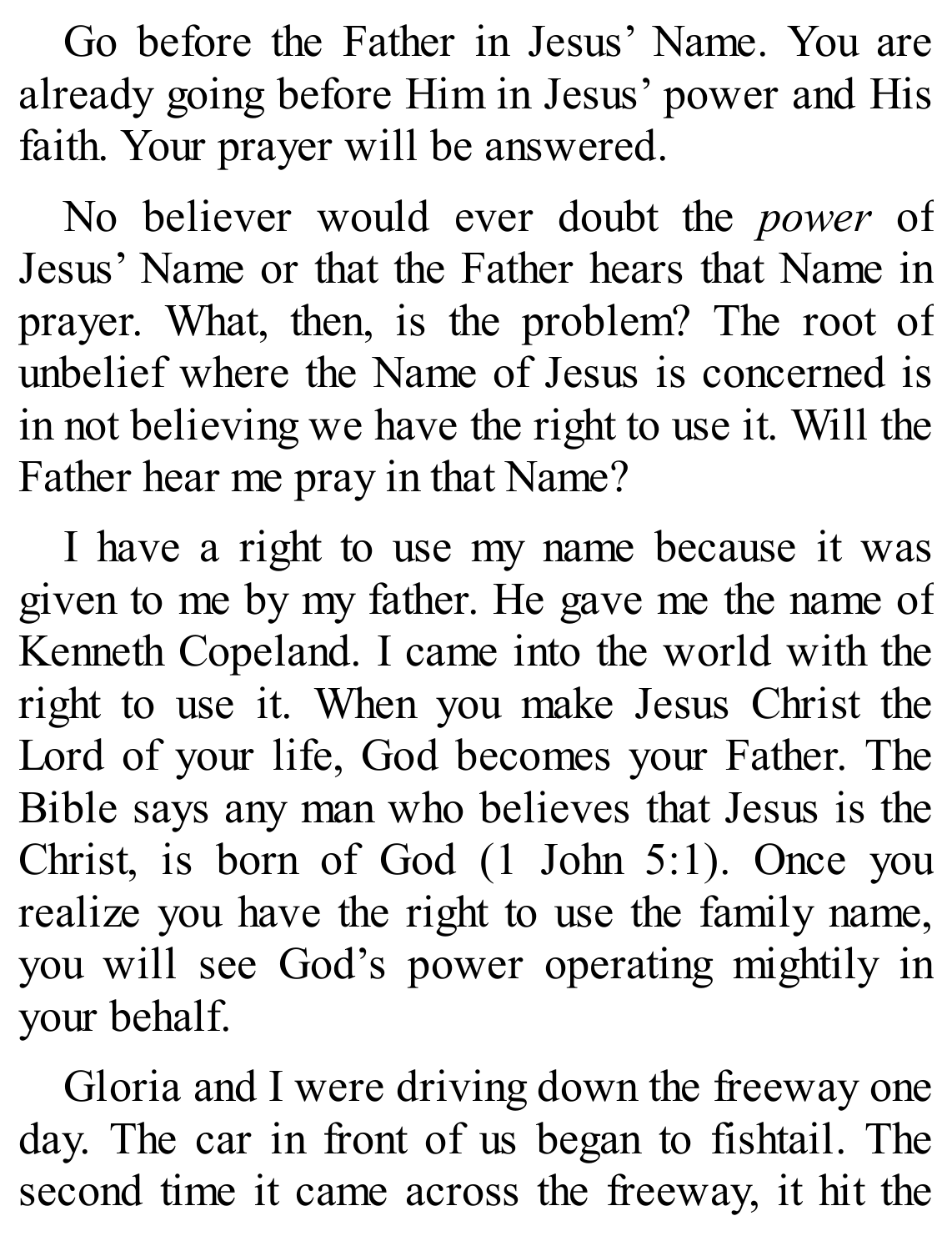curb and started up on its side. Gloria shouted at the top of her voice, "Jesus, help them!" It was so strong when she shouted the Name of Jesus that the car slammed back down on all four wheels and straightened out, coming to a full stop. God responds to the Name of Jesus!

I believe Satan and his cohorts are reminded of their defeat at Calvary every time they hear the Name of Jesus!

You should become so aware of the power in that Name that you guard it like your own because it is yours!

### **Unforgiveness and Strife**

Another hindrance to prayer is found in Mark 11:25-26. It says, "And when ye stand praying, forgive, if ye have aught against any: that your Father also which is in heaven may forgive you your trespasses. But if ye do not forgive, neither will your Father which is in heaven forgive your trespasses." This is vital. Prayer will not work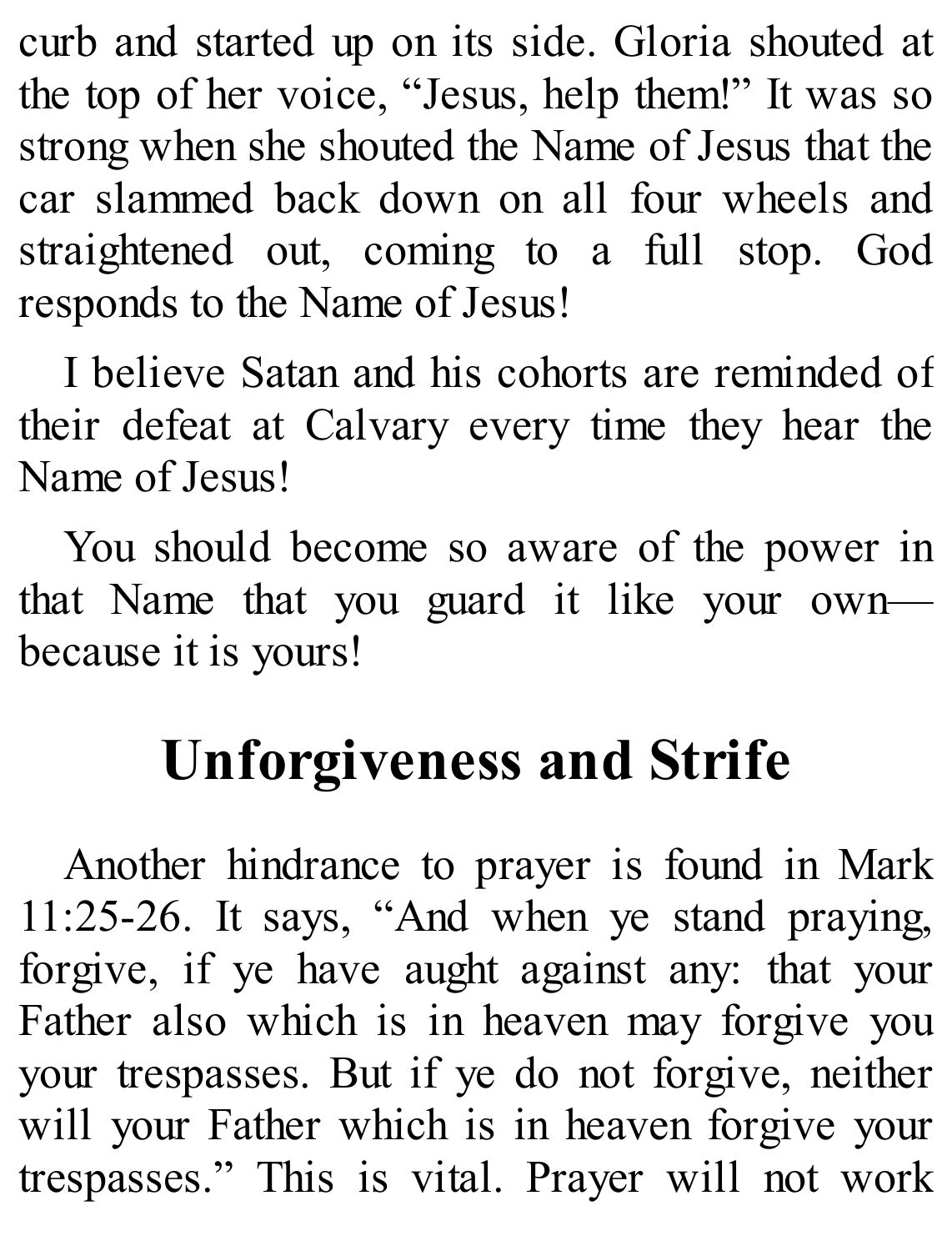without forgiveness. I cannot over-emphasize its importance. Jesus prayed, "Our Father which art in heaven, Hallowed be thy name. Thy kingdom come. Thy will be done, as in heaven, so in earth. Give us day by day our daily bread. And forgive us our sins; for we also forgive every one that is indebted to us. And lead us not into temptation; but deliver us from evil" (Luke 11:2-4). Spiritual principles are involved here. You can keep these hindrances from stopping the results of your prayers. Harmony makes the prayer system work.

This attitude of forgiveness begins at home. Jesus said if any two of you will agree on earth, He will be in your midst. A man and his wife should be the strongest agreement force there is. Satan goes to great lengths to separate a man from his wife and family. He wants them out of agreement.

First Peter 3:7 says, "Likewise, ye husbands, dwell with them [your wives] according to knowledge [according to the Word of God], giving honour unto the wife, as unto the weaker vessel,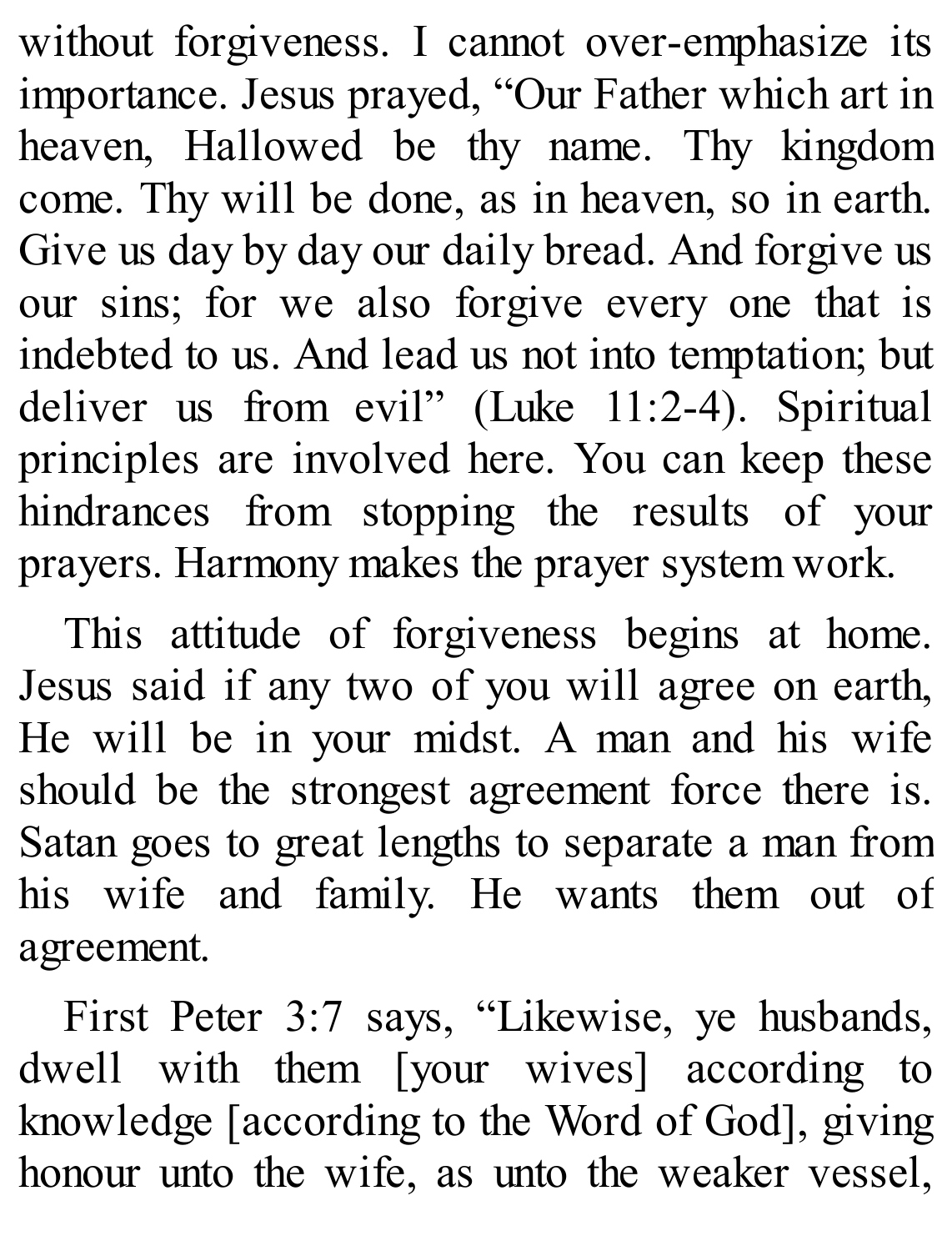and as being heirs together of the grace of life; that your prayers be not hindered." If a husband is not honoring his wife as he should, his prayers are hindered. The burden of harmony is not on the wife. The husband is the authority in his household. The power of God is available to the man and wife who purpose to stay in harmony.

As you come against unforgiveness and reach for harmony, you will experience Jesus in your midst! He said, "If a man love me, he will keep my words: and my Father will love him, and we will come unto him, and make our abode with him" (John 14:23).

You cannot say you are pleasing God and hold something against someone. First John 4:20 says, "If a man say, I love God, and hateth his brother, he is a liar: for he that loveth not his brother whom he hath seen, how can he love God whom he hath not seen?" This includes family members as well.

Strife and unforgiveness hinder your prayer life. Strife is merely acting on unforgiveness. James 3:16 says, "For where envying and strife is, there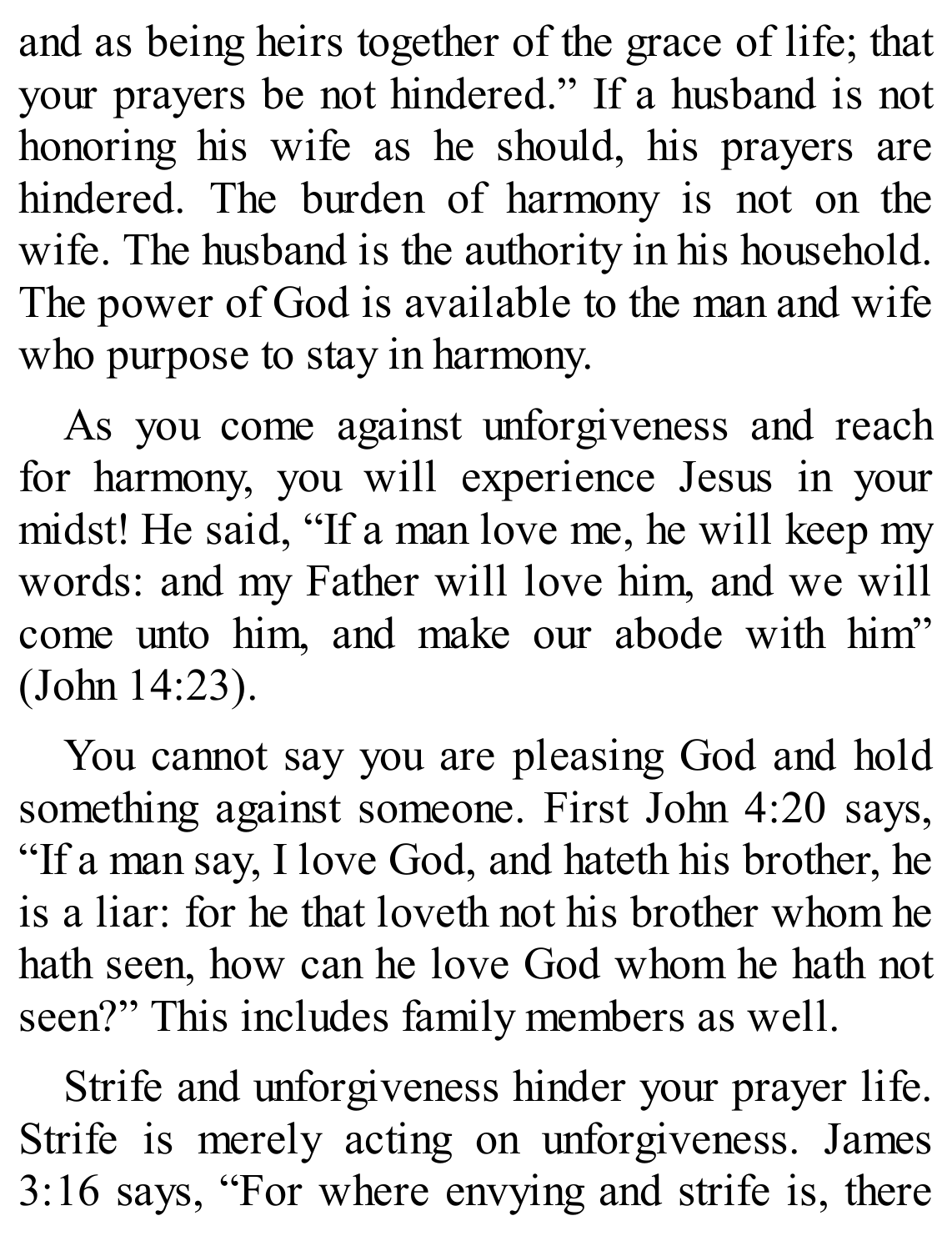is confusion and every evil work." When you take confusion and add it to Satan's work, problems arise. You will have a disaster in the making. Jesus is not in the midst of that. Determine you are not going to respond in strife. The next time someone says something rude, unmannerly or unkind to you, or about someone else, make the decision not to join in. Don't carry strife any further.

Second Timothy 2:24-26 says that because of strife, Satan can capture Christians at his will. Jesus said the thief comes to steal, kill and destroy (John 10:10). That is the only reason he gets involved in your life. The believer belongs to God and has every right to walk free, but wholeness spirit, soul, body, financially and socially—is only achieved through peace and harmony.

The absence of strife is the key to getting rid of confusion and evil. It is the predominant, primary prerequisite for answered prayer. Stop Satan from working in your life. You do not want him in your home or your prayer life. So the first thing to do is begin to forgive. Get strife out of your life. Jesus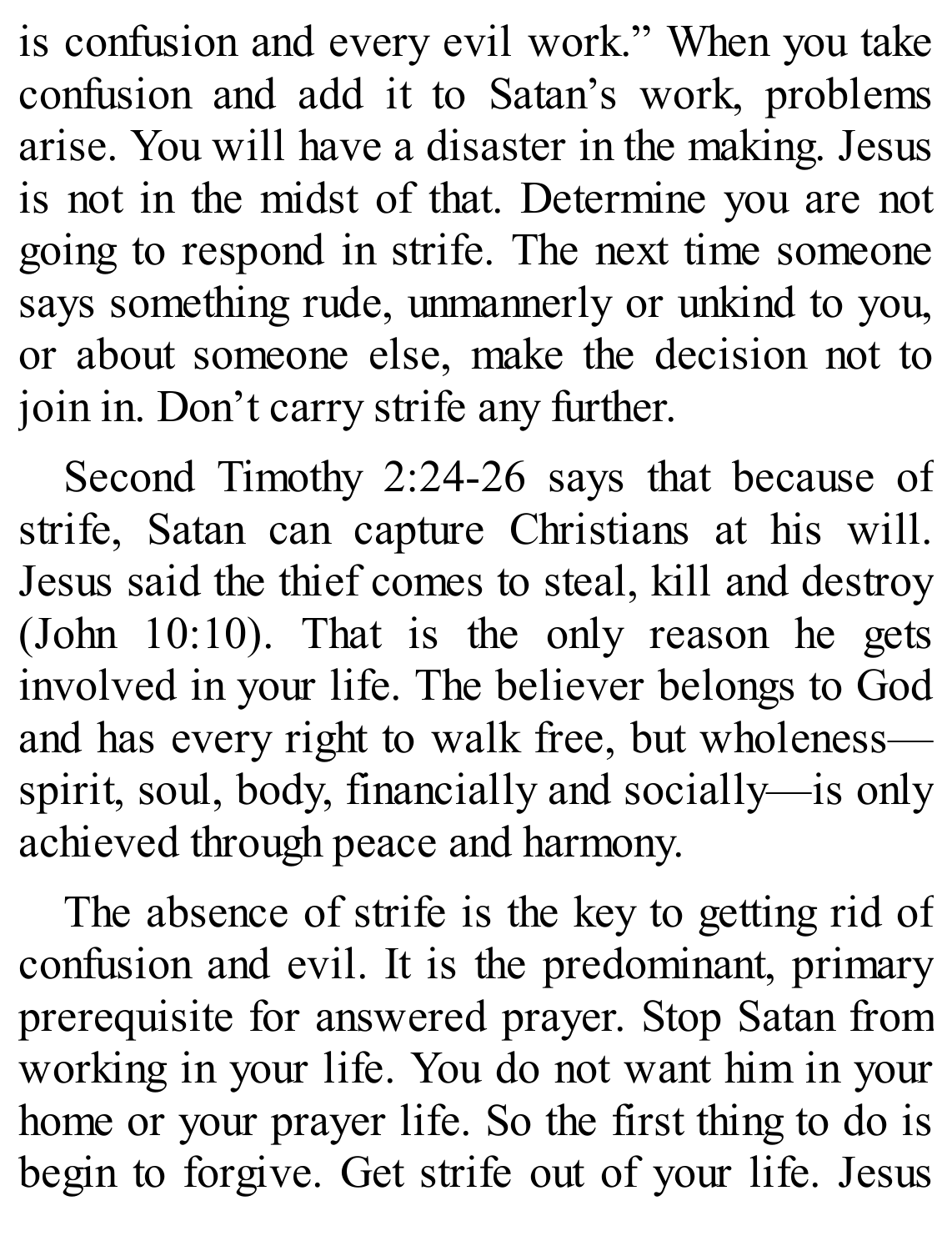said to ask and you will receive, that your joy may be made full. Your joy will be strong.

Matthew 18:19-20 will not work just because two people say the same thing. The prayer of agreement is effective because of its motivating force—love!

As you read this, take the opportunity right now to rid yourself of strife, disharmony or unforgiveness. Confess it. Jesus is faithful to forgive you (1 John 1:9). Give God the opportunity to create a system of harmony around you and your prayer life will begin to work.

### **Lack of Knowledge of Fellowship**

Lack of knowledge of the value of fellowshiping with God will also hinder your prayer life. If you do not know the importance of close, intimate fellowship with God, you will not likely see results in prayer. Set apart a specific time to be alone with Him and to direct all your attention toward Him. It is easy to say, "I don't have time to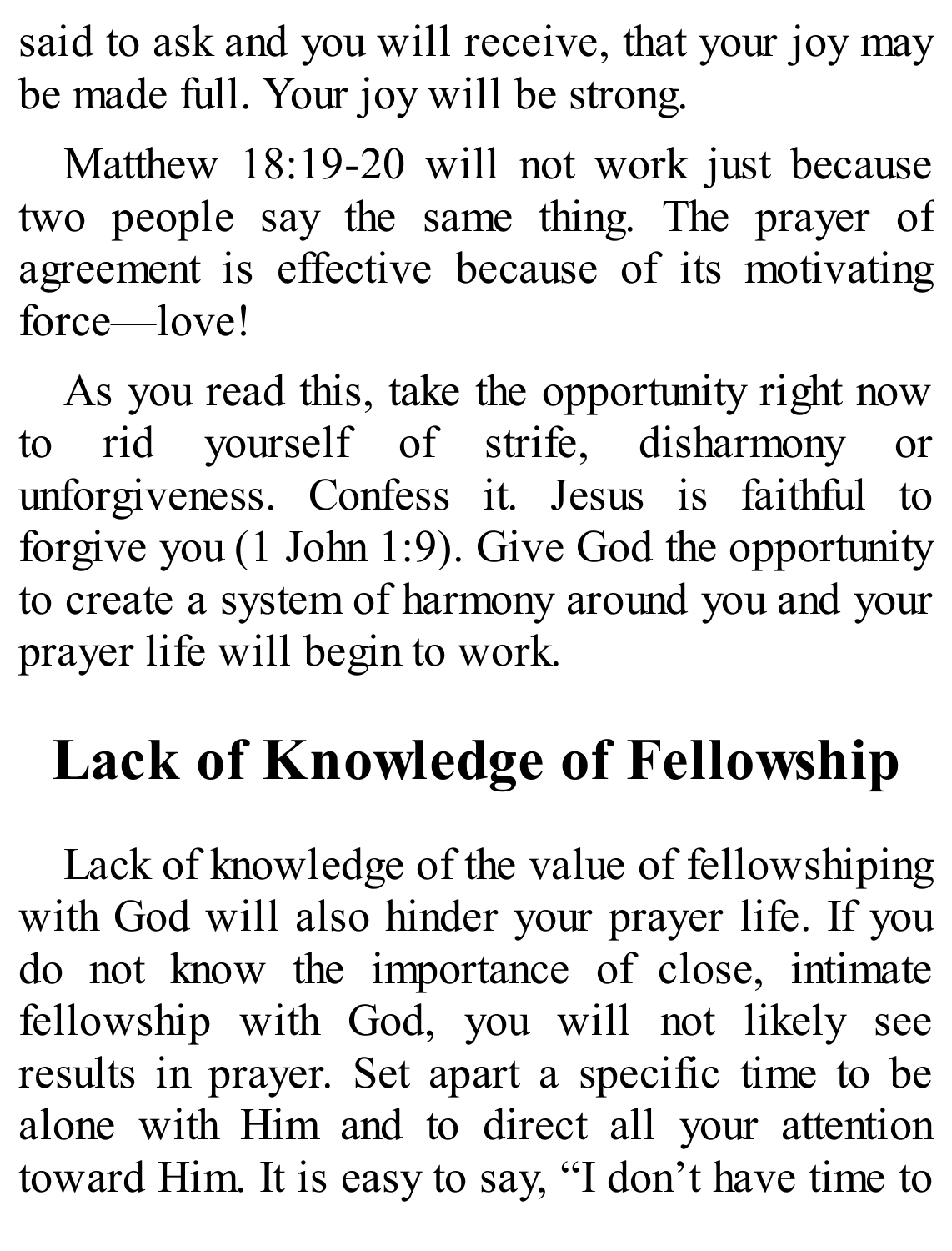stop everything else, so I'll just fellowship with God 'on the go.' If He has something to tell me, He can say it while I'm doing this or that." Yes, you can commune with God wherever you are and in whatever you are doing, but you must get quiet and spend quality time in His presence to hear His voice. When you are "on the go," you will do most of the talking.

The Bible says in 1 John 1:3-4, "That which we have seen and heard declare we unto you, that ye also may have fellowship with us: and truly our fellowship is with the Father, and with his Son Jesus Christ. And these things write we unto you, that your joy may be full." You are called into fellowship with the Father. This is why God made man in the first place—to fellowship with Him.

The Bible says we have been given in our spirit a cry that says, "Abba, Father." Scholars tell us the closest English word we have to *abba* is "daddy." Our relationship with Him has all the freedom of "Daddy," and yet the reverence and respect of "Father." You can fellowship with God on both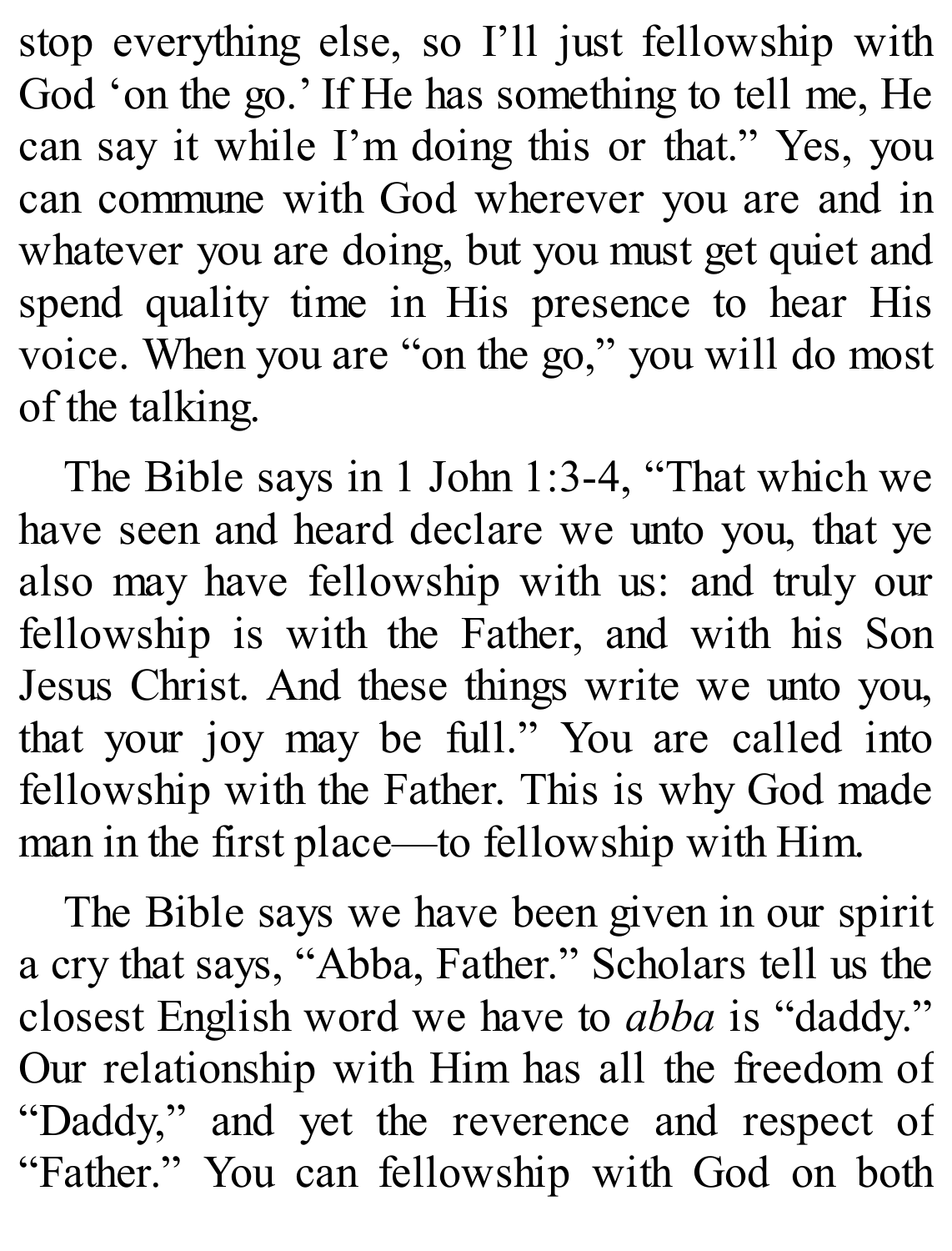levels, as your Daddy and as your Father.

Fellowshiping with the Father gives Him the opportunity to reveal His Word to you by His Spirit. Fellowship brings joy to your relationship. Jesus said, "...your joy no man taketh from you" (John 16:22). That joy is your strength.

The Word of God brings faith. Fellowship will cause it to become effective. Fellowship will drive out all fear and doubt. It brings you into a love relationship with the Father and love casts out fear. Through intimate fellowship, God will personally reveal His love to you.

Fellowship with the Father because you desire His company, not out of a lack of faith. Do it because you love God and He loves you. Your relationship is founded on love instead of obligation when you choose to fellowship with God.

God and His Word are one. So when you fellowship with Him through His Word, He responds to you by His Spirit. Learn to fellowship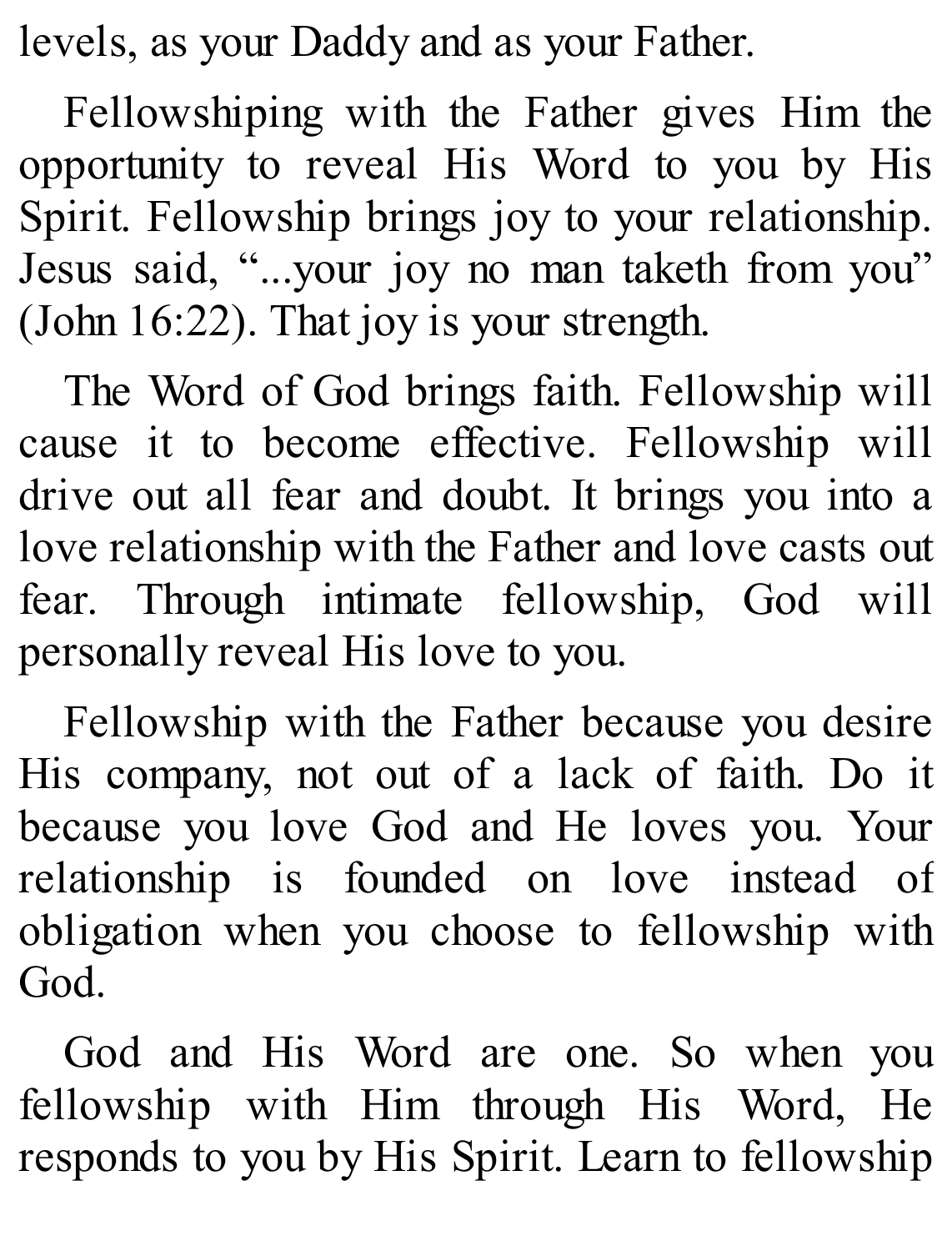with God. Do it by faith and expect Him to respond. Say, "Father, I didn't come to beg You for anything. I came to visit with You. You have things to tell me and I'm going to be quiet and just listen. I want to hear from You. Most of all, I just want to be with You, in Your presence. I want to watch You run the universe. I want Your slightest whim to be my command."

The first time I did that, the Lord spoke to me and said, *Son, you don't know how that thrills the heart of a Father.* I heard Him speak to me in words you hear when you talk with a friend. I heard it in my heart as if it were an audible voice. Psalm 16:11 says fullness of joy is in His presence. What joy it brought!

He enjoys our fellowship, too. It brings Him fulfillment and joy as well. The greatest times you will ever have are times spent fellowshiping with God!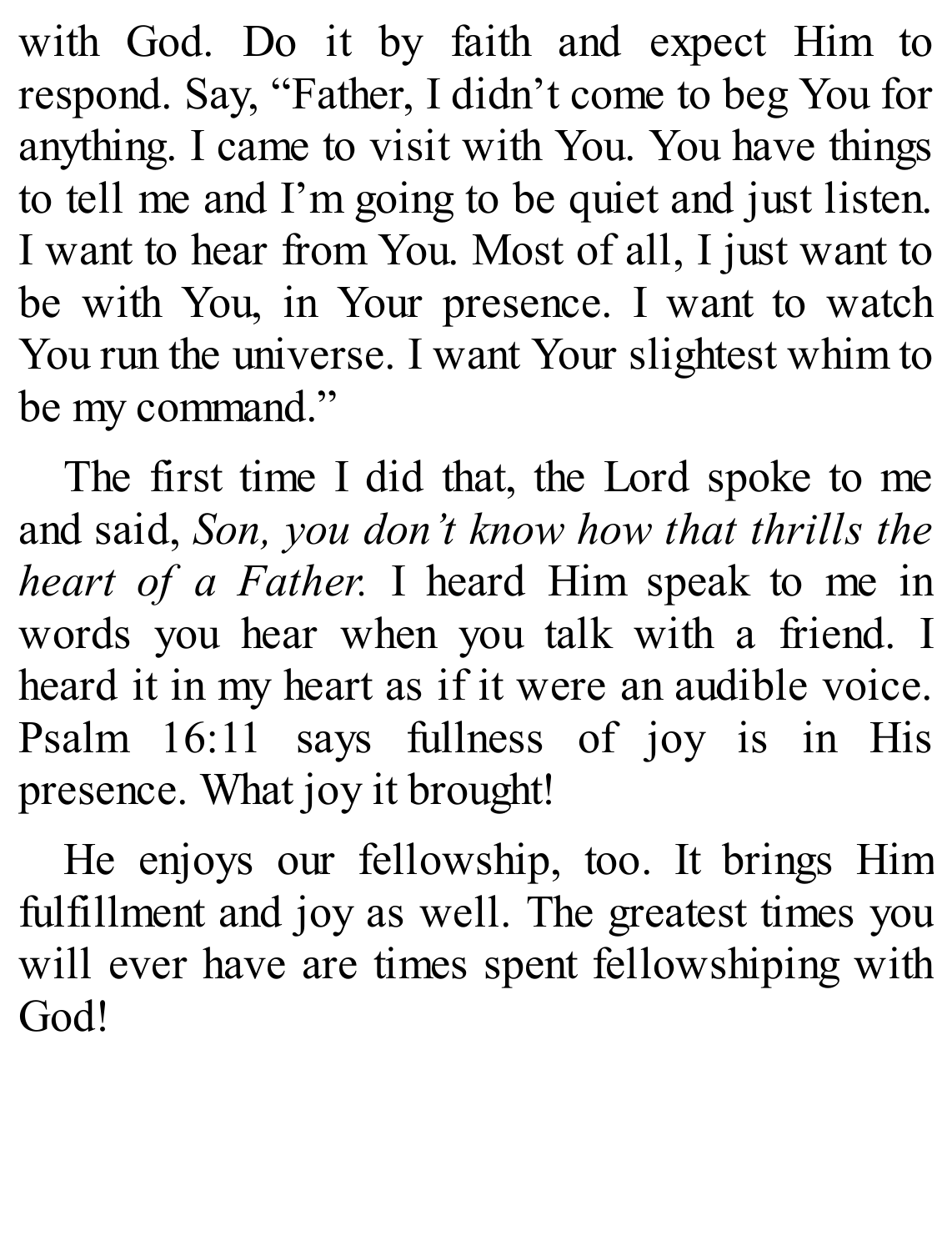## **Chapter 9 A Deeper Life in Prayer**

To summarize, I want to share some necessary guidelines in the development of a deeper life in prayer. These will cause your prayer life to become accurate.

Scriptural principles of prayer will bring about an accurate prayer life. Accuracy produces results. Charles Finney wrote in one of his memorandums: "I have had some experiences in prayer of late that have alarmed me." I thought about that for a while. I realized I hadn't really had any prayer experiences that were "alarming." I made the decision to get involved in my prayer life like he did. As my prayer life deepened, I began to have some awesome experiences.

When you are accurate in your prayer life, you are operating out of your spirit rather than just your mind. Your spiritual ears are open to the voice of God. Train yourself not to make a move without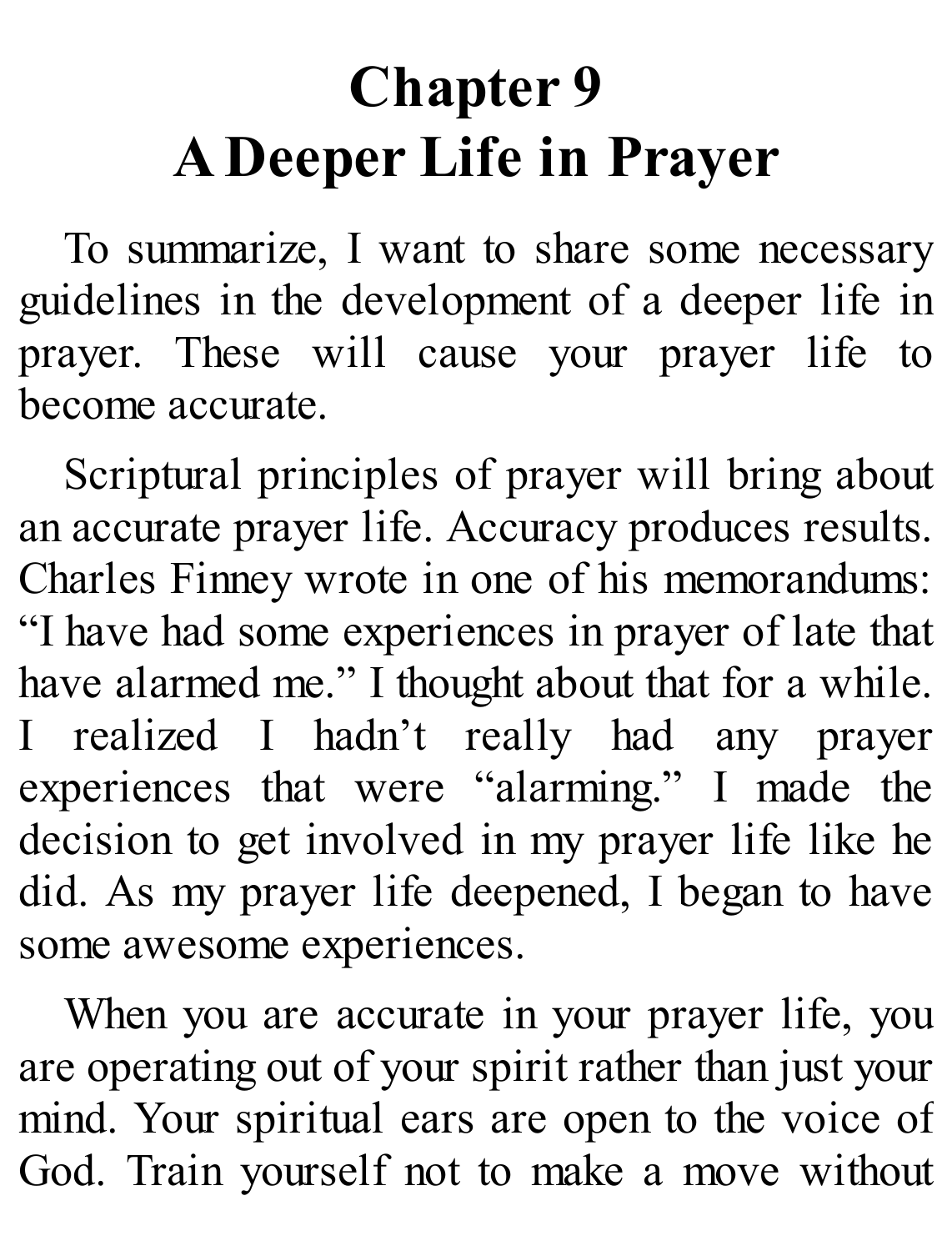listening to the Spirit of God. He is the intercessor. You are the mouthpiece. "Likewise the Spirit also helpeth our infirmities: for we know not what we should pray for as we ought: but the Spirit itself maketh intercession for us with groanings which cannot be uttered" (Romans 8:26). If you never attempt to be accurate in prayer, you will never be sure about the results. You'll just be hoping for something to happen.

The coming of the Holy Spirit changed the whole perspective of prayer. This is a key to accuracy. Jesus said,

> And in that day [after the Holy Spirit comes] ye shall ask me nothing. Verily, verily, I say unto you, Whatsoever ye shall ask the Father in my name, he will give it you. Hitherto have ye asked nothing in my name: ask, and ye shall receive, that your joy may be full. These things have I spoken unto you in proverbs: but the time cometh, when I shall no more speak unto you in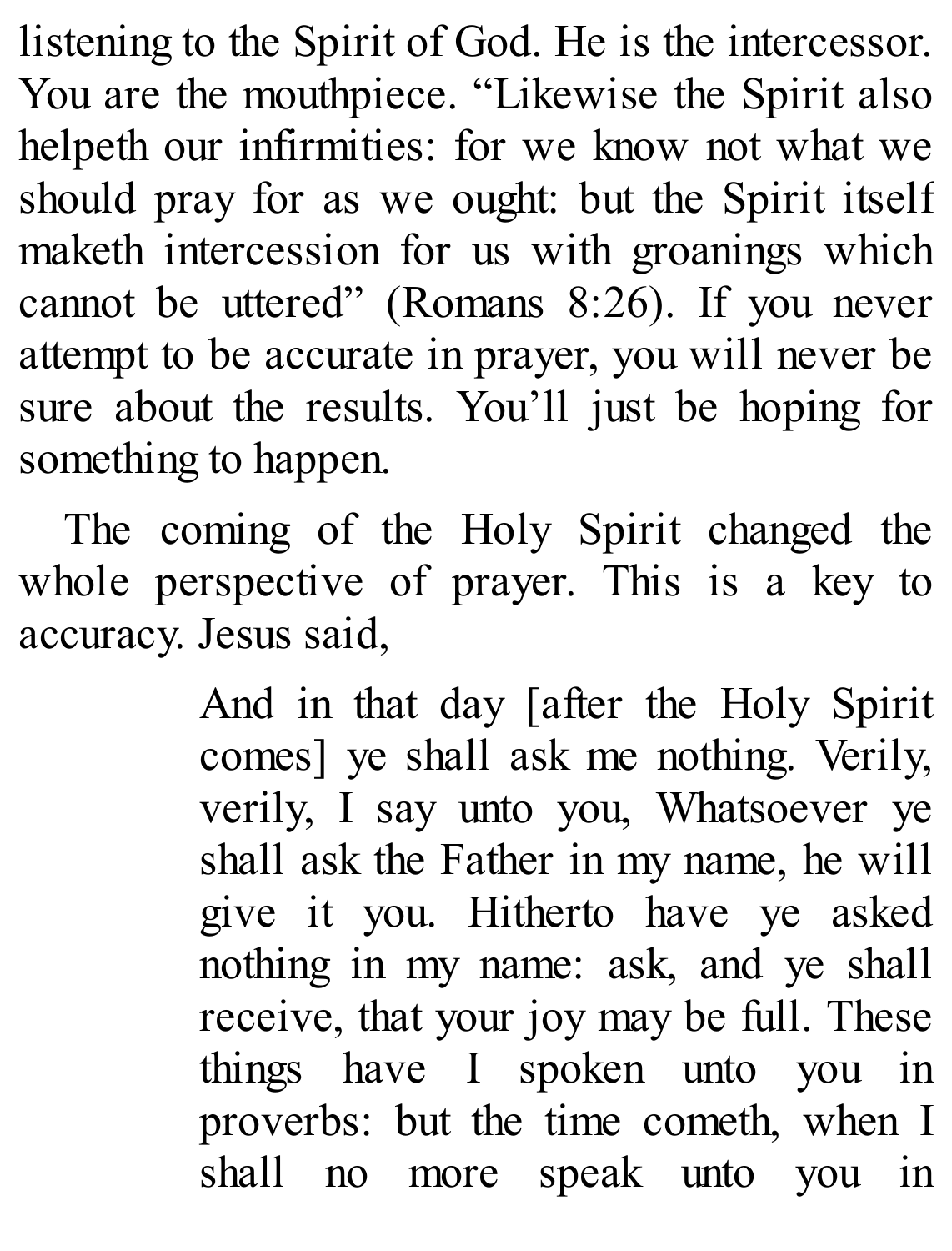proverbs, but I shall show you plainly of the Father. At that day ye shall ask in my name: and I say not unto you, that I will pray the Father for you: for the Father himself loveth you, because ye have loved me, and have believed that I came out from God (John 16:23-27).

Pray to the Father in Jesus' Name. Jesus endorses your prayer. With His Name, you are given free access to the throne of God. You shortcircuit the system when you make your requests to Jesus. He said to pray this way: "Our Father which art in heaven, Hallowed be thy name..." (Luke 11:2). If you want Jesus to endorse your prayer, you need to pray to the Father in His Name.

Believe you receive when you pray. Mark 11:24 states, "Therefore I say unto you, What things soever ye desire, when ye pray, believe that ye receive them, and ye shall have them." *The Amplified Bible* says, "For this reason I am telling you, whatever you ask for in prayer, believe (trust and be confident) that it is granted to you, and you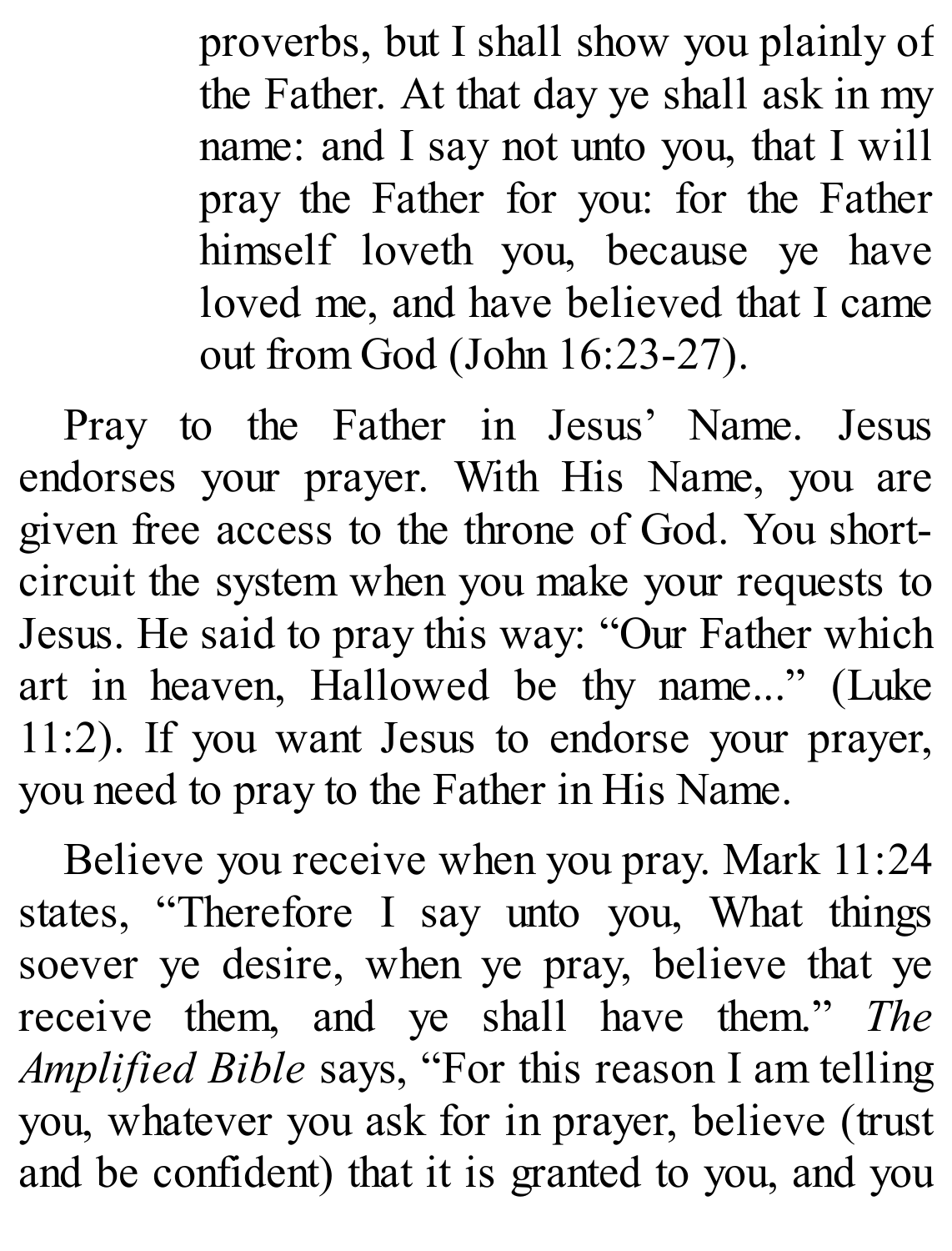will [get it]." Note the word *granted.* John 16:23 in *The Amplified Bible* says, "And when that time comes, you will ask nothing of Me [you will need to ask Me no questions]. I assure you, most solemnly I tell you, that My Father will grant you whatever you ask in My Name...." *To grant* means "to bestow possession of by title or deed." You need no other evidence than God's Word. Believe you receive. Learn to do this every time you pray and learn to pray with your Bible open. Don't major on the problem. Start with the answer. Be specific when you pray. God said He would watch over His Word to perform it (Jeremiah 1:12). Once you are involved in His Word, He can work for you. Be fully persuaded that God can perform His Word for you (Romans 4:21).

Forgive. Your faith will not work accurately in an unforgiving heart. Jesus commanded us to forgive (Mark 11:24-25). Your prayers will not work effectively with sin in your life. The promises don't work without meeting the conditions. All you have to do is confess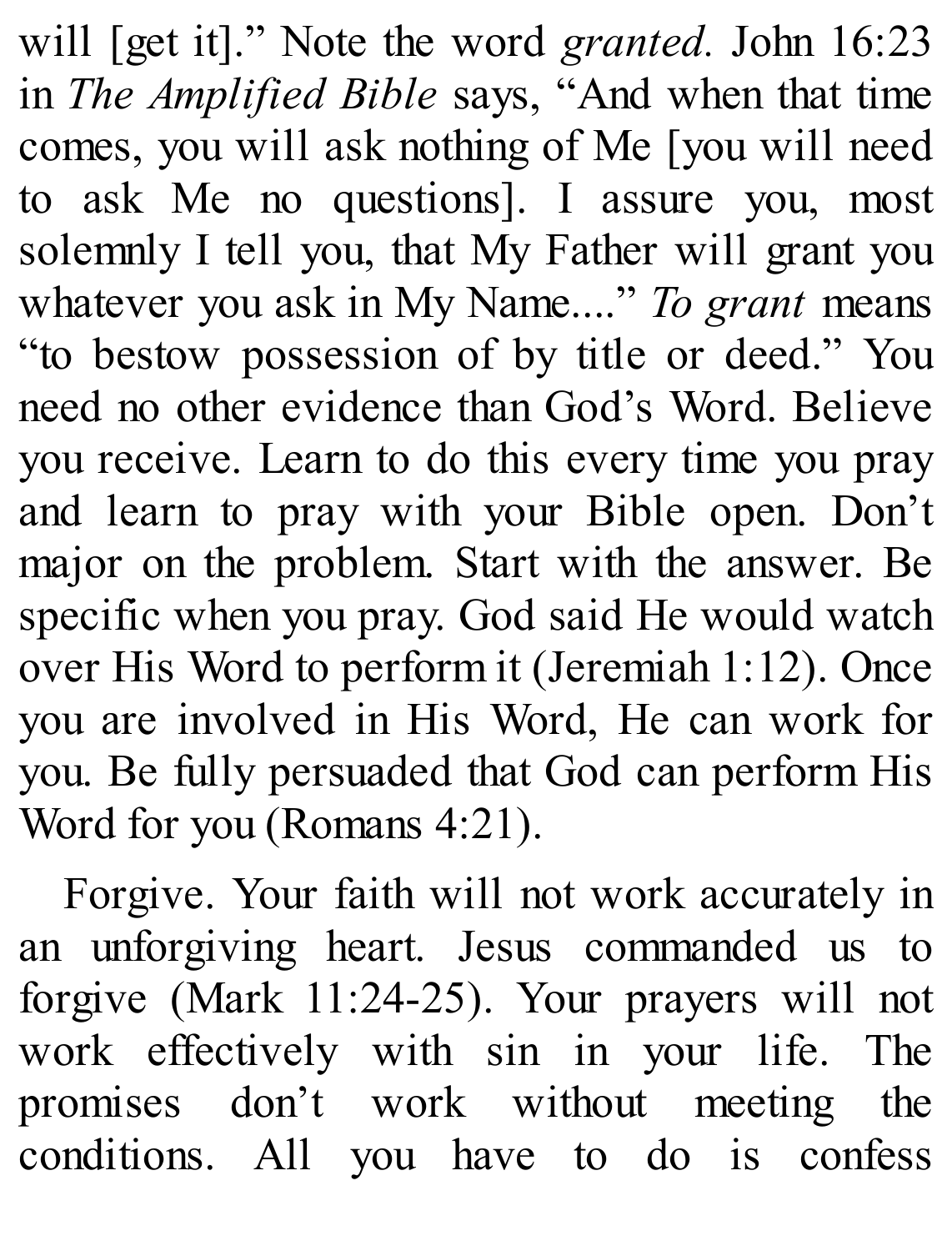unforgiveness. He is faithful and just to forgive you and cleanse you from all unrighteousness. Keep your prayer life exact by keeping sin out of your life. Keep the forgiveness door to your heart open. Maintain fellowship with your Father.

Depend on the Holy Spirit in your prayer life. Romans 8:26 says: "Likewise the Spirit also helpeth our infirmities: for we know not what we should pray for as we ought : but the Spirit itself maketh intercession for us with groanings which cannot be uttered." The Holy Spirit is your helper, standby, teacher, strengthener, comforter, intercessor, counselor. Depend on Him when you pray. Operate in faith instead of by feeling.

Allow the spirit realm to become a reality to you. Purpose to see beyond the realm of your five physical senses. Remember, you are a spirit. You have a soul. You live in a body. Your body is just the "earth suit" for your spirit. It is not the real you.

Many people want to see visions or an angel appear. Seeking after something you can see with your natural eye or hear with your natural ear is the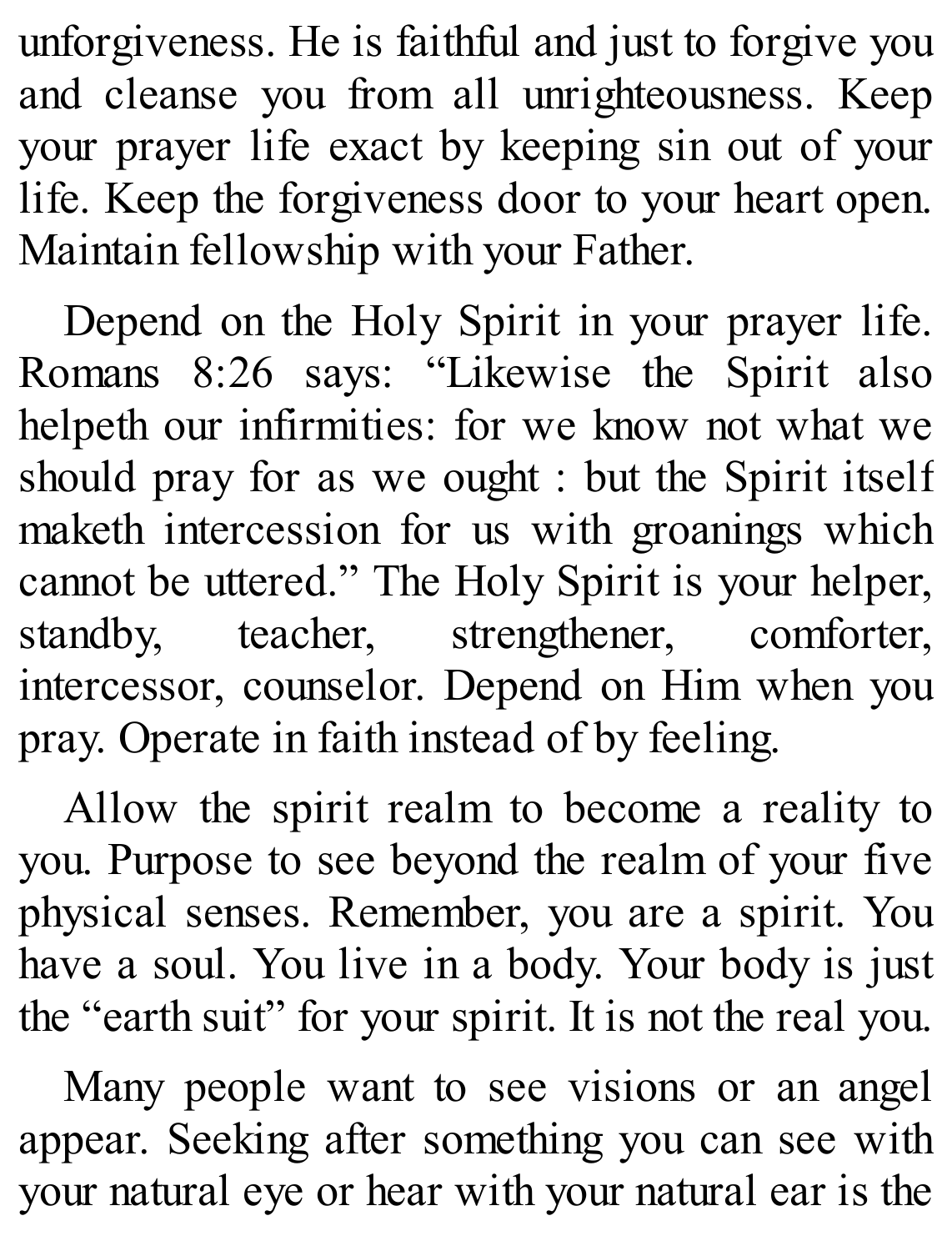lowest form of spiritual manifestation. If you are not in tune with God spiritually, you would not be able to understand a vision if you saw one. When you become spiritually in tune, you do not need any confirmation from your senses. The Word is enough evidence. God will confirm His Word to you when you are in faith (Mark 16:20). Rely on the Holy Spirit.

Learn to pray for others. First Timothy 2:1 says, "I exhort therefore, that, first of all, supplications, prayers, intercessions, and giving of thanks, be made for all men." Train yourself to do this first of all. The result of praying for others is that you live a quiet and peaceable life in all godliness and honesty. Anytime the Church of Jesus Christ is in turmoil, its members are not praying for others.

The Apostle Paul said spiritual maturity demands each believer does his part (Ephesians 4:15-16). Verse 16 says, "From whom the whole body fitly joined together and compacted by that which every joint supplieth, according to the effectual working in the measure of every part,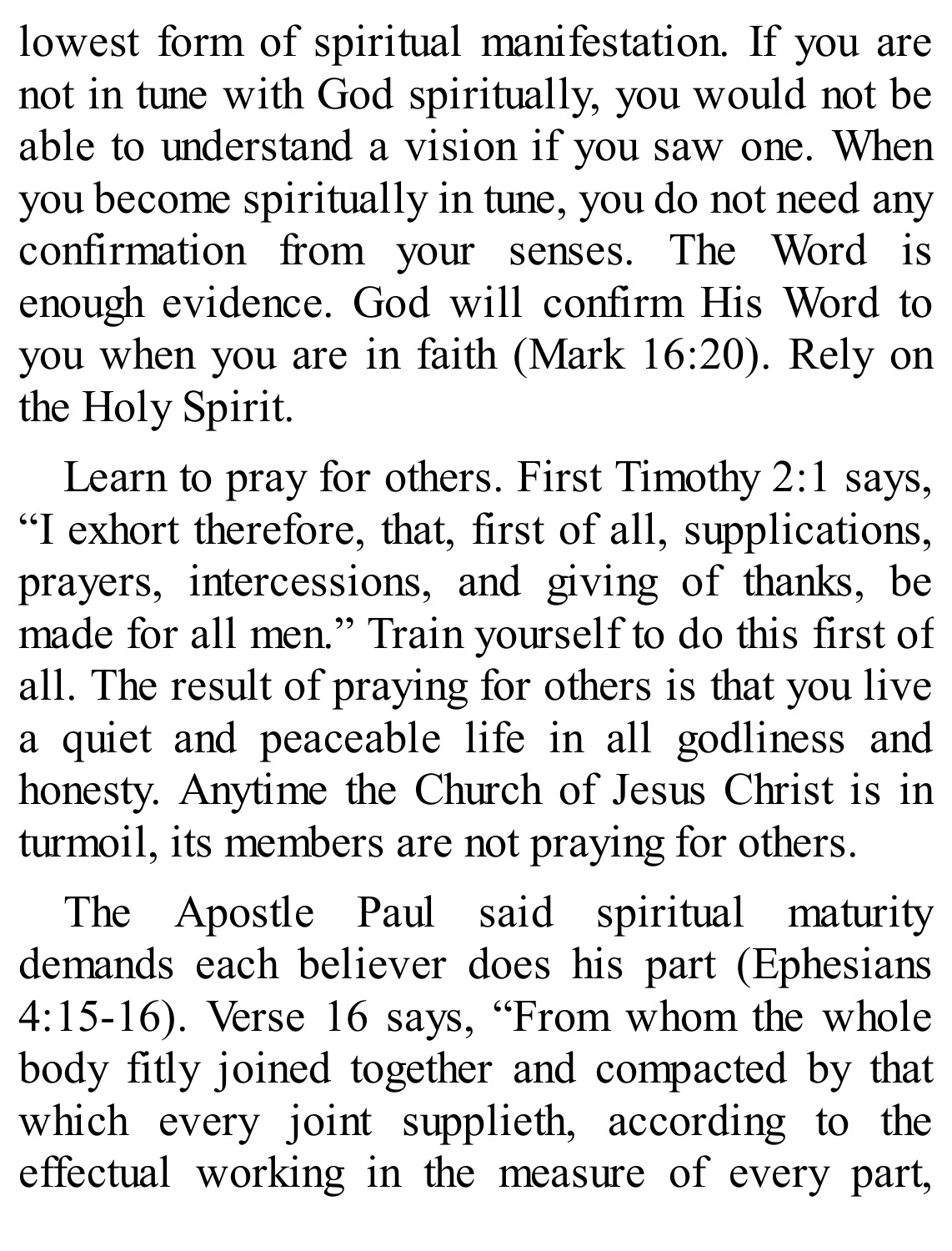maketh increase of the body unto the edifying of itself in love." Each part has a contribution to make to the rest of the Body. We are to supply to one another as we draw from God through our fellowship with Him.

As you become involved with intercessory prayer for the Body of Christ, the whole operation will begin to be successful. When you pray and supply the things that cause the Body to be compacted together, Satan cannot tear it down. Pray the prayer of intercession. It will cause us to come together in unity.

I suggest you set up a time and a place to pray the prayer of intercession. Even if it is just for five minutes. It will grow into 10 minutes, 15 minutes, 20 minutes and so on. Your intercession has a positive effect on the lives of others.

Spend time praying in the spirit. Jude 20 says, "But ye, beloved, building up yourselves on your most holy faith, praying in the Holy Ghost." Take the time to pray daily in other tongues specifically for edification. It will draw you into a deeper life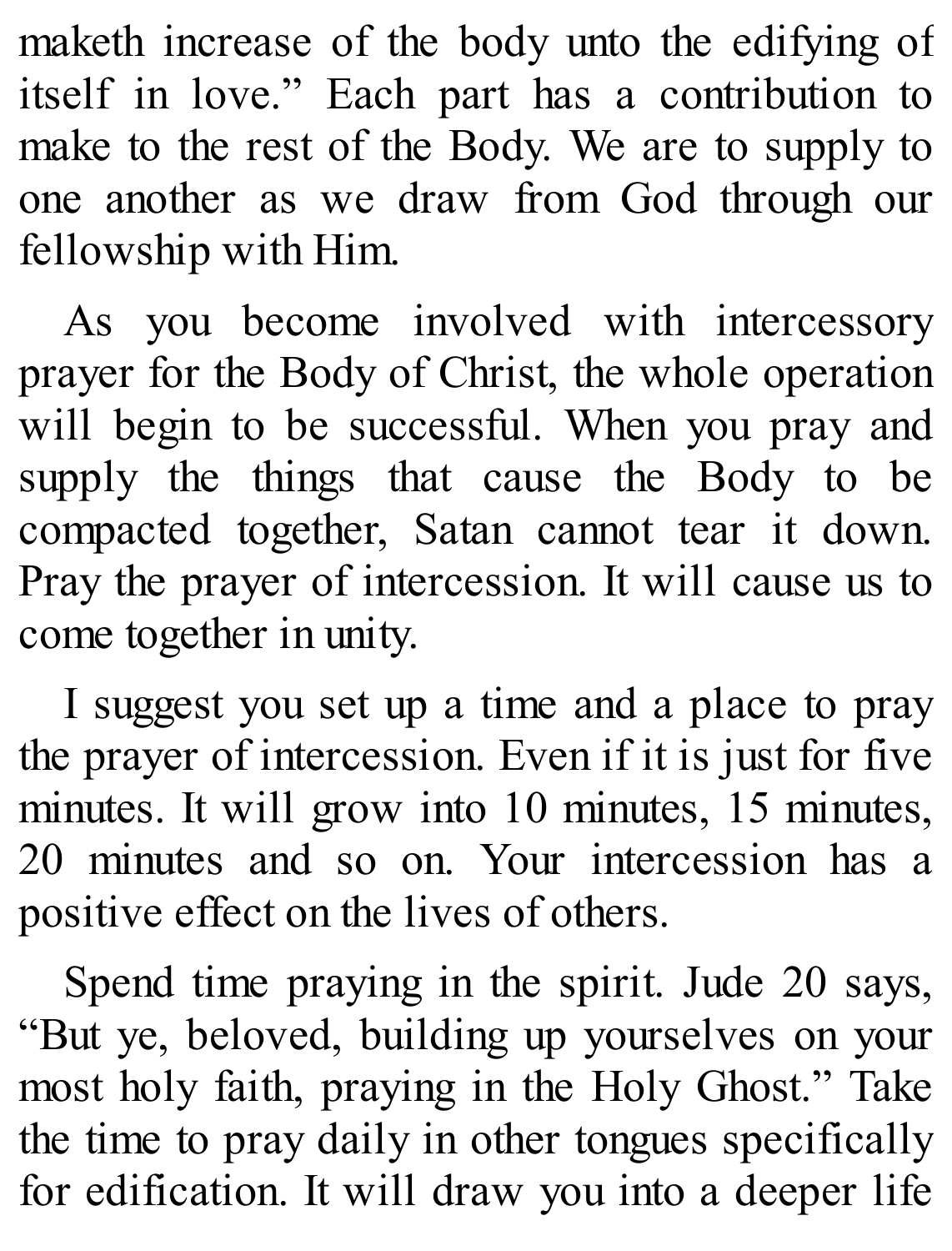in prayer and will keep you prepared at all times. First Corinthians 14:4 says, "He that speaketh in an unknown tongue edifieth himself." The word *edify* translated in the Greek means the same as "charging a battery."

Praying in other tongues will keep you tuned in to the Spirit. It will help you to overcome the weakness of your flesh.

God needs a Church that is not walking after the flesh. As we walk in the spirit and sow to the spirit, we stay "charged" and ready to do battle in the spirit! God needs each one of us in this critical time.

Always base your prayer on the Word of God. Prayer based on the Word is based on God's will. God's Word is His will. James 4:3 says, " Ye ask, and receive not, because ye ask amiss...." If you pray according to God's Word, you cannot ask amiss. All Scripture is profitable for correction and instruction" (2 Timothy 3:16). When you pray in line with God's Word, you can have the confidence that your prayers are free from error.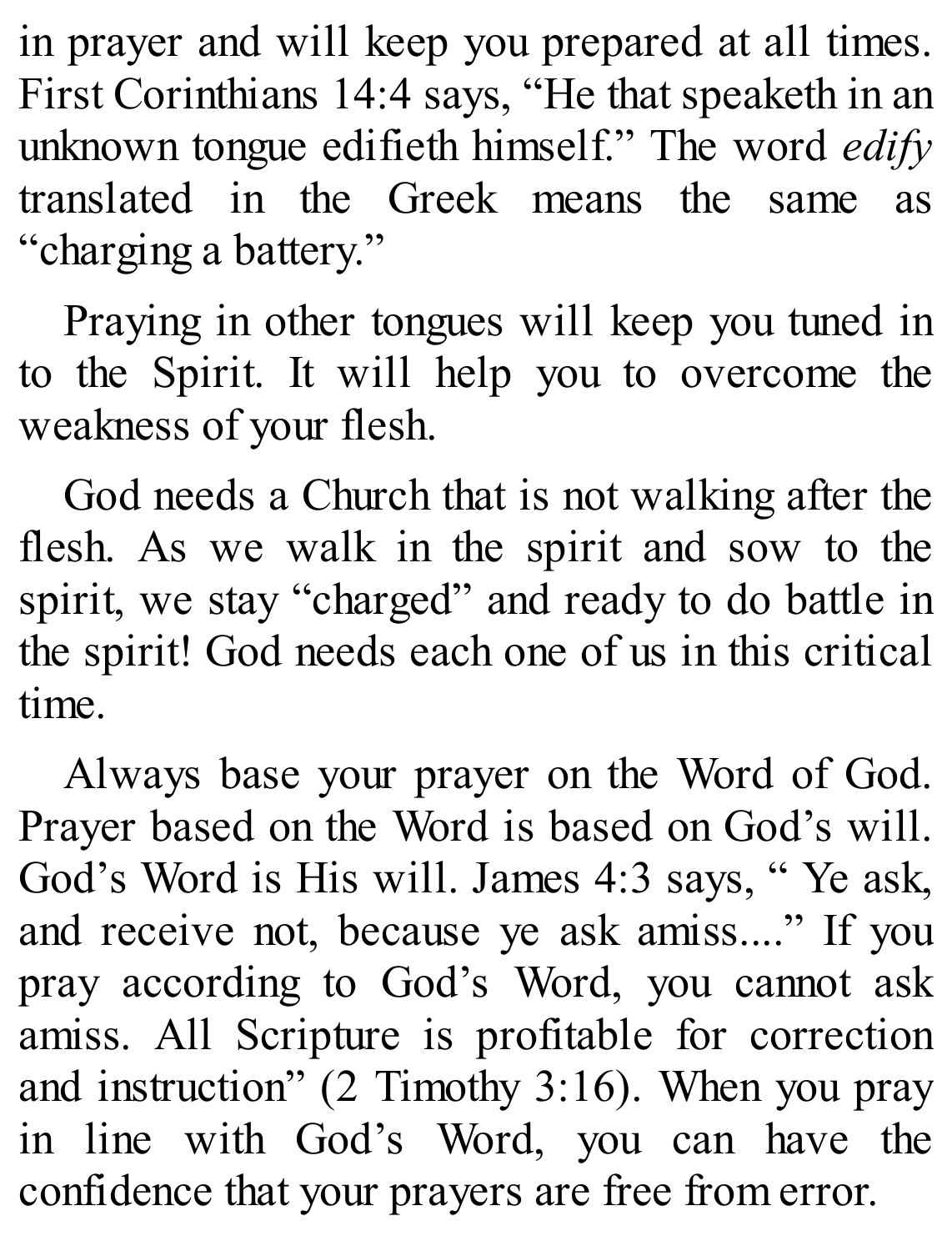## **Chapter 10 Prayers**

### **Putting Prayer to Work!**

Prayer based on the Word is already in line with the will of God. First John 5:14-15 tells us that we know God hears us and answers our prayer when we ask according to His will. The following prayers have been compiled from the Word of God on various subjects. They will aid you in getting your personal prayer life off to a good start.

I have included some very brief instruction for making Jesus your Lord and for receiving the Baptism in the Holy Spirit. Of course, there is much more but these will get you started. God will honor your prayers and give you direction.

Some of these prayers are confessions of the Word of God, not petitions. Psalm 103:20 says, "Bless the Lord, ye his angels, that excel in strength, that do his commandments, hearkening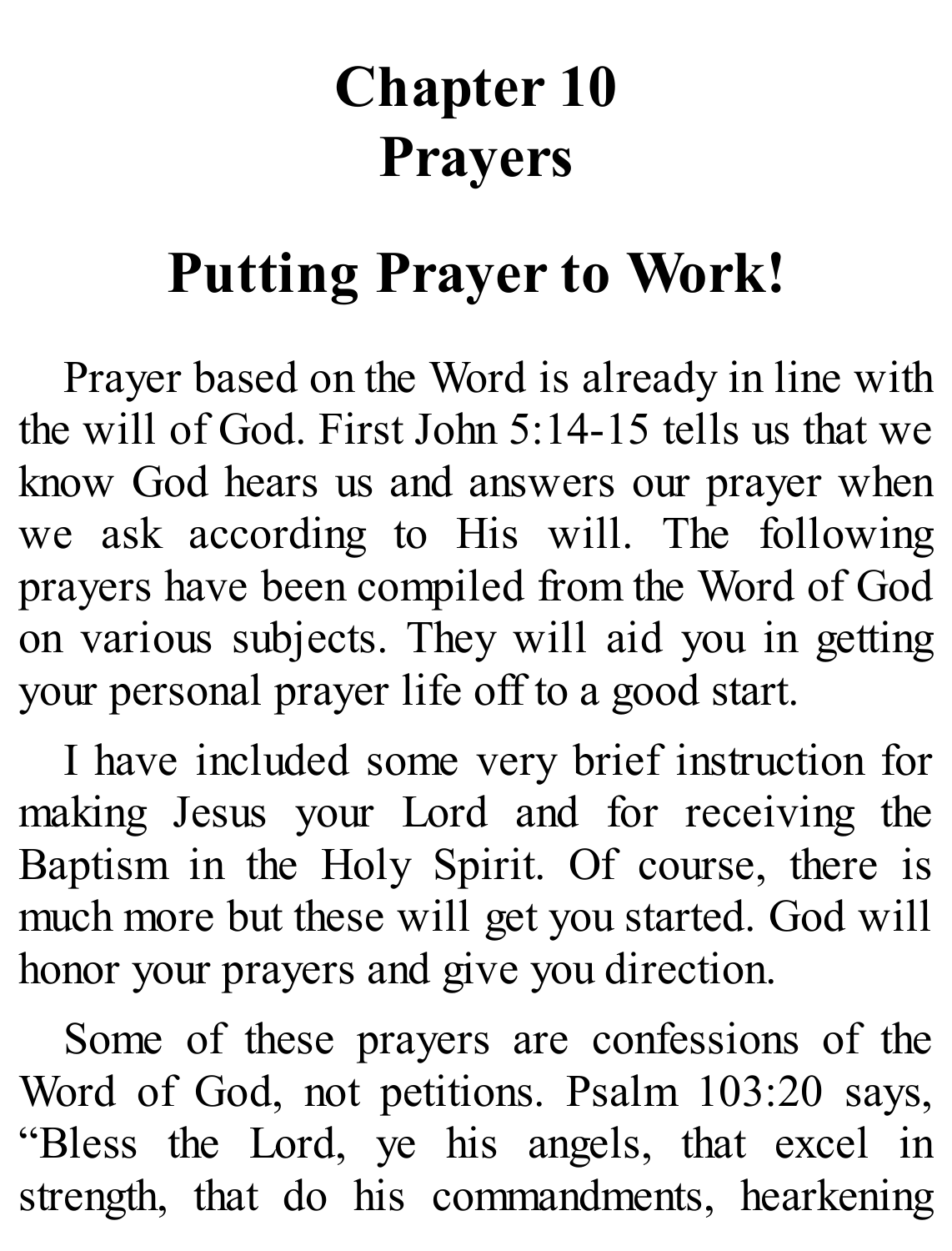unto the voice of his word." The angels hearken or listen to God's Word and cooperate with Him in bringing it to pass in your behalf. God is alert and active, watching over His Word to perform it (Jeremiah 1:12). The speaking or confessing of the Word by the believer activates the power of God. He has said, "So shall My word be that goes forth out of My mouth: it shall not return to Me void [without producing any effect, useless], but it shall accomplish that which I please and purpose, and it shall prosper in the thing for which I sent it" (Isaiah 55:11, *The Amplified Bible).* As you speak God's Word over situations and circumstances, it will produce a positive effect and prosper in those areas.

Scriptures used in the following prayers and confessions are taken from the *King James Version* and *The Amplified Bible.*

## **To Make Jesus the Lord of Your Life**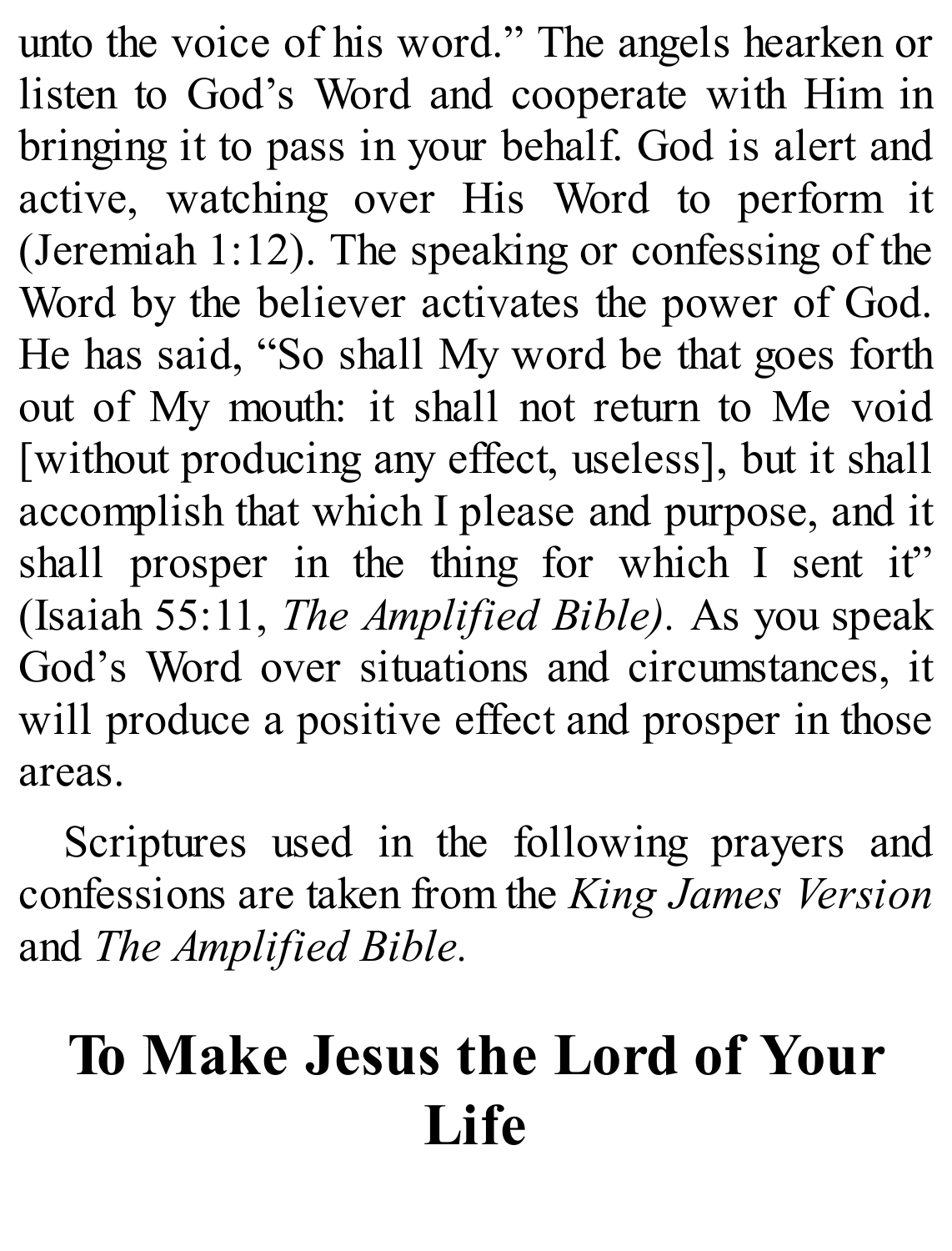Do you know where you stand with God?

If you have never made Jesus the Lord of your life, then you are separated from God through sin. You are the reason God sent Jesus to the cross. John 3:16 says, "For God so loved the world, that he gave his only begotten Son, that whosoever believeth in him should not perish, but have everlasting life." God loved you so much He gave His only begotten Son for you.

Second Corinthians 5:21 says God made Jesus, who knew no sin, to be sin for us. Jesus is the spotless Son of God. He knew no sin, but God made Him to be sin for us. Sin was the reason Jesus came to earth. He died on the Cross and went to hell for one reason: to pay the price for sin. Once that price was paid, Jesus was raised from the dead, triumphant over Satan, and the sin problem was taken care of.

God is not holding your sin against you. He sent Jesus as your substitute. He paid the debt. Now you can receive the credit for what He did in your place (Isaiah 53:3-5).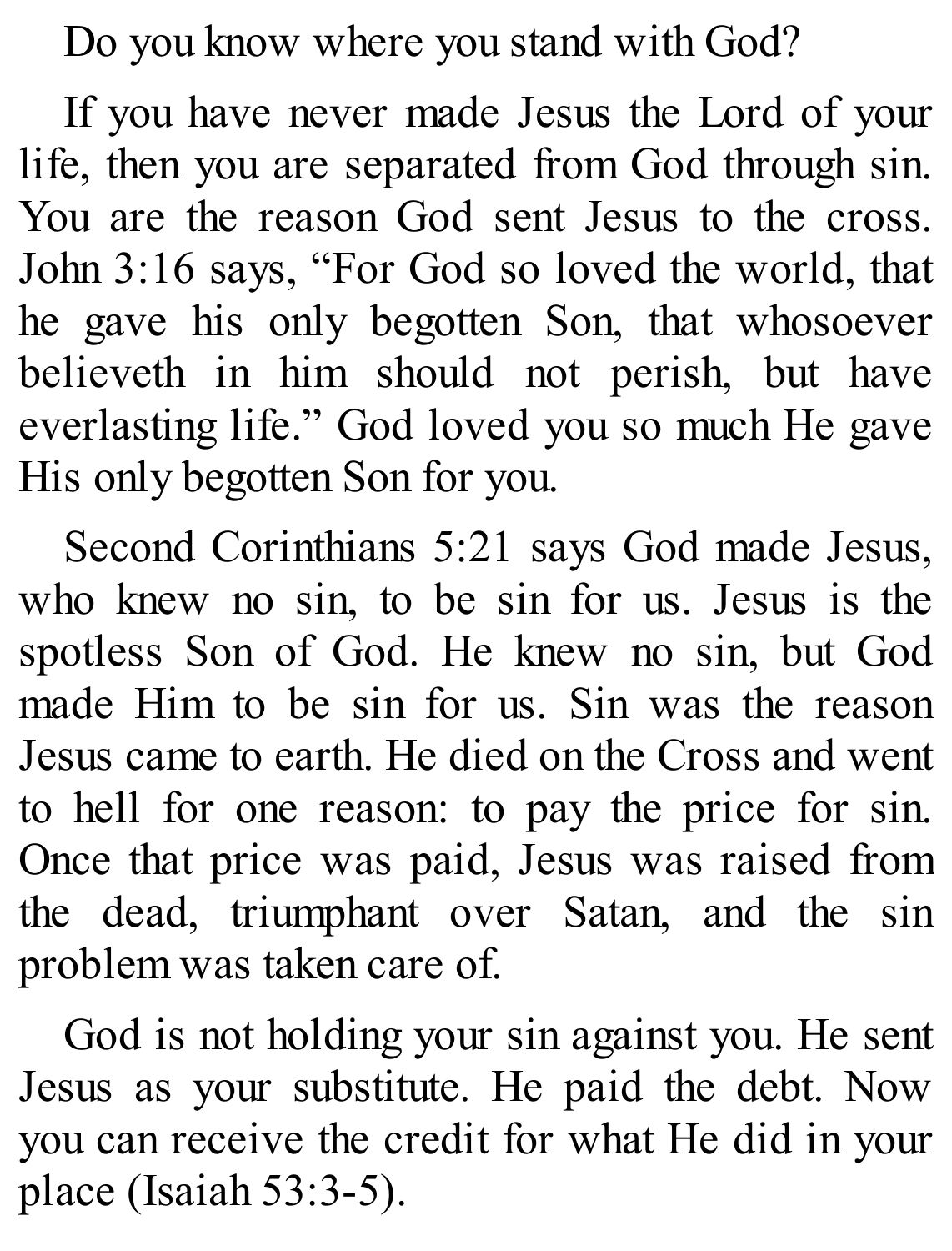The price has been paid, but it's not an automatic thing. You must choose to accept what He did for you and receive Him as your personal Savior. If you have never done so, choose Him now. Repent of your sin (turn totally from it) and pray this prayer. When you do, the power of God will make you a new creature in Christ Jesus. Say:

> Heavenly Father, in the Name of Jesus, I present myself to You. I pray and ask Jesus to be Lord over my life. I believe it in my heart, so I say it with my mouth: Jesus has been raised from the dead. This moment, I make Him the Lord over my life. Jesus, come into my heart. I believe this moment that I am saved. I say it now: I am reborn. I am a Christian. I am a child of Almighty God.

Scripture References: John 1:12, 3:16, 6:37, 10:10, 14:6, 16:8-9; Romans 3:23, 5:8, 10:9-10, 13; 2 Corinthians 5:17, 19, 21.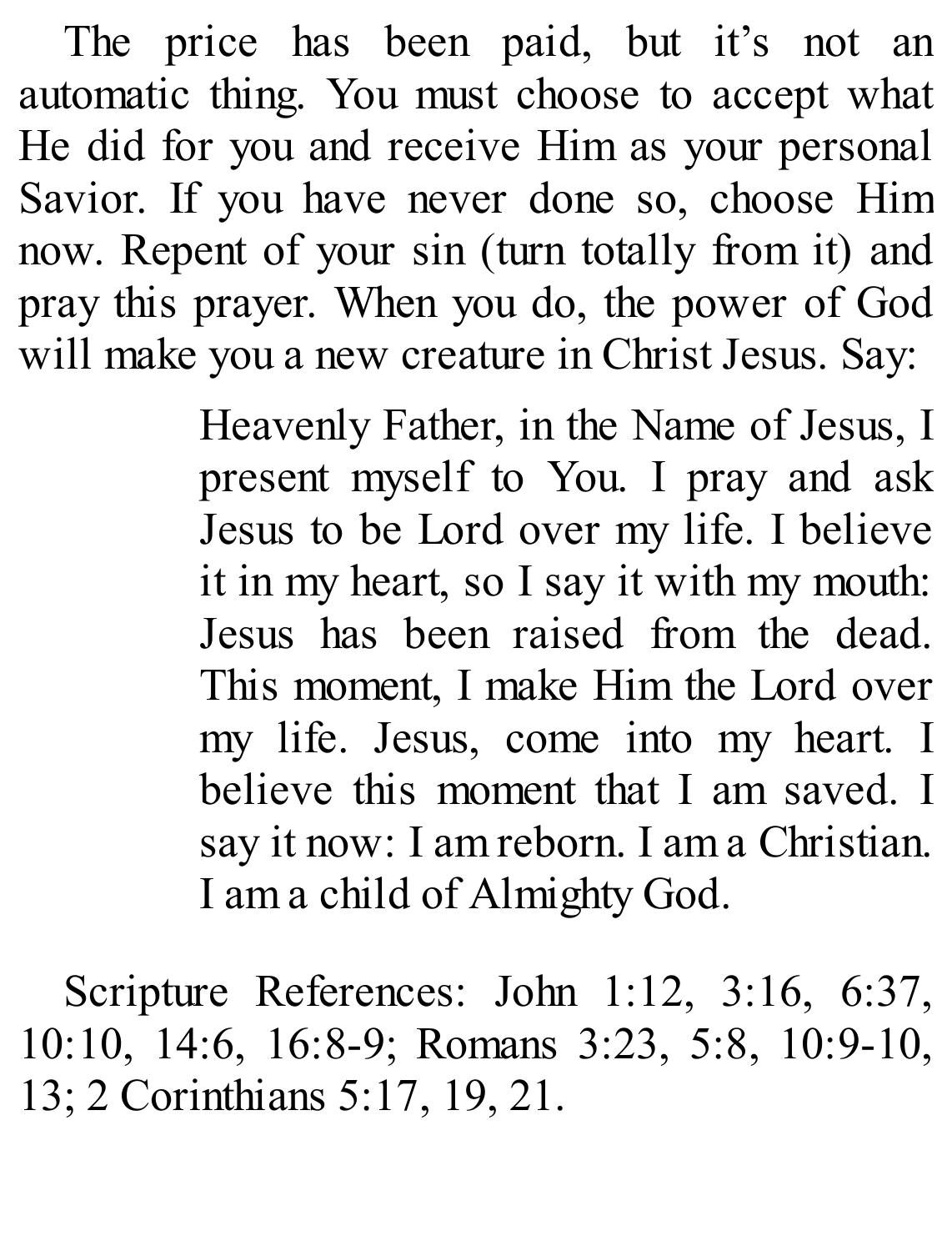## **To Be Filled With the Holy Spirit**

After Jesus Christ was raised from the dead and before He ascended into heaven, He left us this promise: "Ye shall receive power, after that the Holy Ghost is come upon you: and ye shall be witnesses unto me...[throughout] the earth" (Acts 1:8). The Holy Spirit is the One who endues us with power for our Christian walk and to do the works of Jesus (John 14:12).

God has already sent the Holy Spirit. He came to earth on the Day of Pentecost (Acts 2). Now it is up to you to receive Him into your life.

Once you are born again, you can receive the Holy Spirit just as you received Jesus—by faith in God's Word. All you must do is ask Him. Jesus said, "If ye then, being evil, know how to give good gifts unto your children: how much more shall your heavenly Father give the Holy Spirit to them that *ask* him?" (Luke 11:13). The Holy Spirit will empower you with God's own power! You need His power working in you— ask Him now.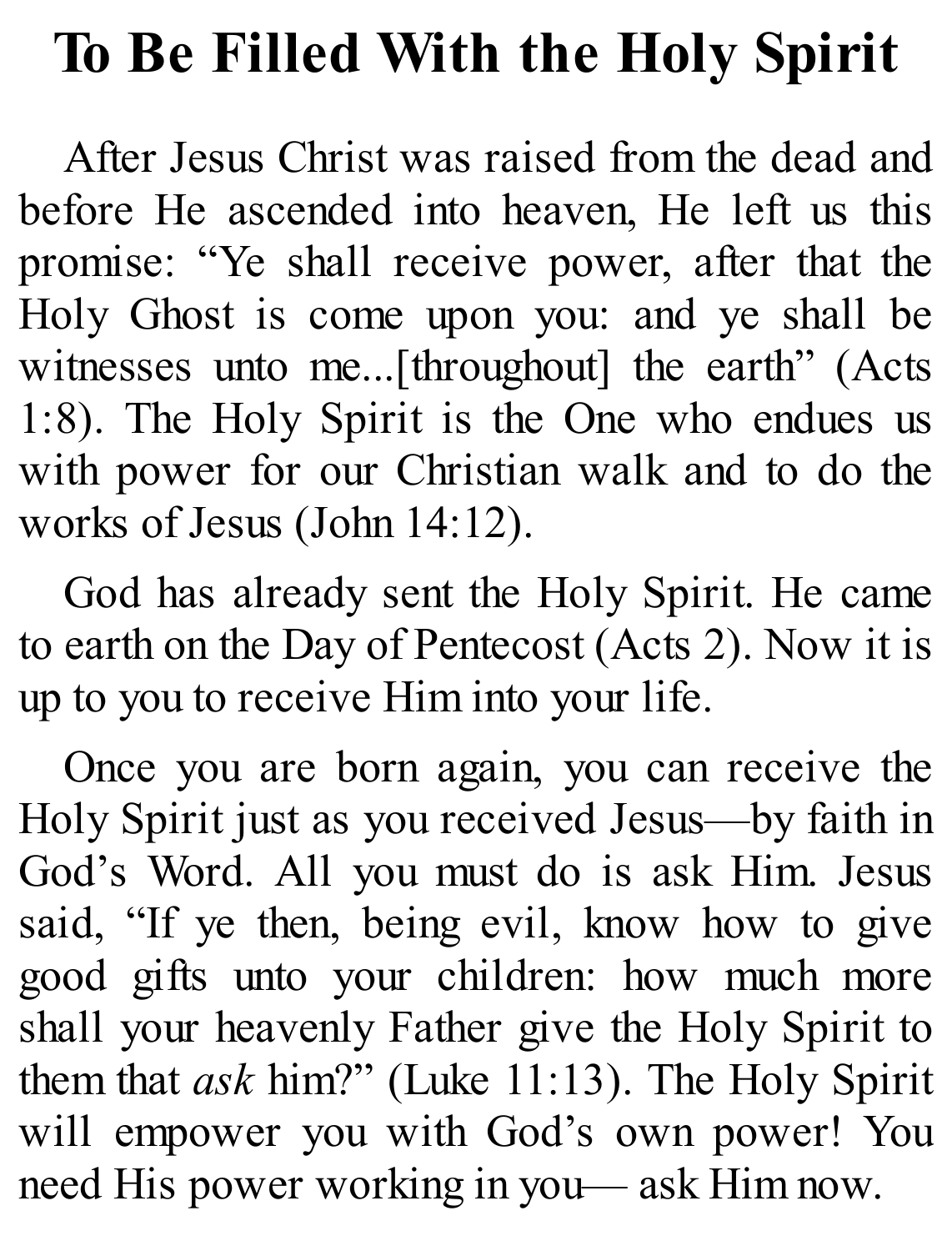My heavenly Father, I am a believer. I am Your child and You are my Father. Jesus is my Lord. I believe with all my heart that Your Word is true. Your Word says that, if I will ask, I will receive the Holy Spirit, so in the Name of Jesus Christ my Lord, I am asking You to fill me to overflowing with Your precious Holy Spirit. Baptize me in the Holy Spirit. Because of Your Word, I believe that I now receive and I thank You for it. I believe that the Holy Spirit is within me and, by faith, I accept it. Now, Holy Spirit, rise up within me as I praise my God. I fully expect to speak with other tongues as You give me the utterance.

Meditate on these scriptures about the Holy Spirit: Luke 11:9-13; John 14:10, 12, 16-17; Acts 1:8, 2:4, 32-33, 38-39, 8:12-17, 10:44-46, 19:2, 5-6; 1 Corinthians 14:2-15, 18, 27; Ephesians 6:18; Jude 20.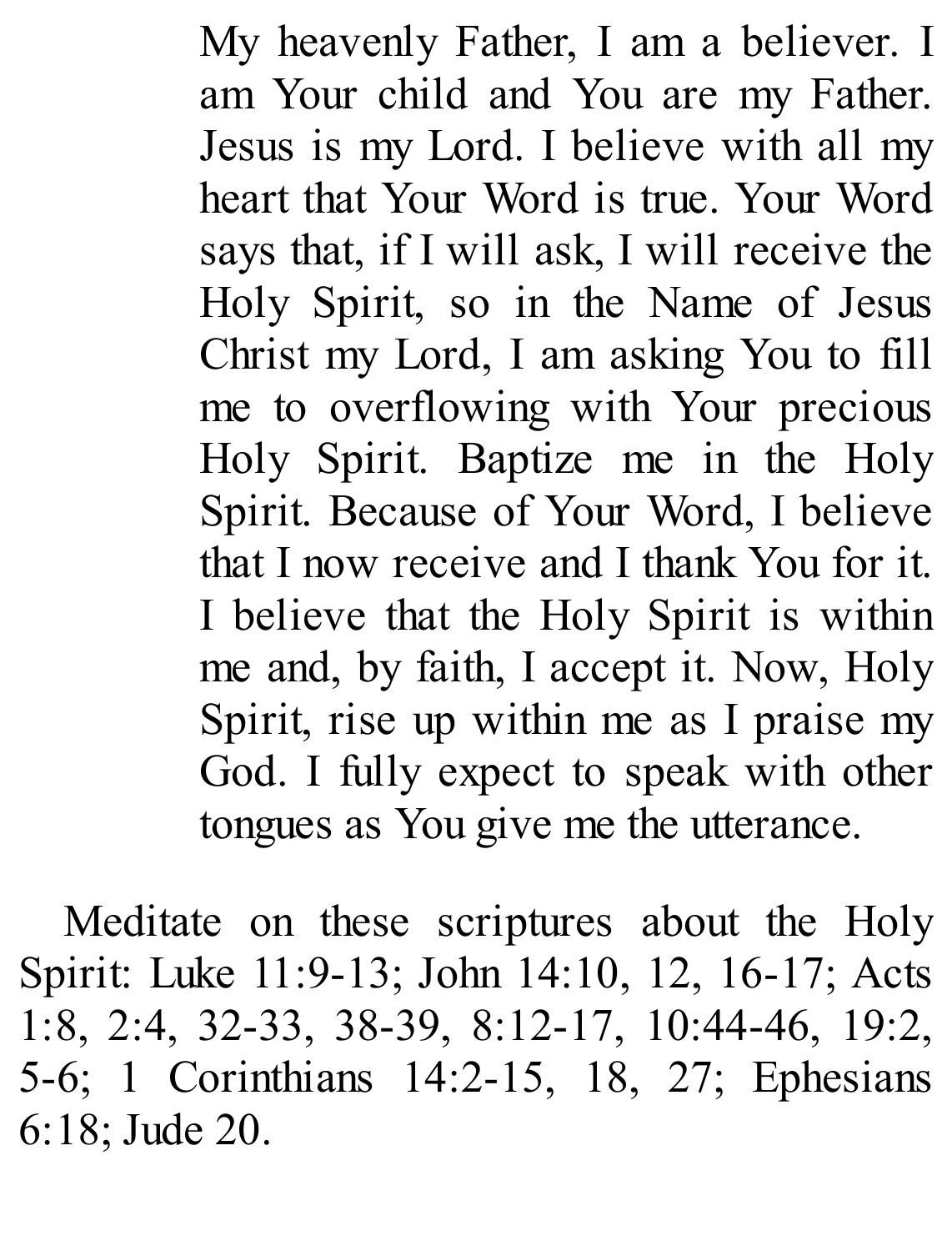## **A Prayer for Salvation in Behalf of Others**

Father, I come before You in prayer and in faith, believing. Your Word says You desire all men to be saved and come into the knowledge of the truth, so I bring \_\_\_\_\_\_\_\_\_\_\_ before You this day.

I break the power of Satan from his assignments and activities in \_\_\_\_\_\_\_\_\_\_\_'s life in the Name of Jesus. Now, while Satan is bound, I ask that You send forth the perfect laborers to share the good news of the gospel in such a way that he/she will listen and understand it. As the truth is ministered, I believe \_\_\_\_\_\_\_\_\_\_ will come to his/ her senses and come out of the snare of the devil and make Jesus the Lord of his/her life.

Father, I ask that You fill with the knowledge of Your will in all wisdom and spiritual understanding. As I intercede in his/her behalf, I believe that the power of the Holy Spirit is activated and from this moment on, I shall praise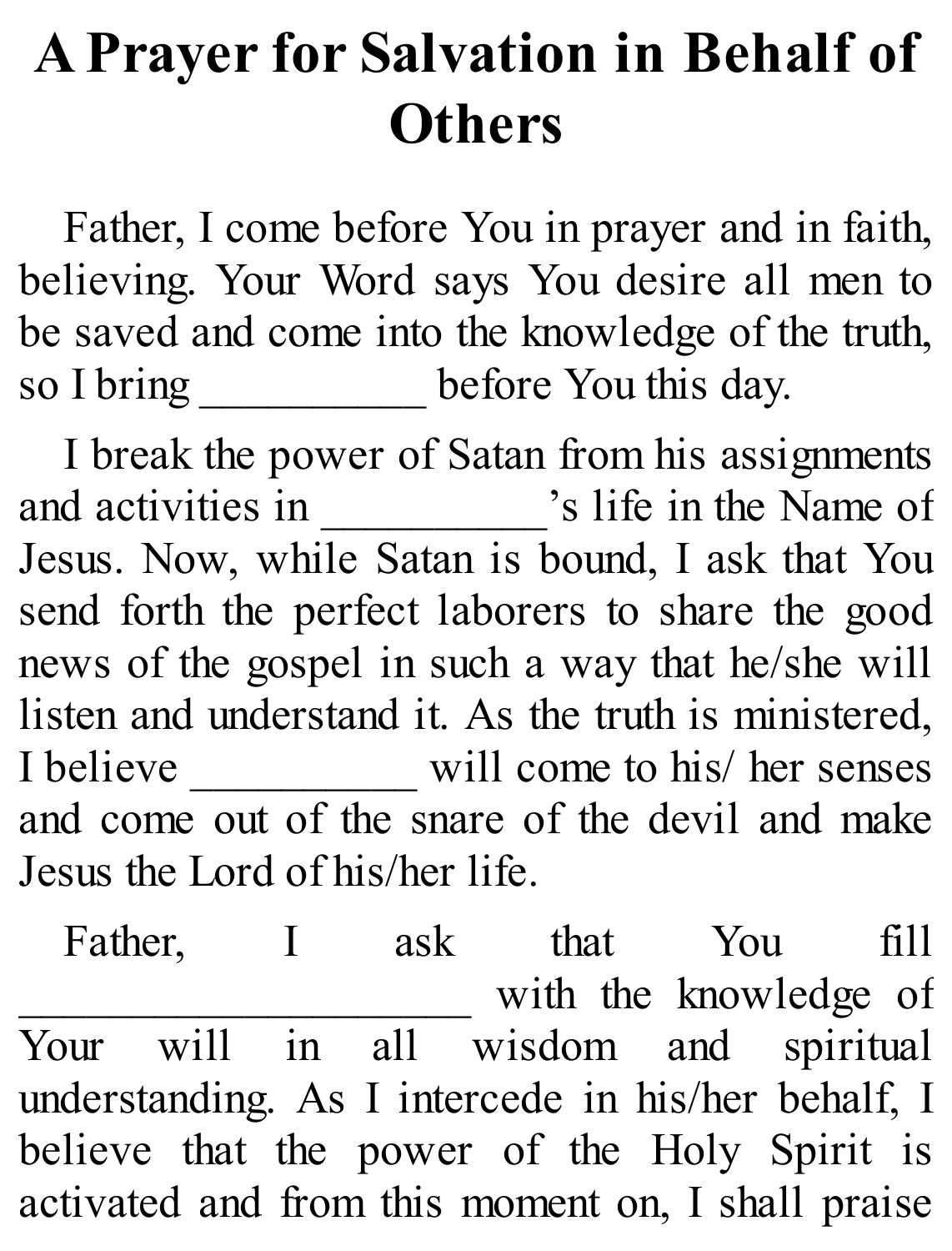and thank You for  $\sim$  's salvation.

I am confident that You are alert and active, watching over Your Word to perform it. It will not return to You void. It will accomplish that which You please, and prosper in the thing whereto it was sent. Therefore, my confession of faith is, "God has begun a good work in \_\_\_\_\_\_\_\_\_\_\_'s life and He will perform it and bring it to full completion until the day of Jesus Christ. In Jesus' Name. Amen.

Scripture References from *The Amplified Bible:* 2 Peter 3:9; Matthew 18:18, 9:37-38; 2 Timothy 2:26; Jeremiah 1:12; Isaiah 55:11; Philippians 1:6.

#### **A Prayer for Health and Healing**

Father, in the Name of Jesus, I confess Your Word concerning healing. I believe and say that Your Word will not return to You void, but will accomplish what it says it will. Therefore, I believe in the Name of Jesus, that I am healed according to 1 Peter 2:24. It is written in Your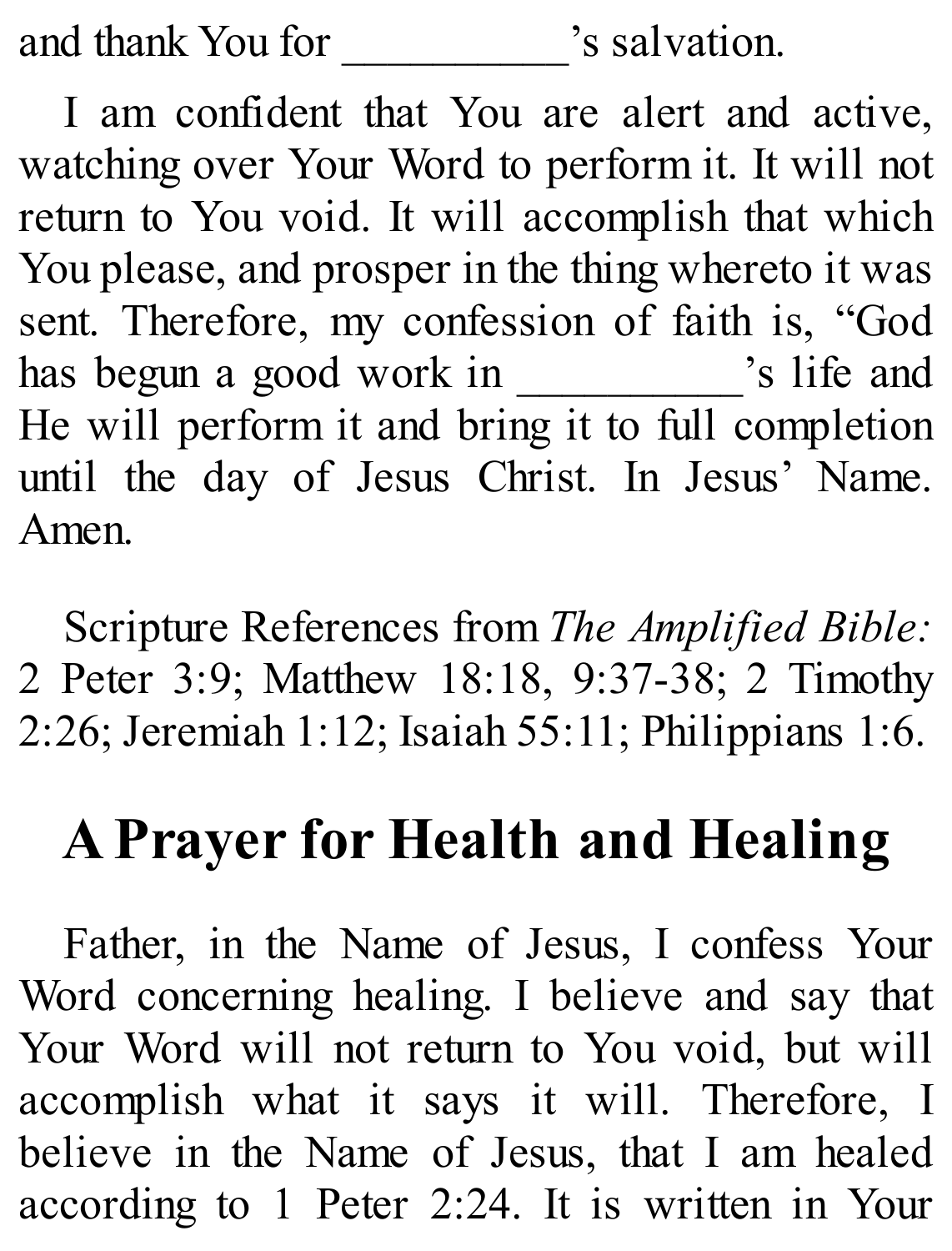Word that Jesus Himself took my infirmities and bore my sicknesses (Matthew 8:17). Therefore, with great boldness and confidence, I say on the authority of that written Word that I am redeemed from the curse of sickness and I refuse to tolerate its symptoms.

Satan, I speak to you in the Name of Jesus and say that your principalities, powers, master spirits who rule the present darkness and your spiritual wickedness in heavenly places are bound from operating against me in any way. I am loosed from your assignment. I am the property of Almighty God and give you no place in me. I dwell in the secret place of the Most High God. I abide, remain stable and fixed, under the shadow of the Almighty, whose power no foe can withstand.

Now, Father, because I reverence and worship You, I have the assurance of Your Word that the angel of the Lord encamps around about me and delivers me from every evil work. No evil shall befall me, no plague or calamity shall come near my dwelling. I confess the Word of God abides in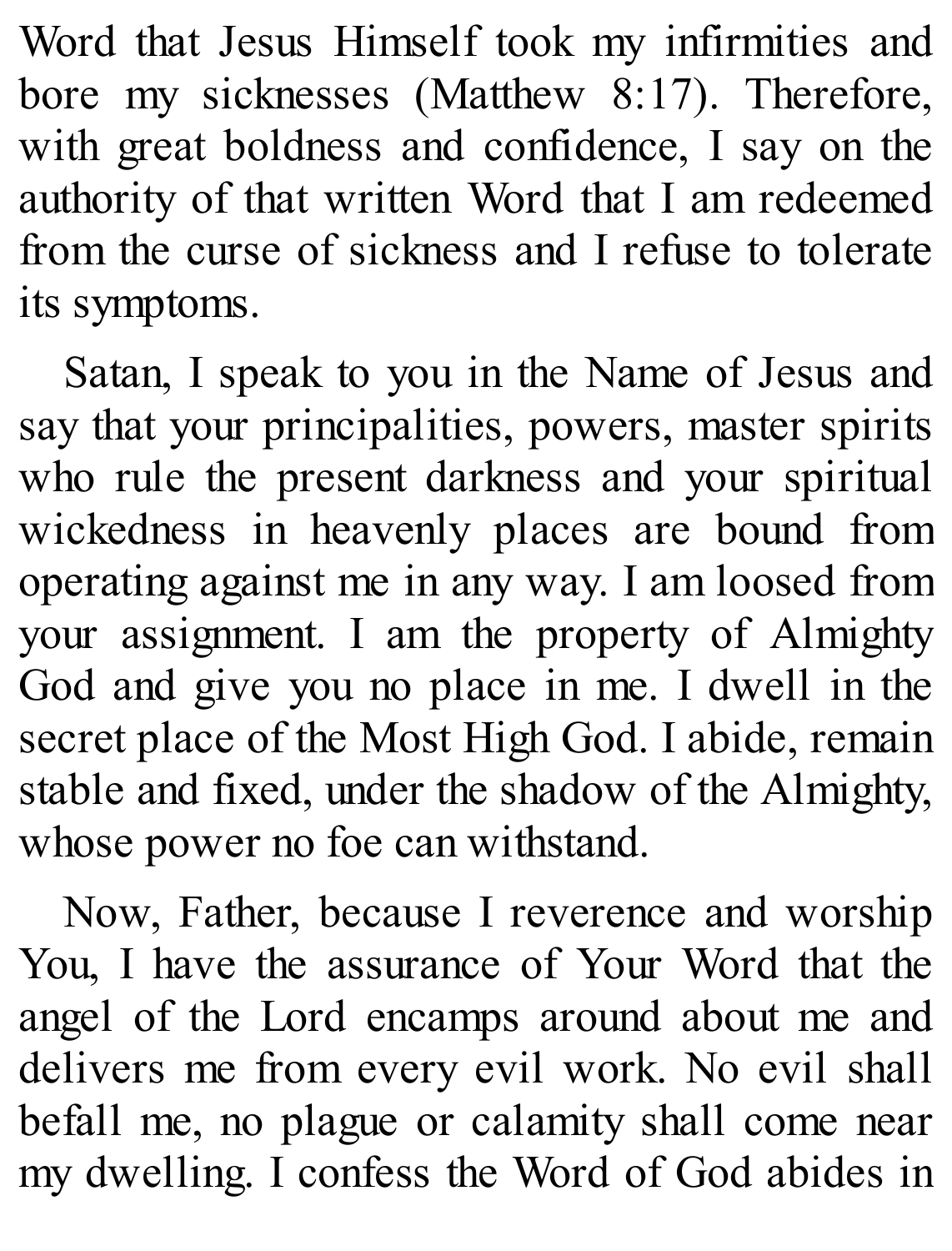me and delivers to me perfect soundness of mind and wholeness in body and spirit from the deepest parts of my nature in my immortal spirit, even to the joints and marrow of my bones. That Word is medication and life to my flesh, for the law of the Spirit of life operates in me and makes me free from the law of sin and death.

I have on the whole armor of God. The shield of faith protects me from all the fiery darts of the wicked. Jesus is the High Priest of my confession, and I hold fast to my confession of faith in God's Word. I stand immovable and fixed in full assurance that I have health and healing *now* in the Name of Jesus.

Scripture References: Isaiah 55:11; Galatians 3:13; Ephesians 6:12; 2 Corinthians 10:4; James 4:7; Psalms 91:1, 34:7, 91:10; Hebrews 4:12, *The Amplified Bible;* Proverbs 4:20-22; Romans 8:2; Ephesians 6:16; Hebrews 4:14; Psalm 112:7.

## **A Prayer for a Harmonious**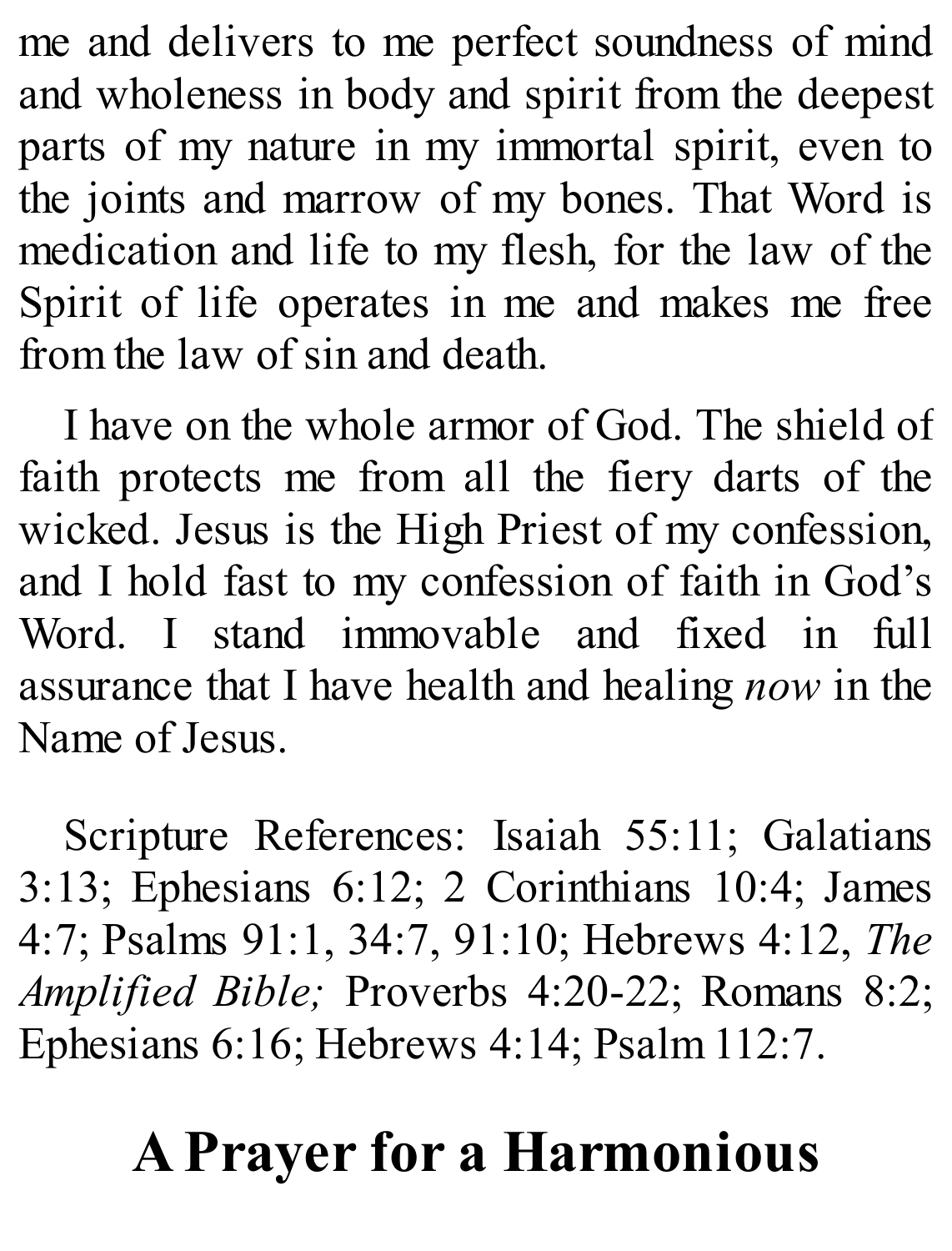#### **Marriage**

Father, in the Name of Jesus, it is written in Your Word that love is shed abroad in our hearts by the Holy Ghost who is given to us. Because You are in us, we acknowledge that love reigns supreme.

We believe that love is displayed in full expression, enfolding and knitting us together in truth, making us perfect for every good work to do Your will and working in us that which is wellpleasing in Your sight.

We desire to live and conduct ourselves and our marriage honorably and becomingly. We esteem it as precious, worthy and of great price. We commit ourselves to live in mutual harmony and accord with one another, delighting in each other, being of the same mind and united in spirit.

Father, we believe and say that we are gentle, compassionate, courteous, tenderhearted and humble-minded. We seek peace and it keeps our hearts in quietness and assurance. Because we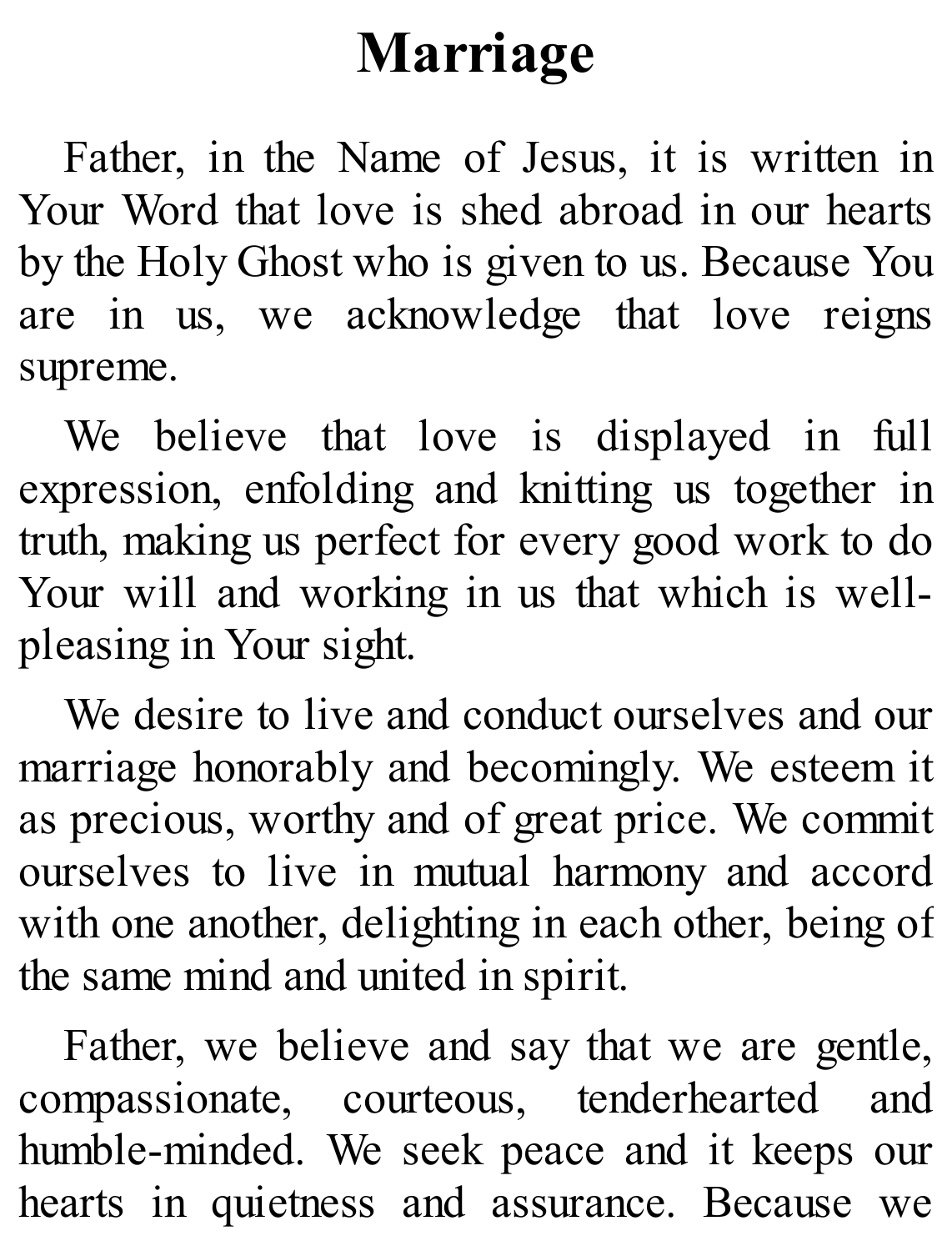follow after love and dwell in peace, our prayers are not hindered in any way in the Name of Jesus. We are heirs together of the grace of life.

We purpose together to live in agreement, to live in harmony, to live in peace, to live in power toward each other and toward all men. We confess that our marriage grows stronger day by day in the bond of unity because it is founded on Your Word and rooted and grounded in Your love. Father, we thank You for the performance of it in Jesus' Name.

Scripture References from *The Amplified Bible:* Romans 5:5; Philippians 1:9; Colossians 3:14, 1:10; Philippians 2:13, 2:2; Ephesians 4:32; Isaiah 32:17; Philippians 4:7; 1 Peter 3:7; Ephesians 3:17-18; Jeremiah 1:12.

#### **A Prayer for Your Children**

Father, Your Word is true and I believe it. Therefore, in the Name of Jesus, I believe in my heart and say with my mouth that Your Word prevails over my children. Your Word says You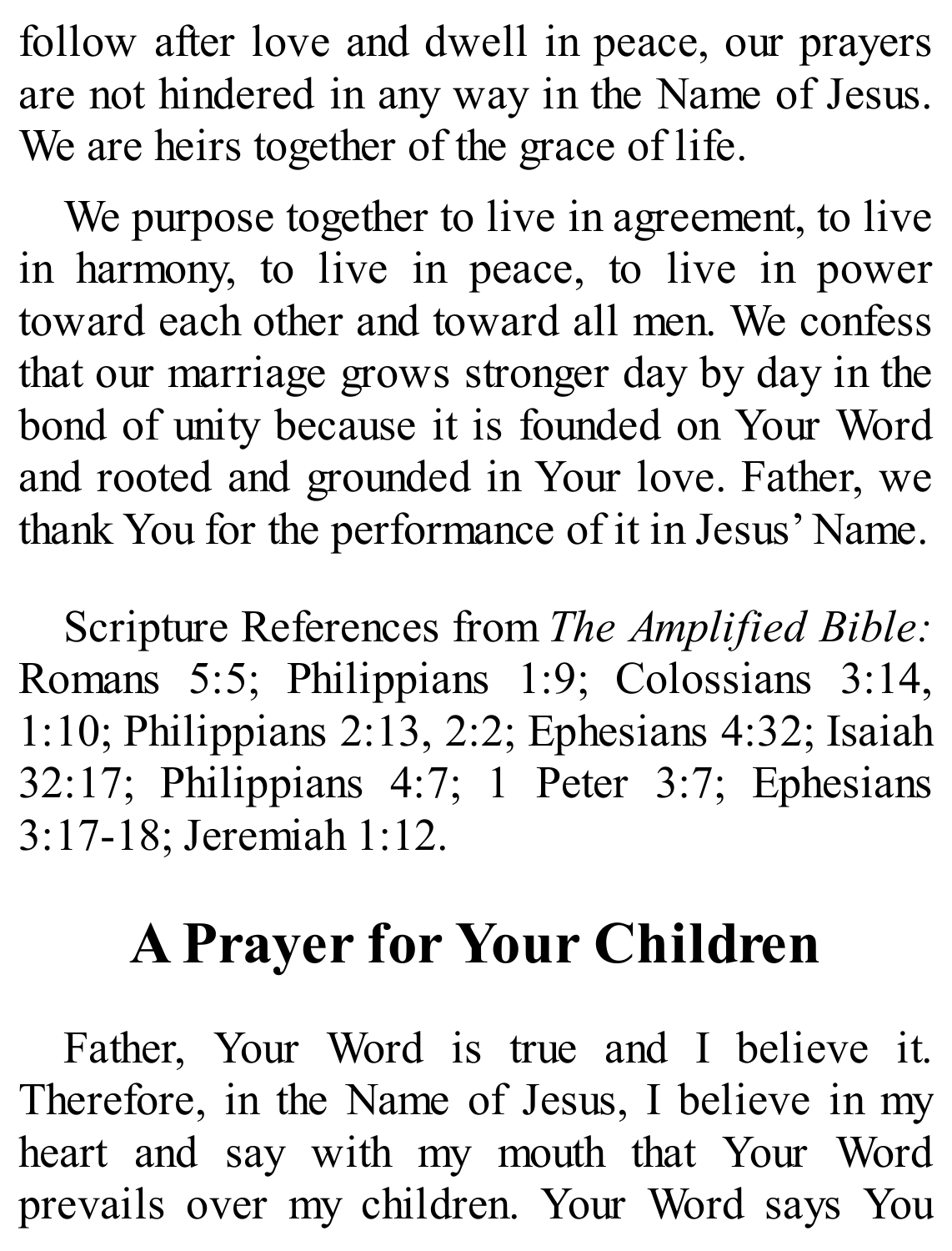will pour out Your Spirit upon my offspring, and Your blessing upon my descendants. I believe and say that my children are wise, they take heed to and are the fruit of godly instruction and correction. I love my children and I will diligently discipline them early. Because of that, they give me delight and rest.

Father, I take Your Word that says You contend with him who contends with me and You give safety to my children and ease them day by day. I confess that You, Lord, give Your angels special charge over my children to accompany and defend and preserve them. I believe they find favor, good understanding and high esteem in Your sight, Lord, and in the sight of man.

I confess that my children are disciples, taught of You, Lord, and obedient to Your will. Great is their peace and undisturbed composure. I believe I receive wisdom and counsel in bringing up my children in Your discipline and instruction. Your Word declares that when they are old they will not depart from it. So, I commit them into Your keeping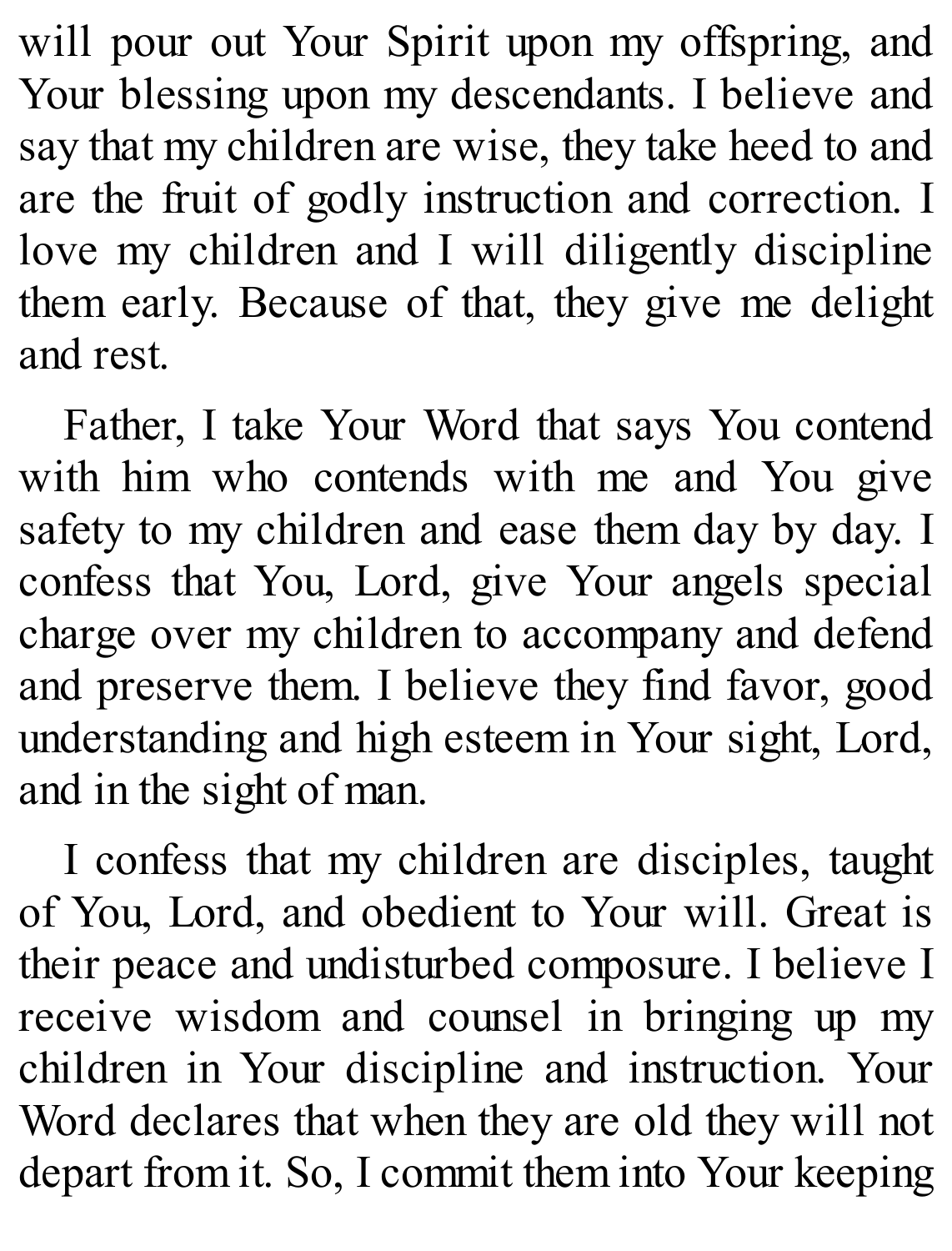and I know, and have confident trust, that they are watched over and blessed of You all the days of their lives, in Jesus' Name.

Scripture References from *The Amplified Bible:* Mark 11:23; Isaiah 44:3; Proverbs 13:1, 24, 29:17; Isaiah 49:25; Psalm 91:11; Proverbs 3:4; Isaiah 54:13; Proverbs 2:6; Ephesians 6:4; Proverbs 22:6; Deuteronomy 28:6. Also see Deuteronomy 28:13; Psalm 127:3-5; Isaiah 55:11; Jeremiah 1:12, not included in prayer.

## **A Prayer for Our Government**

Father, in Jesus' Name, I give thanks for our country and its government. I hold up in prayer before You the men and women in positions of authority. I pray for all people in authority over us in any way. I pray that the Spirit of the Lord rests upon them.

I believe that skillful and godly wisdom has entered into the hearts of our leaders and knowledge is pleasant to them. Discretion watches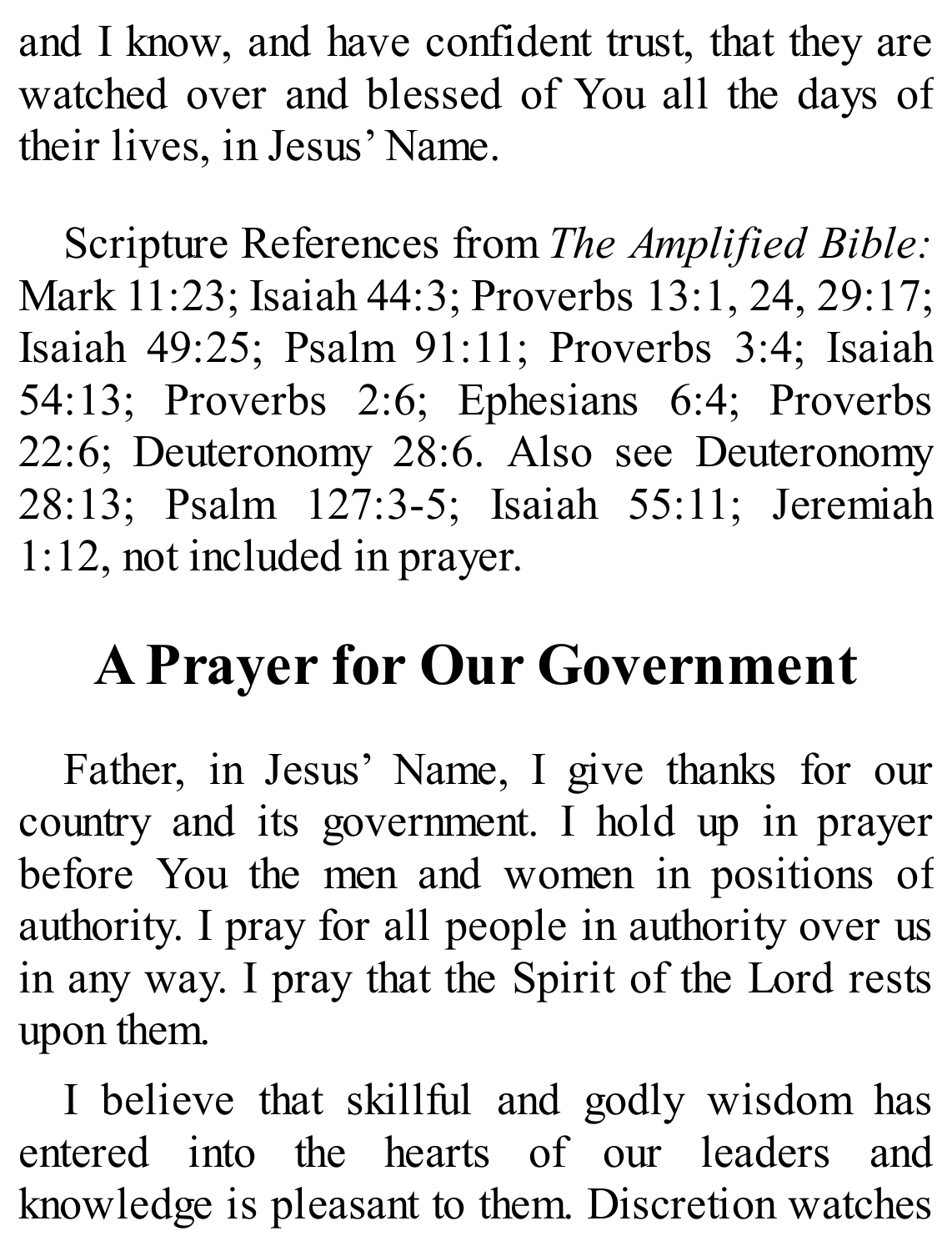over them; understanding keeps them and delivers them from the way of evil and from evil men.

Your Word declares that "blessed is the nation whose God is the Lord." I receive Your blessing and declare with my mouth that Your people dwell safely in this land and that they prosper abundantly.

It is written in Your Word that the heart of the king is in the hand of the Lord and that You turn it whichever way You desire. I believe the heart of our leader is in Your hand and that his decisions are divinely directed of You.

I give thanks unto You that the good news of the gospel is published in our land. The Word of the Lord prevails and grows mightily in the hearts and lives of the people. I give thanks for this land and the leaders You have given to us, in Jesus' Name.

I proclaim that Jesus is Lord over my country.

Scripture References: 1 Timothy 2:1-2; Proverbs 2:11-12; *The Amplified Bible:* Psalm 33:12; Proverbs 21:1. Also see Jeremiah 1:12, not included in prayer.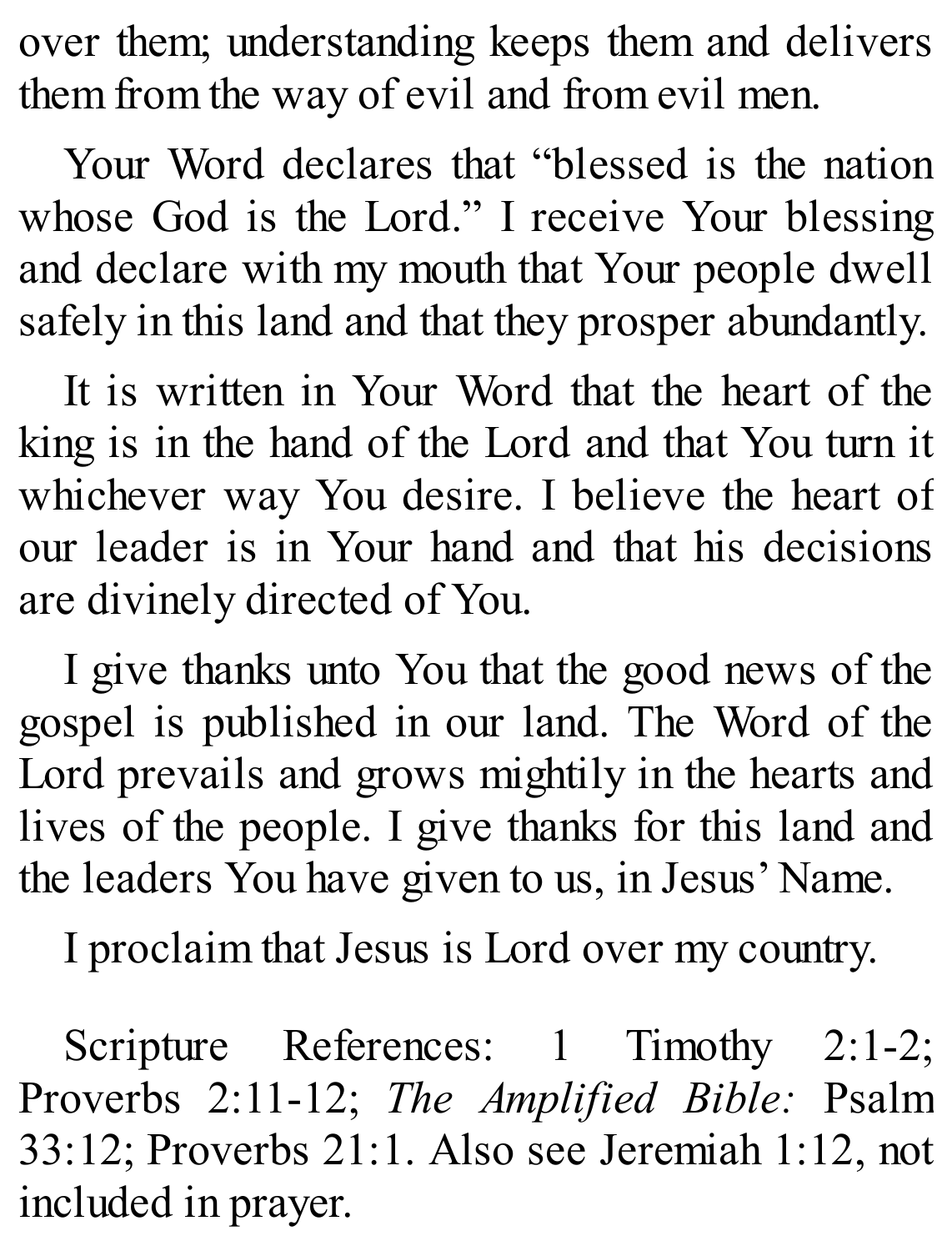#### **To Walk in the Perfect Peace of God**

Father, in Jesus' Name, I thank You that Your peace is my covenant right in Christ Jesus. I will keep my mind fixed on You, trust in You, and You will keep me in perfect peace.

I will not fret or have anxiety about anything, but in every circumstance and in everything by prayer and petition with thanksgiving, I will continue to make my wants known to You, Father. And Your peace, which transcends all understanding, shall garrison and mount guard over my mind and heart in Christ Jesus. I fix my mind only on that which is true, worthy of reverence, honorable, just, pure, lovely, kind and gracious. If there is anything worthy of praise, I will think on and weigh and take account only of these things.

I will let Your peace rule in my heart. As I do, I believe my calm and undisturbed heart and mind are life and health to my physical body. I humble myself under Your mighty hand, casting all of my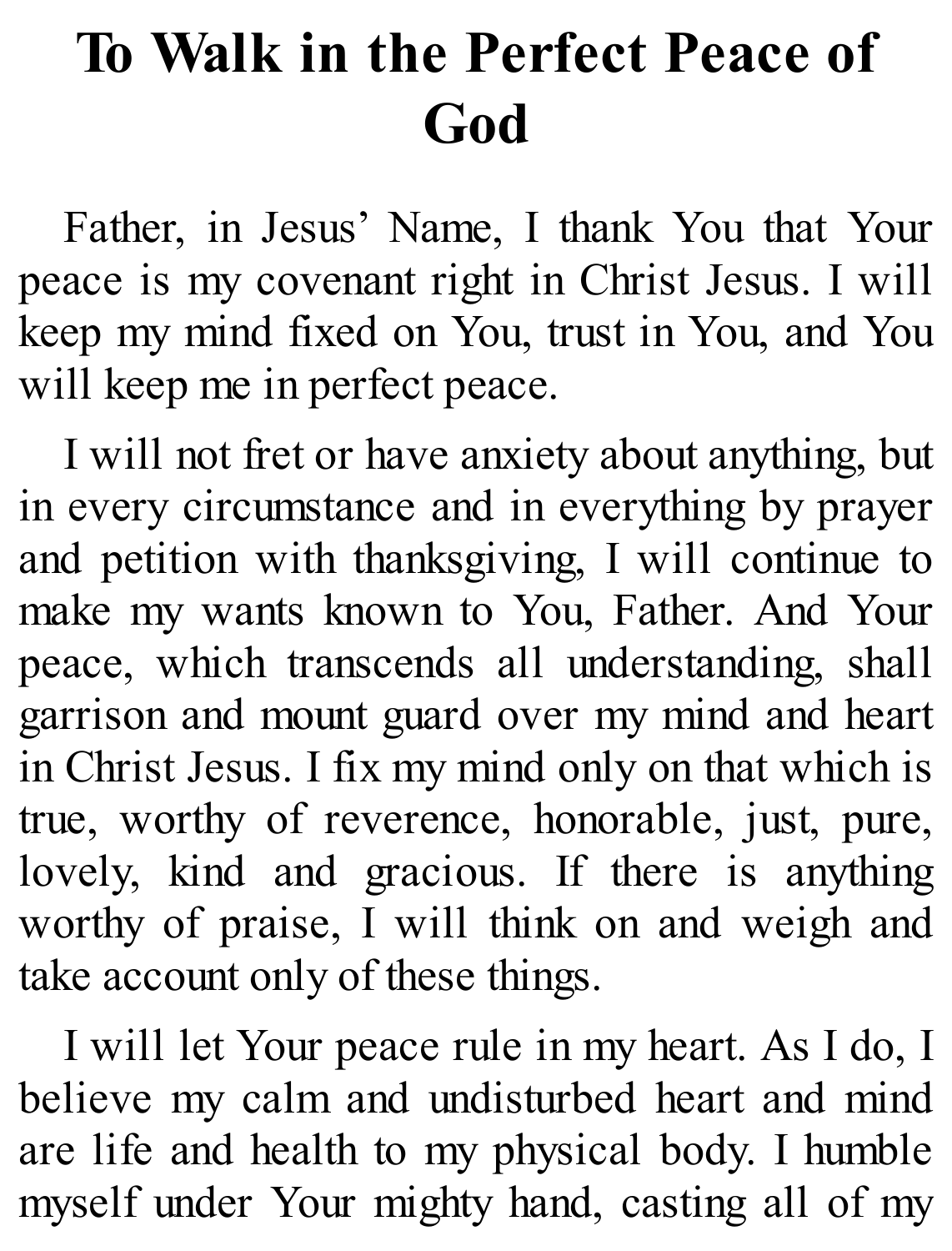concerns and anxieties on You once and for all, because I know You care for me affectionately.

I thank You, Father, that You have not given me a spirit of timidity, of cowardice, of craven and cringing and fawning fear. The spirit I have from You is the spirit of power, love, a calm and wellbalanced mind, and of discipline and self-control. You, Lord, are on my side. I will not fear. What can man do to me? You are my light and my salvation. Whom shall I fear or dread? You, Lord, are the refuge and stronghold of my life; of whom shall I be afraid? I love Your law, O Lord. Nothing shall offend me or make me stumble. I walk in great peace, in Jesus' Name, Amen.

Scripture References: Isaiah 26:3; *The Amplified Bible:* Philippians 4:6-8; Colossians 3:15; Proverbs 14:30; 1 Peter 5:6-7; 2 Timothy 1:7; Psalms 27:1, 118:6, 119:165.

## **Walking in the Wisdom and Guidance of the Holy Spirit**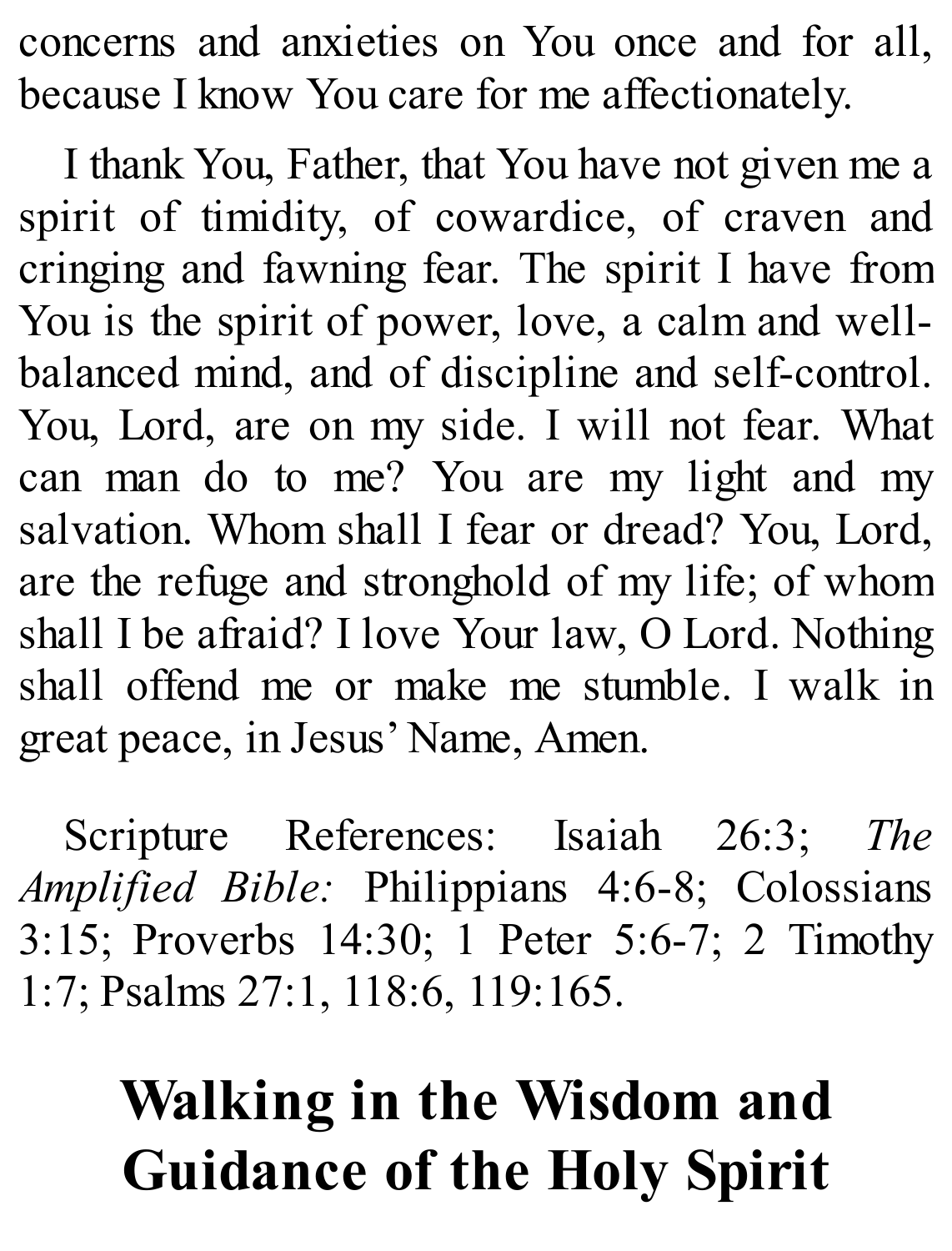Father, in the Name of Jesus, I realize that as a believer, my body is the temple of the Holy Spirit. My acknowledgment of Your presence on a daily basis makes my faith in You effectual. I believe that You, heavenly Father, are leading me and guiding me by the Holy Spirit through my spirit, and illuminating my mind.

As I yield to the Holy Spirit, I believe that my steps are ordered of the Lord. I commit and trust myself wholly to His guidance, expecting Him to cause my thoughts to become agreeable to His will, so my plans will be established and succeed. I trust in the Lord with all my heart and lean not on my own understanding. As I acknowledge Him, He directs me in paths of righteousness.

I confess that as I become more God-insideminded, I can more easily recognize the inward witness of the Holy Spirit. I hear the voice of the Good Shepherd, and a stranger's voice I will not follow. I am aware that my spirit is the candle of the Lord.

I meditate in the Word day and night, not letting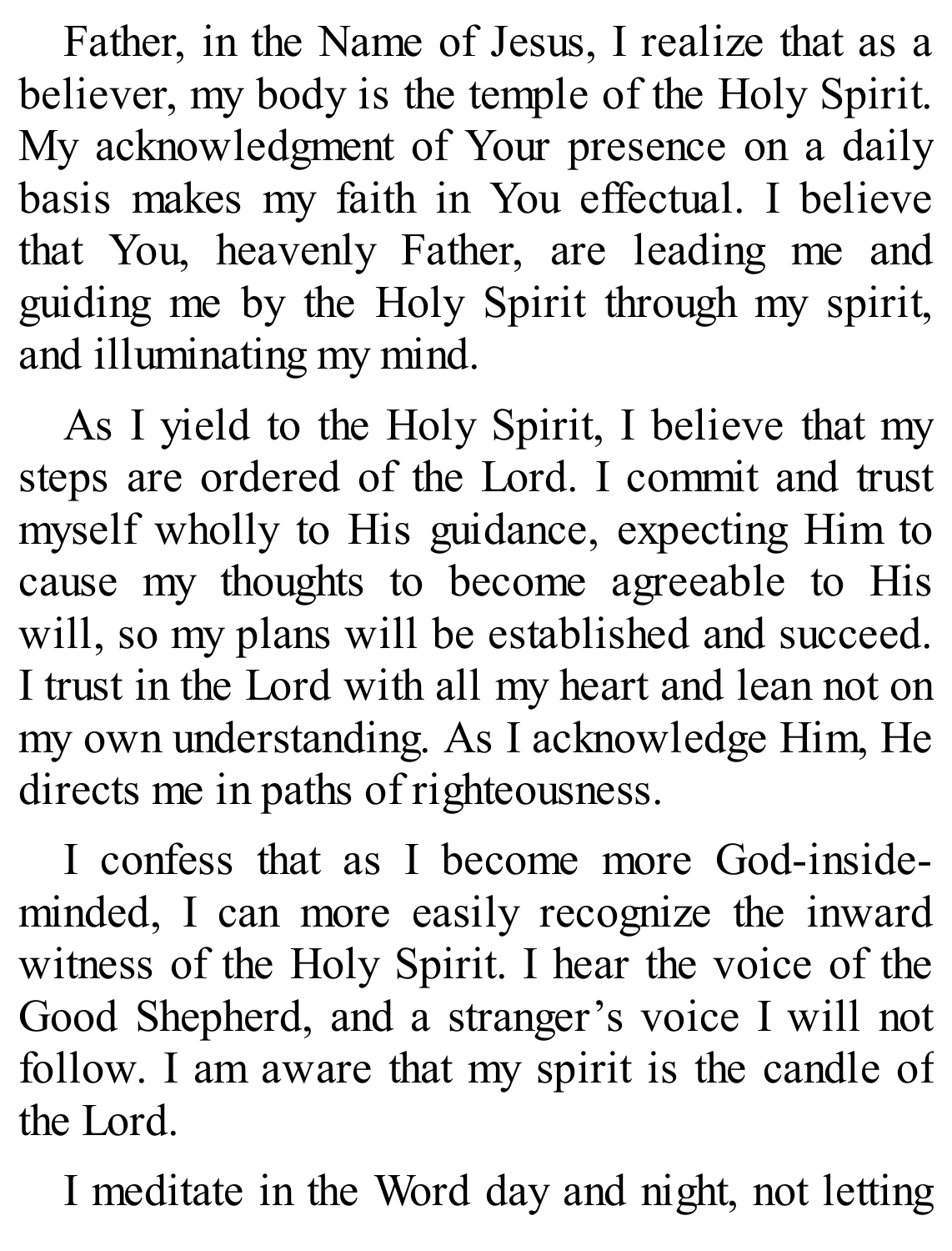it depart from my mouth. I test my inward witness with the Word, for the Spirit and the Word agree. I am quick to act on the Word, as well as the prompting of my spirit. I am not a hearer only, but a doer. Therefore, I am blessed in all my deeds.

Scripture References: 1 Corinthians 6:19; Philemon 6; John 16:13; Romans 8:14; Psalm 37:23; Proverbs 16:3, 3:5-6; Psalm 23:3, *The Amplified Bible;* Romans 8:16; John 10:5, 27; Proverbs 20:27; Joshua 1:8; 1 John 5:7; James  $1.25$ 

## **A Prayer for Your Finances**

Heavenly Father, I have chosen Jesus as the Lord of my life and I seek first Your kingdom and Your righteousness, believing that the material things I need will be supplied. I choose for my character and moral disposition to be free from the love of money, greed, lust and craving for earthly possessions. I am satisfied with my present circumstances and with what I have, being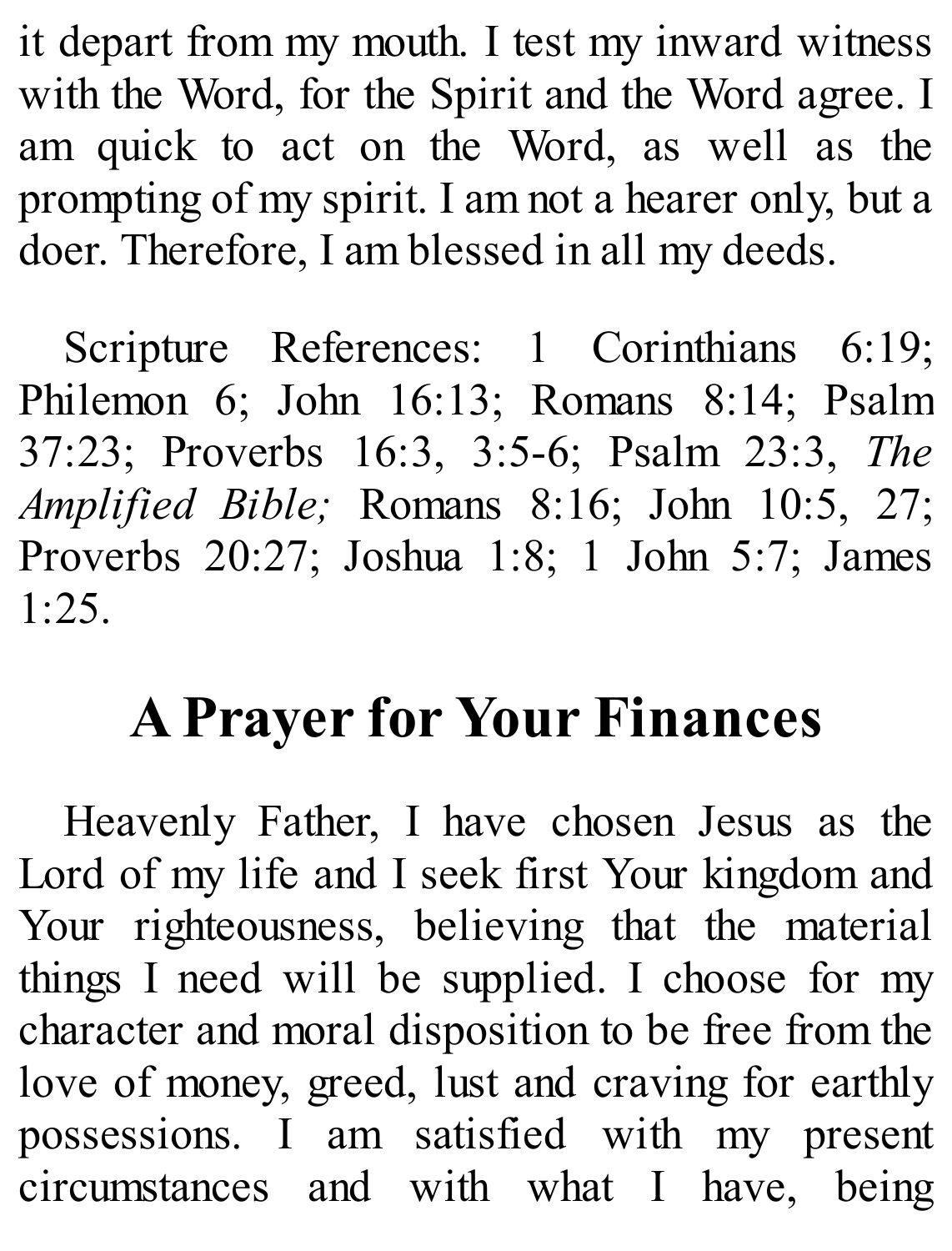confident, because You have promised You will not in any way fail me, nor leave me without support. I am confident in Your faithfulness, that You will never leave me, nor forsake me, nor leave me helpless.

I take comfort and am encouraged. I boldly say, that the Lord is my helper and I will not be seized with alarm. I will not fear, or dread or be terrified.

I believe, Father, that You wish above all things that I prosper and be in health even as my soul prospers. I will meditate in Your Word day and night, not letting it depart from my mouth, keeping it in the midst of my heart, observing to do all that is written therein. I believe then I shall make my way prosperous and have good success. You have promised that as a doer of the Word I will be blessed in all my deeds. I am assured that You will withhold no good thing from me as I walk uprightly. The uncompromising are never forsaken. I make it my ambition to live quietly and peacefully, to mind my own affairs, to work with my hands so that I may bear myself becomingly,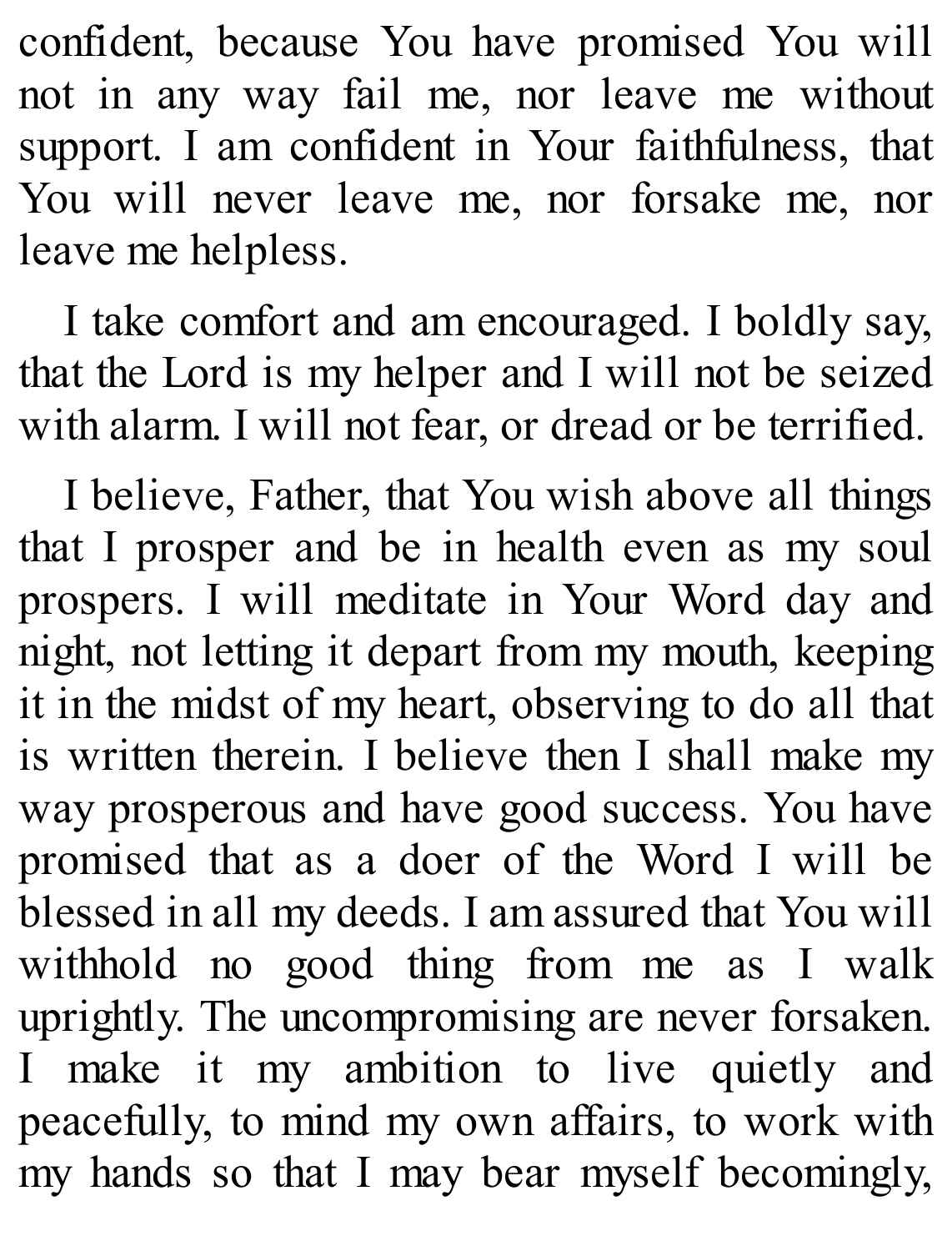correctly and honorably and command the respect of the outside world, being self-supporting, dependent on no one and having need of nothing.

Knowing through Your Word, Father, that You are the Lord my God who teaches me to profit and who leads me by the way I should go, I will put Your principles to work in my life regarding employment. I choose to apply myself to good deeds—to honest labor and honorable employment —so that I may be able to meet necessary demands whenever the occasion may require, and that I may not live an idle, uncultivated, unfruitful life, in Jesus' Name.

I labor so that I may walk honestly toward those who are without. As I give, it is given to me again —good measure, pressed down, shaken together and running over—do men give into my bosom. I do not sow sparingly and grudgingly, but rather, I sow generously, blessing others. Therefore, I can expect to reap generously and with blessings.

Scripture References: Matthew 6:33; Hebrews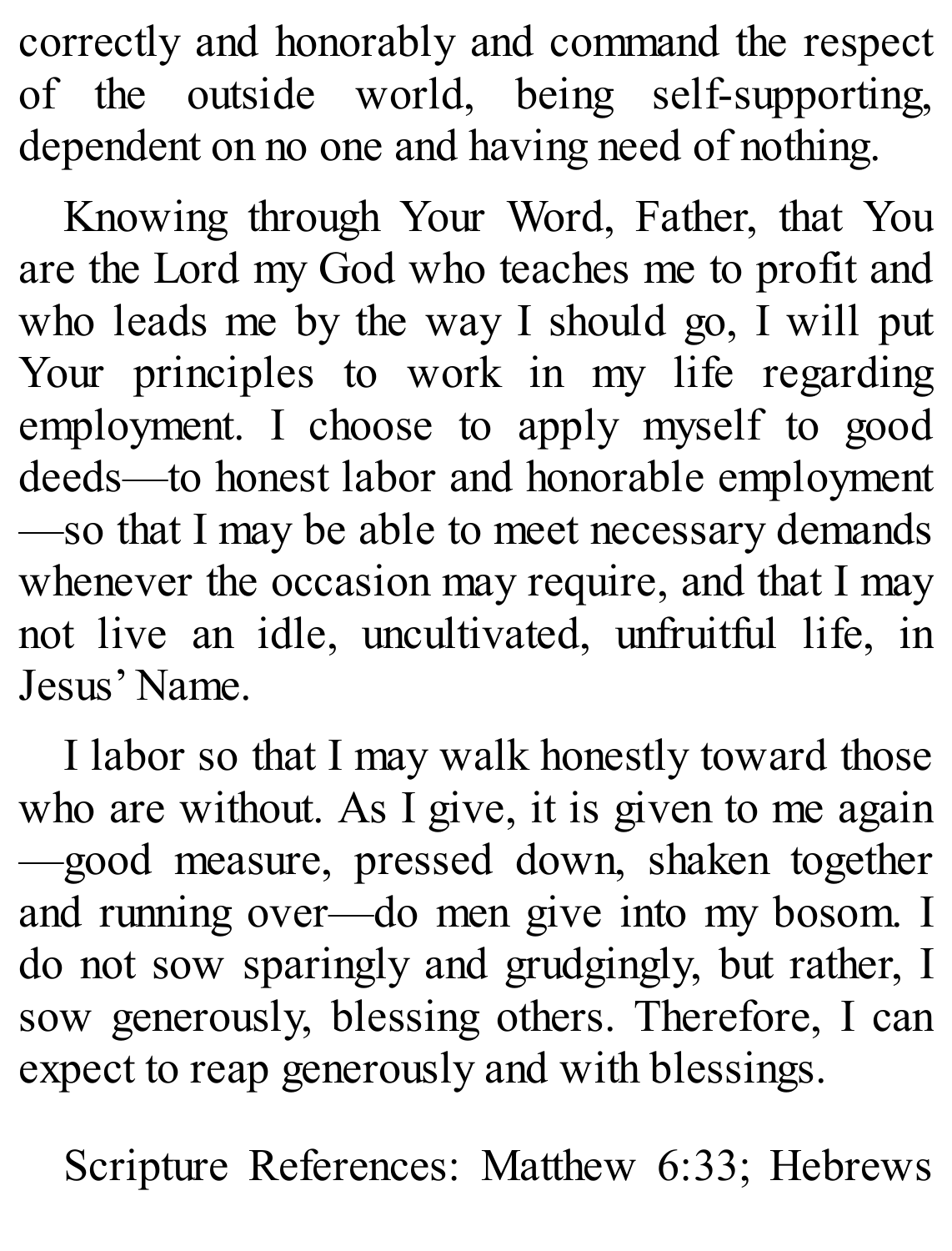13:5-6, *The Amplified Bible*; 3 John 2; Joshua 1:8; Psalm 84:11; James 1:25; 1 Thessalonians 4:11- 12, *The Amplified Bible;* Isaiah 48:17; Titus 3:14, *The Amplified Bible;* 1 Thessalonians 4:12; Luke 6:38; 2 Corinthians 9:6.

## **Overcoming Bad Habits**

Father, I believe that my faith becomes effectual —divinely energized—by the acknowledging of every good thing which is in me, in Christ Jesus. Through my union with Christ, I am a new creature. Old things are passed away and all things have become new.

I was crucified with Christ, nevertheless I live, yet not I, but Christ lives in me. I was buried with Him in baptism, and raised together with Him by the power of the Holy Spirit so that I might habitually live and behave in newness of life. My old, unrenewed self was nailed to the Cross with Him in order that my body, which is the instrument of sin, might be made ineffective and inactive for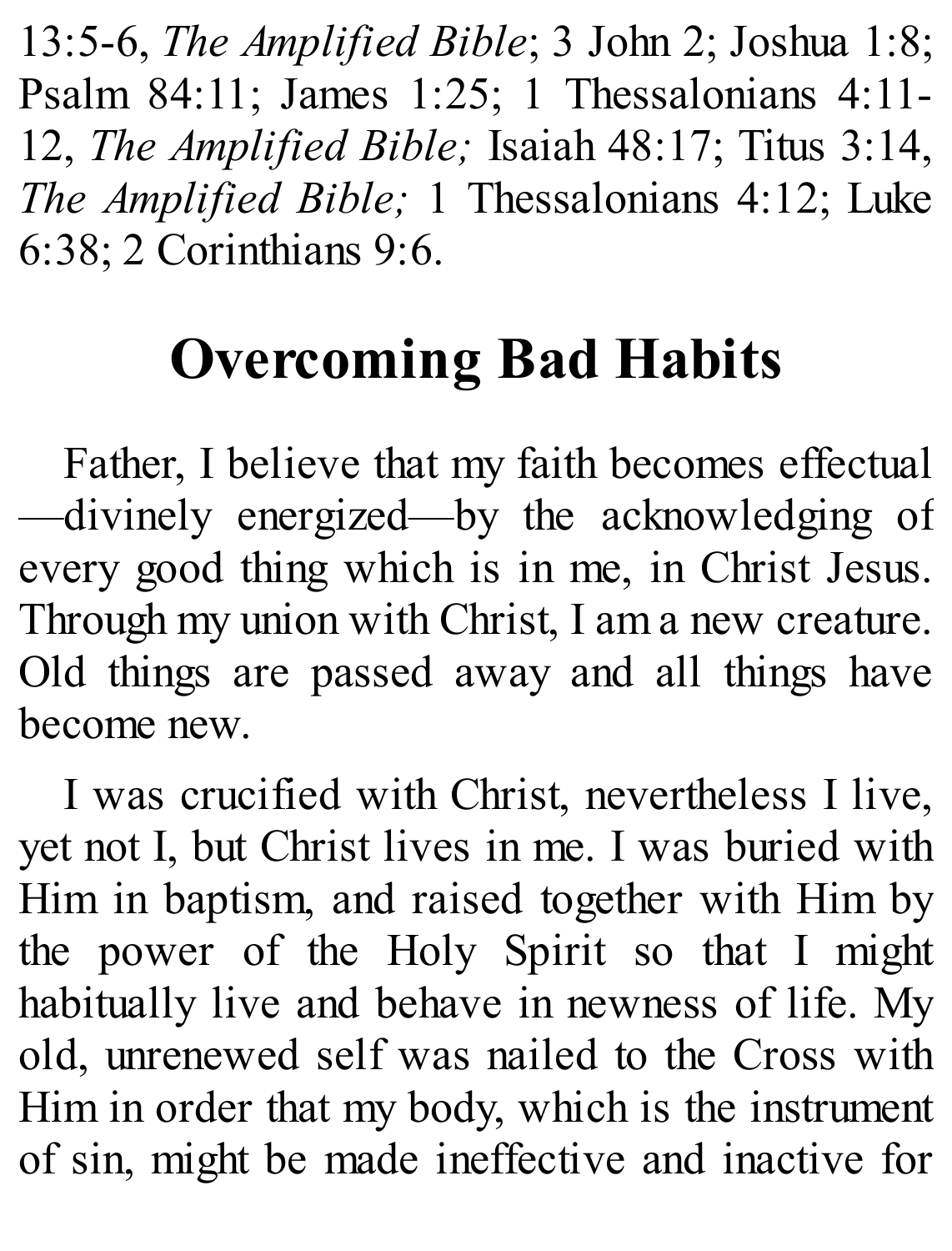evil and that I might no longer be the slave of sin.

Just as death no longer has power over Jesus Christ, neither does sin have dominion over me, through my union with Him. I consider myself dead to sin and my relation to it broken. I am alive only to God, living in unbroken fellowship with Him, in Christ Jesus.

I have been delivered from the control and dominion of darkness and transferred into the kingdom of light. I have been raised together with Christ and am seated together with Him, far above principalities, powers, rulers of the darkness of this world and wicked spirits in high places. Sin shall no longer exert dominion over me, but I have dominion over sin. It is under my feet, in the Name of Jesus, Amen.

Scripture References: Philemon 6; 2 Corinthians 5:17; Galatians 2:20; Romans 6:4, 6, 10-11, 14; Colossians 1:13, *The Amplified Bible;* Ephesians 1:21, 2:6; 6:12.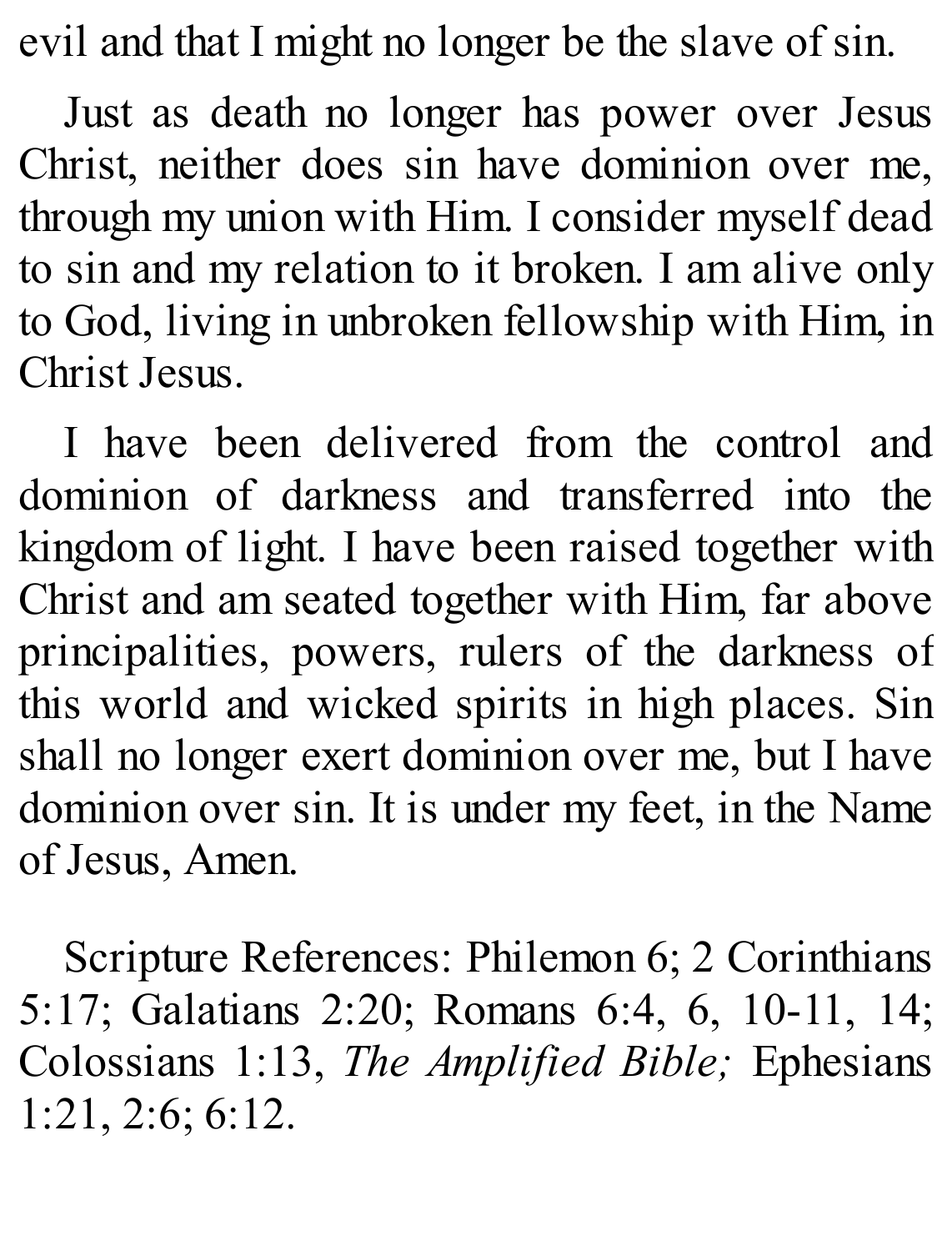# **Spiritual Growth**

Heavenly Father, I cease not to pray for \_\_\_\_\_\_\_\_\_\_\_\_\_\_, that You may grant him/her a spirit of wisdom and revelation and insight into mysteries and secrets—in the deep and intimate knowledge of You, having the eyes of his/her heart flooded with light so that he/she can know and understand the hope to which You have called him/her, and to know how rich Your glorious inheritance is in the saints.

I pray that \_\_\_\_\_\_\_\_\_\_ walks, lives and conducts himself/herself in a manner worthy of You, fully pleasing to You and desiring to please You in all things, bearing fruit in every good work and steadily growing and increasing in the knowledge of You. I pray that he/she may be invigorated and strengthened with all power by Your Spirit to exercise every kind of endurance and patience, perseverance and forbearance with joy.

I believe the good work You began in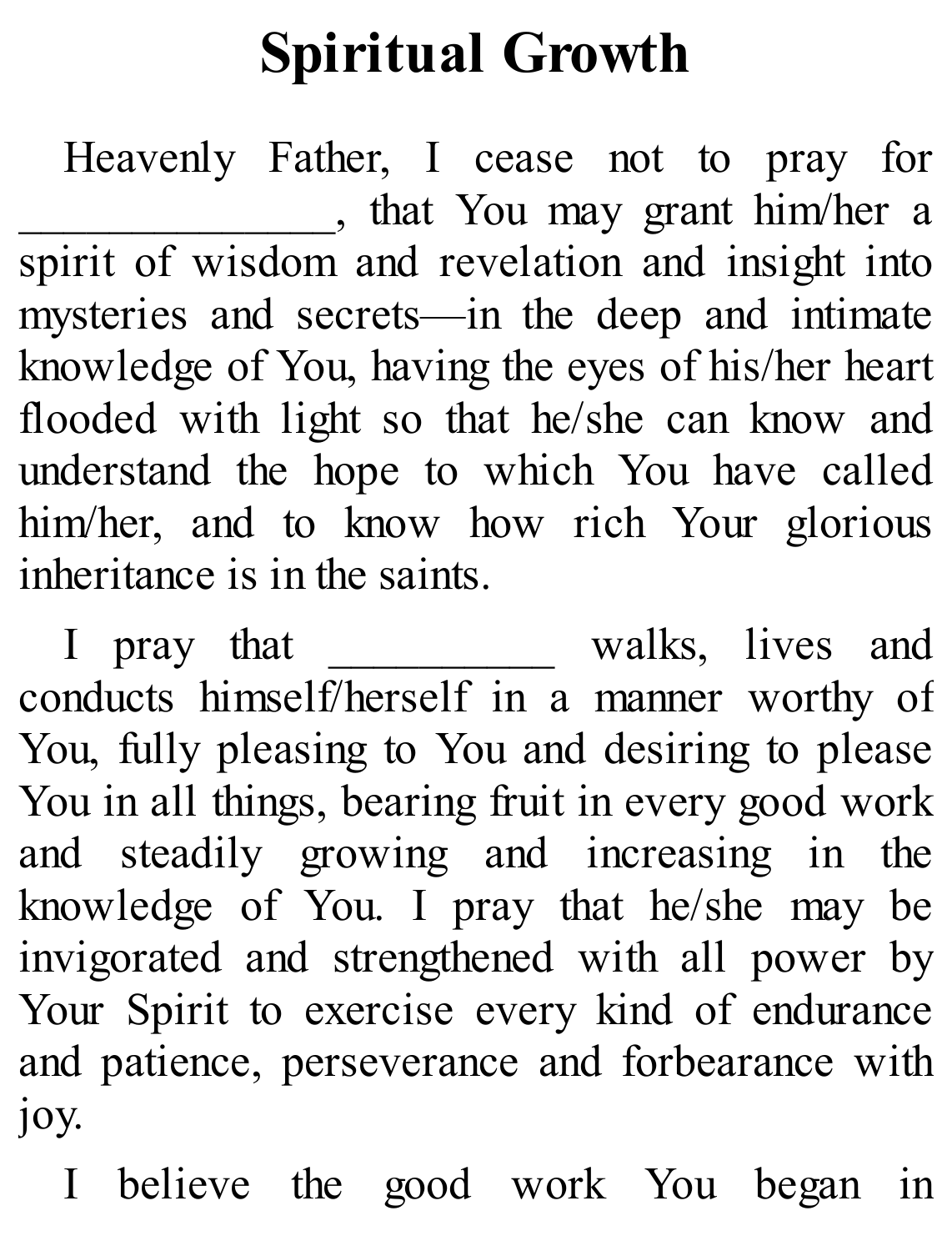will continue, right up to the time of Jesus' return, perfecting it and bringing it to its full completion in him/her, in Jesus' Name. Amen.

Scripture References from *The Amplified Bible:* Ephesians 1:17-19; Colossians 1:10-11; Philippians 1:6.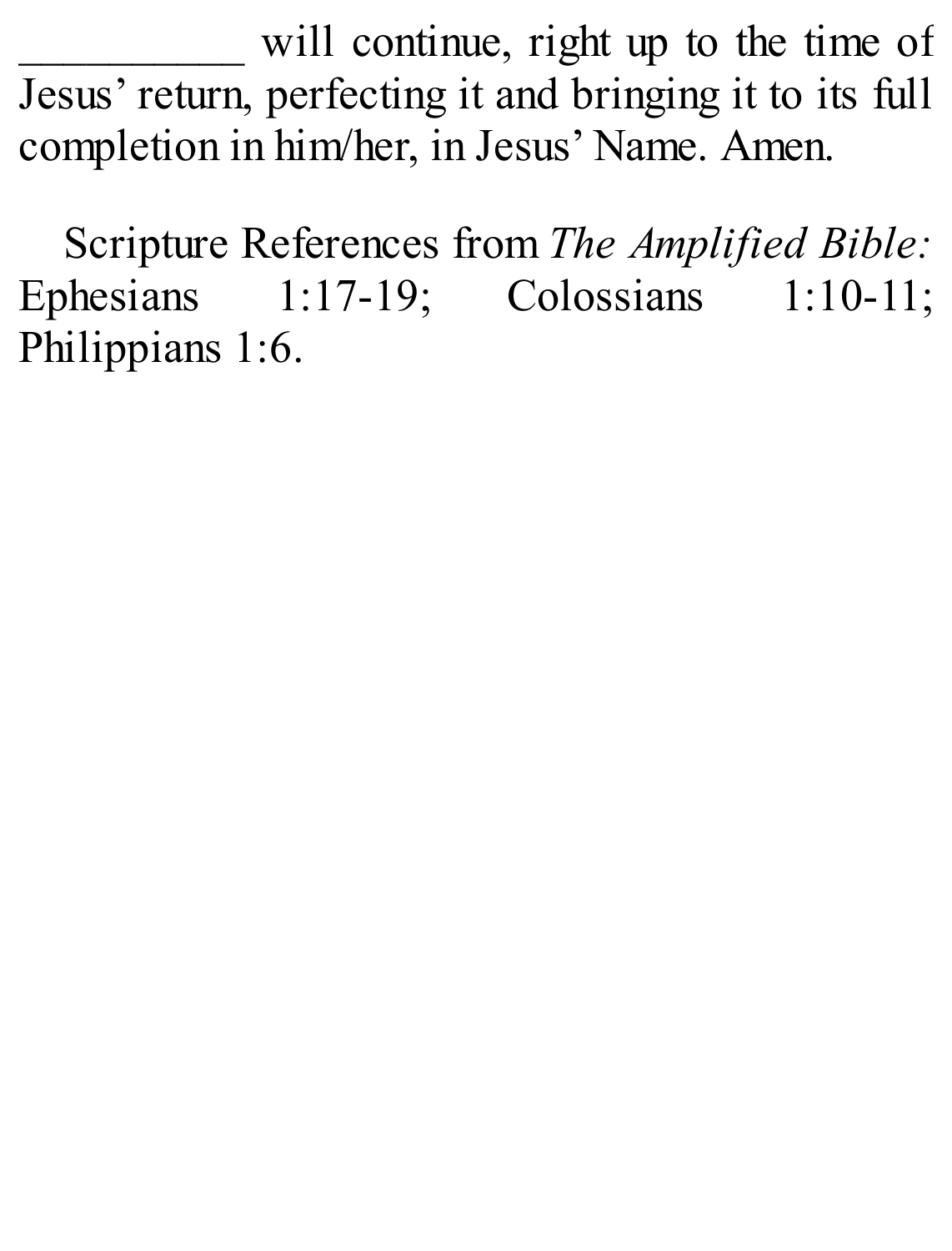#### **Conclusion**

I have shared with you principles and precepts from God's Word that I have put to work in my personal life and ministry. Before Jesus came into my life, I was a total failure. Any success I have enjoyed has been the result of a personal relationship with Jesus and a rich prayer life.

Let me lead you into the throne room of God. You can enjoy the very best life has to offer and experience the success God desires for you.

Heavenly Father, I approach Your throne boldly in the Name of Jesus. I have seen from Your Word that You desire to be personally involved in my life. It is Your desire to answer my prayers. I believe that Jesus died and suffered the punishment for my sins so I could experience a close relationship with You as my heavenly Father.

I can see from Your Word that I have the right to expect my prayers to be answered—not based on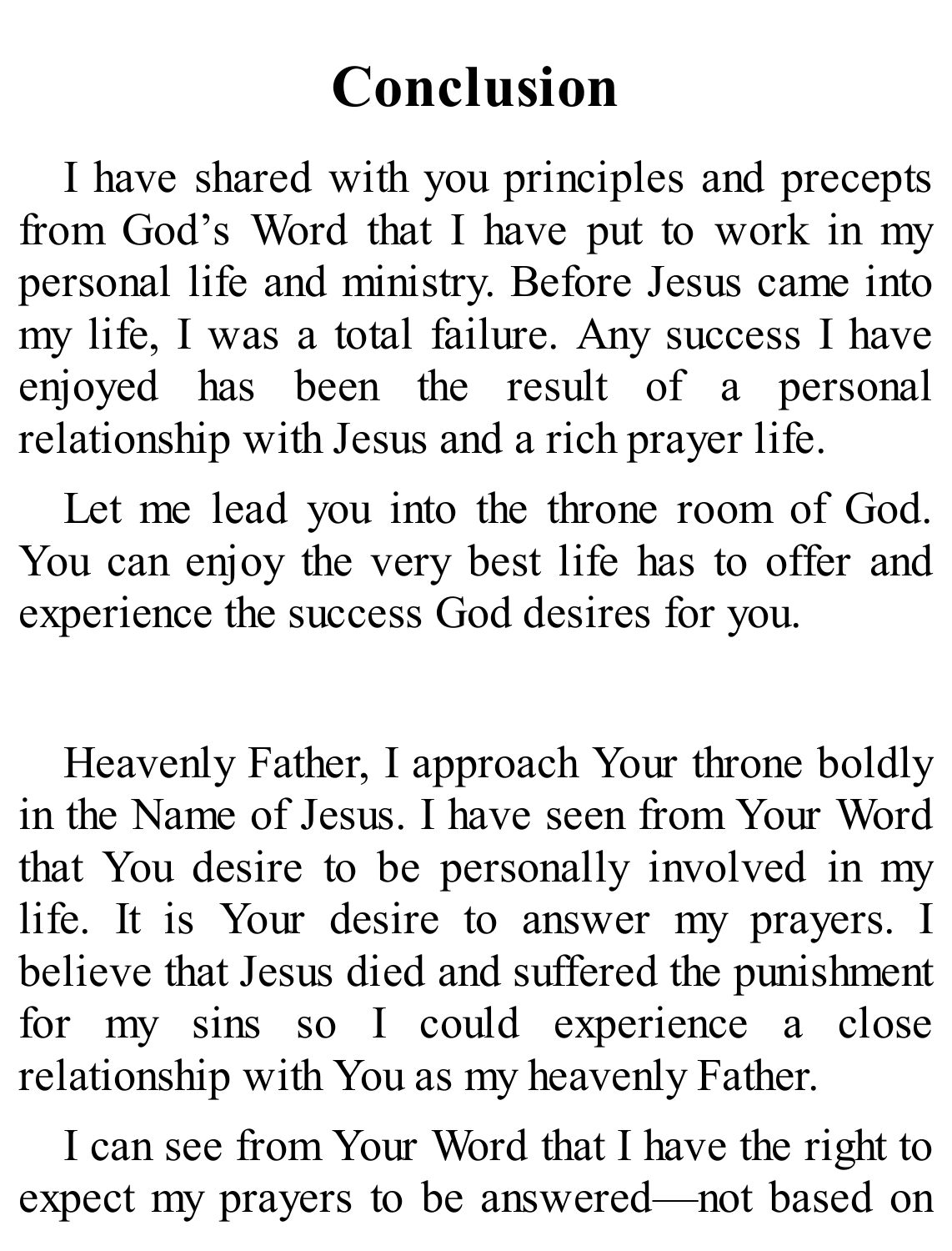my worthiness, but based on my right-standing in Christ Jesus. Your Word says if I draw near to You, You will draw near to me. I desire a more personal relationship with You and want to experience a rich and successful prayer life. I thank You for the love You have expressed toward me through Your Word. I will respond to that love right now and expect You to manifest Yourself in my life as I act on Your Word in faith. As I apply the principles I have learned, I expect to see the results of an accurate prayer life. I thank You and praise You for Your faithfulness, in Jesus' Name. Amen!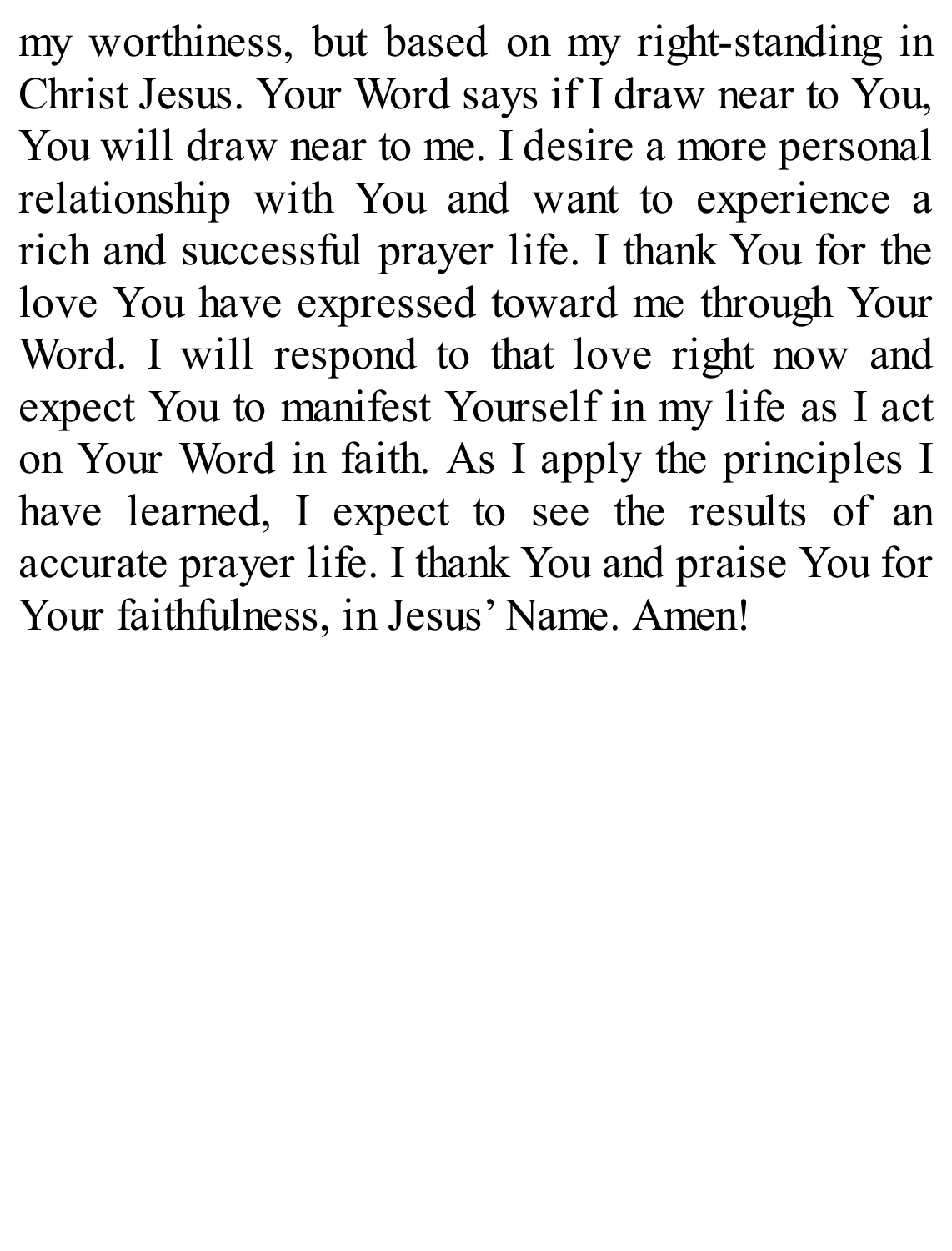### **Prayer for Salvation and Baptism in the Holy Spirit**

*Heavenly Father, I come to You in the Name of Jesus. Your Word says, "Whosoever shall call on the name of the Lord shall be saved " (Acts 2:21). I am calling on You. I pray and ask Jesus to come into my heart and be Lord over my life according to Romans 10:9-10: "If thou shalt confess with thy mouth the Lord Jesus, and shalt believe in thine heart that God hath raised him from the dead, thou shalt be saved. For with the heart man believeth unto righteousness; and with the mouth confession is made unto salvation." I do that now. I confess that Jesus is Lord, and I believe in my heart that God raised Him from the dead.*

*I am now reborn! I am a Christian—a*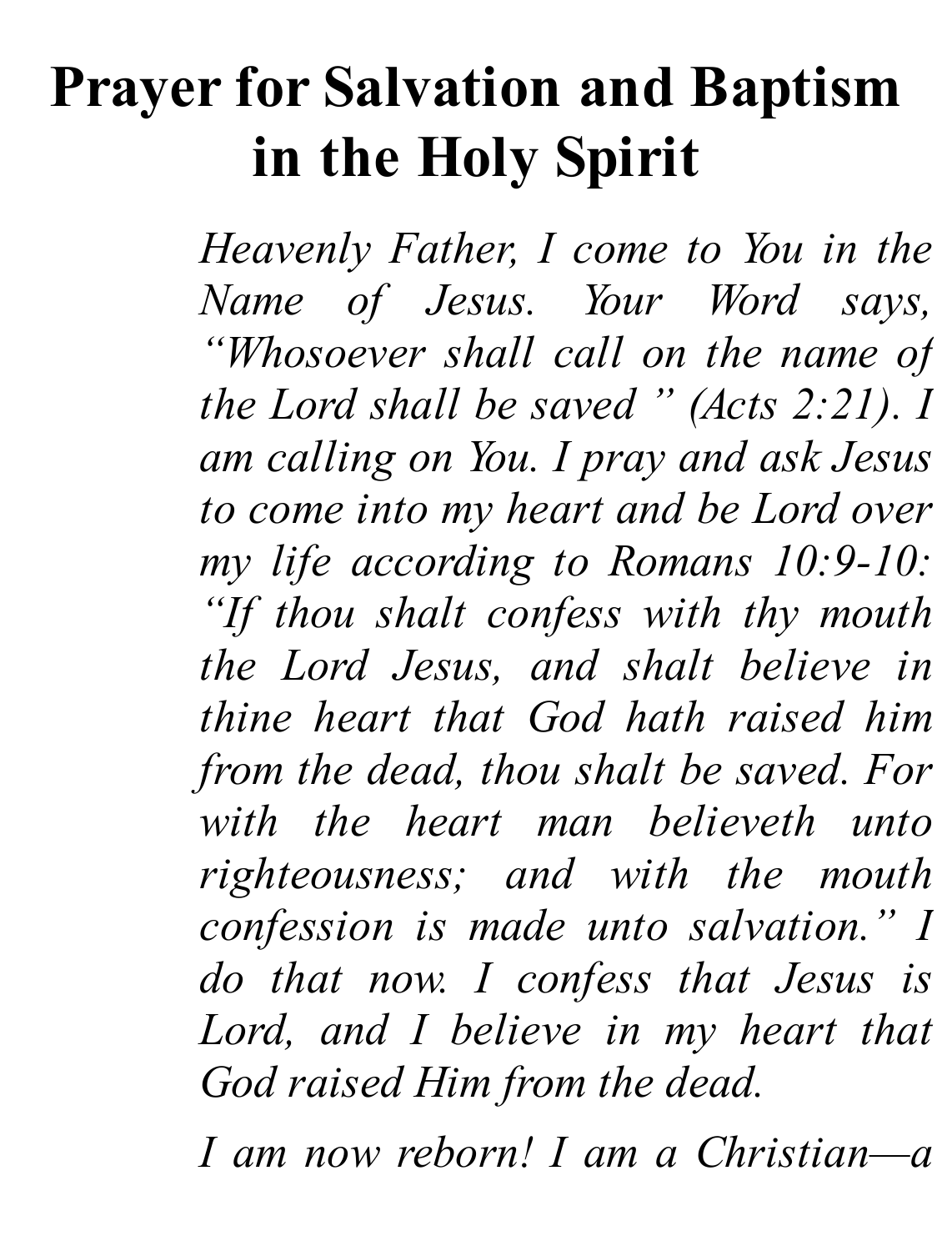*child of Almighty God! I am saved! You also said in Your Word, "If ye then, being evil, know how to give good gifts unto your children: HOW MUCH MORE shall your heavenly Father give the Holy Spirit to them that ask him?" (Luke 11:13). I'm also asking You to fill me with the Holy Spirit. Holy Spirit, rise up within me as I praise God. I fully expect to speak with other tongues as You give me the utterance (Acts 2:4). In Jesus' Name. Amen!*

Begin to praise God for filling you with the Holy Spirit. Speak those words and syllables you receive—not in your own language, but the language given to you by the Holy Spirit. You have to use your own voice. God will not force you to speak. Don't be concerned with how it sounds. It is a heavenly language!

Continue with the blessing God has given you and pray in the spirit every day.

You are a born-again, Spirit-filled believer.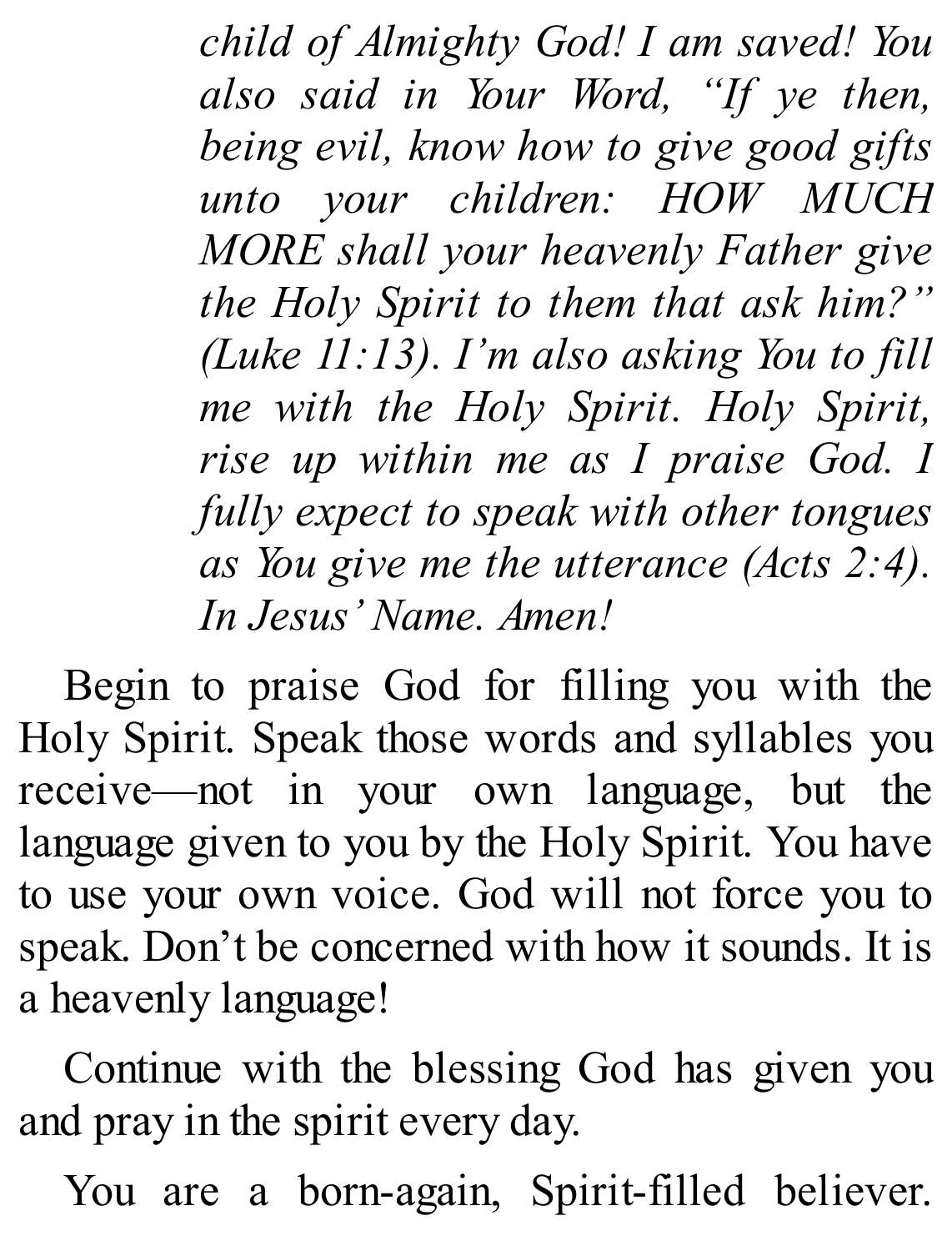You'll never be the same!

Find a good church that boldly preaches God's Word and obeys it. Become part of a church family who will love and care for you as you love and care for them.

We need to be connected to each other. It increases our strength in God. It's God's plan for us.

Make it a habit to watch the *Believer's Voice of Victory* television broadcast and become a doer of the Word, who is blessed in his doing ( James 1:22-25).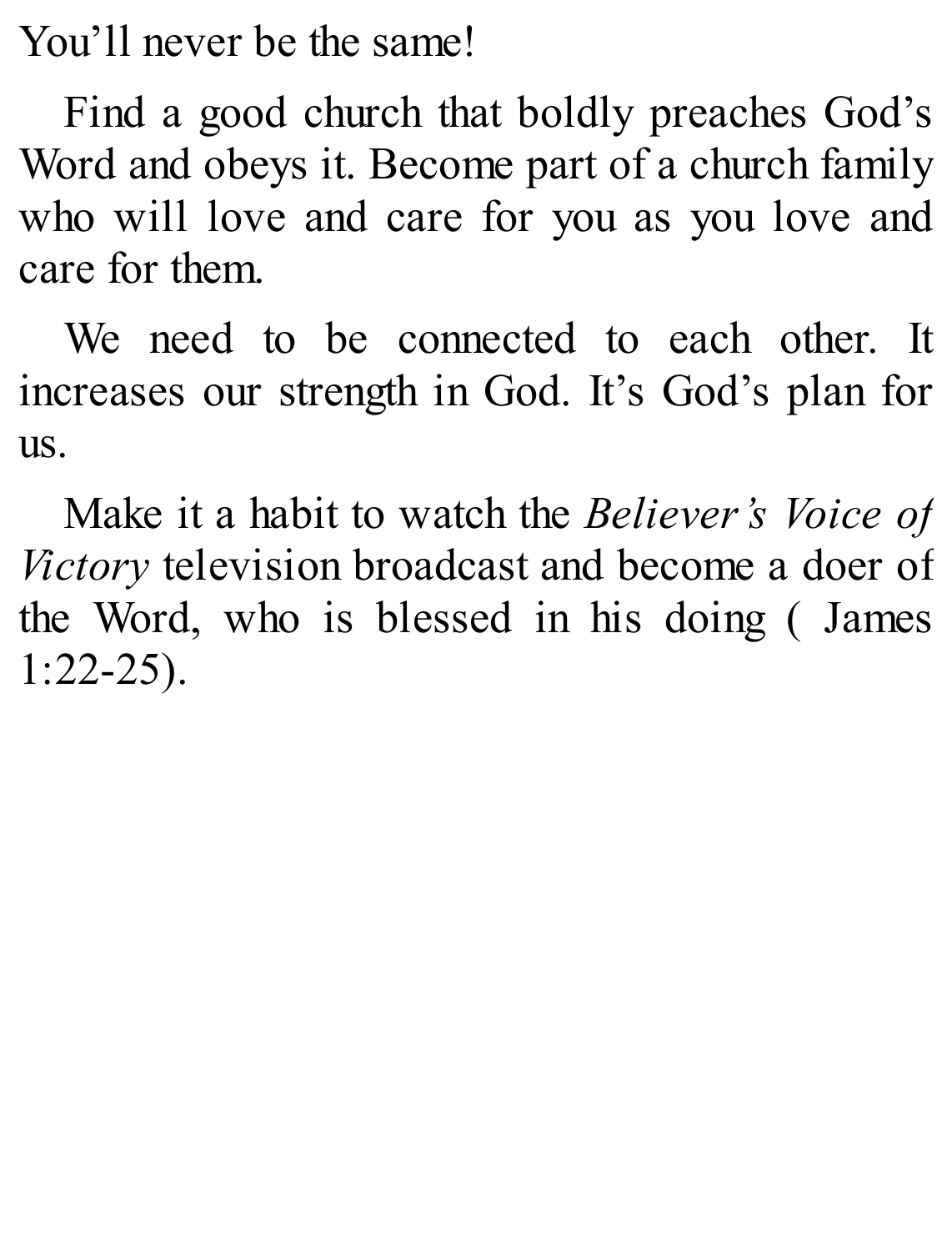#### **About the Author**

Kenneth Copeland is co-founder and president of Kenneth Copeland Ministries in Fort Worth, Texas, and best-selling author of books that include *How to Discipline Your Flesh* and *Honor— Walking in Honesty, Truth and Integrity.*

Since 1967, Kenneth has been a minister of the gospel of Christ and teacher of God's Word. He is also the artist on award-winning albums such as his Grammy-nominated *Only the Redeemed, In His Presence, He Is Jehovah, Just a Closer Walk* and his most recently released *Big Band Gospel* album. He also co-stars as the character Wichita Slim in the children's adventure videos *The Gunslinger, Covenant Rider* and the movie *The Treasure of Eagle Mountain,* and as Daniel Lyon in the *Commander Kellie and the SuperkidsTM* videos *Armor of Light* and *Judgment: The Trial of Commander Kellie.* Kenneth also co-stars as a Hispanic godfather in the 2009 movie *The Rally.*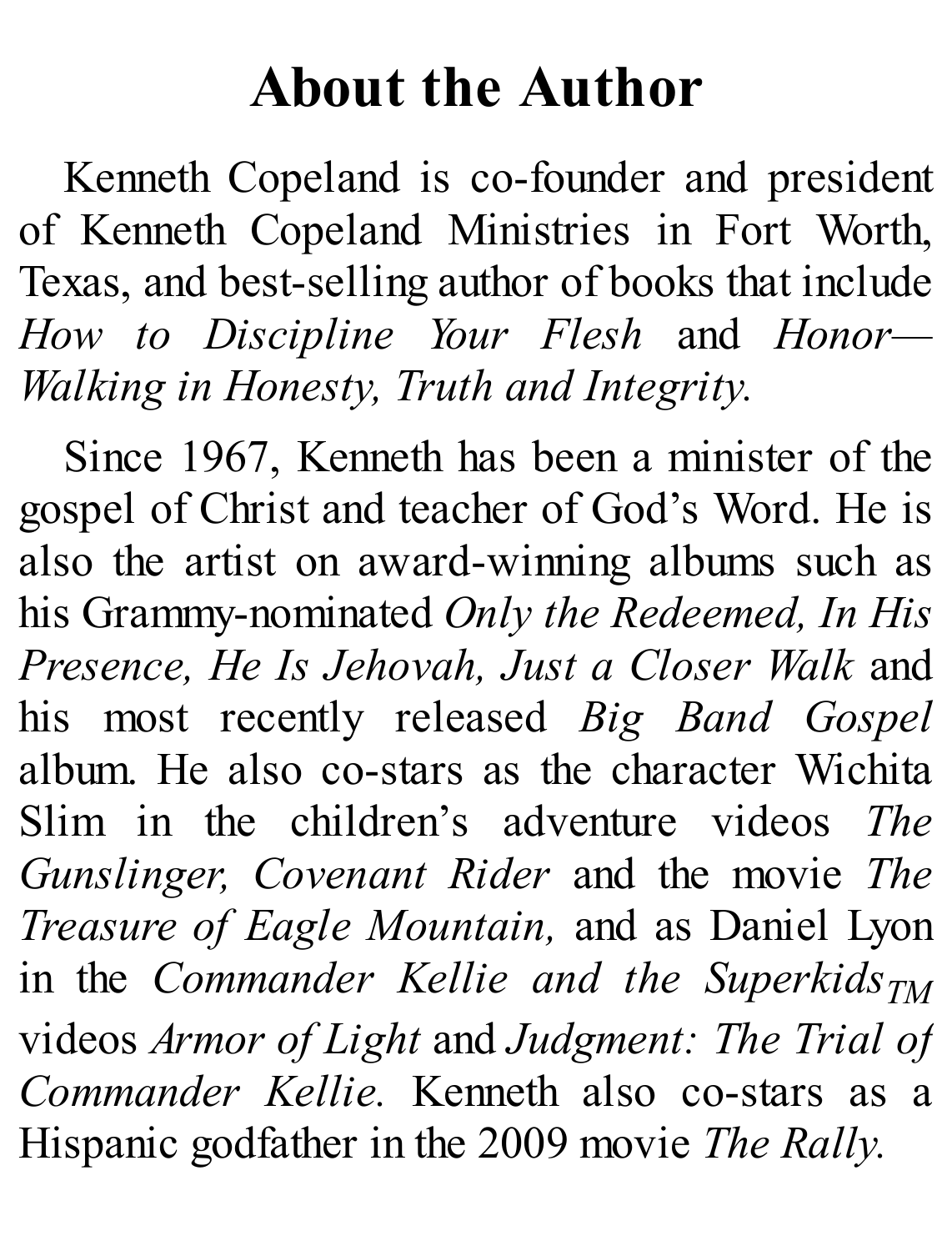With the help of offices and staff in the United States, Canada, England, Australia, South Africa, Ukraine and Singapore, Kenneth is fulfilling his vision to boldly preach the uncompromised Word of God from the top of this world, to the bottom, and all the way around. His ministry reaches millions of people worldwide through daily and Sunday TV broadcasts, magazines, teaching audios and videos, conventions and campaigns, and the World Wide Web.

Learn more about Kenneth Copeland Ministries by visiting our website at **kcm.org**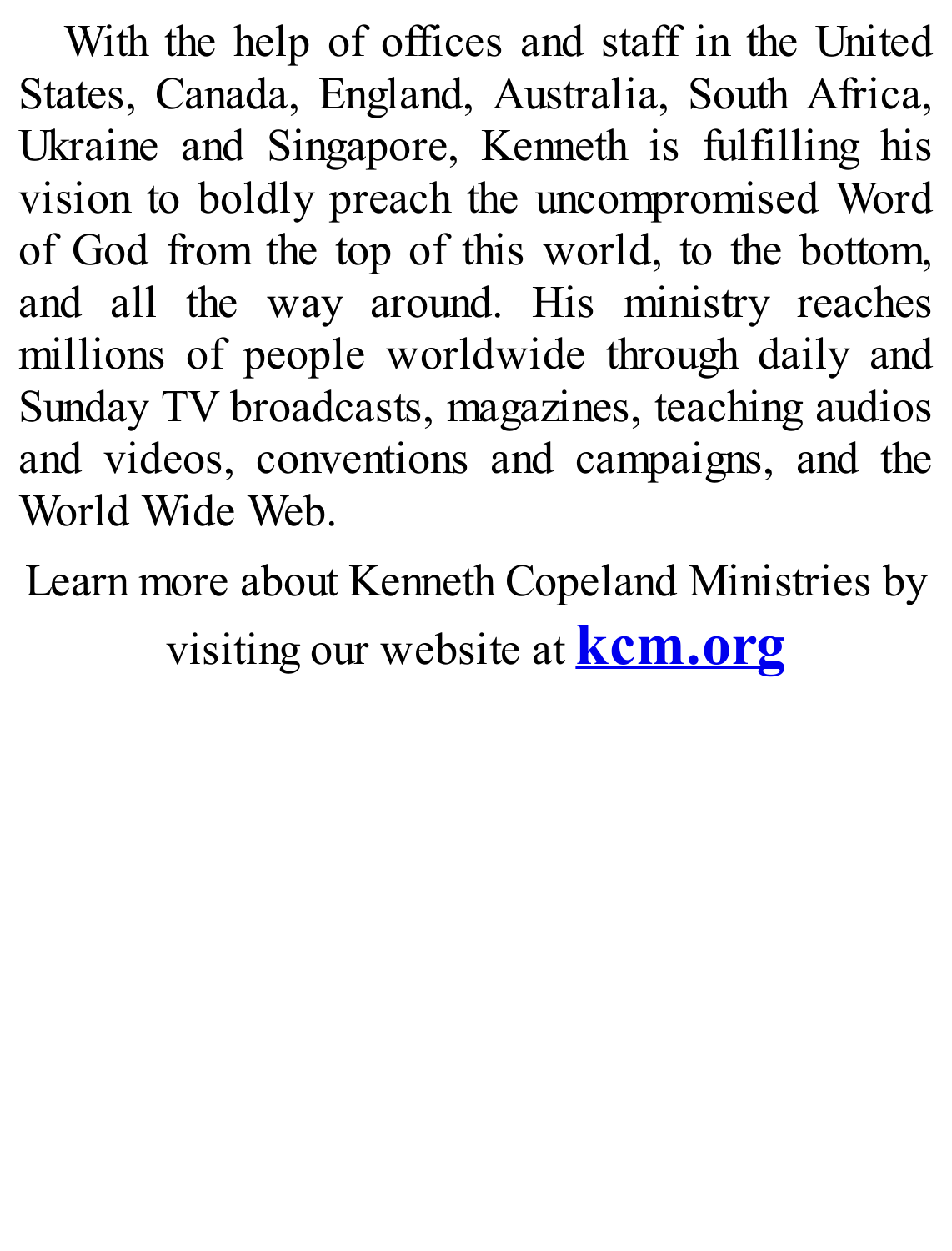We hope you enjoyed this eBook from Kenneth Copeland Ministries…and that you received the insight you are looking for into **God's plan for your life**.

And remember, a **FREE audio teaching download** is waiting for you at www.kcm.org/ebook. **Go there today,** download your gift and discover more about all God has planned for your life!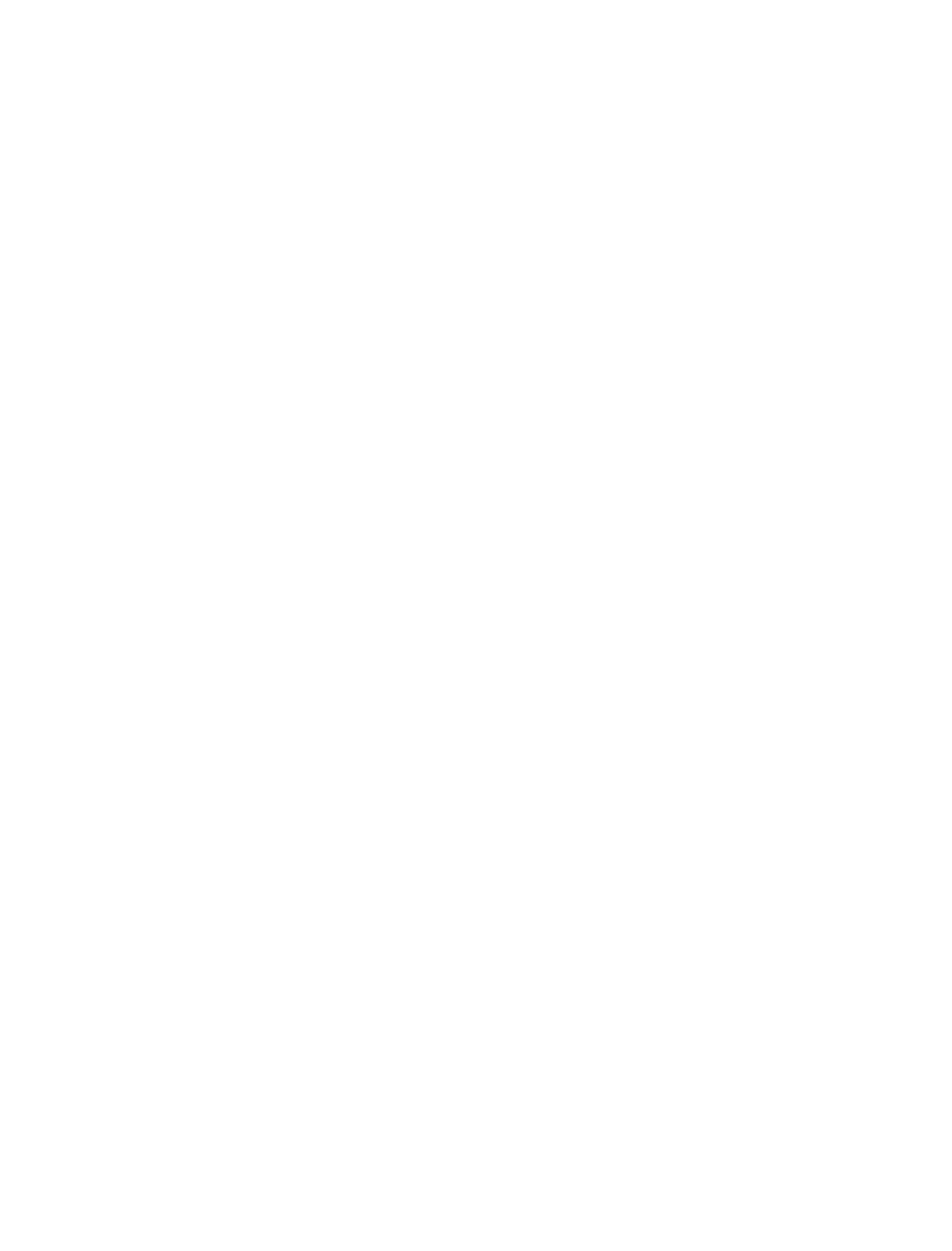

Healing & Wellness LifeLine Kit 30-3000 God desires for His people to be healed and stay healed, to live a long, healthy life, free from sickness and disease. Whether you are dealing with a dire diagnosis from a doctor or just desiring to live life to its fullest. Kenneth and Gloria Copeland have a lifesaving message for you in this interactive LifeLine kit.

Building Relationships That Last LifeLine Kit 30-3020 As Christians, our relationships should be rich and rewarding-oodly connections that sour us on to great things in God. Whether you need broken relationships repaired or just need to strengthen the ones you have. Kenneth and Gloria Copeland show you how to repair, renew and start Building Relationships That Last.

Complete Financial Breakthrough LifeLine Kit 30-3010 God's financial system transcends the national economy, the stock market and any company's layoff plan. And He wants you to take advantage of it... not only for your personal BLESSING, but for the advancement of His kingdom!

How to Get Your Prayers Answered LifeLine Kit 30-3030 James 5:16 says. "The effectual fervent prayer of a righteous man availeth much." And that means you can make a difference! Whether you're new to prayer or want to power up your quiet time like never before, Kenneth and Gloria Copeland will help you move from the basics to being a world-changing prayer warrior. You'll learn not only that God answers prayer, but how to pray His will every time-and believe for the breakthrough you need.

To order these products and view the complete catalog visit us at kcm org or call 800-600-7395.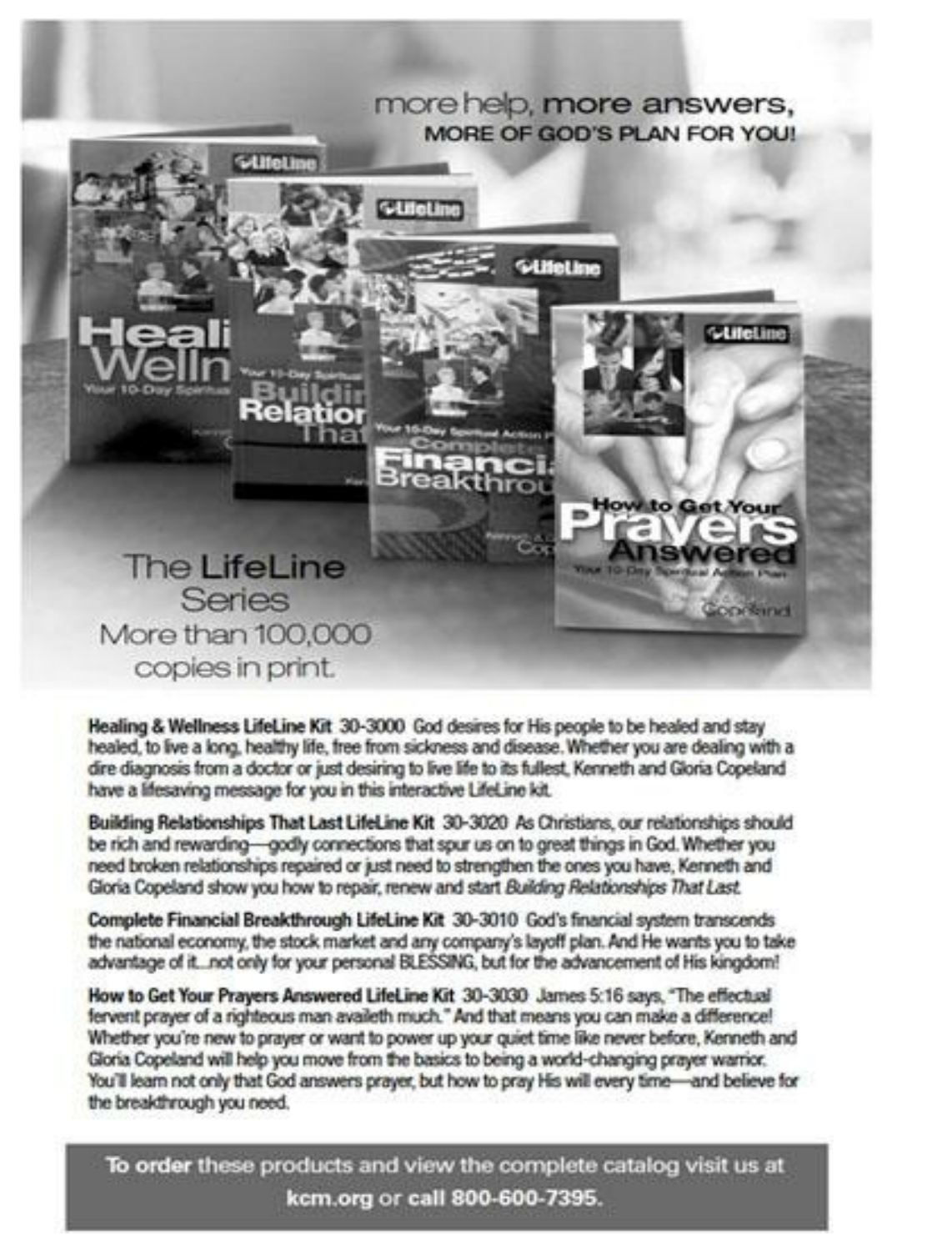# **World Offices Kenneth Copeland Ministries**

For more information about KCM and our products, please write to the office nearest you:

> **Kenneth Copeland Ministries** Fort Worth, TX 76192-0001

#### **Kenneth Copeland**

Locked Bag 2600 Mansfield Delivery Centre QUEENSLAND 4122 AUSTRALIA **Kenneth Copeland** Private Bag X 909 FONTAINEBLEAU 2032 REPUBLIC OF SOUTH AFRICA **Kenneth Copeland Ministries** Post Office Box 84 L'VIV 79000 **UKRAINE** Kenneth Copeland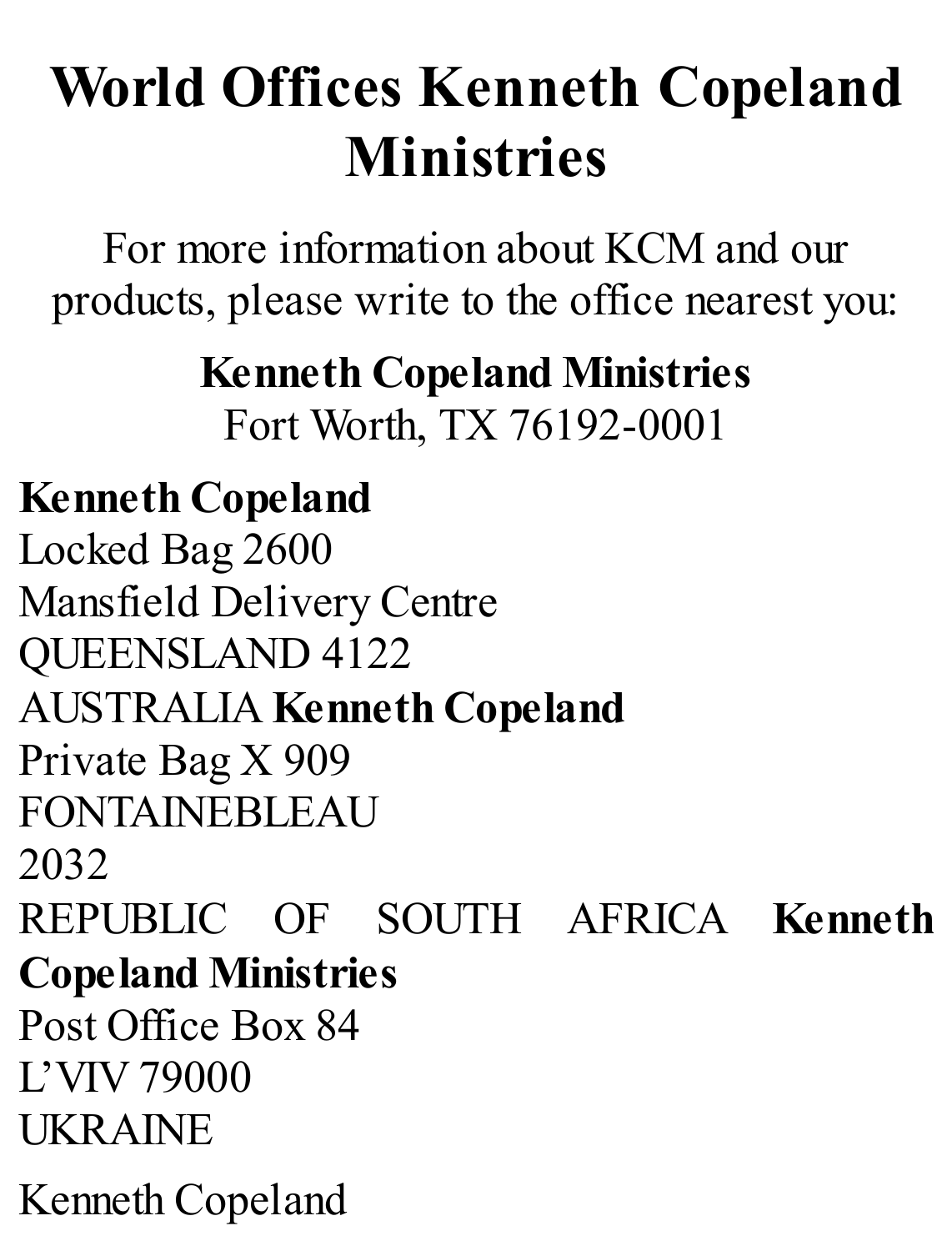Post Office Box 15 **BATH** BA1 3XN U.K.

#### **Kenneth Copeland**

PO Box 3111 STN LCD 1 Langley BC V3A 4R3 CANADA **Kenneth Copeland Ministries Singapore Ltd.** My SingPost Box 880178 Singapore 919191

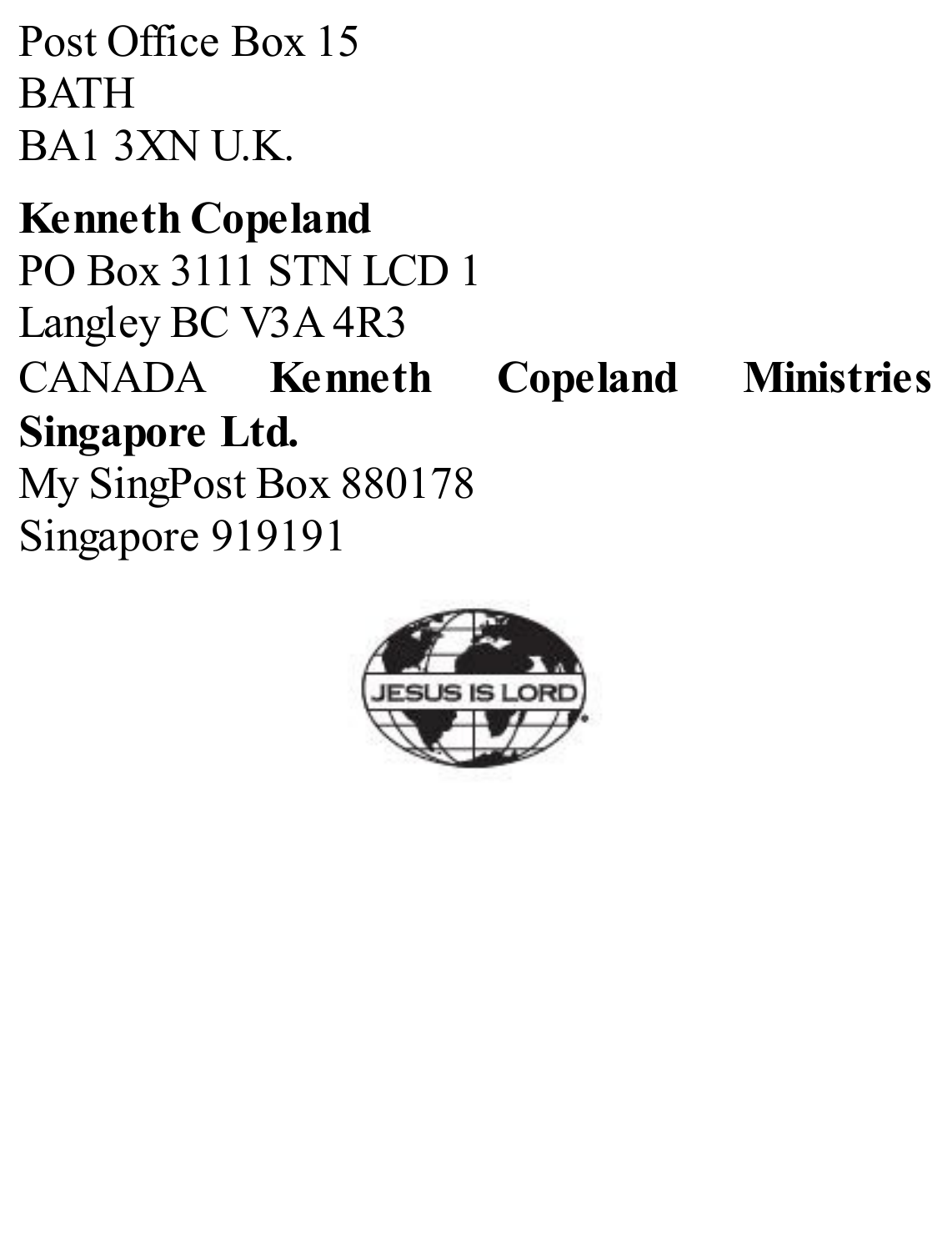

# **We're Here for You!®**

Join Kenneth and Gloria Copeland and the *Believer's Voice of Victory* broadcasts Monday through Friday and on Sunday each week, and learn how faith in God's Word can take your life from ordinary to extraordinary.

You can catch the *Believer's Voice of Victory* broadcast on your local, cable or satellite channels.\* And it's also available 24 hours a day by webcast at **BVOV.TV**.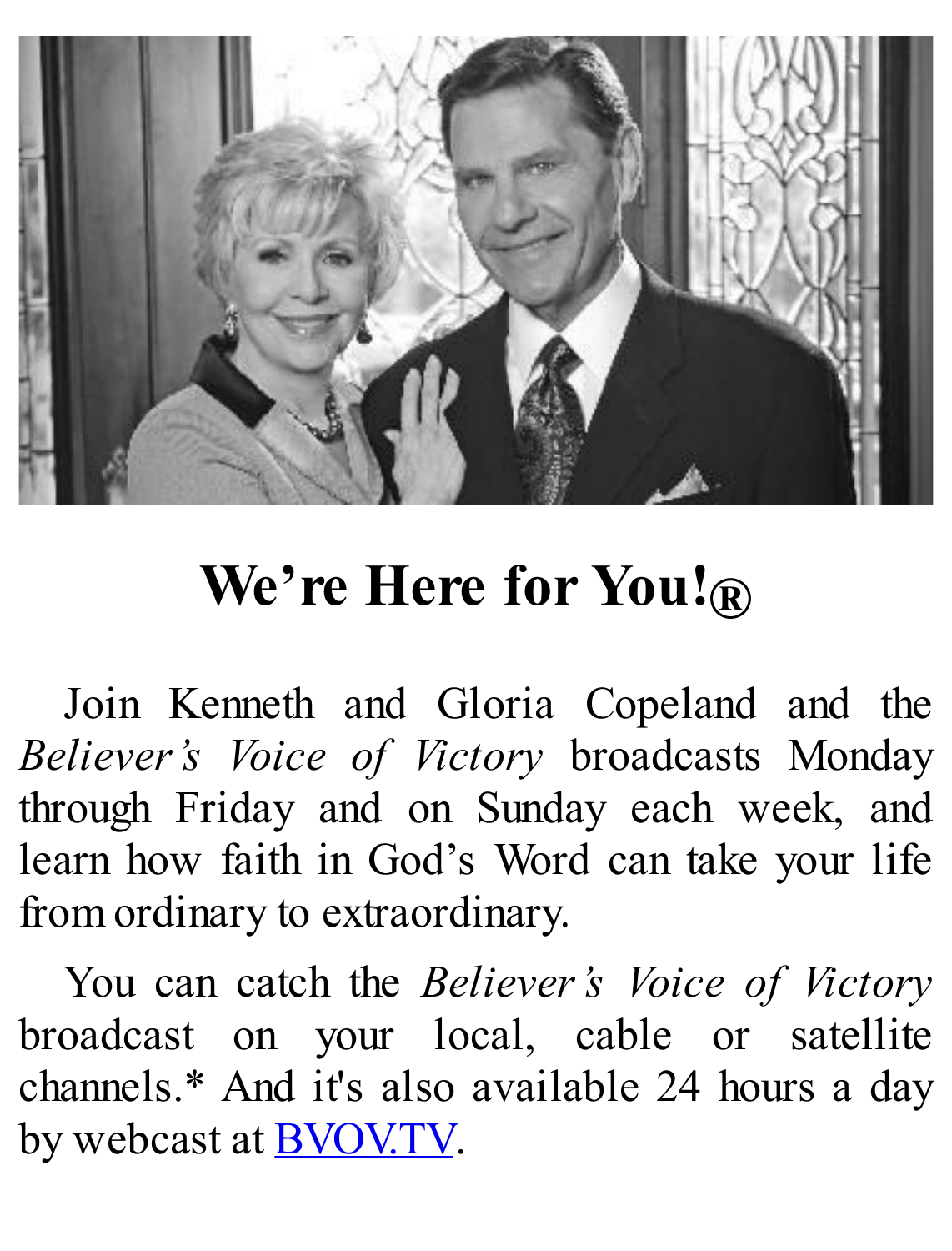Enjoy inspired teaching and encouragement from Kenneth and Gloria Copeland and guest ministers each month in the *Believer's Voice of Victory* magazine. Also included are real-life testimonies of God's miraculous power and divine intervention in the lives of people just like you!

To receive a FREE subscription *Believer's Voice of Victory,* write to: Kenneth Copeland Ministries Fort Worth, TX 76192-0001 Or call: 800-600-7395 Or visit: **kcm.org**

If you are writing from outside the U.S., please contact the KCM office nearest you. Addresses for all Kenneth Copeland Ministries offices are listed here.

\* Check your local listings for times and stations in your area.